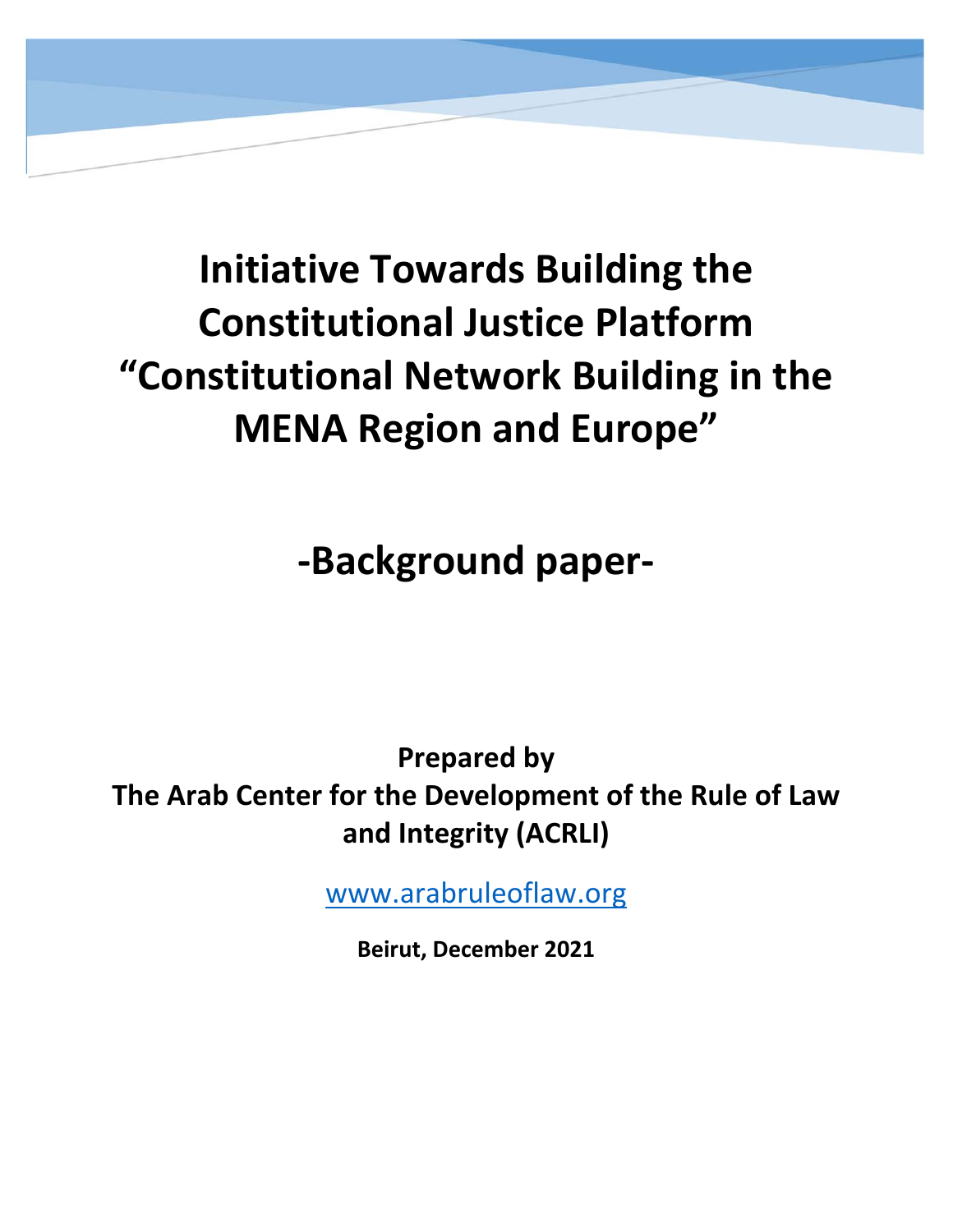# Table of Content

| Section Two - The Foundations of the Constitutional Justice Platform  12                |    |
|-----------------------------------------------------------------------------------------|----|
|                                                                                         |    |
| Chapter Two: Adopting Constitutional Jurisprudence in University Curricula  12          |    |
| Chapter Three - The Evolution of Constitutional Culture in Arab Countries  13           |    |
| Chapter Four: Lack of a Comprehensive Constitutional Platform  13                       |    |
| Chapter Five: The Importance of Benefiting from Counterparts' Experiences  16           |    |
|                                                                                         |    |
|                                                                                         |    |
| Part Two: The Initiative's Stakeholders and countries involved in the initiative  19    |    |
|                                                                                         |    |
|                                                                                         |    |
|                                                                                         |    |
|                                                                                         |    |
| Section Four: Implementation Phases of the Constitutional Justice Platform 26           |    |
|                                                                                         |    |
|                                                                                         |    |
| 2- Elaborating the background paper of the Constitutional Justice Platform 28           |    |
|                                                                                         |    |
|                                                                                         | 28 |
| Developing an online, interactive knowledge sharing Platform on Constitutional<br>$1 -$ |    |
| Establishing a network of constitutional experts and professionals30<br>$2 -$           |    |
| $3-$                                                                                    |    |
| 4-                                                                                      |    |
|                                                                                         |    |
|                                                                                         |    |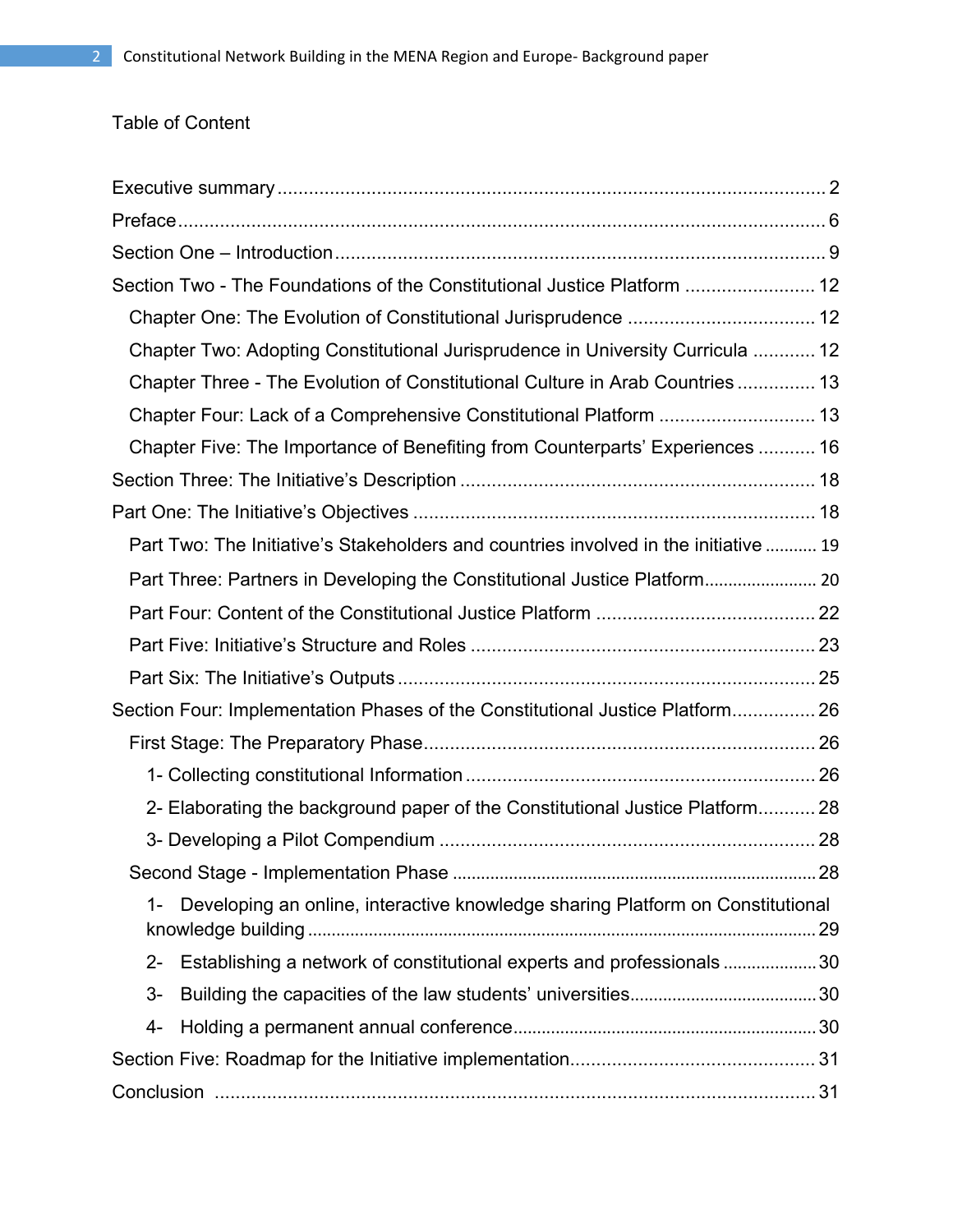# **Annexes**

Annex 1: General Overview of the Arab and European Constitutional courts

Annex 2: Constitutions and Constitutional Courts' laws in Arab and European Countries

Annex 3: A Selection of European Constitutional courts Jurisprudence

Annex 4: A Selection of European Constitutional doctrinal reference

Annex 5: Who's Who (Constitutional Judges, Experts, Professors, Universities of laws, think Tanks and Institutions specialized in constitutional Justice and concerned Press)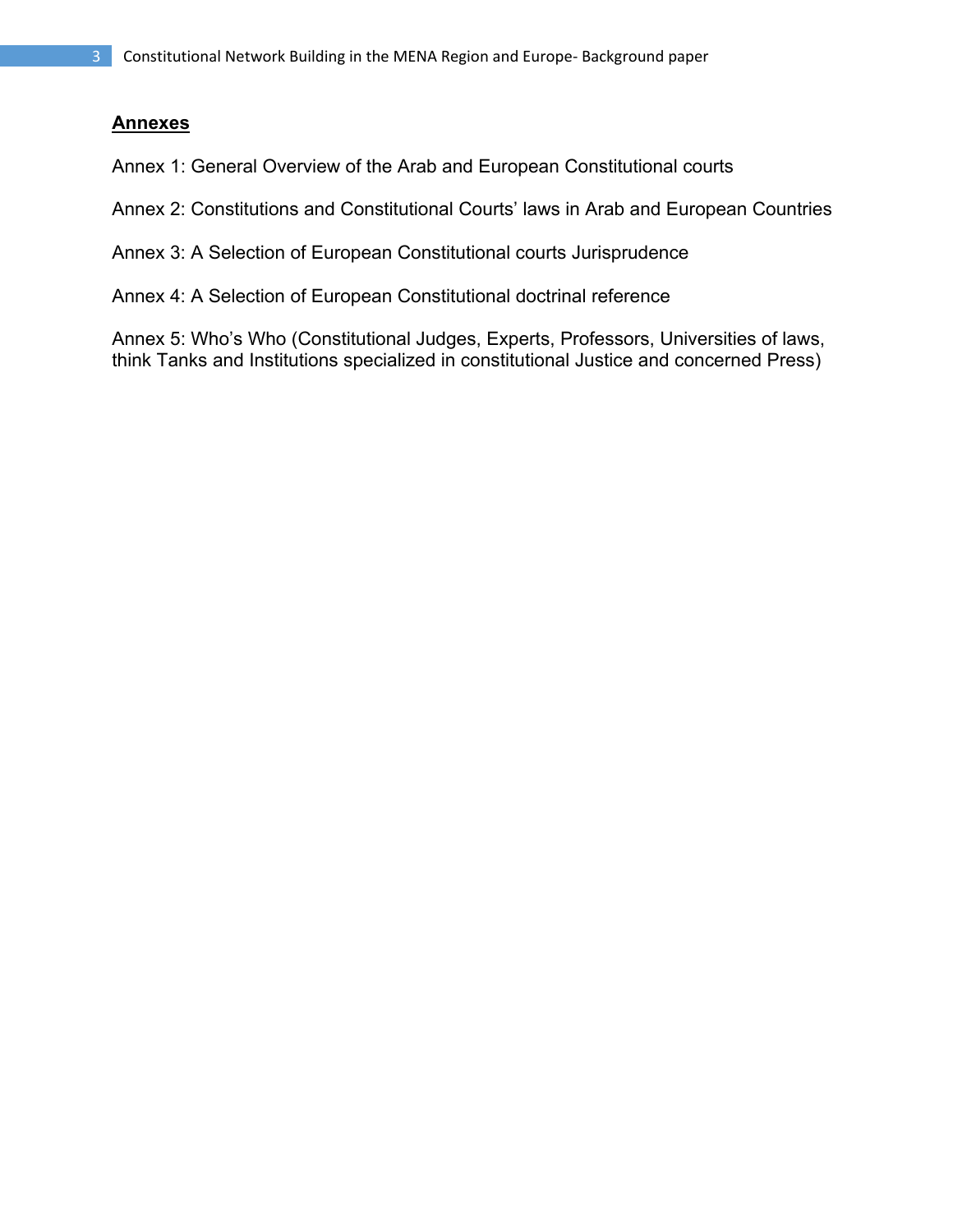#### **Constitutional Network Building in the MENA Region and Europe -Executive Summary-**

The concept of constitutionalism is relatively new in the MENA countries. Prior to independence, the adherence to a constitutional system of government in these countries developed under former colonial rule. In contrast, European countries consolidated their identity and system in the nineteenth century and the concept of constitutionalism developed upon internal consensus based on previous experiences of governance. The constitutional judiciary is an institution established to protect the constitution and to ensure correct implementation of the laws, in turn safeguarding the rights and freedoms of the people and protecting the civil peace.

The history of constitutionalism in various European countries resulted in the development a competent constitutional judiciary, significantly enriching constitutional jurisprudence and thought. However, the general developments shaping MENA countries combined with the inheritance of culture and methodologies rooted in European constitutional thought during the colonial rule and exchanges thereafter in a myriad of communication forms, established a solid foundation for evolution of a constitutional framework.

In addition, neighboring European countries are directly and closely engaged with affairs in the MENA countries ranging from economy to politics and to climate. This accounts for the causes of events happening as for its effects and repercussions on the countries and the region as a whole.

Historical, cultural and geographical factors constitute the portal and bridge on which ideas of communication and cooperation along the shores of the Mediterranean materialize. The approach that we propose for the initiative is built on this belief of longstanding relationship and proximity. Intrinsically, the initiative aims to build a virtual platform online for continuous dialogue and knowledge exchange between constitutional actors of the countries around the Mediterranean.

The virtual network offers a significant collection of constitutional jurisprudence and publications; however, the content is still scattered and unorganized in the absence of a comprehensive single source. Therefore, our approach concentrates on building a platform that assembles and capitalizes on available production by constitutional actors in this geographical region.

Ultimately, the platform relies on the idea of information sharing in particular from the main producers of constitutional jurisprudence and thought. Namely, in order of relevancy, the following producers: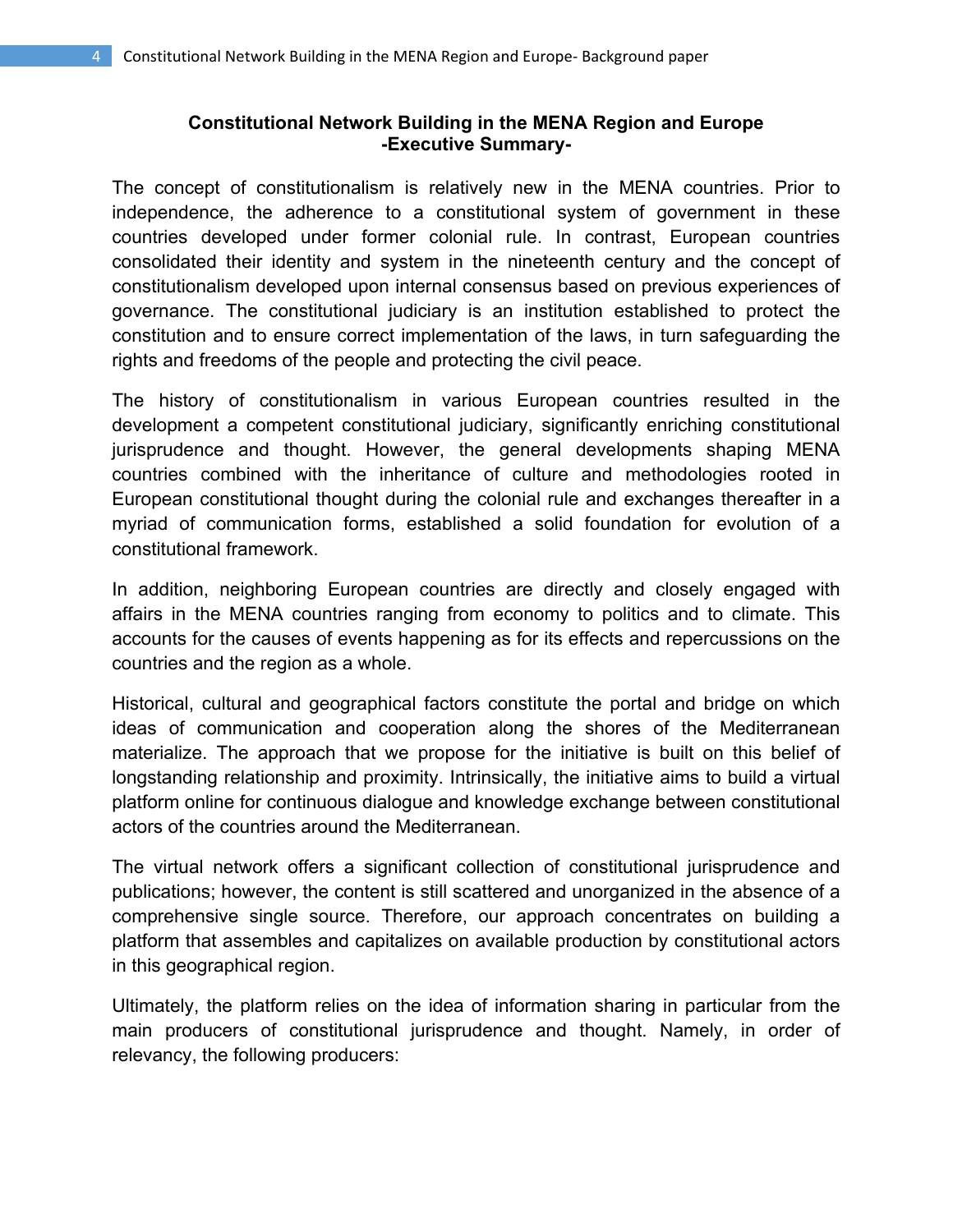- 1- The constitutional courts and councils, alternatively known as the constitutional judiciary being the interpretation source of constitutional principles.
- 2- Parliaments as the main institution in the process of constitution-making;
- 3- Universities and research centers specialized in constitutional issues functioning as laboratory in which ideas are manufactured and developed, especially in centers where theoretical effort is accompanied by field research effort;
- 4- The press specialized in constitutional affairs with its influence on public opinion and spreading awareness of the rights and freedoms enshrined in the constitution.

The platform is founded and developed consecutively and in communication with mentioned producers of constitutional jurisprudence and thought. The methods utilized center around accumulation of knowledge and interaction between peers.

This platform will be developed in two languages: English (given its geographical spread) and Arabic (the prevalent language in the MENA). As such, the platform will serve as an observatory, a reference and a forum for dialogue and ultimately; a tool towards sound and correct practice, which benefits Arab countries on multiple levels including civil peace, protection of human rights and sustainable development.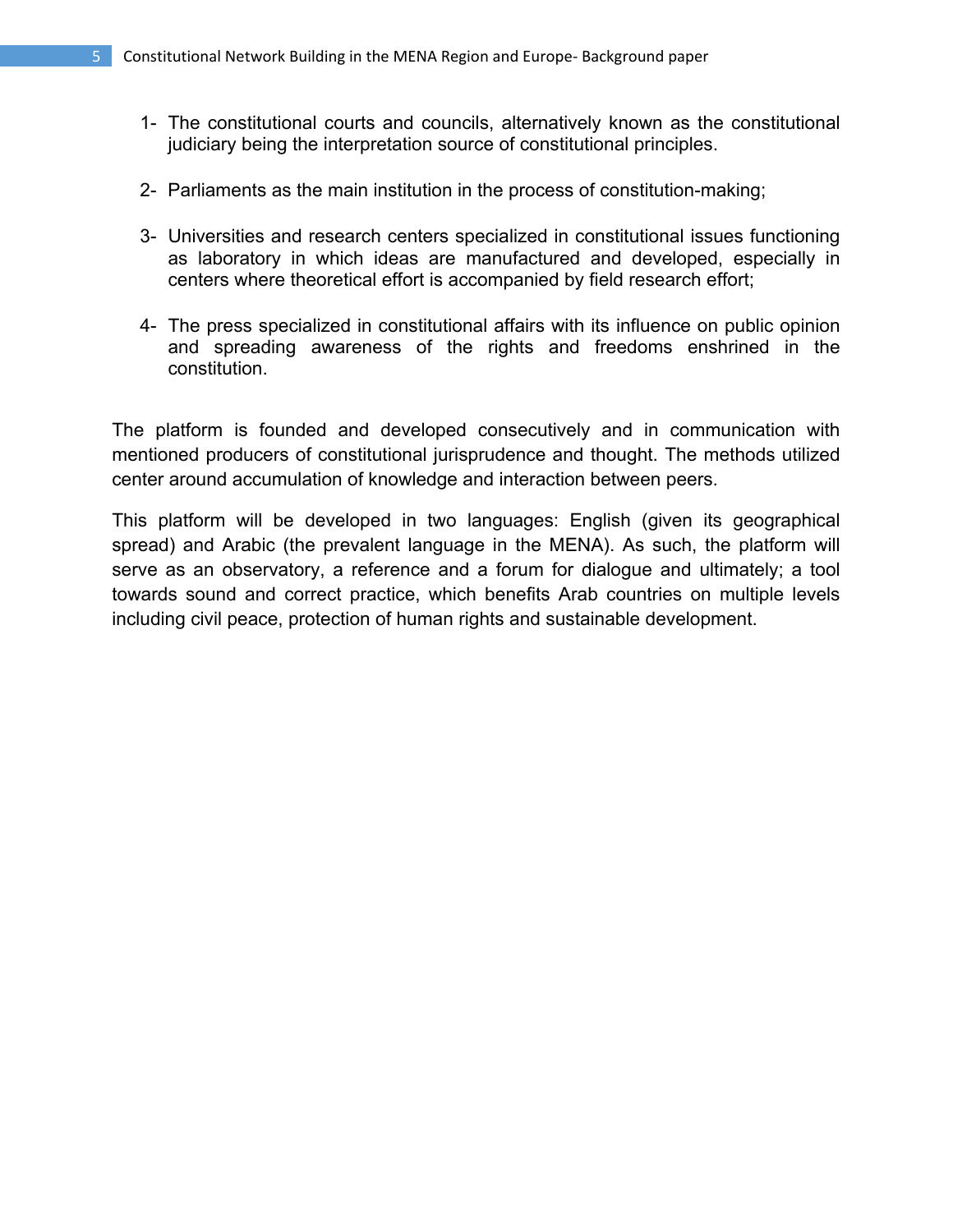#### **Preface**

The countries of the Middle East and North Africa (MENA) are facing severe and multilayered crises. As a consequence, political instability, security threats, collapsing economic and social conditions, soaring poverty and unemployment rates, spread of religious hatred and intolerance, internal strife and emerging terrorism are filling the headlines nationally, regionally and internationally. The threats to stability of many countries combined with lack of effective public policy leadership has led the region to become a breeding ground for illegal operations, notably for terrorism and malicious acts spreading beyond the borders of the region.

Democracy serves as a guarantor of rights and freedoms for the population of a country; preserving access to justice, security, stability and conditions of decent living amongst others. However, a significant factor causing the deteriorating conditions in the region is the absence of democratic norms and values in governance and society.

At the beginning of 2011, people across the MENA region took to the streets to express their suffering and call for comprehensive, sustainable and democratic development. Essentially, the people sought a transition of governance and the establishment of new political regimes that would guarantee the rights and freedoms of the population, safeguarding dignity for all, while promoting transparency, accountability and integrity at all levels and across all sectors of society.

Instead, the demonstrations spiraled into violence and, in some countries, into longlasting conflicts. The events were fueled by deep frustrations felt by the population in a state of extreme poverty – at times resorting to religious extremism – whereas the political class was led by fears of loss of control and humiliation on the regional and international front. With that, previous achievements were shattered, the distortion of Islam spread and the perpetration of the most heinous crimes against the peoples committed.

The miserable situation we have reached requires action that should not be limited to preventing and responding to terrorism. Rather, the approach necessitates addressing the underlying causes of religious fanaticism and terrorism by promoting and establishing political regimes that prioritize human rights and dignity, provide the constitutional and legal guarantees together with institutions for law enforcement while seeking comprehensive development in political, economic, social and cultural sectors. The above is fundamental in order to tackle poverty, install confidence in the government and public services, reduce rejectionist movements, achieve social and political stability, and to open the way for the development of democratic experiences in these countries.

Experiences globally have confirmed that constitutional justice forms the basis of an effective and fair justice system. Constitutional guarantees of rights and freedoms must find expression in laws that regulate these rights and freedoms. To achieve the latter, monitoring the constitutionality of laws through constitutional courts or councils is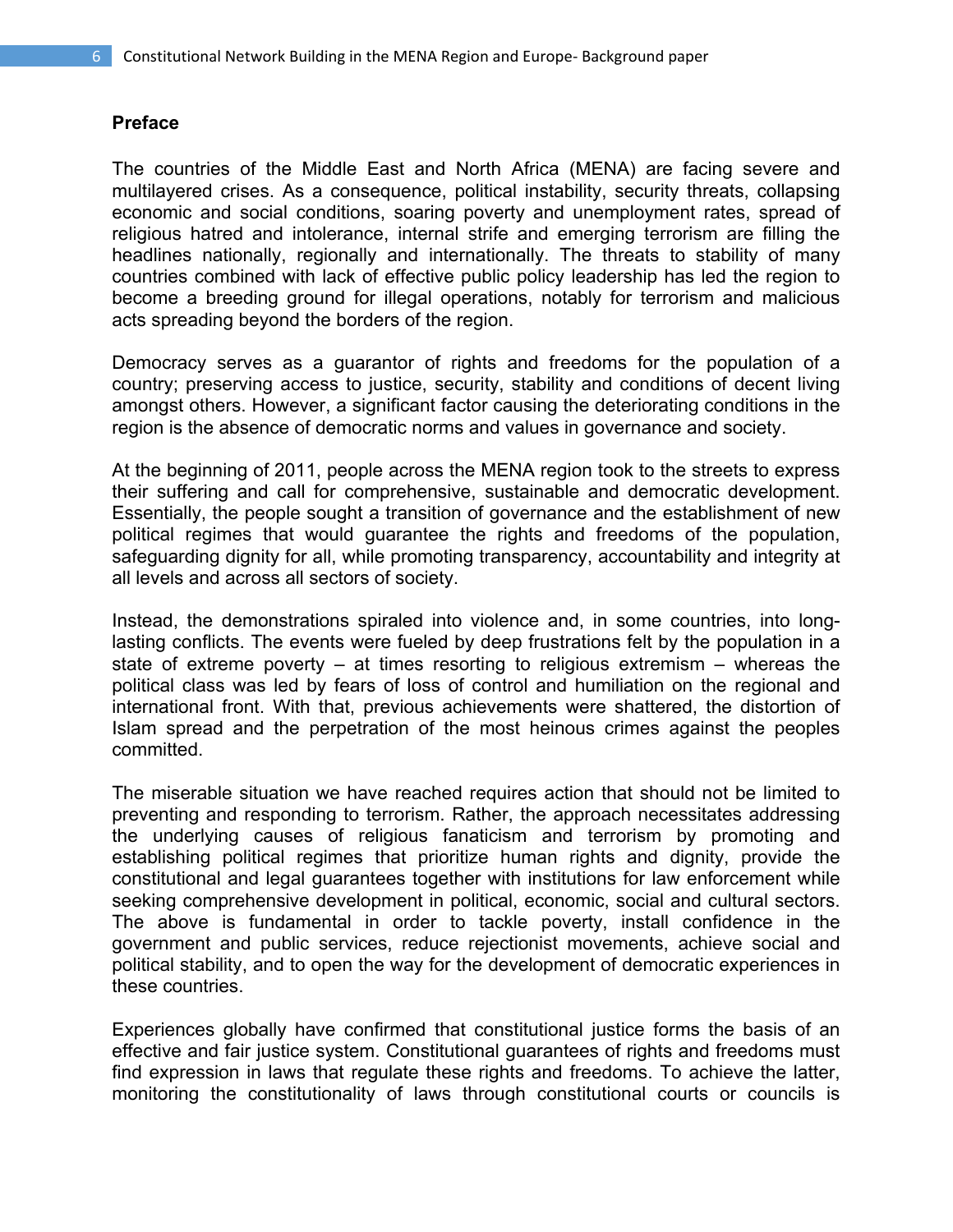essential to prevent the issuance of laws that violate the constitution and hence do not guarantee rights and freedoms.

The ordinary court passes its judgments according to the laws. If the laws are unjust, the judgments passed on the basis of them are considered unjust and unfair. When these judgments are taken as a precedent and reproduced, the consequence is disorder in society and the State which ultimately enables authoritarian regimes to seize and consolidate their power. In times of dissent and demonstrations by the people, the government will justify acting with violence to suppress demonstrators and to impose its rule.

The concept of constitutional courts or councils in the MENA region is relatively new. The first Arab constitutional court was established in Egypt in 1969, and then in the State of Kuwait in the early seventies of the last century. Henceforth, especially since the early nineties, constitutional courts and councils began to emerge in the region. Similarly to the European countries, the emergence of constitutional courts and councils began after the WWII.

The jurisprudence of the constitutional courts and councils, especially in Europe, has contributed to the development of constitutional law and led to a change in the traditional institutional framework as well as to adoption of the Jurisprudential Constitutional Law (Droit Constitutionnel Jurisprudentiel). These developments led to a deepening of understanding and clarification of constitutional concepts and development of constitutional law.

The implementation of constitutional provisions has become governed by constitutional principles and rules under the auspices of the constitutional court or council instead of driven by political interests. This augmented respect for the constitution, the supreme law in the State, by the legislative power(s) to abide by the provisions when enacting laws. Deviation from the constitution leads to the law being nullified by a decision of the constitutional court or council. As such, constitutionalism of laws is upheld and the principle of separation and balance of powers respected. The above development also safeguards the judicial court in the sense that the laws regulating its functioning became subject to the judgment of the constitutional court, thus no longer subject to the will of the legislative and procedural powers. Moreover, various laws, including penal laws, have become restricted by constitutional guarantees of rights and freedoms, a major step towards achieving that judgments issued by courts are in accordance with the constitution. The authority of the constitutional court or council on laws has been established.

In the MENA region, the constitutional court or council is still at the early stages of development, and capitalizing on the rich and diverse experiences of various European constitutional courts or councils and its jurisprudence is needed. Analyzing other constitutional practices contributes to further development serving the enhancement of constitutional justice in Arab countries, thereby achieving the legislative stability and as a cornerstone for stability in the region and prosperity.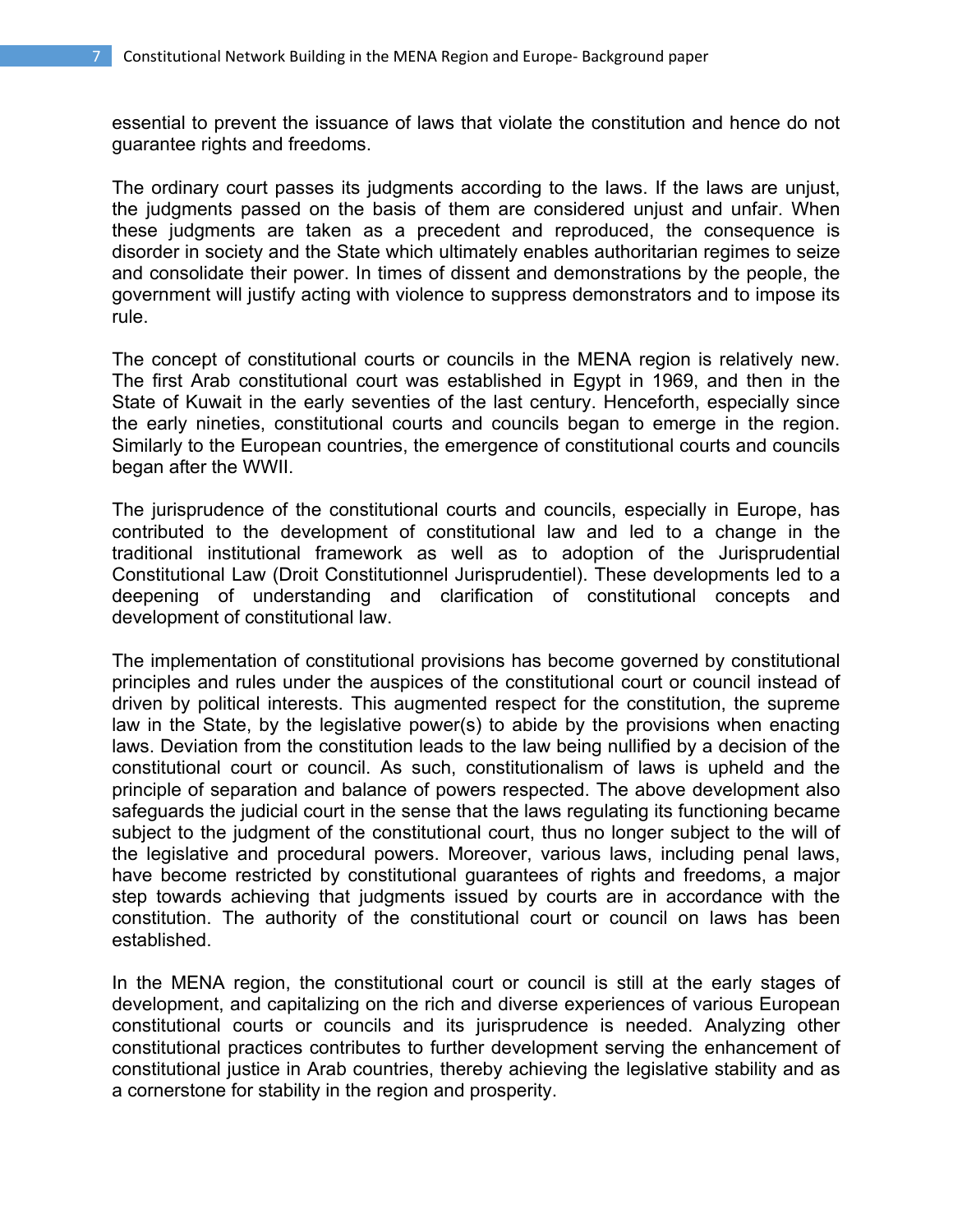To facilitate constitutional knowledge building, the establishment of a network for relevant stakeholders between the constitutional courts and councils in the Arab countries and in Europe, is required as it will enable exchange of experiences, especially in terms of constitutional jurisprudence. In-depth studies are necessary to further bolster knowledge on constitutional practices outside the region. Such efforts require the establishment of a network between the constitutional courts and councils in the countries of the MENA region and other actors concerned with state-building, the rule of law and democracy.

Equally important is the inclusion of faculties of law and political science in the network to contribute to the centrality of constitutional law in the academic field in Arab countries and to stimulate research incorporating the decisions issued by the constitutional courts and councils, and to adopt the Jurisprudential Constitutional Law (Droit Constitutionnel Jurisprudentiel) into their curriculum. These efforts provide graduates with a deep and developed understanding of constitutional matter and culture, enabling them to qualify for the duties of constitutional judges. Ultimately, constitutional knowledge building from academic institutions onwards contributes to elevating the performance of these courts and councils which in turn leads to the strengthening and consolidation of constitutional justice in the region.

For this purpose, ACRLI concluded the urgent need to equip constitutional courts and councils in the Arab countries with a platform that provides them with access to information, and facilitates exchange of experiences and best practices with neighboring European countries. The initiative prioritizes an easy-to-use platform, low-cost and keeping pace with digital developments to establish a platform focused on building constitutional knowledge that opens the door for a scientific dialogue between stakeholders of the countries of the Mediterranean basin.

#### **Dr. Issam Suleiman**

**Former President of the Lebanese Constitutional Council**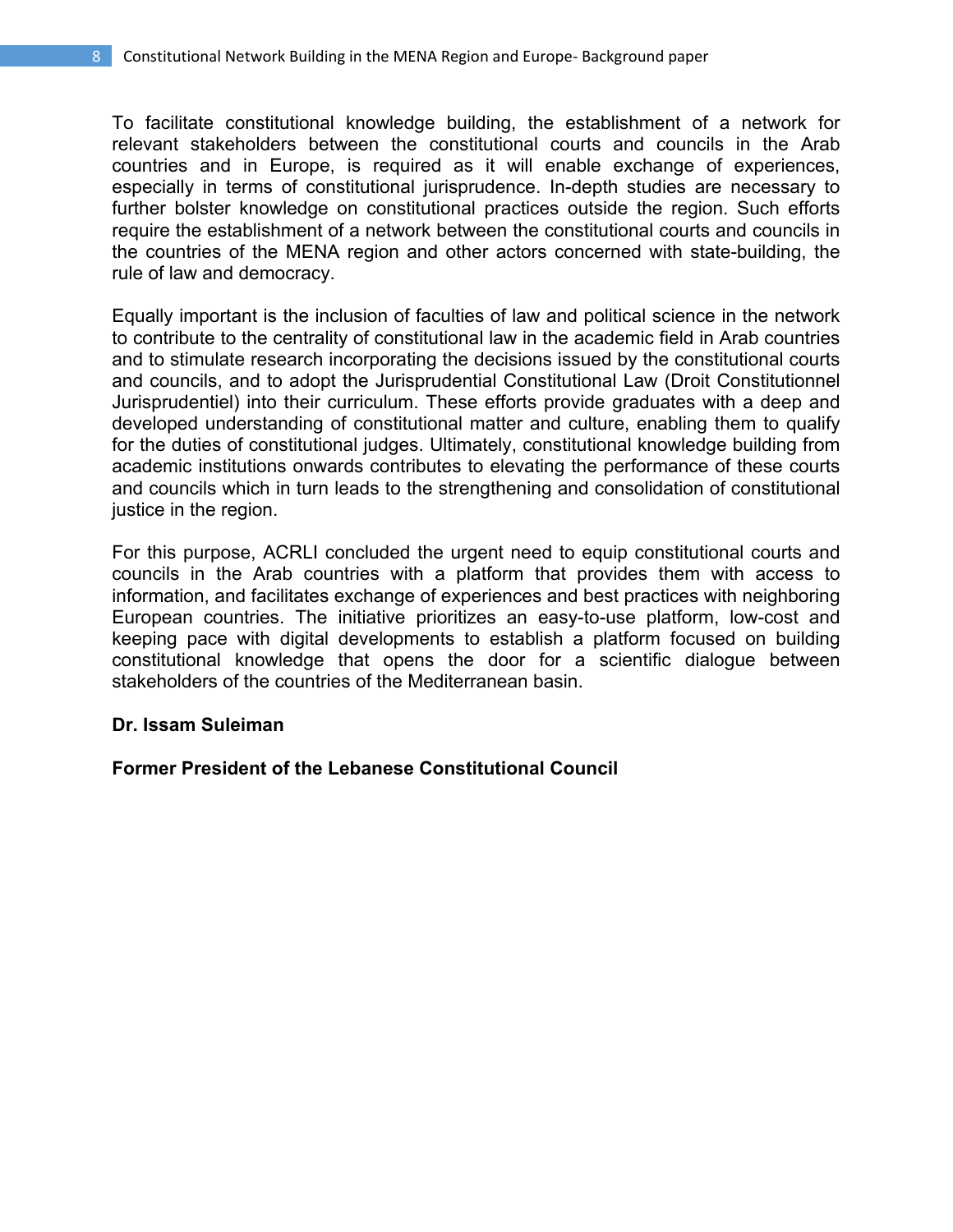#### **Section One – Introduction**

The importance of constitutional justice as a fundamental pillar in establishing the rule of law and social security appeared first in the  $20<sup>th</sup>$  century. Constitutional justice started to reflect a new and important source of democratic culture and literature and strengthened the concept of rights and freedoms. In parallel, the constitutional court has had a significant influence in consolidating constitutional principles, particularly those related to human rights and the promotion of the rule of law.

The rule of law is the essential element for protecting and ensuring democracy, which relies on the independent, impartial and effective work of services that monitor the constitutionality of laws. Constitutional courts play a pivotal role in ensuring the sovereignty and respect of the constitution and in protecting the rights of the people under the principle of equality, and thus ensuring societal peace within the framework of democracy. The constitutional judiciary was established as a result of the development of constitutional systems and the need to ensure constitutionality of legislation, decisions and general regulations.

Constitutional courts and councils did not emerge in Europe until the second part of the 20th century. From the end of the seventies of the  $20<sup>th</sup>$  century, constitutional courts and councils began to emerge in Arab and African countries aiming at achieving the sovereignty of law and establishing a regime of values and democratic principles.

The constitutional courts and councils were established in Europe based on the prevailing opinion that democracy cannot be realized without a constitutional court.<sup>1</sup> Hence, specialized constitutional courts were established separate from the regular courts in most European countries (e.g. in France, Belgium, Germany, Italy, Czech, Austria, etc.). The specialized courts were granted the powers and functions, the most important being the monitoring of the constitutionality of laws and ensure that they do not contradict with the provisions of the constitution.

The disregard of authoritarian regimes for constitutional principles was the main cause for the emergence of constitutional courts and councils. In light of the violations of constitutional rights and freedoms that this era witnessed – such as in Germany during the two World Wars and the Spanish Civil War – a need for a supreme judicial authority began to rise, to control the behavior of rulers and to address constitutional violations. Consequently, the purpose of establishing the constitutional court was linked to the desire to ensure constitutional stability and public order, and to guarantee two basic principles upon which all constitutions are based: the principle of sovereignty and the principle of separation of powers. Proceeding from the prevailing concept that the constitution is a social contract that citizens and rulers alike must abide by, an authority empowered to consider and decide on the constitutionality of laws had to be

 $<sup>1</sup>$  In the words of a great legal thinker and a native of Prague, Hans Kelsen: "A Constitution which would not</sup> establish a constitutional court with the power to annul unconstitutional acts, is a light which does not shine." https://www.usoud.cz/en/history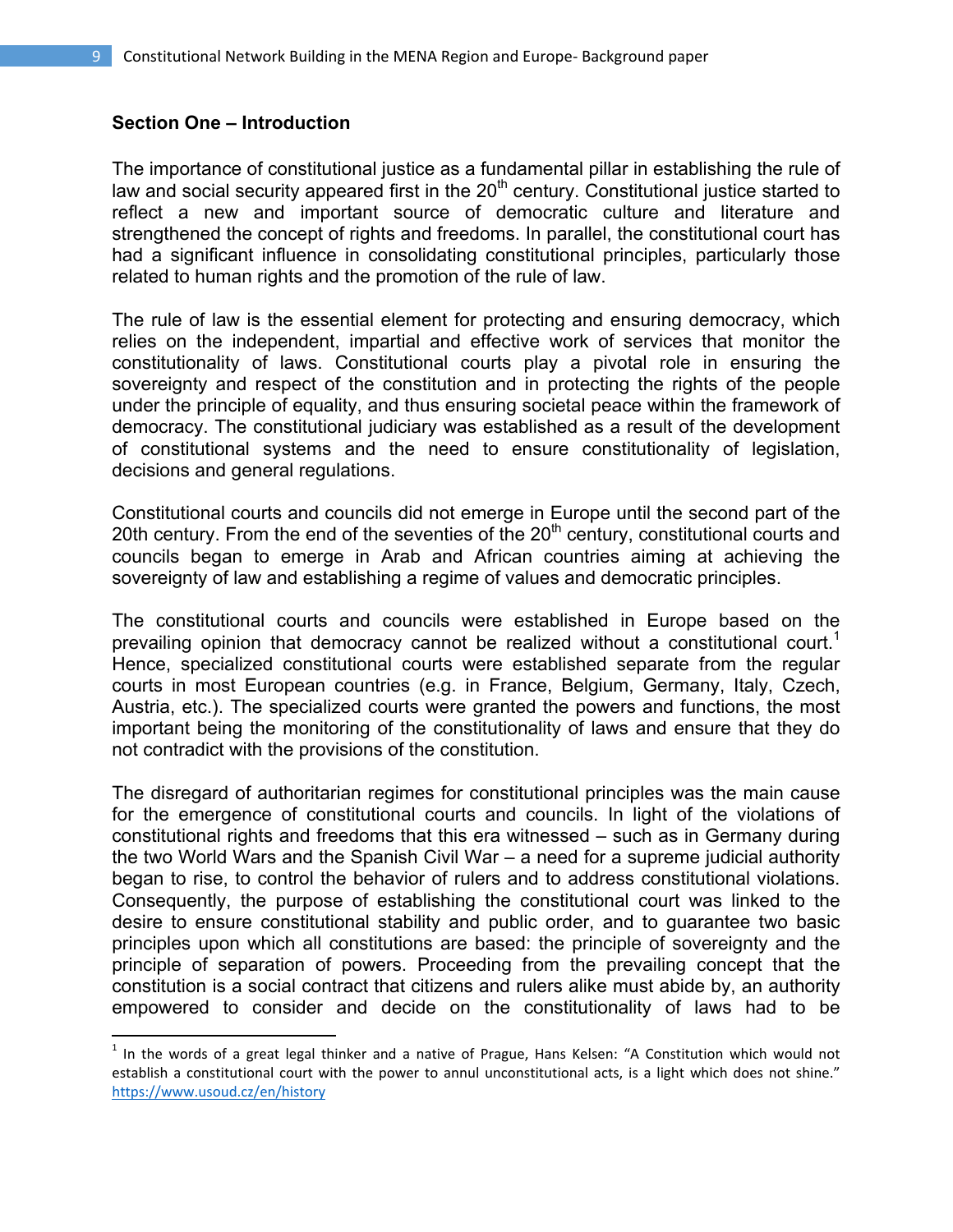established. Especially, since the drafting of constitutional articles allows for wide, and sometimes contradictory, interpretations that challenge enforcement of the law. This necessitated the establishment of a specialized judicial body instead of ordinary courts, because of the required knowledge and independency. Thus, the matter of interpretation and review of the implementation is entrusted to a highly specialized body, particularly in the matter of the philosophy of law and its social, political and economic fields.

In France, the Constitutional Council was established by the Constitution of the Fifth Republic on October 4, 1958. $2$  The Council regulates the work of the public authorities, has a multi-jurisdictional power, and is particularly responsible for overseeing the law's conformity with the constitution through a prior or a post control. Additionally, the Council monitors the processes of Presidential and National Assembly elections aside from its advisory role to the Head of State on the implementation of Article 16 of the Constitution and the decisions taken in this context.

In Germany, the Federal Constitutional Court was established through the Basic Statute

of Germany in 1949 and began its work in 1951.<sup>3</sup> The Court is responsible for ensuring compliance with the Basic Law. Since its establishment, the Court helped to ensure respect for Germany's free democratic Basic Statute. This applies particularly to the guarantee of fundamental rights and all authorities exercising public power are obligated to abide by the Basic Law. In case of disagreements regarding the Basic Law, the case can be filed before the Federal Constitutional Court, whose decisions are final and binding without consideration for issues of

| "The ability to limit State       |  |  |  |  |
|-----------------------------------|--|--|--|--|
| power is an essential             |  |  |  |  |
| characteristic of the modern      |  |  |  |  |
| democratic constitutional         |  |  |  |  |
| State."                           |  |  |  |  |
| <b>The Federal Constitutional</b> |  |  |  |  |
| <b>Court of Germany</b>           |  |  |  |  |
|                                   |  |  |  |  |

political benefit in its decisions. Its work is limited to defining only the constitutional framework within which policies can be developed.

In some other European countries, the powers to monitor the constitutionality of laws have been granted to the higher courts (e.g., Switzerland, Greece, Cyprus).

In the Netherlands, the Dutch Constitution prohibits the courts from reviewing the constitutionality of Acts of Parliament<sup>4</sup>, and stipulates in Article 120 thereof that: "The constitutionality of Parliament Laws and treaties may not be reviewed by the courts."<sup>5</sup> The evaluation as to whether legal regulations are corresponding to international treaties remains necessary. In fact, legislations are subject to constitutional review

<sup>&</sup>lt;sup>2</sup> The website of the Constitutional Council of France: https://www.conseil-constitutionnel.fr/en.<br><sup>3</sup> The website of the Federal Constitutional Court of Germany: https://www.bundesverfassungsgericht.de/<br><sup>4</sup> The website

website of Supreme Court of the Netherlands: https://www.hogeraad.nl/english/the-ban-on/.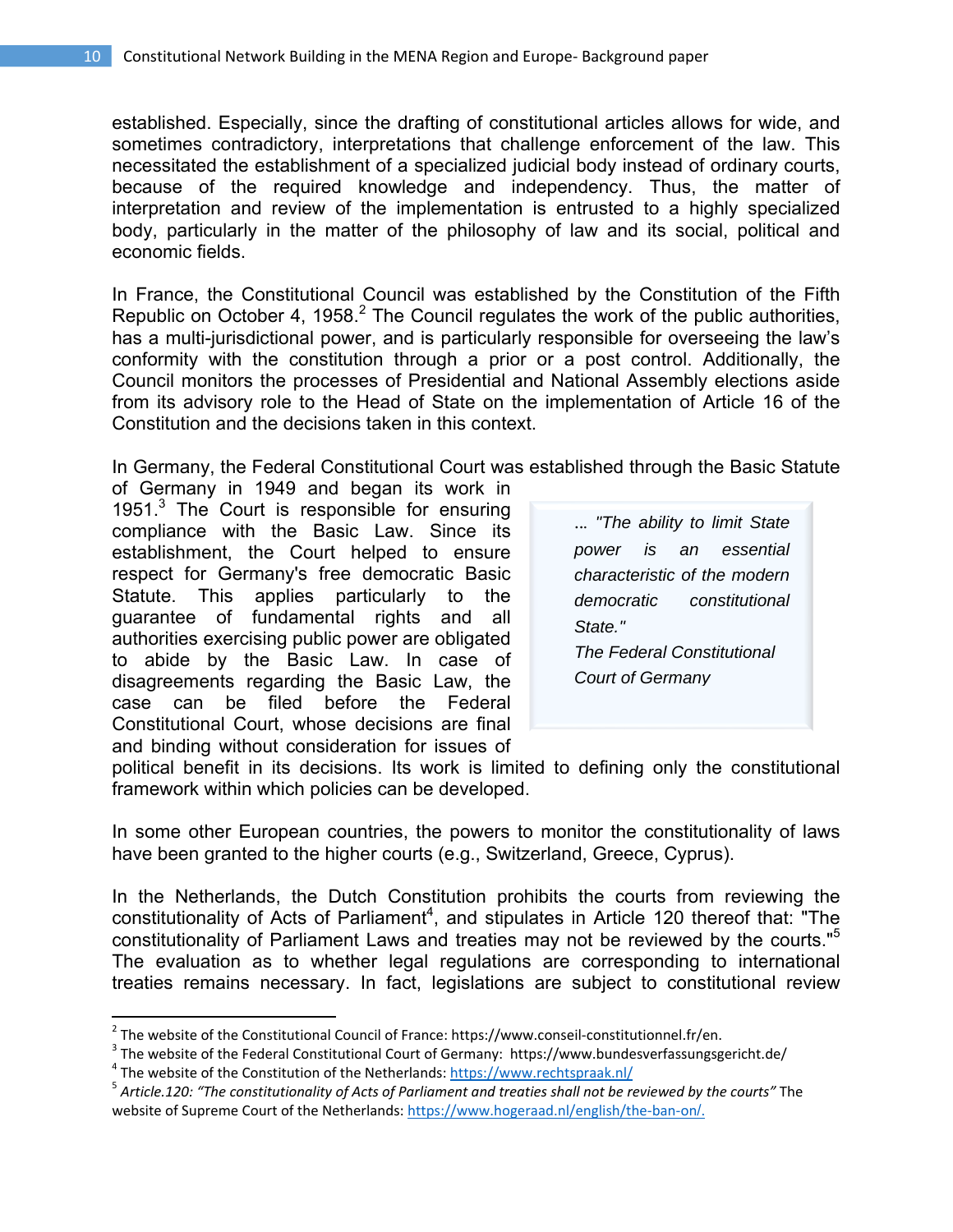during the preparatory stage by the authorities involved in enacting legislation (the State Council in its advisory role and the legislative authority, i.e. the Government and the two Houses of Parliament), as it is their responsibility first and foremost to ensure that no unconstitutional legislation is passed.

Countries on the east and south of the Mediterranean, after gaining their independence, began to establish constitutional courts or councils similar to those in countries in Western Europe and, in particular, in neighbor northern Mediterranean countries.

The first constitutional court was established in Egypt in 1969, followed by the State of Kuwait in the early seventies. The other Arab countries followed and various powers have been conferred upon these courts and councils, most notably to monitor the constitutionality of laws, and to consider appeals related to the presidential and parliamentary elections. However, not all constitutional courts and councils received authority to interpret the constitution whereas the extent of interpreting powers remains unclear in some Arab countries. In this regard, Arab countries have taken the European constitutional approach given that the majority of judicial systems in the region follow the Roman-Germanic or Latin justice system (i.e., civil law with codified statutes) which contrasts with the common law adopted in the Anglo-Saxon justice system.

In 1997, a conference was held in Algeria to establish a union of Arab constitutional courts and councils from the following countries: Tunisia, Algeria, Sudan, Palestine, Kuwait, Lebanon, Egypt, Libya, Morocco, Mauritania and Yemen. As a result, the Union of Arab Constitutional Courts and Councils was founded.<sup>6</sup> The Union aims at deepening the concepts of constitutional courts and councils in the Arab world and at consolidating the role of this entity in protecting rights and freedoms by safeguarding the supremacy of the constitution, thereby facilitating exchange of experiences and strengthening constitutional knowledge among experts. This Union was later joined by Jordan, United Arabs of Emirates, Bahrain and Iraq.

Nonetheless, additional efforts are required towards achieving supremacy of the constitution to preserve the connection between democracy, rule of law and constitution, as well as deepening knowledge of constitutional principles and jurisprudence. In this respect, knowledge on the application of constitutional jurisprudence lacks proficiency, as studies related to constitutional judiciary and constitutional justice offer limited specialization possibilities in the MENA region. Some initiatives to promote constitutional knowledge, however, do exist such as the Constitutional Council in Lebanon's initiative in 2010 when it started issuing an annual book of nine volumes (2009-2019), which included valuable studies related to the constitutional judiciary and constitutional justice in Arabic and French, and some in English.<sup>1</sup>

<sup>&</sup>lt;sup>6</sup> The website of the Union of Arab Constitutional Courts and Councils:  $\frac{http://www.uaccc.org}{http://www.uaccc.org}$ .<br><sup>7</sup> The vearbook of the Constitutional Council which includes the decisions of the council, judiciary comments,

specialized studies and information related to the activities of the council, aims to develop the communication with social actors, to spread constitutional culture, to promote constitutional justice, and to reinforce the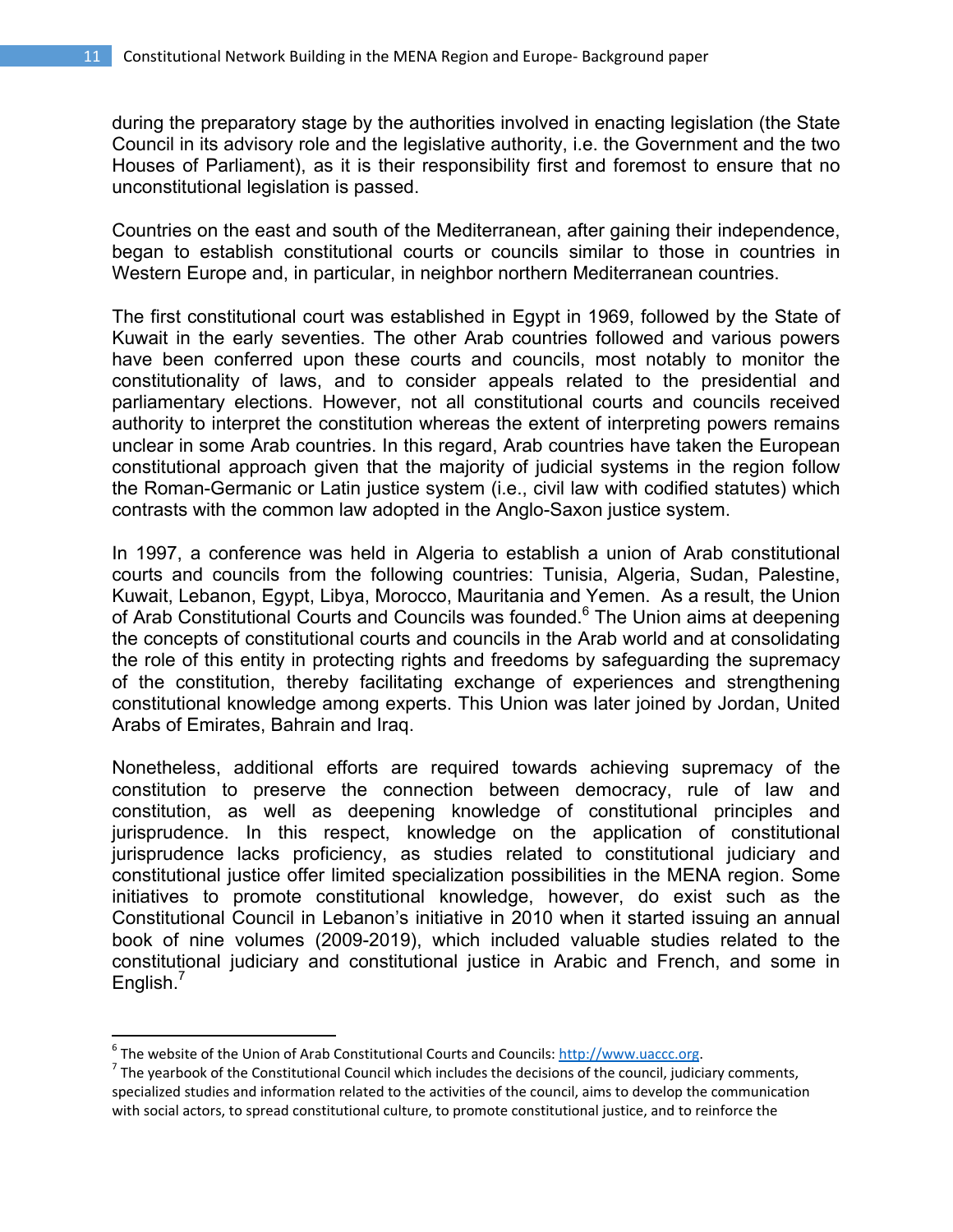Considering the situation, a need exists to initiate additional initiatives focused on knowledge building through capitalizing on the experience and knowledge of neighboring countries with a longer history of constitutionalism. The medium for the initiative is an interactive electronic platform that collects information on constitutional courts and councils in selected countries and assembles stakeholders to offer valuable knowledge that contributes to modernizing constitutional justice. In this paper, we will present the following: i) the foundations on which the initiative of the Constitutional Justice Platform is built; ii) its objectives; iii) its beneficiaries and iv) its implementation stages. We will also present lists of collected information related to the constitutional field from legal texts, literary references and related sources.

#### **Section Two - The Foundations of the Constitutional Justice Platform**

#### **Chapter One: The Evolution of Constitutional Jurisprudence**

Following the emergence of constitutional councils and courts in the world, constitutional jurisprudence developed and became the pillar for assessing political action and the performance of institutions. Consequently, constitutional jurisprudence has developed over the years, which enriched legal thought in general and constitutional thought in particular and thus created the Jurisprudential Constitutional Law (Droit Constitutionnel Jurisprudentiel). The result was that constitutional law expanded beyond the traditional framework, towards adopting the Jurisprudential Constitutional Law, which has contributed to understanding, clarifying and deepening constitutional concepts. Hence, the flourishing emergence contributed to the development of jurisprudence of constitutional courts and councils, and constitutional justice.

#### **Chapter Two: Adopting Constitutional Jurisprudence in University Curricula**

In light of the development of constitutional jurisprudence, universities have noticed a growing space for constitutional law in both its jurisprudential and institutional aspects. As a result, a number of European universities have adopted Jurisprudential Constitutional Law (Droit Constitutionnel Jurisprudentiel) in their curriculum that enables students to acquire in-depth constitutional knowledge. The option to specialize creates space to develop constitutional regulations and concepts to monitor the performance of constitutional councils from theoretical and practical perspectives. Moreover, the scope of public debate on constitutional matters including rights and freedoms has widened through press and media outlets, further consolidating the principles and foundations of the rule of law.

Most learning programs in the faculties of law and political sciences in Arab countries are limited to theoretical courses of the constitutional law. Existing curricula offer few

<u> 1989 - Johann Stein, marwolaethau a gweledydd a ganlad y ganlad y ganlad y ganlad y ganlad y ganlad y ganlad</u>

exchange with other constitutional courts and councils on both Arab and international levels. (Dr. Issam Sleiman, President of the constitutional council, "*The fundaments for constitutional justice in Lebanon" ("Des fondements pour la justice constitutionnelle au Liban", Yearbook 2009‐2010)*: https://www.cc.gov.lb/en/annuaire.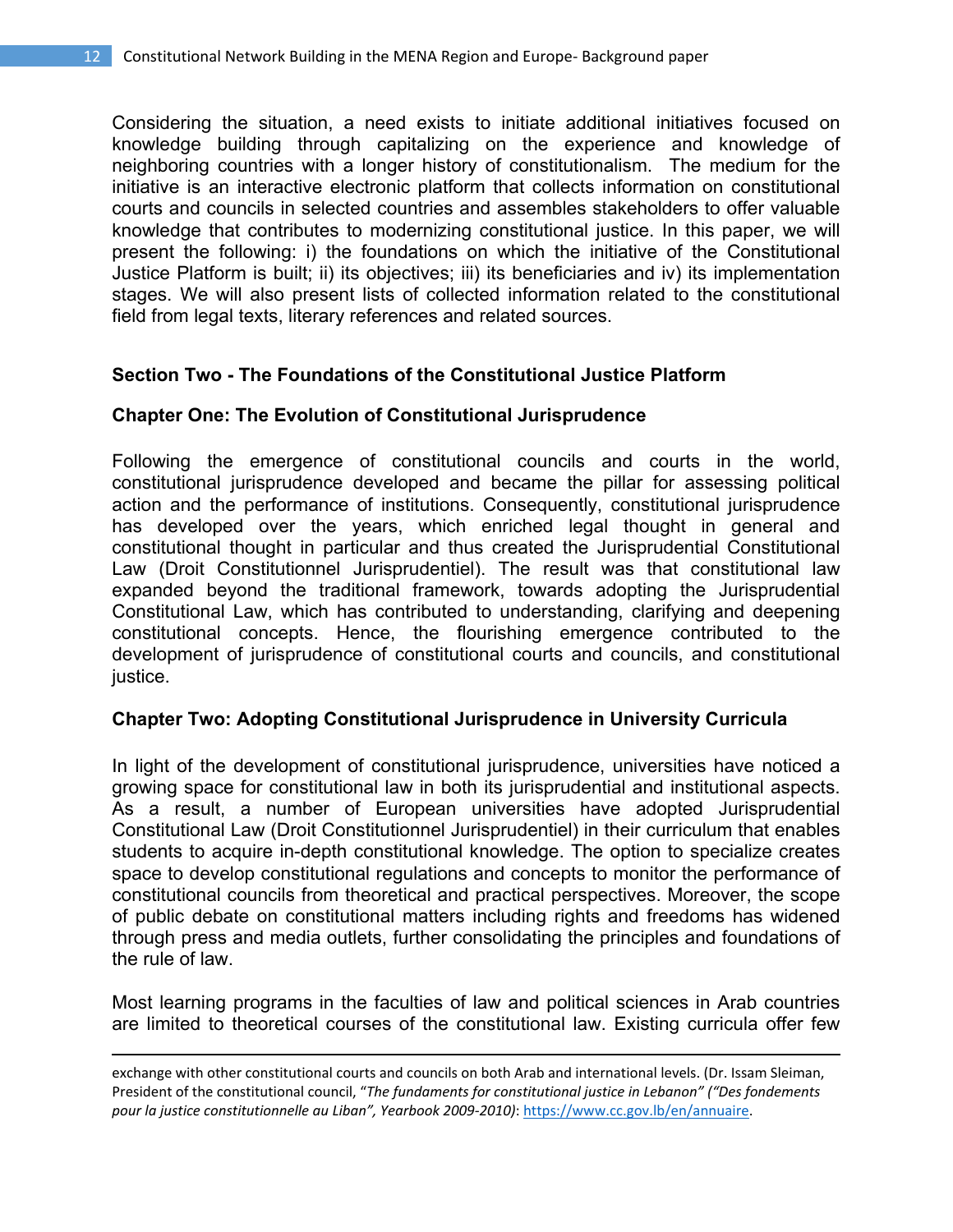opportunities to specialize in constitutional law or incorporate dedicated courses to constitutional jurisprudence. This limitation constitutes a gap in the formation of law graduates aspiring to be appointed as constitutional judges in the future. Law graduates should be expected to have acquired significant knowledge of constitutional justice and of the workings of the constitutional court or council, including the procedures to be taken before this court, during their legal studies. Accordingly, there is an urgent need to develop their capabilities and knowledge, especially those related to the social dimensions, to perform their tasks efficiently, given the importance of their role in: (1) developing constitutional institutions; 2) monitoring and reviewing the legislative process; 3) achieving constitutional justice leading to justice in ordinary courts.

# **Chapter Three - The Evolution of Constitutional Culture in Arab Countries**

The so-called Arab Spring, which began in 2011, revealed the struggles of Arab people rooted in failures of nation-building including respecting and promoting the rule of law in Arab countries. Calls for reform pointed to the need for re-structuring and re-engineering of the legal system. The creation of a platform amalgamates these needs through offering information, tools of communication and cooperation to exchange knowledge and experience that will facilitate the re-structuring and re-engineering of the legal system needs. The platform will also deepen constitutional knowledge by providing relevant constitutional literatures including jurisprudence and decisions of the constitutional courts and councils, articles, media releases, parliamentary discussions related to constitutional topics. Further to that, various resources will be concentrated on the platform to facilitate access, e.g. concerned experts, think tanks, institutions and university departments on law and constitutional justice and reform in the Arab countries and in Europe.

#### **Chapter Four: Lack of a Comprehensive Constitutional Platform**

#### **1- Situation in the European Countries**

Further to an extensive research, the need for a constitutional justice platform has been emphasized, especially for such comprehensive platform that includes all constitutional information and facilitates communication and dialogue as well as knowledge- and experience-sharing between key actors and stakeholders from different region of the world. For selected European countries, dedicated websites for the constitutional court or council offer a rather comprehensive overview on the history of the court, the composition, related legislations and case-law, various publications and references and latest developments. We identified the following country websites to serve as an example:

**France**: The website of the French Constitutional Council provides general information about this Council, the procedures followed by it, its powers, and the method for appointing its members and its president. Under this heading, the annual reports (2017-2020) are published. It also contains legal and regulatory provisions and all decisions of the French Constitutional Council since its founding in 1958,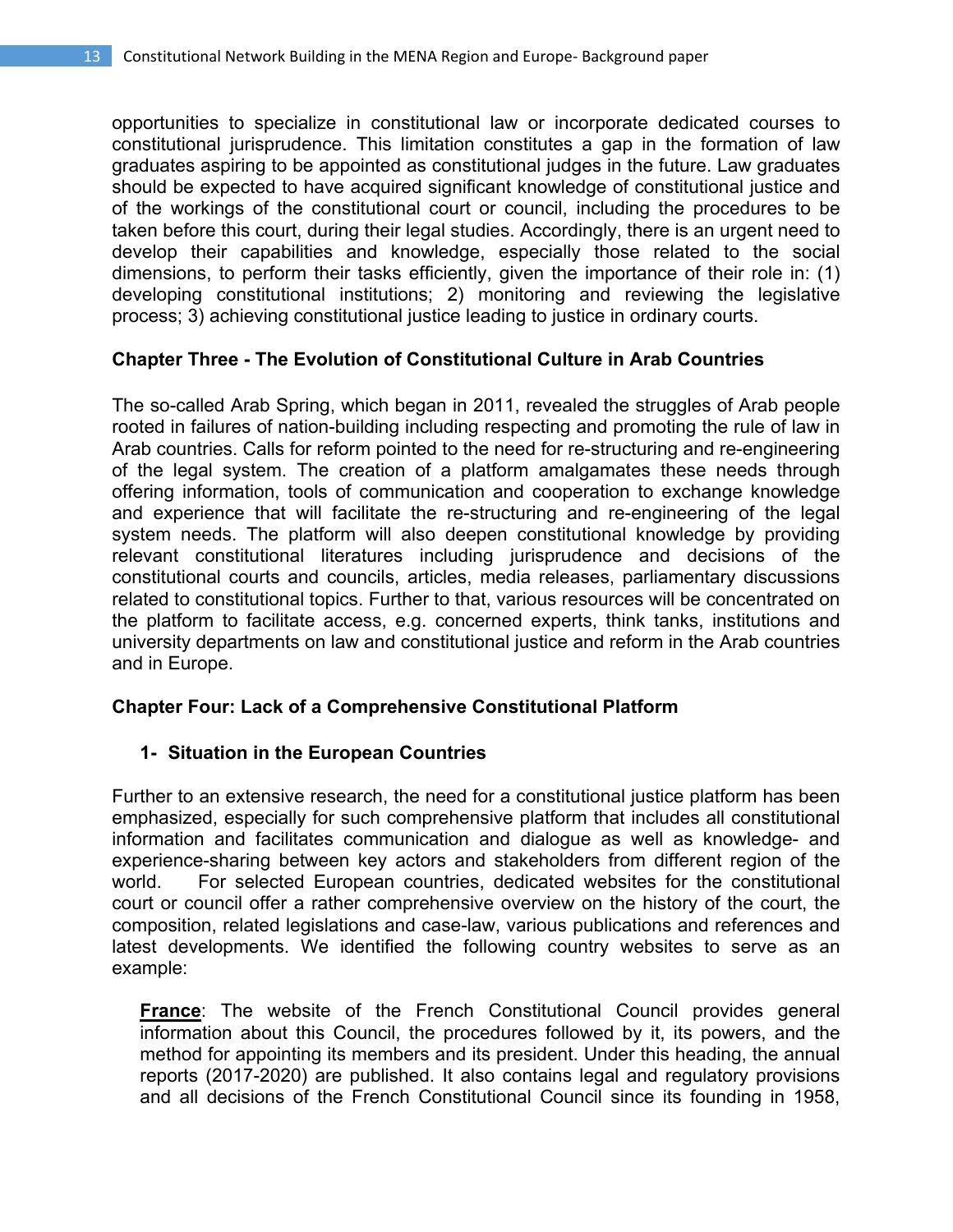some of which are accompanied by written commentary by its legal authority. Resolutions can be searched by type, date and keywords/keys. In addition, the site contains a number of French jurisprudential references and constitutional issues that have been reviewed by the French Constitutional Council. It also shows news and events organized by the Council including the latest referrals and press releases in addition to a semi-annual digital magazine that includes a summary of the case law of the French Constitutional Council and an analysis of the administrative and judicial authorities and jurisprudential review.

**Germany**: The website of the German Federal Constitutional Court includes in addition to general information about the history, composition and competence of the German Federal Constitutional Court, a number of different procedures for having recourse to court, including constitutional complaints and electoral complaints. It also specifies the distribution of competencies, access to the decision, a list of annual reviews, i.e., a list of important issues in which it intends to reach a decision throughout the year (2013-2021), annual statistics of the number of reviews held before the court, and basic legal sources related to the constitution and the organization of the German Federal Constitutional Court. Further, the website shows information on data protection during court review procedures and in matters of judicial administration. The website also includes an information base that includes a list of all court decisions (1951-2021), which are searched on the basis of the year, type of procedures, type of decision, and language. The website includes press releases issued by the Federal Constitutional Court and information on upcoming events.

Spain: The website of the Constitutional Court of Spain<sup>8</sup> includes a search engine for Spanish constitutional case laws, a chronological listing of court announcements and decisions, and legal and regulatory provisions. It can be searched by year, number, type and date of the decision. In addition to annual reports that contain a brief summary of its activities, prepared by the Court Departments, aiming at providing useful data for advice and information purposes only. It also includes some statistical data on the number of constitutional reviews and the number of final decisions. The website also provides a record of appeals. One of the prominent things of this website are standards of transparency and information about the procurement system, contracts and agreements concluded by the Constitutional Court, in addition to jurisprudential references, press articles and various publications related to constitutional issues.

We have also identified international and European initiatives affiliated with intergovernmental organizations or funded by official authorities facilitating access to constitutions, legal and regulatory provisions for constitutional courts and councils in the world, decisions and judgments issued by constitutional courts (summary or full text) from various countries, in addition to jurisprudential references and various publications related to constitutional matter. Below are our key findings:

 $8$  The website of the Constitutional Court of Spain: https://www.tribunalconstitucional.es/en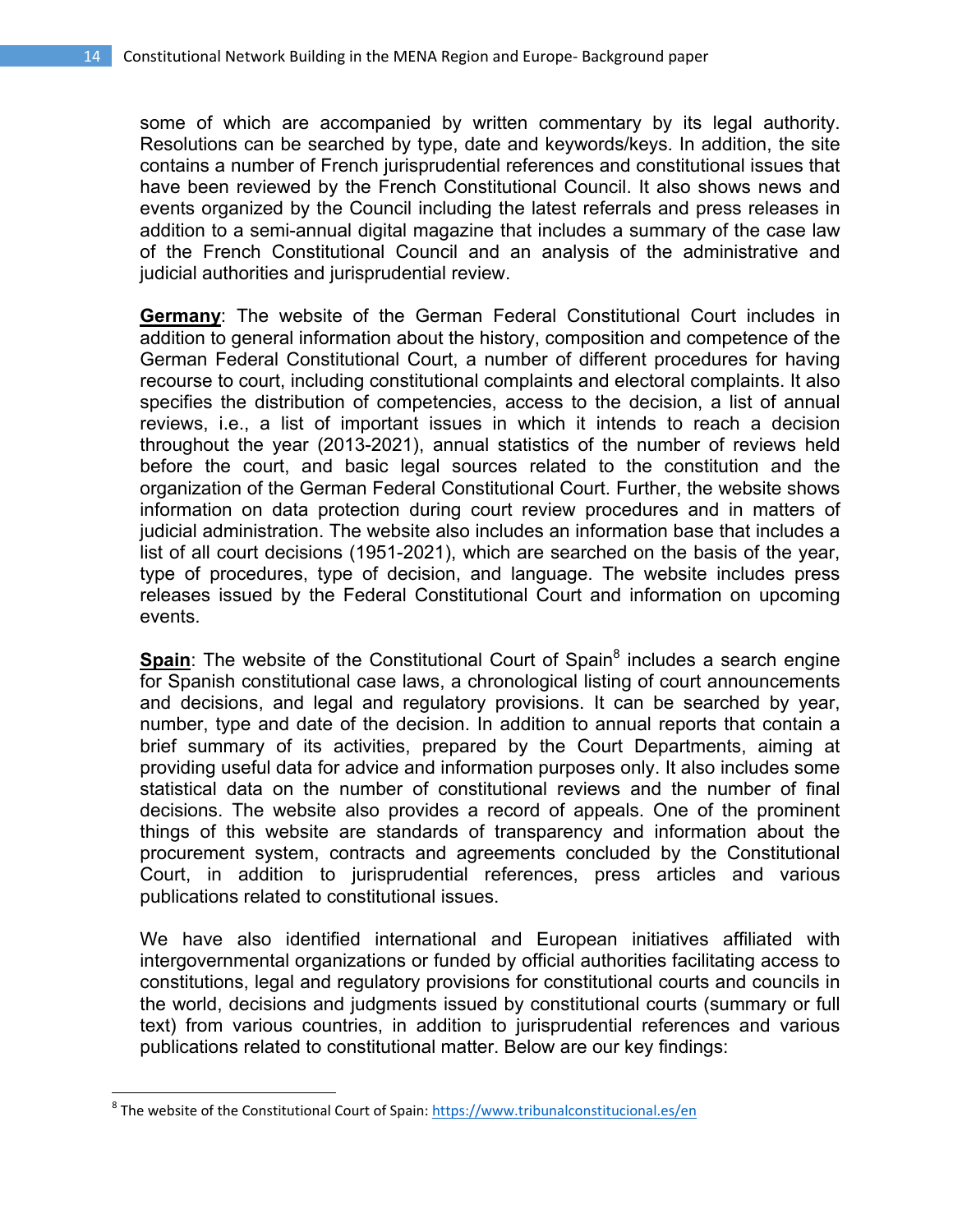The Constitutionnet Project<sup>9</sup> is a project created by International IDEA<sup>10</sup> to support legislators, constitutional lawyers and other constitutional practitioners in finding useful and relevant constitutional information, sharing knowledge and building a community of best practices. It includes several knowledge-building resources and tools, covering a variety of topics related to constitutional design and constitutionbuilding processes, a variety of analytical studies on constitutional developments around the world, constitutional news from around the world, historical profiles of States, and gathering relevant constitutional information by country.

**CODICES Database<sup>11</sup>** was created by the Commission de Venice<sup>12</sup> and contains summaries and full texts of some 9,000 decisions, mostly in English and French, but also in more than 40 other languages. The website provides special bulletins as well as constitutions and laws of constitutional courts from around the world, in addition to the decisions and judgments passed by the constitutional courts. Here it must be noted that the number of judgments and decisions passed by Arab constitutional courts is very few on this platform, and it includes only some Arab countries (Bahrain, Jordan, Lebanon, Yemen, Egypt, Morocco, Tunisia, Algeria, Mauritania and Djibouti). The database also includes a group of reports issued by international conferences related to constitutional matter.

#### **2- The situation in the Arab Countries**

The conclusion of significant research and planning on the appropriate approach to contribute to constitutional justice in Arab countries, is that no platform exists providing the user with constitutional knowledge and facilitating communication between various constitutional courts and councils. Similarly, no platform exists enabling continuous dialogue between experts in this field from Arab and European countries. The situation in the Arab countries varies as the majority of constitutional courts and councils have established their own websites, which, depending on the country, provide information and sources related to constitutional matters such as legal texts regulating the constitutional courts or councils, a selection of related publications and events. However, several websites do not give access to constitutional jurisprudence or the

 $^9$  ConstitutionNet is a project created to support legislators, constitutional lawyers and other constitutional practitioners in finding useful and relevant information, sharing knowledge and building a community of best practice. The website of the constitutionnet: https://constitutionnet.org/

<sup>10</sup> The International Institute for Democracy and Electoral Assistance (International IDEA) is an intergovernmental organization that supports sustainable democracy worldwide. Its mission is to support sustainable democratic change by providing comparative knowledge, and assisting in democratic reform, and influencing policies and politics. The website of IDEA: https://constitutionnet.org/about

<sup>&</sup>lt;sup>11</sup> The website of CODICES Database: http://www.codices.coe.int/<br><sup>12</sup> The Venice Commission is an advisory body of the Council of Europe, composed of independent experts in the field of constitutional law. It was created in 1990 after the fall of the Berlin Wall, at a time of urgent need for constitutional assistance in Central and Eastern Europe. The Commission's official name is the European Commission for Democracy through Law, but due to its meeting place in Venice, Italy, where sessions take place four times a year, it is usually referred to as the Venice Commission. The Venice Commission's primary task is to assist and advise individual countries in constitutional matters in order to improve functioning of democratic institutions and the protection of human rights.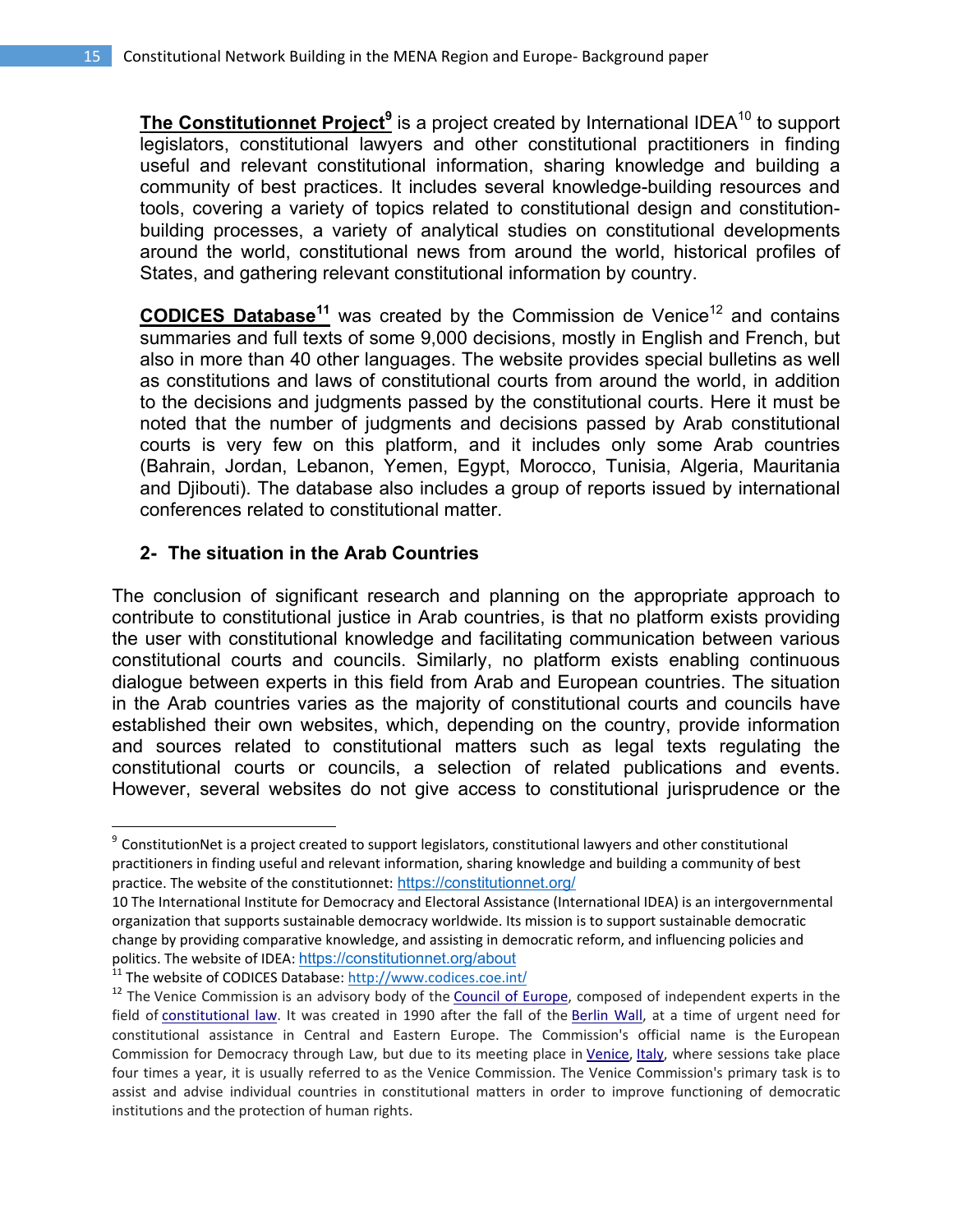current composition of the court or council. Oftentimes, only be excerpts or a summary is provided, for example the websites of Egypt, Kuwait, Libya. Some of other websites are still under construction.

Other Arab countries do not have a website for the Constitutional Court or the Supreme Court, such as Syria, Yemen, Qatar, Algeria and Tunisia, due to various reasons. Algeria<sup>13</sup>, for example, recently worked to establish a Constitutional Court, which replaced the Constitutional Council in the new constitution of 2020 within the framework of building new Algerian institutions. The new court is an independent, oversight constitutional institution that monitors the constitutionality of laws, and controls the functioning of institutions and the activity of public authorities. As for Tunisia, it is going through a crisis in approving the law of the Constitutional Court, which was supposed to be formed one year after the legislative elections in October 2019.

In some Arab countries, all decisions and judgments passed by their constitutional courts are published since the date of their establishment. Such is the case for Lebanon, Jordan, Palestine, Iraq, Bahrain, United Arab Emirates, and Morocco.

As it appeared to us through in-depth research, most constitutional courts and councils are still drafting, typing and publishing their judgments without taking into account the benefits and multitude of possibilities enabled by information technology<sup>14</sup> (especially in digital modern forms). Utilizing information technology would open doors for advanced research in legal metrology (jurimetrics) that serves the development of constitutional thought, as well as preparing and drafting the legal text of its various types (legislative, organizational, etc.).

#### **Chapter Five: The Importance of Benefiting from Counterparts' Experiences**

Another finding is the value in creating a tool to facilitate communication between the Mediterranean countries that are homogeneous in terms of legal system in order to promote culture and consolidate knowledge with regards to constitutional matters. Because the professional circle on the rule of law assembling stakeholders is crucial to bolster constitutional knowledge through Peer review methods.

<sup>&</sup>lt;sup>13</sup> Creation of the Constitutional Court to replace the Constitutional Council in Algeria, Dr. Zahira Bin Ali, Algerian<br>Journal of Legal and Political Sciences. Volume 58, Numéro 4. Pages 295-323. Journal of Legal and Political Sciences. Volume 58, Numéro 4, Pages 295‐323. https://www.asjp.cerist.dz/en/article/164366

The new constitution added a qualitative addition by transforming the Constitutional Council of a political nature into a constitutional court of a judicial nature, with the view to entrusting the process of overseeing the constitutionality of laws as is known in the constitutional jurisprudence of a judicial body, which is a basic guarantee for protecting rights and freedoms, and monitoring the work of the authorities In an atmosphere of independence, the desire of the Algerian constitutional founder to build a state of law that is based on political legitimacy and constitutional justice. He pointed out that the Constitutional Court is an independent institution charged with ensuring respect for the constitution and controlling the functioning of institutions and the activity of

<sup>&</sup>lt;sup>14</sup> Structural approach contribute to deconstruct and reconstruct the information for analytical and investment purposes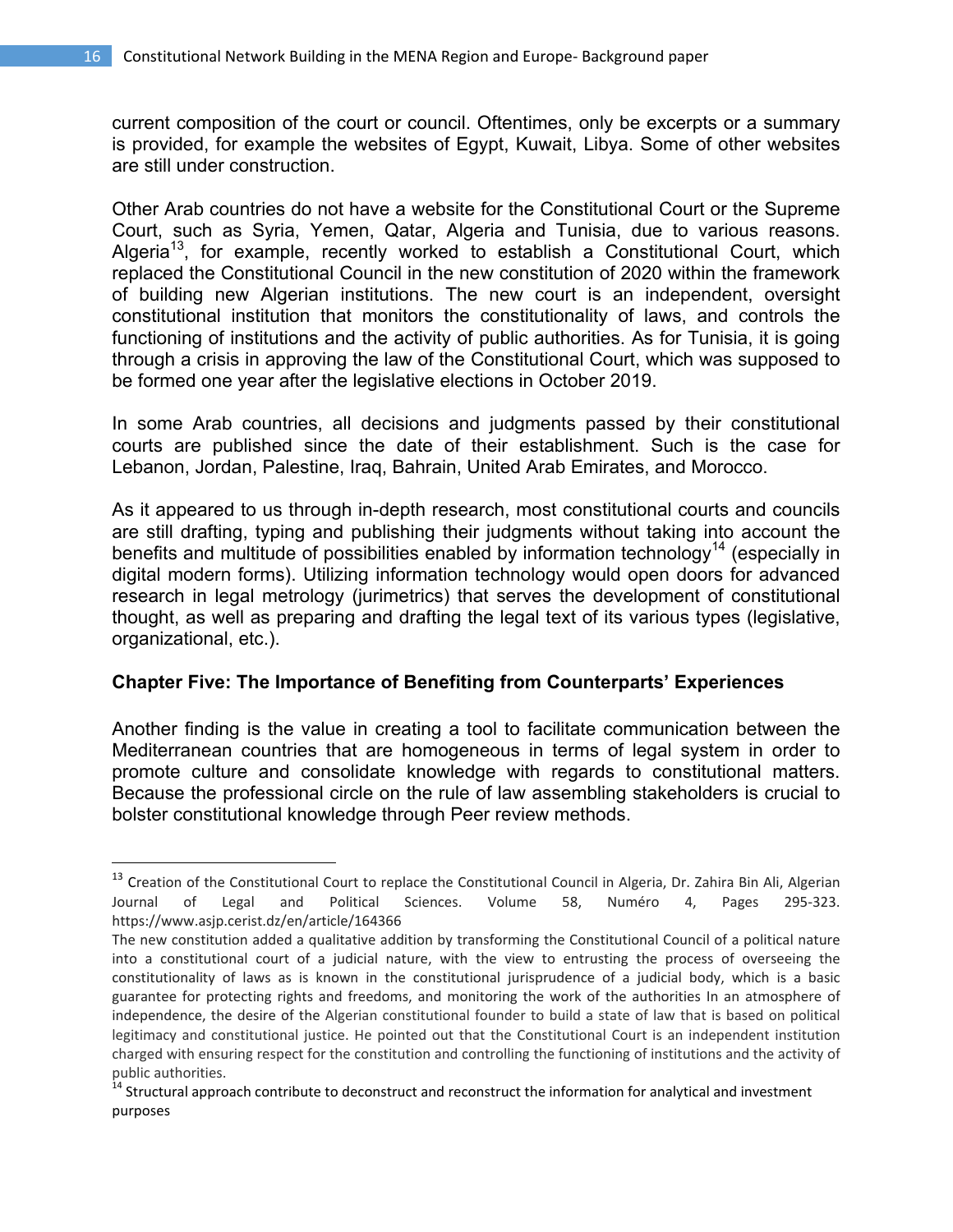For this purpose, it is necessary to create an electronic platform in order to institutionalize the relationship between Arab countries and European countries and to establish a continuous communication network. The platform provides a textual database functioning as a source to easily access information. An interactive section aims at creating a periodic dialogue which brings together concerned persons from Arab and European countries. This section will provide a space for discussion, introducing critical constitutional issues to be published on the platform and on related international websites. In addition, an annual conference will be held, whether electronically via the platform or through in-person attendance, to discuss urgent constitutional issues. The agenda will be set by the Steering Committee discussions, summaries and recommendations issued by this conference will be published on the platform. This interactive section will also include providing advice by providing a Questions and Advice section.

The platform will function as reference and guiding tool for the public on constitutional aspects. It will promote analysis by providing access to public parliamentary debates, support academic research through both establishing specializations in constitutional law and strengthening traditional legal teaching, further to conducting analytical research on the judgments published.

The strength, success, and importance of this platform is contingent on the functioning of the administrative and informatics system engineering. This accounts for the collection of information and for introducing constitutional information producers i.e., constitutional courts. The use of advanced methods and methodologies of drafting and typing constitutional case-law maximizes the possibility to invest in and use the stored information in a smart fashion.

As for the administrative aspect, this platform is based on the principle of cooperation between various Arab and European constitutional courts and councils. Ultimately, the aim is to establish the network to stimulate knowledge sharing and exchange decisions issued by their constitutional courts or councils, reports, studies and other references related to constitutional matters.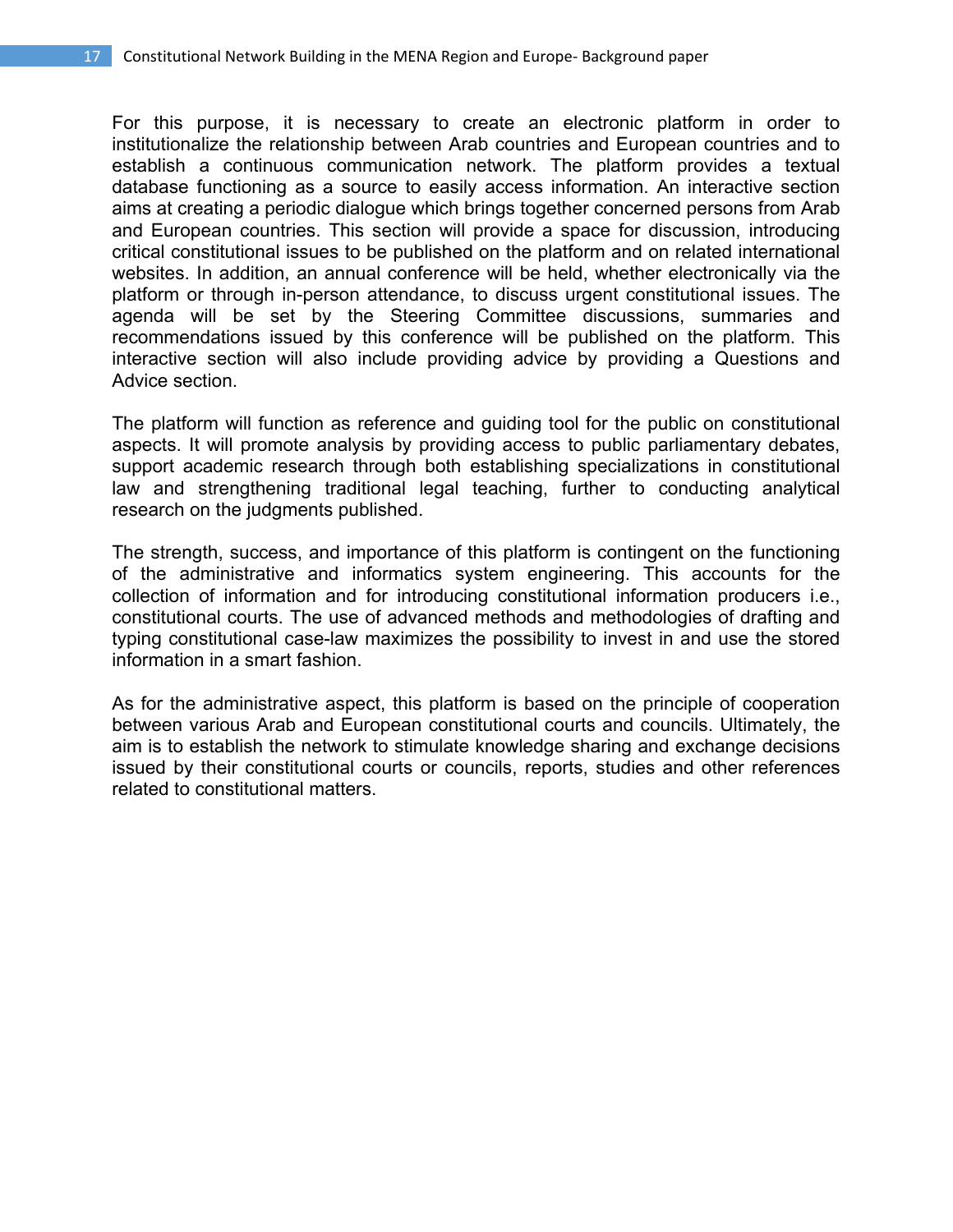#### **Section Three: The Initiative's Description**

The development of the Constitutional Justice Platform for Arab and European countries falls within the scope of the Arab Center for the Development of the Rule of Law and Integrity's (ACRLI) initiative to build constitutional knowledge and promote constitutional justice in the MENA region through the development of an internet-based knowledge exchange platform for a consortium of partners operating in the constitutional law sector.

The initiative aims to shed light on the important role of constitutional courts and councils in consolidating the sovereignty of the constitution and ensuring a certain level of political and social stability for the state. This initiative will also contribute to identifying the challenges and needs for constitutional judiciary reform in the MENA region through the creation of a network of specialized experts from Arab and European countries.

The platform will also propose a new methodology, through research, in drafting and typing constitutional decisions, namely Jurimetrics<sup>15</sup>.

The Initiative's main goal is to support democratic reform by deepening knowledge of the constitutional culture as a main tool to safeguards rights and liberties of the people. Simultaneously, we aim to develop a strategy for a coherent and robust constitutional judicial system by consolidating the performance of the constitutional courts and councils in the MENA region and strengthening their roles in ensuring the constitution's supremacy and controlling constitutionality.

#### **Part One: The Initiative's Objectives**

The importance of developing the project of Constitutional Justice Platform is reflected in the goals that include but are not limited to:

- Creating a consolidated constitutional law source where key actors in the constitutional field in Arab and European countries participate in producing content and nourishing dialogue through online and in-person sessions and conferences. Actors include constitutional courts and councils and the constitutional judges. More so, this source offers access to a collection of legal information e.g. the constitutions, the regulatory texts of the constitutional courts, samples of their judgments and decisions, in addition to a number of other

 $15$  Jurimetrics is the study of law and science. It involves a strictly empirical approach to the law and examines a wide range of scientific and legal topics that are interrelated. Origin of the term JURIMETRICS, juri-, juslaw + Emetrics (as in econometrics).Jurimetrics is a step towards seeking new alternatives in the field of legal inquiry and may not be treated as a 'new science.' The term jurimetrics originated in the 1960s as the use of computers in law practice began to revolutionize the areas of legal research, evidence analysis, and data management. https://definitions.uslegal.com/J/Jurimetrics/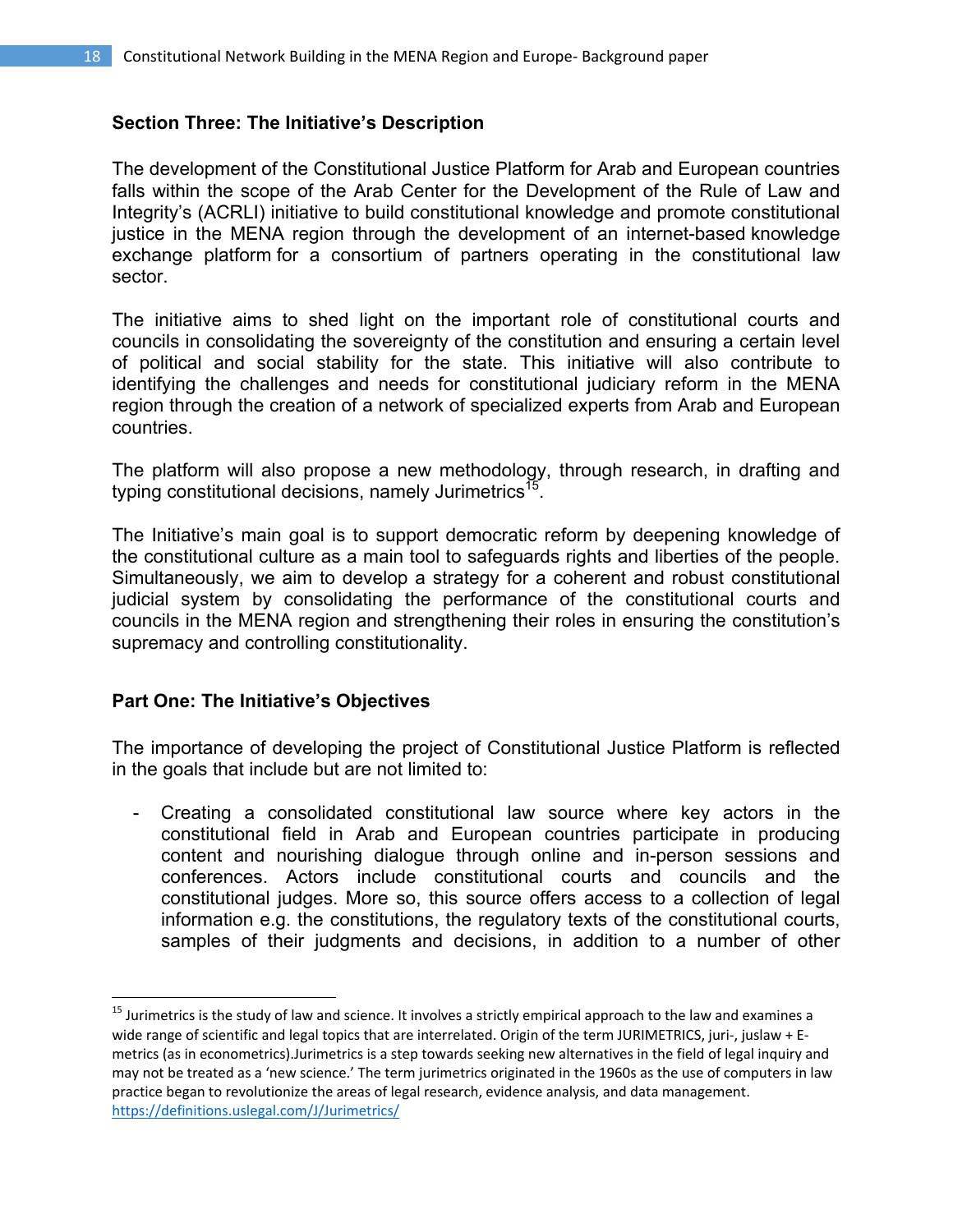references such as publications, experts, professors of law and constitution, think tanks and related institutions and press.

- Developing an electronic compendium that provides constitutional information, creating an interactive space for dialogue between the constitutional community to share experiences, activities and events related to the subject matter. The compendium includes all information referred to above and is published electronically in accordance with the right of access to information. At the same time it will also promote constitutional culture and practice through the exchange of experiences and best practices.
- Deepening the constitutional concepts and principles and consolidating constitutional culture in the MENA region. The compendium is key to raising the level of politicians' awareness regarding democratic performance and the culture of the rule of law.
- Providing a framework to enhance the institutional performance of the constitutional courts by benefiting from counterparts through the peer-learning approach;
- Laying the foundation for scientific and professional cooperation and communication framework between stakeholders from Arab and European countries;
- Raising awareness among the public on the importance of the constitutional judiciary's role.

#### **One of the most important benefits and outputs that may result from this initiative is to conduct research serving the constitutional institutions and legal and constitutional concepts through the use of Jurimetrics techniques16.**

#### **Part Two: The Initiative's Stakeholders and Countries Involved in the Initiative**

The Constitutional Justice Platform is dedicated to promoting and deepening the constitutional culture, developing the performance of constitutional institutions and raising awareness on best practices to improve constitutional justice reform. Therefore, this platform targets a wide range of stakeholders namely: 1) members of constitutional courts and councils and administrators; 2) the ordinary judiciary (judges and lawyers); 3) governmental institutions such as the House of Representatives, the Presidency of the Council of Ministers, ministries and other public administrations; 4) experts and professors of constitutional law; 5) think tanks and specialized civil society organizations; 6) the concerned press and 6) the public.

The term "jurimetrics" describes the use of scientific methodology in legal enquiry. Perry Meyer examines data storage and retrieval, legal drafting and textual ambiguities, analysis of complex evidence, prediction of judgements and law reform and concludes that jurimetrics is an incipient revolution in legal enquiry which, sooner or later, will shake legal education, legal research and legal practice to their very foundations. https://cbr.cba.org/index.php/cbr/article/view/2605

**<sup>16</sup>** JURIMETRICS: THE SCIENTIFIC METHOD IN LEGAL RESEARCH, PERRY MEYER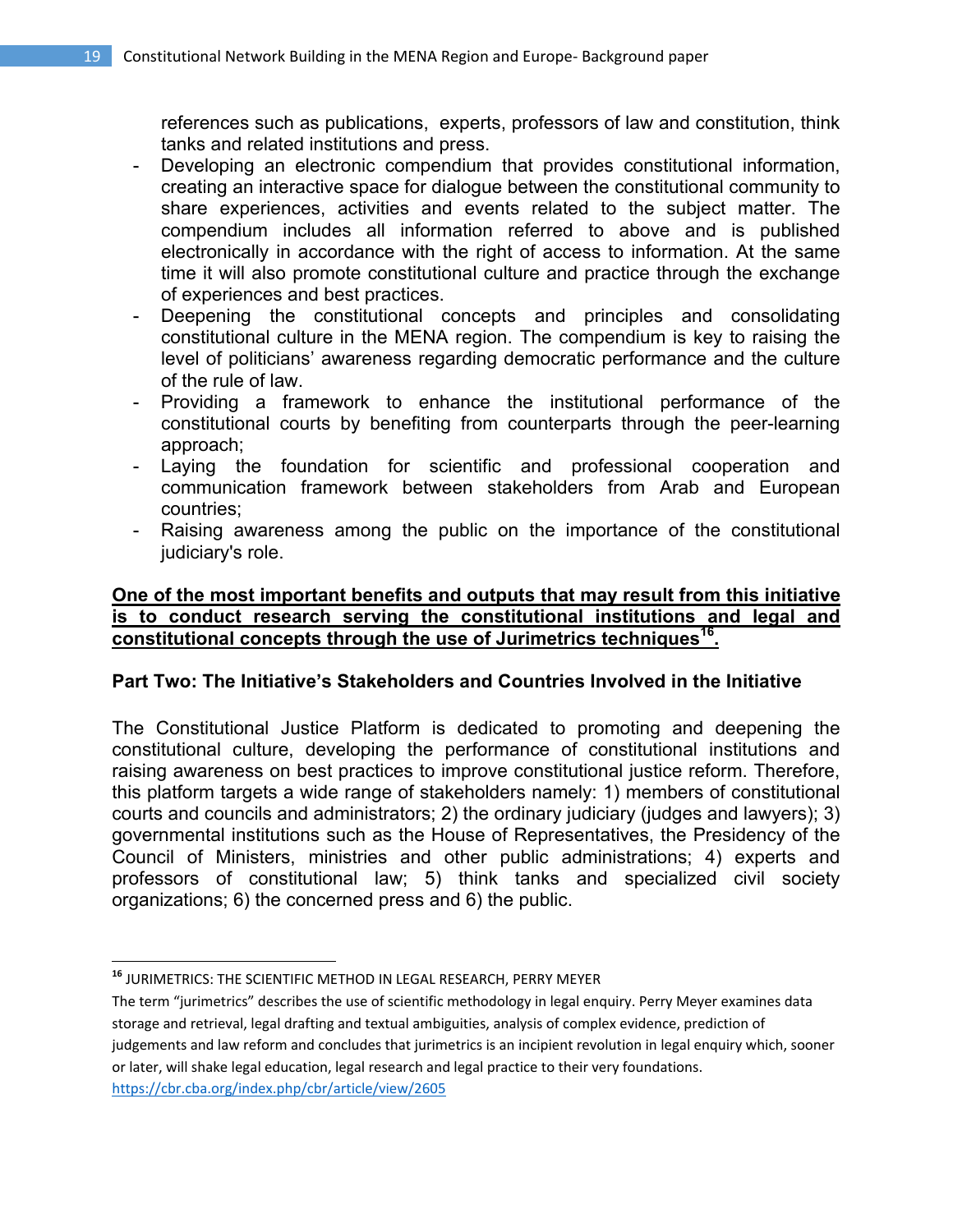The platform contributes to developing the performance of the Arab constitutional courts' members by creating a communication network with European constitutional courts and councils. This stimulates continuous dialogue between constitutional judges, ordinary judges, experts and professors of constitutional law from Arab and European countries to exchange experiences and expertise. The project contributes to establishing and educating the future generation of constitutional judges by developing structured curricula at law faculties for the benefit of students and ensuring integration of professional skills. It also contributes to raising awareness about the concepts of constitutional justice by strengthening the capacities of specialized civil society organizations, enhancing the role of the press in defending the rights and freedoms enshrined in constitutions, monitoring practices that violate constitutions and laws, and disclosing them to the media. The latter serves in return to increasing public awareness and thus the ability to hold the authorities accountable.

This Initiative is based on creating a communication network between the countries of the MENA region and selected European countries bordering the Mediterranean in order to provide a mean for exchanging expertise between Arab and European constitutional councils and courts. The reason of establishing such network is due to the historical relationships between these two regions. As the Mediterranean countries<sup>17</sup> often shared legal knowledge with the European countries which have had a great impact on them, especially in regards to rights and liberties reflected by the Napoleonic Code inspired in its turn by the German-Romano legal system. Thus, information was collected from all Arab countries: Lebanon, Syria, Jordan, Palestine, Iraq, Kuwait, UAE, Bahrain, Sultanate of Oman, Qatar, Yemen, Sudan, Egypt, Libya, Tunisia, Algeria, Morocco, Mauritania, Djibouti and Somalia; and from some European countries neighboring the Mediterranean, such as Albania, Croatia, Cyprus, Turkey, France, Italy, Spain, Portugal, Slovenia, Norway, and the Czech Republic, as well as to the Netherlands, Germany, and Austria. Additional countries may join this Initiative at later stage to include not only European countries, but other countries of the world.

#### **Part Three: Partners in Developing the Constitutional Justice Platform**

The development of the constitutional justice is based on participatory approach, i.e., the Arab constitutional courts and councils collaborate to provide the platform with useful information relating to the constitutional topic, mainly rulings and decisions of the constitutional courts, annual reports and periodicals, in an automated manner through an advanced electronic platform.

ACRLI is implementing the preparatory phase of the Constitutional Justice Platform with the support of the Konrad Adenauer Stiftung (KAS)<sup>18</sup>, based on common goals in strengthening legal and constitutional reform in Arab countries and in an effort to

<sup>&</sup>lt;sup>17</sup> The countries surrounding the Mediterranean are Spain, France, Monaco, Italy, Slovenia, Croatia, Bosnia and Herzegovina, Montenegro, Albania, Greece, Turkey, Syria, Lebanon, Israel, Egypt, Libya, Tunisia, Algeria, and Morocco.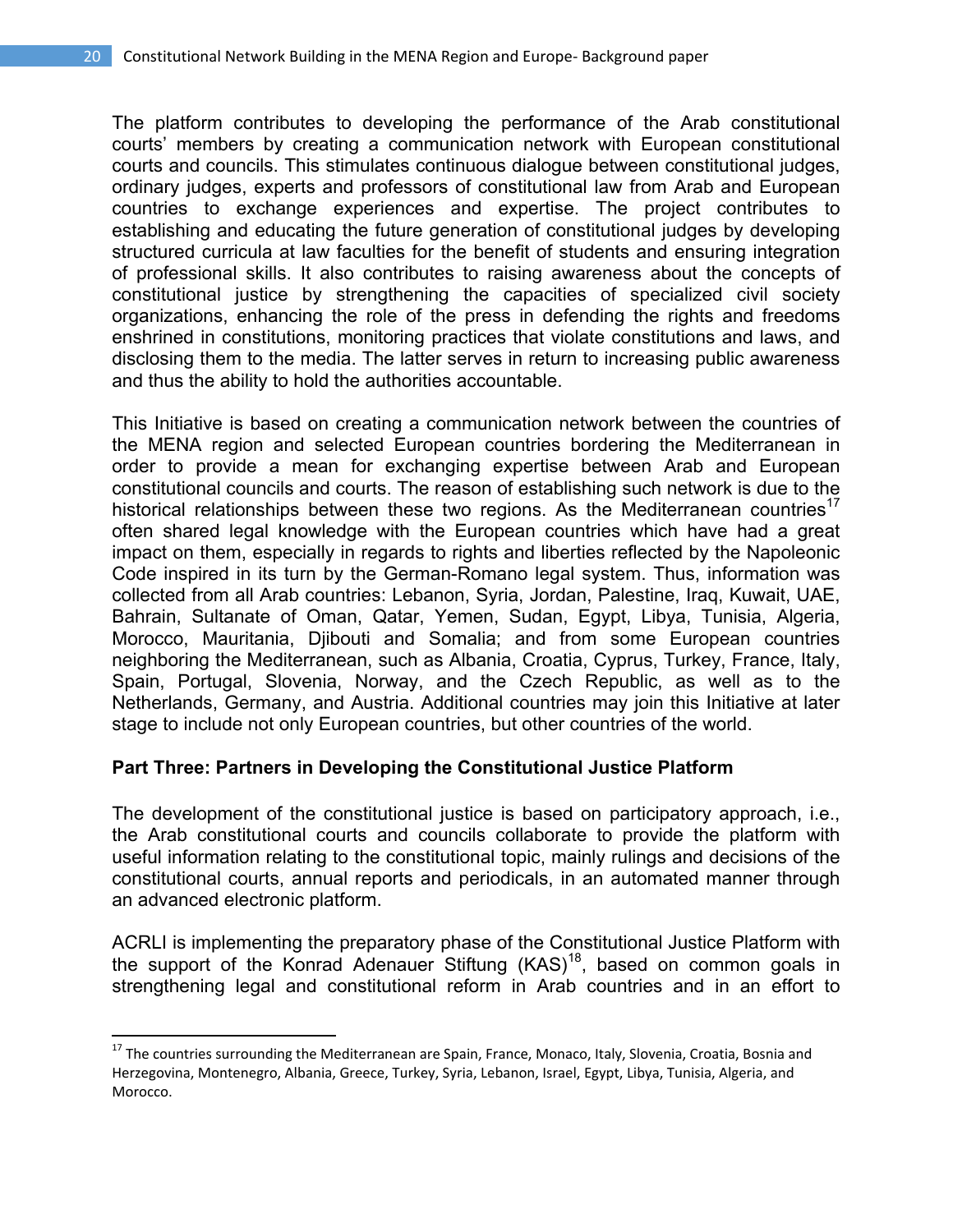complement their previous project on "Strengthening the Role of the Constitutional Judiciary in Building the Rule of Law in Lebanon"19.

This Initiative is also a continuation of the efforts by KAS and the Lebanese Constitutional Court to incorporate improvements to the system; thus, to consolidate the rule of law structures and its relevant institutions. These are in particular the constitutional courts and councils and the protection of the basic rights and liberties as well as to promote the importance of constitutional authority in the rule of law.

ACRLI has more than 20 years of experience in implementing legal and judicial reform projects in the Arab countries. Areas of expertise are in particular reforming legislations, assisting decision-makers and concerned parties to identify reform priorities and build their capacities according to the needs and areas of their work. This includes building and disseminating knowledge about the rule of law by developing mechanisms and methodologies for scientific research, encouraging dialogue between various stakeholders at national, regional and international levels as a prerequisite for reform and democratic, social and economic development.

ACRLI also has extensive experience in developing legal databases, the most important of which is the Legal Database of the Constitutional and Legislative Bodies. ACRLI established several compendia, most notably the Compendium on Fighting Human Trafficking<sup>20</sup>; The Bankruptcy Reform in the Middle East compendium<sup>21</sup>; The

 <sup>19</sup> ACRLI has implemented this project with the support of the Konrad Adenauer Stfitung (KAS). From among its important activities is promoting the adoption of the draft amendment to the Constitutional Council Law, and raising awareness through holding brainstorming sessions and discussion panels between stakeholders. A book on "The Role of the Constitutional Judiciary in Building the Rule of Law in Lebanon" was launched during a launching ceremony, in the presence of Dr. Issam Suleiman, President of the Constitutional Council. The ceremony included conclusions and recommendations on the importance of the role of the Constitutional Council in Lebanon, especially with regard to its authority to interpret the constitution and expand its role and authorities. For more, please click on the following link:<br>www.arabruleoflaw.org/activitiesListing ar.aspx?postingID=306&categoryID=1&Id=318

 $\overline{20}$  This Compendium is developed by ACRLI in the context of the project on "Improving Capacities to Fight Human Trafficking in Lebanon", with a funding provided by the United States government. The project aims to strengthen the capacity of the judiciary body to enforce and improve the application of the Lebanese Anti-Trafficking Law (Law no 164/2011). The Compendium takes stocks of the main related legal texts, court decisions, best practices and other useful resources. It describes regional and international instruments that relate to human anti‐ trafficking, such as international and regional conventions, international and regional indicators, reports, principles and studies. For more information, please follow the link:<br>http://traffickinghuman.arabruleoflaw.org/?page\_id=16&lang=en\_US

 $\frac{1}{21}$  This Compendium is a web-based application developed in the context of the "Middle East Regional Bankruptcy Reform Initiative" Project implemented by (ACRLI), with the support of the Middle East Partnership Initiative (MEPI). This project aims at promoting and raising confidence in business and commerce in both Egypt and Jordan, through establishing and activating the concepts of the rule of law in the trade and business sectors. In addition to the project outputs, the compendium includes a number of related legal sources (legislation and judicial rulings from Egypt and Jordan), in addition to legislations from Arab countries and relevant national, regional and international references. For more information, please follow the link: http://bankruptcyreform.arabruleoflaw.org/?lang=en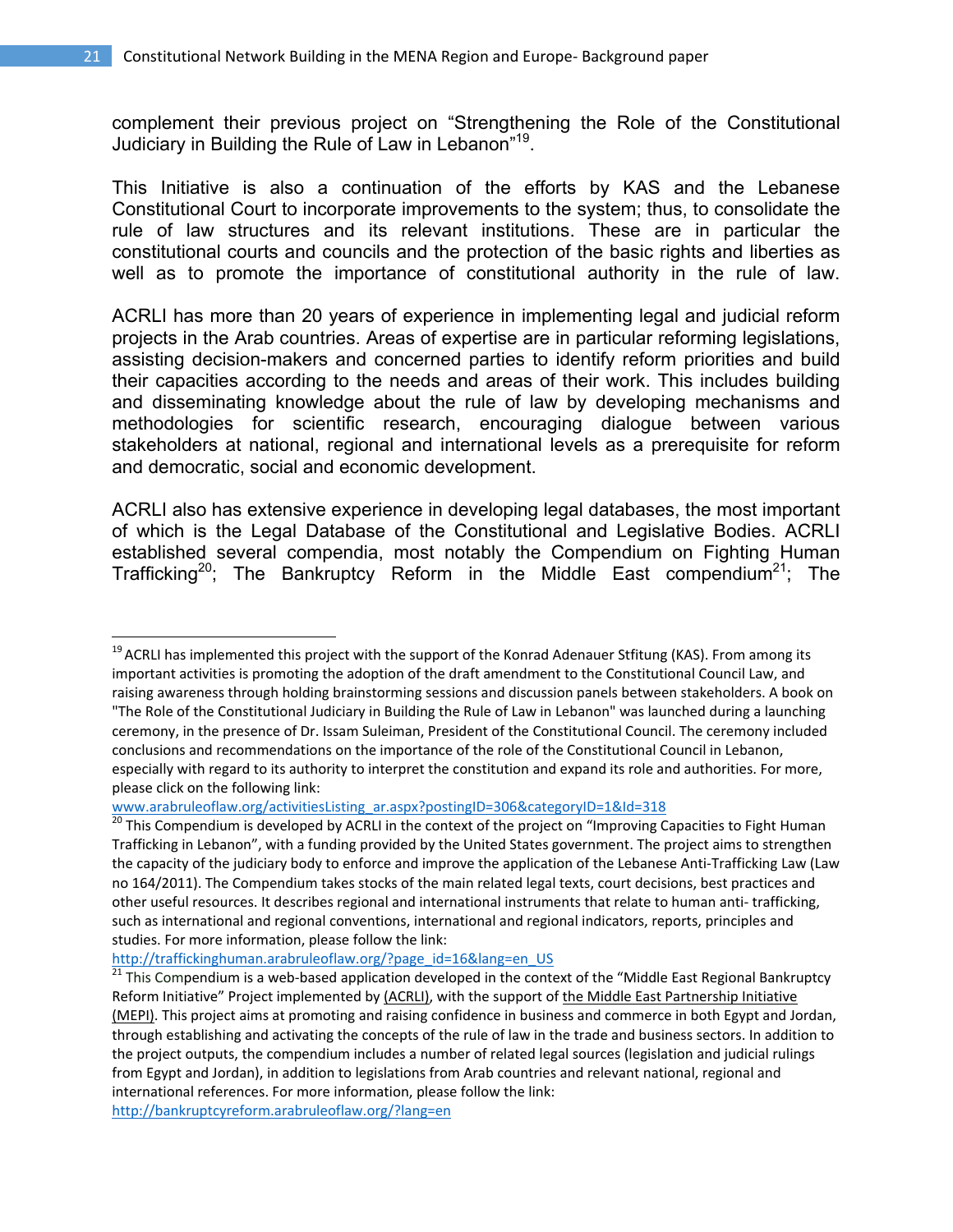compendium of the MENA Commercial Laws<sup>22</sup>; and a compendium for providing legal aid services at Al-Rusafa Court, Baghdad $^{23}$ .

ACRLI's vision is to work with regional partners from the European Union specialized in the field of constitutional justice, such as the European Commission for Democracy through Law (Venice Commission). Such partnerships allow for exchange of experiences and best practices related to strategies for the development of constitutional justice, sharing the practices of the European countries and providing support in strengthening and building capacities. ACRLI will also cooperate with the Union of Arab Constitutional Councils, coordinate with law faculties, and with renowned and specialized think tanks due to their strong and extensive experience in constitutional justice.

# **Part Four: Content of the Constitutional Justice Platform**

The Constitutional Justice Platform will be developed through the collaborative efforts of members of constitutional courts and councils of this platform.

The Platform will be divided into two main sections: informative and interactive sections. The *informative* section will include reliable and comprehensive set of information from Arab and European countries that is accessible and easy to navigate, including constitutions, constitutional laws, decisions, doctrinal references (books, studies, etc.), policies, statistics and analysis as well as regional and international resources and references, training materials and courses, who's who (key players, constitutional institutions, think tanks, academics, universities, activists, etc.) and relevant events. It will also include periodicals where related articles, news and announcements will be published and freely accessible to the public.

 $22$  This Compendium is a web-based application developed in the context of the MENA Commercial Law Strengthening (CLS) Project, implemented by the Arab Center for the Rule of Law and Integrity, with the support of the Middle East Partnership Initiative (MEPI). The project aimed at raising awareness on key commercial legal issues and its effects on economic growth, as well as building capacity to increase efficient and effective utilization of commercial dispute resolution mechanisms. The project also includes supporting private‐sector participations in policy‐making and strengthening public‐private networking and partnerships to support commercial law reform. It includes commercial laws, regulations, court judgments, doctrines and other legal resources. The compendium also includes information and resources on business advocacy and international best practices, among other useful tools for commercial law practitioners in the region. For more information, please follow the link:

www.arabruleoflaw.org/compendium/output/main/home.aspx<br><sup>23</sup> This compendium was developed within the framework of implementing the second phase of the project "Providing Legal Support in Southern and Central Iraq ‐ Palace of Justice in Rusafa, Iraq", funded by UNDP‐Jordan. This project aims to enhance the protection of the legal rights of citizens, by improving access to justice and enhancing accountability and transparency in the judiciary. It also aims to ensure an effective legal aid system for Iraqi citizens, especially vulnerable and marginalized groups, through the establishment of the Legal Aid Office at the Palace of Justice in Rusafa. It includes a set of information about the project's activities and publications, in addition to providing a free legal aid service. For more information, please follow the link: rusafalegalhelpdesk.wordpress.com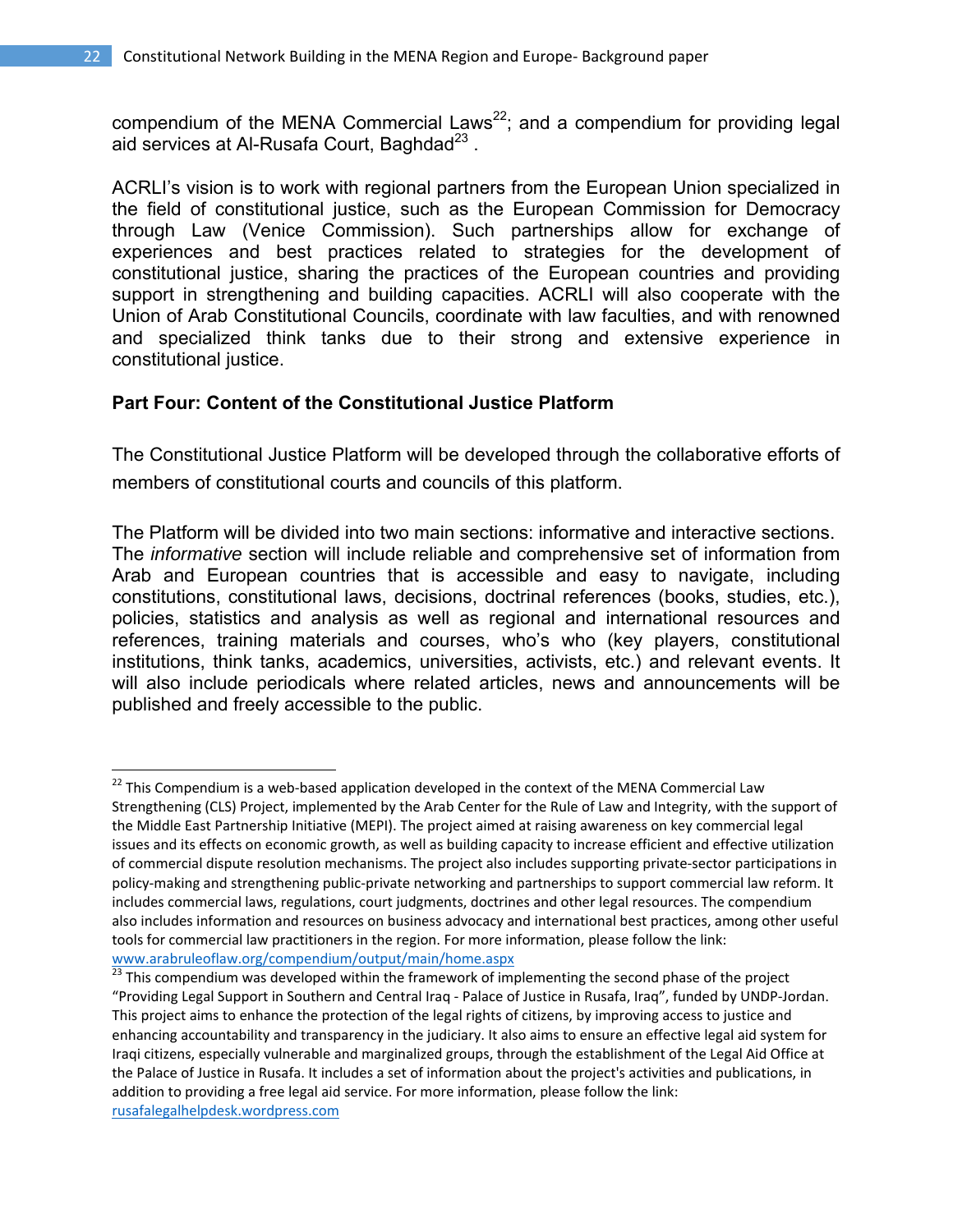The *interactive* section will include i) **chatting room** where concerned experts can share knowledge, exchange best practices and increase their capacities; ii) **online meetings** where webinars and conferences will be organized periodically, bringing together concerned participants and institutes to discuss different topics of constitutional reform. Topics of the online conferences will be planned and organized by the Steering Committee of this project; and iii) a **training program** combining theory with practical application and skills developed in professional settings. To this end, ACRLI will conclude an agreement with specialized institutions such as the Venice Commission and relevant law faculties. This platform will serve as a learning tool to build the knowledge and capacities of relevant stakeholders such as officials, lawyers, academics in addition to law students' universities, who are interested in the constitution and constitutional justice.

The interactive part contains also the **Q&A feature** designed to provide adequate advice from specialized experts who will be engaged for this purpose. It will also act as **a watchdog** for constitutional practices in the Mediterranean countries and monitor the functioning of the constitutional courts and councils; the wrongdoings and the best practices which may extends to monitor the accountability of the concerned officials.

#### **Part Five: Initiative's Structure and Roles**

The Initiative's structure is composed of a Management Unit, Steering Committee and members of the annual conference, which will be formed of the following entities:

1- The Management Unit is composed of members from ACRLI and the donor. ACRLI will be responsible to manage and carry out all the administrative and executive work of the Initiative. The donor will be responsible for the financing and the budget management.

2- The Steering Committee is composed of producers of constitutional information, mainly representative/s of the Union of the Arab Constitutional Councils, Union of the Arab Parliaments, Venice Commission; dedicated think tanks and donor/s. The role of the Steering Committee is to define the mission of the Initiative, provide support, guidance and oversight of the progress of the initiative outputs and the achievement of the Initiative outcomes.

3- Members of the annual conference are composed of members of the constitutional courts and councils from Arab and European countries, constitutional judges, and representatives of law faculties, concerned media/press and relevant civil society organizations. The role of the general assembly is to contribute to implementing the initiative and developing the platform.

4- The Public as the end-users and provides the public with access to free legal information on constitutional justice and reform in the region.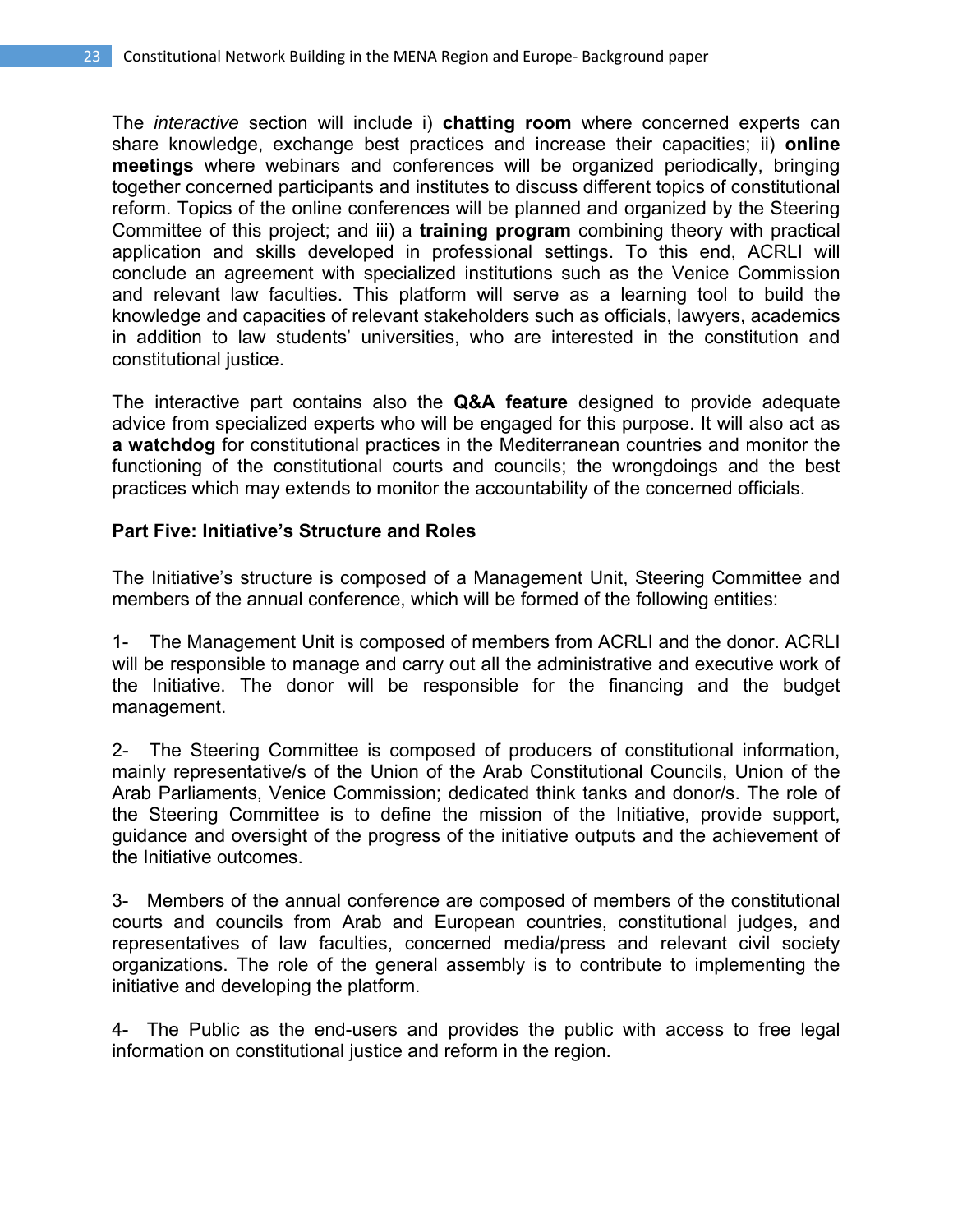# Public

# **Members of the Annual**

**conference**: Representatives of: Arab & European Constitutional courts, Union of Arab Parliaments, Universities of law, Specialized institutions and media

#### **Steering Committee**:

Representatives of: Union of Arab Constitutional councils, Venice Commission, relevant Think Tanks & **Donors** 

#### **Secretariat/ Implementation Unit** Arab Center for

the Rule of Law (ACRLI) & Partners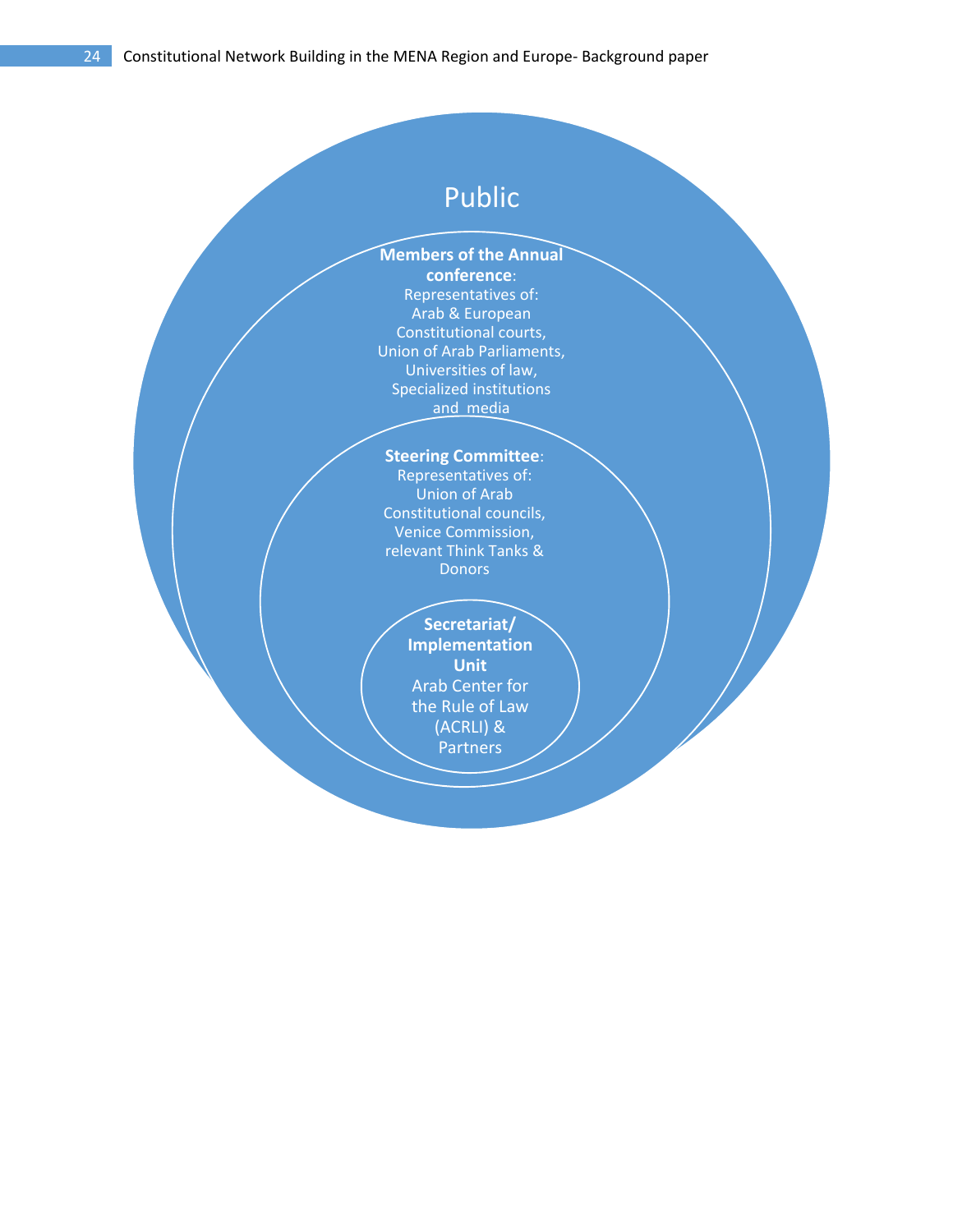# **Part Six: The Initiative's Outputs**

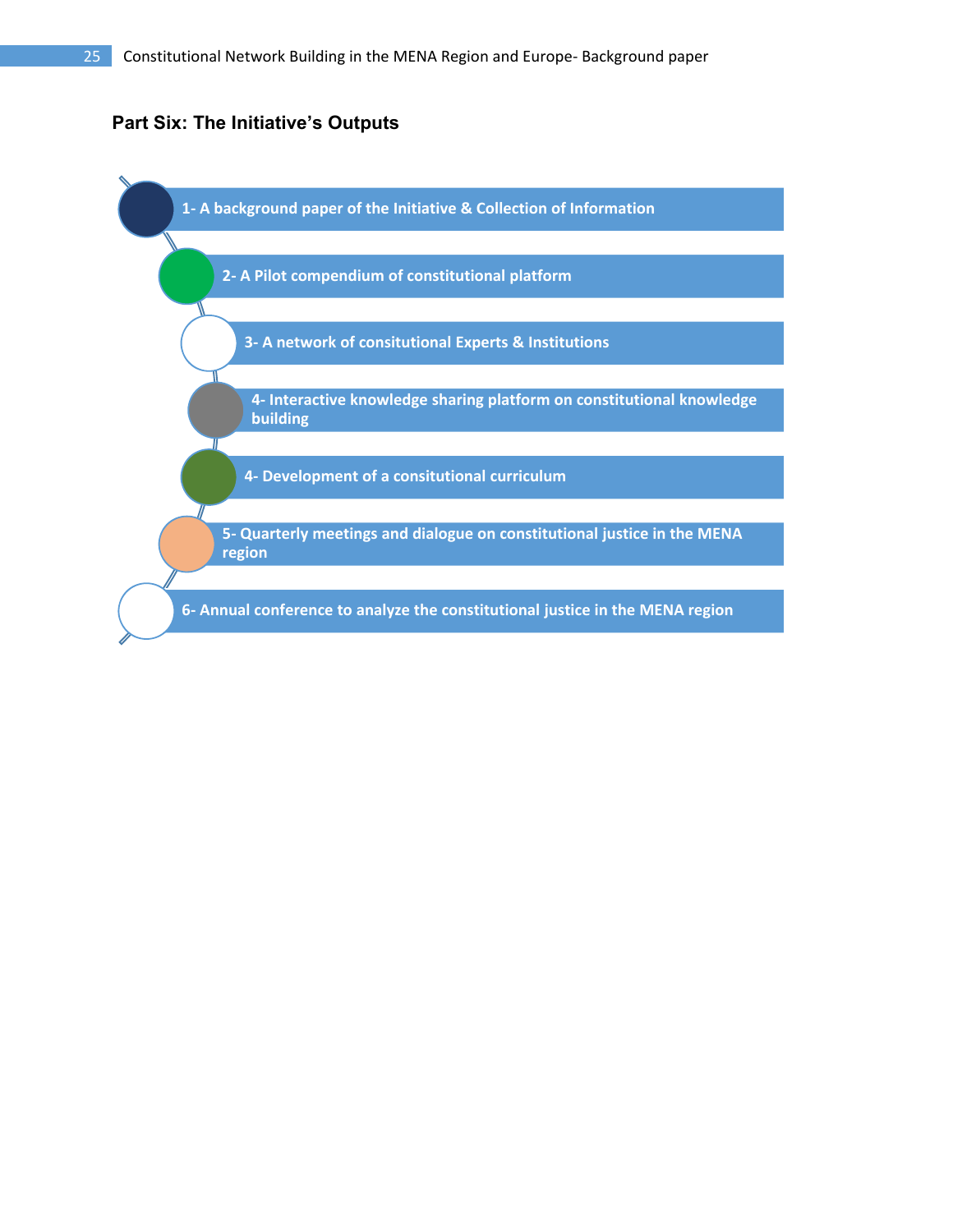#### **Section Four: Implementation Phases of the Constitutional Justice Platform**

The development of the Constitutional Justice Platform encompasses several successive and interrelated stages:

#### **First Stage: The Preparatory Phase**

The preparatory phase consists of implementing the following tasks:

#### **1- Collecting constitutional information**

#### **1.1 The methodology of data collection**

The basic methodology adopted for collecting the constitutional information, relied on gathering materials by conducting research on the internet and using the library of ACRLI. The constitutions and the laws of the constitutional courts and councils were collected by browsing their websites, as well as the samples of decisions and the judgments of the constitutional courts and councils in addition to samples of related publications such as annual reports and doctrinal references which are published online.

Constitutional resources are also collected by: i) contacting ACRLI's network of specialized experts in the constitutional topic, mainly Dr. Issam Sleiman, the former president of the Lebanese Constitutional Council; ii) visiting the Arab, European and foreign specialized websites (e.g. Union of the Arab Constitutional Courts, Venice Commission); and ii) searching databases and websites of law faculties and colleges in Arab and European countries.

Additional information will be collected successively and in direct communication with the main producers of constitutional information, i.e., constitutional courts and councils and parliamentary councils, constitutional judges, universities, research centers and the press specialized in constitutional affairs, through the establishment of a cooperation network whose members consist of Arab and European constitutional councils and courts.

#### **1.2 The collected constitutional information**

The constitutional information collected during the preparatory phase, is divided into five main sections:

#### **Part One: A Brief Profile of the Constitutional Courts and Councils**

The first part includes an inventory of all Arab and European constitutional courts and councils concerned with this project. It comprises a summary of the constitutional courts and council's functions and tasks in each country as well as its address and means of contact. (See Annex 1)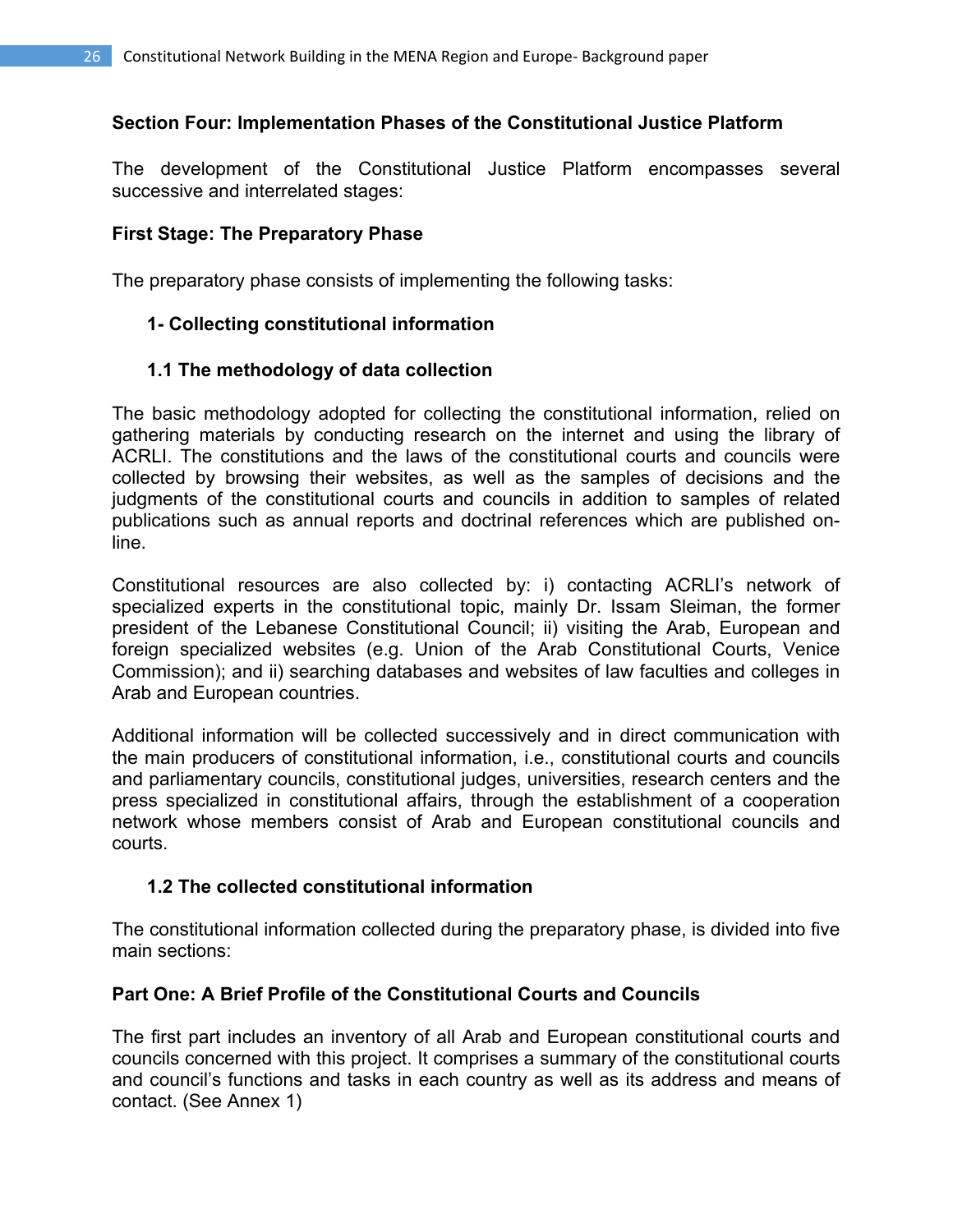# **Part Two: Constitutions and Constitutional Courts Laws**

This section includes the full texts of the constitutions and basic laws of the Arab and European countries concerned with this project. It also includes the full text of legislation regulating the establishment of constitutional courts and councils. Such information can be retrieved by searching through the number, date, title, type of information, by country, or by free search online. (See Annex 2)

# **Part Three: Samples of Constitutional Courts' and Councils' Decisions and Judgments**

Section three includes samples of final decisions and rulings issued by the constitutional courts and councils of Arab and European countries. Related information can be retrieved through the introductory elements of the decisions, i.e. the number and date, or via keywords, in addition to the free search. The electronic source of each constitutional decision or ruling has been identified for credibility purposes. (See Annex 3)

# **Part Four: Samples of Related Publications**

This section includes the full texts of sample of articles and studies related to constitutional topics. Related information can be retrieved through title, date and name of the author, in addition to a free search in the title. The electronic source of each constitutional publication has been identified for credibility purposes. (See Annex 4)

#### **Part Five: Who's Who in the Constitutional Field**

The fifth section includes various samples of sources related to constitutional affairs, the most important of which are:

1- A comprehensive list of the names of the current constitutional judges in the Arab and European constitutional courts and councils.

2- A list of experts and specialists in constitutional field and university professors specialized in constitutional law;

3- A list of law faculties in Arab countries in addition to law faculties and centers affiliated to law universities specialized in constitutional law and public law in European countries;

4- A list of names and addresses of think tanks and non-governmental organizations specialized in the constitutional field and working on the promotion of rights and public freedoms operating in Arab countries and European countries.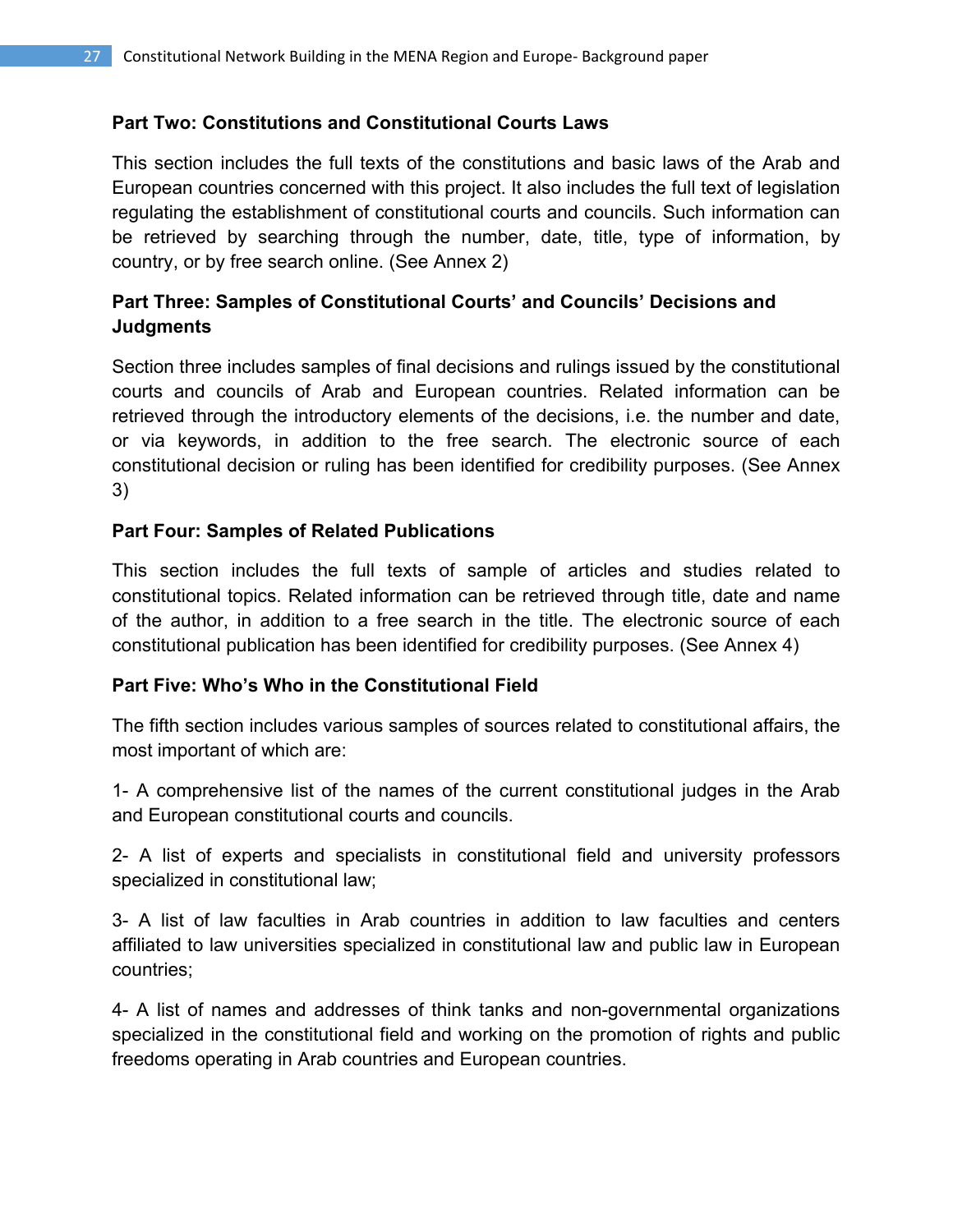5- Specialized media outlets, media institutions and journalists from Arab and European countries.

The names of the specialists were put together with a brief profile of each judge, expert or university professor, the related address and means of contact were mentioned. The names of law faculties were given, with their addresses and means of communication, as well as civil society organizations, think tanks, and the press. Each list is searched through online searches. (See Annex 5)

# **2- Elaborating the background paper for the Constitutional Justice Platform**

The background paper addresses the foundations on which the initiative was built, its purposes and ultimate goals, the participating members and beneficiaries, outputs as well as the different phases of implementation. The paper includes also a comprehensive set of information (constitutions and laws of Arab and European constitutional courts, samples of judgments and decisions issued by constitutional courts and councils, sample of related literature from the Arab and European countries). In addition to resources related to the constitutional community from Arab and European countries, such as the constitutional cours and councils, constitutional judges, experts and specialists, think tanks and relevant institutions, law universities, constitutional law professors, etc.). The background paper is written in Arabic and English. (See annexes).

#### **3- Developing a Pilot Compendium**

The Pilot Compendium provides a compilation of Arab and regional resources and references, key players and constitutional institutions across the world. The Compendium serves as a communication tool and is intended to provide reliable information in a single resource published on both the websites of ACRLI and KAS in Arabic and English and on constituionalknowledge.arabruleoflaw.org. This will establish a comprehensive, interactive and knowledge sharing platform and the establishment of a network of experts and key actors in the Arab and European countries in order to exchange experiences and best practices at a later stage. All information, such as decisions and judgements issued by the constitutional courts, doctrinal references, parliamentary debates and other useful information related to the constitutional subject will be added during the implementation phase of the project in communication with the main producers of the constitutional information referred to below.

#### **Second Stage - Implementation Phase**

The implementation phase of the Constitutional Justice Platform consists of the following actions: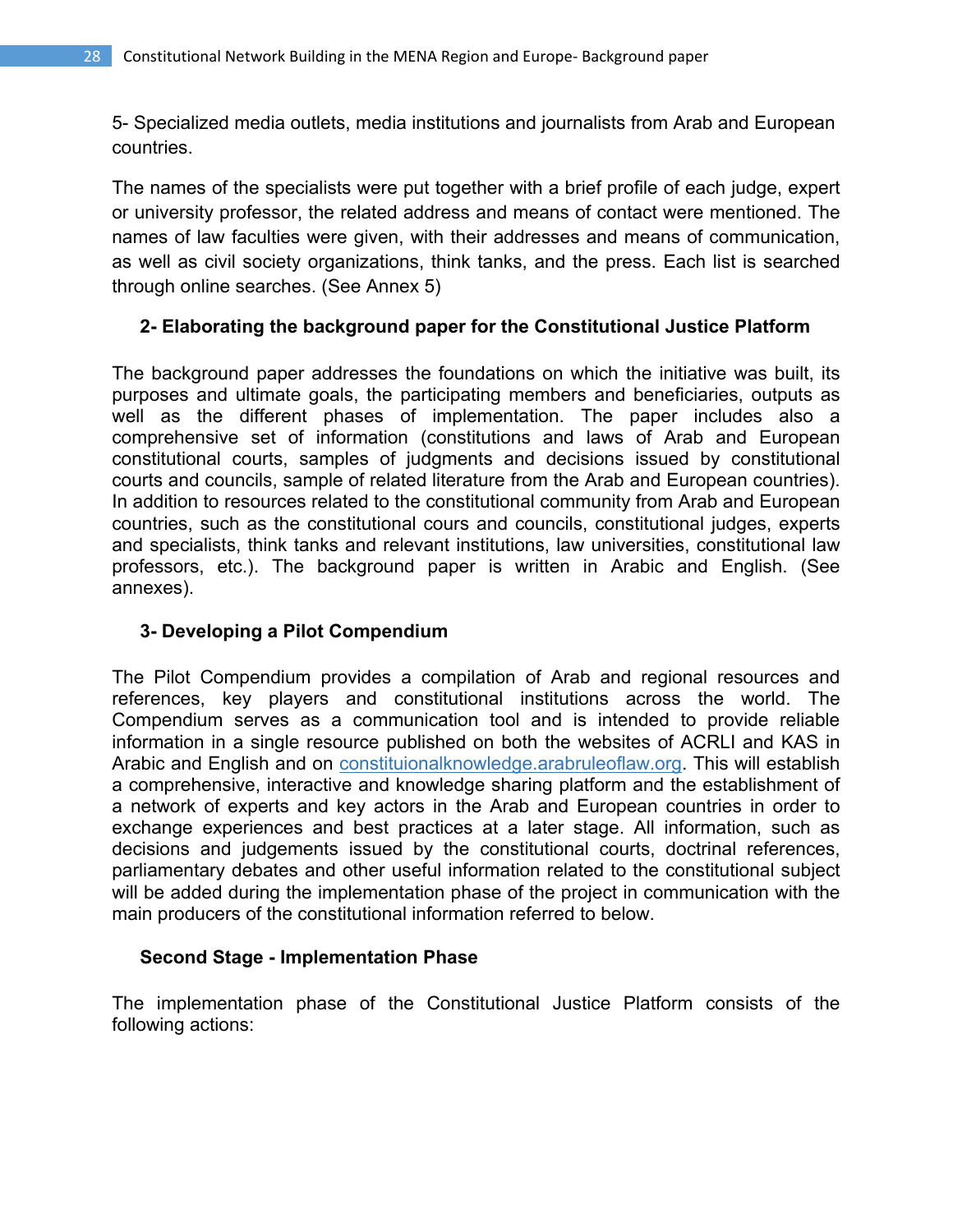# **1- Developing an online, interactive knowledge sharing platform on constitutional knowledge building**

At this stage, the Pilot Compendium will be upgraded and developed to become a comprehensive, interactive and knowledge sharing platform. This will be achieved by i) developing and activating the interactive section of the Constitutional Justice Platform with all its components, as mentioned above (See Section Four on the Constitutional Justice Platform); ii) completing the collection of information related to the constitutional field and updating the knowledge sharing section, such as rulings, decisions, annual reports issued by Arab and European constitutional courts and councils, parliamentary debates on constitutional issues, studies, press articles and various jurisprudential references, in addition to new sources related to the subject.

The platform is founded and developed in communication with mentioned producers of constitutional jurisprudence and thought. The methods utilized center around accumulation of knowledge and interaction between peers.

It will be built by the main producers of constitutional literature and thought who will exchange constitutional texts, including jurisprudence issued by courts and constitutional councils, and constitutional doctrinal references. Producers are classified according to the production priorities: 1) The constitutional councils i.e. constitutional judiciary, being the explanatory and applied source of constitutional principles; 2) Parliaments, being the principal institution in the process of constitution-making; 3) Universities and research centers specialized in constitutional issues, being the laboratory in which ideas are manufactured and developed, especially in centers where theoretical effort is accompanied by field research effort; 4) The press specialized in constitutional affairs, with its influence on public opinion and the guarantor of rights and freedoms.

This platform is intended for all users concerned with constitutional issues. The space allows for interaction on the content and exchange of information and recommendations that contribute in strengthening the democratic practices serving the development of Arab countries.

The importance of this initiative is based on the partnership between the Arab and the European constitutional courts and councils and the concerned universities. Therefore, the platform is designed to be developed in two languages: English (given its geographical spread) and Arabic (the prevalent language in the MENA). The website will offer a search engine categorized by different methods (search by country, type of content, topic e.g., keyword or abstract, and free search).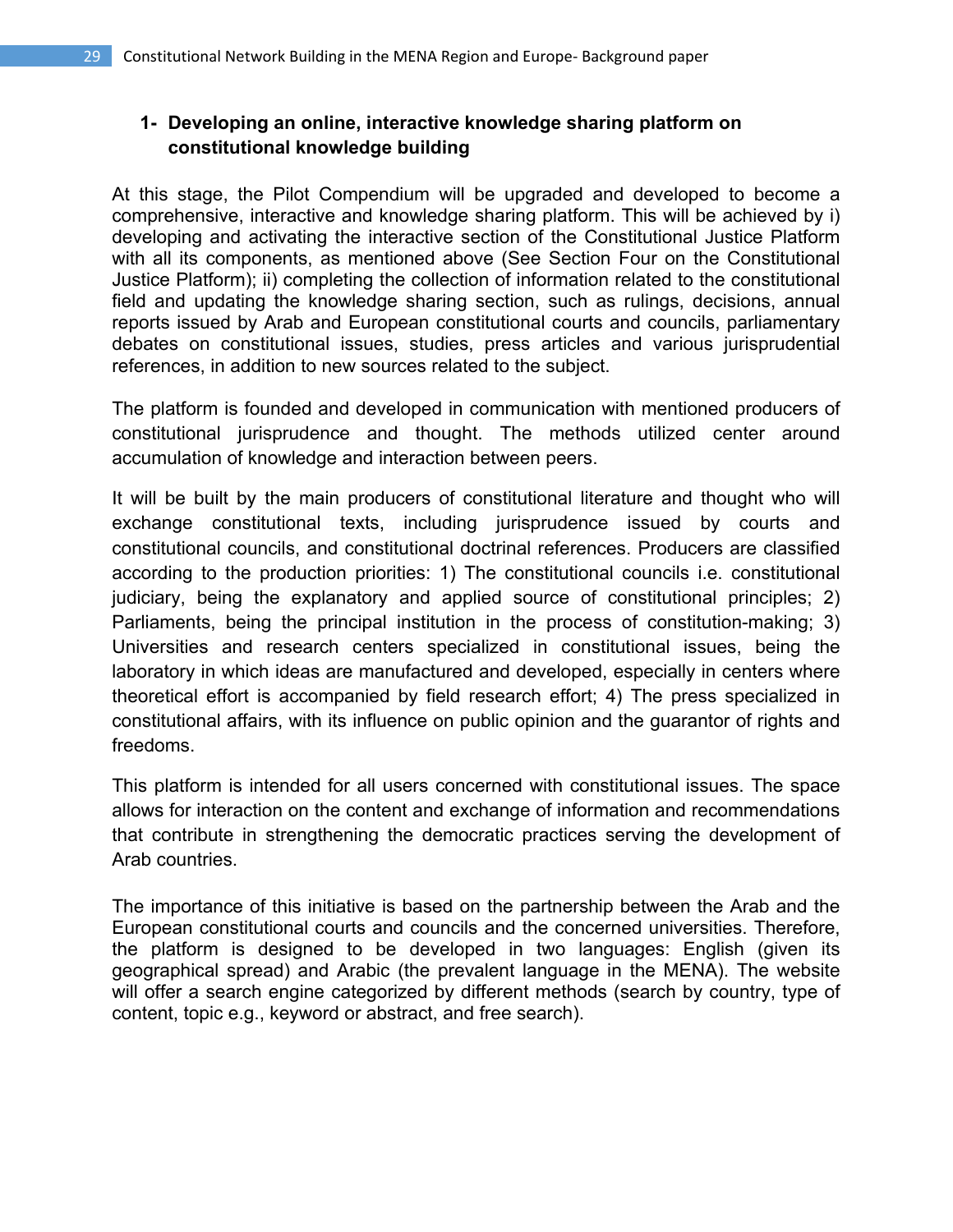# **2- Establishing a network of constitutional experts and professionals**

From among the platform main outputs is building a strong communication system among the different constitutional's actors, such as the constitutional courts and councils, governmental institutions, universities and think tanks from different regions of along the Mediterranean. The objective of this strategy is to monitor and analyze the progress on permanent improvement of the constitutional justice in the related countries, in order to strengthen the public trust in constitutional courts and councils. Moreover, the objective is to significantly empower the constitutional courts' and council's operation and its role in achieving and safeguarding the rule of law. This will be through organizing a series of focus groups and workshops combining relevant key stakeholders from different regions to share best practices and monitor the work of the constitutional judiciary in compliance with international principles.

# **3- Building the capacities of the law students**

Building the capacities of the law students who are interested in the constitutional law by i) developing a constitutional curriculum to be adopted in law and political science faculties, and ii) creating an internship program between those faculties and constitutional research institutes. This will contribute to integrating practical application and skills developed in professional settings into the classroom and general theory. It will also contribute to increasing benefits to students on two levels; while completing a degree and when seeking a career path post-graduation. The program activities will include participation in research projects, examining various lectures, observing and analyzing court trials, etc. The internship program will be an excellent opportunity for the participants to broaden their understanding of the constitutional adjudication in their countries.

#### **4- Holding a permanent annual conference**

The purpose of a permanent annual conference is to discuss and analyze the constitutional justice status in Arab countries and to study emerging and critical topics in the field of the constitutional judiciary. This conference aims at supporting MENA countries in establishing good governance that guarantee the rights and freedom of its citizen while countering extremism and terrorism by addressing its causes. Causes that are often rooted in the absence of democracy, stability and development as well the spread of poverty due to poor performance of political systems.

The conference will be organized and moderated by Dr. Issam Sleiman, in collaboration with representatives from the Union of Arab Constitutional Courts and Councils, Venice Commission and prominent think tanks, such as Max Planck Institute and Carnegie Middle East center.

The conference will be divided into several sessions; each will be dedicated to different categories of participants (judges, lawyers, public administrations officials, academic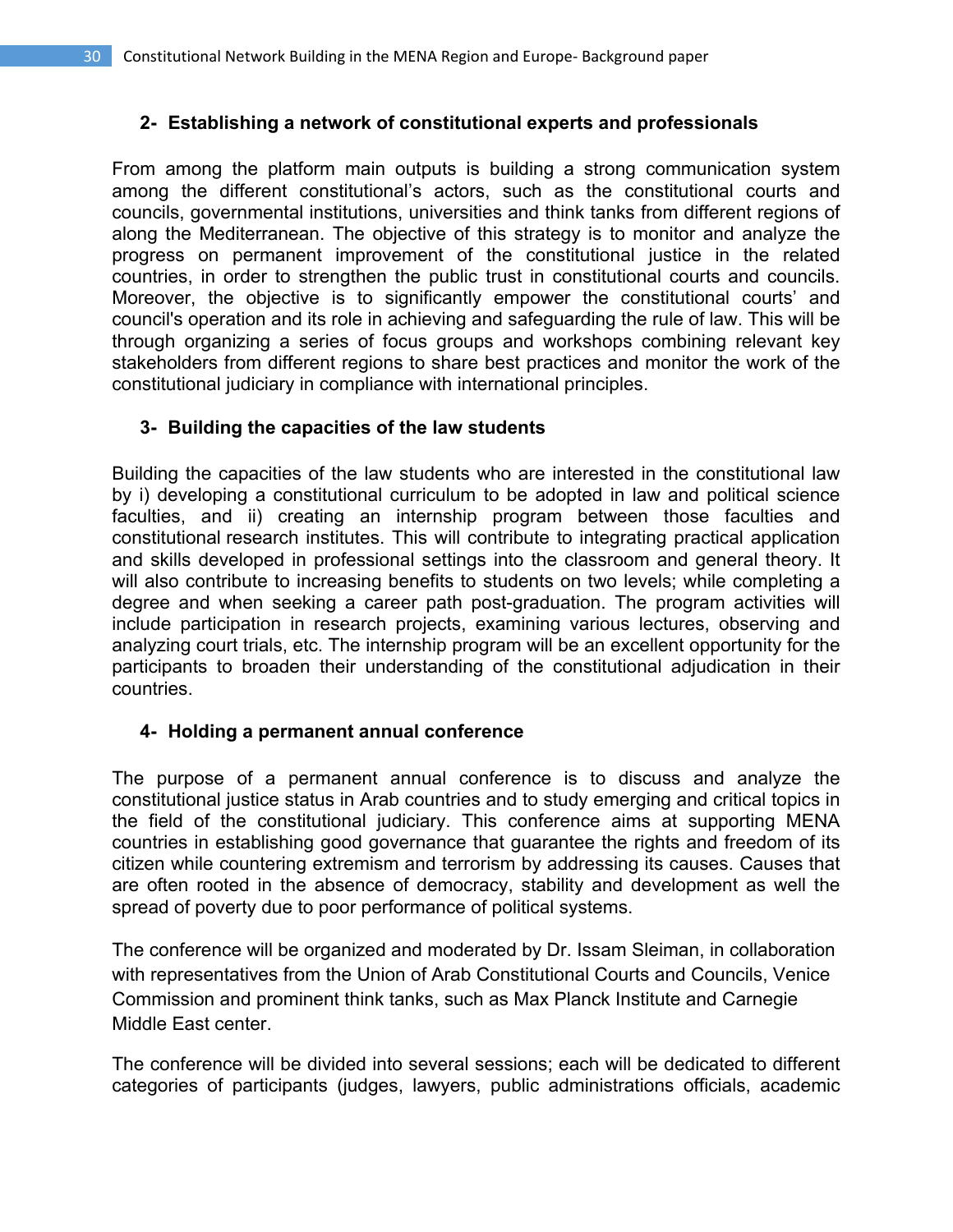and professors, etc.). From among the main topics that may be addressed in this conference:

- 1) The foundations and standards of building the rule of law and the role of the constitutional judiciary safeguarding of social justice and political representation through the oversight of the constitutionality of laws and its justice in ensuring rights and freedom to the citizens;
- 2) The important role of the constitutional judiciary in the development of constitutional laws as well the role of the constitutional doctrines in developing the jurisprudence of the constitutional courts and councils;
- 3) The constitutional judiciary in the MENA region, its status, and the challenges that impede its development, as well as the development of the constitutional judiciary in Europe. The latter has played an important role in establishing good governance, building the rule of law achieving democracy and stability, with a special focus on the role of the Venice Commission in this field and the establishment of the World Conference on Constitutional Justice
- 4) Road map to promote the development of the constitutional judiciary in the MENA region and improving the performance of the constitutional institutions and judges, and to emphasize the necessity of teaching constitutional law in law faculties. The road map will also focus on the importance of building a network of experts between Arab and European countries to share experiences and best practices, and creating the Constitutional Justice Platform.

**The presented findings form the background paper on the Constitutional Justice Platform form the preparatory phase outputs, as mentioned above, based on: 1) drafting the background paper that includes a comprehensive set of legal information and resources related to constitutional matters; 2) developing a Pilot Compendium, which will be accessible to the public and comprises all the constitutional information collected within this preparatory phase and as defined in the background paper.** 

#### **Section Five: Roadmap for the Initiative implementation**

The roadmap for implementing the Constitutional Justice Platform passes through several phases:

- 1- The preparatory phase (Year One):
	- 1.1- Elaborating the background paper on the Constitutional Justice Platform Initiative;
	- 1.2- Developing a Pilot Compendium including legal information, resources and references related to constitutional topics;
- 2- The execution phase (Year Two):

2.1- Organizing and conducting a workshop to launch the Pilot Compendium and to discuss the methodology and way of coordination between the Initiative's stakeholders to implement this platform. The workshop will be organized in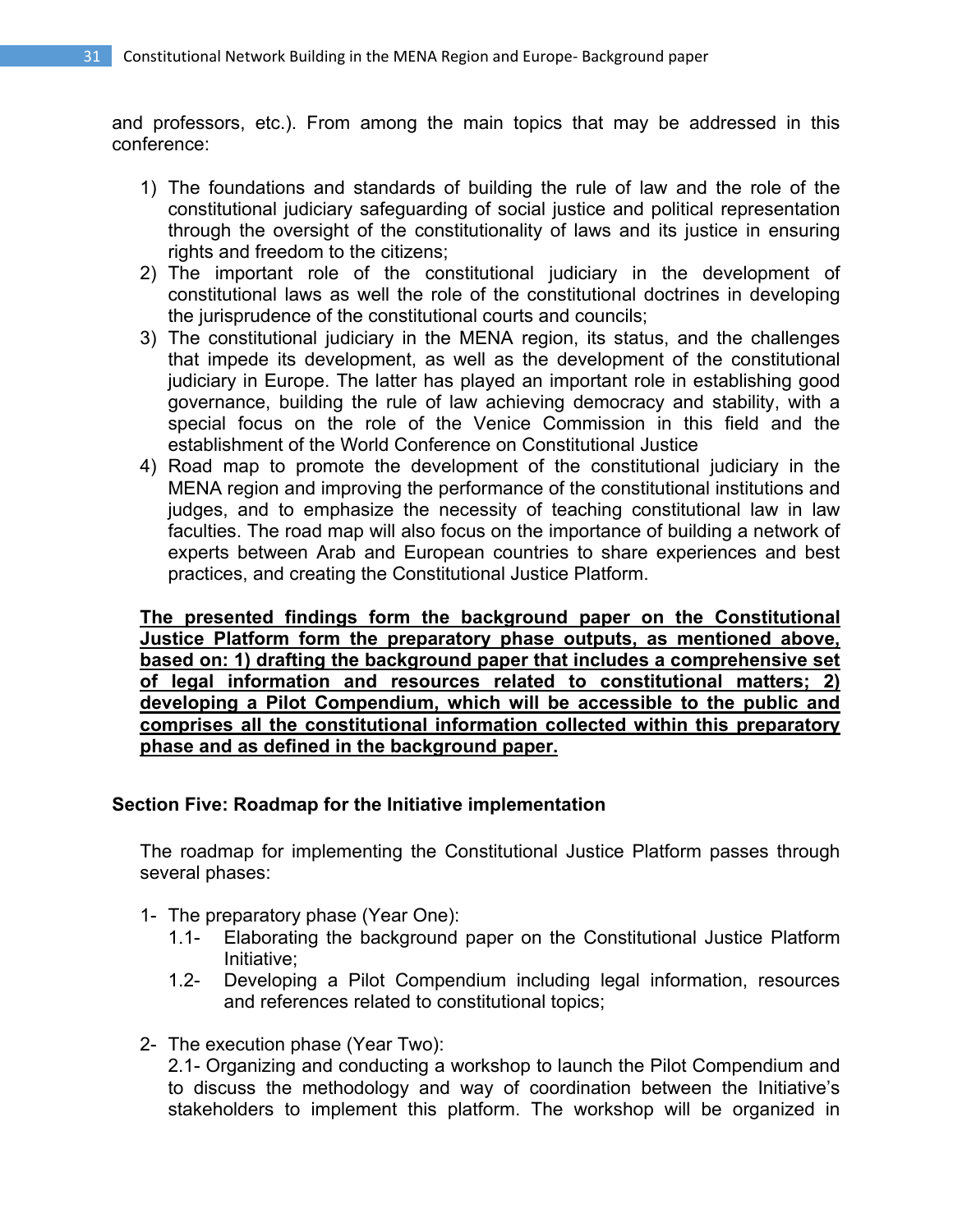coordination with the Union of the Arab Constitutional Courts, with the participation of the Venice Commission and representatives of Arab and European constitutional courts and councils, and attended by international organizations and donors to secure the necessary funding for the development of the Constitutional Justice Platform.

2.2- Building a network of experts formed by the constitutional courts' and councils' members, experts and law professors, specialized think tanks and institutions and concerned press;

2.3- Developing the interactive knowledge sharing platform and updating the existing legal information, resources and references related to constitutional field; 2.4- Holding quarterly on-line meetings and dialogues between judges and constitutional experts from Arab and European countries. 2.5- Organizing the annual conference to discuss critical topics related to the application of constitutional law and jurisprudence; 2.6- Developing a curriculum for students of constitutional law

3- The monitoring and coaching phase (Year Three)

3.1- Providing technical support and coaching to maintain the platform and to update the existing information, mainly the decisions and the judgments of the constitutional courts, as well as the annual reports and additional resources and references;

3.2- Holding quarterly on-line meetings and dialogues between judges and constitutional experts from Arab and European countries.

3.3- Conducting the annual conference to discuss critical topics related to the application of constitutional law and jurisprudence.

#### **Conclusion**

Lastly, the building of the constitutional justice platform constitutes an essential tool for spreading awareness on constitutional concepts and culture in the Middle East and North Africa region; and developing constitutional practices' capacities by creating a framework of cooperation and scientific and professional communication between those concerned with the constitutional field from Arab and European countries neighboring the Mediterranean. This platform, as mentioned above, with rich legal content and information related to constitutional topic, will impose itself, on the Internet and through the electronic media, and at various faculties of law, especially in the Middle East and North Africa and some European countries.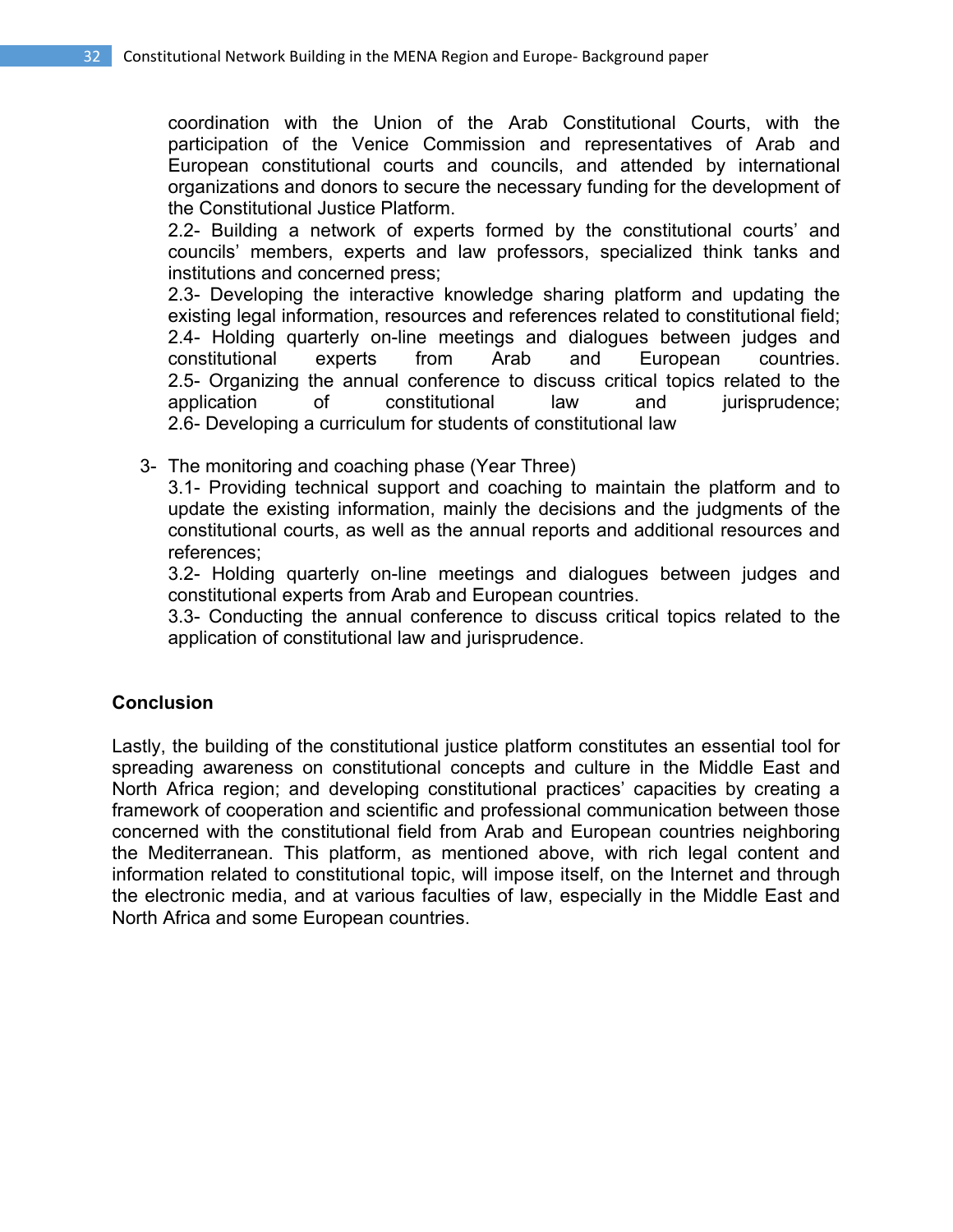# **Annex 1- General Overview on the Arab and European Constitutional courts**

| <b>Country</b> | <b>General overview of constitutional courts</b>                                                                                                                                                                                                                                                                                                                                                                                                                                                                                                                                                | <b>Address/Website</b>                                                                                                                                                               |
|----------------|-------------------------------------------------------------------------------------------------------------------------------------------------------------------------------------------------------------------------------------------------------------------------------------------------------------------------------------------------------------------------------------------------------------------------------------------------------------------------------------------------------------------------------------------------------------------------------------------------|--------------------------------------------------------------------------------------------------------------------------------------------------------------------------------------|
| Lebanon        | <b>Constitutional Council of Lebanon</b><br>The Constitutional Council was created by law 250<br>of 7/14/1993, of which art. 2 provides that the<br>Council is constituted of ten members: five<br>appointed by Parliament by an absolute majority,<br>and five appointed by the Council of Ministers by a<br>two-thirds majority of the members of the<br>Government.<br>The constitutional council has the jurisdiction to<br>control the constitutionality of laws and to rule on<br>electoral disputes related to presidential<br>elections and disputes related parliamentary<br>elections | <b>Constitutional Council</b><br>Hadath, Boulevard Camile<br>Chamoun, no.239<br>Phone: 961 5 466184\5\6<br>4669<br>Fax: 961 5 961<br>Email: info@cc.gov.lb<br>Website: www.cc.gov.lb |
| <b>Syria</b>   | The high Constitutional Court in Syria<br>It is an independent judicial body based in<br>Damascus. It consists of eleven members, one of<br>whom is the head of the court. All of the members<br>are named by the President of the Republic. The<br>term of membership is four years, subject to<br>renewal, starting from the date of the member<br>taking the constitutional oath. The constitution<br>defines the jurisdiction of the court as follows:                                                                                                                                      | <b>Not Available</b>                                                                                                                                                                 |

# **1- Arab Constitutional Courts**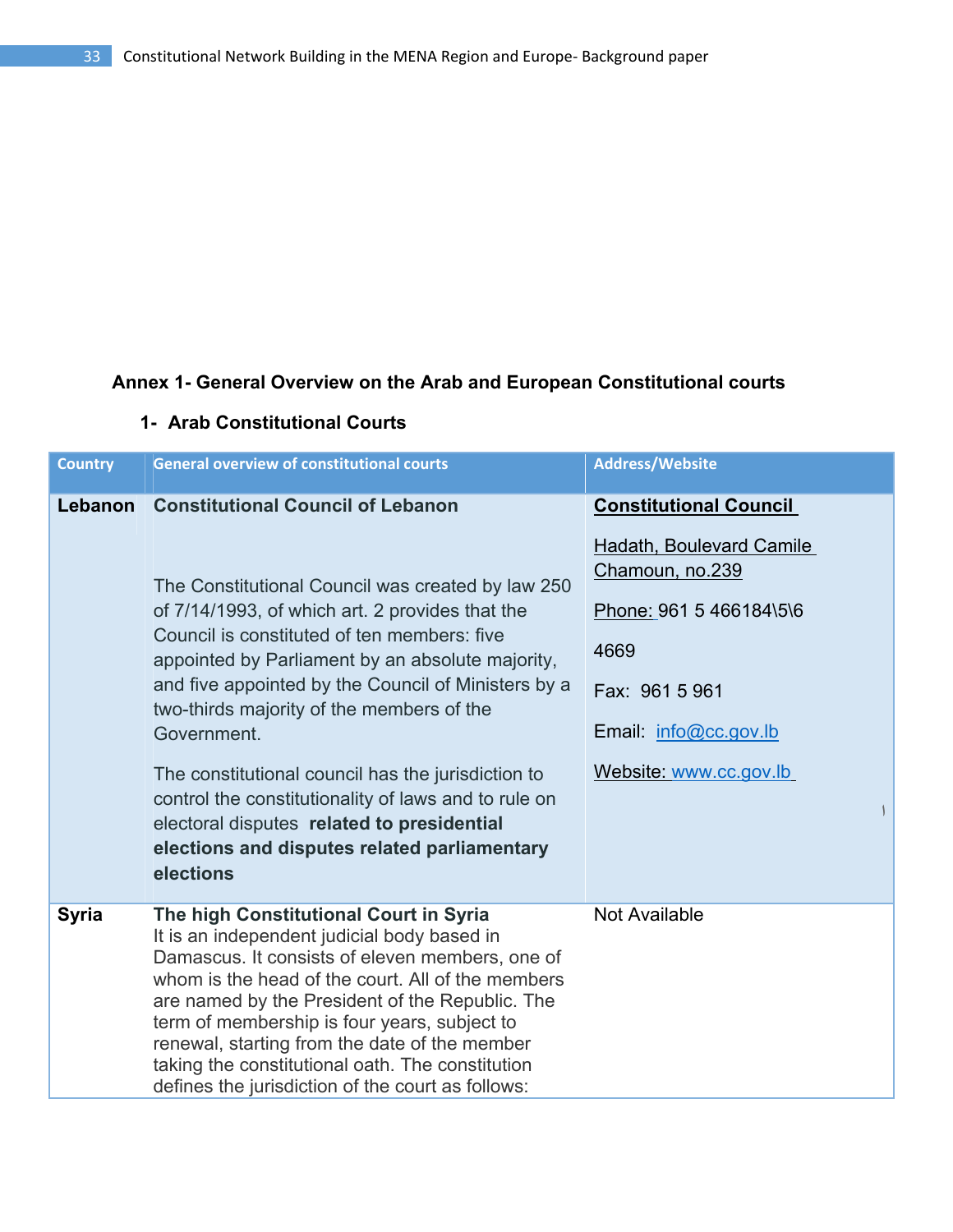|                      | -Control over the constitutionality of laws and<br>legislative decrees and regulations;<br>- Issue an opinion, at the request of the President<br>of the Republic, on the constitutionality of draft<br>laws and legislative decrees and the legality of<br>draft decrees;<br>- Issue an opinion on the constitutionality of<br>proposals for laws at the request of the Speaker of<br>the People's Assembly;<br>--Oversee the election of the President of the<br>Republic and the organization of the election<br>procedures;<br>- Seize and Consider on appeals relating to the<br>validity of the election of the President of the<br>Republic and members of the People's Assembly<br>- Has jurisdiction to try the president in the case of<br>high treason.                                                                                    |                                                                                                                                                                                                                                                                                                                      |
|----------------------|-------------------------------------------------------------------------------------------------------------------------------------------------------------------------------------------------------------------------------------------------------------------------------------------------------------------------------------------------------------------------------------------------------------------------------------------------------------------------------------------------------------------------------------------------------------------------------------------------------------------------------------------------------------------------------------------------------------------------------------------------------------------------------------------------------------------------------------------------------|----------------------------------------------------------------------------------------------------------------------------------------------------------------------------------------------------------------------------------------------------------------------------------------------------------------------|
| Jordan               | <b>Constitutional Court of the Hashemite Kingdom</b><br>of Jordan<br>Constitutional amendments issued on 1-10-2011<br>approved a special chapter for establishing the<br>Constitutional Court in Articles 58, 59, 60 and 61,<br>according to which the constitutional Court was<br>established by Law no. 15 of 2012. The<br>Constitutional Court is considered as a cultural<br>monument and a prominent station of the<br>comprehensive and gradual reform stations led by<br>his Majesty King Abdullah since before the start of<br>the Arab Spring, the Constitutional Court is an<br>independent body that stands alone and its<br>provisions take effect and its judges are<br>independent. The Constitutional Court derives its<br>strength from the constitution which protects it and<br>the Constitutional Court protects the constitution. | <b>Constitutional Court</b><br>Amman - Tlaa' Al-Ali, 12 Al<br><b>Hatimiah Street</b><br>P.O.b.: 1122<br>Postal Code: 11953<br>Telephone(sub<br>phone1): 0096265505777<br>Fax: 0096265513248<br>Sub phone2: 0096265512647<br>Email: dewan@cco.gov.jo<br>For inquiries : <i>info@cco.gov.jo</i><br>Web: www.cco.gov.jo |
| <b>Palestin</b><br>е | The supreme Constitutional Court<br>The establishment of the Supreme Constitutional<br>Court goes back to the amended Basic Law of<br>2003; the Constitutional Court law was passed and<br>ratified on 17/02/2006. It was then called "the law<br>of the Supreme Constitutional Court" No (3) of<br>2006, which was published in the Official Gazette                                                                                                                                                                                                                                                                                                                                                                                                                                                                                                 | <b>The supreme Constitutional</b><br><b>Court of Palestine</b><br>Palestine - Al-Bireh - The Supreme<br><b>Constitutional Court Building</b><br>Tel: +970-22409035<br>Fax: +970-22409033                                                                                                                             |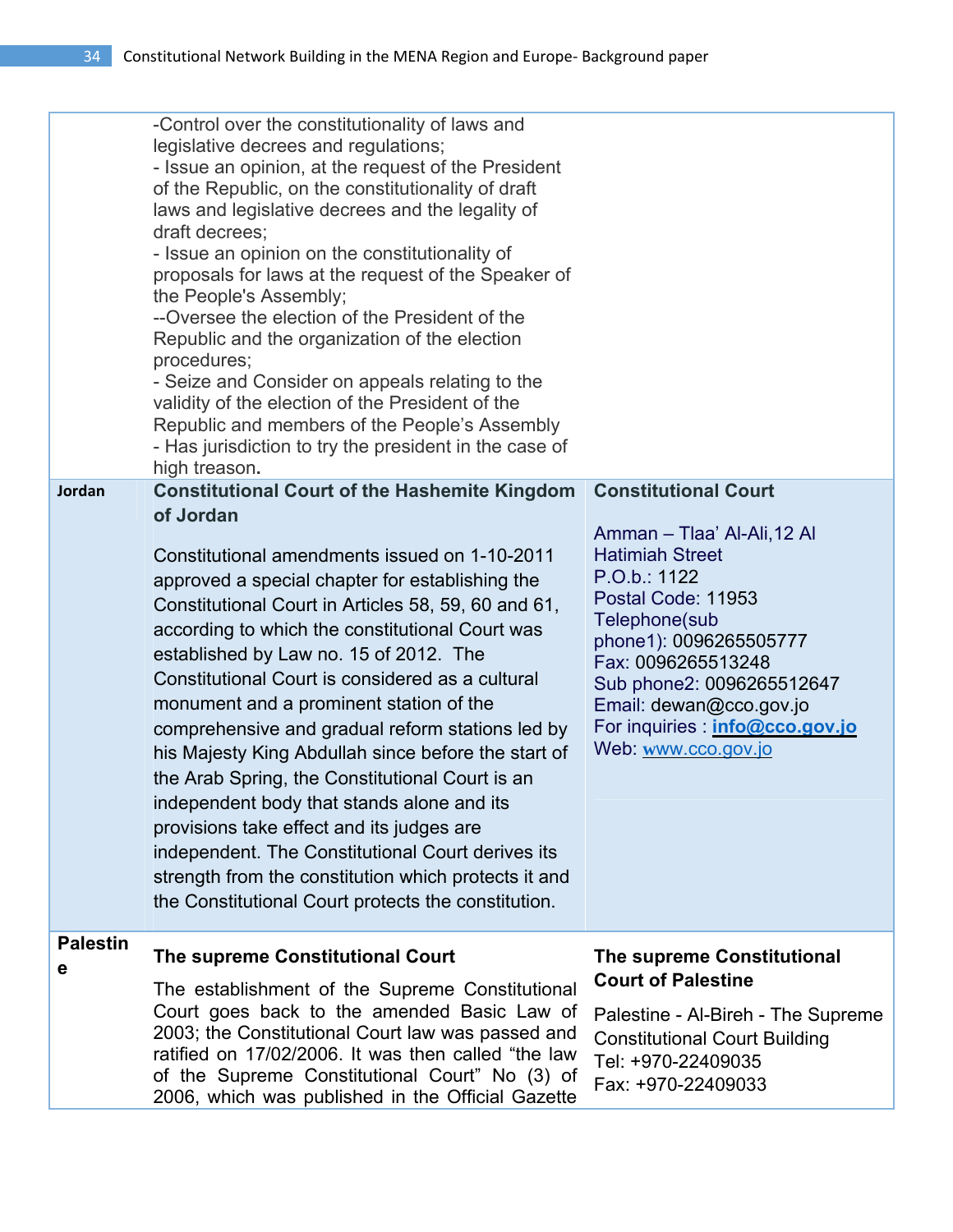|      | No (62).<br>The President of Palestine issued Presidential<br>decree No (57) for the year 2016 for the formation<br>of the Supreme Constitutional Court, which<br>established the first independent judicial body. The<br>new judicial body was formed without the capacity<br>to be modified and its competencies are exercised<br>in accordance to law No (3) for the year 2006 and<br>its amendments in 2017. The aim of this judicial<br>body is to uphold to the supremacy of the Law and<br>legal progression to establish the rule of law.<br>The Constitutional Court Law has been amended<br>twice, the first is according to the Law No. (19) of<br>2017 and the second by the Law No. (7) of 2019.    | Web: www.tscc.pna.ps        |
|------|------------------------------------------------------------------------------------------------------------------------------------------------------------------------------------------------------------------------------------------------------------------------------------------------------------------------------------------------------------------------------------------------------------------------------------------------------------------------------------------------------------------------------------------------------------------------------------------------------------------------------------------------------------------------------------------------------------------|-----------------------------|
| Iraq | Iraqi federal Supreme Court                                                                                                                                                                                                                                                                                                                                                                                                                                                                                                                                                                                                                                                                                      | Email:                      |
|      | Ordinance No. (30) of 2005 is considered the                                                                                                                                                                                                                                                                                                                                                                                                                                                                                                                                                                                                                                                                     | federalcourt.iraq@gmail.com |
|      | temporary law of the Federal Supreme Court until<br>the original law stipulated in Article (92/second) of<br>the Constitution is legislated, whose legislation has<br>faltered since the entry into force of the<br>Constitution until now due to differences in views<br>on two main points, the first related to the<br>formation of the court and the second related to the<br>quorum of its decisions. The Federal Supreme<br>Court is based in Baghdad. It exercises its<br>functions in an independent manner, with no<br>authority over it other than the law. It is financially<br>and administratively independent                                                                                      | Website: www.iraqfsc.iq     |
|      | The Federal Supreme Court has jurisdiction over<br>the following: 1) Overseeing the constitutionality of<br>laws and regulations in force; 2) Interpretation of<br>the provisions of the Constitution. 3) adjudication of<br>cases arising from the application of federal laws,<br>decisions, regulations, instructions and procedures<br>issued by the federal authority; 4) Settling disputes<br>that occur between the federal government and the<br>governments of the regions, governorates,<br>municipalities and local administrations. 5) Settling<br>disputes that occur between the governments of<br>the regions or governorates. 6) Decide on<br>accusations against the President of the Republic, |                             |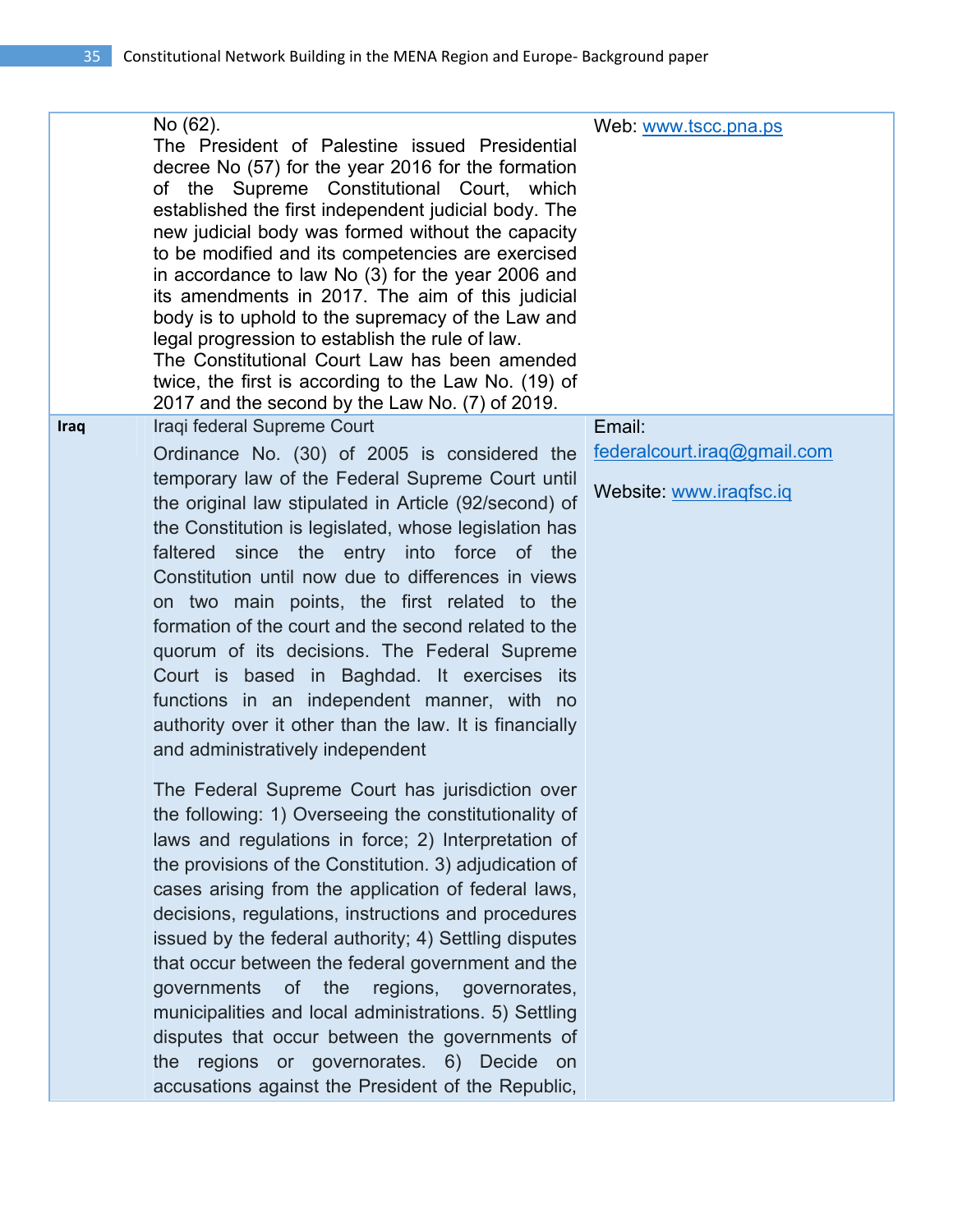|                                    | the Prime Minister and the Ministers. 7) Ratify the<br>final<br>results of the general elections<br>for<br>membership in the House of Representatives. 8) A<br>- Settling jurisdictional disputes between the<br>federal judiciary and the judicial bodies of the<br>region and the governorates that are not organized<br>in a region. b- Settling jurisdictional disputes<br>between the judicial bodies of the region or<br>governorates that are not organized in a region. 9)<br>To consider an appeal against the decision of the<br>House of Representatives issued in accordance<br>with its powers                                                                                                                                                                                                                                                                                                            |                                                                                                                                                                              |
|------------------------------------|------------------------------------------------------------------------------------------------------------------------------------------------------------------------------------------------------------------------------------------------------------------------------------------------------------------------------------------------------------------------------------------------------------------------------------------------------------------------------------------------------------------------------------------------------------------------------------------------------------------------------------------------------------------------------------------------------------------------------------------------------------------------------------------------------------------------------------------------------------------------------------------------------------------------|------------------------------------------------------------------------------------------------------------------------------------------------------------------------------|
| Kuwait                             | The constitutional Court of Kuwait                                                                                                                                                                                                                                                                                                                                                                                                                                                                                                                                                                                                                                                                                                                                                                                                                                                                                     | <b>State of Kuwait- Constitutional</b><br>Court                                                                                                                              |
|                                    | The Constitutional Court was established in Kuwait<br>by virtue of Law No. (14) of 1973. The<br>Constitutional Court is exclusively concerned with<br>interpreting constitutional texts, and adjudicating<br>disputes related to the constitutionality of laws and<br>decrees by laws and regulations, and settling<br>appeals relating to the election of members of the<br>National Assembly or the validity of their<br>membership. The decisions of the Constitutional<br>Court shall be binding on all and to all courts.<br>The Constitution of the State of Kuwait, issued on<br>November 11, 1962, defines the jurisdiction of the<br>Constitutional Court, as it stipulates in Article (173)<br>that "the law specifies the judicial body that is<br>competent to adjudicate disputes related to the<br>constitutionality of laws and regulations, and sets<br>out its powers and the procedures it follows." | Kuwait City, Qibla, Block 11,<br><b>Fahad Al-Salem Street, Plot</b><br>900130 - State of Kuwait<br>Tel: 00965 22418395<br>Fax: 00965 22410070<br>Website: www.cck.moj.gov.kw |
|                                    | The law guarantees the right of both<br>the<br>government and stakeholders to consider an<br>appeal against the constitutionality of laws and<br>regulations before that body.                                                                                                                                                                                                                                                                                                                                                                                                                                                                                                                                                                                                                                                                                                                                         |                                                                                                                                                                              |
| <b>United</b>                      | <b>Federal Supreme Court</b>                                                                                                                                                                                                                                                                                                                                                                                                                                                                                                                                                                                                                                                                                                                                                                                                                                                                                           | Minsitry of Justice- UAE                                                                                                                                                     |
| <b>Arab</b><br><b>Emirate</b><br>s | The constitution determines by itself the tool by<br>which the president and judges of the Federal<br>Supreme Court are appointed, so to prevent any<br>party from intruding on the judiciary from this                                                                                                                                                                                                                                                                                                                                                                                                                                                                                                                                                                                                                                                                                                                | Khalifa City (A), Sector 133,<br>Street 12<br>P.O.Box: 260                                                                                                                   |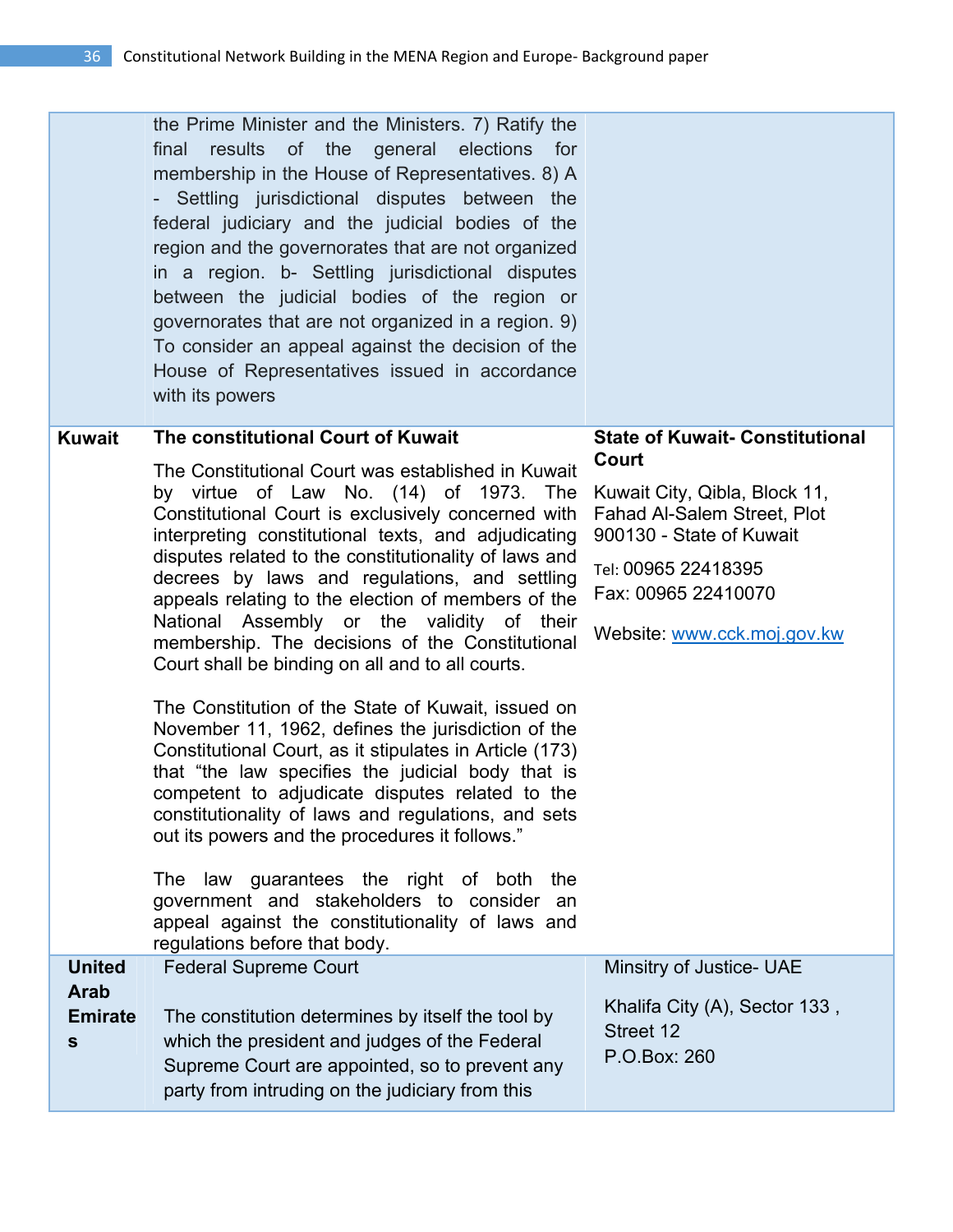|                | path. There is no doubt that this is the greatest<br>guarantee by which the judiciary achieves its<br>independence, away from the interference of the<br>executive authority. The Federal Supreme Court<br>is competent to examine the constitutionality of<br>federal laws; interpret the provisions of the<br>Constitution. The Federal Supreme court is<br>responsible of the accountability of ministers and<br>chief officials of the Federation appointed by<br>decree; Consider crimes directly affecting the<br>interests of the Federation; Consider conflict of<br>jurisdiction between the federal judiciary and local<br>judicial bodies in the Emirates; Consider the<br>conflict of jurisdiction between a judicial authority                                                                                                                                                                                                                                                                                                                                                            | <b>GPS Coordinates</b><br>24.398550, 54.552030<br>Tel: +971 2 6921000<br>Fax: +971 2 6810680<br>Email:<br>Customer.s@moj.gov.ae<br>Toll free: 800 333 333<br>Website:<br>www.moj.gov.ae/en/about-<br>moj/federal-supreme-court.aspx                                                                                                                      |
|----------------|--------------------------------------------------------------------------------------------------------------------------------------------------------------------------------------------------------------------------------------------------------------------------------------------------------------------------------------------------------------------------------------------------------------------------------------------------------------------------------------------------------------------------------------------------------------------------------------------------------------------------------------------------------------------------------------------------------------------------------------------------------------------------------------------------------------------------------------------------------------------------------------------------------------------------------------------------------------------------------------------------------------------------------------------------------------------------------------------------------|----------------------------------------------------------------------------------------------------------------------------------------------------------------------------------------------------------------------------------------------------------------------------------------------------------------------------------------------------------|
| <b>Bahrain</b> | in one emirate and a judicial authority in another<br>emirate; examine the various disputes between<br>the Emirates members of the Federation, etc.<br>The constitutional Court -kingdom of Bahrain                                                                                                                                                                                                                                                                                                                                                                                                                                                                                                                                                                                                                                                                                                                                                                                                                                                                                                    | constitutional<br><b>The</b><br>Court                                                                                                                                                                                                                                                                                                                    |
|                | The Constitutional Court of the Kingdom of Bahrain<br>was established by Decree-Law No. 27 of 2002,<br>issued on September 14, 2002 AD. The court is<br>composed of a president, a vice president, and five<br>members appointed by royal order for a period of<br>five years, not renewable for one time. The Court<br>both prior<br>and<br>post-constitutional<br>exercises<br>oversight. At the level of prior oversight, His<br>Majesty the King can refer to the court draft laws<br>before issuing them to determine their compliance<br>with the Constitution, and its report in this regard is<br>binding to all state authorities. As for the post<br>control, the court exercises it at the request of the<br>President The Council of Ministers, the Speaker of<br>the Shura Council, or the Speaker of the House of<br>Representatives. Either by automatic referral from<br>subject courts. Either<br>by settling<br>the<br>the<br>unconstitutionality of a provision in a law or<br>regulation established by one of the litigants during<br>the consideration of a case before a court. | P.O.Box: 18380-<br>Manama-<br>Kingdom<br><b>Bahrain</b><br>0f<br>Blg. No. 94<br>- Block 304<br>Government Street - Manama -<br>Kingdom of Bahrain<br>Delmon Building(1)<br>No. 121 - Block 304 - Government<br>Street - Manama - Kingdom of<br><b>Bahrain</b><br>Tel:(+973)17578181<br>Fax: (+973) 17224475<br>Email: info@ccb.bh<br>Website: www.ccb.bh |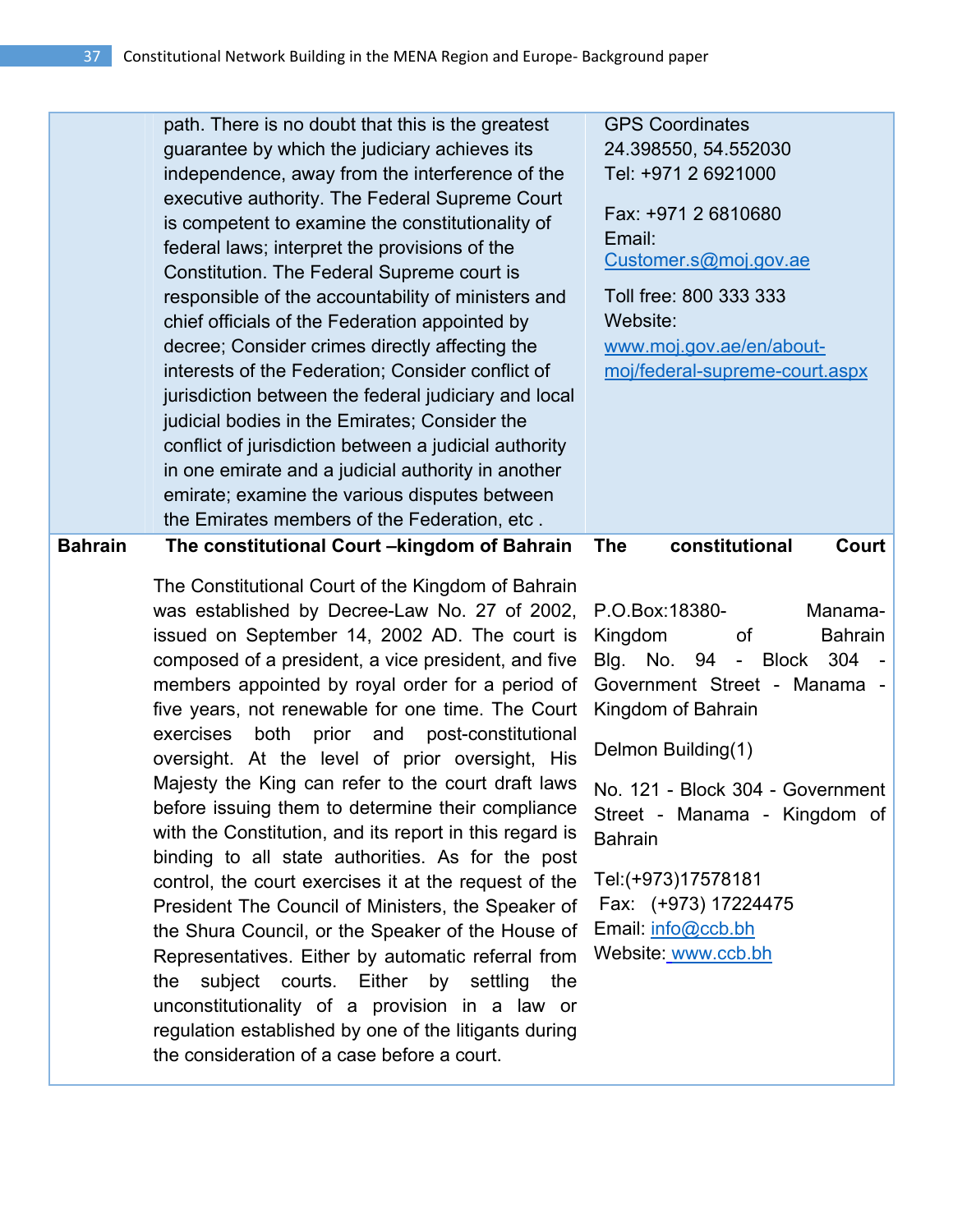| Qatar        | <b>Supreme Constitutional Court of Qatar</b>                                                                                                                                                                                                                                                                                                                                                                                                                                                                                                                                                                                                                                                                                                                                                                                                                                                                                                                                               | <b>Not Available</b>                   |
|--------------|--------------------------------------------------------------------------------------------------------------------------------------------------------------------------------------------------------------------------------------------------------------------------------------------------------------------------------------------------------------------------------------------------------------------------------------------------------------------------------------------------------------------------------------------------------------------------------------------------------------------------------------------------------------------------------------------------------------------------------------------------------------------------------------------------------------------------------------------------------------------------------------------------------------------------------------------------------------------------------------------|----------------------------------------|
|              | The Supreme Constitutional Court is established<br>by Law no. 12 of 2008. The<br>Supreme<br>Constitutional<br>Court<br>shall<br>have<br>exclusive<br>jurisdiction to carry out the following duties: 12-1.<br>To settle disputes relating to the constitutionality of<br>the laws and regulations of the country. 12-2. To<br>disputes<br>relating to jurisdiction<br>settle<br>by<br>determining the competent court that should hear<br>the case. The Supreme Court shall have<br>jurisdiction to review upon appeal any decision of a<br>lower court on any matter of law or legal inference.<br>12-3. To settle disputes relating to the execution of<br>the contradictory final judgments issued by judicial<br>bodies or bodies having judicial jurisdiction. 12-4.<br>To interpret the provisions of laws where<br>disagreement in their application arises and where<br>unification of their interpretation is requested by the<br>Prime Minister or the Speaker of Shura Council. |                                        |
| Yemen        | <b>Supreme Court in Yemen</b>                                                                                                                                                                                                                                                                                                                                                                                                                                                                                                                                                                                                                                                                                                                                                                                                                                                                                                                                                              | Website: www.ysc.org.ye                |
|              | The Supreme Court is the highest judicial body in<br>the republic and its headquarters are in the capital,                                                                                                                                                                                                                                                                                                                                                                                                                                                                                                                                                                                                                                                                                                                                                                                                                                                                                 |                                        |
|              | Sana'a. The court has the jurisdiction to: 1)<br>Overseeing<br>the<br>constitutionality<br>0f<br>laws,<br>regulations and decisions; 2) Settling jurisdictional<br>authorities<br>disputes<br>between<br>judicial<br>(3)<br>Adjudicating electoral appeals. 4) Settling appeals<br>and final judgments acquired to the degree of<br>peremptory, in civil, commercial, criminal, personal<br>status, administrative disputes and disciplinary<br>cases. 5) Judicial oversight of all courts in the<br>Republic. 6) adjudicating by appealing in cassation<br>the final judgments in military crimes and 8) trials<br>of officials of higher authorities, taking into account<br>the provisions of Articles (101 and 111) of the<br>Constitution.                                                                                                                                                                                                                                            |                                        |
| <b>Egypt</b> | <b>Supreme Constitutional Court of Egypt</b>                                                                                                                                                                                                                                                                                                                                                                                                                                                                                                                                                                                                                                                                                                                                                                                                                                                                                                                                               | <b>Supreme Constitutional Court of</b> |
|              | The Supreme Constitutional Court is a specialized<br>court comprised of a President (or Chief Justice)                                                                                                                                                                                                                                                                                                                                                                                                                                                                                                                                                                                                                                                                                                                                                                                                                                                                                     | <b>Egypt</b>                           |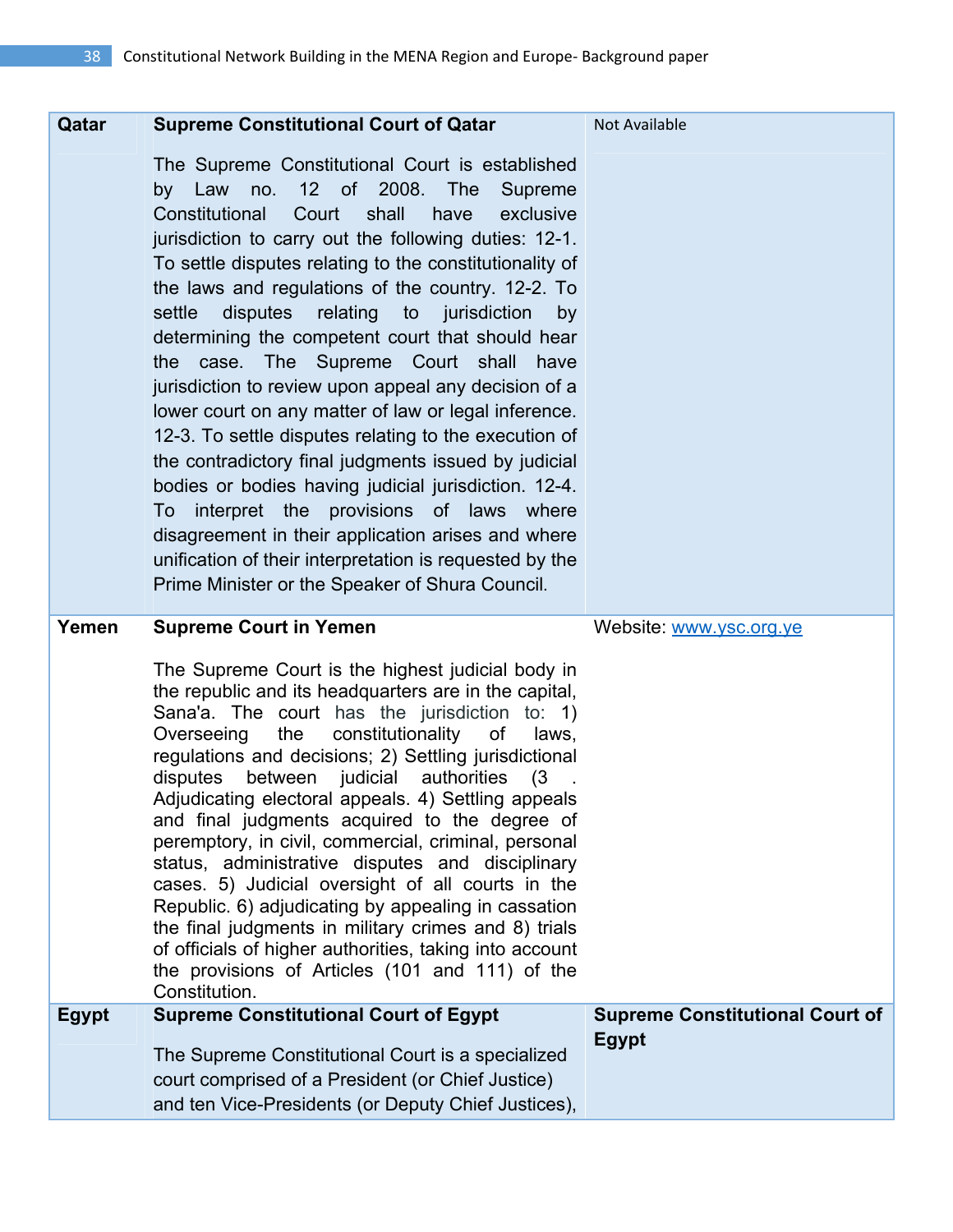| constitutionality of laws.<br>Egypt<br>The Supreme Constitutional Court (SCC) selects<br>Tel: 20 2 25267629<br>its own chief justice and other justices, and even<br>decides how many justices will serve on the court.<br>Website: www.sccourt.gov.eg<br>It is one of Egypt's most powerful and autonomous<br>institutions of government, with a history of battles<br>with authoritarian regimes and of rejecting laws<br>that exclude certain groups from political<br>participation or that tilt the political playing field in<br>favor of government-approved political parties.<br>Article 192 of the 2014 constitution provides that<br>the Supreme Constitutional Court (SCC): "is<br>exclusively competent to decide on the<br>constitutionality of laws and regulations, interpret<br>legislative texts, and adjudicate in disputes<br>pertaining to the affairs of its members, in disputes<br>between judicial bodies and entities that have<br>judicial mandate, in disputes pertaining to the<br>implementation of two final contradictory rulings,<br>one of which is issued by any judicial body or an<br>agency with judicial mandate and the other issued<br>by another body, and in disputes pertaining to the<br>implementation of its rulings and decisions."<br>Article 192 also provides, "The law defines the<br>Court's other competencies," which authorizes<br>statutory expansion of SCC jurisdiction.<br><b>Supreme Court of Libya</b><br><b>Supreme Court of Libya</b><br>Libya<br>The Supreme Court of Libya was established by<br>Tripoli - Zawiya<br>Dahmani<br>Law No. 6 of 1982. Its permanent headquarters is<br>Benghazi - Rafiq Al-Mahdawi<br>Tripoli. The Supreme Court shall have<br><b>Street</b><br>in<br>jurisdiction over the following issues: 1) Appeals<br>Tel:<br>filed by any person with a direct personal interest<br>Tripoli:+218-21-3403725/27<br>in any legislation that is inconsistent with the<br>Benghazi: +218-61-9090690<br>Constitution. 2) Any substantive legal issue related<br>Email info@supremecourt.gov.ly<br>to the Constitution or its interpretation raised in a<br>Website: supremecourt.gov.ly<br>case before any court. 3) Conflict of jurisdiction<br>between courts. 4) A dispute that arises regarding<br>the implementation of two contradictory final<br>judgments, one issued by the courts and the other |                                       |                                   |
|--------------------------------------------------------------------------------------------------------------------------------------------------------------------------------------------------------------------------------------------------------------------------------------------------------------------------------------------------------------------------------------------------------------------------------------------------------------------------------------------------------------------------------------------------------------------------------------------------------------------------------------------------------------------------------------------------------------------------------------------------------------------------------------------------------------------------------------------------------------------------------------------------------------------------------------------------------------------------------------------------------------------------------------------------------------------------------------------------------------------------------------------------------------------------------------------------------------------------------------------------------------------------------------------------------------------------------------------------------------------------------------------------------------------------------------------------------------------------------------------------------------------------------------------------------------------------------------------------------------------------------------------------------------------------------------------------------------------------------------------------------------------------------------------------------------------------------------------------------------------------------------------------------------------------------------------------------------------------------------------------------------------------------------------------------------------------------------------------------------------------------------------------------------------------------------------------------------------------------------------------------------------------------------------------------------------------------------------------------------------------------------------|---------------------------------------|-----------------------------------|
|                                                                                                                                                                                                                                                                                                                                                                                                                                                                                                                                                                                                                                                                                                                                                                                                                                                                                                                                                                                                                                                                                                                                                                                                                                                                                                                                                                                                                                                                                                                                                                                                                                                                                                                                                                                                                                                                                                                                                                                                                                                                                                                                                                                                                                                                                                                                                                                            | with the primary role of deciding the | Corniche el Niil- AlMaadi- Cairo- |
|                                                                                                                                                                                                                                                                                                                                                                                                                                                                                                                                                                                                                                                                                                                                                                                                                                                                                                                                                                                                                                                                                                                                                                                                                                                                                                                                                                                                                                                                                                                                                                                                                                                                                                                                                                                                                                                                                                                                                                                                                                                                                                                                                                                                                                                                                                                                                                                            |                                       |                                   |
|                                                                                                                                                                                                                                                                                                                                                                                                                                                                                                                                                                                                                                                                                                                                                                                                                                                                                                                                                                                                                                                                                                                                                                                                                                                                                                                                                                                                                                                                                                                                                                                                                                                                                                                                                                                                                                                                                                                                                                                                                                                                                                                                                                                                                                                                                                                                                                                            |                                       |                                   |
|                                                                                                                                                                                                                                                                                                                                                                                                                                                                                                                                                                                                                                                                                                                                                                                                                                                                                                                                                                                                                                                                                                                                                                                                                                                                                                                                                                                                                                                                                                                                                                                                                                                                                                                                                                                                                                                                                                                                                                                                                                                                                                                                                                                                                                                                                                                                                                                            |                                       |                                   |
|                                                                                                                                                                                                                                                                                                                                                                                                                                                                                                                                                                                                                                                                                                                                                                                                                                                                                                                                                                                                                                                                                                                                                                                                                                                                                                                                                                                                                                                                                                                                                                                                                                                                                                                                                                                                                                                                                                                                                                                                                                                                                                                                                                                                                                                                                                                                                                                            |                                       |                                   |
|                                                                                                                                                                                                                                                                                                                                                                                                                                                                                                                                                                                                                                                                                                                                                                                                                                                                                                                                                                                                                                                                                                                                                                                                                                                                                                                                                                                                                                                                                                                                                                                                                                                                                                                                                                                                                                                                                                                                                                                                                                                                                                                                                                                                                                                                                                                                                                                            |                                       |                                   |
|                                                                                                                                                                                                                                                                                                                                                                                                                                                                                                                                                                                                                                                                                                                                                                                                                                                                                                                                                                                                                                                                                                                                                                                                                                                                                                                                                                                                                                                                                                                                                                                                                                                                                                                                                                                                                                                                                                                                                                                                                                                                                                                                                                                                                                                                                                                                                                                            |                                       |                                   |
|                                                                                                                                                                                                                                                                                                                                                                                                                                                                                                                                                                                                                                                                                                                                                                                                                                                                                                                                                                                                                                                                                                                                                                                                                                                                                                                                                                                                                                                                                                                                                                                                                                                                                                                                                                                                                                                                                                                                                                                                                                                                                                                                                                                                                                                                                                                                                                                            |                                       |                                   |
|                                                                                                                                                                                                                                                                                                                                                                                                                                                                                                                                                                                                                                                                                                                                                                                                                                                                                                                                                                                                                                                                                                                                                                                                                                                                                                                                                                                                                                                                                                                                                                                                                                                                                                                                                                                                                                                                                                                                                                                                                                                                                                                                                                                                                                                                                                                                                                                            |                                       |                                   |
|                                                                                                                                                                                                                                                                                                                                                                                                                                                                                                                                                                                                                                                                                                                                                                                                                                                                                                                                                                                                                                                                                                                                                                                                                                                                                                                                                                                                                                                                                                                                                                                                                                                                                                                                                                                                                                                                                                                                                                                                                                                                                                                                                                                                                                                                                                                                                                                            |                                       |                                   |
|                                                                                                                                                                                                                                                                                                                                                                                                                                                                                                                                                                                                                                                                                                                                                                                                                                                                                                                                                                                                                                                                                                                                                                                                                                                                                                                                                                                                                                                                                                                                                                                                                                                                                                                                                                                                                                                                                                                                                                                                                                                                                                                                                                                                                                                                                                                                                                                            |                                       |                                   |
|                                                                                                                                                                                                                                                                                                                                                                                                                                                                                                                                                                                                                                                                                                                                                                                                                                                                                                                                                                                                                                                                                                                                                                                                                                                                                                                                                                                                                                                                                                                                                                                                                                                                                                                                                                                                                                                                                                                                                                                                                                                                                                                                                                                                                                                                                                                                                                                            |                                       |                                   |
|                                                                                                                                                                                                                                                                                                                                                                                                                                                                                                                                                                                                                                                                                                                                                                                                                                                                                                                                                                                                                                                                                                                                                                                                                                                                                                                                                                                                                                                                                                                                                                                                                                                                                                                                                                                                                                                                                                                                                                                                                                                                                                                                                                                                                                                                                                                                                                                            |                                       |                                   |
|                                                                                                                                                                                                                                                                                                                                                                                                                                                                                                                                                                                                                                                                                                                                                                                                                                                                                                                                                                                                                                                                                                                                                                                                                                                                                                                                                                                                                                                                                                                                                                                                                                                                                                                                                                                                                                                                                                                                                                                                                                                                                                                                                                                                                                                                                                                                                                                            |                                       |                                   |
|                                                                                                                                                                                                                                                                                                                                                                                                                                                                                                                                                                                                                                                                                                                                                                                                                                                                                                                                                                                                                                                                                                                                                                                                                                                                                                                                                                                                                                                                                                                                                                                                                                                                                                                                                                                                                                                                                                                                                                                                                                                                                                                                                                                                                                                                                                                                                                                            |                                       |                                   |
|                                                                                                                                                                                                                                                                                                                                                                                                                                                                                                                                                                                                                                                                                                                                                                                                                                                                                                                                                                                                                                                                                                                                                                                                                                                                                                                                                                                                                                                                                                                                                                                                                                                                                                                                                                                                                                                                                                                                                                                                                                                                                                                                                                                                                                                                                                                                                                                            |                                       |                                   |
|                                                                                                                                                                                                                                                                                                                                                                                                                                                                                                                                                                                                                                                                                                                                                                                                                                                                                                                                                                                                                                                                                                                                                                                                                                                                                                                                                                                                                                                                                                                                                                                                                                                                                                                                                                                                                                                                                                                                                                                                                                                                                                                                                                                                                                                                                                                                                                                            |                                       |                                   |
|                                                                                                                                                                                                                                                                                                                                                                                                                                                                                                                                                                                                                                                                                                                                                                                                                                                                                                                                                                                                                                                                                                                                                                                                                                                                                                                                                                                                                                                                                                                                                                                                                                                                                                                                                                                                                                                                                                                                                                                                                                                                                                                                                                                                                                                                                                                                                                                            |                                       |                                   |
|                                                                                                                                                                                                                                                                                                                                                                                                                                                                                                                                                                                                                                                                                                                                                                                                                                                                                                                                                                                                                                                                                                                                                                                                                                                                                                                                                                                                                                                                                                                                                                                                                                                                                                                                                                                                                                                                                                                                                                                                                                                                                                                                                                                                                                                                                                                                                                                            |                                       |                                   |
|                                                                                                                                                                                                                                                                                                                                                                                                                                                                                                                                                                                                                                                                                                                                                                                                                                                                                                                                                                                                                                                                                                                                                                                                                                                                                                                                                                                                                                                                                                                                                                                                                                                                                                                                                                                                                                                                                                                                                                                                                                                                                                                                                                                                                                                                                                                                                                                            |                                       |                                   |
|                                                                                                                                                                                                                                                                                                                                                                                                                                                                                                                                                                                                                                                                                                                                                                                                                                                                                                                                                                                                                                                                                                                                                                                                                                                                                                                                                                                                                                                                                                                                                                                                                                                                                                                                                                                                                                                                                                                                                                                                                                                                                                                                                                                                                                                                                                                                                                                            |                                       |                                   |
|                                                                                                                                                                                                                                                                                                                                                                                                                                                                                                                                                                                                                                                                                                                                                                                                                                                                                                                                                                                                                                                                                                                                                                                                                                                                                                                                                                                                                                                                                                                                                                                                                                                                                                                                                                                                                                                                                                                                                                                                                                                                                                                                                                                                                                                                                                                                                                                            |                                       |                                   |
|                                                                                                                                                                                                                                                                                                                                                                                                                                                                                                                                                                                                                                                                                                                                                                                                                                                                                                                                                                                                                                                                                                                                                                                                                                                                                                                                                                                                                                                                                                                                                                                                                                                                                                                                                                                                                                                                                                                                                                                                                                                                                                                                                                                                                                                                                                                                                                                            |                                       |                                   |
|                                                                                                                                                                                                                                                                                                                                                                                                                                                                                                                                                                                                                                                                                                                                                                                                                                                                                                                                                                                                                                                                                                                                                                                                                                                                                                                                                                                                                                                                                                                                                                                                                                                                                                                                                                                                                                                                                                                                                                                                                                                                                                                                                                                                                                                                                                                                                                                            |                                       |                                   |
|                                                                                                                                                                                                                                                                                                                                                                                                                                                                                                                                                                                                                                                                                                                                                                                                                                                                                                                                                                                                                                                                                                                                                                                                                                                                                                                                                                                                                                                                                                                                                                                                                                                                                                                                                                                                                                                                                                                                                                                                                                                                                                                                                                                                                                                                                                                                                                                            |                                       |                                   |
|                                                                                                                                                                                                                                                                                                                                                                                                                                                                                                                                                                                                                                                                                                                                                                                                                                                                                                                                                                                                                                                                                                                                                                                                                                                                                                                                                                                                                                                                                                                                                                                                                                                                                                                                                                                                                                                                                                                                                                                                                                                                                                                                                                                                                                                                                                                                                                                            |                                       |                                   |
|                                                                                                                                                                                                                                                                                                                                                                                                                                                                                                                                                                                                                                                                                                                                                                                                                                                                                                                                                                                                                                                                                                                                                                                                                                                                                                                                                                                                                                                                                                                                                                                                                                                                                                                                                                                                                                                                                                                                                                                                                                                                                                                                                                                                                                                                                                                                                                                            |                                       |                                   |
|                                                                                                                                                                                                                                                                                                                                                                                                                                                                                                                                                                                                                                                                                                                                                                                                                                                                                                                                                                                                                                                                                                                                                                                                                                                                                                                                                                                                                                                                                                                                                                                                                                                                                                                                                                                                                                                                                                                                                                                                                                                                                                                                                                                                                                                                                                                                                                                            |                                       |                                   |
|                                                                                                                                                                                                                                                                                                                                                                                                                                                                                                                                                                                                                                                                                                                                                                                                                                                                                                                                                                                                                                                                                                                                                                                                                                                                                                                                                                                                                                                                                                                                                                                                                                                                                                                                                                                                                                                                                                                                                                                                                                                                                                                                                                                                                                                                                                                                                                                            |                                       |                                   |
|                                                                                                                                                                                                                                                                                                                                                                                                                                                                                                                                                                                                                                                                                                                                                                                                                                                                                                                                                                                                                                                                                                                                                                                                                                                                                                                                                                                                                                                                                                                                                                                                                                                                                                                                                                                                                                                                                                                                                                                                                                                                                                                                                                                                                                                                                                                                                                                            |                                       |                                   |
|                                                                                                                                                                                                                                                                                                                                                                                                                                                                                                                                                                                                                                                                                                                                                                                                                                                                                                                                                                                                                                                                                                                                                                                                                                                                                                                                                                                                                                                                                                                                                                                                                                                                                                                                                                                                                                                                                                                                                                                                                                                                                                                                                                                                                                                                                                                                                                                            |                                       |                                   |
|                                                                                                                                                                                                                                                                                                                                                                                                                                                                                                                                                                                                                                                                                                                                                                                                                                                                                                                                                                                                                                                                                                                                                                                                                                                                                                                                                                                                                                                                                                                                                                                                                                                                                                                                                                                                                                                                                                                                                                                                                                                                                                                                                                                                                                                                                                                                                                                            |                                       |                                   |
|                                                                                                                                                                                                                                                                                                                                                                                                                                                                                                                                                                                                                                                                                                                                                                                                                                                                                                                                                                                                                                                                                                                                                                                                                                                                                                                                                                                                                                                                                                                                                                                                                                                                                                                                                                                                                                                                                                                                                                                                                                                                                                                                                                                                                                                                                                                                                                                            |                                       |                                   |
|                                                                                                                                                                                                                                                                                                                                                                                                                                                                                                                                                                                                                                                                                                                                                                                                                                                                                                                                                                                                                                                                                                                                                                                                                                                                                                                                                                                                                                                                                                                                                                                                                                                                                                                                                                                                                                                                                                                                                                                                                                                                                                                                                                                                                                                                                                                                                                                            |                                       |                                   |
|                                                                                                                                                                                                                                                                                                                                                                                                                                                                                                                                                                                                                                                                                                                                                                                                                                                                                                                                                                                                                                                                                                                                                                                                                                                                                                                                                                                                                                                                                                                                                                                                                                                                                                                                                                                                                                                                                                                                                                                                                                                                                                                                                                                                                                                                                                                                                                                            |                                       |                                   |
|                                                                                                                                                                                                                                                                                                                                                                                                                                                                                                                                                                                                                                                                                                                                                                                                                                                                                                                                                                                                                                                                                                                                                                                                                                                                                                                                                                                                                                                                                                                                                                                                                                                                                                                                                                                                                                                                                                                                                                                                                                                                                                                                                                                                                                                                                                                                                                                            |                                       |                                   |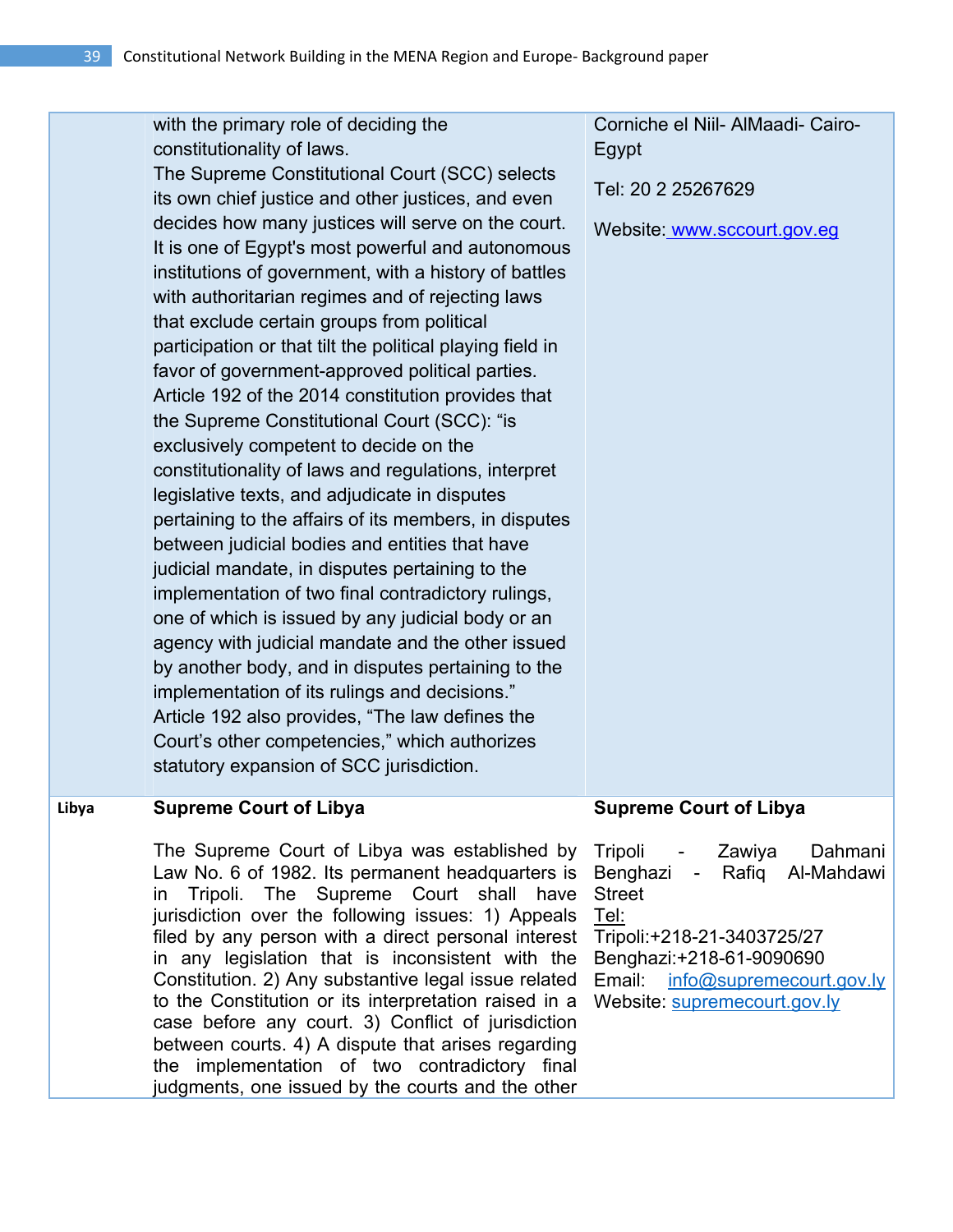| <b>Algeria</b> | by an exceptional judicial authority. In this case,<br>the court may order a stay of execution of one or<br>both of the two judgments until it decides on the<br>subject matter of the dispute<br><b>Constitutional Court in Algeria</b><br>Constitutional<br><b>The</b><br>Court<br><i>is</i><br>an<br>independent constitutional<br>oversight<br>institution<br>created by the constitutional founder in the<br>Constitutional Amendment of 2020 in place of the<br>Constitutional Council, tasked with ensuring<br>respect for the constitution and controlling the<br>functioning of institutions and the activity of public<br>authorities. The Constitutional Court consists of<br>twelve (12) members representing the executive<br>authority, the judicial authority and the electoral<br>body. With the constitutional founder excluding<br>parliament<br>from<br>representation<br>within<br>the<br>constitution of the Constitutional Court,<br>the<br>constitutional founder also expanded the powers of<br>Constitutional Court<br>the<br>compared<br>to<br>the<br>the<br>Constitutional<br>Council.<br>$\ln$<br>constitutional<br>amendment in 2020, the constitutional founder<br>preserved some characteristics and components of | <b>Website of the Constitutional</b><br><b>Council</b><br>Bd du 11 décembre 1960, El-Biar -<br>Alger<br>Tel: (213) 21 92 27 70 / (213) 21<br>$922771 - 72 - 73$<br>Fax: (213) 23 25 38 13<br>E-Mail :info@conseil-<br>constitutionnel.dz<br>Website: http://www.conseil-<br>constitutionnel.dz/ |
|----------------|---------------------------------------------------------------------------------------------------------------------------------------------------------------------------------------------------------------------------------------------------------------------------------------------------------------------------------------------------------------------------------------------------------------------------------------------------------------------------------------------------------------------------------------------------------------------------------------------------------------------------------------------------------------------------------------------------------------------------------------------------------------------------------------------------------------------------------------------------------------------------------------------------------------------------------------------------------------------------------------------------------------------------------------------------------------------------------------------------------------------------------------------------------------------------------------------------------------------------------------------------|-------------------------------------------------------------------------------------------------------------------------------------------------------------------------------------------------------------------------------------------------------------------------------------------------|
|                | the Constitutional Council within the Constitutional<br>Court, and at the same time he distinguished the<br>Constitutional Court with many characteristics and<br>constituents<br>that were<br>not<br>present in<br>the<br>Constitutional Council, in terms of membership and<br>function.                                                                                                                                                                                                                                                                                                                                                                                                                                                                                                                                                                                                                                                                                                                                                                                                                                                                                                                                                        |                                                                                                                                                                                                                                                                                                 |
| <b>Morocco</b> | Constitutional Court of the<br><b>Morocco</b>                                                                                                                                                                                                                                                                                                                                                                                                                                                                                                                                                                                                                                                                                                                                                                                                                                                                                                                                                                                                                                                                                                                                                                                                     | Kingdom of Constitutional Court                                                                                                                                                                                                                                                                 |
|                | The history of the constitutional judiciary in the<br>Kingdom of Morocco dates back to the first years<br>of independence when the 1962 constitution<br>stipulated the establishment of a constitutional<br>chamber in the Supreme Council as the highest<br>body in the judicial organization.<br>Within<br>the<br>broad<br>scope of the<br>deep<br>and                                                                                                                                                                                                                                                                                                                                                                                                                                                                                                                                                                                                                                                                                                                                                                                                                                                                                          | <b>Rabat-Mulay Street</b><br>Tel: 0537737282<br>Fax: 0537728002<br>Email:<br>contact@courconstitutionnelle.ma                                                                                                                                                                                   |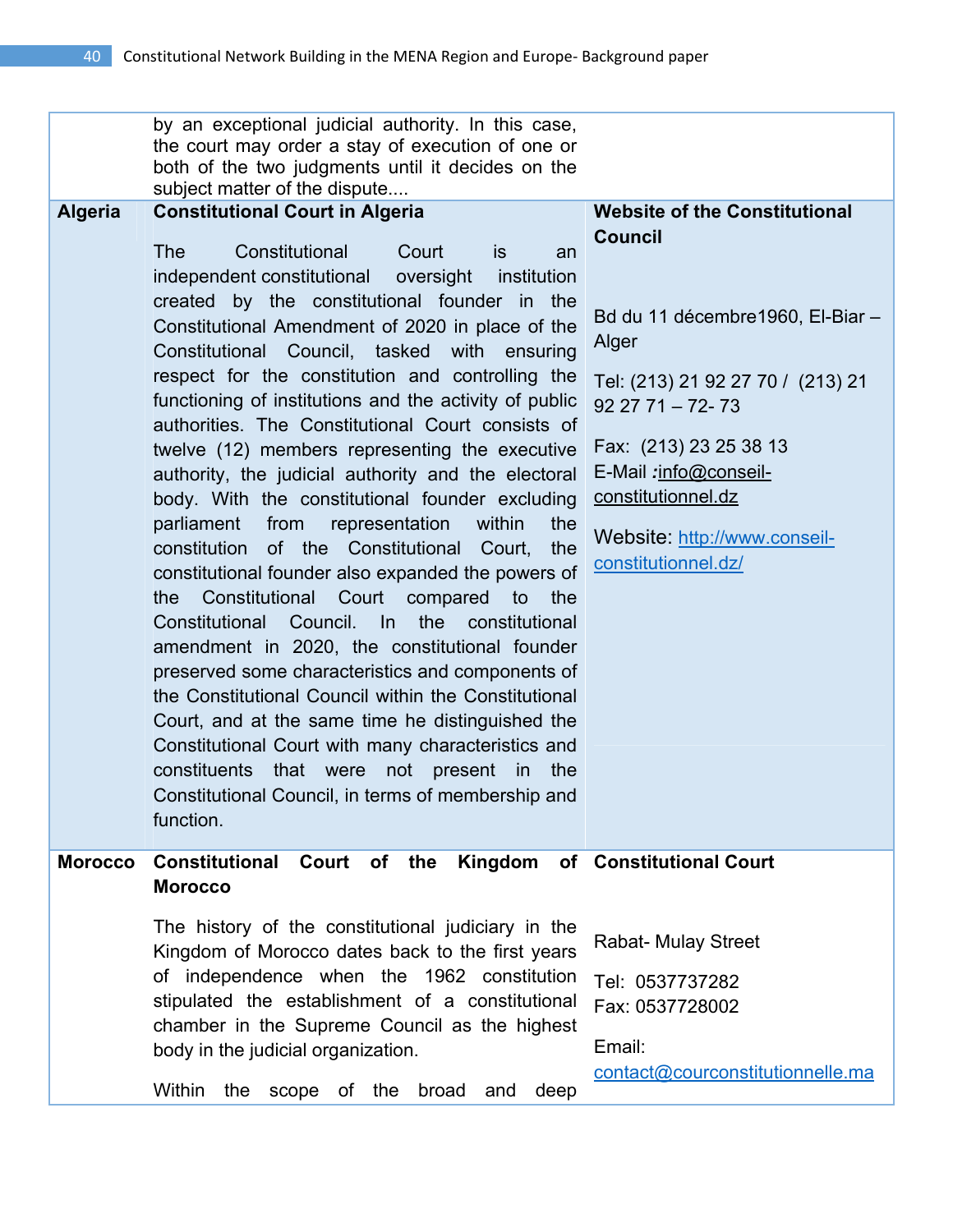|                | constitutional reforms approved by the Kingdom in Website:<br>accordance with the Constitution issued on July www.courconstitutionnelle.ma<br>29, 2011, a Constitutional Court was created -<br>replacing the Constitutional Council - with broader<br>powers and, in particular, open to people to defend<br>the rights and freedoms guaranteed to them<br>constitutionally. The court is responsible for<br>monitoring the constitutionality of laws<br>and<br>regulations, monitoring the validity of the<br>procedures<br>for<br>reviewing<br>the<br>constitution,<br>monitoring the validity of parliamentary elections<br>and referendums, and deciding on disputes<br>between Parliament and the government.                                                                    |                                                 |
|----------------|----------------------------------------------------------------------------------------------------------------------------------------------------------------------------------------------------------------------------------------------------------------------------------------------------------------------------------------------------------------------------------------------------------------------------------------------------------------------------------------------------------------------------------------------------------------------------------------------------------------------------------------------------------------------------------------------------------------------------------------------------------------------------------------|-------------------------------------------------|
| <b>Tunisia</b> | <b>The Constitutional Court</b>                                                                                                                                                                                                                                                                                                                                                                                                                                                                                                                                                                                                                                                                                                                                                        | <b>Not Available</b>                            |
|                | The Constitutional Court was established by virtue<br>of Basic Law No. 2015-50 dated December 3,<br>2015. Article 118 of the Constitution stipulates that:<br>"The Constitutional Court is an independent judicial<br>body composed of twelve qualified members,<br>three-quarters of whom are legal specialists with at<br>least twenty years of experience" The<br>Constitutional Court has jurisdiction over:<br>1) Monitoring the constitutionality of treaties; 2)<br>monitor the constitutionality of draft laws and laws;<br>3) Monitoring the constitutionality of the internal<br>system of the Assembly of the Representatives of<br>the People, in addition to the other tasks assigned<br>to the Constitutional Court:<br>-the dismissal of the President of the Republic; | https://www.justice.gov.tn/index.ph<br>p?id=577 |
|                | Receiving the oath of office of the President of the<br>Republic; Disputes related to the competence of<br>the President of the Republic and the Head of<br>Government:<br>Since its creation in the 2014 constitution, Tunisia's                                                                                                                                                                                                                                                                                                                                                                                                                                                                                                                                                      |                                                 |
|                | Constitutional Court has not yet been<br>established. The temporary commission to monitor<br>the constitutionality of bills was established. It is an                                                                                                                                                                                                                                                                                                                                                                                                                                                                                                                                                                                                                                  |                                                 |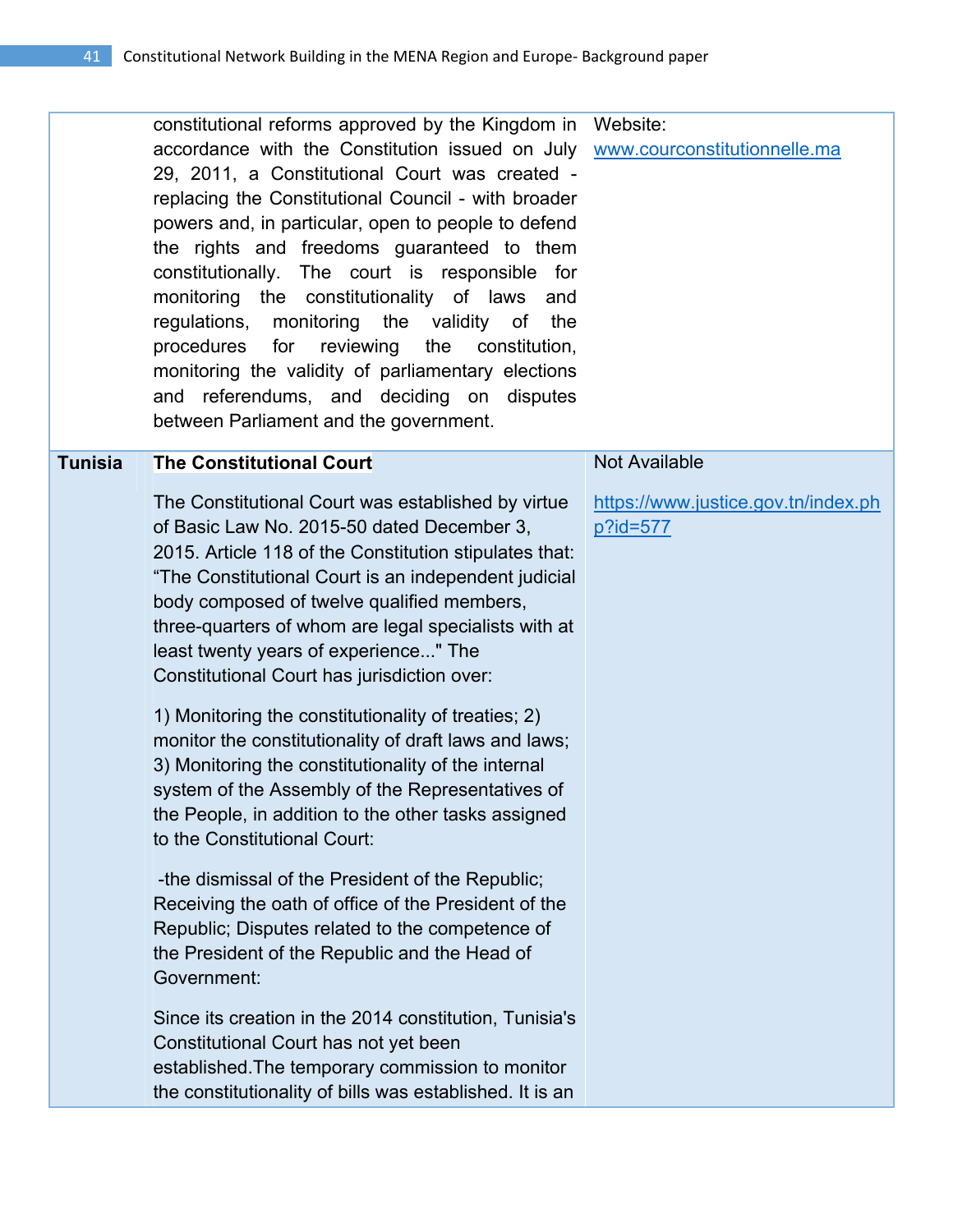|                       | independent temporary judicial body in Tunisia that<br>specializes in monitoring the constitutionality of<br>bills. The commission enjoys administrative and<br>financial autonomy within the framework of the<br>state budget. It was created on April 18, 2014 and<br>its members were appointed on the following April<br>22. This body came as compensation for the<br>Constitutional Council of the Republic, which was<br>dissolved in 2011 following the Tunisian revolution,<br>while its tasks end when the Constitutional Court is<br>established. President Kais Saied issued a<br>presidential order on September 22, 2021 to<br>abolish the temporary authority to monitor the<br>constitutionality of laws                                                                                                                                                                                                                                                                                                                                      |                                                                                                                                                                                                                                                                                                                |
|-----------------------|---------------------------------------------------------------------------------------------------------------------------------------------------------------------------------------------------------------------------------------------------------------------------------------------------------------------------------------------------------------------------------------------------------------------------------------------------------------------------------------------------------------------------------------------------------------------------------------------------------------------------------------------------------------------------------------------------------------------------------------------------------------------------------------------------------------------------------------------------------------------------------------------------------------------------------------------------------------------------------------------------------------------------------------------------------------|----------------------------------------------------------------------------------------------------------------------------------------------------------------------------------------------------------------------------------------------------------------------------------------------------------------|
| <b>Mauritan</b><br>ia | The Constitutional Council - Mauritania<br>Established by Ordinance No. 92-04 of February<br>18, 1992, establishing an Organic Law, the<br>Constitutional Council is one of the institutions of<br>the Republic provided for by the Constitution, in<br>Title VI in the Section (Of the Constitutional<br>Council). The provisions of the Constitution,<br>supplemented by Ordinance No. 92-04 of February<br>18, 1992, as amended, establishing the Organic<br>Law on the Constitutional Council, its rules of<br>organization and operation, powers and procedure.<br>The Constitutional Council comprises nine (9)<br>members, whose mandate is nine (9) years, non-<br>renewable. The Constitutional Council is renewed<br>by thirds (1/3) every three years. To guarantee<br>their independence, the Constitution provides that<br>the members of the Constitutional Council are<br>appointed for a mandate of nine (9) years, not<br>renewable. Members of the Constitutional Council<br>cannot belong to the governing bodies of political<br>parties. | The Constitutional Council -<br><b>Mauritania</b><br>Ilot C lot 281 Tevrag Zeina<br><b>BP3205 Nouakchott</b><br><b>Islamic Republic of Mauritania</b><br>Tel: +(222)45297062<br>+(222)45257380<br>Mobile: +(222)22059430<br>Website: http://cc.rimpresse.com/<br>http://ccfr.rimpresse.com/?page_id<br>$= 311$ |
|                       | The Constitutional Council has powers in terms of                                                                                                                                                                                                                                                                                                                                                                                                                                                                                                                                                                                                                                                                                                                                                                                                                                                                                                                                                                                                             |                                                                                                                                                                                                                                                                                                                |

constitutional, electoral, referendum, consultative and other matters.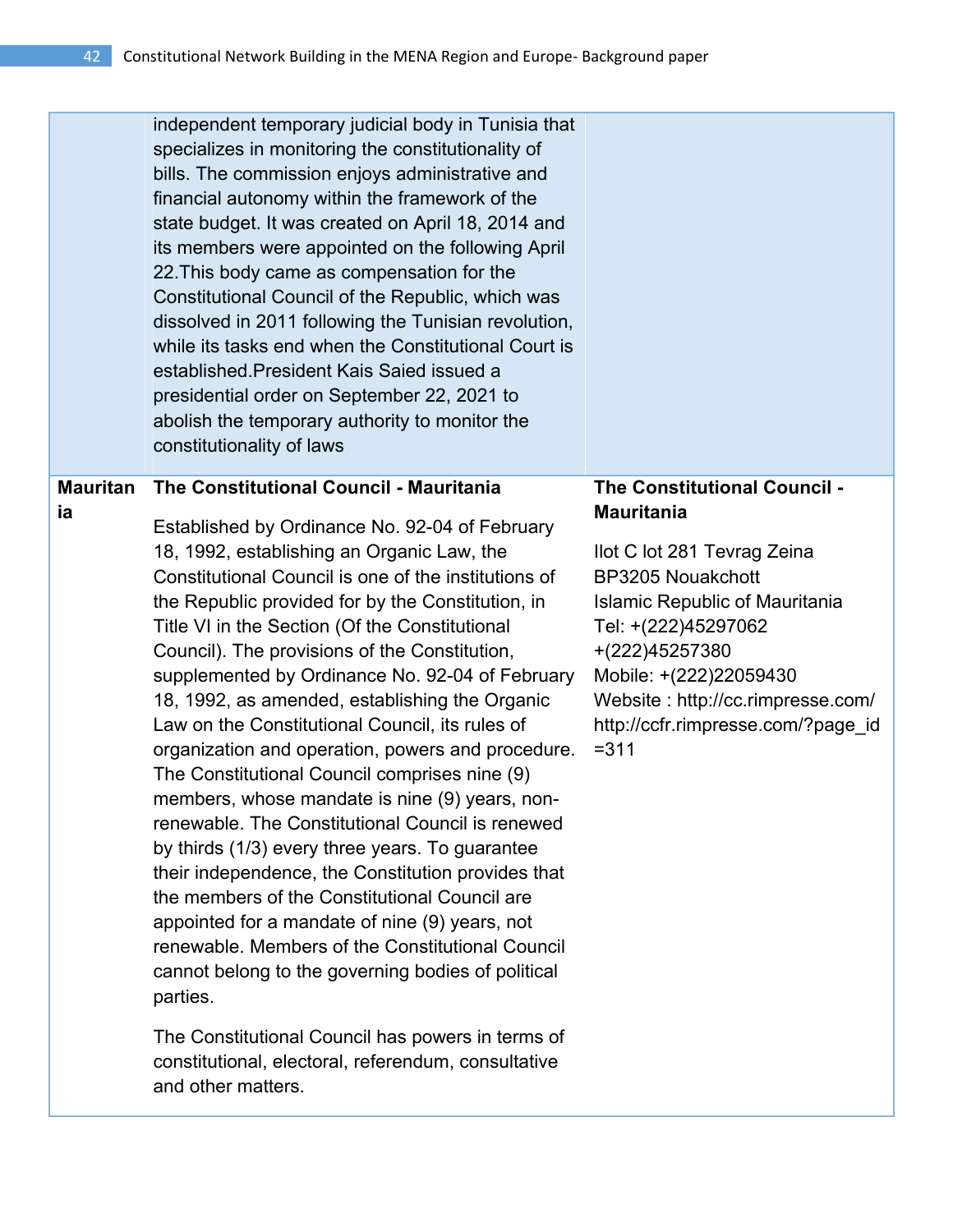|                 | The Constitutional Council intervenes to control the<br>constitutionality of organic laws, ordinary laws,<br>regulations of the National Assembly, international<br>commitments of Mauritania as well as respect for<br>the delimitation of the legislative domain and the<br>regulatory domain.                                                                                                                                                                                                                                                                                                   |                                                    |
|-----------------|----------------------------------------------------------------------------------------------------------------------------------------------------------------------------------------------------------------------------------------------------------------------------------------------------------------------------------------------------------------------------------------------------------------------------------------------------------------------------------------------------------------------------------------------------------------------------------------------------|----------------------------------------------------|
| <b>Djibouti</b> | The Constitutional Council of Djibouti<br>The Constitutional Council functions in accordance<br>with the provisions of the Constitution to respect<br>the constitutional principles. It controls the<br>constitutionality of laws and guarantees<br>fundamental human rights and public freedoms.<br>The Constitutional Council is the regulatory body<br>for the functioning of institutions and the activity of<br>public authorities. The Organic Law N $\degree$ 4 / AN / 93<br>/ 3eme L of April 7, 1993 fixes the rules of<br>organization and functioning of the Constitutional<br>Council. | https://www.presidence.dj/sousme<br>$nu.php?ID=33$ |

### **2- European Constitutional Courts**

| <b>European</b><br><b>Countries</b><br>(Mediterr<br>anean) | <b>Title</b>                                                                                                                                                                                                                                                                                                                                                                                                                                                                                                                      | <b>Website of</b><br><b>Constitutional</b><br><b>Courts/Councils</b>                                                                                                                                                                                                                                                                                                              |
|------------------------------------------------------------|-----------------------------------------------------------------------------------------------------------------------------------------------------------------------------------------------------------------------------------------------------------------------------------------------------------------------------------------------------------------------------------------------------------------------------------------------------------------------------------------------------------------------------------|-----------------------------------------------------------------------------------------------------------------------------------------------------------------------------------------------------------------------------------------------------------------------------------------------------------------------------------------------------------------------------------|
| <b>Albania</b>                                             | <b>Constitutional Court of Republic of Albania</b><br>The Constitutional Court of Republic of<br>Albania was established by Law No 8577,<br>dated 10.02.2000, as one of the main<br>institutions with a role to play in ensuring the<br>emerging constitutional order in Albania. The<br>said institution is the highest authority vested<br>with the power to ensure observance of the<br>Constitution of the Republic of Albania, and<br>definitely and strictly construe it. Having<br>regard to the constitutional basis, the | Cabinet of the President:<br>http://www.gjk.gov.al/web/Cab<br>inet of the President 641 2.<br>php<br>Aleksandër Toma, Chief of<br>Cabinet<br>Tel: + 355 4 2230923<br>Email: atoma@gjk.gov.al<br><b>ADVISER AT THE</b><br><b>PRESIDENT'S CABINET</b><br>Olsi Kristo<br>Tel: +355 04 2259051<br>Email: olsi.kristo@gjk.gov.al<br>Secretary of the President<br>Tel: +355 04 2228357 |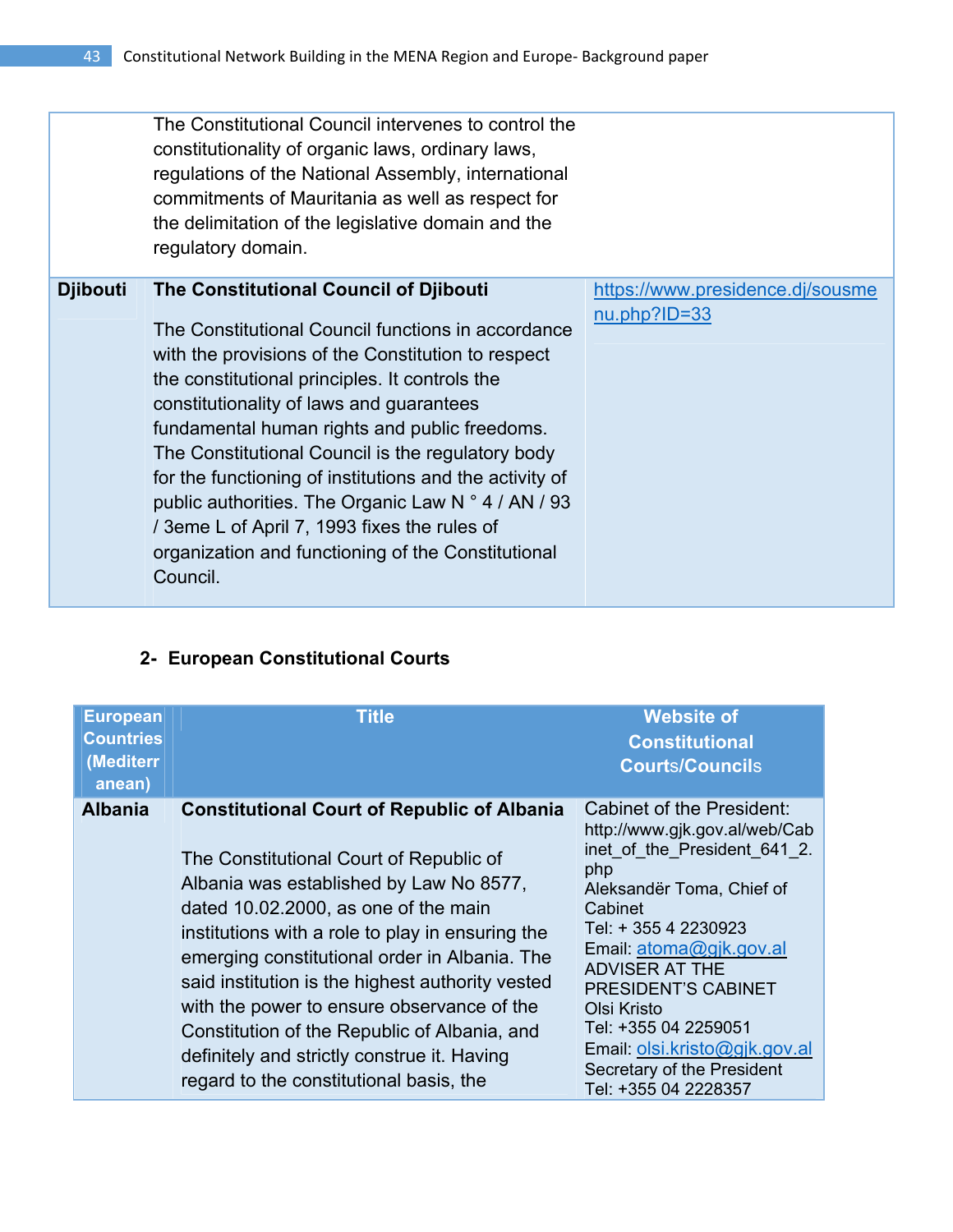|                | Constitutional Court was composed of 9<br>members, of which 5 were elected by the<br>Parliament and 4 appointed by the President<br>of the Republic. The judges elected the<br>President of the Constitutional Court in a<br>secret ballot. The afore-mentioned law also<br>provided for the constitutional judges' status,<br>authorities and attributes. It also prescribed<br>the entities entitled to put the Constitutional<br>Court into motion, and the binding force of its<br>decisions.                                                                                                                                                                                                                                                                                                                                                                                                                                  | Email: sekretar.kryetar@gjk.<br>gov.al<br>http://www.gjk.gov.al/                                                                                                                                        |
|----------------|------------------------------------------------------------------------------------------------------------------------------------------------------------------------------------------------------------------------------------------------------------------------------------------------------------------------------------------------------------------------------------------------------------------------------------------------------------------------------------------------------------------------------------------------------------------------------------------------------------------------------------------------------------------------------------------------------------------------------------------------------------------------------------------------------------------------------------------------------------------------------------------------------------------------------------|---------------------------------------------------------------------------------------------------------------------------------------------------------------------------------------------------------|
| <b>Austria</b> | <b>Constitutional Court of Austria</b><br>The Constitutional Court is responsible for<br>verifying compliance with the provisions of the<br>Constitution. In its capacity as a "court of<br>fundamental rights" and based on its powers<br>to review laws and regulations for their<br>constitutionality, it is called upon to enforce<br>and secure the democratic order of the state<br>under the rule of law.<br>All government bodies and other institutions<br>fulfilling government functions are obliged to<br>comply with the Constitution. In the event of<br>an (alleged) infringement of the Constitution<br>by any such body or institution, the<br>Constitutional Court, established on the basis<br>of the Austrian Constitution, renders a final<br>decision on the matter and, if necessary,<br>provides for an appropriate remedy<br>Therefore, it is often referred to as the<br>"guardian of the Constitution". | <b>Constitutional Court of</b><br><b>Austria</b><br>Freyung 8<br>A-1010 Vienna, Austria<br>Phone: +43 (1) 53 122 0<br>Telefax: +43 (1) 53 122 499<br>E-Mail: vfgh@vfgh.gv.at<br>Website: www.vfgh.gv.at |
| <b>Bosnia</b>  | <b>Constitutional Court of Bosnia and</b>                                                                                                                                                                                                                                                                                                                                                                                                                                                                                                                                                                                                                                                                                                                                                                                                                                                                                          | https://www.ustavnisud.ba/                                                                                                                                                                              |
| and            | <b>Herzegovina</b>                                                                                                                                                                                                                                                                                                                                                                                                                                                                                                                                                                                                                                                                                                                                                                                                                                                                                                                 | en/home                                                                                                                                                                                                 |
| <b>Herzego</b> |                                                                                                                                                                                                                                                                                                                                                                                                                                                                                                                                                                                                                                                                                                                                                                                                                                                                                                                                    |                                                                                                                                                                                                         |
| vina           | The Constitution of Bosnia and Herzegovina                                                                                                                                                                                                                                                                                                                                                                                                                                                                                                                                                                                                                                                                                                                                                                                                                                                                                         |                                                                                                                                                                                                         |
|                | (Annex 4 of the General Framework                                                                                                                                                                                                                                                                                                                                                                                                                                                                                                                                                                                                                                                                                                                                                                                                                                                                                                  |                                                                                                                                                                                                         |
|                | Agreement for Peace in Bosnia and                                                                                                                                                                                                                                                                                                                                                                                                                                                                                                                                                                                                                                                                                                                                                                                                                                                                                                  |                                                                                                                                                                                                         |
|                | Herzegovina), which entered into force on 14                                                                                                                                                                                                                                                                                                                                                                                                                                                                                                                                                                                                                                                                                                                                                                                                                                                                                       |                                                                                                                                                                                                         |
|                | December 1995, now provides the legal                                                                                                                                                                                                                                                                                                                                                                                                                                                                                                                                                                                                                                                                                                                                                                                                                                                                                              |                                                                                                                                                                                                         |
|                | framework for the organization and functioning                                                                                                                                                                                                                                                                                                                                                                                                                                                                                                                                                                                                                                                                                                                                                                                                                                                                                     |                                                                                                                                                                                                         |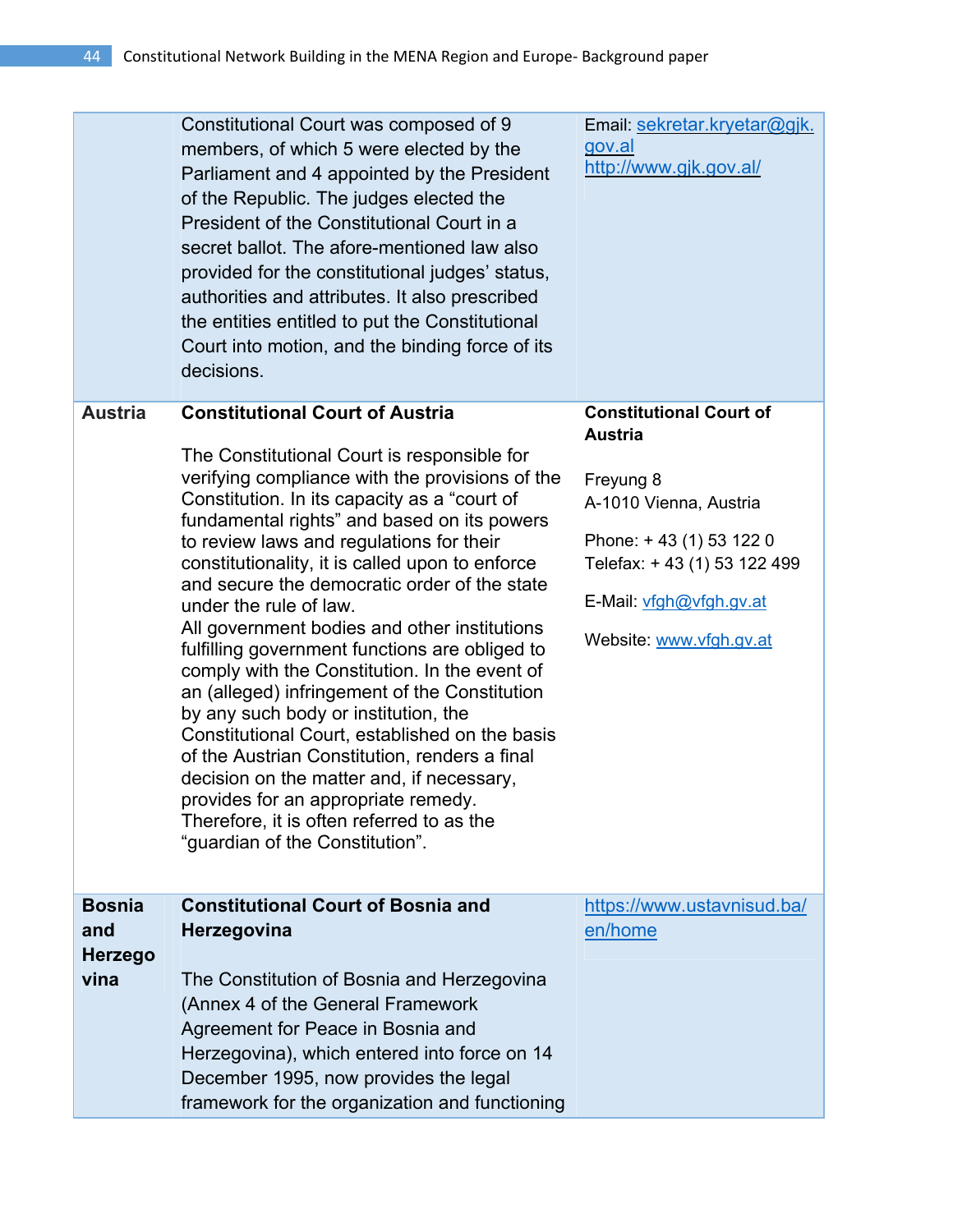|                 | of the Constitutional Court. This gives it a<br>completely new political and legal foundation<br>as compared with that of the previous period.                                                                                                                                                                                                                                                                                                                                                                                                                                                                                                                                                                                                                                                                                                                                                                                                                                                                                                                                                                                                                                                                              |                                                                                                                                                                                                                                                            |
|-----------------|-----------------------------------------------------------------------------------------------------------------------------------------------------------------------------------------------------------------------------------------------------------------------------------------------------------------------------------------------------------------------------------------------------------------------------------------------------------------------------------------------------------------------------------------------------------------------------------------------------------------------------------------------------------------------------------------------------------------------------------------------------------------------------------------------------------------------------------------------------------------------------------------------------------------------------------------------------------------------------------------------------------------------------------------------------------------------------------------------------------------------------------------------------------------------------------------------------------------------------|------------------------------------------------------------------------------------------------------------------------------------------------------------------------------------------------------------------------------------------------------------|
| <b>Bulgaria</b> | <b>Constitutional Court of the Republic of</b><br><b>Bulgaria</b>                                                                                                                                                                                                                                                                                                                                                                                                                                                                                                                                                                                                                                                                                                                                                                                                                                                                                                                                                                                                                                                                                                                                                           | <b>Constitutional Court of the</b><br><b>Republic of Bulgaria</b>                                                                                                                                                                                          |
|                 | The new Constitution adopted on July 12, 1991 by<br>the Grand National Assembly provided for creation<br>of a Constitutional Court (Chapter 8). After the<br>entering into force of the Constitution, the<br>Constitutional Court Act was passed (August 16,<br>1991). The Constitutional Court was constituted on<br>October 3, 1991. On December 26, 1991, the<br>Court approved the Rules of the Organization and<br>Activities of the Constitutional Court, and by the<br>end of the same year it passed two decisions on<br>cases which it had been approached with. Like<br>most of the Constitutional Courts in Europe, the<br><b>Bulgarian Constitutional Court exercises post-</b><br>promulgation (after the act's publication) on the<br>consistency of with the Constitution, and not pre-<br>promulgation control. Besides the Bulgarian<br>Constitutional Court is vested with a competence<br>to interpret the Constitution (Art. 149 para 1<br>subpara 1). These decisions of the Constitutional<br>Court are binding on all State institutions, including<br>the National Assembly. They have an important<br>preventive as they rule out the passage of<br>legislation that contravenes the Constitution. | 1594 Sofia, bul. Dondukov Nº<br>1<br>Phone: (+359 2) 940 23 40<br>/05<br>Email: v.georgiev@constcourt<br>.bg<br>Website: www.constcourt.bg                                                                                                                 |
| <b>Cyprus</b>   | <b>Supreme Court of Cyprus</b><br>The Supreme Court is the highest court in the<br>Republic. The Supreme Court has jurisdiction<br>to examine the constitutionality of any law or<br>any conflict of power or competence which<br>arises between any organs or authorities of<br>the Republic. In addition the Supreme Court<br>hears and determines any recourse by the<br>President of the Republic regarding the<br>compatibility with the constitution of any law<br>enacted by the House of Representatives.                                                                                                                                                                                                                                                                                                                                                                                                                                                                                                                                                                                                                                                                                                           | <b>SUPREME COURT</b><br><b>Charalambos Mouskos Str</b><br>1102 – Nicosia, Cyprus<br>Postal Address:<br><b>Supreme Court of Cyprus</b><br><b>Charalambos Mouskos Str</b><br>1404 - Nicosia-Cyprus<br>Tel: (+357) 22865741<br>Fax: (+357) 22304500<br>Email: |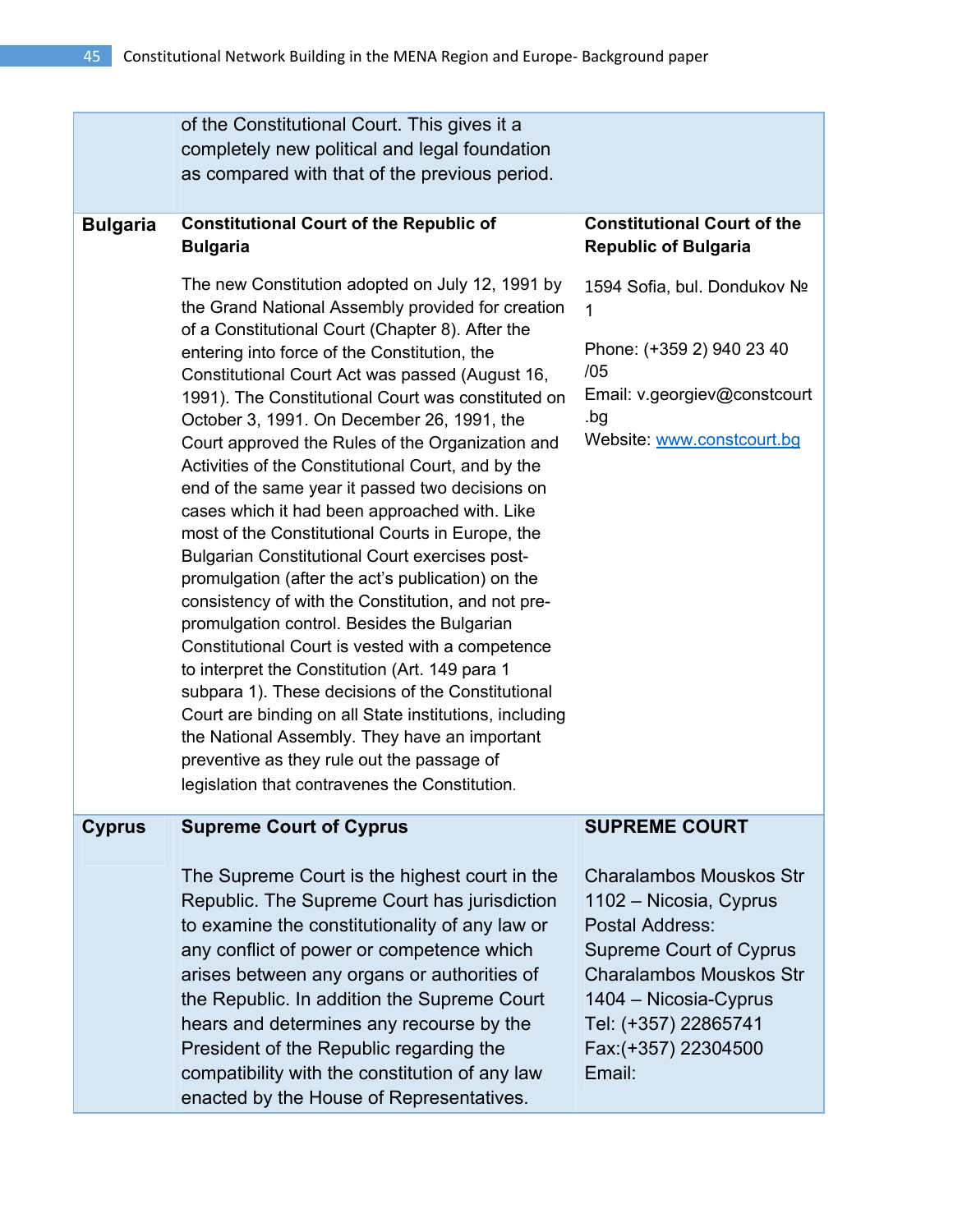|                          |                                                                                                                                                                                                                                                                                                                                                                                                                                                                                                                                                                                                                                                                                                    | chief.reg@sc.judicial.gov.cy                                                                                                                                                                                                                                                                                                                                                                                                                |
|--------------------------|----------------------------------------------------------------------------------------------------------------------------------------------------------------------------------------------------------------------------------------------------------------------------------------------------------------------------------------------------------------------------------------------------------------------------------------------------------------------------------------------------------------------------------------------------------------------------------------------------------------------------------------------------------------------------------------------------|---------------------------------------------------------------------------------------------------------------------------------------------------------------------------------------------------------------------------------------------------------------------------------------------------------------------------------------------------------------------------------------------------------------------------------------------|
| Croatia                  | <b>Constitutional Court of the Republic of</b><br><b>Croatia</b>                                                                                                                                                                                                                                                                                                                                                                                                                                                                                                                                                                                                                                   | <b>Constitutional Court of</b><br>the Republic of Croatia                                                                                                                                                                                                                                                                                                                                                                                   |
|                          | Constitutional judicature was introduced in the<br>Republic of Croatia in 1963 and the<br>Constitutional Court began to work in 1964.<br>Constitutional judicature in the Republic of<br>Croatia is divided in two historical periods:<br>-constitutional judicature in the former Socialist<br>Republic of Croatia (hereinafter: SR Croatia)<br>from 1963 to 1990 - the period when Croatia<br>was one of the six federal units (republics) of<br>the former Socialist Federal Republic of<br>Yugoslavia (hereinafter: former SFRY);<br>-Constitutional judicature in the Republic of<br>Croatia after 1990 - the period after the<br>Republic of Croatia gained independence and<br>sovereignty. | OFFICE OF THE<br>PRESIDENT OF THE<br><b>CONSTITUTIONAL</b><br><b>COURT</b><br>mr. sc. Ksenija Podgornik,<br>Head of the Office<br>Tel: +385 1 6400 100<br>Fax: +385 1 6400 000<br>E-mail:<br>Constitutional sud@usud.h<br>r<br><b>Constitutional Court</b><br>Service<br>Tel .: +385 1 6400 251<br>+385 1 6400 252<br>+385 1 6400 253<br>Fax: +385 1 4551 055<br>E-mail:<br>Constitutional sud@usud.h<br>r.<br>Website: http://www.usud.hr/ |
| <b>Czeck</b><br>republic | The Constitutional Court of the Czech<br><b>Republic</b>                                                                                                                                                                                                                                                                                                                                                                                                                                                                                                                                                                                                                                           | <b>The Constitutional Court</b><br>of the Czech Republic                                                                                                                                                                                                                                                                                                                                                                                    |
|                          | After the dissolution of the Czechoslovak<br>federation, the existence of a constitutional<br>court was also provided for in the Constitution<br>of the independent Czech Republic of 16<br>December 1992. The newly established<br><b>Constitutional Court of the Czech</b><br>Republic began its work on 15 July 1993.<br>The Constitutional Court has jurisdiction<br>(pursuant to Article 87 paragraphs 1 and 2 of<br>the Constitution), including:<br>-to annul statutes or individual provisions                                                                                                                                                                                             | Joštova 8, 660 83 Brno 2<br><b>CZECH REPUBLIC</b><br>Tel. (420) 542161111<br>fax: (420) 542218326<br>Email to file a petition or<br>statement:<br>podani@usoud.cz<br>Website: www.usoud.cz                                                                                                                                                                                                                                                  |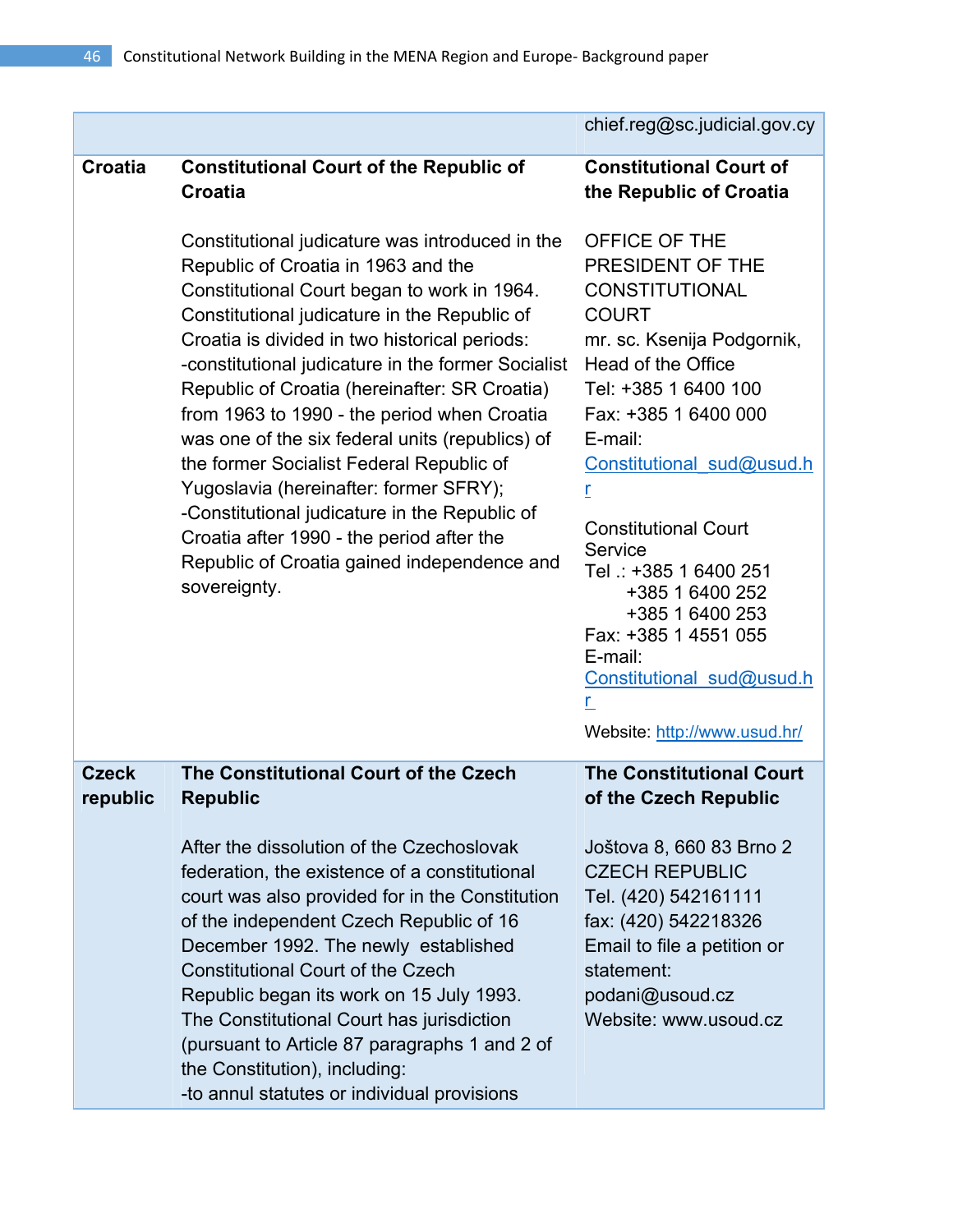thereof if they are in conflict with the constitutional order; -to annul other legal enactments or individual provisions thereof if they are in conflict with the constitutional order or a statute; -over constitutional complaints by the representative body of a self-governing region against an unlawful encroachment by the state; -to decide jurisdictional disputes between state bodies, state bodies and bodies of selfgoverning regions, and between bodies of self-governing regions, unless that power is given by statute to another body; -over constitutional complaints of natural or legal persons against final decisions or other encroachments by public authorities infringing constitutionally guaranteed fundamental rights and basic freedoms; -over remedial actions from decisions concerning the certification of the election of a Deputy or Senator; -to resolve doubts concerning a Deputy or Senator's loss of eligibility to hold office or the incompatibility under Article 25 of some other position or activity with holding the office of Deputy or Senator; -over a constitutional charge brought by the Senate against the President of the Republic; to decide on a petition by the President of the Republic seeking the revocation of a joint resolution of the Assembly of Deputies and the Senate pursuant to Article 66; -to decide on the measures necessary to implement a decision of an international tribunal which is binding on the Czech Republic, in the event that it cannot be otherwise implemented; -to determine whether a decision to dissolve a political party or other decisions relating to the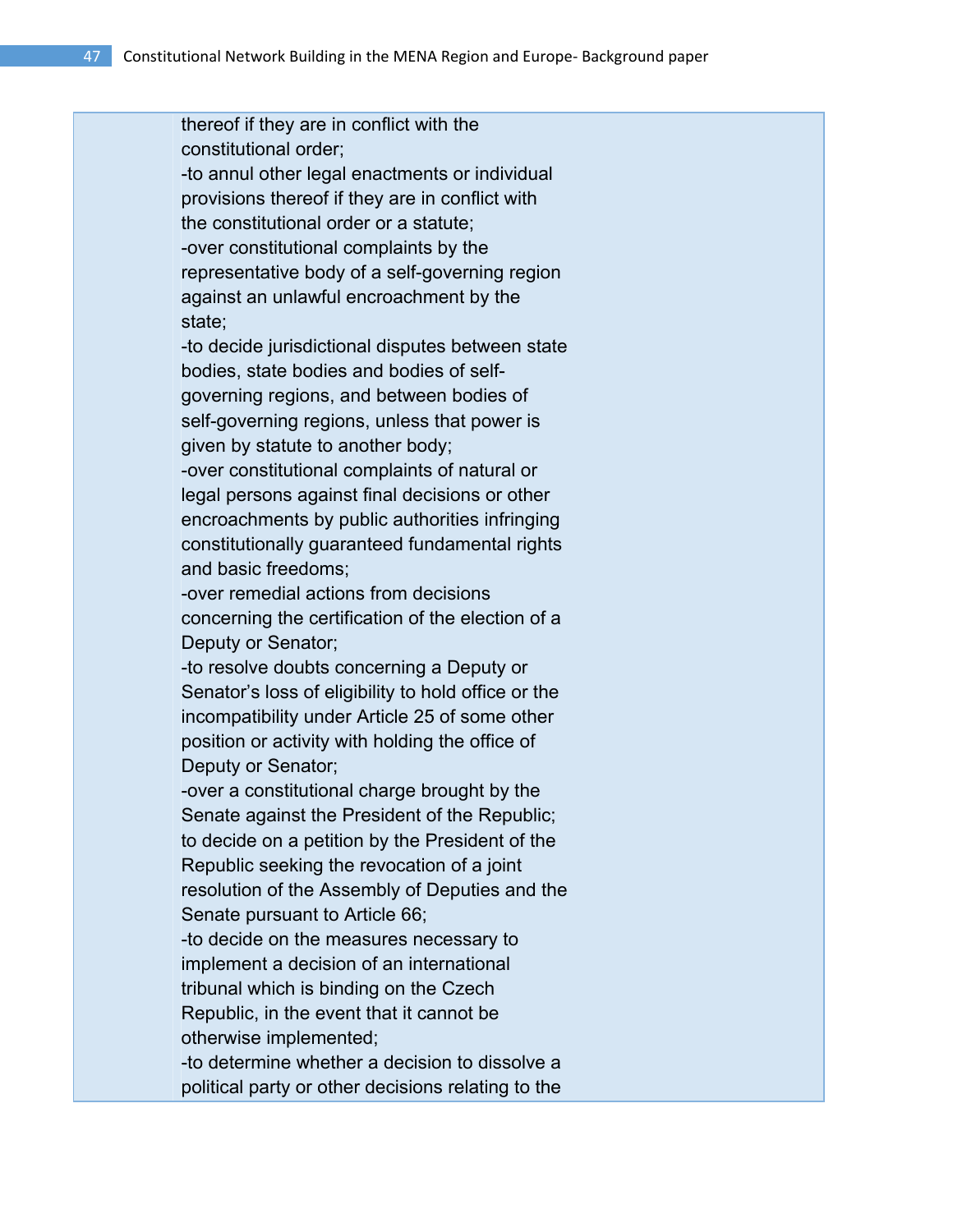|               | activities of a political party is in conformity<br>with constitutional acts or other laws; and<br>-to decide concerning the conformity with the<br>constitutional order of a treaty under Article<br>10a or Article 49, prior to the ratification of<br>such treaty.                                                                                                                                                                                                                                                                                                                                                                                                                                                               |                                                                                                                                                                                                                                                                                                                                                                                                                        |
|---------------|-------------------------------------------------------------------------------------------------------------------------------------------------------------------------------------------------------------------------------------------------------------------------------------------------------------------------------------------------------------------------------------------------------------------------------------------------------------------------------------------------------------------------------------------------------------------------------------------------------------------------------------------------------------------------------------------------------------------------------------|------------------------------------------------------------------------------------------------------------------------------------------------------------------------------------------------------------------------------------------------------------------------------------------------------------------------------------------------------------------------------------------------------------------------|
| <b>France</b> | <b>Constitutional Council</b><br>The Constitutional Council was instituted by the<br>Constitution of the Fifth Republic, dated October 4,<br>1958. Regulator of the functioning of the public<br>powers and jurisdiction with various competences,<br>it is in particular responsible for the control of the<br>conformity of the law with the Constitution.                                                                                                                                                                                                                                                                                                                                                                        | <b>Constitutional Council of</b><br><b>France</b><br><b>Constitutional Council</b><br>2, rue de Montpensier<br>75 001 Paris<br>Access: metro lines 1 and<br>7, Palais-Royal - Musée du<br>Louvre stop or line 14,<br>Pyramides stop.<br>Tel: (+33) 1.40.15.30.00<br>Fax: (+33) 1.40.20.93.27<br>Email: communication-<br>presse@conseil-<br>constitutionnel.fr<br>Website: https://www.conseil-<br>constitutionnel.fr/ |
| <b>Greece</b> | <b>Supreme Special Court</b><br>The Supreme Special Court (Ανώτατο Ειδικό<br>Δικαστήριο) is a specialized court, similar to a<br>Constitutional Court in that most disputes<br>within its jurisdiction are constitutional in<br>nature. The Court is provided for in Article 100<br>of the Greek Constitution and is responsible<br>for ruling on the validity of parliamentary<br>elections, removing Members of Parliament<br>from office or resolving conflicts between<br>Greece's three high courts. Judgments of the<br>Supreme Special Court are final and are not<br>subject to appeal.<br>The Supreme Special Court is not a<br>permanent court. The court only sits when a<br>case to it's special competence arises. The | Not available                                                                                                                                                                                                                                                                                                                                                                                                          |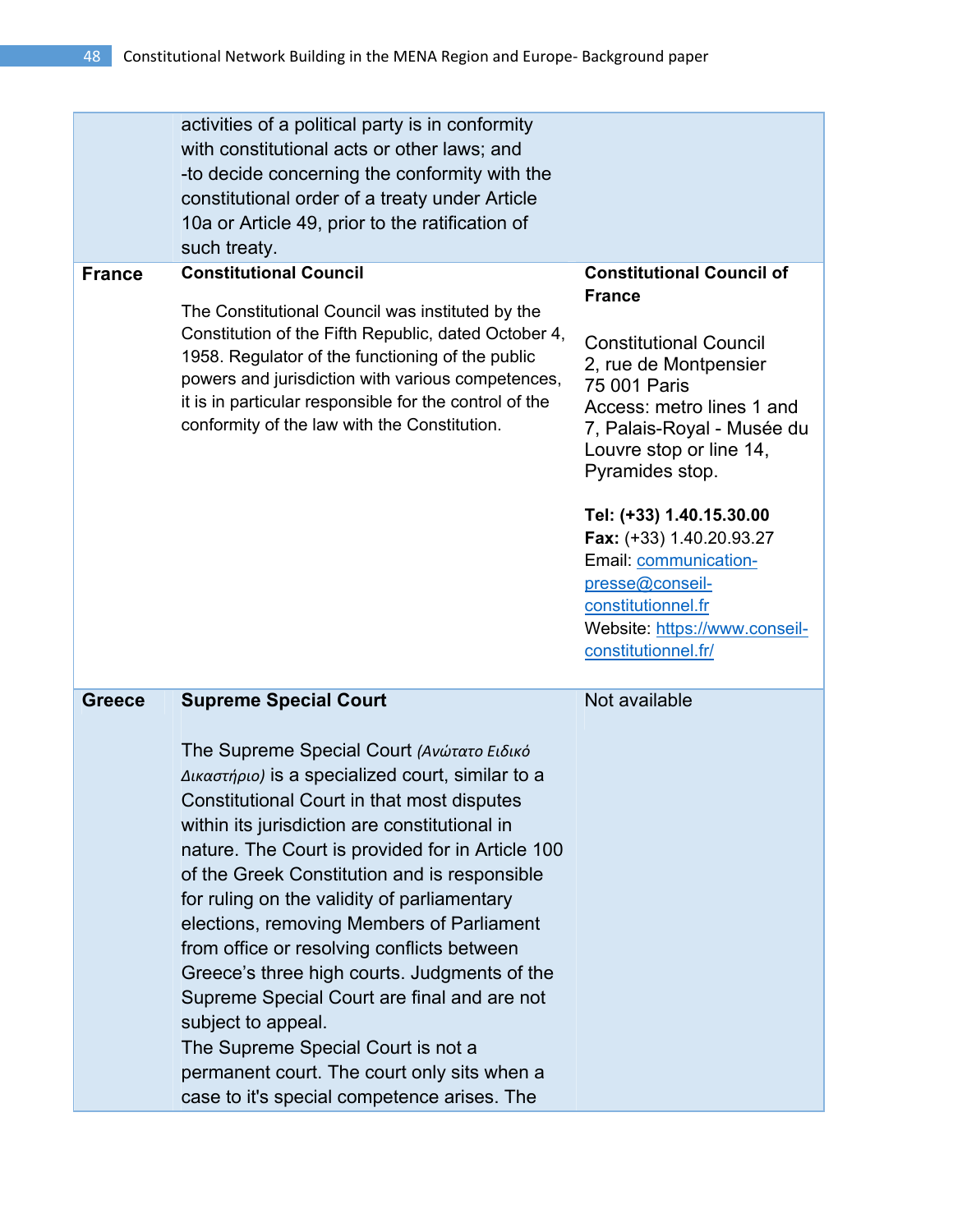| <b>Italy</b> | <b>Constitutional Court of Italy</b><br>The Constitution itself provides for the                                                                                                                                                                                                                                                                                                                                                                                                                                                                                                                                         | The constitutional court of<br><b>Italy</b>                                                                                                                                                                   |
|--------------|--------------------------------------------------------------------------------------------------------------------------------------------------------------------------------------------------------------------------------------------------------------------------------------------------------------------------------------------------------------------------------------------------------------------------------------------------------------------------------------------------------------------------------------------------------------------------------------------------------------------------|---------------------------------------------------------------------------------------------------------------------------------------------------------------------------------------------------------------|
|              | Federal Constitutional Court. Its decisions are<br>final and binding on all other state organs.<br>The work of the Federal Constitutional Court also<br>has a political impact. This is particularly evident<br>when the court declares a law unconstitutional. But<br>the court is not a political organ. Its standard is<br>solely the Basic Law. Questions of political<br>expediency should not play a role for the court. It<br>only determines the constitutional framework<br>within which politics can develop. The limitation of<br>state power is a hallmark of the modern<br>democratic constitutional state. |                                                                                                                                                                                                               |
|              | The Federal Constitutional Court is<br>responsible for ensuring adherence to the<br>Basic Law. Since its establishment in 1951,<br>the Court has helped ensure respect for and<br>give effect to Germany's free democratic basic<br>order. This applies in particular to the<br>enforcement of fundamental rights. All bodies<br>exercising public authority are obliged to<br>observe the Basic Law. In the event of<br>disputes regarding the Basic Law,<br>proceedings may be brought before the                                                                                                                      | <b>Constitutional Court</b><br>Schlossbezirk 3<br>76131 Karlsruhe<br>Postbox 1771<br>76006 Karlsruhe<br>Phone: +49 (721) 9101-0<br>Fax: +49 (721) 9101-382<br>Website:<br>www.bundesverfassungsg<br>ericht.de |
| Germany      | court should be regarded as a supreme<br>constitutional court of Greece, deciding on<br>cases involving the constitutionality of laws<br>and electoral disputes. The decisions of the<br>court are final, and binding for all courts<br>including the supreme courts. The court<br>consists of 11 members, which include the 3<br>presidents of the supreme courts (Supreme<br>court, council of state and court of audit), 4<br>judges of the supreme court and 4 judges of<br>the council of state.<br><b>The Federal Constitutional Court</b>                                                                         | <b>The Federal</b>                                                                                                                                                                                            |
|              |                                                                                                                                                                                                                                                                                                                                                                                                                                                                                                                                                                                                                          |                                                                                                                                                                                                               |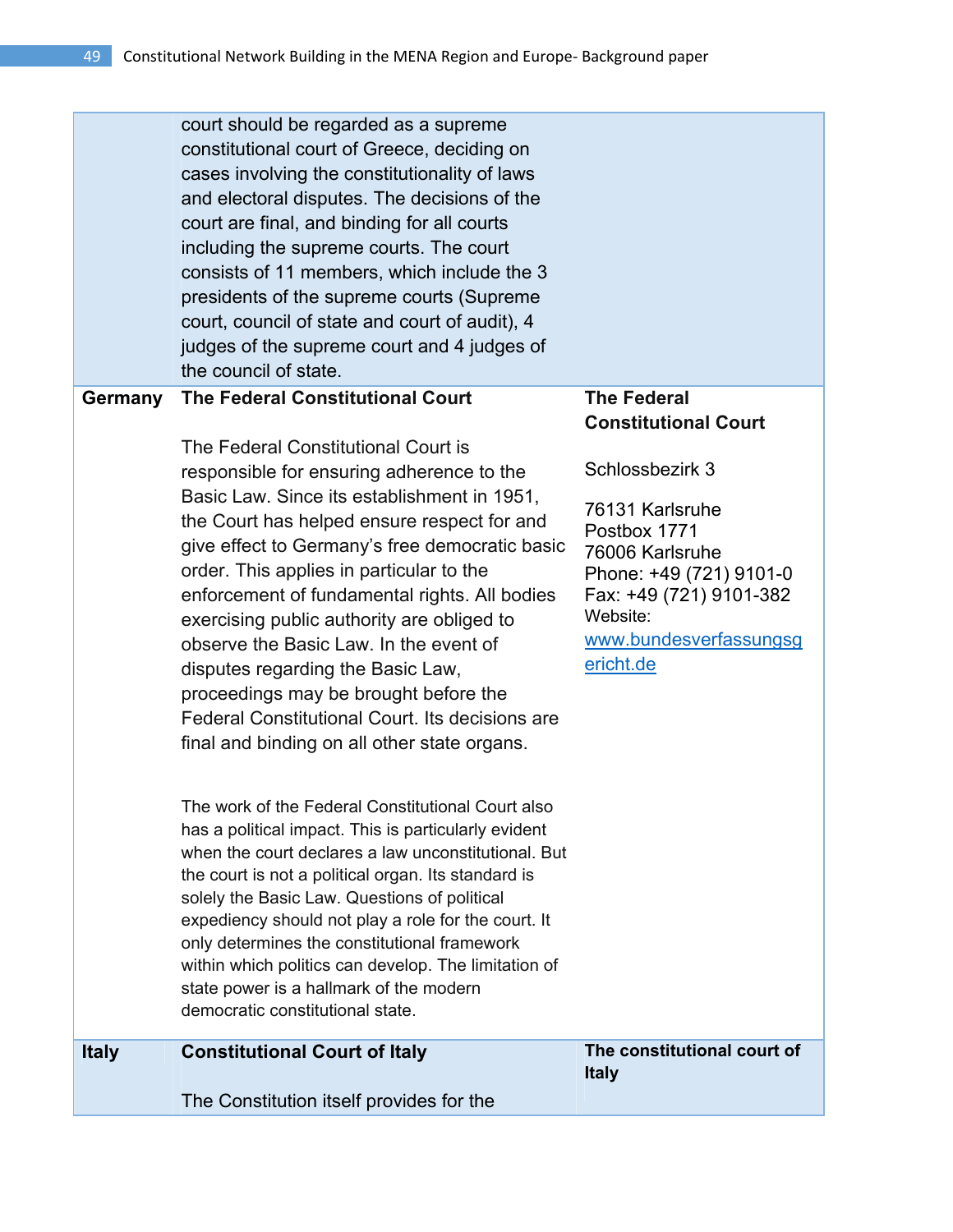institution of the Court and its basic functions (Art. 134), its composition (Art. 135), and the effects of its decisions on statutes (Art. 136). Further regulation of the Court and its activities was, however, deferred to subsequent constitutional laws and ordinary laws which had to be approved before the Court could concretely be formed and begin to function. In February 1948 the Constituent Assembly approved Constitutional Law No. 1/1948, which stipulates who can petition the Court and in what way. However, it took another five years before Constitutional Law No. 1/1953 and ordinary Law No. 87/1953 completed the regulation of the Court. Following new elections in 1953, further delays were caused by problems in reaching the agreement necessary to elect the five judges nominated by Parliament by the necessary three-fifths majority. The first full membership of the Constitutional Court was only finalized in 1955. At this point the Court was able to establish itself in the Palazzo della Consulta and to set up the necessary organizational structures, adopting its internal regulations known as the "norme integrative." Thus, seven years after the Constitution came into force, the Court was finally able to function.

Piazza del Quirinale, 41 00187 Roma tel. 0646981 info@cortecostituzionale.it

www.cortecostituzionale.it

#### **Portugal Portuguese Constitutional Court**

The Constitutional Court's responsibilities are many and varied. They are set out in the Constitution and the Law Governing the Constitutional Court (LTC, Law no. 28/82 of 15 November 1982), the Law Governing Political Parties (Organisational Law no. 2/2003 of 22 August 2003), and the Law Governing the Financing of Political Parties and Election Campaigns (Law no. 19/2003 of 20 June

### **Constitutional Court**

Rua de "O Século" nº 111 1249-117 Lisboa Tel: (351) 213 233 600

#### **Office of the President**

Tel: (351) 213 233 600 Fax (351) 213 233 664 E-mail: gabinete.presidente@tribco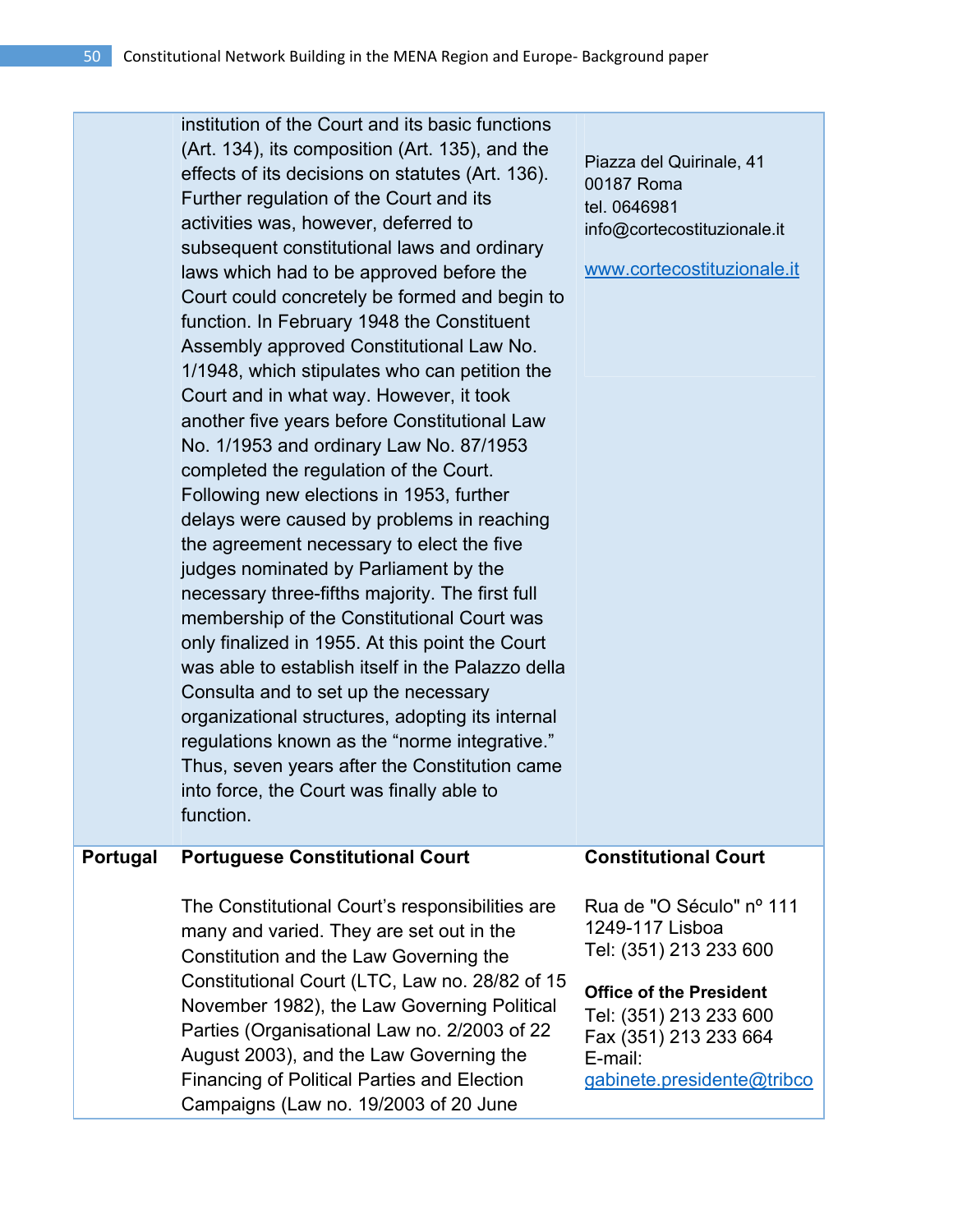|                 | 2003).<br>The most salient of the Constitutional Court's<br>responsibilities is that of monitoring whether<br>legal rules comply with the Constitution. The<br>Constitutional Court also possesses various<br>responsibilities in relation to the President of<br>the Republic; The Court is also empowered to<br>hear appeals concerning losses of seat of<br>Members of the Assembly of the Republic and<br>of the Legislative Assemblies of the<br>autonomous regions; intervenes in national<br>referenda by verifying their constitutionality<br>and legality before they take place; etc.                                                                                                                                                                                                                                                                                                                                                                                                                                                                                                                                                                                     | nstitucional.pt<br><b>Office of the Vice-President</b><br>Tel: (351) 213 233 600<br>Fax (351) 213 233 663<br>E-mail gab.vice-<br>presidente@tribconstitucion<br>al.pt<br>Website:<br>http://www.tribunalconstituc<br>ional.pt/                     |
|-----------------|-------------------------------------------------------------------------------------------------------------------------------------------------------------------------------------------------------------------------------------------------------------------------------------------------------------------------------------------------------------------------------------------------------------------------------------------------------------------------------------------------------------------------------------------------------------------------------------------------------------------------------------------------------------------------------------------------------------------------------------------------------------------------------------------------------------------------------------------------------------------------------------------------------------------------------------------------------------------------------------------------------------------------------------------------------------------------------------------------------------------------------------------------------------------------------------|----------------------------------------------------------------------------------------------------------------------------------------------------------------------------------------------------------------------------------------------------|
| <b>Slovenia</b> | Constitutional Court of the Republic of<br>Slovenia<br>Constitutional Court is composed of nine<br>Constitutional Court judges, elected on the<br>proposal of the President of the Republic by<br>the National Assembly. Any citizen of the<br>Republic of Slovenia who is a legal expert and<br>has reached at least 40 years of age may be<br>elected a Constitutional Court judge.<br>In accordance with the Constitution, the<br><b>Constitutional Court decides:</b><br>- on the conformity of laws with the<br>Constitution;<br>- on the conformity of laws and other<br>regulations with ratified treaties and with the<br>general principles of international law;<br>- on the conformity of regulations with the<br>Constitution and with laws;<br>- on the conformity of local community<br>regulations with the Constitution and with<br>laws;<br>- on the conformity of general acts issued for<br>the exercise of public authority with the<br>Constitution, laws, and regulations;<br>- on constitutional complaints stemming from<br>the violation of human rights and<br>fundamental freedoms by individual acts;<br>- on jurisdictional disputes between the state | <b>Constitutional Court of</b><br>the Republic of Slovenia<br>Beethovnova ulica 10<br>SI-1001 Ljubljana<br>TEL: 01 477 64 00<br>Fax: 01 251 04 51<br>Email: info@us-rs.si<br>vep (e-vlaganje)<br>Website: https://www.us-<br>rs.si/judges/?lang=en |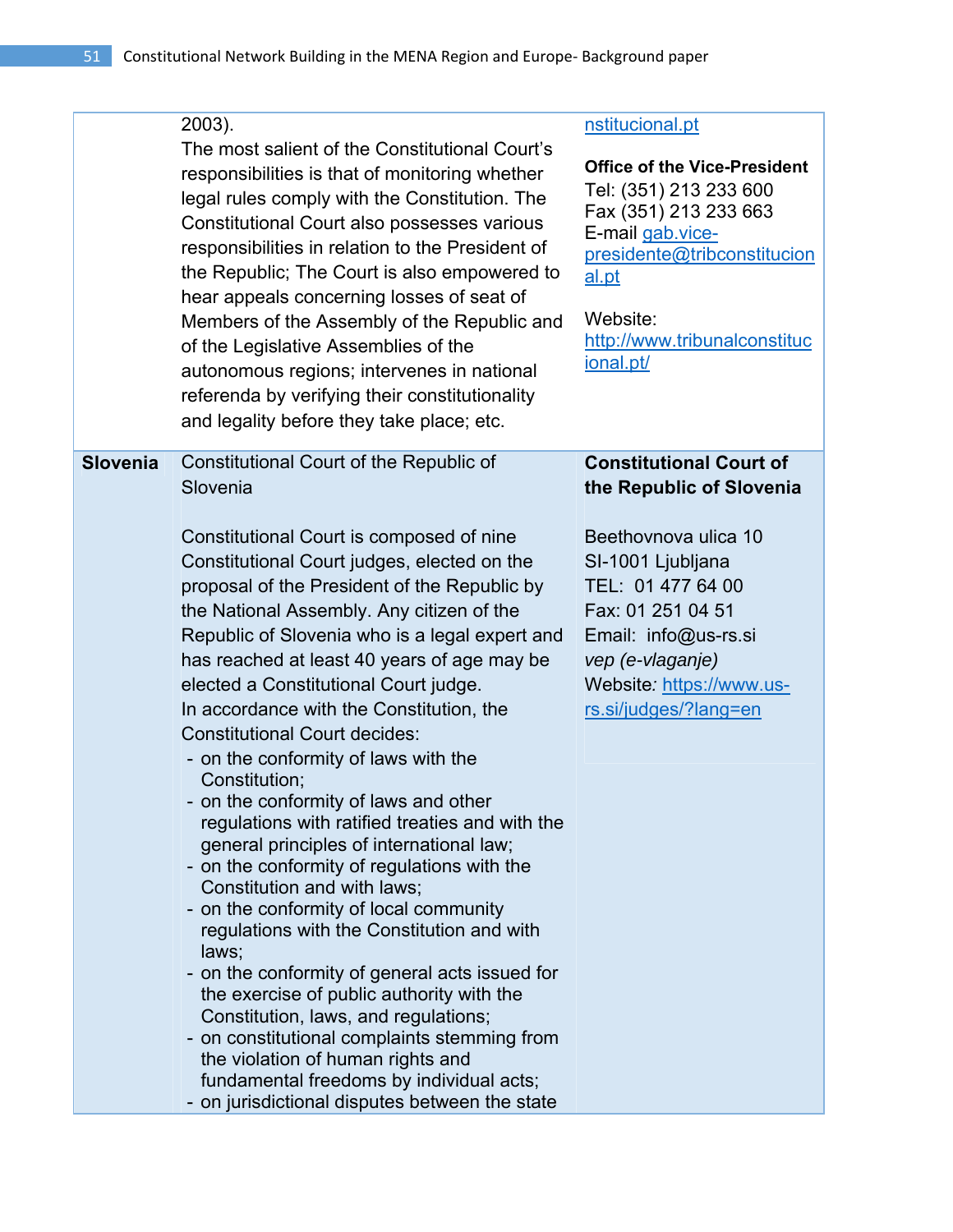|               | and local communities and among local<br>communities themselves:<br>- on jurisdictional disputes between courts<br>and other state authorities;<br>- on jurisdictional disputes between the<br>National Assembly, the President of the<br>Republic, and the Government;<br>- on the unconstitutionality of the acts and<br>activities of political parties;<br>- on appeals against a decision of the National<br>Assembly on the confirmation of the election<br>of deputies;<br>- on the accountability of the President of the<br>Republic, the President of the Government,<br>and ministers;<br>- on the conformity of a treaty with the<br>Constitution in the process of ratifying the<br>treaty. |                                                                                                                                                                                           |
|---------------|----------------------------------------------------------------------------------------------------------------------------------------------------------------------------------------------------------------------------------------------------------------------------------------------------------------------------------------------------------------------------------------------------------------------------------------------------------------------------------------------------------------------------------------------------------------------------------------------------------------------------------------------------------------------------------------------------------|-------------------------------------------------------------------------------------------------------------------------------------------------------------------------------------------|
| <b>Spain</b>  | <b>Constitutional Court of Spain</b><br>Instituted by the Constitution of 9 December<br>1931 (Article 122) and governed by the<br>Organic Law of 14 June 1933, this<br>Constitutional Court of Guarantees was largely<br>based on the Austrian model. It is competent,<br>inter alia, to review the constitutionality of<br>laws, to protect individual guarantees, to rule<br>on conflicts of jurisdiction between the<br>Republic and the Autonomous Communities<br>and to review the criminal responsibility of the<br>Head of State, the President of the Council<br>and Ministers, the President and Judges of the<br>Supreme Court and the Prosecutor of the<br>Republic.                          | The Constitutional Court<br>of Spain<br>Doménico Scarlatti Street,<br>No.<br>6<br>28003 - Madrid, Spain<br>Tel: (34) 915 508 000<br>Website:<br>http://www.tribunalconstituc<br>ional.es/ |
| <b>Turkey</b> | The Constitutional Court of the Republic of<br><b>Turkey</b><br>The Turkish Constitutional Court was<br>established by the 1961 Constitution. It was<br>modeled on the European model of posteriori                                                                                                                                                                                                                                                                                                                                                                                                                                                                                                      | <b>The Constitutional Court</b><br>of the Republic of Turkey<br>Postal Code: 06805<br>Çankaya / ANKARA                                                                                    |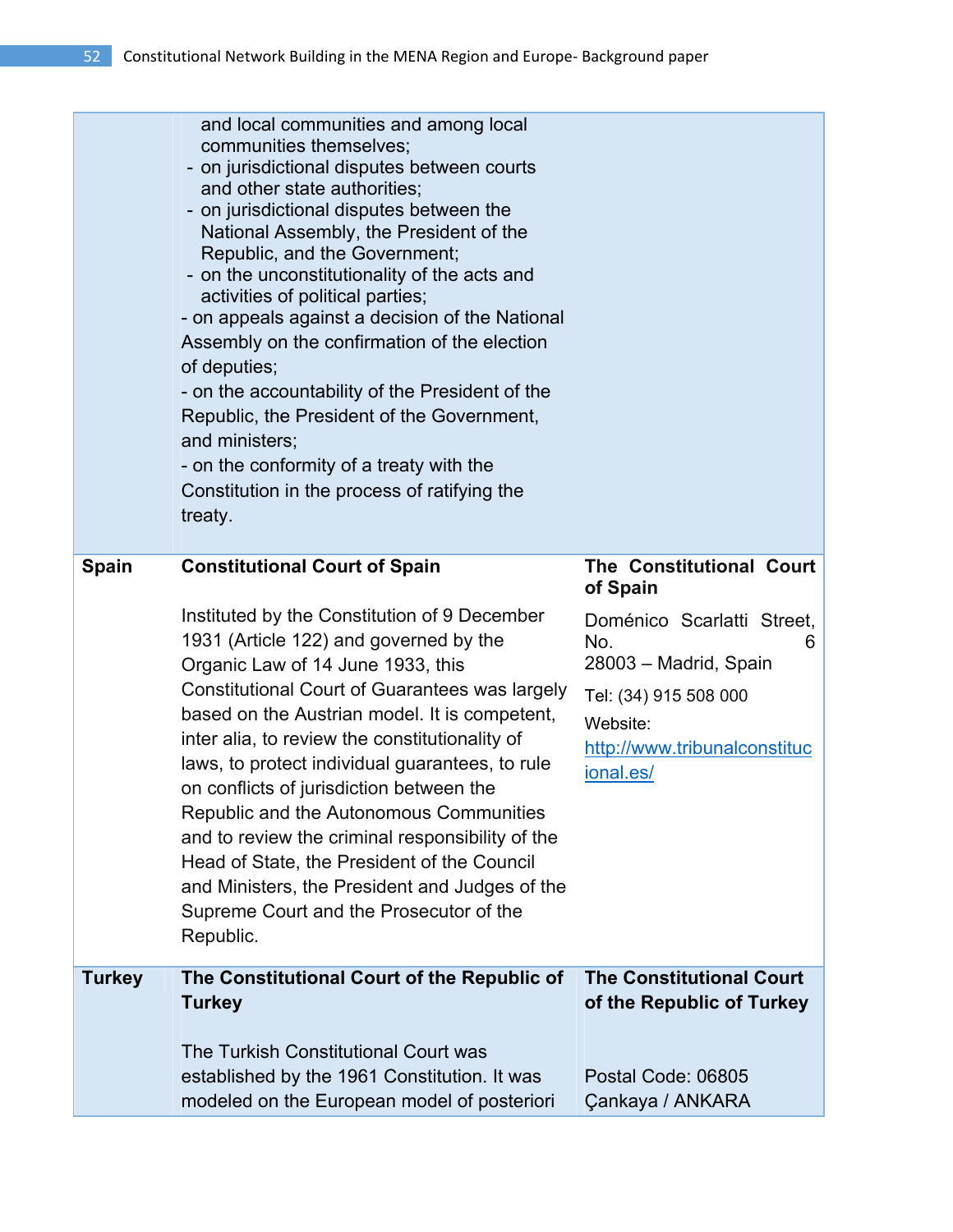| constitutional review. The power to review the | Tel: +90(312)4637300       |
|------------------------------------------------|----------------------------|
| constitutionality of laws was endowed solely   | Fax: +90 (312) 46374 00    |
| with the Constitutional Court by the 1961      | E-mail: tcc@anayasa.gov.tr |
| Constitution.                                  | <b>Address</b>             |
| Since the composition, powers and structure    | Code: 3546104229           |
| of the Court were changed considerably by the  | Website:                   |
| constitutional amendments in 2010, a new law   | www.anayasa.gov.tr         |
| was enacted in 2011. The new Law on            |                            |
| Establishment and Rules of Procedures of the   |                            |
| Constitutional Court (No 6216, 30 March        |                            |
| 2011) stipulates its organization, structure,  |                            |
| proceedings and disciplinary proceedings. The  |                            |
| Law No. 6216 vests in the Plenary of the Court |                            |
| the authority to regulate its internal rules.  |                            |
| Therefore, by-laws on the organization and     |                            |
| procedure of the Constitutional Court are      |                            |
| established by the Internal Regulation of the  |                            |
| Court.                                         |                            |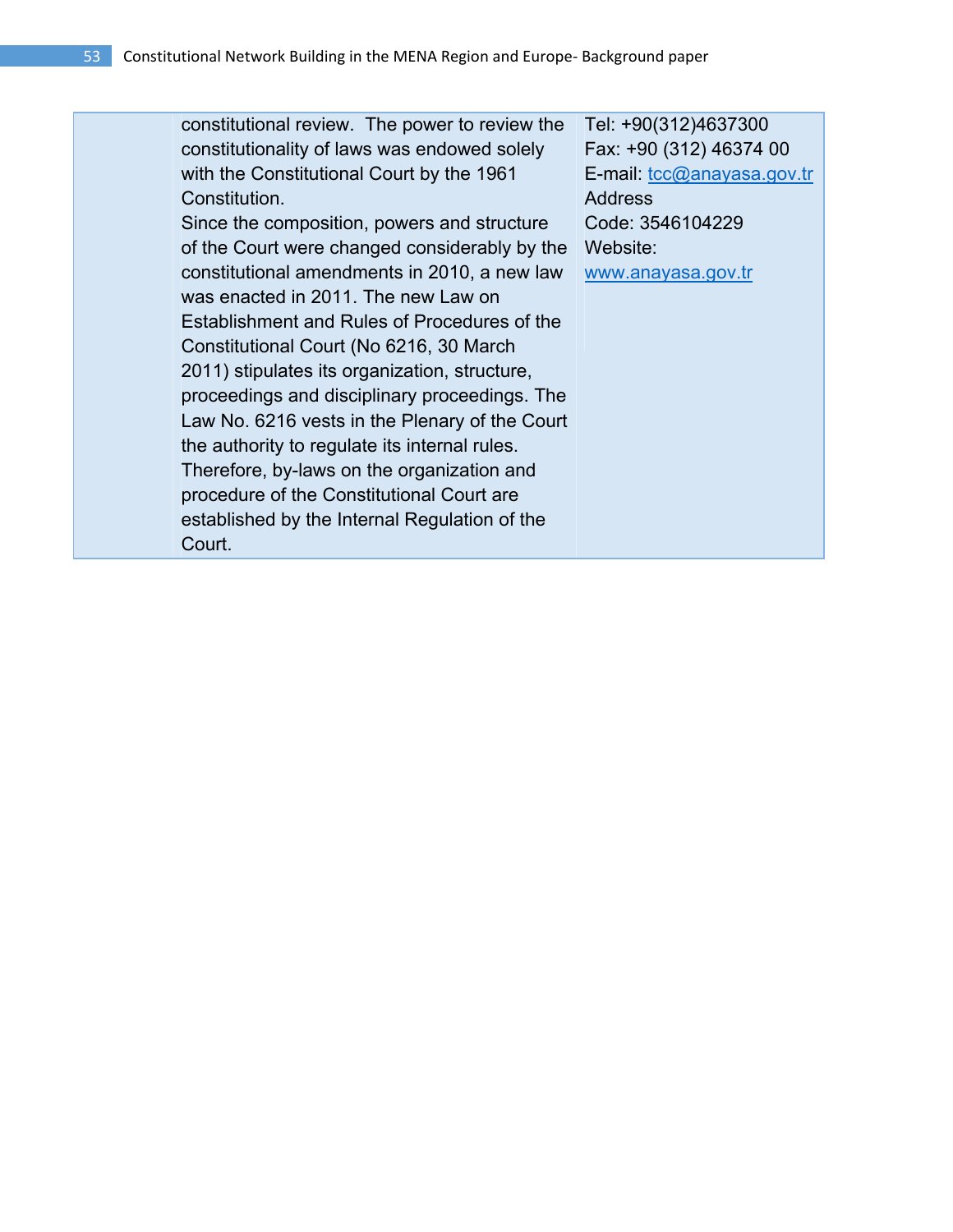### **Annex 2- Constitutions and Constitutional Courts' laws in Arab and European Countries**

### **1. Constitutions of Arab Countries in English**

| <b>Country</b> | <b>Title</b>                                                                                                                                         | Law<br>no.                         | <b>Date</b> | <b>Source</b>                                                                                          |
|----------------|------------------------------------------------------------------------------------------------------------------------------------------------------|------------------------------------|-------------|--------------------------------------------------------------------------------------------------------|
| Algeria        | Constitution de la<br>republique Algerianne<br>Democratique et Populaire                                                                             | 442/2<br>$\overline{0}$            | 30/09/2020  | www.joradp.dz                                                                                          |
| Djibouti       | Constitution de la<br>Republique Djibouti La<br>Constitution du 15<br>September 1992                                                                 |                                    | 15/09/1992  | www.presidence.dj/TexteFo<br>nd.php                                                                    |
| Djibouti       | Loi Constitutionnelle<br>n°134/AN/06/5ème L<br>portant révision de la<br>Constitution                                                                | 134                                | 22/02/2006  | www.presidence.dj/TexteFo<br>nd.php                                                                    |
| Djibouti       | Loi Constitutionnel<br>n°215/AN/08/5ème L<br>portant révision de la<br>Constitution                                                                  | 215                                | 19/01/2008  | www.presidence.dj/TexteFo<br>nd.php                                                                    |
| Djibouti       | Loi Constitutionnelle<br>n°92/AN/10/6ème L<br>portant révision de la<br>Constitution.                                                                | 92                                 | 21/04/2010  | www.presidence.dj/TexteFo<br>nd.php                                                                    |
| Jordan         | Constitution of the<br>Hashemite Kingdom of<br>Jordan                                                                                                |                                    | 01/01/1952  | www.cco.gov.jo/en-us/                                                                                  |
| Lebanon        | La Constitution Libanaise                                                                                                                            |                                    | 23/05/1926  | www.presidency.gov.lb/                                                                                 |
| Mauritania     | Constitution de la<br>République Islamique de<br>Mauritanie promulguée<br>par l'ordonnance n° 91 -<br>022 du 20 juillet 1991, et<br>révisée en 2017. | Ordon<br>nance<br>no. 91<br>$-022$ | 20/07/1991  | cc.rimpresse.com/wp-<br>content/uploads/2021/06/la-<br>constitution-<br>consolid%C3%A9-ar-<br>2021.pdf |
| Saudi          | <b>Basic Law of Governance</b>                                                                                                                       | No:<br>A/90                        | 01/03/1992  | www.my.gov.sa                                                                                          |
| <b>Tunisia</b> | Constitution de la<br>Republique Tunisienne<br>2015                                                                                                  |                                    | 04/02/2014  | www.iort.gov.tn                                                                                        |
| Yemen          | Yemen's Constitution of<br>1991 with Amendments<br>through 2015                                                                                      |                                    | 1991        | constituteproject.org                                                                                  |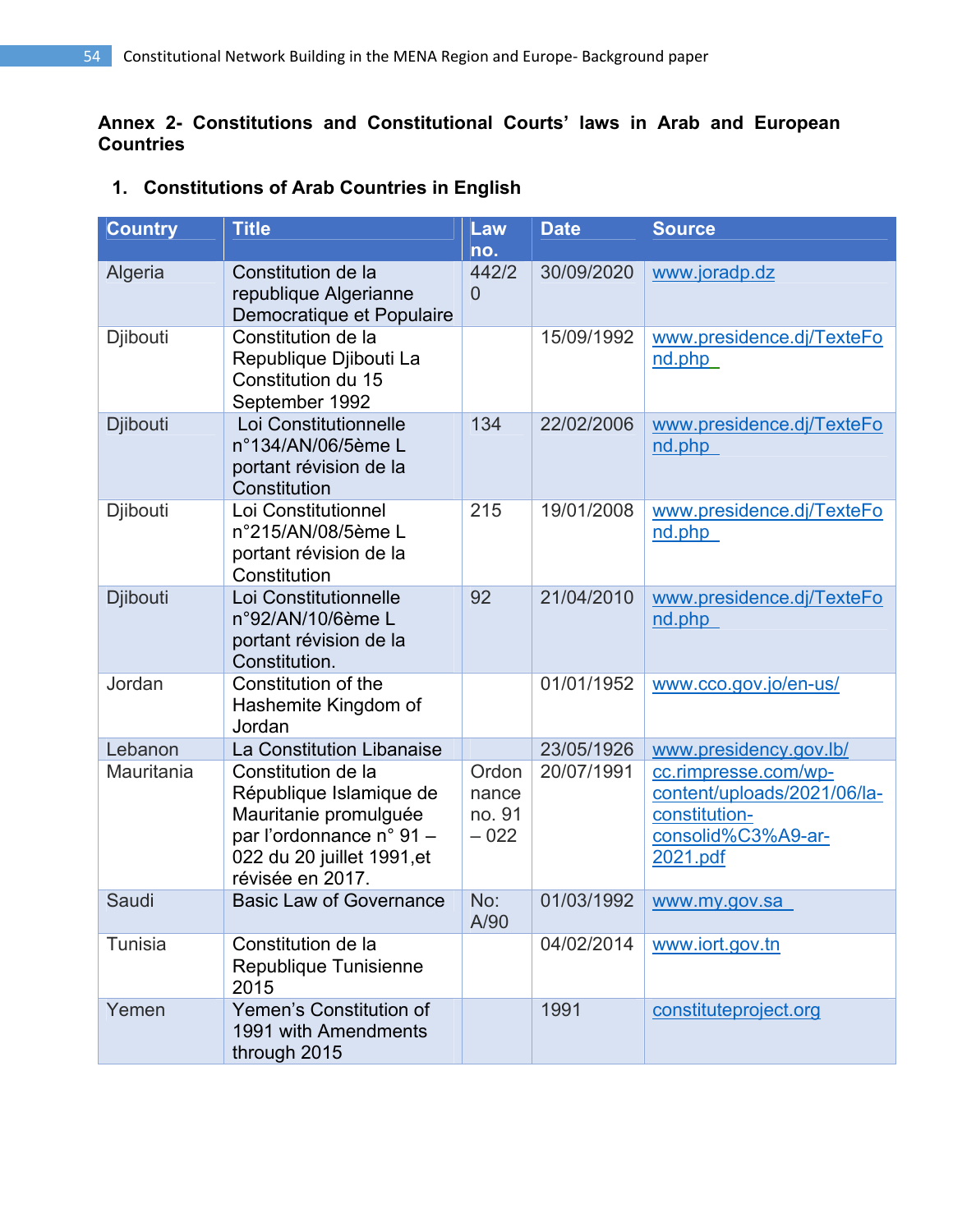# **2. Constitutions of Europe**

| <b>Country</b>    | <b>Name</b>                                                                                       | No.                   | <b>Date</b> | <b>Source</b>                                                                                                                                                                                                                                          |
|-------------------|---------------------------------------------------------------------------------------------------|-----------------------|-------------|--------------------------------------------------------------------------------------------------------------------------------------------------------------------------------------------------------------------------------------------------------|
| Albania           | <b>Constitution of Albania</b>                                                                    | 8417                  | 21/10/1998  | https://www.gjk.gov.al/web/cons<br>titution of albania 2090.pdf                                                                                                                                                                                        |
| Austria           | <b>Federal Constitution Law</b>                                                                   | 1/193<br>$\mathbf 0$  | 02/01/1930  | https://www.ris.bka.gv.at/                                                                                                                                                                                                                             |
| Croatia           | The Constitution of the<br><b>Republic of Croatia</b>                                             |                       | 15/01/2014  | Consolidated text, Official<br>Gazette Nos 56/90, 135/97,<br>113/00, 28/01, 76/10 and 5/14<br>www.usud.hr/sites/default/files/d<br>okumenti/The_consolidated_tex<br>t of the Constitution of the R<br>epublic of Croatia as of 15 J<br>anuary_2014.pdf |
| Czech<br>Republic | <b>Constitution of the Czech</b><br>Republic                                                      | No.<br>1/199<br>3 Sb. | 16/12/1992  | https://www.usoud.cz/fileadmin/<br>user upload/ustavni soud ww<br>w/Pravni uprava/AJ/Ustava EN<br>ve zneni zak c. 98-2013.pdf                                                                                                                          |
| France            | <b>Constitution of France</b>                                                                     |                       | 04/10/1958  | https://www.conseil-<br>constitutionnel.fr/sites/default/fil<br>es/as/root/bank mm/anglais/co<br>nstiution anglais oct2009.pdf                                                                                                                         |
| Greece            | THE CONSTITUTION OF<br>GREECE, as revised by the<br>parliamentary resolution of<br>April 6th 2001 |                       | 06/04/2001  | www.hellenicparliament.gr                                                                                                                                                                                                                              |
| Germany           | Basic Law for the Federal<br><b>Republic of Germany</b>                                           |                       | 23/05/1949  | https://www.gesetze-im-<br>internet.de/englisch_gg/index.ht<br>ml                                                                                                                                                                                      |
| Italy             | Constitution of the Italian<br>Republic                                                           |                       | 27/12/1947  | www.cortecostituzionale.it/docu<br>menti/download/pdf/The Consti<br>tution of the Italian Republic.p<br>$\underline{df}$                                                                                                                               |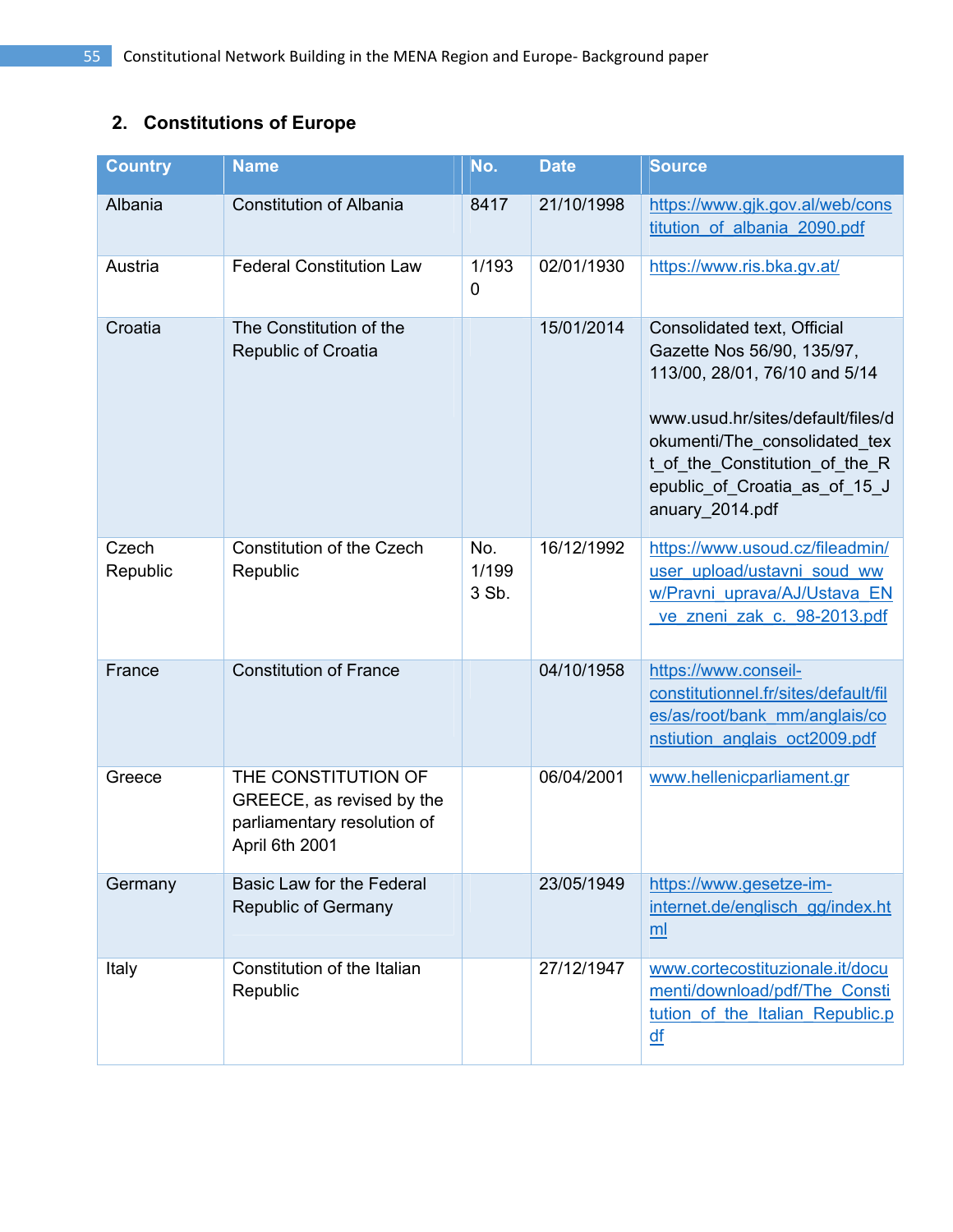| Italy              | <b>Constitutional Law</b><br>(Amendments to Articles<br>56, 57 and 59 of the<br><b>Constitution on the</b><br>reduction of the number of<br>members of Parliament) | <b>No. 1</b>       | 19/10/2020                  | www.cortecostituzionale.it/docu<br>menti/download/pdf/Update Co<br>nstitution.pdf                                                                                     |
|--------------------|--------------------------------------------------------------------------------------------------------------------------------------------------------------------|--------------------|-----------------------------|-----------------------------------------------------------------------------------------------------------------------------------------------------------------------|
| <b>Netherlands</b> | The Constitution of the<br>Kingdom of the<br><b>Netherlands</b>                                                                                                    |                    | 24/08/1815                  | https://www.government.nl/topic<br>s/constitution/documents/report<br>s/2019/02/28/the-constitution-<br>of-the-kingdom-of-the-<br>netherlands                         |
| Norway             | The Constitution of the<br>Kingdom of Norway                                                                                                                       |                    | 17/05/1814                  | https://lovdata.no/dokument/NL<br>E/lov/1814-05-17?q=grunnloven                                                                                                       |
| Portugal           | <b>CONSTITUTION OF THE</b><br>PORTUGUESE REPUBLIC<br>SEVENTH REVISION [2005]                                                                                       |                    | 02/04/1976                  | www.parlamento.pt/sites/EN/Pa<br>rliament/Documents/Constitutio<br>n7th.pdf                                                                                           |
| Slovenia           | The Constitution of the<br>Republic of Slovenia                                                                                                                    | $33/91 -$<br>ı     | 23/12/1991                  | https://www.us-rs.si/legal-<br>basis/constitution/?lang=en                                                                                                            |
| Spain              | <b>Spanish Constitution</b>                                                                                                                                        |                    | 31/10/1978                  | https://www.boe.es/legislacion/d<br>ocumentos/ConstitucionINGLE<br>S.pdf                                                                                              |
| <b>Turkey</b>      | <b>Constitution of The Republic</b><br>of Turkey                                                                                                                   | Act<br>No.<br>4121 | As<br>amended<br>23/07/1995 | The official translation published<br>by the Grand National<br>Assembly of Turkey,<br>Department of Laws and<br>Resolutions, May 2019.<br>https://global.tbmm.gov.tr/ |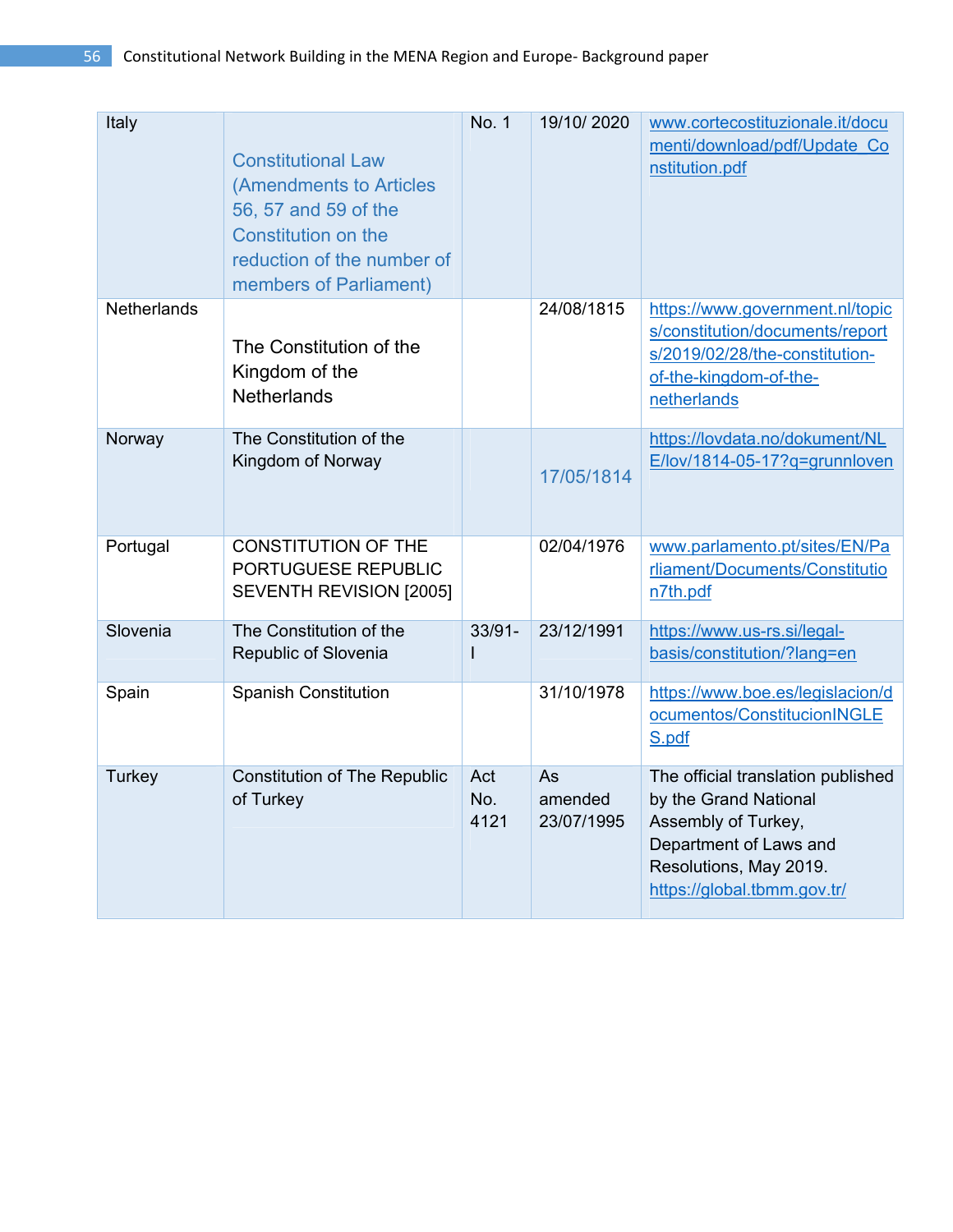### **3. Constitutional Courts' Law in Arab Countries**

| <b>Country</b> | <b>Title</b>                                                                                                                                     | <b>Code</b>       | <b>Date</b> | <b>Reference</b>                  |
|----------------|--------------------------------------------------------------------------------------------------------------------------------------------------|-------------------|-------------|-----------------------------------|
| Egypt          | Law of the Supreme<br><b>Constitutional Court</b><br>promulgated by Law No.<br>48 of 1979                                                        | 48                | 6/9/1979    | http://www.sccourt.gov.eg         |
| Egypt          | Law No. 168 of 1998<br>amending the third<br>paragraph of Article 49 of<br>the Supreme<br><b>Constitutional Court Law</b>                        | 168               | 11/7/1998   | http://www.sccourt.gov.eg         |
| Egypt          | Law 184 of 2008<br>amending some<br>provisions of the Supreme<br><b>Constitutional Court Law</b>                                                 | 184               | 22/6/2008   | http://www.sccourt.gov.eg         |
| Egypt          | Decree - Law 48 of 2011<br>amending some<br>provisions of the Supreme<br><b>Constitutional Court Law</b><br>promulgated by Law No.<br>48 of 1979 | 48                | 19/6/2011   | http://www.sccourt.gov.eg         |
| Egypt          | Law No. 26 of 2014<br>amending some<br>provisions of the Supreme<br><b>Constitutional Court Law</b>                                              | 26                | 1/4/2014    | http://www.sccourt.gov.eg         |
| Egypt          | Law No. 91 of 2015<br>amending some<br>provisions of the Supreme<br><b>Constitutional Court Law</b>                                              | 91                | 25/7/2015   | http://www.sccourt.gov.eg         |
| Egypt          | Law No. 78 of 2019<br>amending some<br>provisions of the Supreme<br><b>Constitutional Court Law</b><br>promulgated by Law 48 of<br>1979          | 78                | 26/6/2019   | http://www.sccourt.gov.eg         |
| <b>Kuwait</b>  | Law establishing the<br><b>Constitutional Court</b>                                                                                              | 14                | 9/6/1973    | ÷                                 |
| <b>Kuwait</b>  | Decree on the issuance of<br>the Constitutional Court<br>regulations                                                                             | $\qquad \qquad -$ | 6/5/1974    | https://www.cck.moj.gov.kw/<br>ar |
| Lebanon        | <b>Constitutional Council Law</b>                                                                                                                | 250               | 14/7/1993   |                                   |
| Lebanon        | By-laws of the<br><b>Constitutional Council</b>                                                                                                  | 243               | 7/7/2000    |                                   |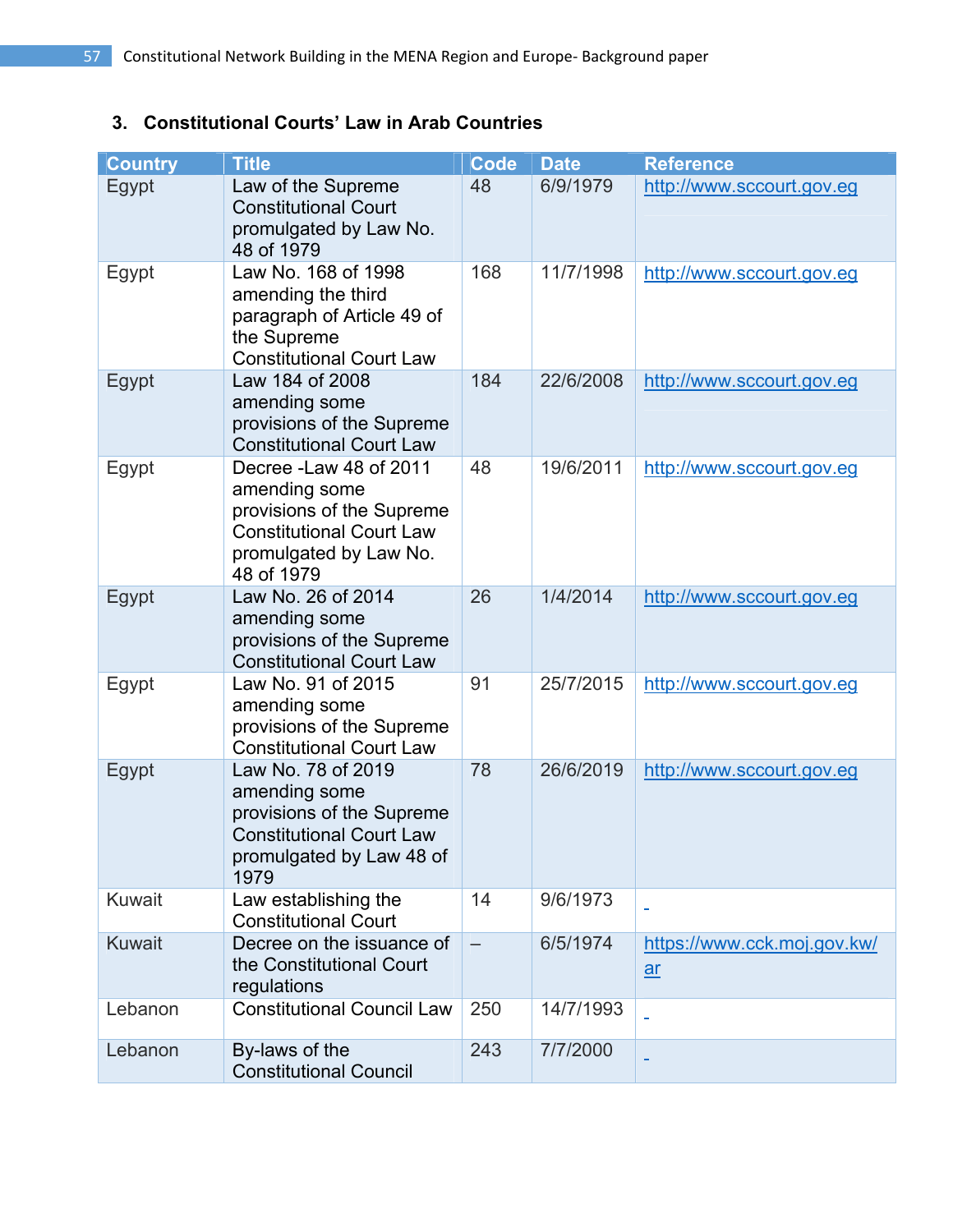| <b>Bahrain</b>   | Decree-Law Establishing<br>the Constitutional Court                                                                          | 72                           | 18/9/2002 | http://www.ccb.bh/ccb/                                                |
|------------------|------------------------------------------------------------------------------------------------------------------------------|------------------------------|-----------|-----------------------------------------------------------------------|
| <b>Bahrain</b>   | Decision to issue the<br><b>Human Resources</b><br>regulations for the<br><b>Constitutional Court with</b><br>its amendments | 22                           | 2/11/2016 | http://www.ccb.bh/ccb/                                                |
| Jordan           | <b>Constitutional Court Law</b>                                                                                              | 15                           | 6/6/2012  | http://www.cco.gov.jo/Portals                                         |
| Jordan           | <b>Code of Judicial Conduct</b><br>for Constitutional Court<br>Judges                                                        |                              | 25/7/2014 | http://www.cco.gov.jo                                                 |
| Libya            | Supreme Court<br>Reorganization Law                                                                                          | 6                            | 25/5/1982 | https://supremecourt.gov.ly                                           |
| Libya            | Law No. 33 of 2012<br>amending Law No. 6 of<br>1982 reorganizing the<br>Supreme Court                                        | 33                           | 11/5/2012 | https://supremecourt.gov.ly                                           |
| <b>Tunisia</b>   | Basic Law relating to the<br><b>Constitutional Court</b>                                                                     | 50                           | 3/9/2015  | https://www.justice.gov.tn                                            |
| <b>Palestine</b> | Law of the Supreme<br><b>Constitutional Court No.</b><br>(3) of 2006 and its<br>amendments                                   | 3                            | 17/2/2006 | https://www.tscc.pna.ps                                               |
| Syria            | Law of the Supreme<br><b>Constitutional Court</b>                                                                            | $\overline{7}$               | 16/4/2014 | http://www.parliament.gov.sy                                          |
| Iraq             | <b>Federal Supreme Court</b><br>Law                                                                                          | 30                           | 17/3/2005 | http://iraqld.hjc.iq/LoadLawB<br>ook.aspx?page=1&SC=&Boo<br>kID=22530 |
| Iraq             | <b>First Amendment Law</b><br>(Order No. 30 of 2005)<br><b>Federal Supreme Court</b><br>Law No. 25 of 2021                   | 25                           | 18/3/2021 | http://iraqld.hjc.iq/LoadLawB<br>ook.aspx?page=1&SC=&Boo<br>kID=43547 |
| Morocco          | Implementation of Organic<br>Law No. 066.13 relating to<br>the Constitutional Court                                          | Dahir<br>No.<br>1.14.1<br>39 | 13/8/2014 | http://bdj.mmsp.gov.ma/Fr                                             |
| <b>UAE</b>       | <b>Federal Supreme Court</b><br>Law                                                                                          | 10                           | 2/9/1973  | https://www.moj.gov.ae/ar                                             |
| Mauritania       | The Organic Law of the<br><b>Mauritanian Constitutional</b><br>Council                                                       |                              | 18/2/1992 | http://cc.rimpresse.com/?p=1<br>15                                    |
| Mauritania       | Organic Law No. 2018-<br>013 defines the<br>procedures for                                                                   | 13                           | 2018      | http://cc.rimpresse.com/?p=4<br>91                                    |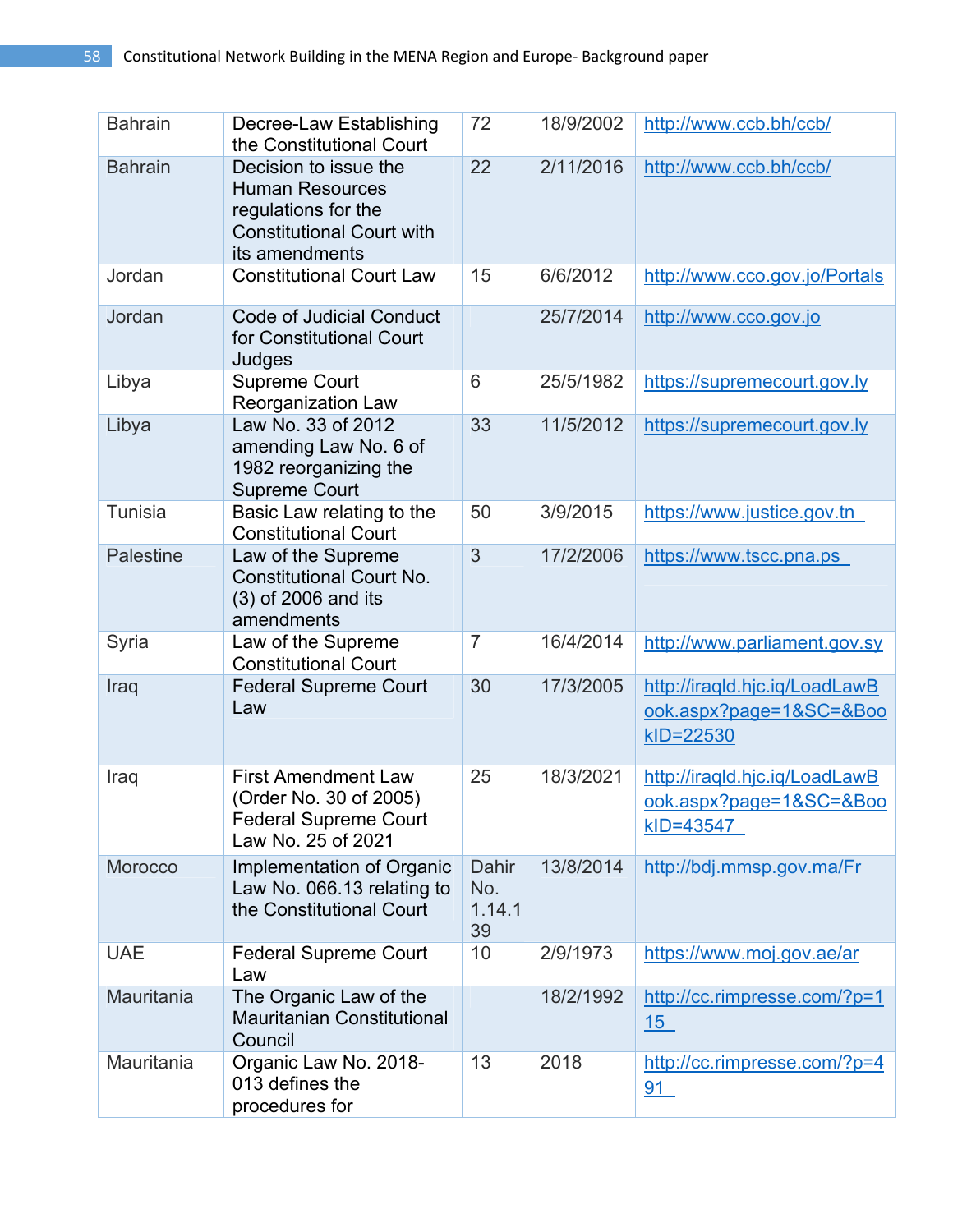|                 | Reorganization of the<br><b>Constitutional Council</b>                                                                                                                                                 |                |           |                                           |
|-----------------|--------------------------------------------------------------------------------------------------------------------------------------------------------------------------------------------------------|----------------|-----------|-------------------------------------------|
| Yemen           | Law No. (1) of 1991<br>concerning the Judicial<br>Authority                                                                                                                                            | 1              | 1991      |                                           |
| Algeria         | Constitution of the<br>People's Democratic<br>Republic of Algeria and its<br>amendments - Chapter 4<br>- Oversight Institutions -<br>Chapter 1 The<br><b>Constitutional Court</b><br>(Article 184-198) | 442/2<br>0     | 30/9/2020 | https://www.joradp.dz/TRV/A<br>consti.pdf |
| Qatar           | Law No. (12) of 2008<br>establishing the Supreme<br><b>Constitutional Court</b>                                                                                                                        | 12             | 18/6/2008 | https://www.almeezan.qa                   |
| <b>Djibouti</b> | Organic Law N ° 4 / AN /<br>93 / 3rd L concerning the<br>rules of organization and<br>functioning of the<br><b>Constitutional Council</b>                                                              | $\overline{4}$ | 7/4/1993  | https://www.presidence.dj/                |

# **4. Constitutional Courts' Law in Europe**

| <b>Country</b>    | <b>Title</b>                                                                     | Law<br>no. | <b>Date</b> | <b>Source</b>                                                                  |
|-------------------|----------------------------------------------------------------------------------|------------|-------------|--------------------------------------------------------------------------------|
| <b>Albania</b>    | Law on the organization<br>and functioning of the<br><b>Constitutional Court</b> | 8577       | 10.02.2000  | https://www.gjk.gov.al/web/c<br>onstitutional court law 201<br>6 2021 2156.pdf |
| <b>Bosnia and</b> | RULES of the                                                                     | No. P      | 27          | https://www.ustavnisud.ba/e                                                    |
| <b>Herzegovin</b> | <b>Constitutional Court of BiH</b>                                               | 569/1      | November    | n/rules-of-court                                                               |
| a                 |                                                                                  | 4          | 2014        |                                                                                |
| <b>CROATIA</b>    | THE CONSTITUTIONAL                                                               | 49/02      | May 3,      | the Official Gazette/, No.                                                     |
|                   | <b>ACT ON THE</b>                                                                |            | 2002        | 49/02 of May 3, 2002)                                                          |
|                   | <b>CONSTITUTIONAL</b>                                                            |            |             | https://www.usud.hr/sites/de                                                   |
|                   | <b>COURT OF THE</b>                                                              |            |             | fault/files/dokumenti/The C                                                    |
|                   | REPUBLIC OF CROATIA                                                              |            |             | onstitutional Act on the C                                                     |
|                   |                                                                                  |            |             | onstitutional Court of the                                                     |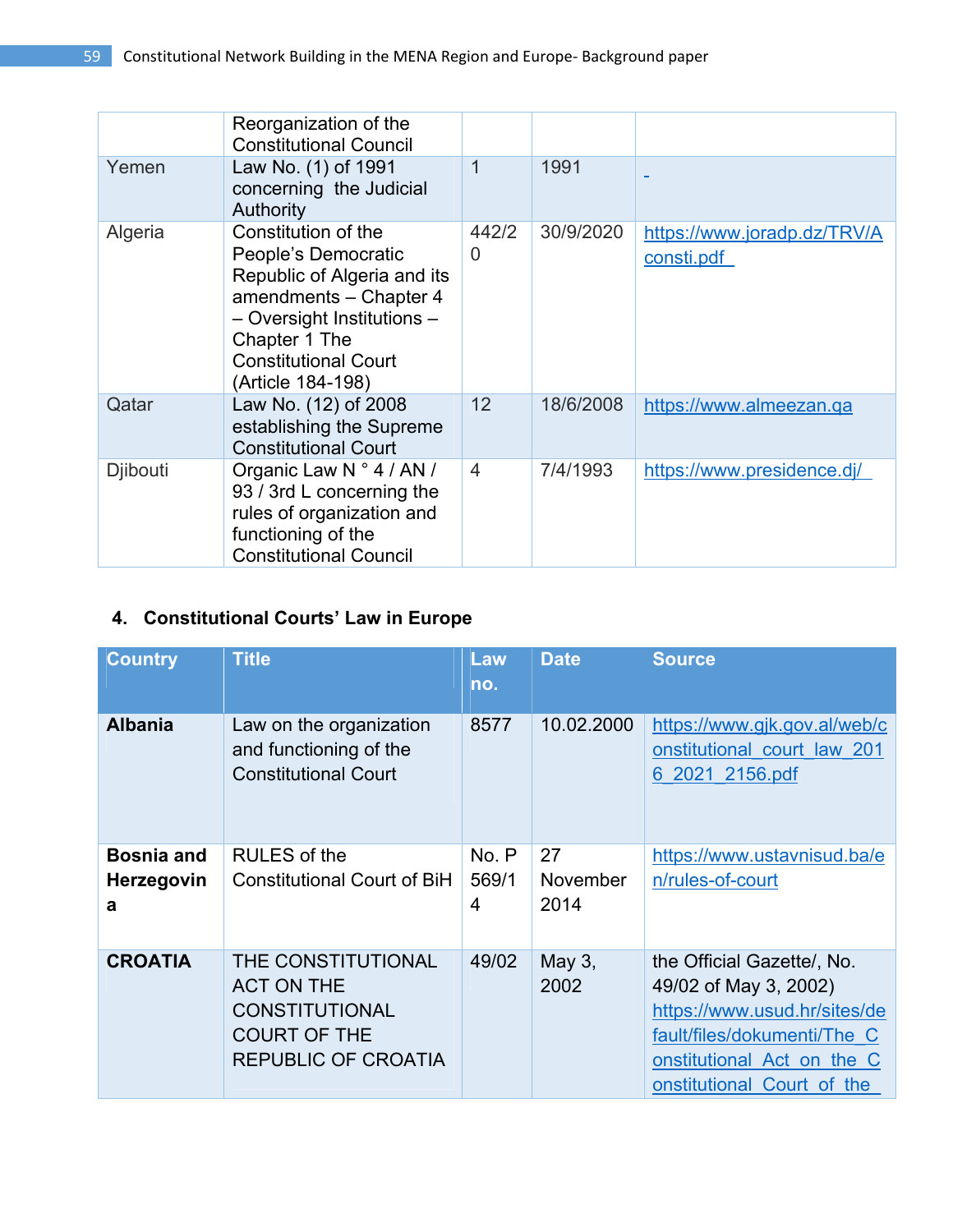|                                 |                                                                                            |                                      |                                    | Republic of Croatia consol<br>idated text Official Gazette<br>No 49-02.pdf                                                                                          |
|---------------------------------|--------------------------------------------------------------------------------------------|--------------------------------------|------------------------------------|---------------------------------------------------------------------------------------------------------------------------------------------------------------------|
| <b>France</b>                   | Loi organique sur le<br><b>Conseil Constitutionnel</b>                                     | Ordon<br>nance<br>no.<br>58-<br>1067 | $\overline{7}$<br>Novembre<br>1958 | www.conseil-<br>constitutionnel.fr/fondement<br>s-textuels/ordonnance-n-58-<br>1067-du-7-novembre-1958-<br>portant-loi-organique-sur-le-<br>conseil-constitutionnel |
| <b>Czech</b><br><b>Republic</b> | <b>CONSTITUTIONAL</b><br><b>COURT ACT</b>                                                  | 182/1<br>993<br>Sb.                  | 16 June<br>1993                    | https://www.usoud.cz/                                                                                                                                               |
| <b>Germany</b>                  | Act on the Federal<br><b>Constitutional Court</b>                                          |                                      | 12.03.1951                         | https://www.bundesverfassung<br>sgericht.de/SharedDocs/Downl<br>oads/EN/Gesetze/BVerfGG.pd<br>blob=publicationFile&v=1<br>f?                                        |
| <b>Germany</b>                  | Rules of Procedure of the<br><b>Federal Constitutional</b><br>Court of 19 November<br>2014 |                                      | 19/11/2014                         | https://www.bundesverfassung<br>sgericht.de/SharedDocs/Downl<br>oads/EN/Gesetze/GO BVerfG<br>.html#download=1                                                       |
| <b>Austria</b>                  | <b>Constitutional Court Act</b>                                                            | 85/19<br>53                          | 1953                               | https://www.ris.bka.gv.at/Doku<br>mente/Erv/ERV 1953 85/ERV<br>1953 85.pdf                                                                                          |
| <b>Slovenia</b>                 | <b>Constitutional Court Act</b>                                                            | 64/07                                | 2007                               | https://www.us-rs.si/legal-<br>basis/statutes/?lang=en                                                                                                              |
| Portugal                        | Law of the Constitutional<br>Court of                                                      | 28/82                                | 15/11/1982                         | www.tribunalconstitucional.pt/t<br>c/en/tclaw.html                                                                                                                  |
| Spain                           | Organic Law of the<br><b>Constitutional Court</b>                                          | 2/197<br>9                           | 1979                               | https://www.tribunalconstitucio<br>nal.es/es/tribunal/normativa/N<br>ormativa/LOTC-en.pdf                                                                           |
| <b>Turkey</b>                   | Code on Establishment<br>and Rules of Procedures<br>of the Constitutional Court            | 6216                                 | 30.03.2011                         | https://www.anayasa.gov.tr/en/<br>legislation/law-on-<br>constitutional-court/                                                                                      |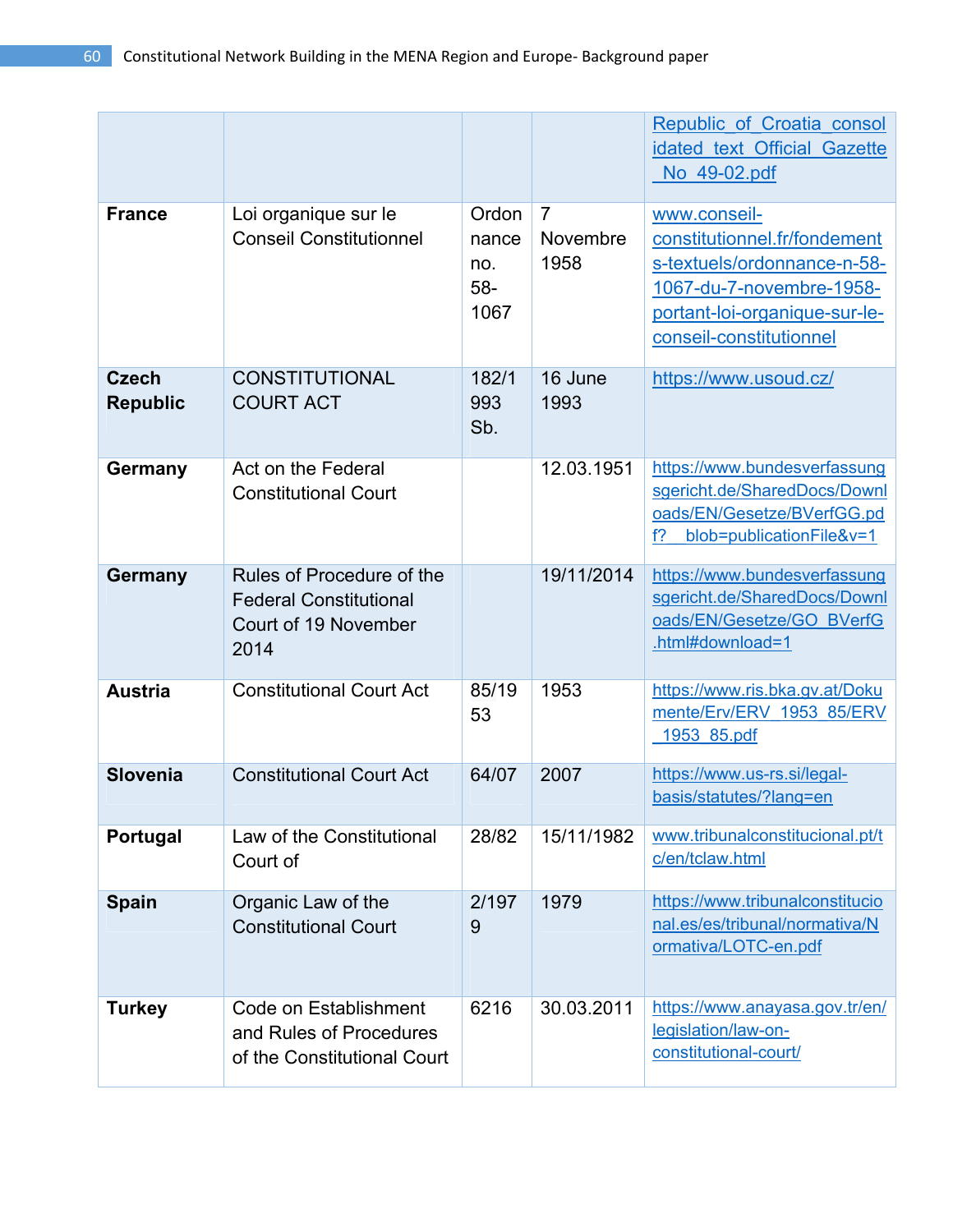| <b>Turkey</b> | Internal Regulations of the 2709<br>Court | 7/11/1982 | www.anayasa.gov.tr/en/legi<br>slation/internal-regulations-<br>of-the-court/ |
|---------------|-------------------------------------------|-----------|------------------------------------------------------------------------------|
|               |                                           |           |                                                                              |

# **Annex 3- A Selection of European Constitutional courts Jurisprudence**

| <b>Country</b> | No. of<br><b>Decision</b> | <b>Date</b> | <b>Topic</b>                  | <b>Source</b>                                                                                                                                                                              |
|----------------|---------------------------|-------------|-------------------------------|--------------------------------------------------------------------------------------------------------------------------------------------------------------------------------------------|
| Germany        | 2 be 4/16                 | 2/3/2021    | Unconstitutionality of<br>law | https://www.bundesverfassungs<br>gericht.de/SharedDocs/Entsche<br>idungen/EN/2021/03/es202103<br>02 2bve000416en.html                                                                      |
| Germany        | 1 BvR<br>2835/17          | 19/05/2020  | Unconstitutionality of<br>law | https://www.bundesverfassungs<br>gericht.de/SharedDocs/Entsche<br>idungen/EN/2020/05/rs2020051<br>9 1bvr283517en.html                                                                      |
| Germany        | 2 BvR<br>2347/15          | 26/02/2020  | Unconstitutionality of<br>law | https://www.bundesverfassungs<br>gericht.de/SharedDocs/Entsche<br>idungen/EN/2020/02/rs2020022<br>6 2bvr234715en.html                                                                      |
| Germany        | 1 BvL 7/16                | 5/11/2019   | Unconstitutionality of<br>law | https://www.bundesverfassungs<br>gericht.de/SiteGlobals/Forms/S<br>uche/EN/Entscheidungensuche<br>Formular.html?nn=5403310&f<br>acettedEntscheidungstyp=Urteil<br><b>&amp;language =en</b> |
| Germany        | 2 BvQ<br>22/19            | 15/4/2019   | <b>Electoral complaints</b>   | https://www.bundesverfassungs<br>gericht.de/SharedDocs/Entsche<br>idungen/EN/2019/04/qs201904<br>15 2bvg002219en.html                                                                      |
| Germany        |                           | 24/7/2018   | Unconstitutionality of<br>law | https://www.bundesverfassungs<br>gericht.de/SharedDocs/Entsche<br>idungen/EN/2018/07/rs2018072<br>4 2bvr030915en.html                                                                      |
| Germany        | 1 BvR<br>1675/16          | 18/7/2018   | Unconstitutionality of<br>law | https://www.bundesverfassungs<br>gericht.de/SharedDocs/Entsche<br>idungen/EN/2018/07/rs2018071                                                                                             |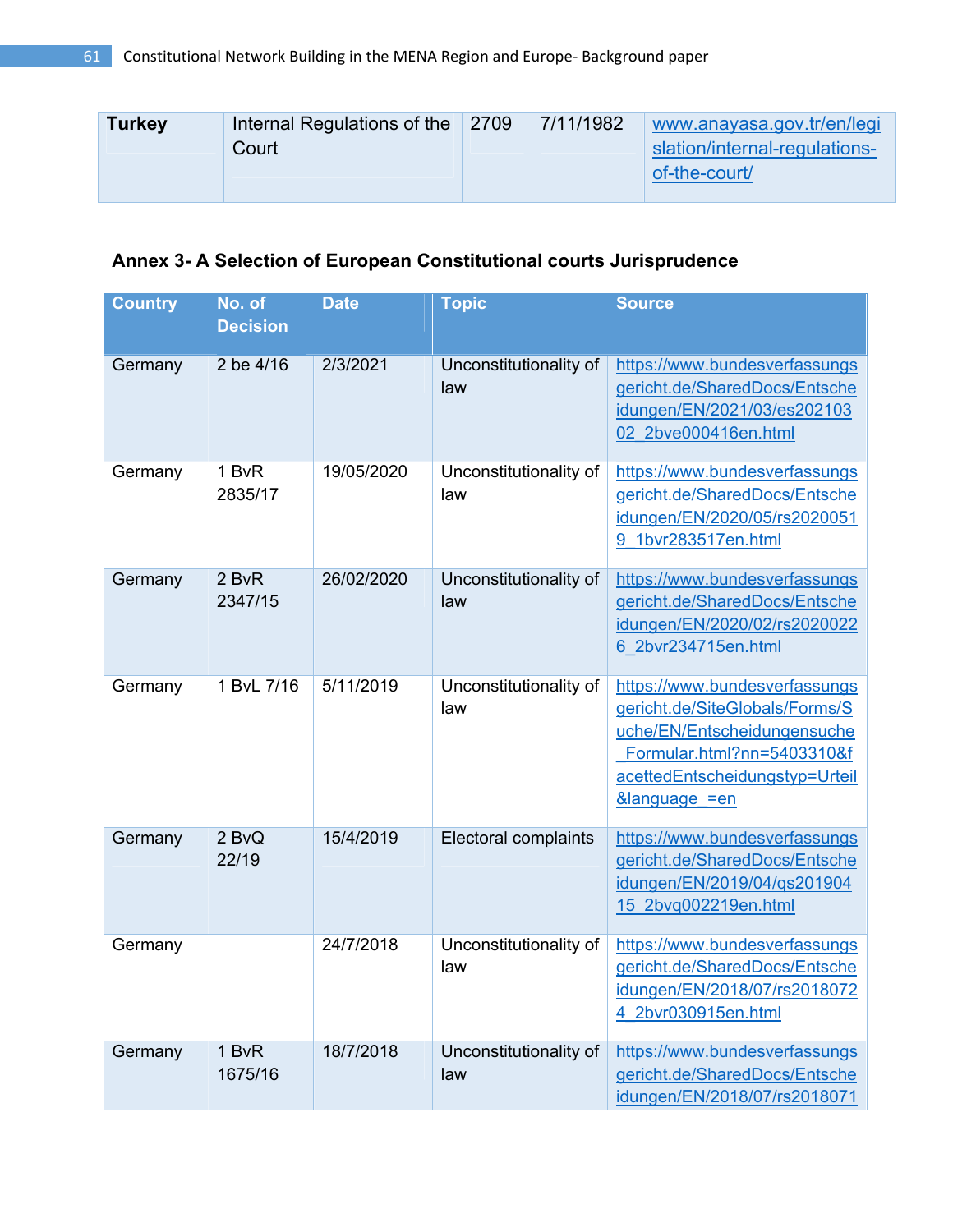|         |                  |            |                               | 8 1bvr167516en.html                                                                                                   |
|---------|------------------|------------|-------------------------------|-----------------------------------------------------------------------------------------------------------------------|
| Germany | 1 BvL<br>11/14   | 10/4/2018  | Unconstitutionality of<br>law | https://www.bundesverfassungs<br>gericht.de/SharedDocs/Entsche<br>idungen/EN/2018/04/ls2018041<br>0 1bvl001114en.html |
| Germany | 2 BvB 1/13       | 17/1/2017  | Unconstitutionality of<br>law | https://www.bundesverfassungs<br>gericht.de/SharedDocs/Entsche<br>idungen/EN/2017/01/bs201701<br>17 2bvb000113en.html |
| Germany | 1 BvR<br>966/09  | 20/4/2016  | Unconstitutionality of<br>law | https://www.bundesverfassungs<br>gericht.de/SharedDocs/Entsche<br>idungen/EN/2016/04/rs2016042<br>0 1bvr096609en.html |
| Germany | 1 BvL 21/2       | 17/12/2014 | Unconstitutionality of<br>law | https://www.bundesverfassungs<br>gericht.de/SharedDocs/Entsche<br>idungen/EN/2014/12/ls2014121<br>7 1bvl002112en.html |
| Germany | 1 BvF 1/11       | 25/3/2014  | Unconstitutionality of<br>law | https://www.bundesverfassungs<br>gericht.de/SharedDocs/Entsche<br>idungen/EN/2014/03/fs2014032<br>5 1bvf000111en.html |
| Germany | 2 BvR<br>1390/12 | 18/3/2014  | Unconstitutionality of<br>law | https://www.bundesverfassungs<br>gericht.de/SharedDocs/Entsche<br>idungen/EN/2014/03/rs2014031<br>8 2bvr139012en.html |
| Germany | 1 BvR<br>3139/08 | 17/12/2013 | Unconstitutionality of<br>law | https://www.bundesverfassungs<br>gericht.de/SharedDocs/Entsche<br>idungen/EN/2013/12/rs2013121<br>7 1bvr313908en.html |
| Germany | 1 BvR<br>1215/07 | 24/4/2013  | Unconstitutionality of<br>law | https://www.bundesverfassungs<br>gericht.de/SharedDocs/Entsche<br>idungen/EN/2013/04/rs2013042<br>4 1bvr121507en.html |
| Germany | 2 BvR<br>987/10  | 7/9/2011   | Unconstitutionality of<br>law | https://www.bundesverfassungs<br>gericht.de/SharedDocs/Entsche<br>idungen/EN/2011/09/rs2011090<br>7 2bvr098710en.html |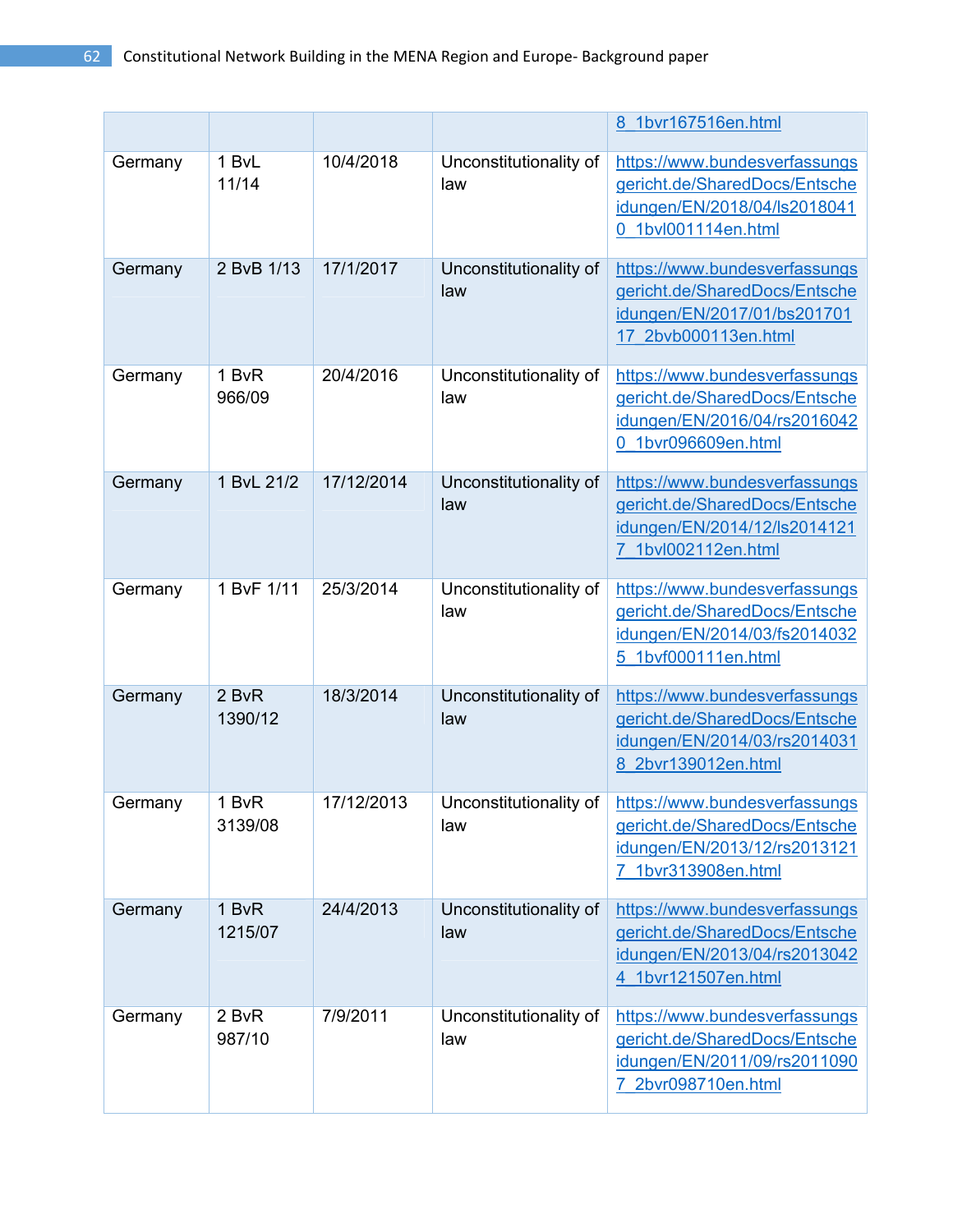| Germany | 2 BvE 2/08       | 30/6/2009 | Unconstitutionality of<br>law | https://www.bundesverfassungs<br>gericht.de/SharedDocs/Entsche<br>idungen/EN/2009/06/es200906<br>30 2bve000208en.html |
|---------|------------------|-----------|-------------------------------|-----------------------------------------------------------------------------------------------------------------------|
| Germany | 2 BvC 3/07       | 3/3/2009  | Electoral complaints          | https://www.bundesverfassungs<br>gericht.de/SharedDocs/Entsche<br>idungen/EN/2009/03/cs200903<br>03 2bvc000307en.html |
| Germany | 1 BvR<br>370/07  | 27/2/2008 | Unconstitutionality of<br>law | https://www.bundesverfassungs<br>gericht.de/SharedDocs/Entsche<br>idungen/EN/2008/02/rs2008022<br>7 1bvr037007en.html |
| Germany | 2 BvL<br>17/02   | 9/3/2004  | Unconstitutionality of<br>law | https://www.bundesverfassungs<br>gericht.de/SharedDocs/Entsche<br>idungen/EN/2004/03/ls2004030<br>9 2bvl001702en.html |
| Germany | 1 BvL<br>20/99   | 29/1/2003 | Unconstitutionality of<br>law | https://www.bundesverfassungs<br>gericht.de/SharedDocs/Entsche<br>idungen/EN/2003/01/ls2003012<br>9 1bvl002099en.html |
| Germany | 1 BvR<br>1629/94 | 3/4/2001  | Unconstitutionality of<br>law | https://www.bundesverfassungs<br>gericht.de/SharedDocs/Entsche<br>idungen/EN/2001/04/rs2001040<br>3 1bvr162994en.html |
| Germany | 1 BvR<br>284/96  | 14/3/2000 | Unconstitutionality of<br>law | https://www.bundesverfassungs<br>gericht.de/SharedDocs/Entsche<br>idungen/EN/2000/03/rs2000031<br>4 1bvr028496en.html |
| Germany | 2 BvE 2/13       | 26/2/2014 | Electoral complaints          | https://www.bundesverfassungs<br>gericht.de/SharedDocs/Entsche<br>idungen/EN/2014/02/es201402<br>26 2bve000213en.html |
| Germany | 2 BvE 2/09       | 10/6/2014 | <b>Electoral complaints</b>   | https://www.bundesverfassungs<br>gericht.de/SharedDocs/Entsche<br>idungen/EN/2014/06/es201406<br>10 2bve000209en.html |
| France  | 2021-824         | 5/8/2021  | Unconstitutionality of        | https://www.conseil-                                                                                                  |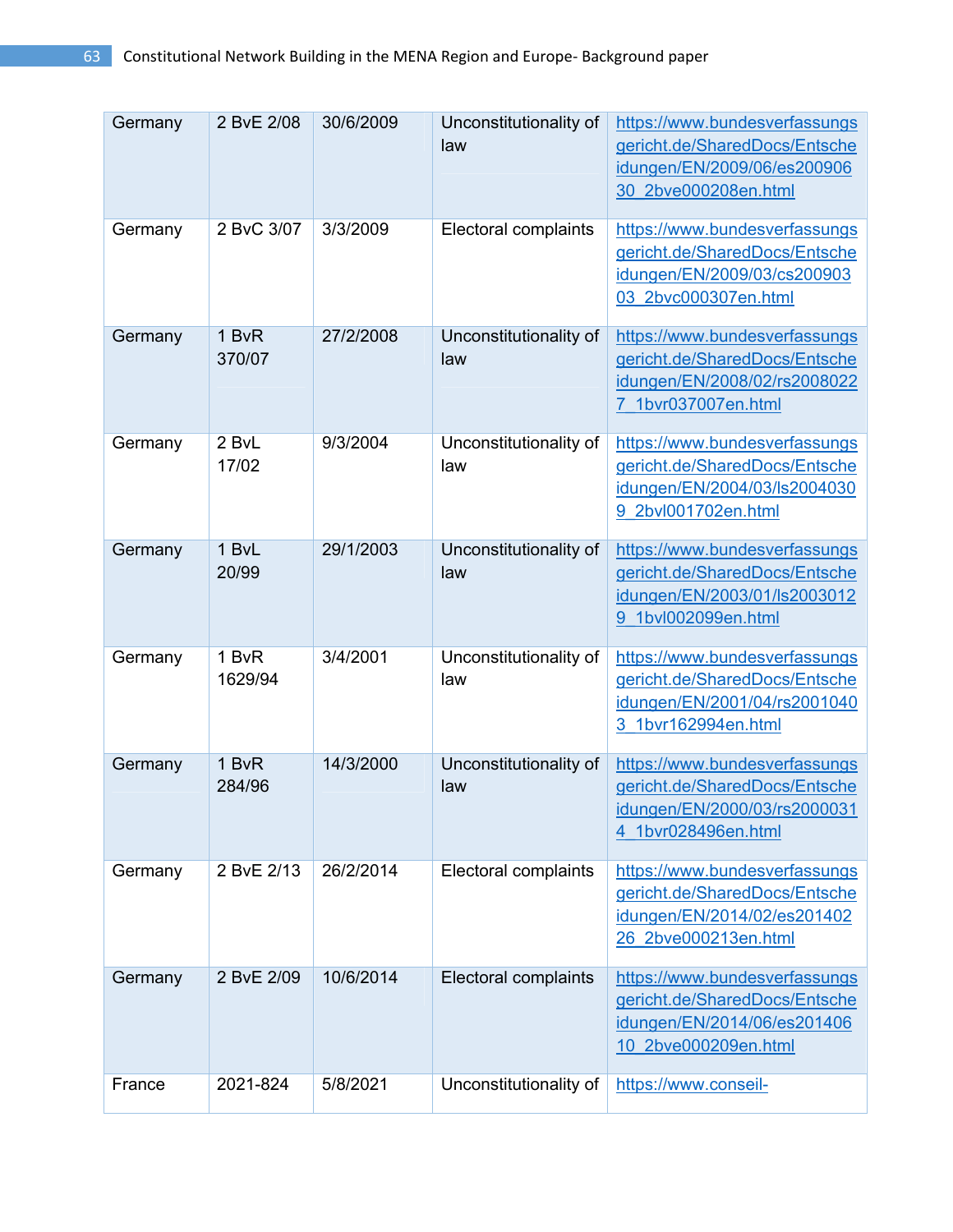|        | DC         |            | law                    | constitutionnel.fr/en/decision/20 |
|--------|------------|------------|------------------------|-----------------------------------|
|        |            |            |                        | 21/2021824DC.htm                  |
| France | 2020-      | 2/10/2020  | Unconstitutionality of | https://www.conseil-              |
|        | 858/859    |            | law                    | constitutionnel.fr/en/decision/20 |
|        | QPC        |            |                        | 20/2020858 859QPC.htm             |
|        |            |            |                        |                                   |
| France | 2021-947   | 19/11/2021 | Unconstitutionality of | https://www.conseil-              |
|        | QPC        |            | law                    | constitutionnel.fr/decision/2021/ |
|        |            |            |                        | 2021947QPC.htm                    |
|        |            |            |                        |                                   |
| France | $2021 -$   | 24/11/2021 | Unconstitutionality of | https://www.conseil-              |
|        | 949/950    |            | law                    | constitutionnel.fr/decision/2021/ |
|        | <b>QPC</b> |            |                        | 2021949 950QPC.htm                |
|        |            |            |                        |                                   |
|        |            |            |                        |                                   |
| France | 2021-943   | 21/10/2021 | Unconstitutionality of | https://www.conseil-              |
|        | QPC        |            | law                    | constitutionnel.fr/decision/2021/ |
|        |            |            |                        | 2021943QPC.htm                    |
|        |            |            |                        |                                   |
| France | 2021-934   | 30/9/2021  | Unconstitutionality of | https://www.conseil-              |
|        | QPC        |            | law                    | constitutionnel.fr/decision/2021/ |
|        |            |            |                        | 2021934QPC.htm                    |
|        |            |            |                        |                                   |
| France | 2021-935   | 30/9/2021  | Unconstitutionality of | https://www.conseil-              |
|        | QPC        |            | law                    | constitutionnel.fr/decision/2021/ |
|        |            |            |                        | 2021935QPC.htm                    |
| France | 2021-948   | 24/11/2021 | Unconstitutionality of | https://www.conseil-              |
|        | QPC        |            | law                    | constitutionnel.fr/decision/2021/ |
|        |            |            |                        | 2021948QPC.htm                    |
|        |            |            |                        |                                   |
| France | 2010-83    | 13/1/2011  | Unconstitutionality of | https://www.conseil-              |
|        | QPC        |            | law                    | constitutionnel.fr/decision/2011/ |
|        |            |            |                        | 201083QPC.htm                     |
|        |            |            |                        |                                   |
| France | 2021-909   | 26/5/2021  | Unconstitutionality of | https://www.conseil-              |
|        | QPC        |            | law                    | constitutionnel.fr/decision/2021/ |
|        |            |            |                        | 2021909QPC.htm                    |
| France | 2021-928   | 14/9/2021  | Unconstitutionality of | https://www.conseil-              |
|        | QPC        |            | law                    | constitutionnel.fr/decision/2021/ |
|        |            |            |                        |                                   |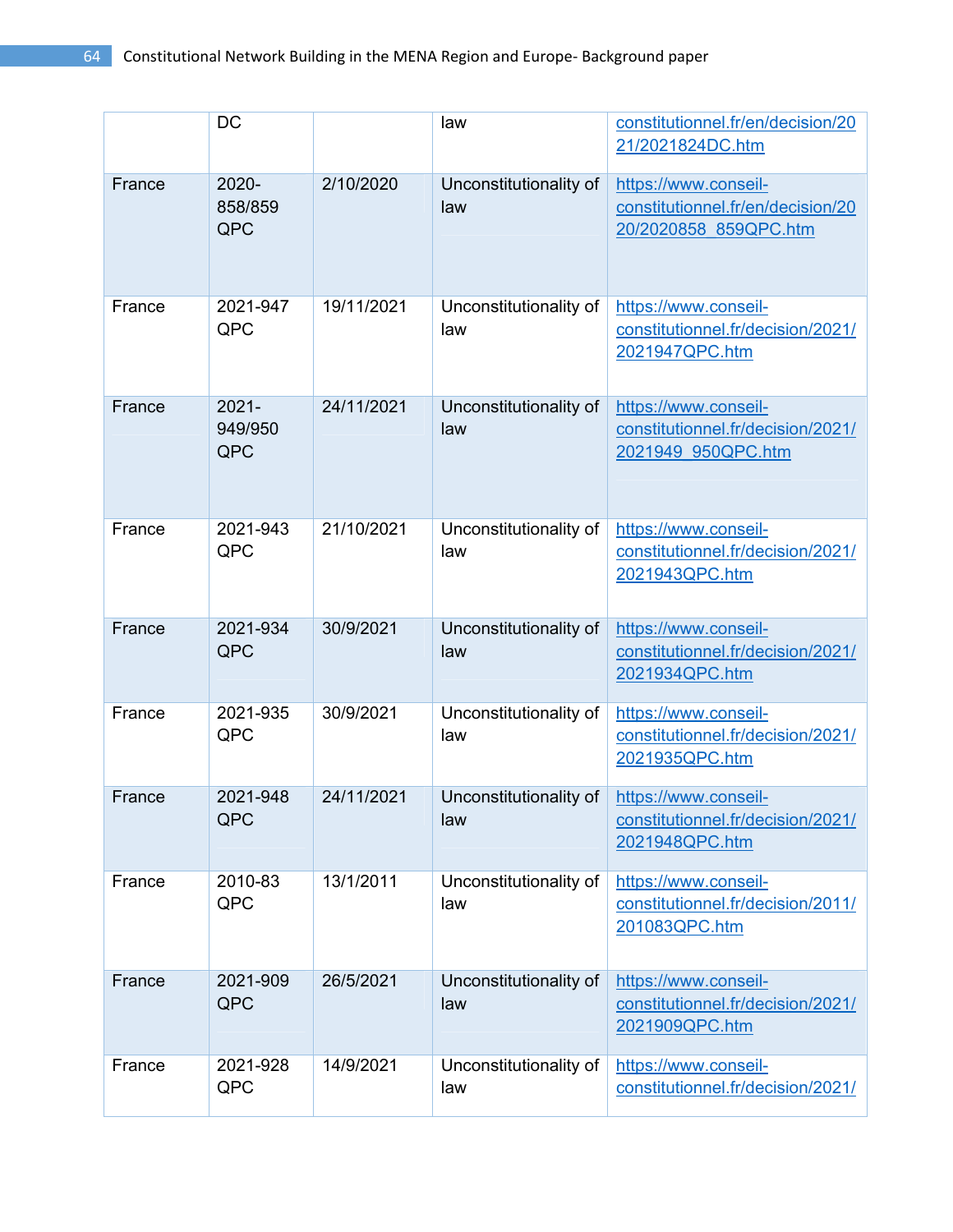|        |                         |            |                               | 2021928QPC.htm                                                                  |
|--------|-------------------------|------------|-------------------------------|---------------------------------------------------------------------------------|
| France | 2011-176<br>QPC         | 7/10/2011  | Unconstitutionality of<br>law | https://www.conseil-<br>constitutionnel.fr/decision/2011/<br>2011176QPC.htm     |
| France | 2010-33<br>QPC          | 22/9/2010  | Unconstitutionality of<br>law | https://www.conseil-<br>constitutionnel.fr/decision/2010/<br>201033QPC.htm      |
| France | 2020-863<br>QPC         | 30/4/2020  | Unconstitutionality of<br>law | https://www.conseil-<br>constitutionnel.fr/decision/2020/<br>2020836QPC.htm     |
| France | 2020-856<br>QPC         | 18/9/2020  | Unconstitutionality of<br>law | https://www.conseil-<br>constitutionnel.fr/decision/2020/<br>2020856QPC.htm     |
| France | 2019-<br>828/829<br>QPC | 28/2/2020  | Unconstitutionality of<br>law | https://www.conseil-<br>constitutionnel.fr/decision/2020/<br>2019828 829QPC.htm |
| France | 2020-860<br>QPC         | 15/10/2020 | Unconstitutionality of<br>law | https://www.conseil-<br>constitutionnel.fr/decision/2020/<br>2020860QPC.htm     |
| France | 2020-886<br>QPC         | 4/3/2021   | Unconstitutionality of<br>law | https://www.conseil-<br>constitutionnel.fr/decision/2021/<br>2020886QPC.htm     |
| France | 2020-884<br>QPC         | 12/2/2021  | Unconstitutionality of<br>law | https://www.conseil-<br>constitutionnel.fr/decision/2021/<br>2020884QPC.htm     |
| France | 2015-516<br>QPC         | 15/1/2016  | Unconstitutionality of<br>law | https://www.conseil-<br>constitutionnel.fr/decision/2016/<br>2015516QPC.htm     |
| France | 2010-78<br>QPC          | 10/12/2010 | Unconstitutionality of<br>law | https://www.conseil-<br>constitutionnel.fr/decision/2010/<br>201078QPC.htm      |
| France | 2020-855<br>QPC         | 9/9/2020   | Unconstitutionality of<br>law | https://www.conseil-<br>constitutionnel.fr/decision/2020/<br>2020855QPC.htm     |
| France | 2020-842                | 28/5/2020  | Unconstitutionality of        | https://www.conseil-                                                            |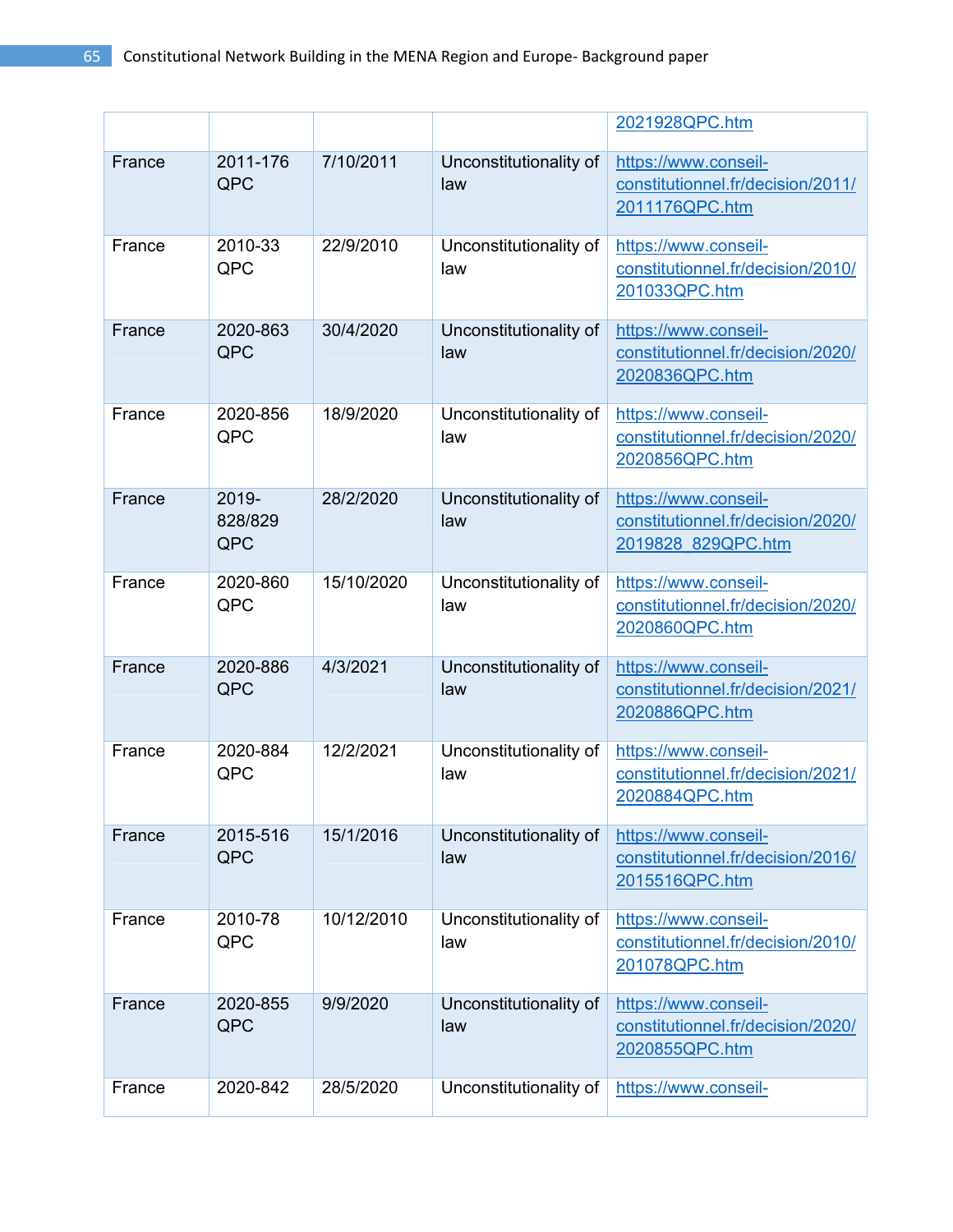|          | QPC                        |            | law                           | constitutionnel.fr/decision/2020/<br>2020842QPC.htm                                                                                                             |
|----------|----------------------------|------------|-------------------------------|-----------------------------------------------------------------------------------------------------------------------------------------------------------------|
| France   | 2021-917<br>QPC            | 11/6/2021  | Unconstitutionality of<br>law | https://www.conseil-<br>constitutionnel.fr/decision/2021/<br>2021917QPC.htm                                                                                     |
| France   | 2018-737<br>QPC            | 5/10/2018  | Unconstitutionality of<br>law | https://www.conseil-<br>constitutionnel.fr/decision/2018/<br>2018737QPC.htm                                                                                     |
| France   | $2021 -$<br>929/941        | 14/9/2021  | Unconstitutionality of<br>law | https://www.conseil-<br>constitutionnel.fr/decision/2021/<br>2021929 941QPC.htm                                                                                 |
| France   | 2020-883<br>QPC            | 12/2/2021  | Unconstitutionality of<br>law | https://www.conseil-<br>constitutionnel.fr/decision/2021/<br>2020883QPC.htm                                                                                     |
| France   | $2021 -$<br>911/919<br>QPC | 4/6/2021   | Unconstitutionality of<br>law | https://www.conseil-<br>constitutionnel.fr/decision/2021/<br>2021911 919QPC.htm                                                                                 |
| France   | 2020-862<br>QPC            | 15/10/2021 | Unconstitutionality of<br>law | https://www.conseil-<br>constitutionnel.fr/decision/2020/<br>2020862QPC.htm                                                                                     |
| France   | 2020-872<br>QPC            | 15/1/2021  | Unconstitutionality of<br>law | https://www.conseil-<br>constitutionnel.fr/decision/2021/<br>2020872QPC.htm                                                                                     |
| Spain    | 186/2021                   | 28/10/2021 | Unconstitutionality of<br>law | https://hj.tribunalconstitucional.<br>es/en/Resolucion/Show/26844#<br>complete resolucion&dictamen                                                              |
| Slovenia | U-I-79/20                  | 13/5/2021  | Unconstitutionality of<br>law | https://www.us-<br>rs.si/decision/?lang=en&q=U-i-<br>79%2F20&caseId=&df=&dt=⁡<br>$=$ &at=&pri=1&vd=&vo=&vv=&vs<br>=&ui=&va=&page=1&sort=date<br>ℴ=asc&id=116471 |
| Slovenia | U-I-50/21                  | 17/6/2021  | Unconstitutionality of<br>law | https://www.us-<br>rs.si/decision/?lang=en&q=202<br>1&caseId=&df=&dt=⁡=&at=&<br>$pri=1&vd=&vo=&vv=&vs=&ui=&u$<br>va=&page=1&sort=dateℴ=                         |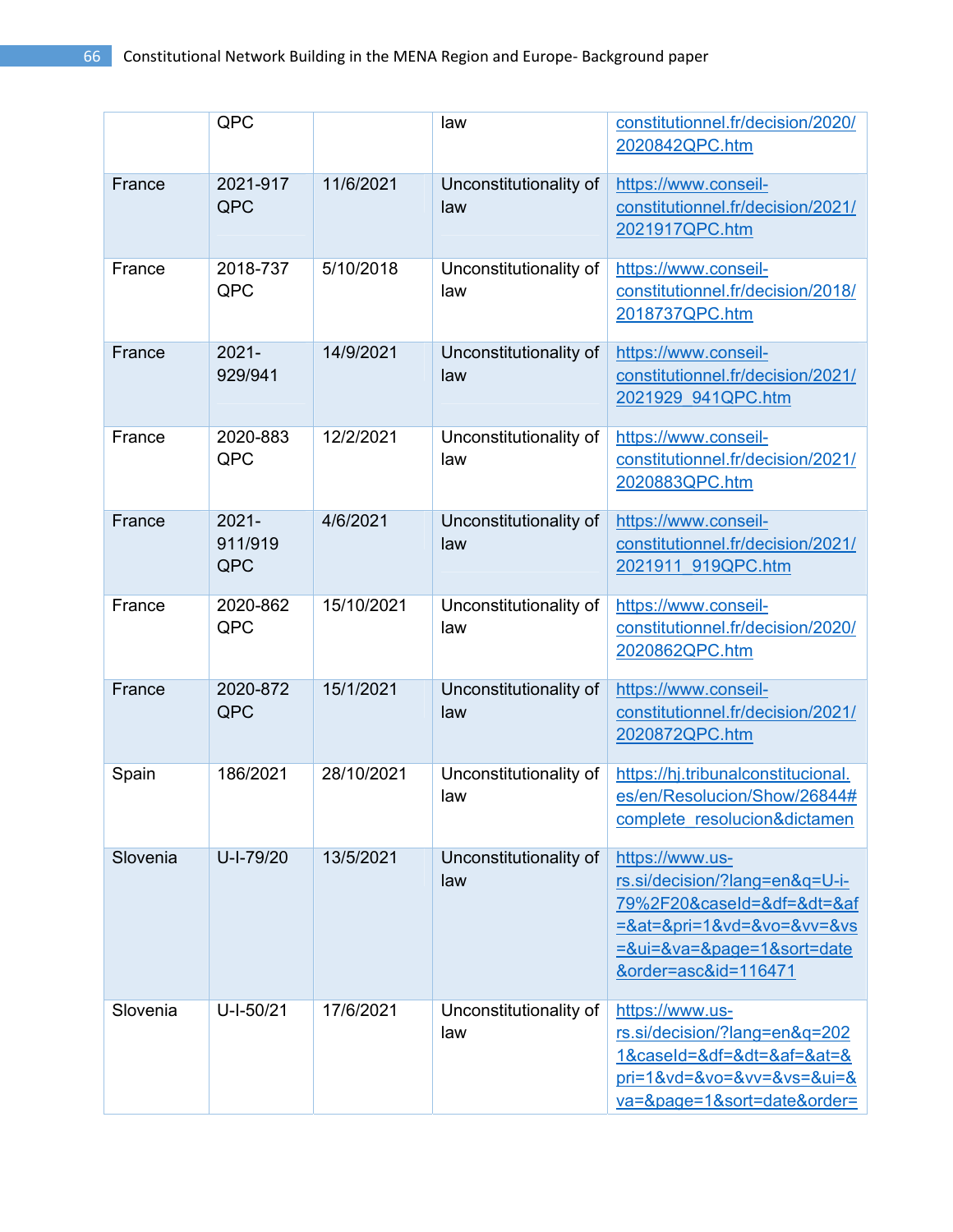|          |             |             |                               | asc&id=116659                                                                                                                                                                                                                                                        |
|----------|-------------|-------------|-------------------------------|----------------------------------------------------------------------------------------------------------------------------------------------------------------------------------------------------------------------------------------------------------------------|
| Slovenia | U-I-20/07   | 10/10/22007 | Unconstitutionality of<br>law | https://www.us-<br>rs.si/decision/?lang=en&q=unc<br>onstitutional&caseId=&sf%5B0<br>%5D=act&sf%5B1%5D=full&sf<br>%5B2%5D=legal basis&df=&dt<br><u>=⁡=&amp;at=&amp;pri=1&amp;vd=U-</u><br>I&vo=&vv=&vs=&ui=&va=&pag<br>e=1&sort=ℴ=&id=108357                          |
| Slovenia | U-I-67/09   | 24/3/2011   | Unconstitutionality of<br>law | https://www.us-<br>rs.si/decision/?lang=en&q=unc<br>onstitutional&caseId=&sf%5B0<br>%5D=act&sf%5B1%5D=full&sf<br><u>%5B2%5D=legal_basis&amp;df=&amp;dt</u><br>$=8af=8at=8pri=18vd=U-$<br>l&vo=&vv=&vs=&ui=&va=&pag<br>e=1&sort=ℴ=&id=110629                          |
| Slovenia | U-I-292/09  | 20/10/2011  | <b>Electoral complaints</b>   | https://www.us-<br>rs.si/decision/?lang=en&g=unc<br>onstitutional&caseId=&sf%5B0<br>%5D=act&sf%5B1%5D=full&sf<br>%5B2%5D=legal basis&df=&dt<br>$=8af = 8at = 8pri = 18vd = U -$<br><u>I&amp;vo=&amp;vv=&amp;vs=&amp;ui=&amp;va=&amp;pag</u><br>e=1&sort=ℴ=&id=110718 |
| Slovenia | U-I-249/10  | 15/3/2012   | Unconstitutionality of<br>law | https://www.us-<br>rs.si/decision/?lang=en&q=unc<br>onstitutional&caseId=&sf%5B0<br>%5D=act&sf%5B1%5D=full&sf<br>%5B2%5D=legal basis&df=&dt<br>$=8af = 8at = 8pri = 18vd = U -$<br>I&vo=&vv=&vs=&ui=&va=&pag<br>e=1&sort=ℴ=&id=110825                                |
| Slovenia | $U-I-17/11$ | 18/10/2012  | Unconstitutionality of<br>law | https://www.us-<br>rs.si/decision/?lang=en&q=unc<br>onstitutional&caseId=&sf%5B0<br>%5D=act&sf%5B1%5D=full&sf<br>%5B2%5D=legal basis&df=&dt<br>$=8af = 8at = 8pri = 18vd = U -$<br>I&vo=&vv=&vs=&ui=&va=&pag                                                         |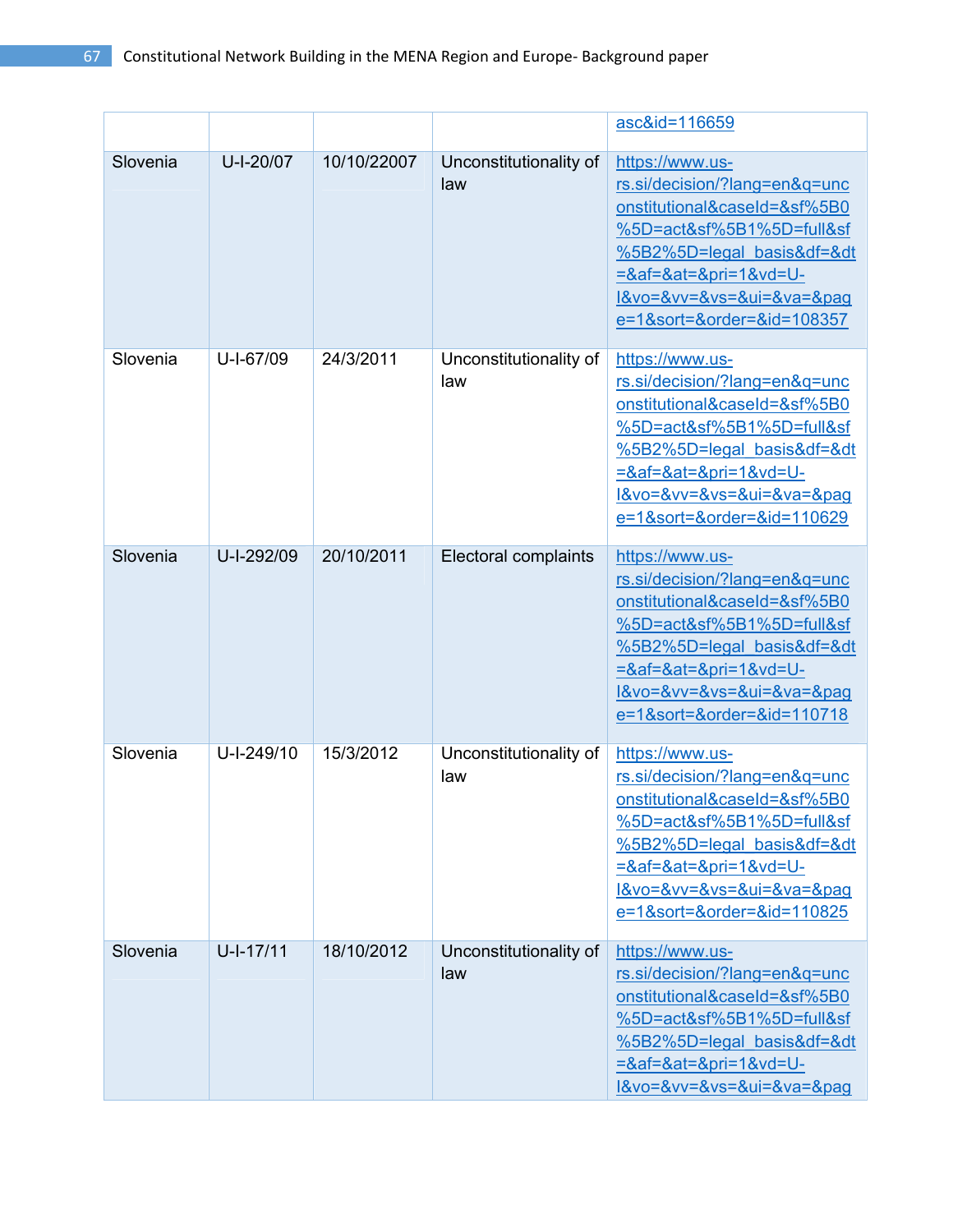|          |            |           |                             | e=1&sort=ℴ=&id=111025                                                                                                                                                                                                         |
|----------|------------|-----------|-----------------------------|-------------------------------------------------------------------------------------------------------------------------------------------------------------------------------------------------------------------------------|
| Slovenia | U-I-191/17 | 25/1/2018 | Electoral complaints        | https://www.us-<br>rs.si/decision/?lang=en&q=elect<br>oral+complaint&caseId=&sf%5<br>B0%5D=act&sf%5B1%5D=full&<br>$sf%5B2%5D=legal basis&df=&$<br>dt=⁡=&at=&pri=1&vd=U-<br>I&vo=&vv=&vs=&ui=&va=&pag<br>e=1&sort=ℴ=&id=112956 |
| Slovenia | U-I-309/94 | 16/2/1996 | Electoral complaints        | https://www.us-<br>rs.si/decision/?lang=en&q=elect<br>oral+complaint&caseId=&sf%5<br>B0%5D=act&sf%5B1%5D=full&<br>$sf%5B2%5D=legal basis&df=&$<br>dt=⁡=&at=&pri=1&vd=U-<br>I&vo=&vv=&vs=&ui=&va=&pag<br>e=1&sort=ℴ=&id=95416  |
| Slovenia | U-I-213/95 | 18/1/1996 | Electoral complaints        | https://www.us-<br>rs.si/decision/?lang=en&q=elect<br>oral+complaint&caseId=&sf%5<br>B0%5D=act&sf%5B1%5D=full&<br>$sf%5B2%5D=legal basis&df=&$<br>dt=⁡=&at=&pri=1&vd=U-<br>l&vo=&vv=&vs=&ui=&va=&pag<br>e=1&sort=ℴ=&id=95394  |
| Slovenia | U-I-201/96 | 14/6/1996 | <b>Electoral complaints</b> | https://www.us-<br>rs.si/decision/?lang=en&q=elect<br>oral+complaint&caseId=&sf%5<br>B0%5D=act&sf%5B1%5D=full&<br>$sf%5B2%5D=legal basis&df=&$<br>dt=⁡=&at=&pri=1&vd=U-<br>I&vo=&vv=&vs=&ui=&va=&pag<br>e=1&sort=ℴ=&id=95523  |
| Slovenia | U-I-353/96 | 9/10/1997 | Electoral complaints        | https://www.us-<br>rs.si/decision/?lang=en&q=elect<br>oral+complaint&caseId=&sf%5<br>B0%5D=act&sf%5B1%5D=full&<br>$sf%5B2%5D=legal basis&df=&$<br>dt=⁡=&at=&pri=1&vd=U-<br>l&vo=&vv=&vs=&ui=&va=&pag                          |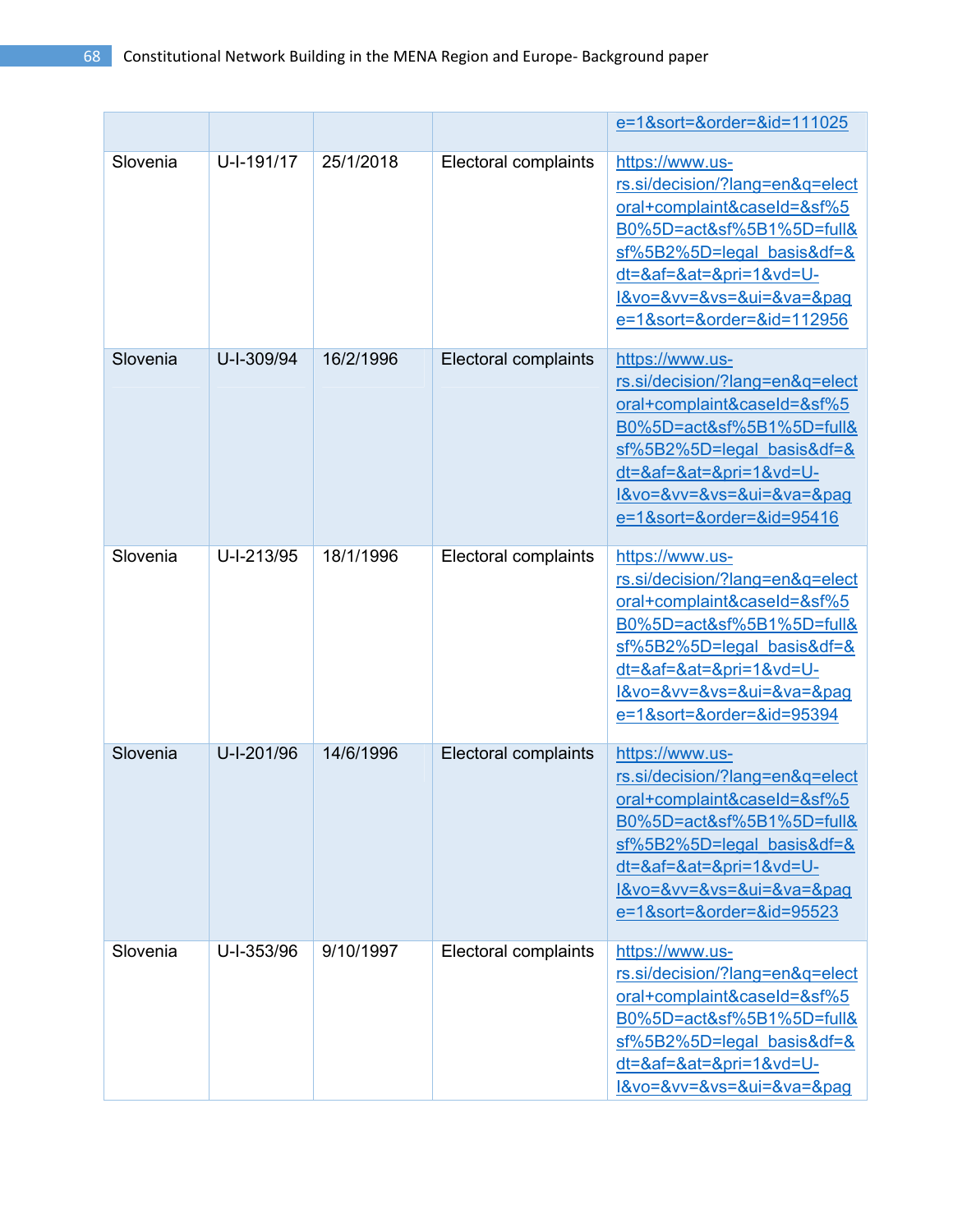|          |                              |            |                               | e=1&sort=ℴ=&id=95706                                                                                                                                                                                                               |
|----------|------------------------------|------------|-------------------------------|------------------------------------------------------------------------------------------------------------------------------------------------------------------------------------------------------------------------------------|
| Slovenia | U-I-137/10                   | 26/11/2010 | Unconstitutionality of<br>law | https://www.us-<br>rs.si/decision/?lang=en&q=elect<br>oral+complaint&caseId=&sf%5<br>B0%5D=act&sf%5B1%5D=full&<br>$s f\%5B2\%5D =$ legal basis&df=&<br>dt=⁡=&at=&pri=1&vd=U-<br>I&vo=&vv=&vs=&ui=&va=&pag<br>e=1&sort=ℴ=&id=110336 |
| Slovenia | $U-I-23/12$                  | 5/4/2012   | Unconstitutionality of<br>law |                                                                                                                                                                                                                                    |
| Norway   | $20 -$<br>178462ST<br>R-HRET | 28/5/2021  | Unconstitutionality of<br>law | https://www.domstol.no/en/enk<br>elt-<br>domstol/supremecourt/rulings/2<br>021/supreme-court-criminal-<br>cases/hr-2021-1155-a/                                                                                                    |
| Albania  | $\overline{7}$               | 2/3/2018   | Unconstitutionality of<br>law | https://www.gjk.gov.al/template<br>s/NEModules/kerkese list/kons<br>ulto.php?id kerkesa vendimi=3<br>113&language=Lng2                                                                                                             |
| Albania  | $\overline{4}$               | 14/2/2018  | Unconstitutionality of<br>law | https://www.gjk.gov.al/template<br>s/NEModules/kerkese list/kons<br>ulto.php?id kerkesa vendimi=3<br>110&language=Lng2                                                                                                             |
| Albania  | $\overline{4}$               | 5/2/2014   | Unconstitutionality of<br>law | https://www.gjk.gov.al/template<br>s/NEModules/kerkese list/kons<br>ulto.php?id kerkesa vendimi=1<br>535&language=Lng2                                                                                                             |
| Albania  | 39                           | 26/7/2013  | Unconstitutionality of<br>law | https://www.gjk.gov.al/template<br>s/NEModules/kerkese list/kons<br>ulto.php?id kerkesa vendimi=1<br>439&language=Lng2                                                                                                             |
| Albania  | 32                           | 10/7/2013  | Unconstitutionality of<br>law | https://www.gjk.gov.al/template<br>s/NEModules/kerkese list/kons<br>ulto.php?id kerkesa vendimi=1<br>415&language=Lng2                                                                                                             |
| Albania  | $9$                          | 15/3/2013  | Unconstitutionality of        | https://www.gjk.gov.al/template                                                                                                                                                                                                    |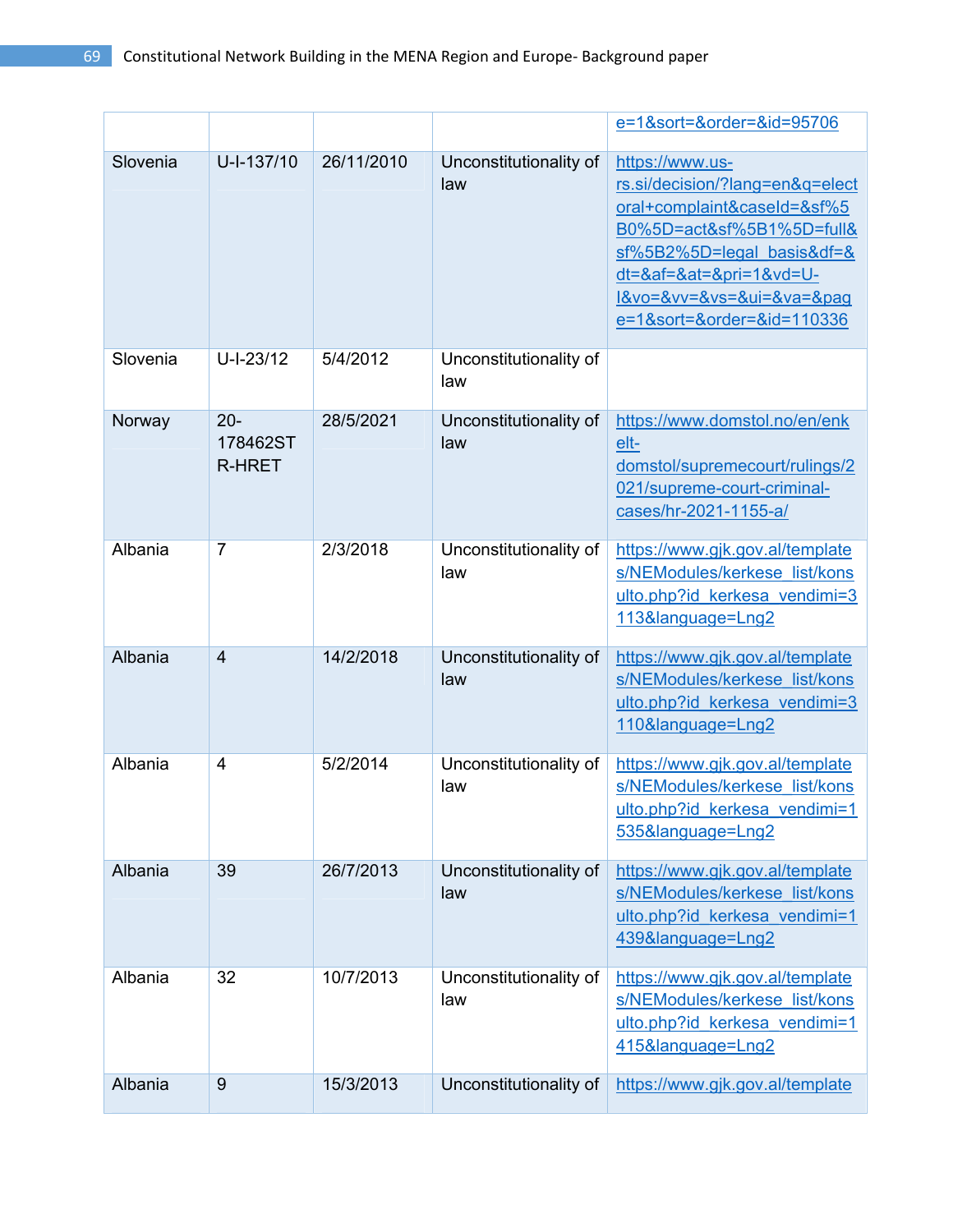|         |                |           | law                           | s/NEModules/kerkese list/kons<br>ulto.php?id kerkesa vendimi=1<br>349&language=Lng2                                    |
|---------|----------------|-----------|-------------------------------|------------------------------------------------------------------------------------------------------------------------|
| Albania | $\overline{2}$ | 18/2/2013 | Unconstitutionality of<br>law | https://www.gjk.gov.al/template<br>s/NEModules/kerkese list/kons<br>ulto.php?id kerkesa vendimi=1<br>326&language=Lng2 |
| Albania | 32             | 22/7/2011 | Unconstitutionality of<br>law | https://www.gjk.gov.al/template<br>s/NEModules/kerkese list/kons<br>ulto.php?id kerkesa vendimi=9<br>98&language=Lng2  |
| Albania | 20             | 1/6/2011  | Unconstitutionality of<br>law | https://www.gjk.gov.al/template<br>s/NEModules/kerkese list/kons<br>ulto.php?id kerkesa vendimi=9<br>73&language=Lng2  |
| Albania | 3              | 2/2/2009  | Unconstitutionality of<br>law | https://www.gjk.gov.al/template<br>s/NEModules/kerkese list/kons<br>ulto.php?id kerkesa vendimi=6<br>18&language=Lng2  |
| Albania | 9              | 23/3/2010 | Unconstitutionality of<br>law | https://www.gjk.gov.al/template<br>s/NEModules/kerkese list/kons<br>ulto.php?id kerkesa vendimi=7<br>84&language=Lng2  |
| Albania | 15             | 15/4/2010 | Unconstitutionality of<br>law | https://www.gjk.gov.al/template<br>s/NEModules/kerkese list/kons<br>ulto.php?id kerkesa vendimi=7<br>93&language=Lng2  |
| Albania | 29             | 31/5/2010 | Unconstitutionality of<br>law | https://www.gjk.gov.al/template<br>s/NEModules/kerkese list/kons<br>ulto.php?id kerkesa vendimi=8<br>20&language=Lng2  |
| Albania | 32             | 21/6/2010 | Electoral complaints          | https://www.gjk.gov.al/template<br>s/NEModules/kerkese list/kons<br>ulto.php?id kerkesa vendimi=7<br>84&language=Lng2  |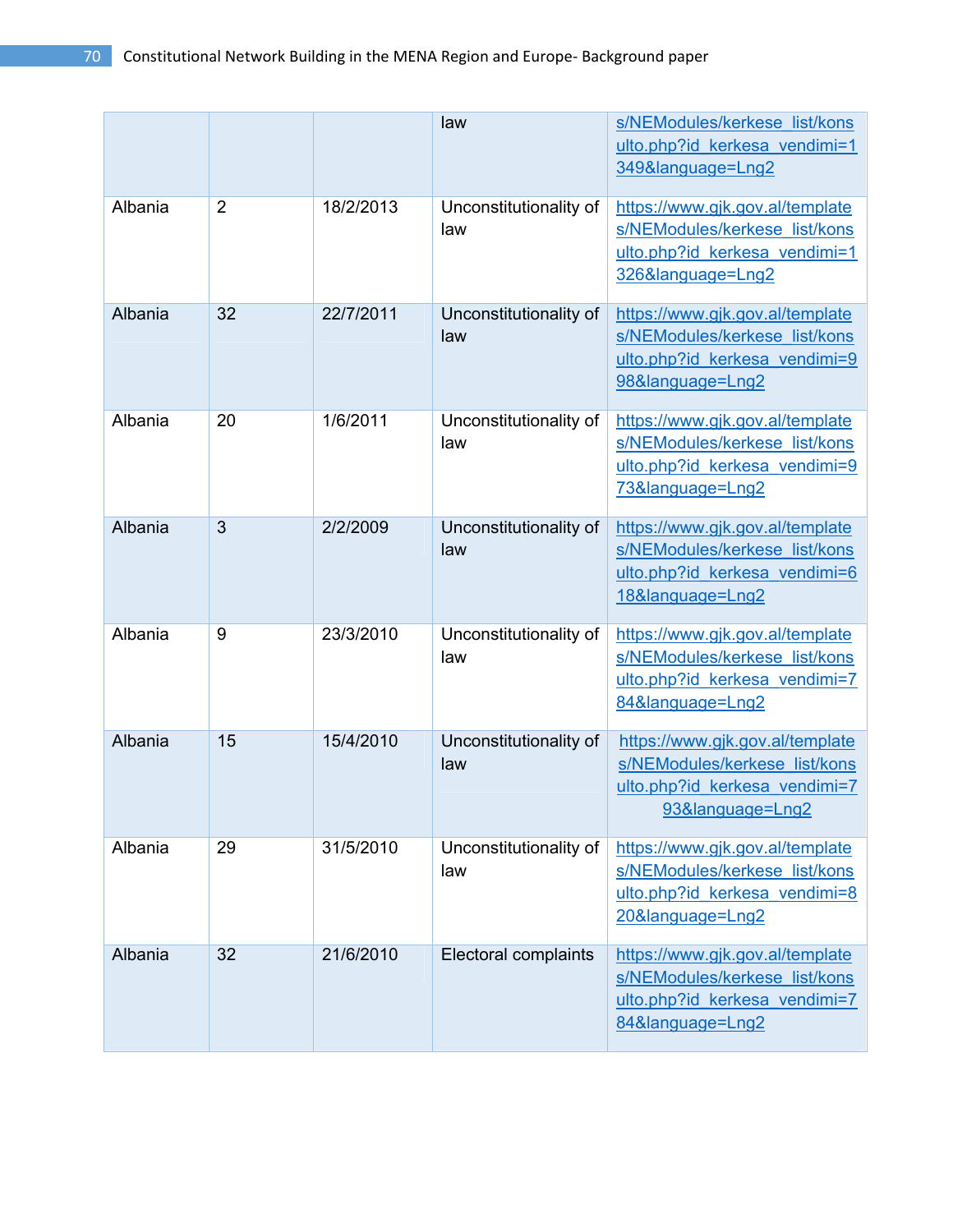# **Annex 4 – A selection of European doctrinal references**

| <b>No</b>               | <b>Author Name</b>                                                                                           | <b>Title</b>                                                                                                                                           | <b>Date</b>                                 | <b>Resource</b>                                                                                                                                                                              |
|-------------------------|--------------------------------------------------------------------------------------------------------------|--------------------------------------------------------------------------------------------------------------------------------------------------------|---------------------------------------------|----------------------------------------------------------------------------------------------------------------------------------------------------------------------------------------------|
| 1                       | <b>Andrew Harding</b>                                                                                        | The Fundamentals of<br><b>Constitutional Courts</b>                                                                                                    | April 2017                                  | www.idea.int/sites/default/files/p<br>ublications/the-fundamentals-of-<br>constitutional-courts.pdf                                                                                          |
| $\boldsymbol{2}$        | <b>EUROPEAN</b><br><b>COMMISSION FOR</b><br><b>DEMOCRACY</b><br><b>THROUGH LAW</b><br>(VENICE<br>COMMISSION) | "Co-operation of<br><b>Constitutional Courts</b><br>in Europe Current<br>Situation and<br>Perspectives"                                                |                                             | www.venice.coe.int/files/2014-<br>05-02-CECC-e.pdf                                                                                                                                           |
| $\overline{3}$          | Commission de<br>Venice                                                                                      | The role of the<br>constitutional court in<br>the consolidation of<br>the rule of law                                                                  | <b>June 1994</b>                            | www.venice.coe.int/webforms/d<br>ocuments/default.aspx?pdffile=<br>CDL-STD%281994%29010-e                                                                                                    |
|                         | <b>United Kingdom</b>                                                                                        |                                                                                                                                                        |                                             |                                                                                                                                                                                              |
| $\overline{\mathbf{4}}$ | Markandey Katju                                                                                              | Constitutional<br>Jurisprudence                                                                                                                        | Amicus<br>Curiae<br><b>Issue 87</b><br>2011 | https://sas-<br>space.sas.ac.uk/3549/1/1529-<br>1846-1-SM.pdf                                                                                                                                |
| 5                       | <b>Alfred Kellermann</b>                                                                                     | Constitutional<br>developments since<br>the Lisbon Treaty in<br>the area of freedom,<br>security and justice<br>at supranational and<br>national level | Amicus<br>Curiae<br>Issue 87<br>2011        | https://sas-<br>space.sas.ac.uk/3550/1/1528-<br>1844-1-SM.pdf                                                                                                                                |
| 6                       | Cambridge<br><b>University Press</b>                                                                         | Constitutionalism: An<br><b>Initial Overview and</b><br>Introduction                                                                                   | <b>July 2009</b>                            | https://www.cambridge.org/core<br>/books/abs/principles-of-<br>constitutional-<br>design/constitutionalism-an-<br>initial-overview-and-<br>introduction/9DEC3FFC473357<br>D9C3574DE01125EC10 |
| 7                       | Cambridge<br><b>University Press</b>                                                                         | <b>Democratic Crisis</b><br>and Global<br><b>Constitutional Law</b>                                                                                    | February<br>2021                            | www.cambridge.org/core/books/<br>democratic-crisis-and-global-<br>constitutional-                                                                                                            |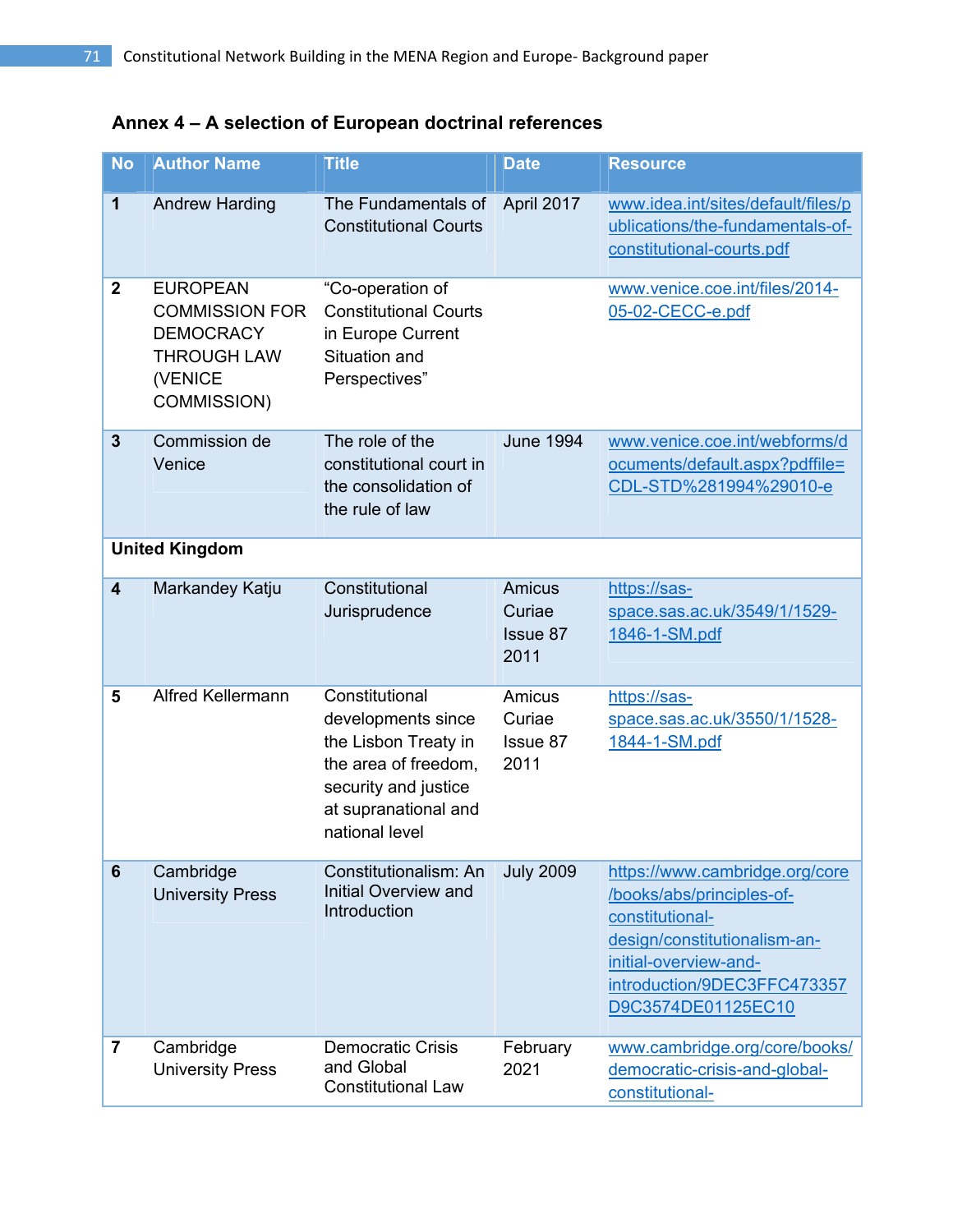|               |                                                                                                             |                                                                                                                                        |                                                                              | law/2B0A92805CB2FC6985F85                                                                                                                                                    |
|---------------|-------------------------------------------------------------------------------------------------------------|----------------------------------------------------------------------------------------------------------------------------------------|------------------------------------------------------------------------------|------------------------------------------------------------------------------------------------------------------------------------------------------------------------------|
| 92F6260838E   |                                                                                                             |                                                                                                                                        |                                                                              |                                                                                                                                                                              |
| 8             | Rossana Deplano                                                                                             | Fragmentation and<br>Constitutionalisation<br>of International Law:<br>A Theoretical Inquiry<br>Author(s): Rossana<br>Deplano          | European<br>Journal of<br>Legal<br>Studies,<br>Volume 6,<br>Issue 1,<br>2013 | https://cadmus.eui.eu/bitstream/<br>handle/1814/28730/Deplano V<br>ol6 1 147UK.pdf?sequence=1                                                                                |
| Germany       |                                                                                                             |                                                                                                                                        |                                                                              |                                                                                                                                                                              |
| 9             | Dieter Grimm                                                                                                | Constitutionalism:<br>Past, Present, and<br>Future                                                                                     | 2016                                                                         | www.oxford.universitypressschola<br>rship.com/view/10.1093/acprof:os<br>o/9780198766124.001.0001/acpro<br>f-9780198766124                                                    |
| 10            | <b>Anne Peters</b><br><b>Max Planck Institute</b><br>for Comparative<br>Public Law and<br>International Law | Constitutionalisation                                                                                                                  | March<br>2017                                                                | https://papers.ssrn.com/sol3/pa<br>pers.cfm?abstract_id=2941412                                                                                                              |
| 11            | Ferdinand<br>Wollenschläger                                                                                 | Constitutionalisation<br>and<br>Deconstitutionalisatio<br>n of Administrative<br>Law in view of<br>Europeanisation and<br>Emancipation | 2020                                                                         | https://eplopublications.eu/public<br>ation/digital-<br>edition/constitutionalisation-and-<br>deconstitutionalisation-<br>administrative-law                                 |
| <b>France</b> |                                                                                                             |                                                                                                                                        |                                                                              |                                                                                                                                                                              |
| 12            | <b>Xavier MAGNON</b>                                                                                        | Appréhender le droit<br>constitutionnel<br>jurisprudentiel sous<br>un angle politique                                                  |                                                                              | http://publications.ut-<br>capitole.fr/16400/1/Appr%C3%<br>A9hender%20le%20droit%20co<br>nstitutionnel%20jurisprudentiel<br>%20sous%20un%20angle%20p<br>olitique.pdf         |
| 13            | Jean-Marie<br>Denquin-<br>Professeur de droit<br>public à l'Université<br>Paris Ouest<br>Nanterre La        | La jurisprudence du<br>conseil<br>constitutionnel:<br>grandeur ou<br>décadence du droit<br>constitutionnel?                            |                                                                              | Jus Politicum, n°<br>7 [http://juspoliticum.com/article/<br>La-jurisprudence-du-conseil-<br>constitutionnel-grandeur-ou-<br>decadence-du-droit-<br>constitutionnel-408.html] |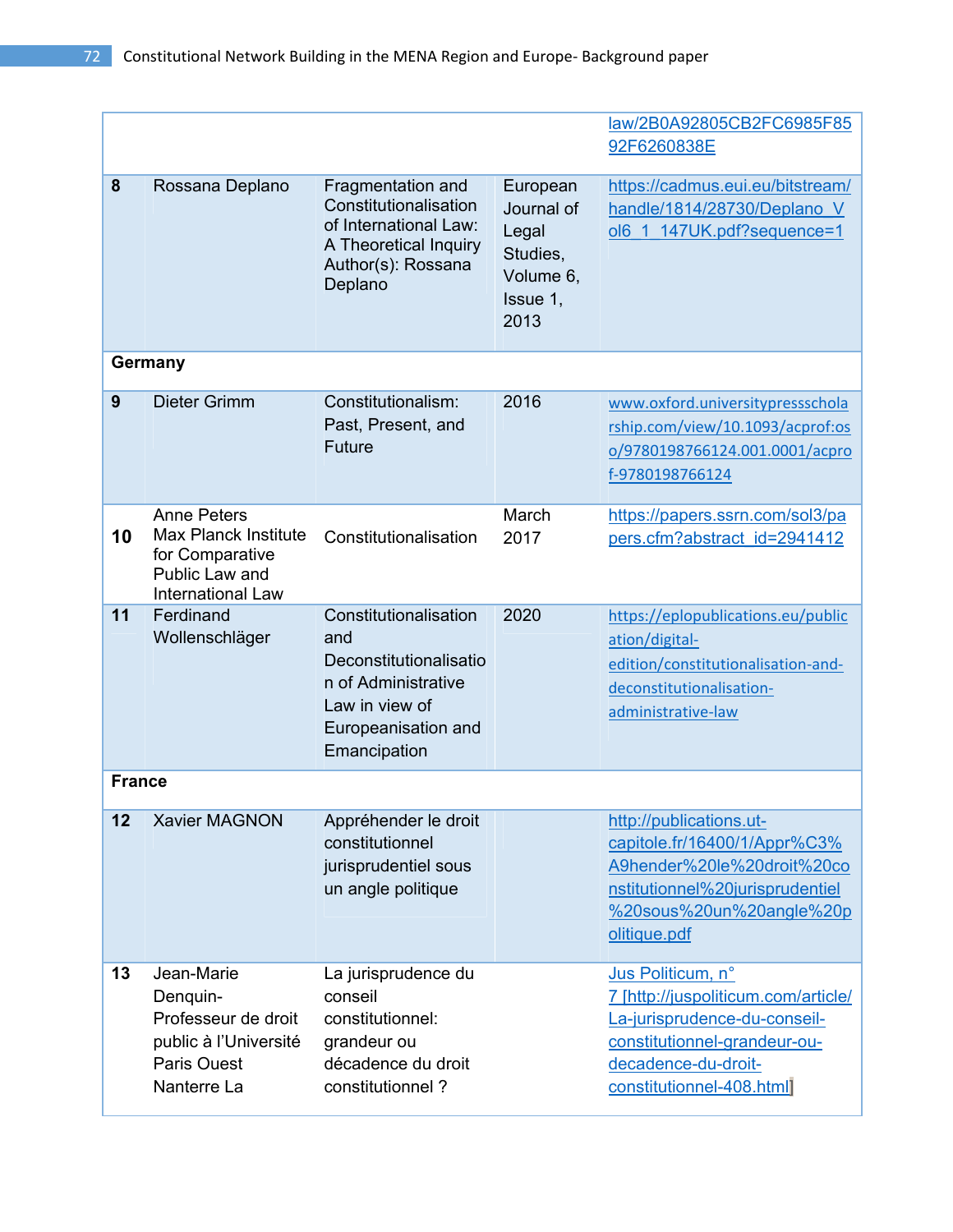|               | Défense.                                                                                       |                                                                                           |                  |                                                                                                                                                                              |
|---------------|------------------------------------------------------------------------------------------------|-------------------------------------------------------------------------------------------|------------------|------------------------------------------------------------------------------------------------------------------------------------------------------------------------------|
| 14            | Ali Mohamed<br>Afkada<br>Correspondant<br>National de<br><b>I'ACCPUF</b>                       | Conseil<br>Constitutionnel de<br>Djibouti -<br>Présentation<br>Générale                   |                  | https://cdn.accf-<br>francophonie.org/2019/03/djibo<br>uti-presentation-gene.pdf                                                                                             |
| 15            | François Chevrette<br><b>Herbert Marx</b><br>Han-Ru Zhou<br><b>Herbert Marx</b><br>Han-Ru Zhou | Droit constitutionnel:<br>principes<br>fondamentaux:<br>notes et<br>jurisprudence         | 2016             | https://usherbrooke.on.worldcat.<br>org/oclc/948828674                                                                                                                       |
| 16            | Mathilde<br>Heitzmann-Patin                                                                    | Les normes de<br>concrétisation dans<br>la jurisprudence du<br>Conseil<br>Constitutionnel | 2020             | https://univ-<br>droit.fr/recherche/actualites-de-<br>la-recherche/parutions/34055-<br>les-normes-de-concretisation-<br>dans-la-jurisprudence-du-<br>conseil-constitutionnel |
| <b>Poland</b> |                                                                                                |                                                                                           |                  |                                                                                                                                                                              |
| 17            | Anna Śledzińska-<br>Simon                                                                      | Paradoxes of<br>Constitutionalisation<br><b>Lessons from Poland</b>                       | March<br>2016    | https://verfassungsblog.de/para<br>doxes-of-constitutionalisation-<br>lessons-from-poland/                                                                                   |
| Slovenia      |                                                                                                |                                                                                           |                  |                                                                                                                                                                              |
| 18            | Neža Šubic,<br>Delia Ferri,                                                                    | <b>The</b><br>Constitutionalisation<br>of Sign language in<br>Slovenia                    | <b>June 2021</b> | http://www.iconnectblog.com/20<br>21/06/the-constitutionalisation-<br>of-sign-language-in-slovenia/                                                                          |
| <b>US</b>     |                                                                                                |                                                                                           |                  |                                                                                                                                                                              |
| 19            | Ronald St. John<br>Macdonald                                                                   | <b>Towards World</b><br>Constitutionalism                                                 | October<br>2005  | https://brill.com/view/title/11564<br>?rskey=XrXQGS&result=4                                                                                                                 |
| India         |                                                                                                |                                                                                           |                  |                                                                                                                                                                              |
| 20            | <b>Gilles Tarabout</b><br>Ranabir Samaddar                                                     | Conflict, Power, and<br>the Landscape of<br>Constitutionalism                             | August<br>2018   | https://www.routledge.com/Conf<br>lict-Power-and-the-Landscape-<br>of-Constitutionalism/Tarabout-<br>Samaddar/p/book/97811383841<br>70                                       |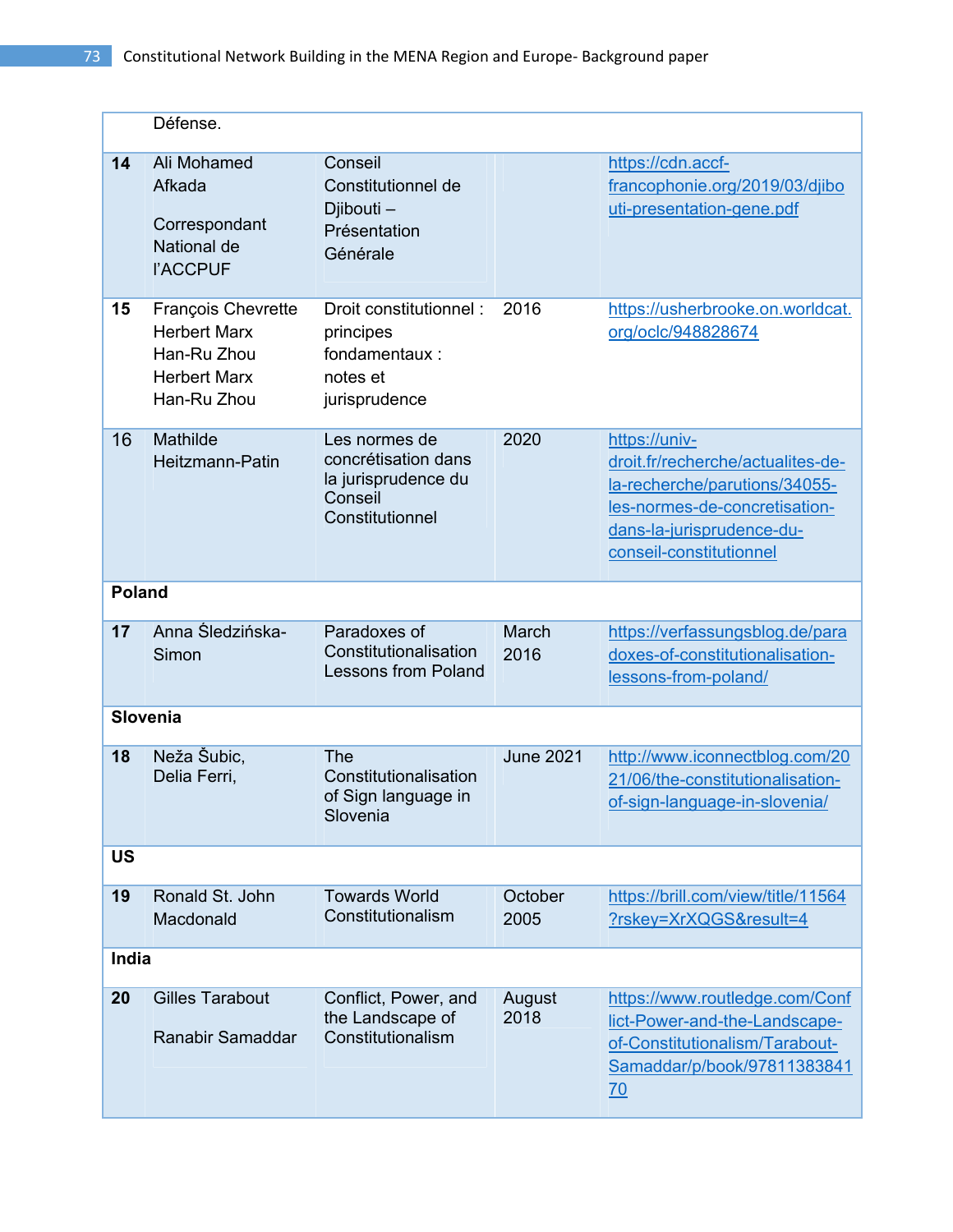**Annex 5- Who's Who (Constitutional Judges, Experts, Professors, Universities of laws, think Tanks and Institutions specialized in constitutional Justice and concerned Press)** 

#### **5.1- European Constitutional Judges**

1. Dr. Vitore Tusha, President of the Constitutional Court of Albania She is the co-author of the Civil Law textbook and has participated as a legal expert in the drafting process of several laws. In March 2008 she has been appointed member of the Constitutional Court. From January 2019 until December 2020, she has performed the duty of the Deputy Chief of Justice Appointments Council, and the duties of Acting President of the Constitutional Court. Since January 2021, being the most senior judge in office, she has been authorized to perform the function of the President of the Constitutional Court. Secretary of the President Tel: +355 04 2228357 Email: sekretar.kryetar@gjk.gov.al

http://www.gjk.gov.al/web/Cabinet\_of\_the\_President\_641\_2.php

2. Dr. Elsa Toska, member of the Constitutional Court of Albania

During the period 2007-2019 she has served as legal adviser at the Constitutional Court. From 2005 and onwards she has been a lecturer of Administrative and Constitutional Law at several universities, as well as a Human Rights Trainer inside and outside the country. Since 2010 she has been engaged as an external legal consultant in several projects of international organisations related to human rights and judiciary. She has been a member of three working groups of the Justice System Reform regarding the constitutional amendments, amendments to the Law on organization and the functioning of the Constitutional Court of Albania and draft law on the President of the Republic. She is the author of many publications, textbooks or monographs, to be dinguished here the monograph "Review of administrative activity in the case law of Constitutional Court of Albania", and the co-author of "Administrative Law - Control over Public Administration" 2013, an academic text approved by the Department of Public Law, Faculty of Law, University of Tirana. She is the author of numerous scientific papers and has played an active role in many national and international scientific conferences related to constitutional justice. In November 2019 she has been appointed member of the Constitutional Court.

https://www.gjk.gov.al/web/Composition\_90\_2.php

3. Marsida Xhaferllari, member of the Constitutional Court of Albania

From 1999 until 2007 she has served as judge at Fieri Judicial District Court. From 2007 until 2013 she has served at the legal-professional structures of the Ministry of Justice as the Minister's Advisor, General Director of Codification Department and General Director of Justice Affairs. Because of these duties, she has been a member of several commissions and steering committees such as the Ethics Commission of National Judicial Conference, Steering Council of the School of Magistrates, Administrative Council of Social Insurance Institute and Commission of Consumer Protection. In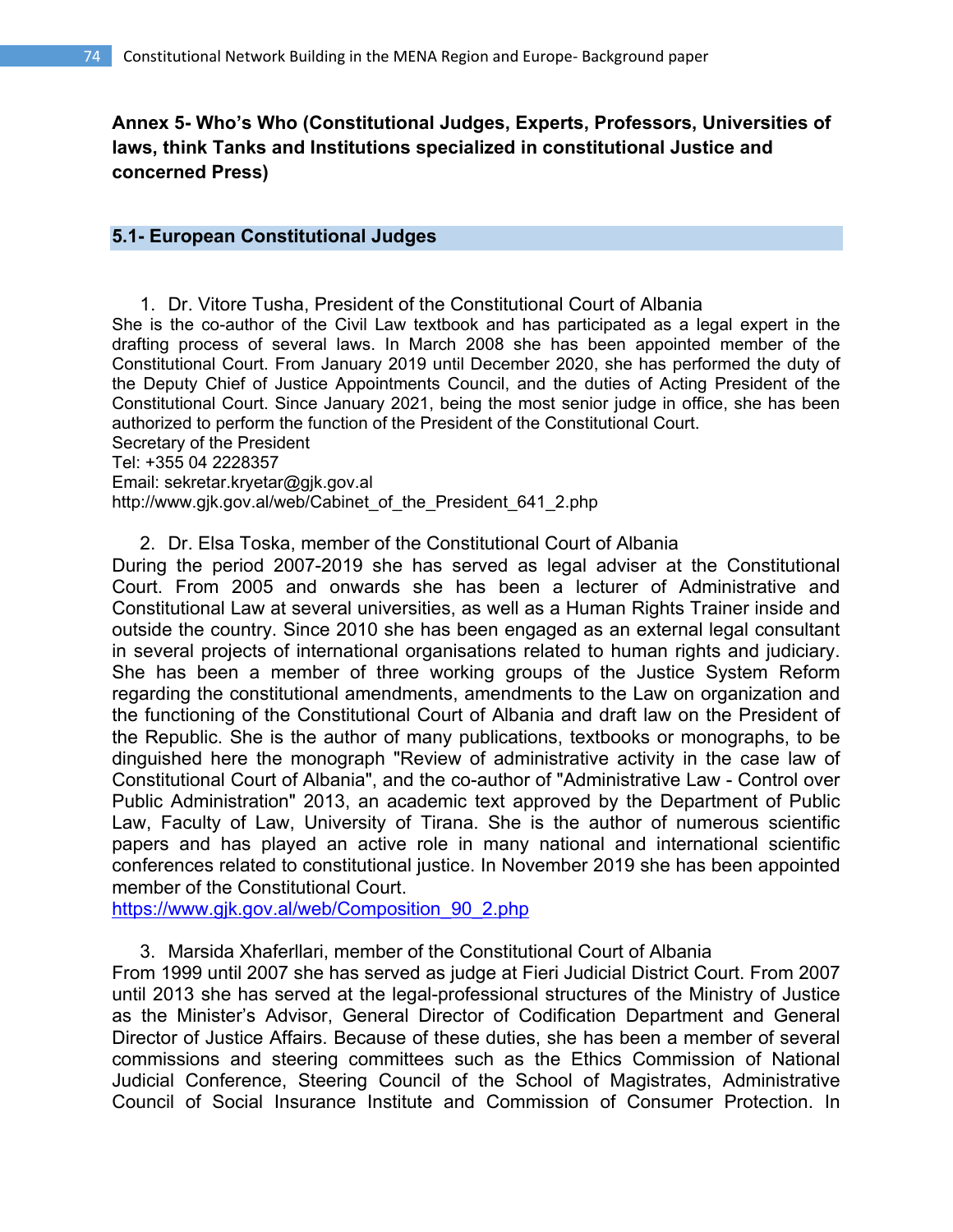January 2013 she has been appointed as the Chief Inspector of the Inspectorate of High Council of Justice. Since 2015 and onwards she has been engaged in teaching activities, including the Initial and Continuing Training Programs at the School of Magistrates, and has been a legal expert in projects related to the justice system. From 2015 until 2016 has been part of the High Level Experts Group of the Justice System Reform, giving her contribution to the drafting of judiciary and financing of judiciary laws. She is the author of several working manuals for drafting of legislation and inspection issues. In November 2019 she has been appointed member of the Constitutional Court. https://www.gjk.gov.al/web/Composition\_90\_2.php

#### 4. Dr. Fiona Papajorgji, member of the Constitutional Court of Albania

From 2009 until 2011 she has served as lawyer at the Department of Studies, Researches and Publications at the Constitutional Court. From 2011 until 2019 she has served as legal adviser at the Constitutional Court. Since 2007 and onwards she has been engaged in teaching activities as a lecturer of Public Law in some universities. She is the author of several scientific articles in the field of constitutional law. In 2019 she has been engaged by the School of Magistrates as available professor for the Initial Training Program. In November 2019 she has been appointed member of the Constitutional Court.

https://www.gjk.gov.al/web/Composition\_90\_2.php

### 5. Altin Binaj, member of the Constitutional Court of Albania

From 2008 until 2010 has served as the Head of the Prosecution Office near Fieri Judicial District, and from 2010 until 2013 as the Head of the Prosecution Office near Durrësi Judicial District. From 2012 until 2014 has been member of the Prosecution Council, elected by the General Meeting of the Prosecutors of the Republic of Albania as representative of the prosecution offices near the first instance courts. In 2013 was appointed as Prosecutor at the General Prosecutor's Office, where during the period 2014 - 2015 has served as the Head of Department against Economic Crime, Corruption and Serious Crimes. From 2016 until 2020 has exercised the duty of the Head of Prosecution Office near the Court of Appeal of Vlora.

Since 2002 and onwards has been engaged in several training programs inside and outside the country, including the Continuing Training Programs of the School of Magistrates, playing the role of expert in some training sessions. From 2008 until 2011 has been lecturer of the Criminal Law at several non-public institutions of higher education. In December 2020 has been appointed member of the Constitutional Court. https://www.gjk.gov.al/web/Composition\_90\_2.php

#### 6. Përparim Kalo, member of the Constitutional Court of Albania

From 1990 until 1993 he has worked as Inspector at the Ministry of Justice, after its reintroduction to the Albanian justice system. From 1993 until 1994 has worked at the Insurance Institute (INSIG) as Legal Advisor for the Green Card System - Albanian Insurance Bureau. In 1994 he has started working as lawyer and for 26 years has headed the Law Firm 'KALO & ASSOCIATES', known as provider of legal services in various fields of commercial law in Albania and Kosovo. In this context, he has personally provided legal services to the development agencies, international, public,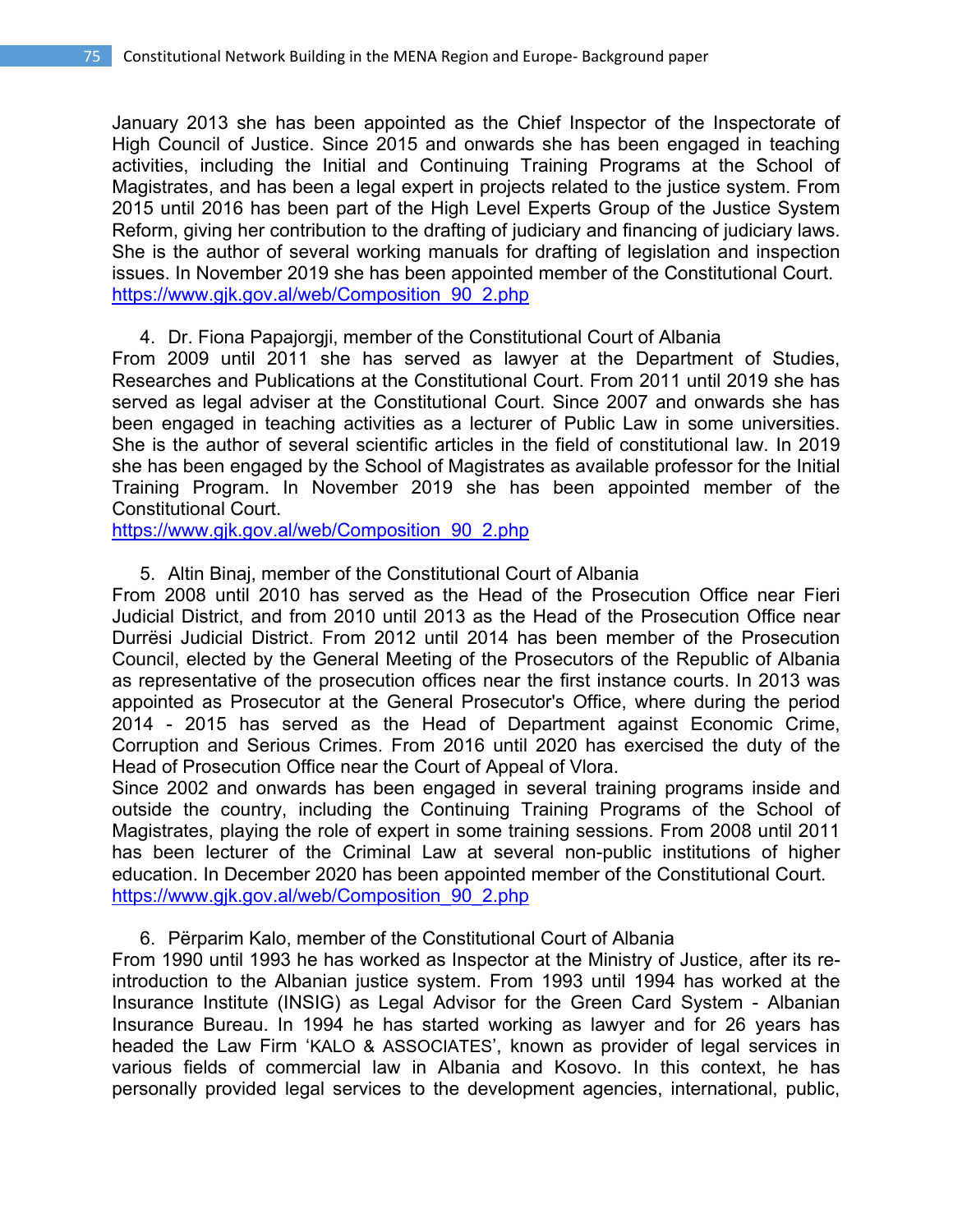private and financial institutions, embassies and multinational societies. He has provided special legal services in a number of privatization projects of strategic stateowned enterprises, as well as in private transactions very important to the Albanian economy. He has actively participated in the drafting of several laws in the field of commercial law, in the framework of legal and institutional reforms and of the Acquis Communautaire, funded by the World Bank, IFC, EBRD, KFW, COUNCIL OF EUROPE, EU, GIZ, etc. He is the author of many articles on legal issues published in several Albanian and foreign legal journals and expert in the training programs at the School of Magistrates. In December 2020 he has been appointed member of the Constitutional Court.

https://www.gjk.gov.al/web/Composition\_90\_2.php

7. Sonila Bejtja, member of the Constitutional Court of Albania

From 1999 – 2004 she practiced law at the Law Firm "Boga & Associates". From 2004 until 2011 she worked as a lawyer and legal consultant in several projects of the World Bank, the Italian-Albanian Bank, the Savings Bank during its privatization, the National Bank of Puglia, the Italian Development Bank, as well as at the Ministry of Economy and Albanian Radio Television. Since 2011 and onwards she has practiced the profession of notary. She is a member of the National Chamber of Notaries and the Chamber of Notaries Tirana, as well as a former member of the National Chamber of Advocates. In December 2020 she has been appointed member of the Constitutional Court.

https://www.gjk.gov.al/web/Composition\_90\_2.php

# **Constitutional Court of Bosnia and Herzegovina**

Phone: +387 33 251 226 Fax: +387 33 561 134 Email: info@ustavnisud.ba www.ustavnisud.ba

**1.** Mato Tadić, president of the Constitutional Court of Bosnia and Herzegovina In May 2002, he was appointed to the office of Judge of the Constitutional Court of Bosnia and Herzegovina. He took the office in May 2003 following the constituting session of the Constitutional Court. At the same time, he took the office of the President of the Constitutional Court of BiH and served to 2006. From 2015 to 2021, he served as the Vice-President of the Constitutional Court of BiH. He took the office of the President for the second term in June 2021. He is also a lecturer in the organization "OKO" (Criminal Defence Section) and the OSCE Mission to BiH. As a legal expert, he participated in many international conferences on Bosnia and Herzegovina and the Federation of BiH, including the conference held in Dayton. He is also a participant of numerous national and international conferences on the constitutional law and role of the Constitutional Court in protecting human rights and fundamental freedoms and the rule of law.

https://www.ustavnisud.ba/en/mato-tadic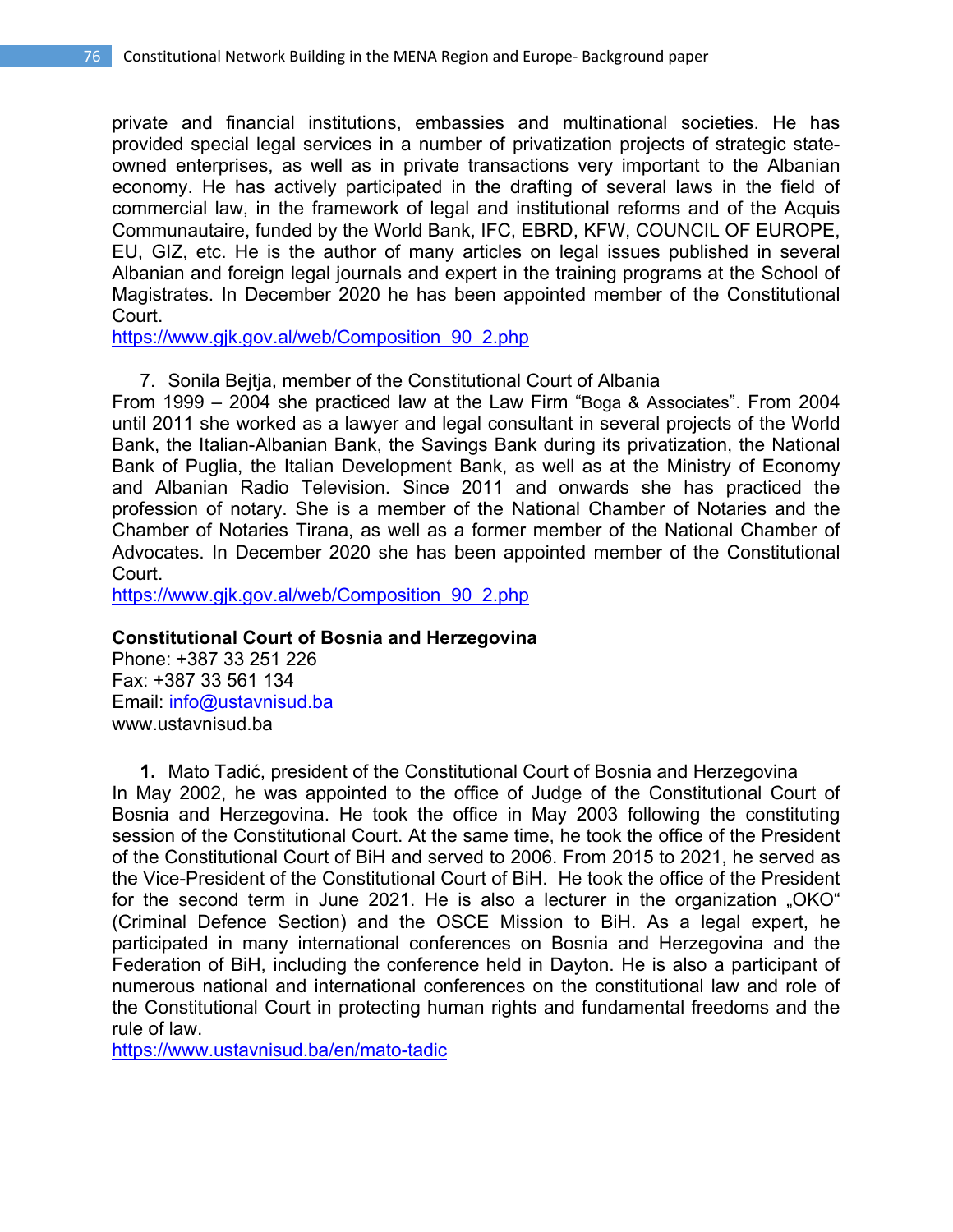2. Miodrag Simović, vice-president of the Constitutional Court of Bosnia and **Herzegovina** 

He took the office of Judge of the Constitutional Court of BiH in May 2003. He served as the Vice-President of the Constitutional Court of BiH from May 2003 to May 2009, serving two consecutive terms. He served as the President of the Constitutional Court of Bosnia and Herzegovina from May 2009 to May 2012. From 2012 to 2015, he served as the Vice-President again. He was re-elected the Vice-President of the Court in 2021. He was appointed to the office of Judge of the Constitutional Court of the Republika Srpska in December 1998. He remained in office until May 2003. He is a full professor at the Faculty of Law, University of Banja Luka, Faculty of Law, University of Istočno Sarajevo and Faculty of Law, University of Bihać. He was mentor and a member of several commissions for the defence of master theses and doctoral dissertations. As of 2011, he is an international member of the Russian Academy of Natural Sciences. As of 2012, he is a corresponding member and as of 2018 a full member of the Academy of Sciences and Arts of Bosnia and Herzegovina. As of 2014, he is a full member of the European Academy of Sciences and Arts. He is the Secretary of the Department for Social Sciences, member of the Presidency and President of the Legal Sciences Board of the Department for Social Sciences of the Academy of Sciences and Arts of Bosnia and Herzegovina. He presented over 500 papers to the scientific and professional community. He is an author of 84 books (23 as an author and 61 as a co-author). As a speaker, he participated at over 250 scientific and professional events, in the country and abroad. He also participated in 11 international projects.

https://www.ustavnisud.ba/en/miodrag-simovic

3. Mirsad Ćeman, vice-president of the Constitutional Court of Bosnia and **Herzegovina** 

He took the office of Judge of the Constitutional Court of Bosnia and Herzegovina in October 2008. He served as the President from 2015 to 2018. He was elected the Vice-President of the Constitutional Court in 2018 and re-elected in 2021 for another threeyear term. From 1990 to 2006 he served as a representative in the legislative bodies of Bosnia and Herzegovina (Assembly of S/RBiH, etc.), actively involved in expert/legal working bodies. He was a member of regular or ad hoc commissions dealing with constitutional matters. He has taken part in many conferences on the topic of constitutional issues in Bosnia and Herzegovina. From 2007 until his appointment to the office of Judge of the Constitutional Court of BiH, he practised as a lawyer in Sarajevo. He is also an authorised mediator. He pursued his professional development in the country and abroad in the following subject areas: judicial reform, application of the European Convention for the Protection of Human Rights and Fundamental Freedoms, law drafting, criminal, civil and other proceedings, international humanitarian law, etc. He is a co-author of the Law Drafting Manual as a part of the Judicial Development Project in Bosnia and Herzegovina. He was engaged as a consultant in drafting a number of systemic laws and other regulations. He is a long-standing member of the Committee of Bar Examiners at the level of Bosnia and Herzegovina and examiner in the subject of Constitutional System and Organisation of Judiciary (earlier for the subject of Administrative and Labour Law).

https://www.ustavnisud.ba/en/mirsad-ceman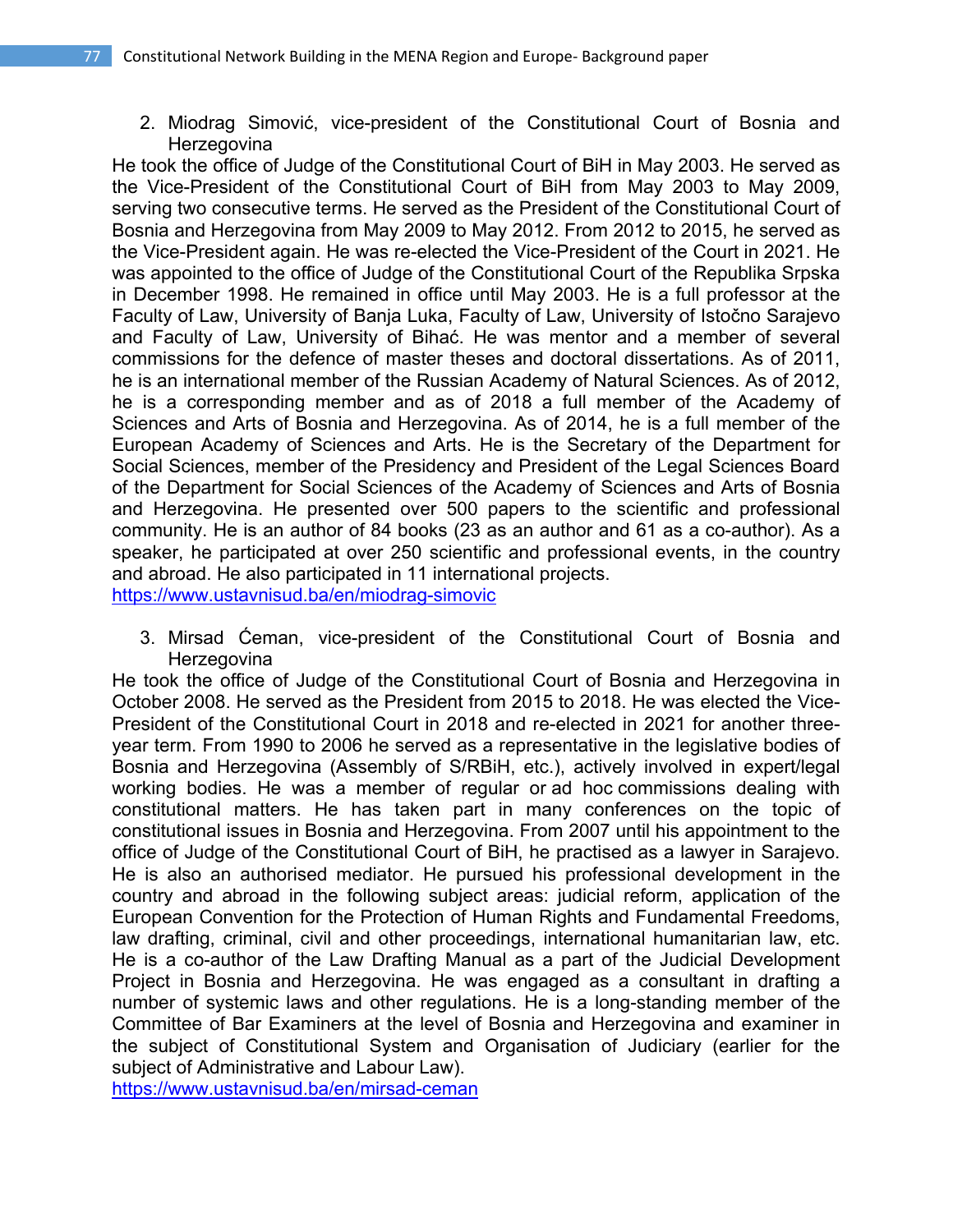4. Valerija Galić, judge of the Constitutional Court of Bosnia and Herzegovina In 2002, she was appointed to the office of Judge of the Constitutional Court of Bosnia and Herzegovina in May 2002. She took the office following the constituting session of the new composition of judges of the Constitutional Court of Bosnia and Herzegovina. Between 2006 and 2012, she served as the Vice-President of the Constitutional Court of BiH for two terms. She served as the President of the Constitutional Court of Bosnia and Herzegovina from 2012 to 2015. She was a member of a number of working commissions tasked with drafting systemic laws in various fields. As a representative of BiH from FBiH and a member of the Commission for Harmonization of the Legal System with the European Legislation, she participated in several international programs held in USA and France (Strasbourg).

https://www.ustavnisud.ba/en/valerija-galic

# 5. Seada Palavrić, Bosnia and Herzegovina

She took the office of Judge of the Constitutional Court of Bosnia and Herzegovina in January 2006. She held the office of the President of the Court from 2008 to 2009 and in that capacity signed the Memorandum of Understanding and Cooperation with the Constitutional Court of the Republic of Turkey. In 2009, she took the office of the Vice-President of the Constitutional Court of Bosnia and Herzegovina serving two terms until 2015. From 2002 to 2005, she was a representative in the House of Representatives of the BiH Parliamentary Assembly, where she discharged the duties of a member of the Parliamentary Delegation to OSCE, Committee on Foreign Affairs and Committee for Defence and Security Policy thereby taking an active part in the BiH defence reform. She was a member of the FBiH Team involved in the Arbitration Award for Dobrinja in accordance with the Decision of the High Representative for BiH. She published a number of professional. She attended a great number of conferences, both in the country and abroad, dealing with the topics of human rights and fundamental freedoms, namely the jurisdiction and decisions of the Constitutional Court of Bosnia and Herzegovina.

https://www.ustavnisud.ba/en/seada-palavric

# 6. Zlatko M. Knežević, Bosnia and Herzegovina

He took the office of Judge of the Constitutional Court of Bosnia and Herzegovina in July 2011. He served as the President of the Constitutional Court of Bosnia and Herzegovina from May 2018 to May 2021. In his capacity as a member of the Venice Commission of the Council of Europe since 2013, he has participated in the work of the sub-commissions for judiciary system, fundamental rights and minority rights. From 2015 to 2017, he held the office of the Deputy President of the Sub-Commission for Minorities and Minority Rights and since 2017 the office of the Deputy President of the Sub-Commission for Constitutional Judiciary. He is a regular Rapporteur in the Venice Commission in the field of sub-commissions run by him. He is fluent in English and Russian.

https://www.ustavnisud.ba/en/zlatko-m-knezevic

7. Angelika Nussberger, Bosnia and Herzegovina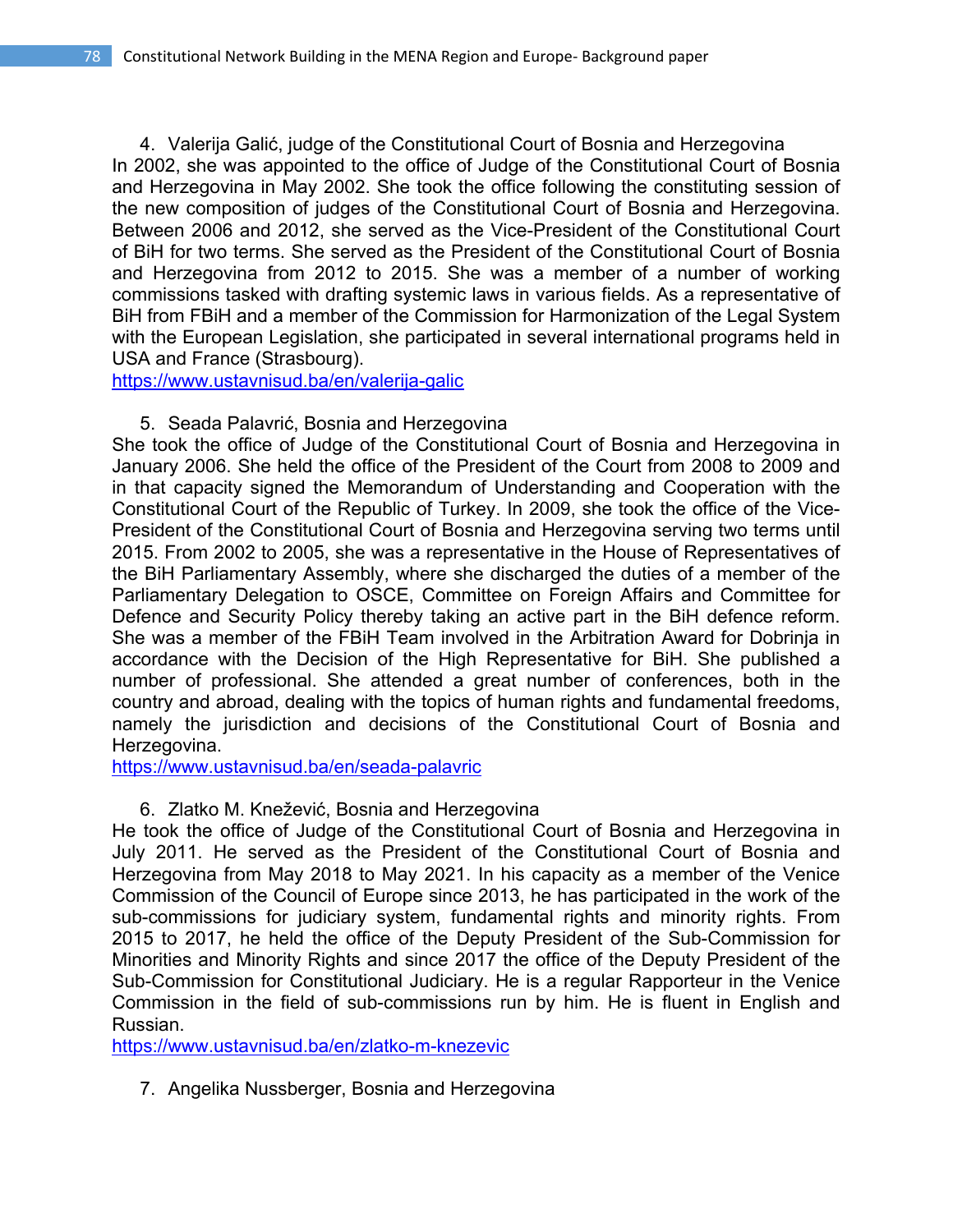She took the office of international judge of the Constitutional Court of Bosnia and Herzegovina in June 2020. She was a Visiting Researcher at Harvard University (1994 to 1995), a Research Fellow at the Max-Planck-Institute for Foreign and International Social Law in Munich (1993 to 2001) and a Legal Adviser at the Council of Europe. She was also holding a position of a Member of the Committee of Experts on the Application of Conventions and Recommendations of the International Labour Organisation (2003 to 2010) and Substitute Member of the Venice Commission (2006 to 2010) and Member of the Pontifical Academy for Social Sciences (2008 to 2010). In 2009, she was Member of the Independent International Fact-Finding Mission on the Conflict in Georgia (IIFFMCG). In 2011, she was elected Judge on behalf of Germany for the European Court of Human Rights. In 2012, she was appointed to the position of the Vice-President of Section V and in 2015, the President of the same Section. She was elected to a position of the Vice-President of the European Court in 2017. As of 2002, she is Full Professor of Law at the University of Cologne where she held a position of the Vice-Rector of the University in 2010. The title of Doctor honoris causa was conferred to her by the State University of Tbilisi (2010), the Academy of Advocacy of Ukraine (2018) and the University of Sibiu, Romania (2019). She was awarded the Schader Prize (2015), the Arthur-Burkhardt Prize (2019), a Honorary Certificate of Japan (2019) and the Officier de la Legion d'honneur (2019). She is a member of the North Rhine-Westphalian Academy of Sciences, Humanities and the Arts, the German member of the Venice Commission, the Vice-President of the Board of Trustees of the Max Planck Institute for Foreign and International Criminal Law, Associate member of the International Academy of Comparative Law and the member of the Association of German Constitutional Law Professors. She is a member of the Board of the German Lawyers 'Association and of the Board of the Institute for Legal Policy. https://www.ustavnisud.ba/en/angelika-nussberger

8. Helen Keller, Bosnia and Herzegovina

She took the office of Judge of the Constitutional Court of Bosnia and Herzegovina in December 2020. She was a Visiting Researcher at the Max-Planck Institute for International Law of Heidelberg (Germany) in 2000. Worked as a Professor of International Law, Constitutional Law and European Law at the University of Lucerne, from 2001 to 2004, and from 2004 to 2011 at the University of Zurich. She was a Board Member of the International Law Commission, Swiss Section, from 2008 to 2011, and a Member of the United Nations Human Rights Committee, in the same period. She was a Visiting Scholar at the Centre for Advanced Studies in Oslo (Norway), in 2010. She served as Judge of the European Court of Human Rights from 2011 to 2020. https://www.ustavnisud.ba/en/helen-keller-21

# **Constitutional Court of Croatia**

tel: +385 1 6400 250 fax: +385 1 4551 055 e-mail: Ustavni\_sud@usud.hr www.usud.hr

1. Miroslav Šeparović, Croatia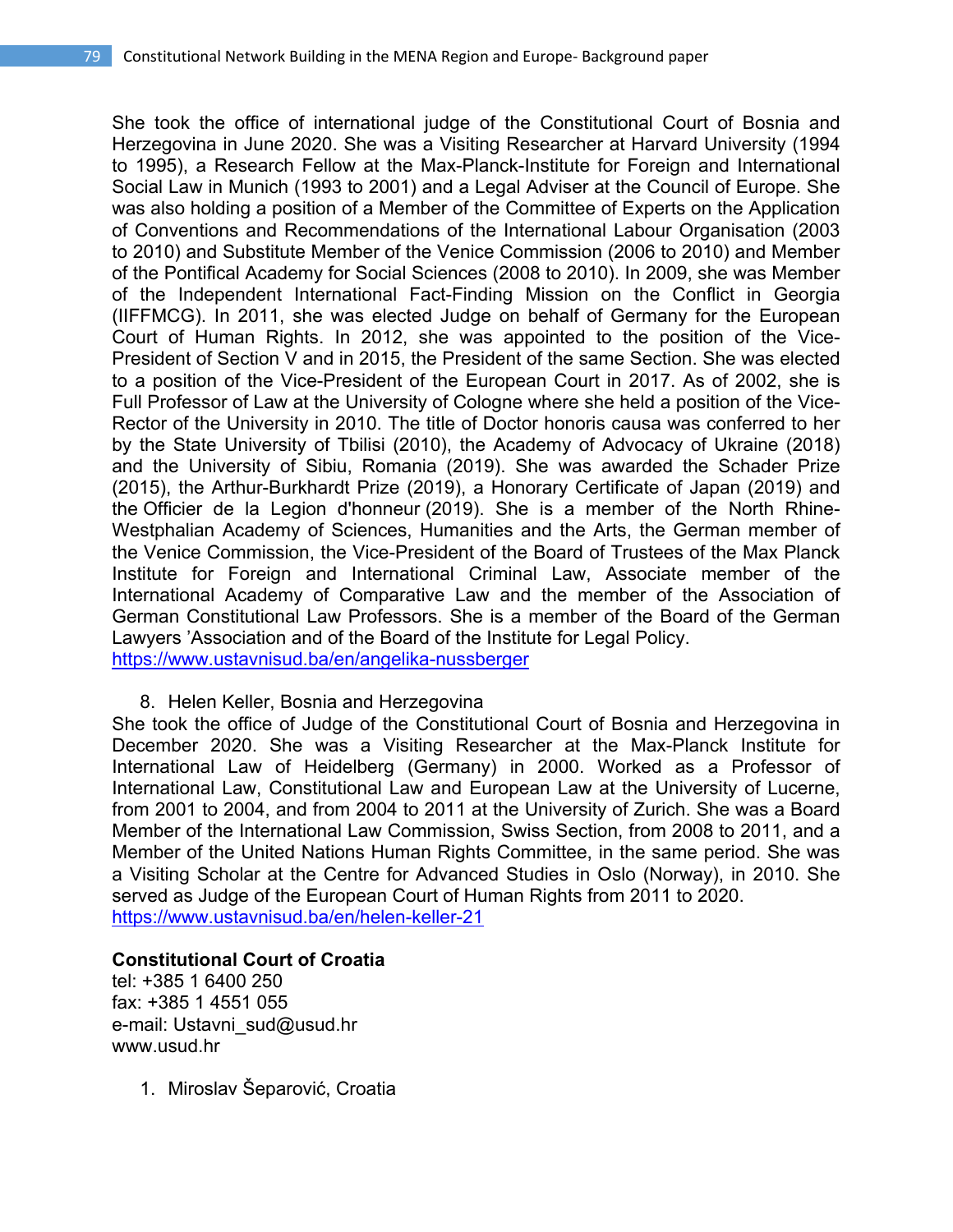President of the Constitutional Court of Croatia.

He is a Croatian lawyer who serves as the 5th President of the Constitutional Court of Croatia since 13 June 2016, had previously served as a 5th Minister of Justice in the Cabinet of Zlatko Mateša from 1995 to 1998. He was member of the Association of Defence Counsel Practising before the International Criminal Tribunal for the former Yugoslavia in The Hague and was for a time an attorney at this Tribunal. He was also member of the Council for the Civil Control of Security and Intelligence Agencies and external member of the Committee for the Judiciary of the Croatian Parliament. He is a regular member of the Croatian Academy of Legal Sciences. She was member of the Council for Monitoring the Implementing the Justice Reform Strategy, coordinator of the Croatian Government for succession issues and head of the Croatian delegation in the Joint Permanent Committee for Implementing the Agreement on Succession Issues. Since 2005 she has been member of the Negotiating Team for Accession of the Republic of Croatia to the European Union.

https://www.usud.hr/en/president

### 2. Snježana Bagić, Croatia

She is the deputy-president of the Constitutional Court of Croatia. She was appointed Secretary of the Ministry in 1995, and in 1997 she became Deputy Minister of Justice and Head of the Office for Cooperation with the International Criminal Tribunal for the former Yugoslavia and the International Court of Justice. From 2000 to 2003 she was head of the Office for Legislation of the Croatian Government. She was elected judge of the Zagreb County Court in 2003, and in 2004 she became State Secretary of the Ministry of Justice, which she remained until her election as judge of the Constitutional Court of the Republic of Croatia. She was member of the Croatian delegation for resolving property rights disputes with the Republics of Slovenia, Bosnia and Herzegovina and Macedonia; member of the negotiation team with the Republic of Slovenia on resolving the commitments of the Republics of Croatia and Slovenia towards the Republic of Italy deriving from the Osim Agreements. https://www.usud.hr/en/judges

3. Andrej Abramović, Croatia

Judge of the Constitutional Court since 7 June 2016. From 2007 to 2012 he was judge at Zagreb Municipal Civil Court, where for a certain time he headed the group for media lawsuits. From 2012 until he was elected judge of the Constitutional Court of the Republic of Croatia, he was judge at Zagreb Administrative Court, and acted as its President. He was member of the Ministry of Justice working group for monitoring and implementing the Administrative Disputes Act. He is the author of several professional papers in civil and civil procedural law as well as in administrative and constitutional law.

https://www.usud.hr/en/judges

#### 4. Ingrid Antičević Marinović, Croatia

From 2001 to 2003, she performed the function of Minister of Justice, Administration and Local Self-government and participated in the drafting of many legislative proposals. n her last term of office, from 2015 until her election as judge of the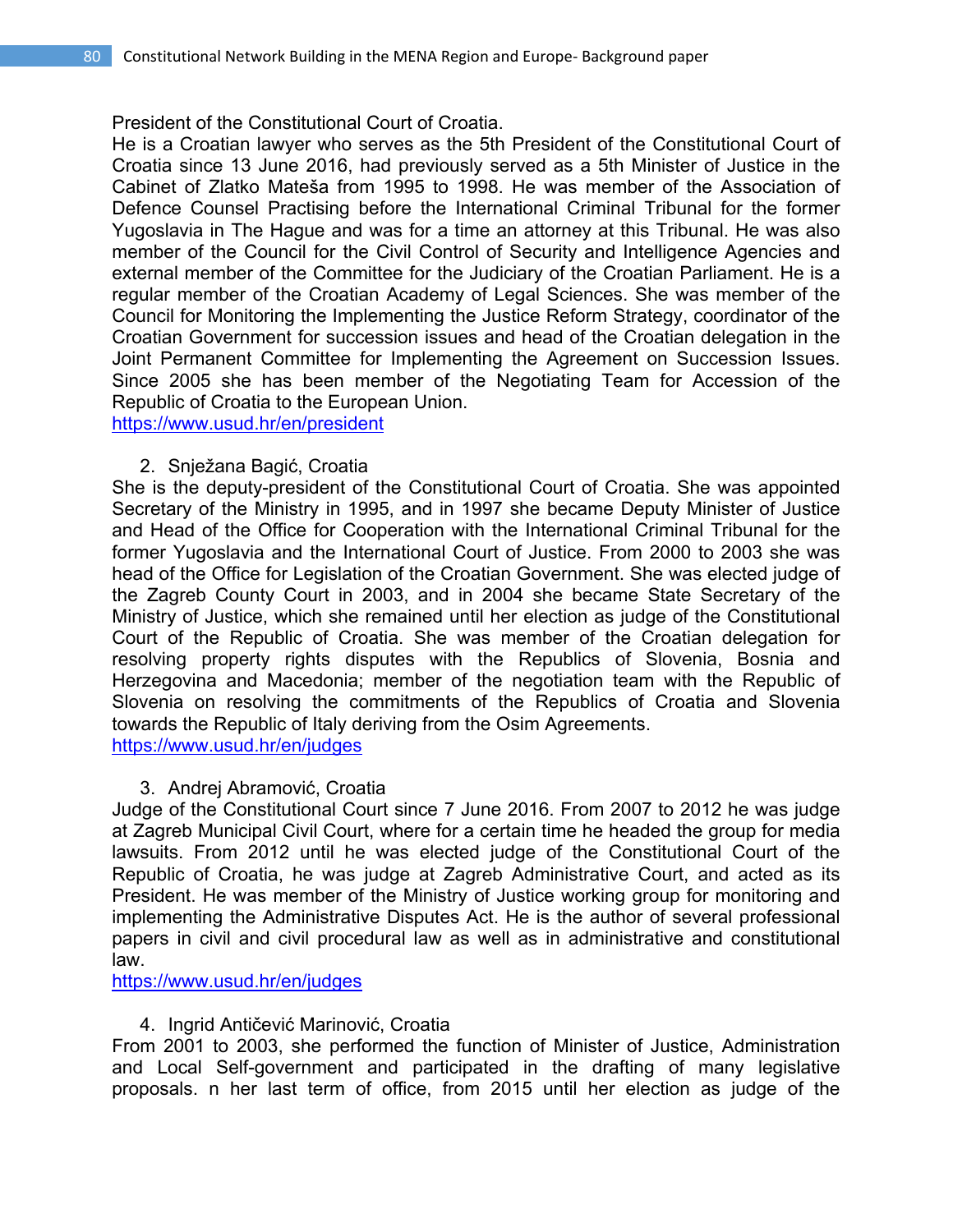Constitutional Court of the Republic of Croatia, she was member of the Committee for the Constitution, Standing Orders and the Political System, the Legislation Committee, the Inter-parliamentary Co-operation Committee, the delegation of the Croatian Parliament to the Parliamentary Assembly of the Council of Europe, and the National Council for the Implementation of the Anti-corruption Strategy. She also performed the function of observer at the European Parliament and of substitute member of the Assembly for the Election of Judges of the European Court of Human Rights in Strasbourg.

https://www.usud.hr/en/judges

5. Mato Arlović, Croatia

Judge of the Constitutional Court of Croatia since 21 July 2009. He was elected Member of the Croatian Parliament for five terms from 1990 to 2008. In the term of 2004-2007 he was vice-president of the Croatian Parliament, head of the permanent delegation of the Croatian Parliament to the Assembly of the WEU, member of the extended presidency of the Assembly of the WEU, member of the Constitution, Rules of Procedure and Political System Committee and member of the Agriculture Committee. https://www.usud.hr/en/judges

6. Branko Brkić, Croatia

Judge of the Constitutional Court of Croatia since 7 June 2016. From 1984 to 1991 he was judge at Obrovac Municipal Court, and from 1991 to 1996 at Zadar County Court. From 1992 to 1996 he was judge at the Split Military Court. From 2006 until he was elected judge of the Constitutional Court of the Republic of Croatia he was judge of the Supreme Court of the Republic of Croatia. He is member of the Croatian Association for Criminal Law Sciences and Practice. From 2010 to 2012 he was member of the National Judicial Council.

https://www.usud.hr/en/judges

7. Mario Jelušić, Croatia

Judge of the Constitutional Court since 7 June 2016. From 1991 he was research assistant at the Faculty of Law of the University of Zagreb, and then assistant professor in the Department of Constitutional Law. From 1996 to 1999 he was external member of the Committee for Legislation and the Committee for the Constitution, Standing Orders and Political System of the House of Representatives of the Croatian Parliament, member of the working group for drafting the Constitutional Act on the Constitutional Court of the Republic of Croatia in 1998, and in 1999 member of the working group for the Draft of the Principles and Basic Institutes of Croatian Electoral Legislation. From 2001 to 2004 he was local expert for European Union projects in Croatia (Support to the Judiciary in Legal Advice and Conducting Proceedings, and Public Administration Reform). He is the author of scholarly and professional works in constitutional law, the history of Croatian law and state, local and regional self-government and other fields of law.

https://www.usud.hr/en/judges

8. Lovorka Kušan, Croatia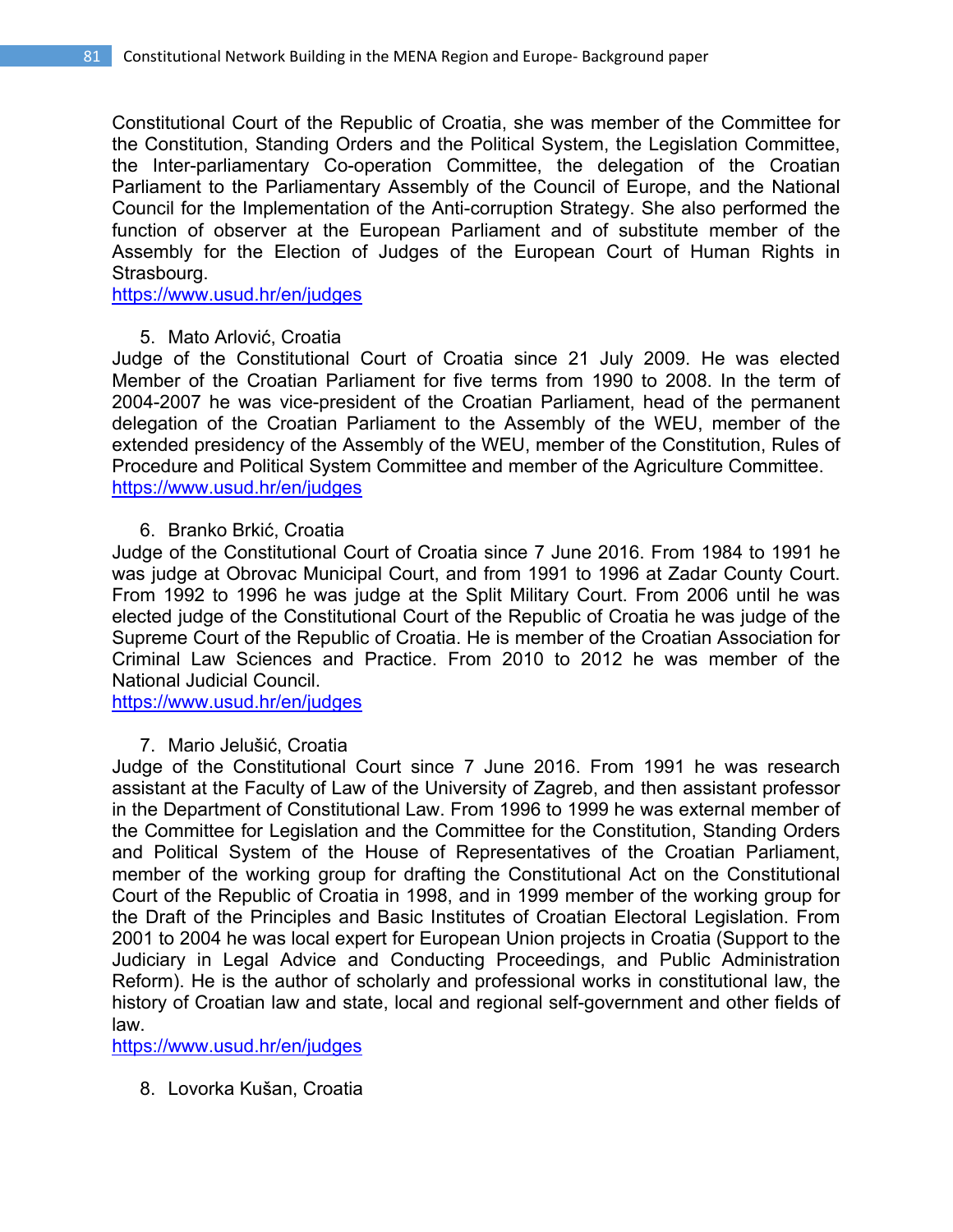Judge of the Constitutional Court since 7 June 2016. In 1998 she was enrolled in the Register of Attorneys of the Croatian Bar Association and worked as an attorney at law until her election as judge of the Constitutional Court of the Republic of Croatia. As of 2000 she has represented clients before the European Court of Human Rights, and has been engaged in strategic litigation in the fields of hate crime, the right to a home, discrimination, the right to education and the rights of persons with disabilities. She has held many lectures on the applicaton of the Convention for the Protection of Human Rights and Fundamental Freedoms and on the prevention of discrimination and has presented papers at numerous conferences, round tables and expert gatherings on human rights. She has published several expert articles on the case law of the Convention for the Protection of Human Rights and Fundamental Freedoms. https://www.usud.hr/en/judges

#### 9. Josip Leko, Croatia

Judge of the Constitutional Court since 7 June 2016. He was elected Member of the Croatian Parliament for five consecutive convocations from 2000 to 2015, during which he performed and held various functions. In his last term of office, from 2015 until being elected Judge of the Constitutional Court of the Republic of Croatia, he was member of the Committee on the Constitution, Standing Orders and the Political System, the Legislation Committee, the Judiciary Committee, the State Attorney Council, and the State Judiciary Council from the ranks of Members of Parliament. https://www.usud.hr/en/judges

#### 10.Davorin Mlakar, Croatia

Judge of the Constitutional Court since 7 June 2016. From 2011 until his election as judge of the Constitutional Court of the Republic of Croatia, he was Member of Parliament of the Republic of Croatia, where he was president of the Foreign Policy Committee, vice-president of the Committee for the Constitution, Standing Orders and Political System, and member of the Committee for Legislation. He was representative of the Government of the Republic of Croatia and negotiator in the process of the reintegration of Eastern Slavonia in the constitutional and legal order of the Republic of Croatia. He has taken part in several international projects, including the Kingdom of Denmark project on the horizontal correlation of the central bodies of state administration and a World Bank project related to salaries and state and public administration. He is also co-author of several legal texts in the field of administration and the judiciary.

https://www.usud.hr/en/judges

# 11.Rajko Mlinarić, Croatia

Judge of the Constitutional Court since 7 June 2016. From 2015 until being elected judge of the Constitutional Court, he was judge of the Higher Disciplinary Court of the Croatian Bar Association. He conducted practical exercises and workshops in the area of criminal and criminal-procedural law in the Department of Criminal Law and the Department of Criminal Procedural Law of the Faculty of Law of the University of Zagreb. He is member of the Croatian Association for Criminal Law Science and Practice. He is the author of a number of professional and research papers, mainly in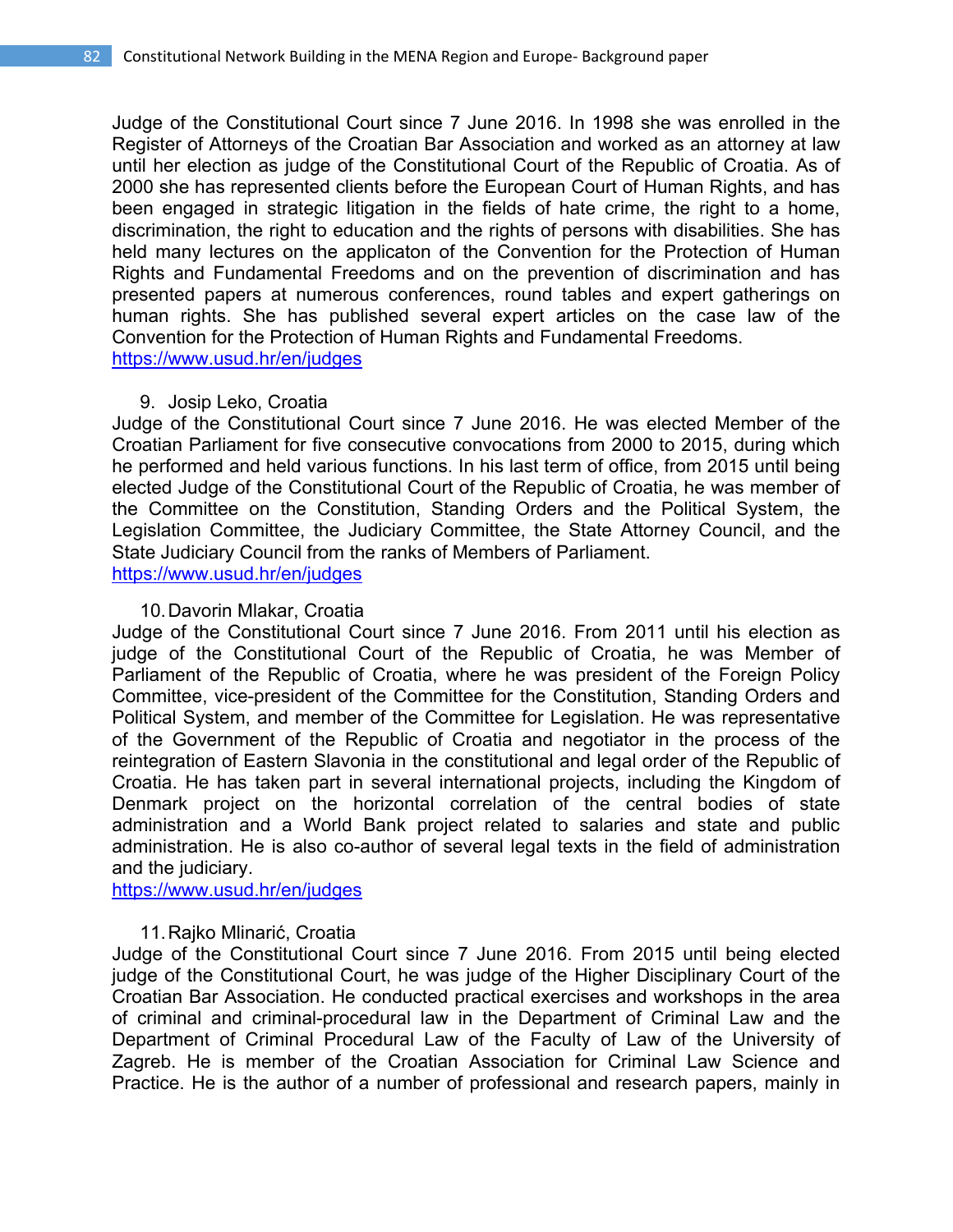the field of criminal law. He has participated in a large number of domestic and foreign congresses and seminars.

https://www.usud.hr/en/judges

#### 12.Goran Selanec, Croatia

Judge of the Constitutional Court since 13 October 2017. From 2001 to 2009 he worked at the Faculty of Law of the University of Zagreb, first as a junior research assistant in the Department of Constitutional Law, then as senior assistant in the Department of European Public Law. In 2010 he worked as an expert advisor in the EU PHARE project "Harmonisation and Publication of Case Law" at the Supreme Court of the Republic of Croatia. From 2009 to 2012 he acted as a national gender equality expert in the European Network of National Legal Experts in Gender Equality of the European Commission. Since 2012, he has been an occasional guest lecturer at the Europäische Rechtsakademie (Academy of European Law - ERA). He has also acted as a legal expert in the following EU Progress projects: "EU Charter of Fundamental Rights" (2014) and "Support for the Implementation of the Anti-discrimination Act" (2009) at the Office for National Minorities and Human Rights of the Government of the Republic of Croatia.

https://www.usud.hr/en/judges

### 13.Miroslav Šumanović, Croatia

Judge of the Constitutional Court since 7 June 2016. In 2002 he was enrolled in the Register of Attorneys of the Croatian Bar Association and worked as an attorney at law until his election as judge of the Constitutional Court of the Republic of Croatia. From 2001 to 2002 he coordinated and headed the group for drafting the Act on the Liability of the Republic of Croatia for Damage Caused by Terrorist Acts and Public Demonstrations, the Act on the Liability of the Republic of Croatia for Damage Caused by Members of the Croatian Armed Forces and Police During the Homeland War, the Act on the Liability of the Republic of Croatia for Damage Caused in the Former Socialist Federal Republic of Yugoslavia (SFRY) for which the Former SFRY was Responsible.

https://www.usud.hr/en/judges

#### **Supreme Court of Cyprus**

Tel: (+357) 22865741 Fax: (+357) 22304500 E-mail: chief.reg@sc.judicial.gov.cy

1. Persefoni Panayi, Cyprus

She has served as President of the District Courts of Larnaca, Limassol and Nicosia and as Administrative President of the District Court of Larnaca-Famagusta and has also presided over the Permanent Assize Court. Justice Panayi was appointed to the Supreme Court on the 29th August 2012 and took up appointment as President of the Court on 10th November 2020. She is the chairperson of the Rules Committee, appointed by the Supreme Court to collaborate with an Expert Group under the guidance of the Rt. Hon. Lord Dyson for the purpose of reviewing and modernizing the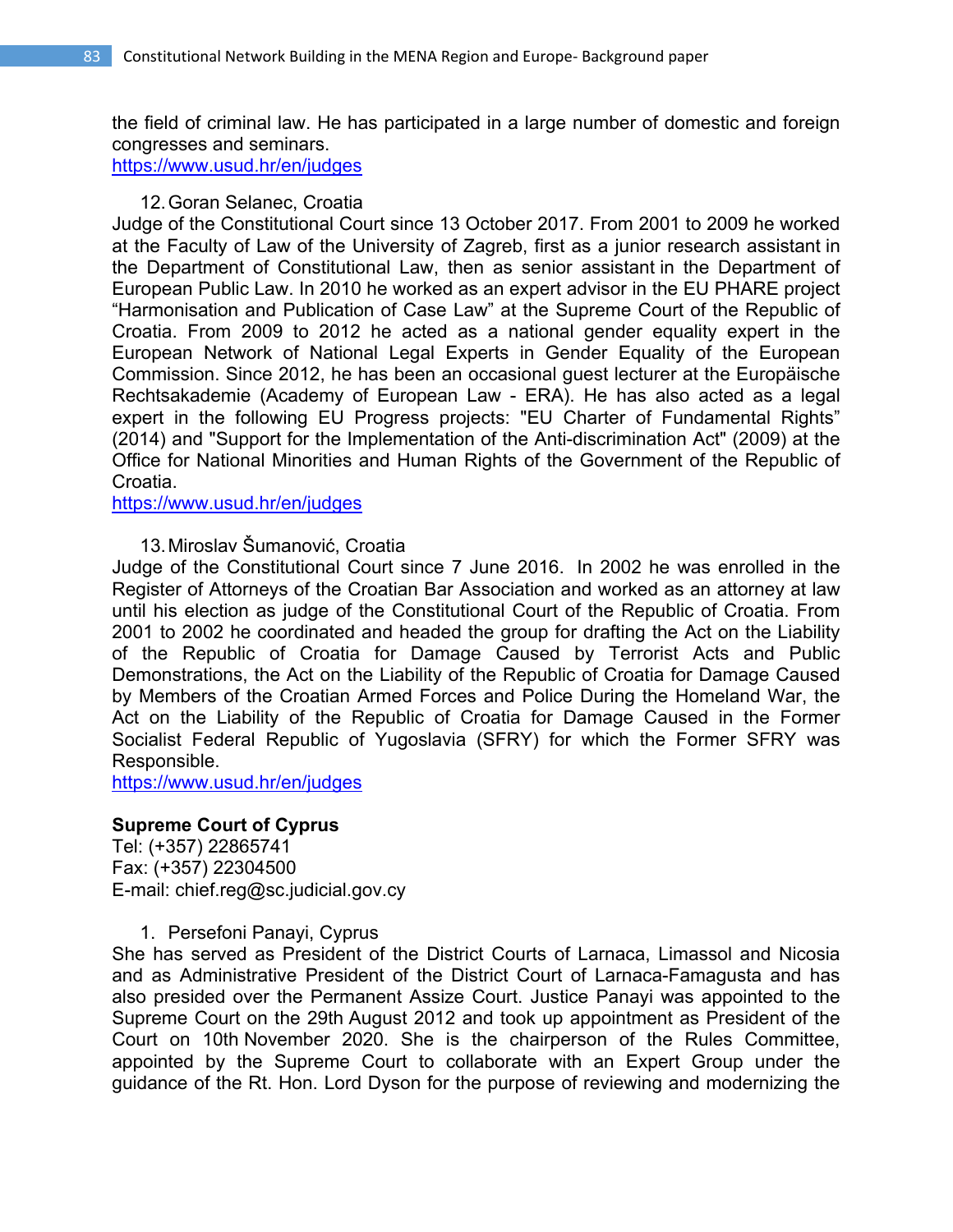Civil Procedure Rules. She is also on the list of ad hoc judges of the European Court of Human Rights.

http://www.supremecourt.gov.cy/Judicial/sc.nsf/All/4D772CA619851773C22584390027 FEE7?OpenDocument

# 2. Leonidas Parparinos, Cyprus

He has served in every District Court and Assize Court of Cyprus. He presided over the Assize Court of Paphos between 2003 - 2005 and he also served as Administrative President of the District Court of Larnaca in 2008 - 2009. In 2009, he was appointed Administrative President of the District Court of Nicosia, until October 2012, when he was appointed Justice of the Supreme Court. Between 2008 - 2010, he acted as President of the Cyprus Judges Association and took part in a large number of conferences in Cyprus and abroad.

http://www.supremecourt.gov.cy/judicial/sc.nsf/All/BC1BF91D9F481CDBC22584390028 0A19?OpenDocument

# 3. Antonis R. Liatsos, Cyprus

 He acted as President of the Larnaca Permanent Assize Court and as the Administrative President of the Nicosia/Kyrenia District Courts. He is, since September 2013, Justice of the Supreme Court of Cyprus. In 2010 he was elected as President of the Cyprus Judges Association, and served this position until his appointment as Justice of the Supreme Court. As a representative of the Judiciary, he was a member of the Reformatory Policy Committee, and as a member of the Delegation of the Republic of Cyprus, he attended for many years, at the United Nations´ offices in Vienna, the programme of the United Nations Committee for the Prevention of Crime and Criminal Justice.

http://www.supremecourt.gov.cy/judicial/sc.nsf/All/E68115A00995E1F3C225843900283 21F?OpenDocument

# 4. Katerina Stamatiou, Cyprus

She served for one term in the committee of the Limassol Bar Association. In 1993 she was appointed District Judge, in 2000 she was promoted to Senior District Judge and in 2004 she was promoted to District Court President. She served as President of the Assize Court of Paphos and Limassol and Administrative President of the Paphos and Limassol District Courts. She was appointed to the Supreme Court on 16th September 2013.

http://www.supremecourt.gov.cy/judicial/sc.nsf/All/815BFE14807979E8C225843900283 E90?OpenDocument

# 5. Yiasemis N. Yiasemis, Cyprus

He practised as an advocate from 1985 until 1992, as a member of the Bar Council of Ammochostos and in January 1993 he was appointed as District Judge. As a first instance Judge, he served in all jurisdictions, including that of the Permanent Assize Court and at all levels of the first instant hierarchy. He served for a term as the Vice President of the Cyprus Judges' Association. He was appointed to the Supreme Court of Cyprus in January 2014, where he still serves.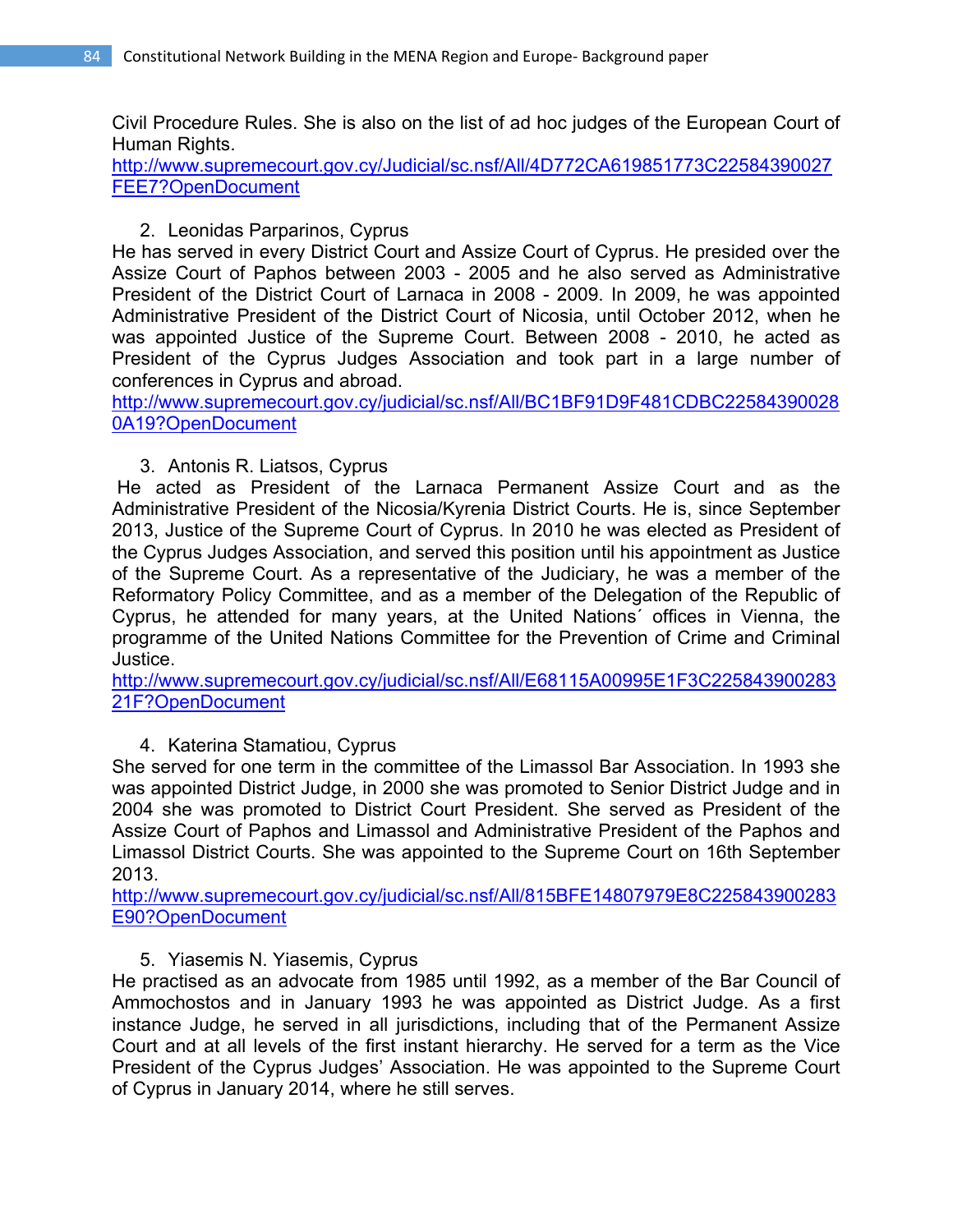http://www.supremecourt.gov.cy/Judicial/sc.nsf/All/B8D3B0DD4E61456EC2258439002 84C88?OpenDocument

# 6. Tefkros Th. Economou, Cyprus

He practiced Law at Larnaca from 1987 until 1997. On 11.1.1993 he was appointed District Judge and οn 19.11.2001 he was appointed Senior District Judge. On 11.2.2008 he was appointed President of District Court serving as President of the Assize Court and as Administrative President of the District Court of Nicosia. On 1.9.2014 he was appointed Judge of the Supreme Court.

http://www.supremecourt.gov.cy/judicial/sc.nsf/All/5CD5227A394D8ACBC22584390028 64F2?OpenDocument

# 7. Tasia Psara-Miltiadou, Cyprus

She served for two terms as a Senior District Judge of the Assize Court of Paphos and for one term as President of the Assize Court of Limassol.

She has been appointed as a Supreme Court Judge on the 15th of January 2015. http://www.supremecourt.gov.cy/judicial/sc.nsf/All/3735B63F3EB66987C22584400027E CFF?OpenDocument

# 8. Androula Stylianidou Pouyourou, Cyprus

She practiced as a lawyer for 14 years, between 1977 and 1991, when she was appointed as a District Judge. She initially served at the District Court of Nicosia and later at the District Courts of Paphos and Limassol. In 2000 she was promoted to the post of Senior District Judge and in 2009 was appointed President of the District Court. She served as Administrative President of the District Courts of Limassol and Paphos and as President of the Assize Court of Paphos. She is a member of the Supreme Court of Cyprus from 4.1.2017.

http://www.supremecourt.gov.cy/Judicial/sc.nsf/All/37123F02715BDD43C22584400020 F072?OpenDocument

# 9. Charis Malachtos, Cyprus

He served as President of the Paphos Permanent Assize Court and the Limassol Permanent Assize Court and as Administrative President of the District Court of Larnaca-Famagusta and of the District Court of Limassol. He was appointed Judge of the Supreme Court on the 15th of October 2019.

http://www.supremecourt.gov.cy/Judicial/sc.nsf/All/913E021CEE30ABB6C22584C7001 D24DB?OpenDocument

# 10.Dora Socratous, Cyprus

She served as President of the Assize Court of Paphos and as Administrative President of the District Court of Paphos from 2015 until the 7th of December, 2020 when she was appointed Judge of the Supreme Court.

http://www.supremecourt.gov.cy/Judicial/sc.nsf/All/D42A8FF98D9C9D6EC2258634003 92687?OpenDocument

# 11.Lena Demetriadou-Andreou, Cyprus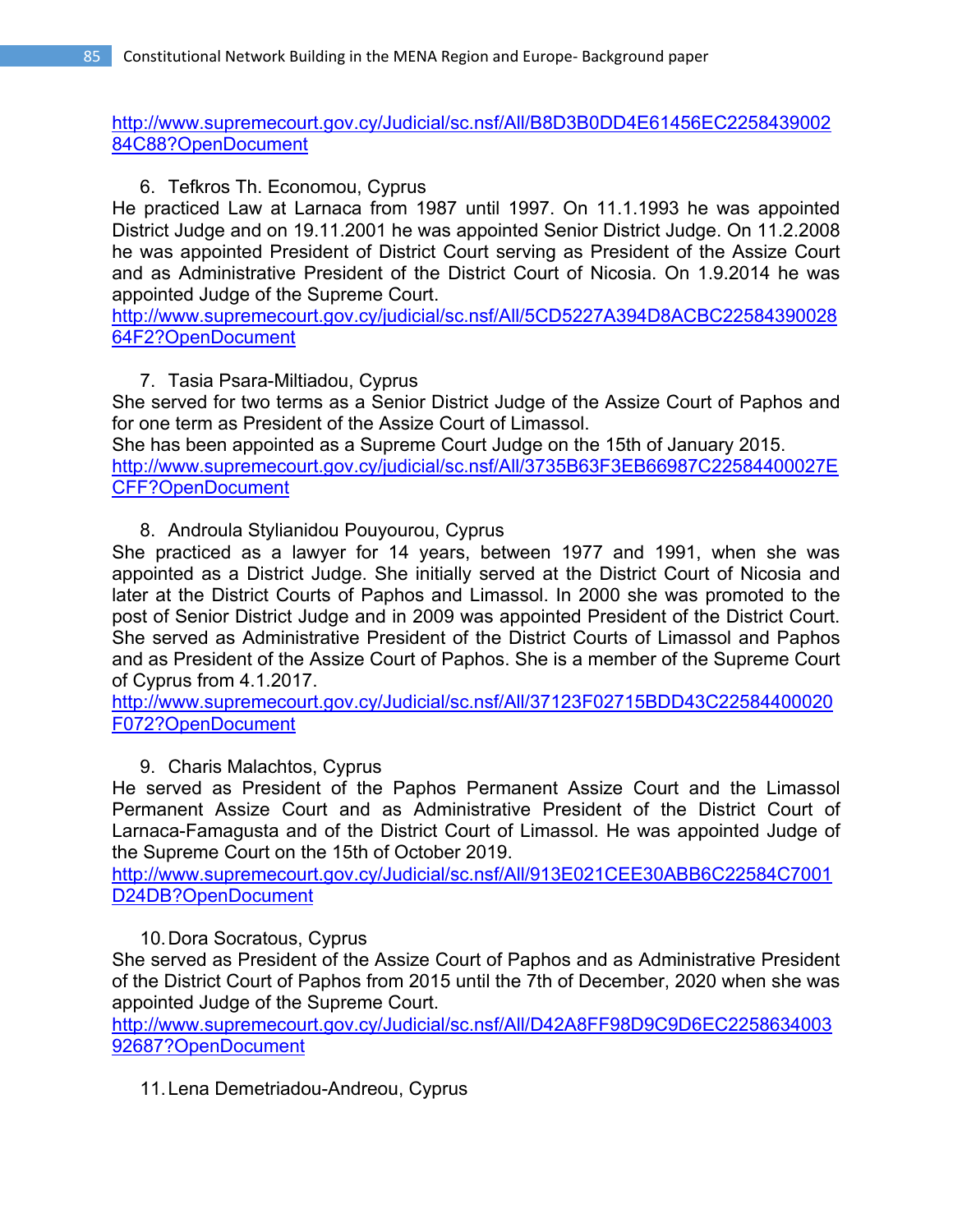She was appointed in the Judicial Service as acting District Judge on November 1995 and as a District Judge on November 1996. Since that date until February 2004 she was holding the position of District Judge. • Since 2001 until 2015 she was an Examiner on the subject of Criminal Procedure, which is one of the subjects in the examinations that are held by the Cyprus Legal Council for acquiring the right to practice as a lawyer in the Republic of Cyprus. Since October 2018 until today she is a Trainer in the Group of Trainers of the National School of Judges. Since October 2020 she is a member of the Permanent Monitoring Committee for Judicial Conduct and Ethics. On 7/12/2020 she was appointed Justice of the Supreme Court.

http://www.supremecourt.gov.cy/Judicial/sc.nsf/All/4431D772B719591DC22586340039 378E?OpenDocument

### 12.Ioannis Ioannides, Cyprus

He graduated from the Pancyprian Gymnasium and of the Law School of the University of Athens. He practiced Law at Nicosia from 1988. On the 20.11.1995 he was appointed District Judge serving at the District Court of Nicosia. On 15.2.2004 he was appointed Senior District Judge. On 12.11.2012 he was appointed President of District Court. He served as President of the Limassol Permanent Assize Court and as Administrative President of the District Court of Nicosia and of the District Court of Larnaca. On 7.12.2020 he was appointed Judge of the Supreme Court.

http://www.supremecourt.gov.cy/Judicial/sc.nsf/All/6C0D827D4A89DF3CC2258634003 94C2E?OpenDocument

#### 13.Nicholas Santis, Cyprus

He participated as a member of the Committee on Judicial Reform, and the Rules Committee. He was a Trainer Judge in the Cyprus School for Judicial Training, and President elect of the Cyprus Judges Association for three consecutive terms until his appointment as Supreme Court Justice (2013-2020). He was a Member of the Cyprus Crime Prevention Council for seven years, representing therein the Cypriot Judiciary by permission and selection of the Supreme Court of Cyprus. He successfully completed assigned chairmanship duties in various Working Groups during the Cyprus Presidency of the Council of the European Union (2012). He gave lectures in local universities and international legal conferences, and has written legal articles which have been published in Cypriot and international journals.

http://www.supremecourt.gov.cy/Judicial/sc.nsf/All/35D40A4F1A96247BC22586340039 672D?OpenDocument

# **Constitutional Court of France**

1. Laurent Fabius, France

He is a French politician serving as President of the Constitutional Council since 8 March 2016. A member of the Socialist Party, he previously served as Prime Minister of France from 17 July 1984 to 20 March 1986. Fabius was 37 years old when he was appointed and is, so far, the youngest Prime Minister of the Fifth Republic. Fabius was also President of the National Assembly from 1988 to 1992 and again from 1997 to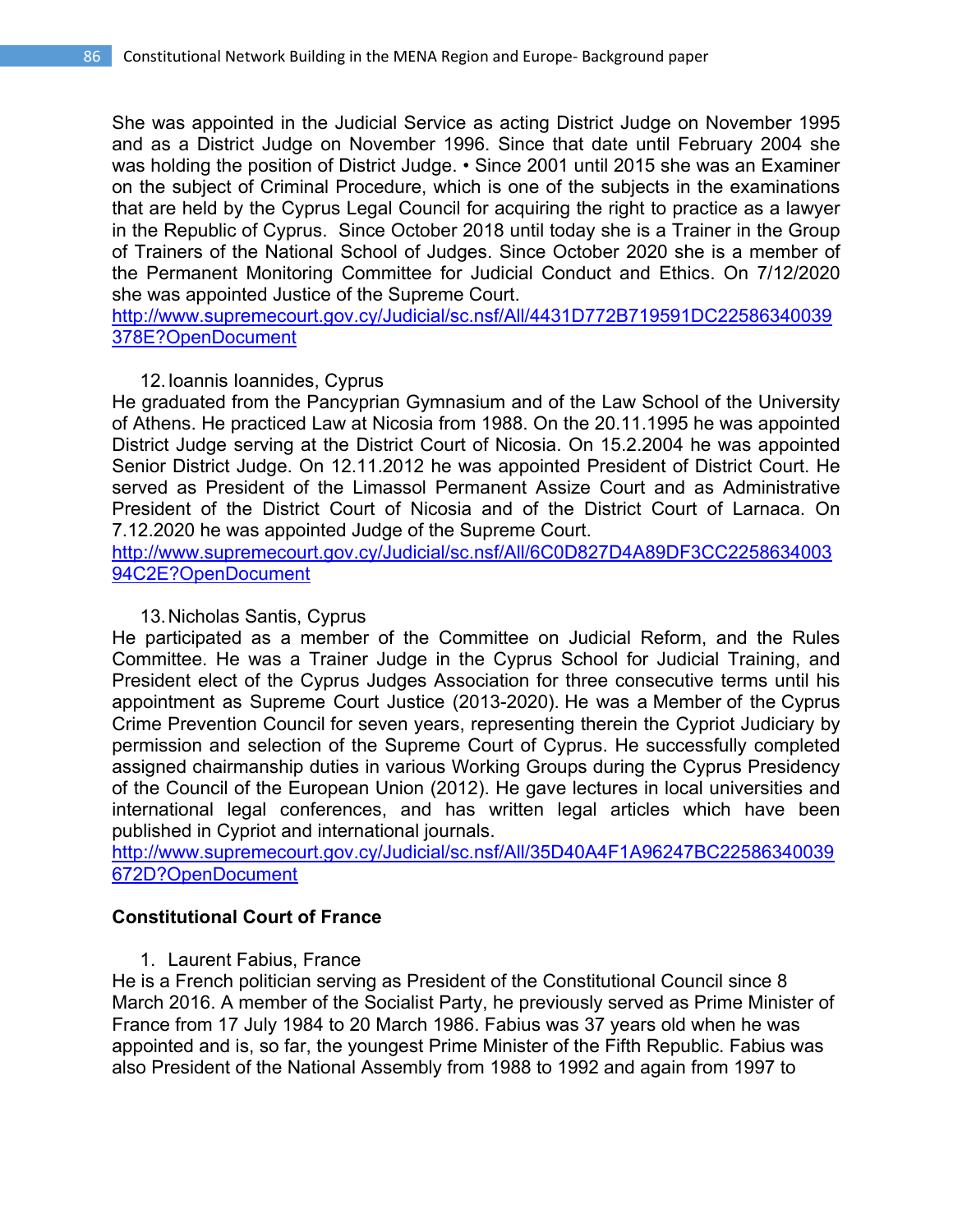2000. Fabius served in the government as Minister of Finance from 2000 to 2002 and Minister of Foreign Affairs from 2012 to 2016. https://www.conseil-constitutionnel.fr/en/laurent-fabius

2. Claire Bazy Malauri, France

Vice-President of the Venice Commission. She was appointed 31 August 2010, and reappointed on 12 February 2013 by the President of the National Assembly. https://www.conseil-constitutionnel.fr/en/claire-bazy-malaurie

3. Nicole Maestracci, France Appointed on 12 February 2013 by the President of the Republic. https://www.conseil-constitutionnel.fr/en/nicole-maestracci

4. Michel Pinault, France Appointed on 19 February 2016 by the President of the Senate. https://www.conseil-constitutionnel.fr/en/michel-pinault

5. Corinne Luquiens, France Appointed on 18 February 2016 by the President of the National Assembly. https://www.conseil-constitutionnel.fr/en/corinne-luquiens

6. Dominique Lottin, France

Appointed on 25 October 2017 by the President of the Senate. https://www.conseil-constitutionnel.fr/en/dominique-lottin

# 7. Jacques Mézard, France

Appointed on 22 February 2019 by the President of the Republic. He is a French lawyer and politician of the Radical Party of the Left. He previously served as Minister of Agriculture and Food in 2017 and Minister of Territorial Cohesion from 2017 to 2018. A member of the Radical Party of the Left (PRG), he was a Senator representing the Cantal department from 2008 to 2017 and again from 2018 until 2019. https://www.conseil-constitutionnel.fr/en/jacques-mezard

# 8. François Pillet, France

Appointed 21 February 2019 by the President of the Senate. He is a member of the Senate of France, representing the Cher department. He is a member of The Republicans.

https://www.conseil-constitutionnel.fr/en/francois-pillet

# 9. Alain Juppé, France

Appointed on 21 February 2019 by the President of the National Assembly. A member of The Republicans, he was Prime Minister of France from 1995 to 1997 under President Jacques Chirac. He had previously served as Minister of Foreign Affairs from 1993 to 1995, and as Minister of the Budget and Spokesman for the Government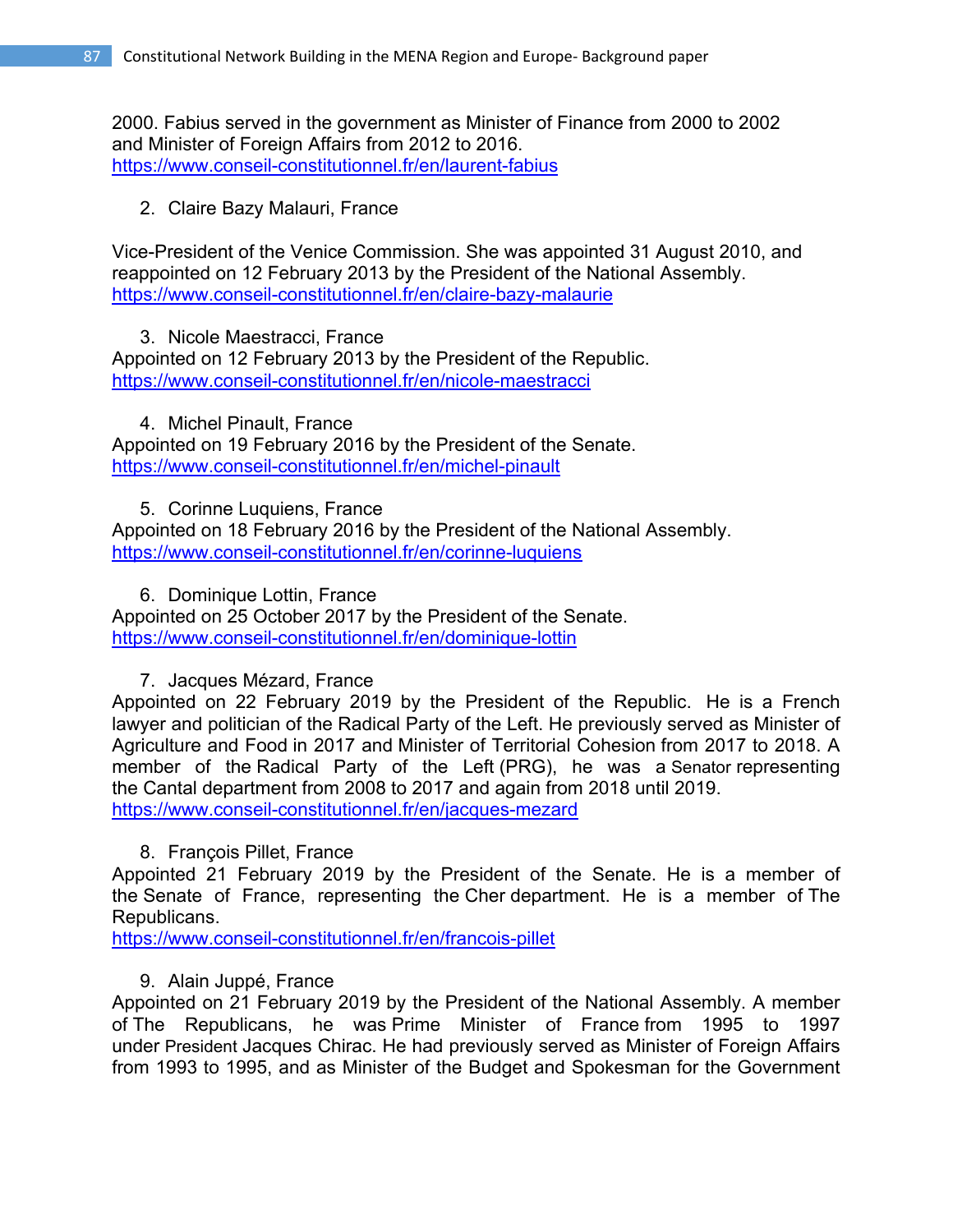from 1986 to 1988. He was President of the political party Union for a Popular Movement (UMP) from 2002 to 2004 and mayor of Bordeaux from 1995 to 2004. https://www.conseil-constitutionnel.fr/en/alain-juppe

### **Supreme Special Court of Greece (Areopagite)**

1. Maria Georgioum, Greece

President of the Supreme Civil and Criminal Court of Greece

She was originally appointed as Associate Judge at the Athens Court of First Instance. To this extent, however, by an act of the Head of the Athens Court of First Instance, she exercised the duties of First Instance Judge in divisions of automobile disputes. She was promoted to the rank of First Instance Judge in 1985 and served in the Athens Court of First Instance. During her services in this rank she served in almost all departments and at the same time acted as a Criminal Judge. On 22nd March 2017, she was promoted to Supreme Court Judge (Areopagite), appeared and took up her duties on 19-4-2017 and joined the 6th Criminal Division of the Supreme Court. On July 2nd , 2020, she was promoted to the rank of Vice President of the Supreme Court and was appointed as President of the Criminal Division of the Supreme Court, where she exercised these duties.She was elected President of the Hellenic Supreme Court of Civil and Criminal Justice on 30th June 2021.

http://www.areiospagos.gr/en/

2. Angeliki Aleiferopoulou, Greece

Former president of the Supreme Civil and Criminal Court (1/7/2020 - 30/6/2021) In 2012 she was promoted to Supreme Court Judge (Areopagite) and initially joined the B2 Civil Department of the Supreme Court, while later she served in the 5th Criminal Department. In 2017 she was promoted to the rank of Vice President of the Supreme Court and was appointed as President of the 7th Criminal Department of the above mentioned Court, where she held these duties for three years. She was elected President of the Hellenic Supreme Court of Civil and Criminal Justice on 30-6-2020. http://www.areiospagos.gr/en/

# **Constitutional Court of Italy**

1. Giancarlo Coraggio, Italy

He is an Italian judge. He has been Judge of the Constitutional Court of Italy since 28 January 2013 and President of the Constitutional Court since 18 December 2020. Previously he served as President of the Italian Council of State.

2. Giuliano Amato, Italy

Italian politician who twice served as Prime Minister of Italy, first from 1992 to 1993 and again from 2000 to 2001. Later, he was Vice President of the Convention on the Future of Europe that drafted the European Constitution and headed the Amato Group. He is commonly nicknamed dottor Sottile, (which means "Doctor Subtilis", the sobriquet of the Scottish Medieval philosopher John Duns Scotus, a reference to his political subtlety).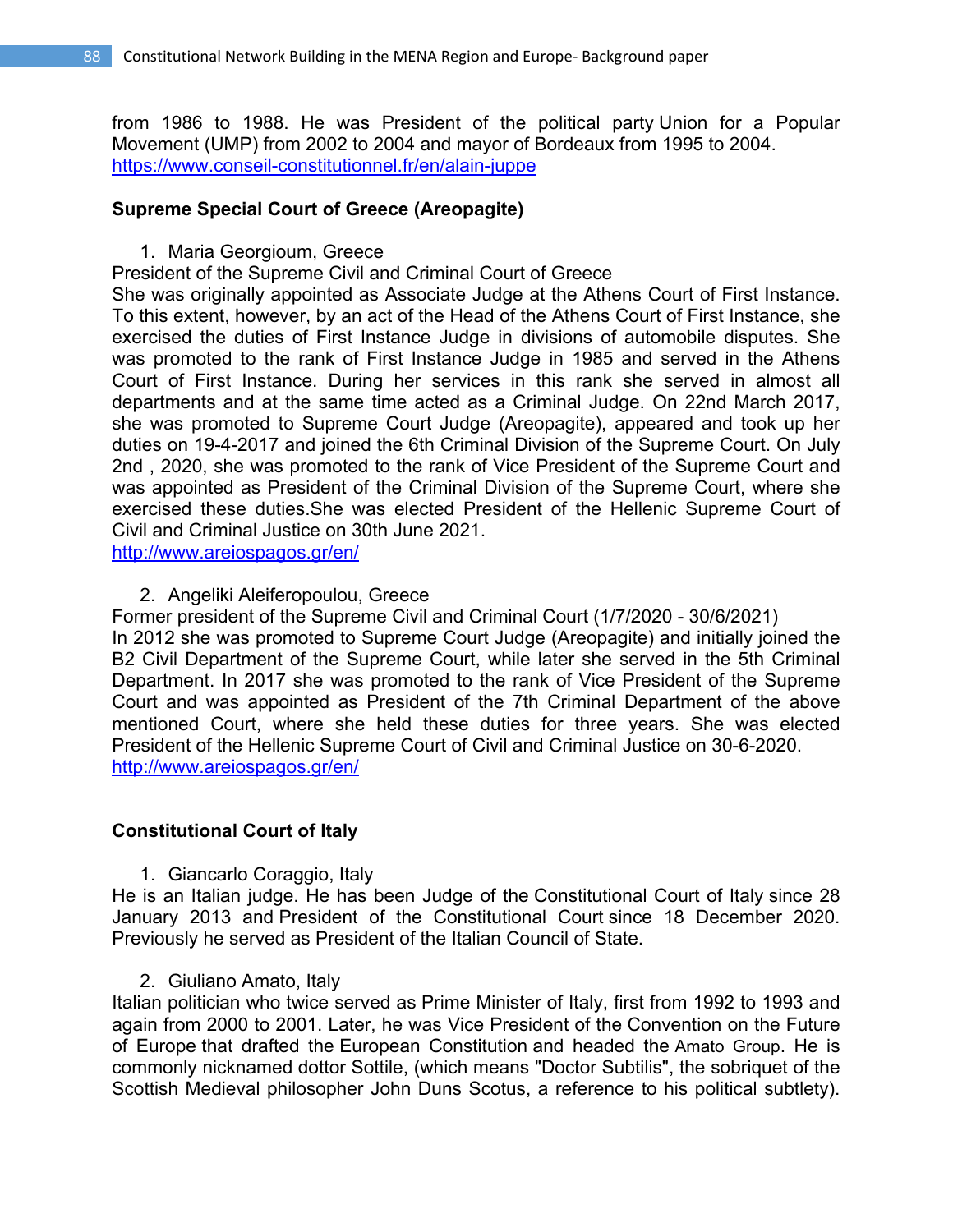From 2006 to 2008, he was the Minister of the Interior in Romano Prodi's government. He has served on the Constitutional Court of Italy since September 2013, to which he was appointed by President Giorgio Napolitano. He has served as Vice President of the Court since September 2020.

#### 3. Daria de Pretis, Italy

Constitutional Judge of the Constitutional Court of Italy (since 11 November 2014) and a Law Professor. Previously she served as Rector of the University of Trento. S was a Professor of Administrative, Comparative and Public law at the University of Trento, where she also served as Rector before being appointed to the Constitutional Court by the Italian President, Giorgio Napolitano, on 18 October 2014. At the university she also taught courses in EU Law and Law and Gender and was employed by the university for over twenty years. She was sworn in on 11 November 2014.

#### 4. Nicolò Zanon, Italy

Italian judge and law professor. He has been Judge of the Constitutional Court of Italy since 11 November 2014. Previously he was a law professor at the University of Milan. Zanon was born in Turin. He was a professor of Constitutional law at the University of Milan before being appointed to the Constitutional Court by the Italian President, Giorgio Napolitano, on 18 October 2014. Zanon had also worked at the University of Turin as a comparative constitutional law researcher and as an assistant to Valerio Onida, a judge on the Constitutional Court of Italy. Zanon was sworn in on 11 November 2014.

# 5. Silvana Sciarra, Italy

She has been a judge of the Constitutional Court of Italy since 11 November 2014. Sciarra was born in Trani. She taught European Labour and Social Law at the European University Institute between 1994 and 2003. She was a professor of labour law at the University of Florence and the University of Siena before being appointed to the Constitutional Court by the Italian Parliament on 6 November 2014. In the parliamentary election she obtained 630 out of a necessary 570 votes. She was sworn in on 11 November 2014.

# 6. Franco Modugno, Italy

Italian judge and former law professor at the Sapienza University of Rome. He has been Judge of the Constitutional Court of Italy since 21 December 2015. On 25 November, the Italian Parliament failed to elect three candidates to the Constitutional Court; Modugno obtained 140 votes, primarily coming from the Five Star Movement. Modugno was elected to the Constitutional Court by the Parliament on 16 December 2015, and he was sworn in five days later.

# 7. Augusto Antonio Barbera, Italy

Italian judge and former constitutional law professor at the University of Bologna. In his political career he was member of the Chamber of Deputies between 1976 and 1994 for the Italian Communist Party and later the Democratic Party of the Left. In 1993 he served shortly as Minister without portfolio for relations with Parliament in the government of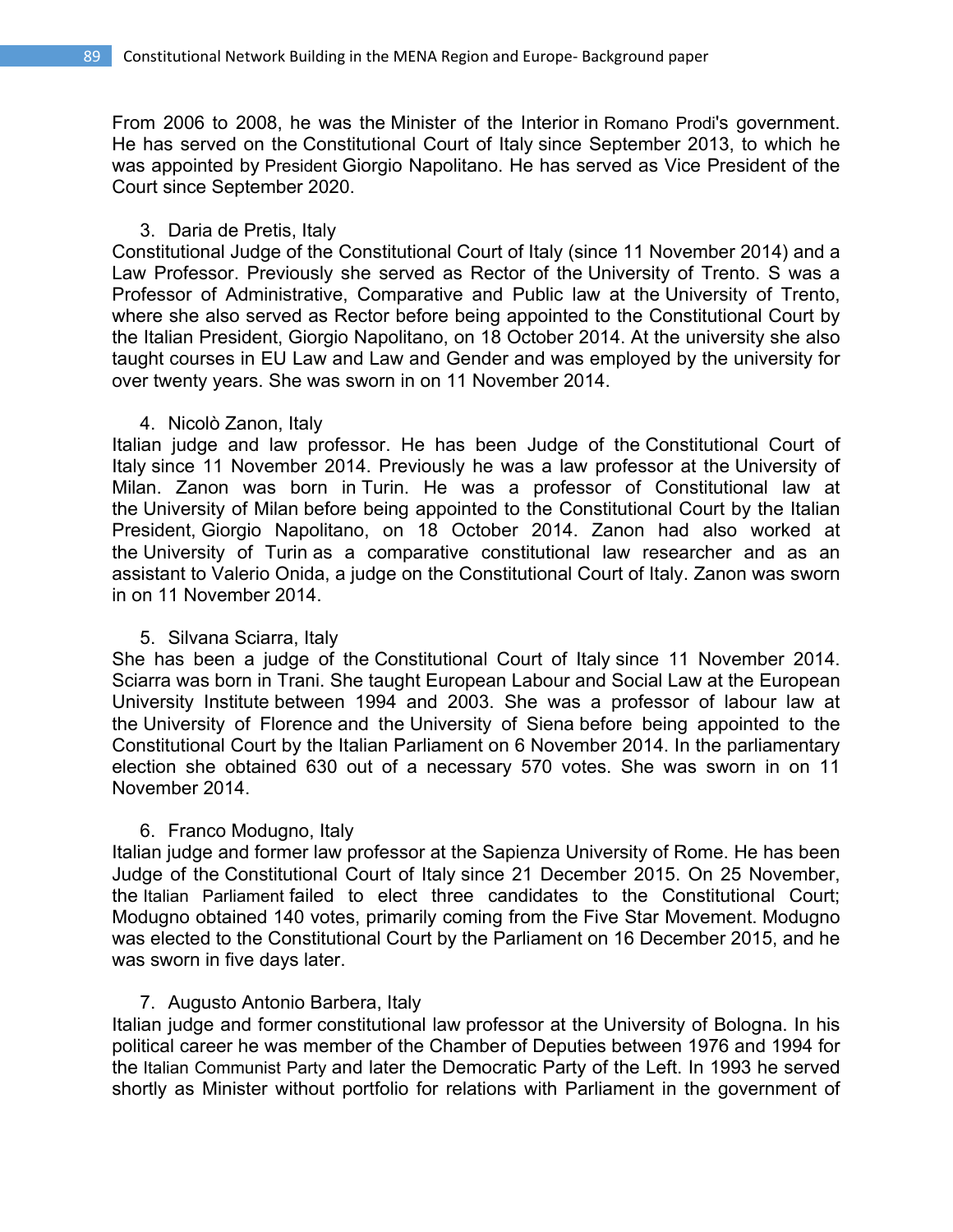Prime Minister Carlo Azeglio Ciampi. Barbera has been Judge of the Constitutional Court of Italy since 21 December 2015.

#### 8. Giulio Prosperetti, Italy

Italian judge and labour law professor at the University of Rome Tor Vergata. He has been Judge of the Constitutional Court of Italy since 21 December 2015.

#### 9. Giovanni Amoroso, Italy

Italian judge. He has been Judge of the Constitutional Court of Italy since 13 November 2017. He was elected to the Constitutional Court by the Court of Cassation on 26 October 2017. He won 210 votes, with his competitor Renato Rordorf obtaining 11. At the time of his election Amoroso served as president of the labour section of the Court of Cassation. He was sworn in on 13 November 2017. Amaroso succeeded Alessandro Criscuolo,

#### 10.Francesco Viganò, Italy

Italian judge and criminal law professor at the Bocconi University in Milan. He was appointed Judge of the Constitutional Court of Italy by president Sergio Mattarella, and sworn in on 8 March 2018.

#### 11.Luca Antonini, Italy

Italian lawyer, jurist, and constitutional law professor at the University of Padua. He is Judge of the Constitutional Court of Italy since 26 July 2018.

#### 12.Stefano Petitti, Italy

Italian judge. He has been Judge of the Constitutional Court of Italy since 10 December 2019. He was elected to the Constitutional Court by the Court of Cassation on 28 November 2019, having won the election against advocate general Luigi Salvato. At the time of his election Petitti served as president of the second civil section of the Court of Cassation. He succeeded Giorgio Lattanzi as judge on the Constitutional Court.

#### 13.Angelo Buscema, Italy

Angelo Buscema is an Italian magistrate, lawyer and academic. He was the president of the Court of Auditors from 2018 to 2020 and is judge of the Constitutional Court since 15 September 2020.

#### 14.Emanuela Navarretta, Italy

She is an Italian jurist and academic, appointed Judge of the Constitutional Court on 9 September 2020 by the President of the Republic, Sergio Mattarella.

#### 15.Maria Rosaria San Giorgio, Italy

She is an Italian magistrate, elected judge of the Constitutional Court on 16 December 2020 by the Supreme Court of Cassation, of which she was Section President at the First and Second Civil Section and Director of the Office of the Massimario and of the Roll.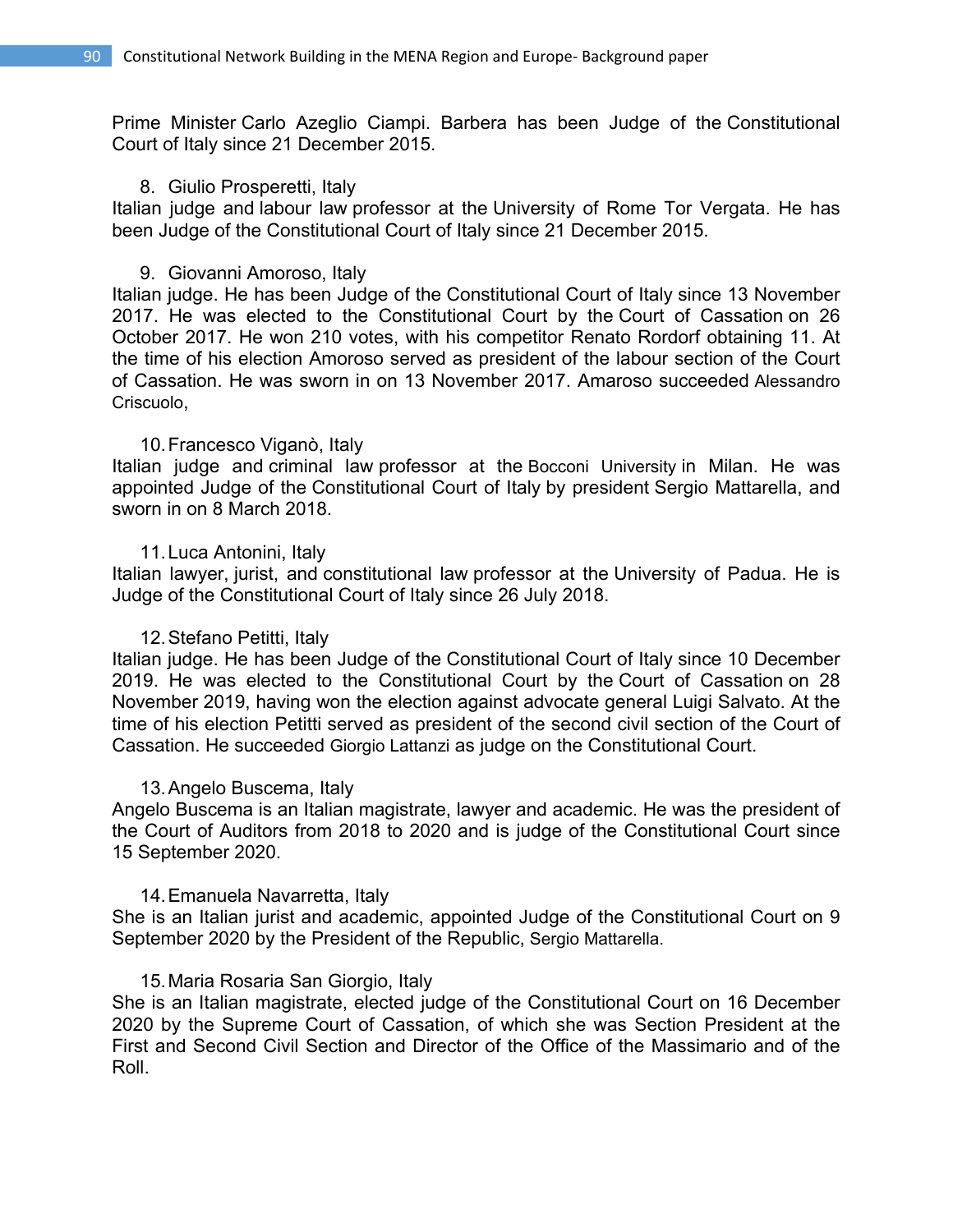# **Federal Constitution Court of Germany**

1. Prof. Dr. Stephan Harbarth, Germany

Honorary professor at the Faculty of Law of Ruprecht Karl University (Heidelberg), since 2018. Appointed in 2018 as Vice-President of the Federal Constitutional Court and presiding Justice of the First Senate. Appointed President of the Federal Constitutional Court in June 2020.

https://www.bundesverfassungsgericht.de/EN/Richter/Erster-Senat/Praesident-Prof-Dr-Harbarth/praesident-prof-dr-harbarth\_node.html

2. Prof. Dr. Andreas L. Paulus, Germany

Since 2006 Professor at Georg August University (Göttingen), Chair in Public Law with a focus on international law. He is a Justice of the Federal Constitutional Court since March 2010. In 2018 he also became the President of the German Section of the International Commission of Jurists.

https://www.bundesverfassungsgericht.de/EN/Richter/Erster-Senat/BVR-Prof-Dr-Paulus/bvr-prof-dr-paulus\_node.html

3. Prof. Dr. Susanne Baer, Germany

Former Dean of Academic Affairs at the Faculty of Law, Humboldt University (Berlin). She was also the Founding Director of the Law & Society Institute Berlin (LSI) at Humboldt University. She has been a justice of the Federal Constitutional Court since February 2011.

https://www.bundesverfassungsgericht.de/EN/Richter/Erster-Senat/BVRin-Prof-Dr-Baer/bvrin-prof-dr-baer\_node.html

# 4. Prof. Dr. Gabriele Britz, Germany

Professor of Public Law and European Law, Justus Liebig University (Gießen) since 2001. Member of the United Nations Committee on the Elimination of Racial Discrimination (CERD). Justice of the Federal Constitutional Court since February 2011. https://www.bundesverfassungsgericht.de/EN/Richter/Erster-Senat/BVRin-Prof-Dr-Britz/bvrin-prof-dr-britz\_node.html

# 5. Dr. Yvonne Ott, Germany

Seconded to the Federal Constitutional Court as a judicial clerk (Cabinet of Federal Constitutional Court Justice Dr. Christine Hohmann-Dennhardt) between 2000-2002. Presiding judge at the Frankfurt am Main Regional Court between 2004-2010, judge at the Federal Court of Justice (Bundesgerichtshof) between 2010-2016. Since November 2016, she is a justice at the Federal Constitutional Court.

https://www.bundesverfassungsgericht.de/EN/Richter/Erster-Senat/BVRin-Dr-Ott/bvrindr-ott\_node.html

# 6. Dr. Josef Christ, Germany

Seconded to the Federal Constitutional Court as a judicial clerk (Cabinet of Federal Constitutional Court Justice Prof. Dr. Evelyn Haas) during 1999-2000 and 2001-2002. Judge of the Ninth Division deciding on appeals on points of law (9. Revisionssenat) of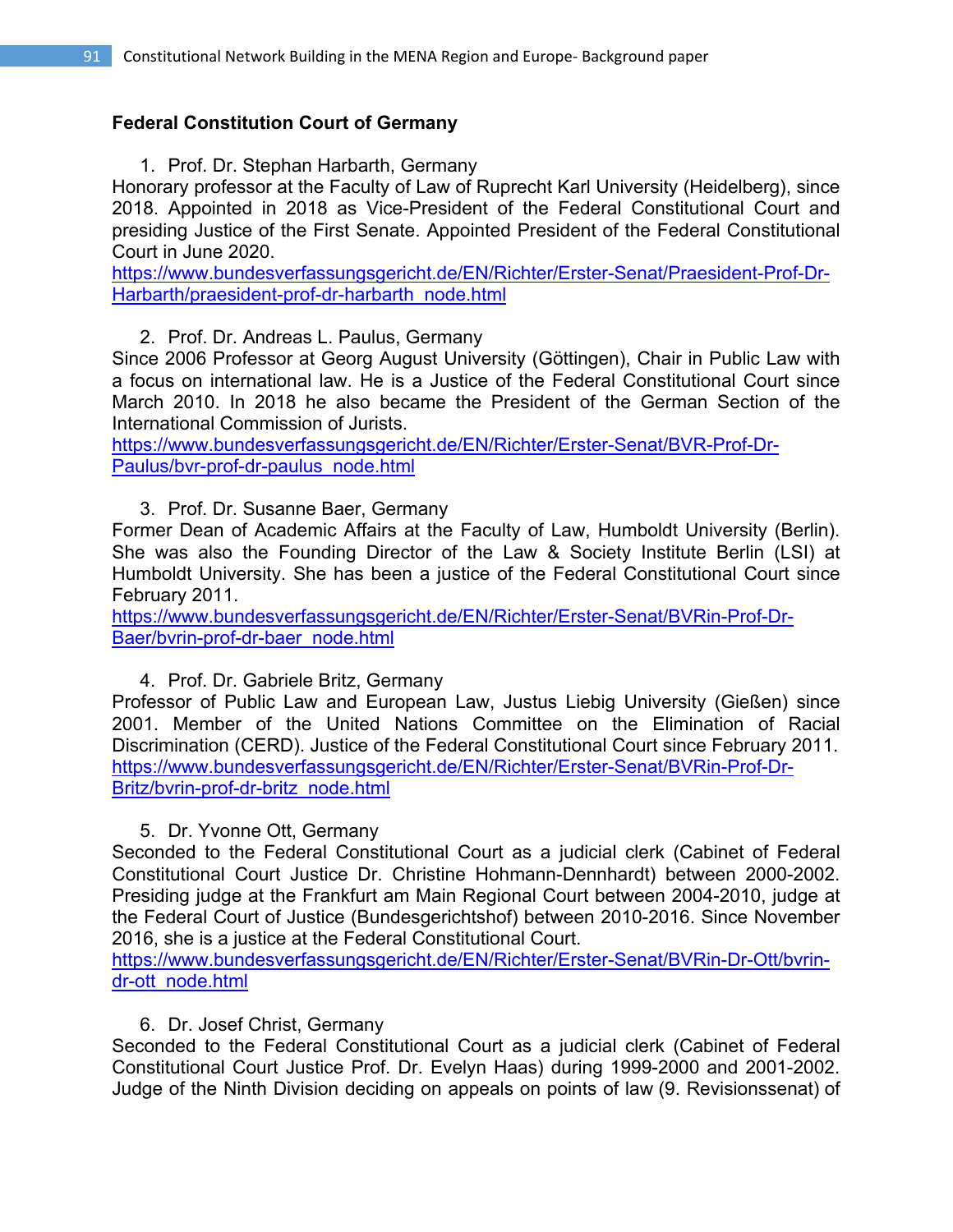the Federal Administrative Court (Bundesverwaltungsgericht), with jurisdiction over the law of public streets and roads, land development law, the law of municipal charges and land consolidation law (2008-2014). Vice-President of the Federal Administrative Court and presiding judge of the Eighth Division deciding on appeals on points of law *(8. Revisionssenat)*, with jurisdiction over the law concerning the settlement of property issues, economic administrative law and financial services law (2014-2017). Since December 2017, he is a justice of the Federal Constitutional Court.

https://www.bundesverfassungsgericht.de/EN/Richter/Erster-Senat/BVR-Dr-Christ/bvrdr-christ\_node.html

# 7. Prof. Dr. Henning Radtke, Germany

Professor of Criminal Law, Law of Criminal Procedure Dean of the Faculty of Law at several universities. In 2012 he was appointed judge in the First Criminal Division *(1. Strafsenat)* at the Federal Court of Justice *(Bundesgerichtshof).* Since July 2018, he is a justice of the Federal Constitutional Court.

https://www.bundesverfassungsgericht.de/EN/Richter/Erster-Senat/BVR-Prof-Dr-Radtke/bvr-prof-dr-radtke\_node.html

# 8. Prof. Dr. Ines Härtel, Germany

Professor at Ruhr University Bochum, Chair in Public Law, Administrative, European, Agricultural and Environmental Law and Director of the Institute for Mining and Energy Law, Ruhr University Bochum from 2009 to 2014. Founder of the Research Center for Digital Law at the European University Viadrina (Frankfurt/Oder) in 2019. Director of the School of German Law, European University Viadrina (Frankfurt/Oder) and Adam Mickiewicz University (Poznań) from 2014-2019. Since July 2020, she is a justice of the Federal Constitutional Court.

https://www.bundesverfassungsgericht.de/EN/Richter/Erster-Senat/BVRin-Prof-Dr-H%C3%A4rtel/bvrin-prof-dr-h%C3%A4rtel\_node.html

# 9. Prof. Dr. Doris König, Germany

Since 2008, she is the German Member of the Permanent Court of Arbitration, The Hague. In June 2014, she became a justice of the Federal Constitutional Court and in June 2020 she was appointed Vice-President of the Federal Constitutional Court and presiding Justice of the Second Senate.

https://www.bundesverfassungsgericht.de/EN/Richter/Zweiter-Senat/BVRin-Prof-Dr-Koenig/vizepr%C3%A4sidentin-prof-dr-koenig\_node.html

# 10.Prof. Dr. Peter M. Huber, Germany

Professor at Friedrich Schiller University (Jena), Chair in Constitutional and Administrative Law, European Law, Public Commercial Law and Public Environmental Law in 1992. Between 1995-1998 he was a member of the German *Bundestag*'*s* study commission for "Overcoming the Consequences of the SED Dictatorship in the Process of German Reunification". Between 2003 and 2004 he was an expert member of the Commission on the Reform of the Federal System of Government (Federalism Commission) established by the *Bundestag* and the *Bundesrat.* From 2004 to 2006 he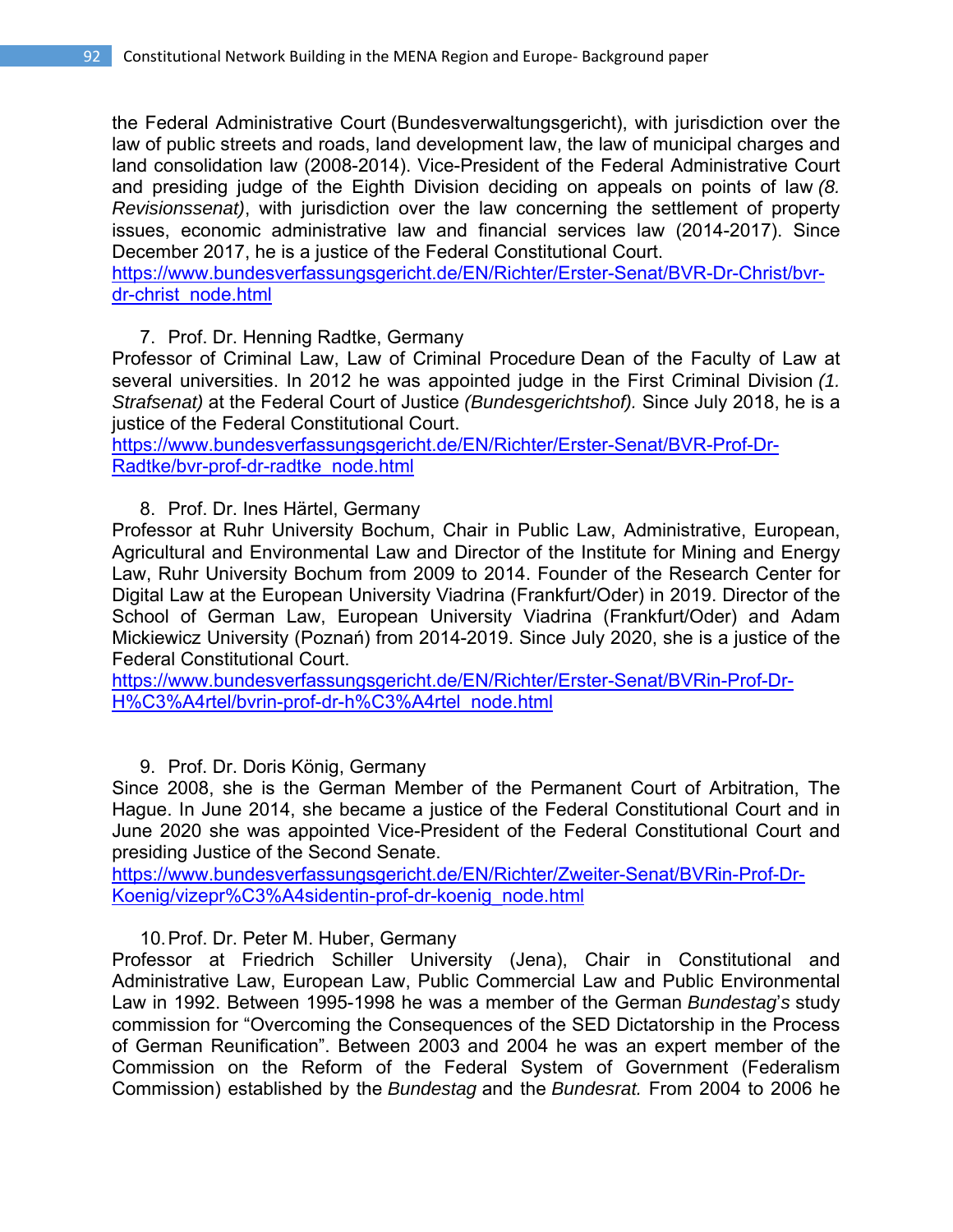was a member of the Board of the Association of German University Instructors of Constitutional Law *(Vereinigung der Deutschen Staatsrechtslehrer – VdSTRL).* From 2007-2009 he was member of the Constitutional Court (*Staatsgerichtshof*) of the Free Hanseatic City of Bremen. He was the Minister of Interior of the Free State of Thuringia between 2009-2010. In November 2010 he became a justice of the Federal Constitutional Court.

https://www.bundesverfassungsgericht.de/EN/Richter/Zweiter-Senat/BVR-Prof-Dr-Huber/bvr-prof-dr-huber\_node.html

11.Monika Hermanns, Germany

Member of the Saarland Constitutional Court (Verfassungsgerichtshof) from 1999-2004. Judge at the Federal Court of Justice *(Bundesgerichtshof)* from 2004-2010. Justice of the Federal Constitutional Court since November 2010. Substitute member of the European Commission for Democracy through Law (Venice Commission) since December 2015.

https://www.bundesverfassungsgericht.de/EN/Richter/Zweiter-Senat/BVRin-Hermanns/bvrin-hermanns\_node.html

12.Peter Müller, Germany

Judge at the Saarbrücken Regional Court (Landgericht) from 1987 to 1990:

– Lecturer at the Saar Academy of Business Administration and Public Management (Verwaltungs- und Wirtschaftsakademie Saar)

– Teaching assingment at Saarland University (Saarbrücken)

– Member of the board of examiners for the state examination in law in Saarland

Member of the Landtag (state parliament) of the Saarland (1990-2011) and Minister-President of Saarland (1999-2011). Since December 2011 justice of the Federal Constitutional Court.

https://www.bundesverfassungsgericht.de/EN/Richter/Zweiter-Senat/BVR-Mueller/bvrmueller\_node.html

13.Dr. Sibylle Kessal-Wulf, Germany

Appointed judge at the Federal Court of Justice (Bundesgerichtshof) in 2001. Appointed presiding judge at the Federal Court of Justice in 2011. Justice of the Federal Constitutional Court since December 2011.

https://www.bundesverfassungsgericht.de/EN/Richter/Zweiter-Senat/BVRin-Dr-Kessal-Wulf/bvrin-dr-kessal-wulf\_node.html

# 14.Dr. Ulrich Maidowski, Germany

Judge at the Higher Administrative Court (Oberverwaltungsgericht) for the Land North Rhine-Westphalia in Münster (1999-2009). Seconded to the Hamm Higher Regional Court (Oberlandesgericht), division with jurisdiction over building-land matters (2004- 2009). Judge at the Federal Administrative Court (2009-2014). Justice of the Federal Constitutional Court since July 2014.

https://www.bundesverfassungsgericht.de/EN/Richter/Zweiter-Senat/BVR-Dr-Maidowski/bvr-dr-maidowski\_node.html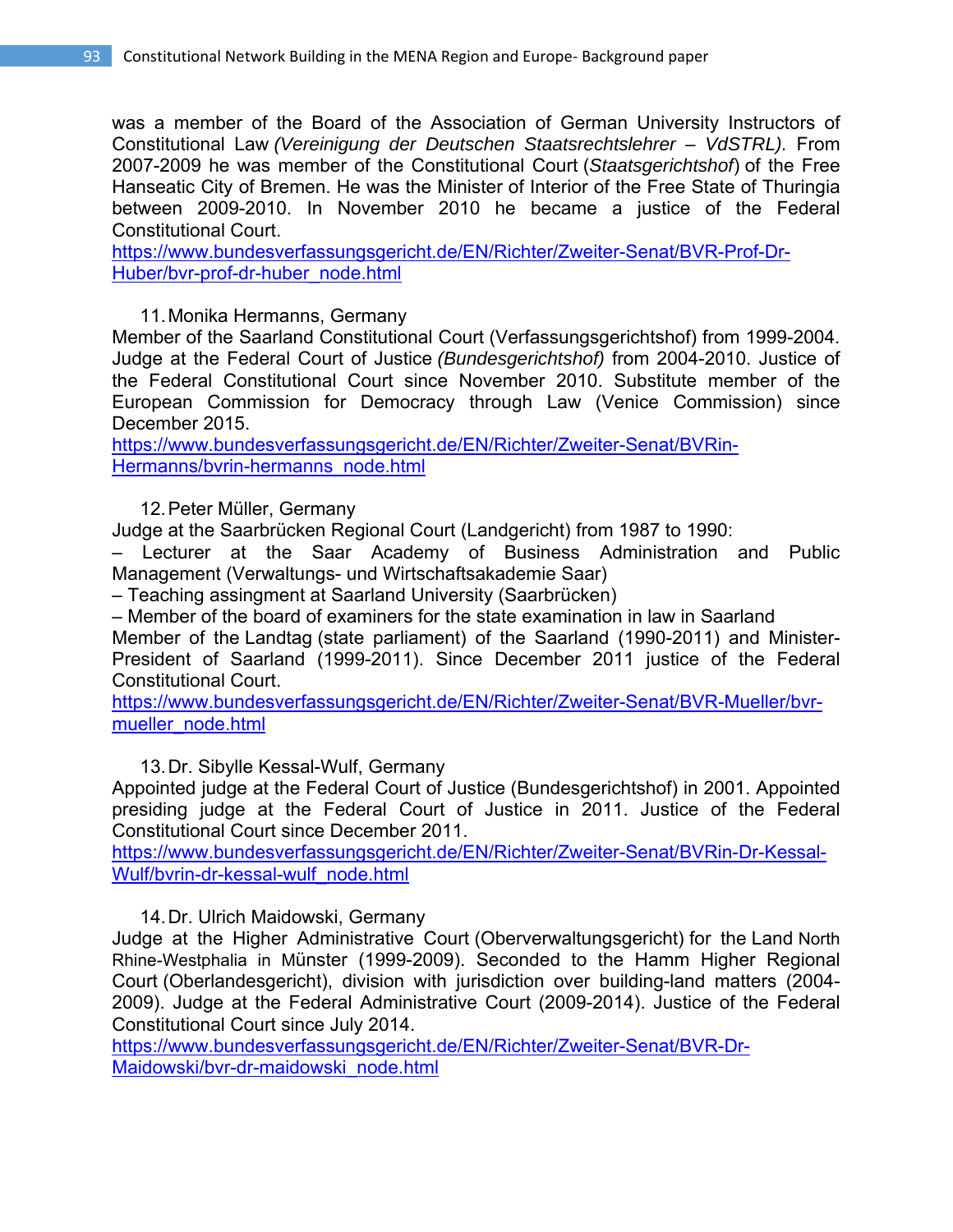#### 15.Prof. Dr. Christine Langenfeld, Germany

Research fellow at the Max Planck Institute for Comparative Public Law and International Law, Heidelberg (1991-1997). Since 2000 she has been a Professor of Public Law and (since 2006) Director of the Institute of Public Law's Department for Constitutional and Administrative Law as it Relates to Culture, Georg August University (Göttingen). Since March 2012 she is the Director of the Institute of Public Law's Department of Constitutional Law, Georg August University (Göttingen). Since July 2016, she is a Justice of the Federal Constitutional Court.

https://www.bundesverfassungsgericht.de/EN/Richter/Zweiter-Senat/BVRin-Prof-Dr-Langenfeld/bvrin-prof-dr-langenfeld\_node.html

### 16.Prof. Dr. Astrid Wallrabenstein, Germany

Professor in Public Law. From 2011 to 2020 she was the Managing Director of the Goethe University's Institute for European Health Policy and Social Law ("*ineges*"). From 2012-2020 she was a member of the Federal Government's Social Advisory Council. From 2013-2020 she became a Judge at the Darmstadt Higher Social Court (*Landessozialgericht*). In the period of 2015 to 2020, Development and coordination of the Goethe Uni Law Clinic on Migration and Participation. Since June 2020 she is a justice of the Federal Constitutional Court.

https://www.bundesverfassungsgericht.de/EN/Richter/Zweiter-Senat/BVRin-Prof-Dr-Wallrabenstein/bvrin-prof-dr-wallrabenstein\_node.html

### **Constitutional Court of Slovenia**

1. Prof. Dr. Raijko Knez, Slovenia

He has been professor of European Union law at the University of Maribor since 2011. Since 1993 he has primarily worked at the Faculty of Law of the University of Maribor. In addition to European Union law, his research has focused on civil law, environmental law, and media law. Between 2015 and 2017 he was also employed as a senior judicial advisor at the administrative department of the Supreme Court of the Republic of Slovenia, primarily working in the field of European Union law. This has enabled him to combine theory and practice and thus to integrate case law, judicial decision-making skills, and the procedures, organisation and functioning of the courts into the teaching process at the Faculty of Law of the University of Maribor. He is the author of numerous scientific and scholarly articles, monographs, and commentaries on law. His works have been cited in opinions of the Advocate Generals of the Court of Justice of the European Union and in decisions of the Supreme Court and Constitutional Court of the Republic of Slovenia. He was a member of the Permanent Court of Arbitration in The Hague until 2017. Due to his term as a Constitutional Court judge, he no longer holds the office of an arbitrator at the Austrian VIAC (Vienna International Arbitral Centre), and for the same reason he is no longer a member of the Presidency of the Permanent Court of Arbitration at the Chamber of Commerce of Slovenia, the National Commission for Biomedically Assisted Procreation, or the Expert Council of the Republic of Slovenia for Nature Conservation. He was also a member of the High Council of the European University Institute in Florence and a member of the Council for Environmental Protection of the Republic of Slovenia. Between 2007 and 2011, he served as the Dean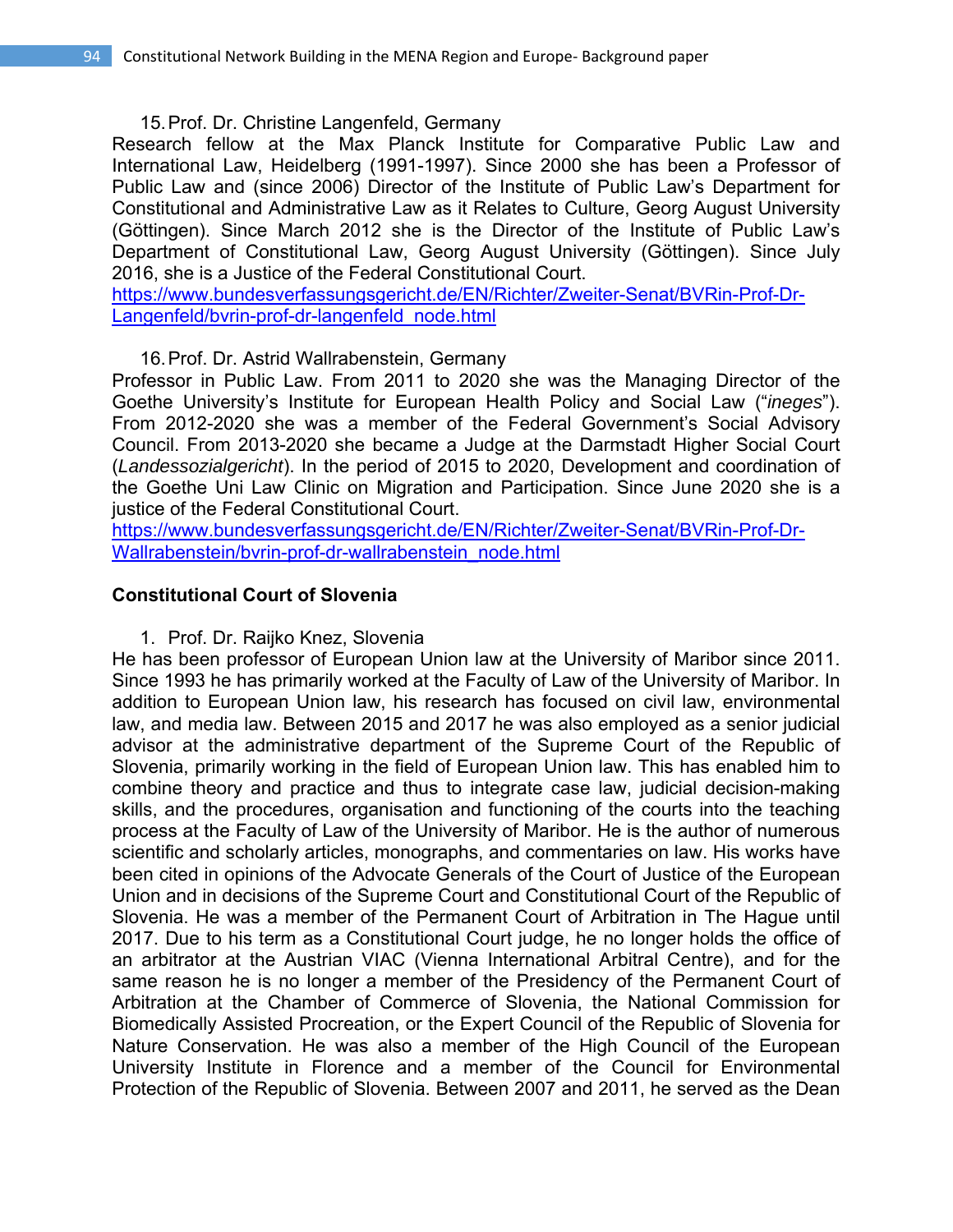of the Faculty of Law of the University of Maribor. He commenced duties as judge of the Constitutional Court on 25 April 2017 and assumed the office of President of the Constitutional Court on 19 December 2018. Tel: (+386 (1) 477 64 15)

2. Prof. Dr Matej Accetto, Slovenia

During his doctoral studies he worked at the Institute for Comparative Law of the Faculty of Law of the University of Ljubljana as a young researcher, and from 2008 at the Faculty of Law of the University of Ljubljana as an assistant professor of EU law, and from 2013 as an associate professor of EU law. He has participated in numerous national and international research projects that focused on different issues of fundamental rights, (constitutional) adjudication, and citizenship. He is the author of several books and numerous scientific legal papers (in Slovene, English, and Portuguese) as well as numerous editorials and columns in legal newspapers and on websites. He commenced duties as judge of the Constitutional Court on 27 March 2017 and assumed the office of Vice President of the Constitutional Court of Slovenia on 28 September 2019.

Tel: (+386 (1) 477 64 53)

#### 3. Dr Dunja Jadek Pensa, Slovenia

In 2004, she became a senior higher court judge. During her time as a judge of the Higher Court in Ljubljana, she was awarded a scholarship by the Max Planck Institute for Foreign and International Patent, Copyright and Competition Law in Munich; she presided over the specialised panel for commercial disputes concerning intellectual property, and in the period from 2006 to 2008 she was the president and a member of the personnel council of the Higher Court in Ljubljana. In 2008, she became a Supreme Court judge. At the Supreme Court of the Republic of Slovenia she was on the panels considering commercial and civil cases, as well as the panel deciding appeals against decisions of the Slovenian Intellectual Property Office. She has published numerous works, particularly in the field of intellectual property law, the law of damages, and insurance law. She has lectured in the undergraduate and graduate study programmes of the Faculty of Law of the University of Ljubljana and at various professional courses and education programmes for judges in Slovenia and abroad. She is a member of the state legal examination commission for commercial law. She commenced duties as judge of the Constitutional Court on 15 July 2011. Tel: (+386 (1) 477 64 52)

4. Assist. Prof. Dr Špelca Mežnar, Slovenia

Between 1999 and 2008, she worked at the Faculty of Law of the University of Ljubljana as a young researcher, and subsequently as a teaching assistant and assistant professor lecturing on private international law, commercial law, intellectual property law, and law of obligations. In the years 2012–2015, she led a group of researchers from Slovenia, Croatia, and Serbia in the FP7 project "Tenancy Law and Housing Policy in Multi-Level Europe". She is the author of several expert legal studies (Analysis of the Key Decisions of Slovene Courts concerning the Enforcement of Intellectual Property Rights, Pilot Field Study on the Functioning of the National Judicial Systems for the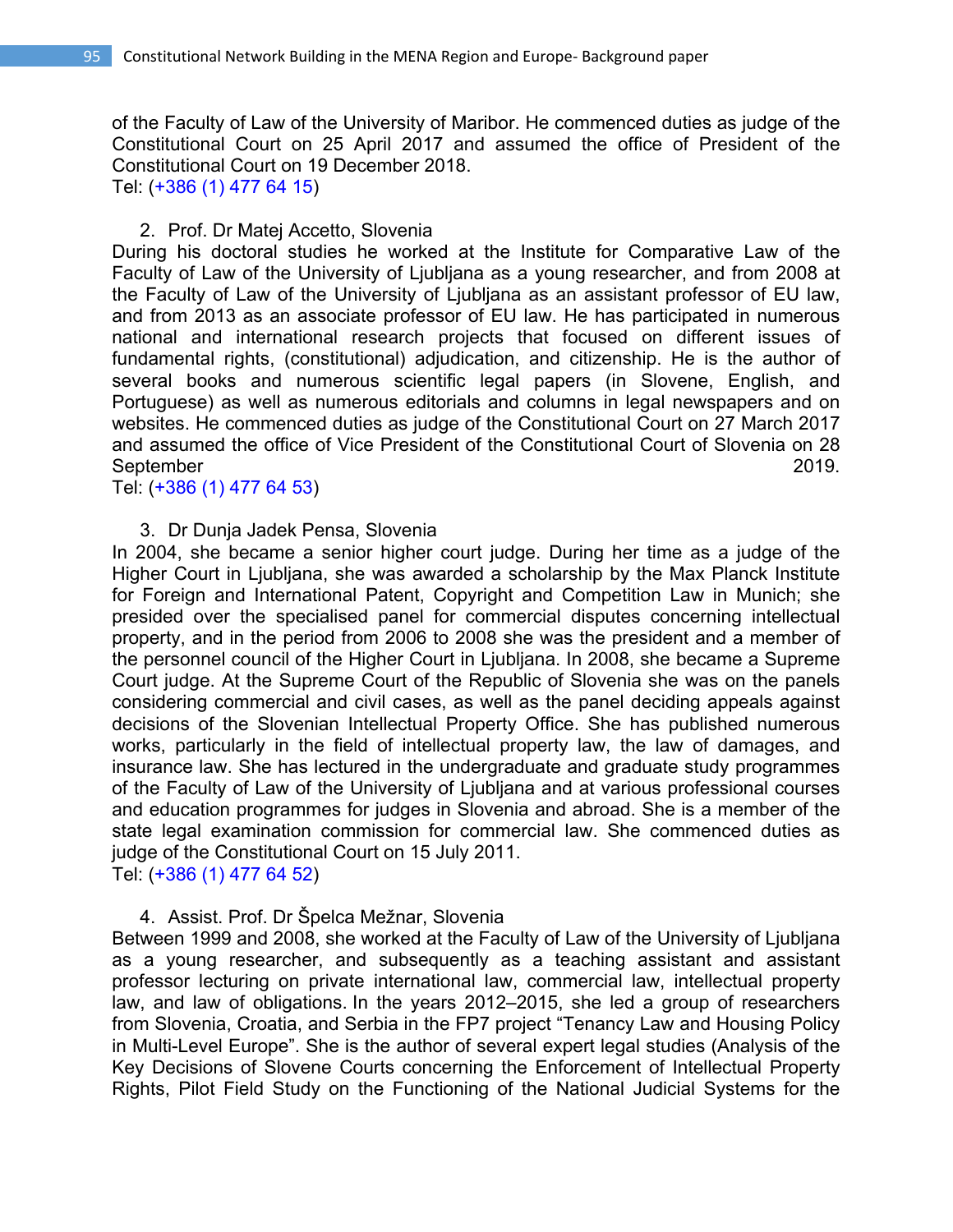Application of Competition Law Rules, Study on Conveyancing Services Regulations in Europe). Starting in 2007, she worked as an attorney, first for the Čeferin law firm (commercial law department), and then in 2015 for the Vrtačnik law firm. She specialises in the fields of contract, tort, and copyright law as well as the law of consumer protection and public procurement. She is an arbitrator at the Slovene Chamber of Commerce and Industry. As a teacher and researcher at institutions of higher education, she has been working at the International School for Social and Business Studies in Celje since 2008. She is the author of numerous articles (her bibliography comprises over 100 entries in COBISS) and a regular lecturer at workshops for judges, attorneys, and other legal professionals. She commenced duties as judge of the Constitutional Court on 31 October 2016. Tel: (+386 (1) 477 64 33)

#### 5. Marko Šorli, Slovenia

Following a period as judge at Kranj Municipal Court from 1977 to 1981, he was judge at Ljubljana Higher Court until 1996, when he was appointed Supreme Court judge. Since 1999, he was in charge of the Department for International Judicial Cooperation of the same court and in 2000 he was appointed head of the Criminal Law Department and Vice President of the Supreme Court (a position he held until 2010). He is a member of the state legal examination commission for criminal law. In 1994, he was appointed to the Judicial Council and for the last two thirds of his term of office first held the position of Vice President and then President of the Council. In addition to his work on criminal law, throughout his entire judicial career Marko Šorli has actively participated in solving issues regarding the organisation and democratisation of the judiciary. In 2002, he became a member of the European Commission for the Efficiency of Justice – CEPEJ. His written work includes more than 40 articles in professional publications and reviews and he is also a co-author of the Komentar Ustave Republike Slovenije [Commentary on the Constitution of the Republic of Slovenia], Fakulteta za državne in evropske študije. He commenced duties as judge of the Constitutional Court on 20 November 2016.

Tel: (+386 (1) 477 64 37)

#### 6. Acad. Prof. Dr Marijan Pavčnik, Slovenia

Since May 1973 he has worked at the Faculty of Law of the University of Ljubljana, first as a teaching assistant, starting in 1982 as an assistant professor, and in 1987 as an associate professor. Since 1993 he has been a professor of Philosophy and Theory of Law and State (for the subjects Introduction to Jurisprudence, Philosophy of Law with the Methodology of Legal Argumentation, Theory of Law, and Theory of State). He retired on 31 December 2016. In 1997 he wrote Teorija prava [Theory of Law], the first comprehensive work in the field of theory of law in the Slovene language. In 2015 the 5th revised and supplemented edition of this book was issued. He is particularly interested in the interpretation of the law and the arguments underlying legal decisionmaking. On several occasions, Dr Pavčnik enhanced his expertise by means of foreign study visits. He was a fellow of the Alexander von Humboldt Foundation for twenty three months; he spent most of this time at the Institute of Philosophy of Law and Legal Informatics at the University of Munich and the Institute for Interdisciplinary Research at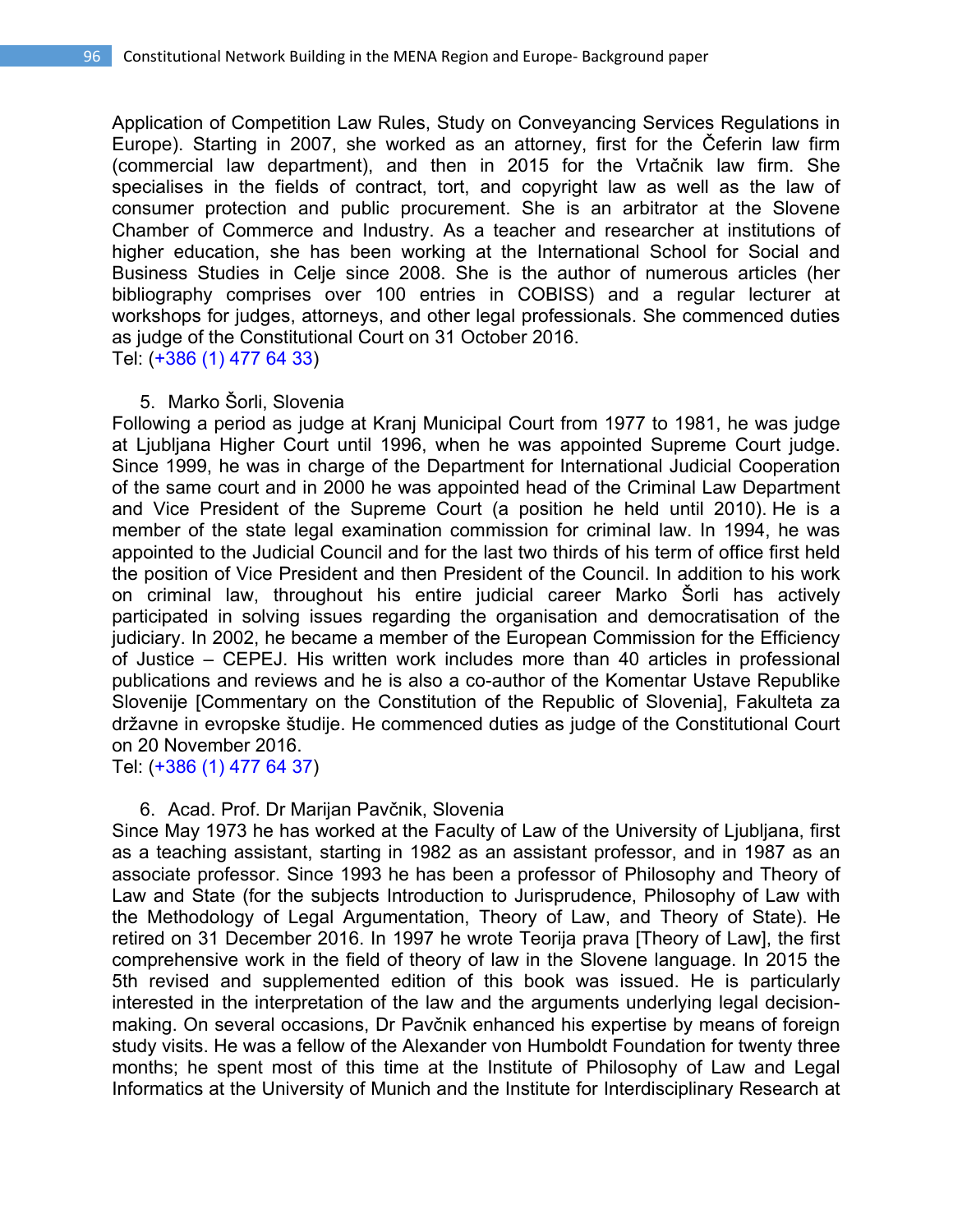the University of Bielefeld. He commenced duties as judge of the Constitutional Court on 27 March 2017.

Tel: (+386 (1) 477 64 62)

### 7. Prof. Dr. Dr. Klemen Jaklič, Slovenia

He worked under the mentorship of some leading constitutional and human rights law authorities in the world – Frank I. Michelman, Laurence H. Tribe, and Henry J. Steiner – and was also selected to a narrow circle of doctoral scholars led by Nobel Laureate Amartya Sen. Concurrently, he also studied constitutional law under Paul P. Craig at Oxford University. This parallel research on both continents, and under the supervision of the field's leading authorities, provided him with authentic insight into the comparative dimensions of European and US constitutional law. After completing his first doctorate at Oxford in 2008 (D.Phil. in European constitutional law), he began teaching at Harvard. During the subsequent ten years he taught for over twenty courses from his field across five different departments at Harvard University, and received teaching excellence awards from each of them. In 2014 Dr. Dr. Jaklič (Oxford UK, Harvard USA) published his acclaimed Constitutional Pluralism in the EU, the first and only monograph by a Slovene legal scholar ever published by Oxford University Press. He has been a member of numerous scholarly associations and a peer reviewer for leading international publishers and law journals, such as Hart Publishing (Oxford), ICON (Journal of International Constitutional Law), Ratio Juris, and the Harvard International Law Journal, of which he was also co-editor. He was appointed a full member of the European Commission for Democracy Through Law (the Venice Commission) for the 2008–12 term, where he delivered judgments on the compatibility of actions of European countries with the common European standards in the field of constitutional law and human rights. Dr. Dr. Jaklič (Oxford UK, Harvard USA) commenced duties as judge of the Constitutional Court on 27 March 2017. Tel: (+386 (1) 477 64 46)

# 8. Prof. Dr Katja Šugman Stubbs, Slovenia

Since 1992 she has been permanently employed at the Faculty of Law, Ljubljana, attaining the rank of full Professor of Criminal Law (2011) and Associate Professor of Criminology (2015). She is a Senior Research Fellow at the Faculty's Institute of Criminology. Dr Šugman Stubbs has been actively involved in the field of human rights protection. She was elected Slovene representative on the Council of Europe's European Committee for the Prevention of Torture and Inhuman or Degrading Treatment or Punishment (2015–2016), and acted as senior researcher for the Slovene rapporteur (i.e. the Institute of Criminology, Ljubljana) on human rights issues within the research network of the EU Agency for Fundamental Rights (FRA) (2014–2018). She is an active member and the Slovene contact person of the European Criminal Law Academic Network (ECLAN), within the framework of which she has prepared a number of research reports for the European Commission. Together with her colleague Dr Katja Filipčič, she co-authored the Second Report of the Republic of Slovenia on the International Covenant on Civil and Political Rights (UN). She has acted as advisor to a number of ministers (of justice, internal affairs, and external affairs) in the field of human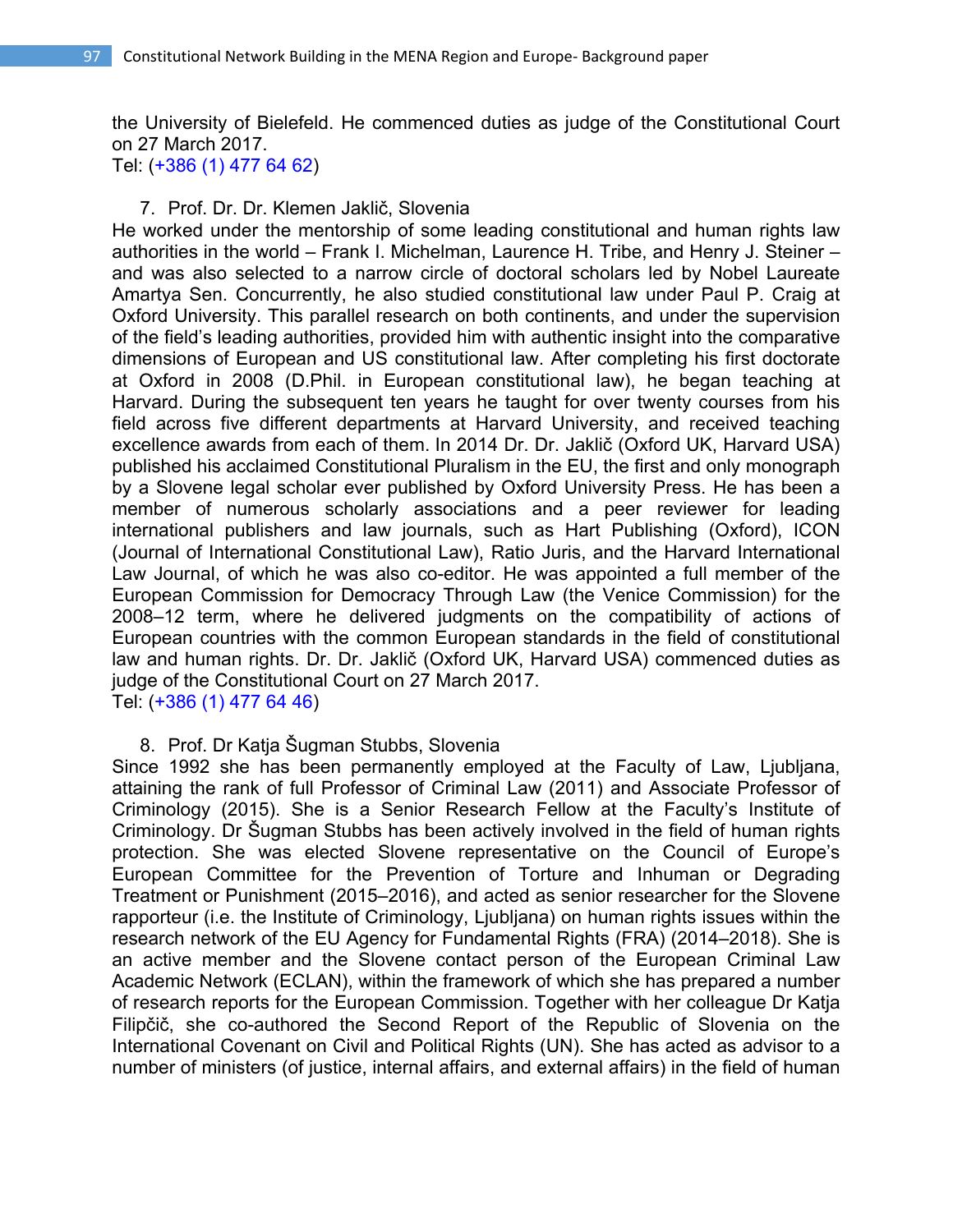rights and EU criminal law. She began her work as judge of the Constitutional Court on 19 December 2018.

Tel: (+386 (1) 477 64 38)

# 9. Dr Rok Čeferin, Slovenia

Since 2015 he has taught the subject Journalism, Ethics, and Professionalism at the Faculty of Social Sciences of the University of Ljubljana. In 2018, he became Assistant Professor in the field of journalism studies and Research Fellow at the same faculty. In 2012, the Bar Association of Slovenia awarded him the title "specialist in civil and media law". In 2018, he co-authored a commentary on the Criminal Code under the auspices of the Faculty of Law of the University of Ljubljana. In 2019, the Minister of Culture appointed him to the expert commission on drafting amendments of the Media Act. He commenced duties as judge of the Constitutional Court on 28 September 2019. Tel: (+386 (1) 477 64 51)

### 10.Dr Sebastian Nerad,

From December 2000 to July 2008 he was a Lecturer at the Department of Constitutional Law of the Faculty of Law in Ljubljana. During this period his primary field of research was constitutional courts. In 2007, he worked for six months as a lawyerlinguist at the European Parliament in Brussels. In August 2008, he was employed as an advisor to the Constitutional Court of the Republic of Slovenia. In this position he mainly worked in the areas of state and administrative law. In 2011, he went on a onemonth study visit to the European Court of Human Rights in Strasbourg. He has published several articles on constitutional law, particularly on the functioning of the Constitutional Court. He has been a member of the Constitutional Law Association of Slovenia since 2001. He was appointed Secretary-General of the Constitutional Court on 3 October 2012.

11.Mag Tjaša Šorli, Slovenia Deputy Secretary General of the Constitutional Court of Slovenia

# **Constitutional Court of Spain**

1. Juan José González Rivas, Spain Spanish jurist and magistrate. He is the President of the Spanish Constitutional Court since 22 March 2017, of which he has been a member since 2012. https://www.tribunalconstitucional.es/en/tribunal/Composicion-Organizacion/composicion/Paginas/magistrados-detalle.aspx?ListItemId=70

2. Encarnación Roca Trías, Spain

Judge at the Civil Chamber of the Supreme Court and judge, since 2012, of the Constitutional Court. From the 22 of March of 2017 is the vice president of the Constitutional Court.

https://www.tribunalconstitucional.es/en/tribunal/Composicion-Organizacion/composicion/Paginas/magistrados-detalle.aspx?ListItemId=67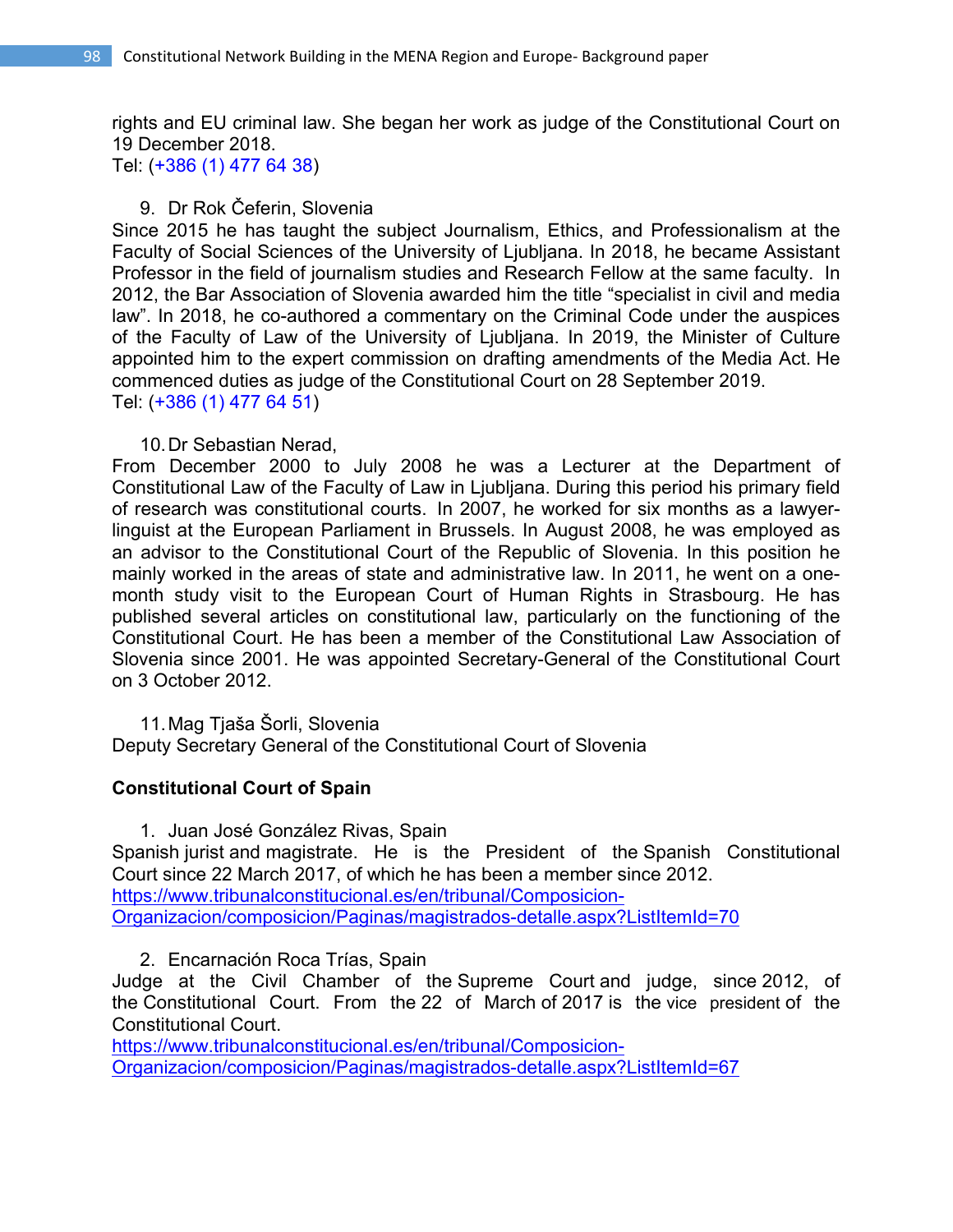3. Andrés Ollero Tassara, Spain

A philosopher and jurist, Professor of Philosophy of the Law of the Universidad Rey Juan Carlos. Since 2012 he has been a magistrate of the Constitutional Court of Spain. https://www.tribunalconstitucional.es/en/tribunal/Composicion-Organizacion/composicion/Paginas/magistrados-detalle.aspx?ListItemId=68

# 4. Santiago Martínez-Vares García, Spain

Spanish jurist who was a magistrate of the Supreme Court and, since 2013, a magistrate of the Constitutional Court of Spain

https://www.tribunalconstitucional.es/en/tribunal/Composicion-Organizacion/composicion/Paginas/magistrados-detalle.aspx?ListItemId=71

5. Juan Antonio Xiol Ríos, Spain

A jurist specialist in litigation and civil, who has held significant positions in the judiciary. In June 2013, the plenary session of the General Council of the Judiciary appointed Xiol Ríos and Santiago Martínez-Vares , magistrates of the Constitutional Court. https://www.tribunalconstitucional.es/en/tribunal/Composicion-Organizacion/composicion/Paginas/magistrados-detalle.aspx?ListItemId=72

6. Pedro José González-Trevijano Sánchez, Spain

A jurist, professor of Constitutional Law and former rector of the Rey Juan Carlos University, as well as a Magistrate of the Constitutional Court since 2013. He has published on subjects related to the theory of the State, constitutional law, Spanish constitutional history and comparative law.

https://www.tribunalconstitucional.es/en/tribunal/Composicion-Organizacion/composicion/Paginas/magistrados-detalle.aspx?ListItemId=73

7. Antonio Narváez Rodríguez, Spain

A jurist who was deputy prosecutor of the Prosecutor of the Tribunal Supremo and since 2014 he is judge of the Constitutional Court. As a teacher he was coordinating professor of the Center for Legal Studies in the area of Procedural and Constitutional Law in the Initial Training Course for Prosecutors (1998-2010). He was also coordinator of the Ethics and Professional Deontology Module of the same course (2012-13) and speaker of the Judicial School in the initial training courses for judges (2002-2013). https://www.tribunalconstitucional.es/en/tribunal/Composicion-

Organizacion/composicion/Paginas/magistrados-detalle.aspx?ListItemId=64

8. Alfredo Montoya Melgar, Spain

Professor of Labor Law. Professor and Director of the Higher Course on Labor Law Practice at the School of Legal Practice (UCM). Emeritus Professor of the San Pablo CEU and Complutense Universities and the Institute of Stock Market Studies. Former President and Honorary President of the Ibero-American Academy of Labor and Social Security Law. Former Councilor of the Economic and Social Council, of whose Labor Relations Commission he was President. Director of the Spanish Journal of Labor Law and Coordinator of the Journal of the Ministry of Employment and Social Security (Labor Law series). Magistrate of the Constitutional Court since 2017.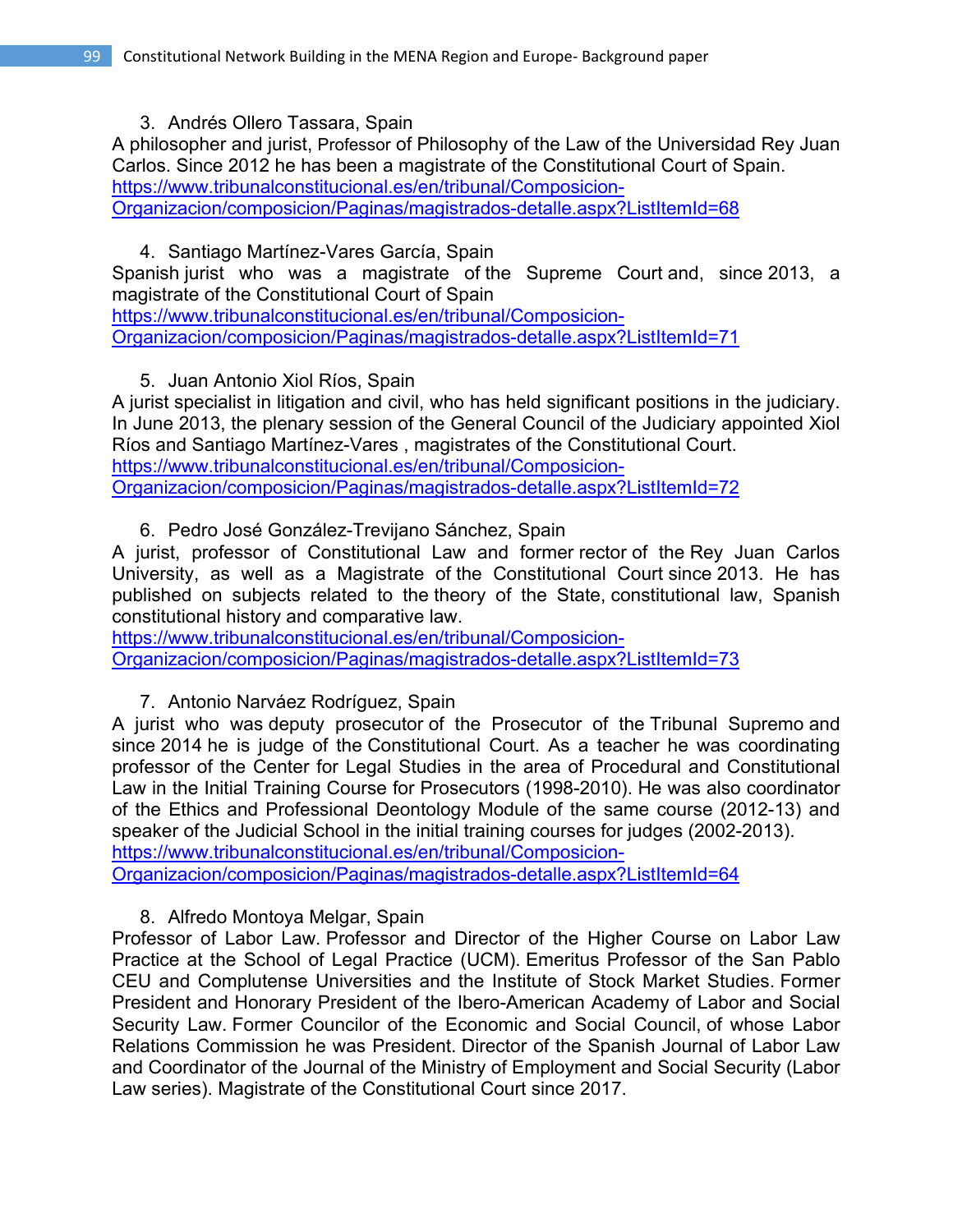https://www.tribunalconstitucional.es/en/tribunal/Composicion-Organizacion/composicion/Paginas/magistrados-detalle.aspx?ListItemId=85

9. Ricardo Enríquez Sancho, Spain

A jurist and a magistrate of the Supreme Court since 1991, and a magistrate of the Constitutional Court of Spain since 2014.

https://www.tribunalconstitucional.es/en/tribunal/Composicion-Organizacion/composicion/Paginas/magistrados-detalle.aspx?ListItemId=74

10.Cándido Conde-Pumpido Tourón, Spain

He was the Attorney General of Spain. He has been an Associate Justice of the Supreme Court of Spain since 1995. Since March 2017 he is Magistrate of the Constitutional Court.

https://www.tribunalconstitucional.es/en/tribunal/Composicion-Organizacion/composicion/Paginas/magistrados-detalle.aspx?ListItemId=86

11.María Luisa Balaguer Callejón, Spain

A jurist and writer, professor of Constitutional Law, professor of Law and Journalism at the University of Malaga and an expert on equality. She has held various important positions in Andalusia . Since March 2017 she has been a magistrate of the Constitutional Court of Spain.

https://www.tribunalconstitucional.es/en/tribunal/Composicion-Organizacion/composicion/Paginas/magistrados-detalle.aspx?ListItemId=84

# **Supreme Court of Norway**

1. Toril Marie Øie, Norway

Toril Marie Øie was appointed Chief Justice of the Supreme Court of Norway in March 2016. She is the 20th Chief Justice in the 200-year history of the Supreme Court and the first woman to hold this office. From 1986 to 2004, she was employed at the Legislation Department of the Ministry of Justice and the Police – from 1990 as a legal adviser and from 2000 as Deputy Director General and Head of the Unit for Criminal Law and Procedure. From 1988-1990, Toril Marie Øie took leave of absence from the Legislation Department to serve as a deputy judge and later an acting judge and acting chief judge at Strømmen District Court. In the years between 1994 and 2002, in addition to her post at the Legislative Department, she was also a senior lecturer at the Institute of Public Law, University of Oslo giving lectures on criminal law, criminal procedure and civil procedure. Appointed Supreme Court Justice in August 2004. Chief Justice Øie has been a member of the local Norwegian board of the Nordic Conferences of Lawyers from 2008 to 2017. She has previously also been a subject editor of Norsk lovkommentar (Norwegian Law Comments) from 2011 to 2015 and has held various public offices. She has written two textbooks on criminal law, is co-author of commentaries on the Dispute Act, is co-editor of the Supreme Court's bicentenary publication and commemorative volume to former Chief Justice Tore Schei, and has also written a number of articles, mainly on criminal law and procedure. On 9 October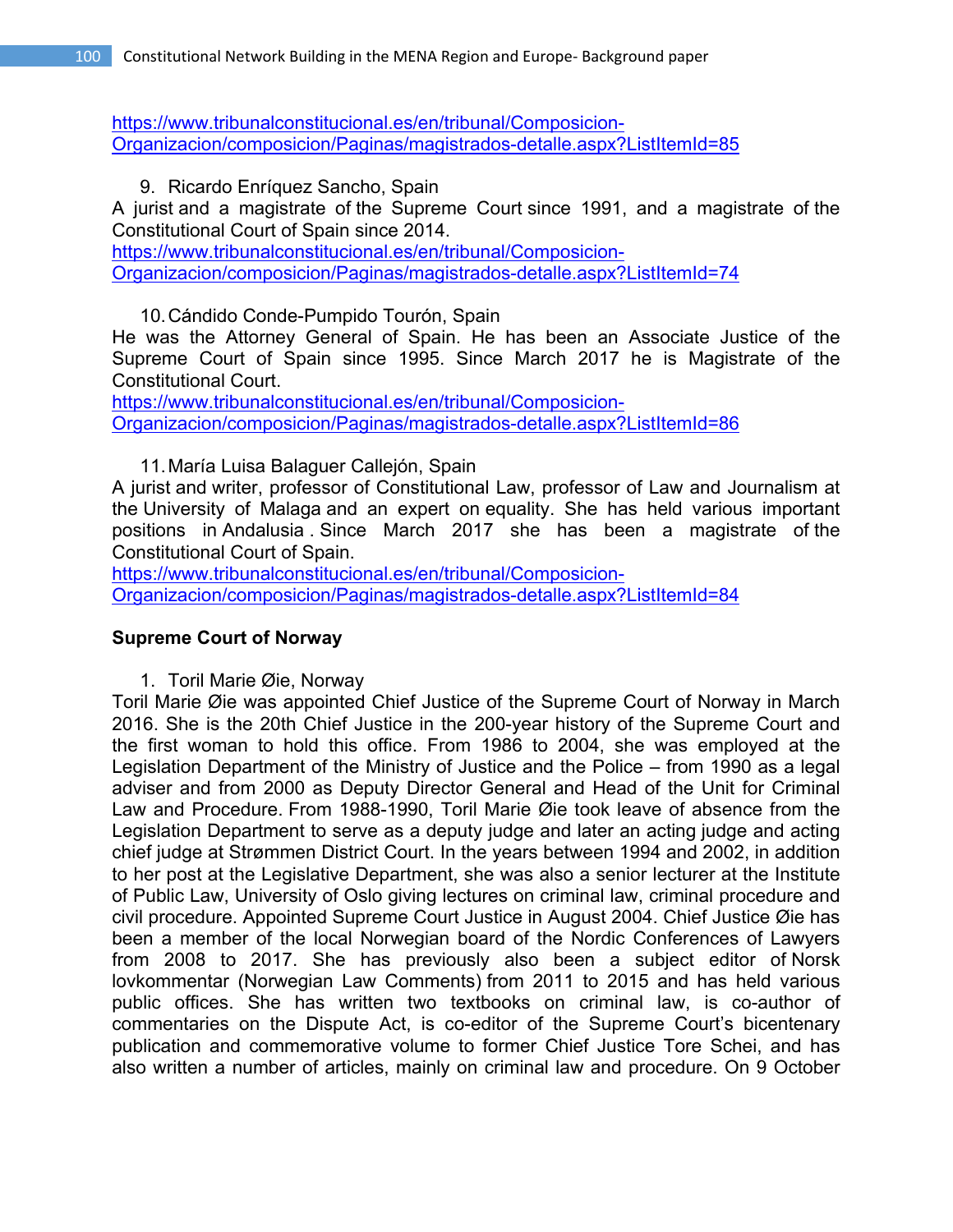2018, Toril Marie Øie was appointed Commander with Star of the Royal Norwegian Order of St. Olav.

https://www.domstol.no/en/enkelt-domstol/supremecourt/about/justices/supreme-courtjustice-toril-marie-oie/

# 2. Hilde Indreberg, Norway

Supreme Court Justice since 1 April 2007. Senior executive officer at the Ministry of Foreign Aid/NORAD, Legal Department 1988—1989. Senior executive officer/legal adviser at the Legislation Department of the Ministry of Justice, 1989—1994. Deputy judge at Nedre Romerike District Court, 1994—1995. Legal adviser at the Legislation Department of the Ministry of Justice, 1995—2000. Assistant Director General at the Legislation Department of the Ministry of Justice, 2000—2007.

https://www.domstol.no/en/enkelt-domstol/supremecourt/about/justices/supreme-courtjustice-hilde-indreberg/

# 3. Wilhelm Matheson, Norway

Supreme Court Justice since 1 November 2009. Law degree in 1982 Scholarship for scientific research from Otto Løvenskiold's Legacy (1983) and Henrik Steffen's Study Scholarship (1983). Research assistant at the Institute of Criminology and Criminal. Law, University of Oslo, 1979—1980. Visiting researcher, Planck Institute for Foreign and International Criminal Law, Freiburg, Germany, 1984—85. Member of the Ministry of Justice's Working Committee on Standardized Compensation for Children, 1986, Norwegian Official Reports 1987. Deputy judge at Lier, Røyken and Hurum District Court, 1987—1988. Senior executive officer/legal adviser at the Ministry of Justice, Legislation Department, 1983—1988. Associate at Mellbye, Schjoldager, Sejersted & Tenden, 1989. Associate and partner at Wiersholm, 1990—2009

https://www.domstol.no/en/enkelt-domstol/supremecourt/about/justices/supreme-courtjustice-wilhelm-matheson/

# 4. Kristin Normann, Norway

Research assistant at the University of Oslo, 1979. Associate at Bugge, Arentz-Hansen & Rasmussen, 1983—1984. Acting judge at Borgarting Court of Appeal, autumn 2003. Assistant professor, doctoral research fellow, associate professor and professor, Faculty of Law, University of Oslo, 1985—2007 (leave of absence from 2006). Partner at Selmer, 2006—2010. Supreme Court Justice since 9 August 2010.

https://www.domstol.no/en/enkelt-domstol/supremecourt/about/justices/justice-kristinnormann/

# 5. Henrik Bull, Norway

Military language course in Russian, the Norwegian Defence School of Intelligence and Security, 1976—1977. Intermediate degree in Russian 1978. Senior executive officer at the Ministry of Justice, Legislation Department, 1985—1987. Deputy judge at Nedre Romerike District Court, 1987—1988 .Legal adviser at the Legislation Department of the Ministry of Justice,1988—1996. Doctoral research fellow at the Centre for European Law, University of Oslo, 1996—2002. Assistant professor and director, Centre for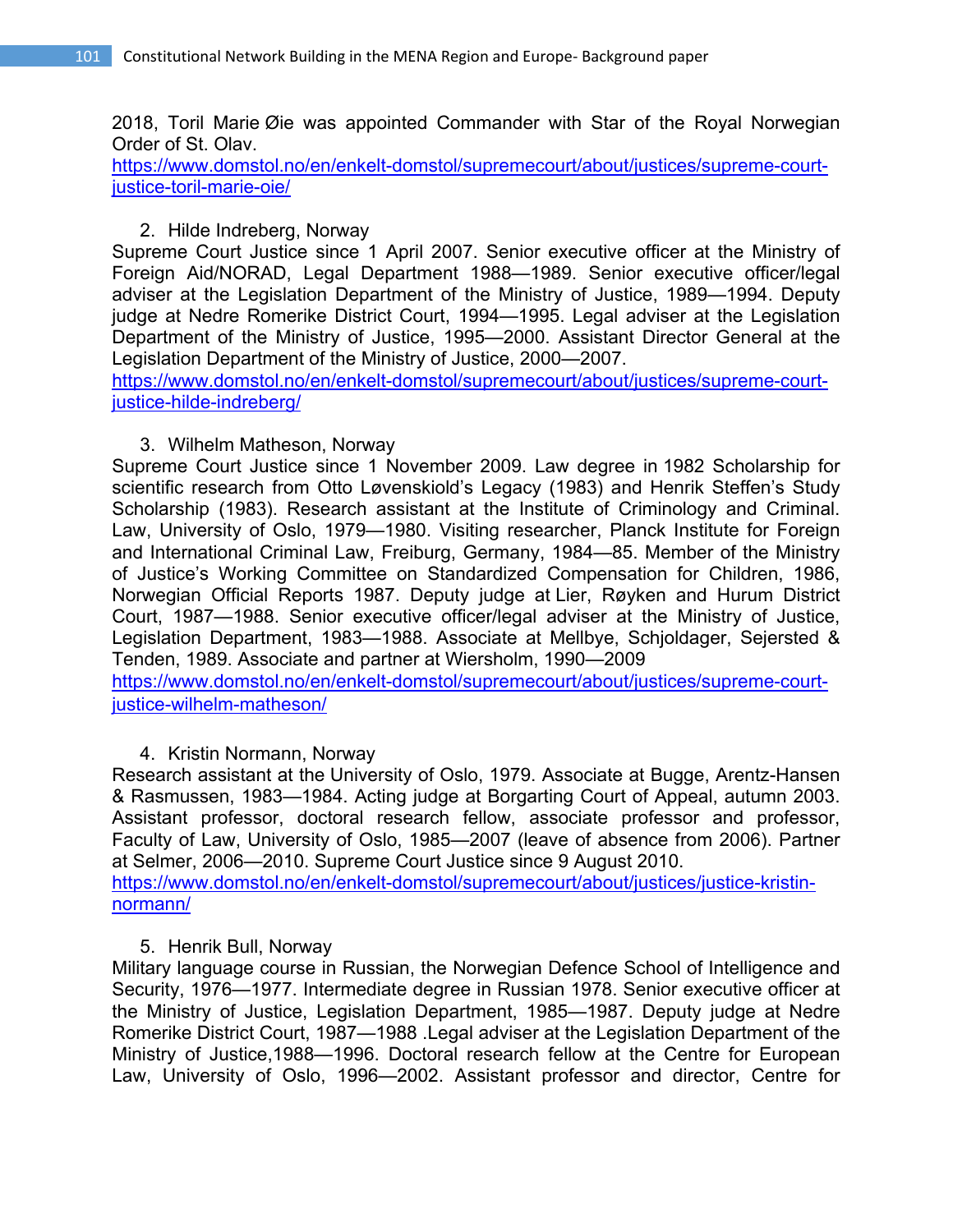European Law, University of Oslo, 2002—2005. Judge of the EFTA Court 2006—2010. Supreme Court justice since 17 January 2011

https://www.domstol.no/en/enkelt-domstol/supremecourt/about/justices/supreme-courtjustice-henrik-bull/

# 6. Per Erik Bergsjø, Norway

Admitted before the Supreme Court in 2000.

Research assistant, Nordic Institute of Maritime Law, University of Oslo, 1983-84. Execute officer/senior executive officer/legal adviser at the Legislation Department of the Ministry of Justice, 1986—89. Deputy judge at Lyngen/Nord-Troms District Court, 1989—90. Judge at Nord-Troms District Court, 1990—93. Associate at Advokatfirma Vogt & Co, 1993—95. Partner at Advokatfirma Vogt & Co DA/Vogt & Wiig AS, 1995— 2012. Supreme Court Justice since 1 March 2012.

https://www.domstol.no/en/enkelt-domstol/supremecourt/about/justices/per-erik-bergsjo/

7. Wenche Elizabeth Arntzen, Norway

Senior executive officer at the Legislation Department of the Ministry of Justice, 1986— 1987.

Deputy judge at Larvik District Court, 1987—1988. Advocate at the Attorney General's Office, 1989—2003. Admitted before the Supreme Court in 1993. Acting judge at Hålogaland Court of Appeal, 1994. Associate and partner at the law firm Kluge, 2003— 2007. Member of the Norwegian Bar Association's Disciplinary Board, 2005—2007. Judge at Oslo District Court, 2007—2014. Member of the Parliament's Control Board on Intelligence, Surveillance and Security Services (EOS-utvalget), 2009. Supreme Court Justice since 29 September 2014.

https://www.domstol.no/en/enkelt-domstol/supremecourt/about/justices/supreme-courtjustice-wenche-elizabeth-arntzen/

# 8. Espen Bergh, Norway

Senior executive officer at the Ministry of Defence, legal section, 1988—1989. Senior executive officer/legl adviser at the Legislation Department of the Ministry of Justice, 1989—1999. Deputy judge and acting judge Ytre Follo District Court, 1992—1994. Associate at the law firm Wiersholm, 1999—2005. Judge at Borgarting Court of Appeal, 2005—2010. Presiding judge at Borgarting Court of Appeal, 2010—2016. Supreme Court Justice since 15 August 2016.

https://www.domstol.no/en/enkelt-domstol/supremecourt/about/justices/espen-bergh/

# 9. Borgar Høgetveit Berg, Norway

Research assistant at the Institute of Private Law, University of Oslo, 1995—1996. Deputy advocate/advocate at the Office of the Attorney General, 1998—2005. Acting judge at Hålogaland Court of Appeal, 2003—2004. Associate and partner at Thommessen, 2005—2017. Supreme Court Justice since 1 May 2017. https://www.domstol.no/en/enkelt-domstol/supremecourt/about/justices/supreme-courtjustice-borgar-hogetveit-berg/

10.Kine Elisabeth Steinsvik, Norway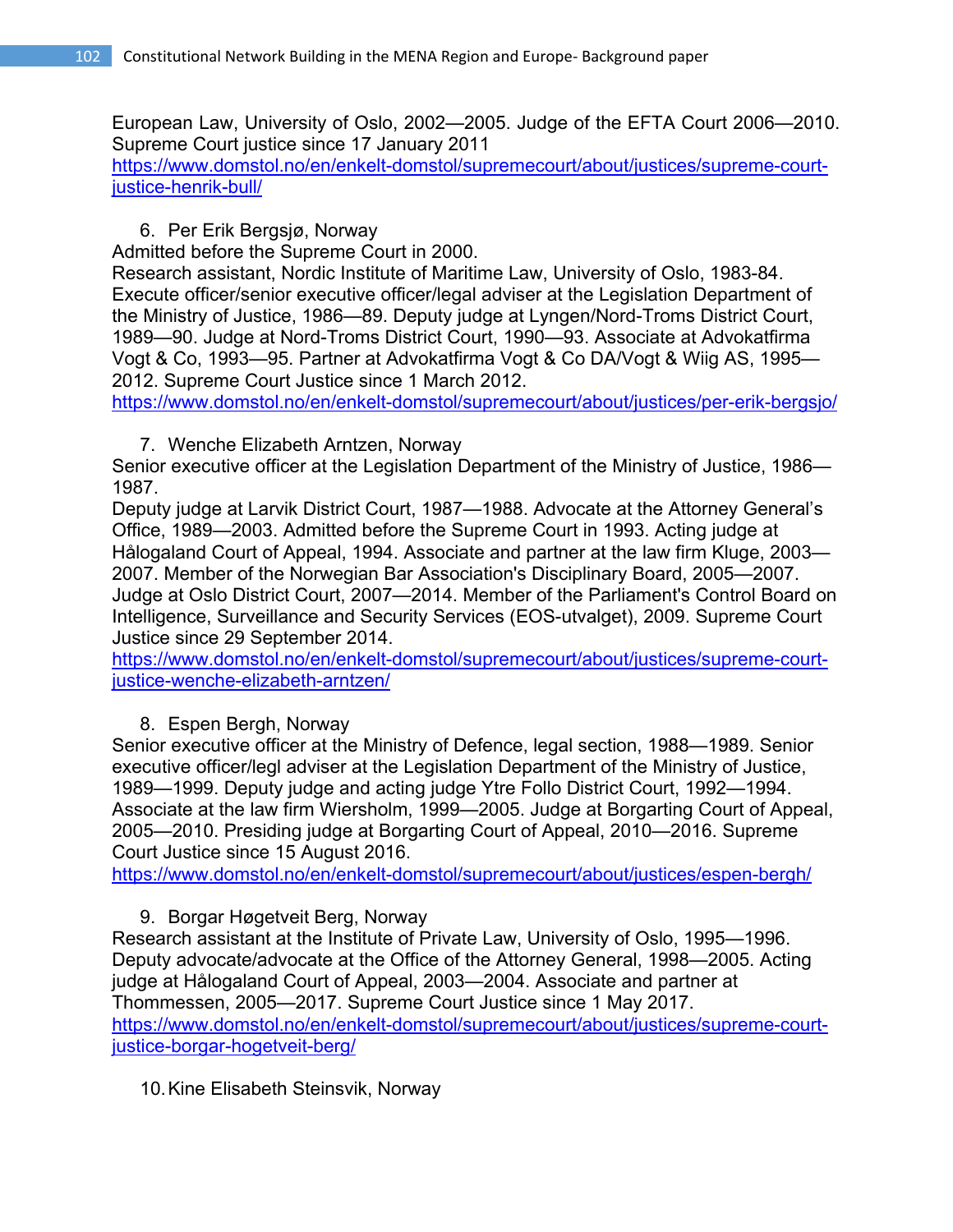Senior executive officer at the Legislation Department of the Ministry of Justice, 2002— 2003. Advocate at the Office of the Attorney General, 2003—2014. Acting judge at Eidsivating Court of Appeal 2006—2007. Specially appointed mediator at the National Mediator's Office (Assisting National Mediator from 2018), 2013. Judge at Borgarting Court of Appeal, 2014—2019. Supreme Court Justice since 5 August 2019 https://www.domstol.no/en/enkelt-domstol/supremecourt/about/justices/kine-elisabethsteinsvik/

#### 11.Jens Edvin A. Skoghøy, Norway

Deputy judge, Tromsø District Court, 1980—1981. Secretary to the Criminal Law Commission, 1981. Research fellow, Nordic Institute of Maritime Law, University of Oslo, 1982. Advocate in private practice, 1983—1987. Admitted before the Supreme Court, 1988. Education research fellow, University of Tromsø, 1988—1990. Professor of jurisprudence, University of Tromsø, 1990—1998. Supreme Court Justice, 1998—2017. Professor of jurisprudence, Universitetet i Tromsø 2017—2020. Supreme Court Justice from 12 October 2020.

https://www.domstol.no/en/enkelt-domstol/supremecourt/about/justices/jens-edvin-a.-skoghoy/

### 12.Bergljot Webster, Norway

Scholarship from the British Council for studies and work experience in Scotland, 1994. Admitted before the Supreme Court, 1999. Research assistant at the University of Oslo, 1988. Doctoral research fellow, Norwegian Research Council, 1990. Deputy advocate at the Office of the Attorney General, 1993—1995. Advocate at the Office of the Attorney General, 1995—2000. Lawyer at Nordisk Defence Club, 2000—2004. Partner at Sørlie Wilhelmsen, 2004—2005. Partner at Hjort, 2006—2009. Supreme Court Justice since 15 August 2009.

https://www.domstol.no/en/enkelt-domstol/supremecourt/about/justices/supreme-court-justicebergljot-webster/

# 13.Aage Thor Falkanger, Norway

Advocate at the Office of the Attorney General 1991—1992. Deputy judge at Nord-Troms District Court 1992—1994. Research fellow, the Factulty of Law at the University of Tromsø, 1995—1999. Judge at Hålogaland Court of Appeal 1999—2007. Professor, the Factulty of Law at the University of Tromsø, 2007—2010. Visiting fellow Cambridge University, Lauterpacht Centre of International Law, 2007—2008. Acting Supreme Court Justice (periodically) 2007— 2009. Parliamentary Ombudsman for Public Administration 2014—2019. Supreme Court Justice since 1 May 2010.

https://www.domstol.no/en/enkelt-domstol/supremecourt/about/justices/aage-thor-falkanger/

#### 14.Ragnhild Noer, Norway

Research assistant, Institute of Private Law, University of Oslo, 1982—1983. Senior executive officer at the Legislation Department of the Ministry of Justice, 1985—1987. Deputy judge and acting judge at Lyngen District Court, 1987—1989. Assistant professor, University of Troms, 1989. Program secretary, Norwegian Broadcasting Company, Troms 1990—1991. Advocate at the Office of the Attorney General, 1991—2005. Admitted before the Supreme Court in 1994. Acting judge at the Gulating Court of Appeal, January—March 1994. Secretary to the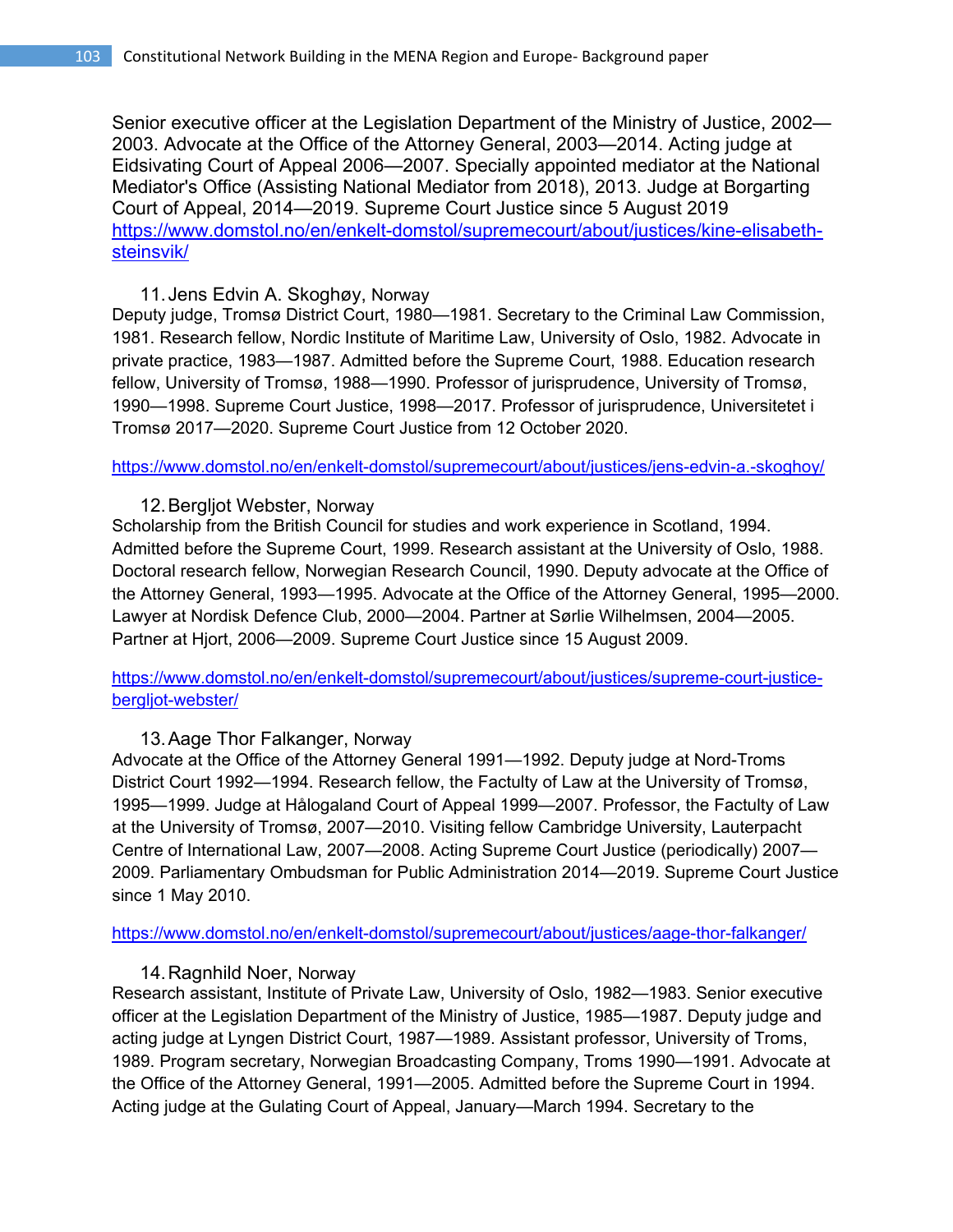Commission on Procedure in Child Custody Cases, 1997—1998. Senior legal adviser at the Ministry of Environment, 2001—2002. Judge at Borgarting Court of Appeal, 2005—2010. Supreme Court Justice since 1 October 2010.

https://www.domstol.no/en/enkelt-domstol/supremecourt/about/justices/supreme-court-justiceragnhild-noer/

### 15.Knut H. Kallerud, Norway

Masters degree in human rights law, University of Essex, England 1997—1998. Ministry of Justice, Police Department, 1983—1985. Secretariat of the Criminal Law Commission, 1985. Deputy judge at Kragerø District Court, 1985—1986. Associate at Hestenes and Dramer & Co, 1986—1989. Partner at Hestenes and Dramer & Co, 1989—1995. Acting senior public prosecutor at the Office of the Director of Public Prosecutions, 1995—1996. Senior public prosecutor at the Office of the Director of Public Prosecutions, 1996—2008. Liaison Prosecutor at Eurojust, The Hague, Netherlands 2005—2006. Deputy Director of Public Prosecutions, 2008—2011 Supreme Court Justice since 16 July 2011.

https://www.domstol.no/en/enkelt-domstol/supremecourt/about/justices/knut-h-kallerudsupreme-court-justice-/

16.Arne Ringnes, Norway

Admitted before the Supreme Court in 2001 Senior executive officer/legal adviser at the Ministry of Justice, Legislation Department, 1983— 1985

Secretary to the Copyright Commission, 1983—1986

Deputy judge at Indre Follo District Court, 1985—1986

Associate at Thommessen Karlsrud Heyerdahl & Brunsvig, 1986—1988

Partner at Thommessen, 1989—2014

Supreme Court Justice since 18 August 2014

https://www.domstol.no/en/enkelt-domstol/supremecourt/about/justices/supreme-court-justicearne-ringnes/

# 17.Ingvald Falch, Norway

LL.M. (Master of Law), University of Cambridge, 1996. Research assistant, Faculty of Law, University of Oslo (UiO), 1986—1988. Deputy advocate and advocate at the Office of the Attorney General, 1989—1999. Admitted before the Supreme Court in 1995. Deputy judge, Vesterålen District Court, 1990—1991. Associate and partner at Schjødt, 1999—2015. Member and chairman of the board at the law firm Schjødt, 2003—2014. Member and chairman of the Norwegian Bar Association's law committee on EU and competition law, 2007—2014. Supreme Court Justice since 1 September 2015.

https://www.domstol.no/en/enkelt-domstol/supremecourt/about/justices/supreme-courtjustice-ingvald-falch/

18.Cecilie Østensen Berglund, Norway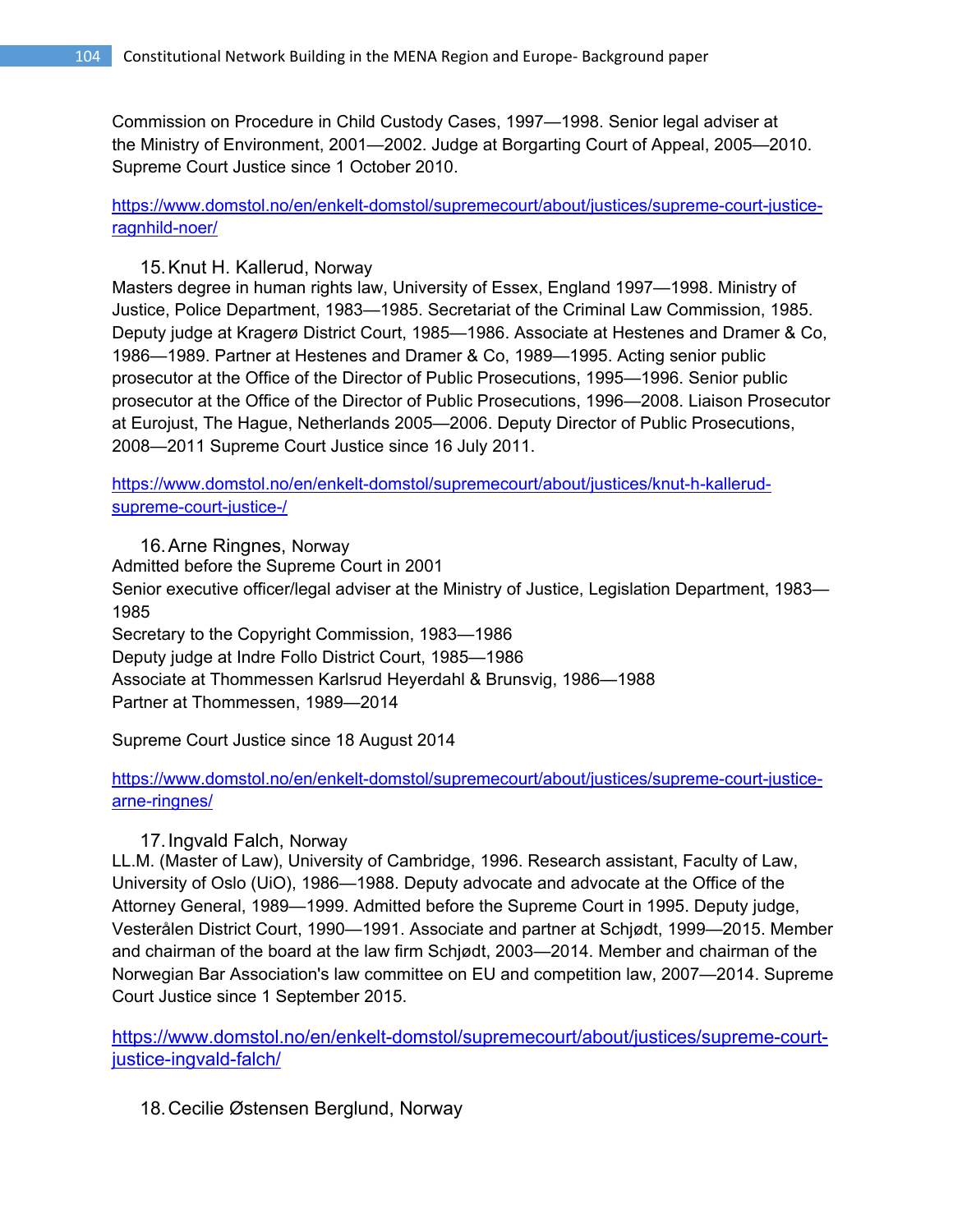Research assistant, Department of Private Law, University of Oslo, 1996—1997. Associate at Thommessen Krefting Greve Lund, 1998—1999. Deputy judge at Follo District Court, 1999— 2001. Law clerk/Deputy Head of the Legal Secretariat at the Supreme Court, 2002—2006. Deputy Secretary-General of the Supreme Court, 2007—2009. Acting judge/judge at Borgarting Court of Appeal, 2009—2013. Presiding judge at Borgarting Court of Appeal, 2013—2016. Supreme Court Justice since 1 January 2017.

https://www.domstol.no/en/enkelt-domstol/supremecourt/about/justices/cecilie-ostensenberglund-hoyesterettsdommer/

#### 19.Erik Thyness, Norway

Corporate lawyer, Norsk Hydro ASA, 1988—1989. Deputy judge at Sør-Gudbrandsdal District Court, 1989—1990. Corporate lawyer, Norsk Hydro ASA, 1991—1993. General Counsel, Hafslund Nycomed ASA, 1993—1996. Partner at Wiersholm, 1996—2019. Supreme Court Justice since 1 May 2019.

https://www.domstol.no/en/enkelt-domstol/supremecourt/about/justices/erik-thyness/

#### 20.Knut Erik Sæther, Norway

Trainee advocate, The Office of the Municipal Attorney of Oslo, 1995. Deputy judge, Kongsberg District Court, 1999-2002. Executive officer, The Ministry of Justice and Public Security, 1996- 2000. Adviser, The Ministry of Justice and Public Security, 2001-2004. Head of Department, The Ministry of Justice and Public Security, 2004-2012. Assistant Director of Public Prosecutions, 2012-2021. Supreme Court Justice from 1 October 2021.

https://www.domstol.no/en/enkelt-domstol/supremecourt/about/justices/knut-erik-sather/

#### **Constitutional Court of the Czech Republic**

1. JUDr. Dr.h.c. Pavel Rychetský, Czech Republic

He became an assistant professor of Civil Law, Charles Law Faculty, but was forced to leave after the 1968 Soviet occupation. He worked as company lawyer until the end of 1989. In the "Normalization" era, Pavel Rychetský engaged in civic resistance against the totalitarian regime, was a co-founder and one of the first signatories of Charter 77, and published articles in foreign journals and Czech samizdat. He was a member of the Civic Forum and its Council of the Republic. From June, 1990 to July, 1992 he was Deputy Prime Minister of the Government of the Czech and Slovak Federal Republic (CSFR) and Chairman of the Government's Legislative Council, ensuring both the coordination of the CSFR legislative work and the CSFR Government's cooperation with the Federal Assembly and the republics 'governments. As Deputy Prime Minister of the Federal Government he submitted many draft acts to the Federal Assembly (such as, on the Constitutional Court, Referenda, Return of Communist Party Property to the People, the restitution acts, etc.). In 1996–2003 he was a Senator in the Senate, Parliament of the Czech Republic ("Senate"), where, until becoming Deputy Prime Minister, he was Chairman of its Constitutional Law Committee and a member of its Mandate and Immunity and Organizational Committees. On 6 August 2003, after the Czech Senate had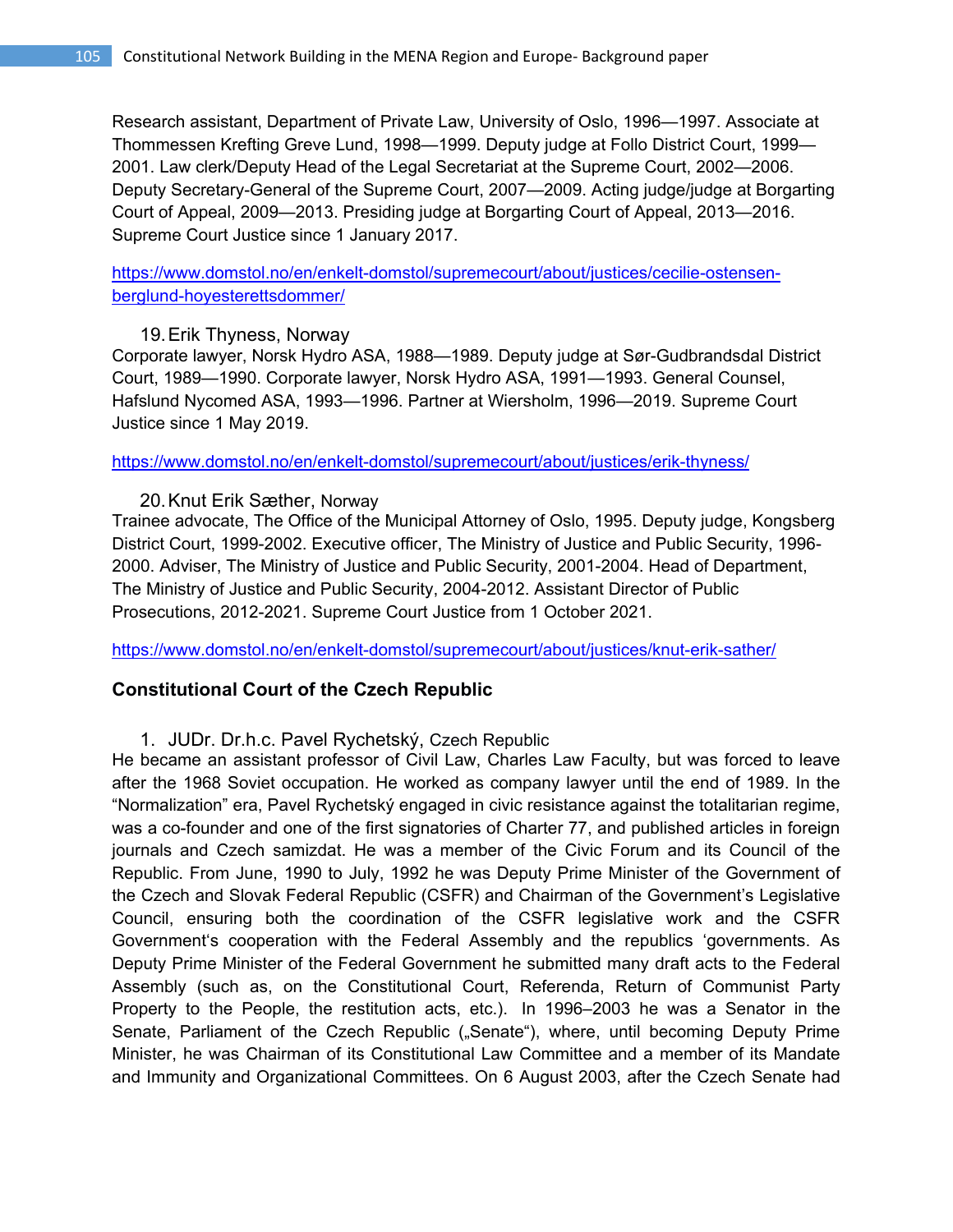given its consent to his appointment, he was appointed as a Justice and the President of the Constitutional Court of the Czech Republic ("Constitutional Court") by President Václav Klaus.

https://www.usoud.cz/en/current-justices-and-courtofficials?tx\_odjudges%5Bdetail%5D=1&cHash=82ec0a45ad71e0ed907c913ae826ff10

#### 2. JUDr. Milada Tomková, Czech Republic

She went to the European Commission on a research fellowship of several months focusing on EU law in the area of social care. In the years 1998 to 2003, she was a member of the Government Legislative Council of the Czech Republic. She drafted amendments to accompanying laws in the area of social care in connection with the preparation of reforms to the administrative justice system.

She was appointed a judge in 2003 when she joined the Supreme Administrative Court, where she held the positions of Presiding Judge at the Social Security Law Division and Presiding Judge at the Disciplinary Division for matters concerning public prosecutors. She was also a member of the Board of the Judicial Academy. She works externally with the Faculty of Law at Charles University in Prague.

On 3 May 2013, she was appointed Justice at the Constitutional Court and Vice-president of the Court by the President of the Republic.

https://www.usoud.cz/en/current-justices-and-courtofficials?tx\_odjudges%5Bdetail%5D=65&cHash=0285820e5a7dc62fad01d16d79326b0a

3. prof. JUDr. Jaroslav Fenyk, Czech Republic

He has been a member of working committees at the Ministry of Justice for the amendment and recodification of criminal law and a member of the Government Legislative Council of the Czech Republic. He is currently a member of the Commission for Defending Doctor of Science Theses of the Academy of Sciences of the Czech Republic, and has been and is today a member of editorial boards of professional and academic periodicals. He is a member of the Scientific Board of the Faculty of Law at Masaryk University in Brno and the Pan-European University of Law, and has been a member of the Scientific Board of the Faculty of Law at Palacký University in Olomouc. He received the award "Lawyer of the Year" for 2010 in the field of criminal law. In the years 1988 to 2006, he worked as a counsel for the prosecution, later (1993) as public prosecutor, of which as Deputy to the Supreme Public Prosecutor in the years 1999 to 2006. From 2006 to 2013, he worked as a barrister.

On 3 May 2013, he was appointed Justice at the Constitutional Court by President of the Republic Miloš Zeman, and on 7 August 2013 Vice-president of the Constitutional Court.

https://www.usoud.cz/en/current-justices-and-courtofficials?tx\_odjudges%5Bdetail%5D=67&cHash=98dfb710aaeeacd4f98cc9706e57ab64

4. prof. JUDr. Jan Filip, Czech Republic

 In the years 1995-2013, Professor Filip headed the Department of Constitutional Law and Political Science at the Faculty of Law, Masaryk University in Brno, which soon gained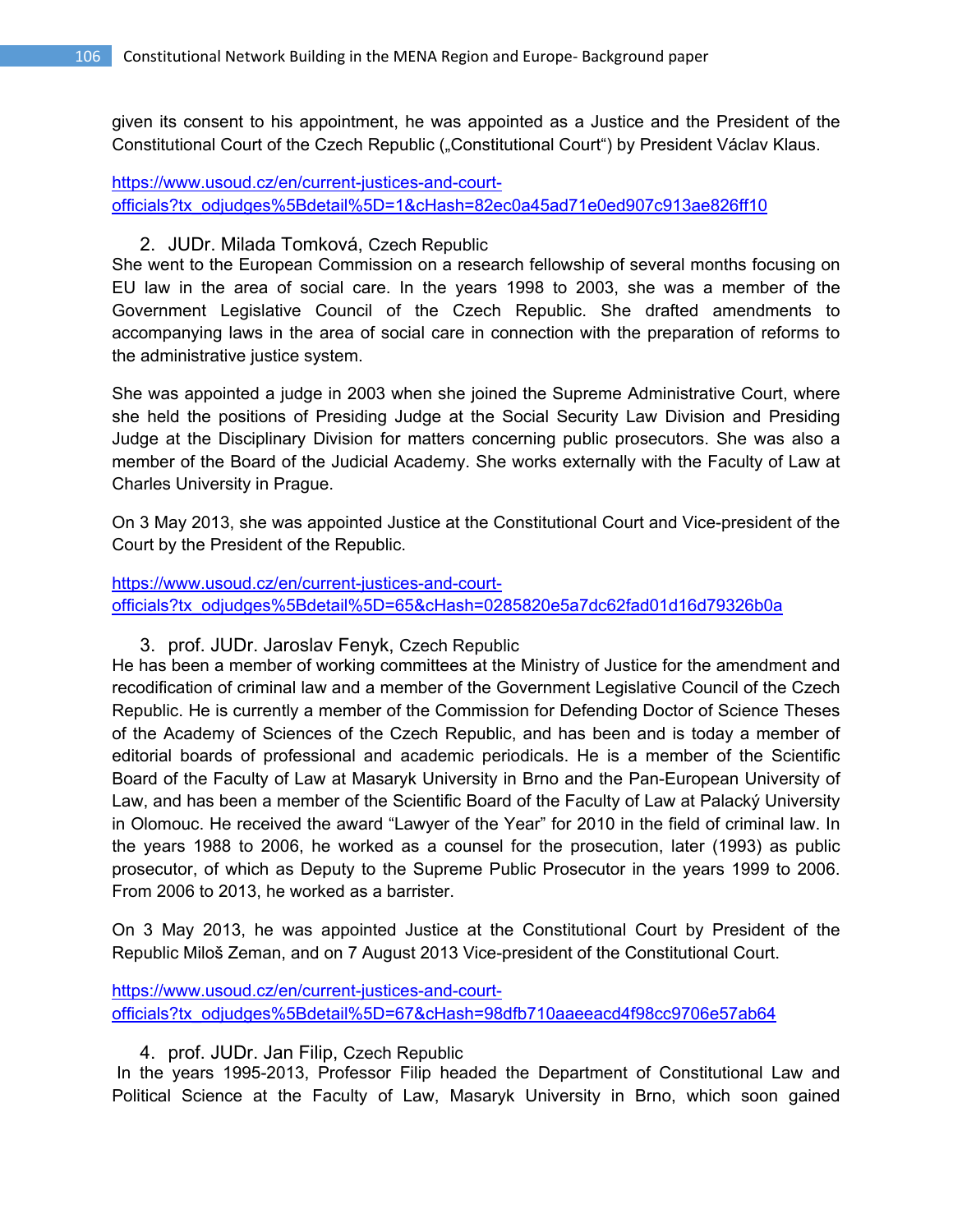prominence as a thriving centre of legal studies as well as of education of young professionals. Here he lectured mostly on subjects like constitutional law, constitutional development in the territory of the Czech Republic, lawmaking, constitutional basis of public authority, litigation before the Constitutional Court and voting rights. In the period of 2002-2006, Professor Filip taught Constitutional Law, Comparative Constitutional Law, and Methodology of Creative Work at the University of T. Bata in Zlín. In the late 1980s, he held a secondary employment as an independent researcher at the Institute for State and Law of the Czechoslovak Academy of Sciences and, in 1990, as a specialist at the State Administration Institute. He served on the scientific boards of Masaryk University and Palacky University. He is currently a member of the scientific boards at the Faculty of Law, Masaryk University, and the Faculty of Law, Charles University. Aside from his pedagogical activities, Professor Filip often participates in solving practical problems that arise in formulating legal regulations or writing expert opinions for governmental agencies. From 1992 onward, he worked at the Constitutional Court of CFSR as an assistant to judge Vojen Güttler, and at the Constitutional Court of CR as an assistant to constitutional judges Vojtěch Cepl and Jiří Mucha. He also worked in the Legislative Depatment of the Federal Assembly Chancellery (1973, 1987-1989), and subsequently in the Legislative Department of the Senate Chancellery (1997-2007). For a number of years, he was a member of the Government Legislative Council (1998-2006), following the membership in the government commission for public law in the years 1990-1992. In the same period, he worked in the Czech National Council's commission for the preparation of the constitution. Professor Filip has taken part in a variety of foreign internships and conferences. He published hundreds of scholarly papers in the Czech Republic and abroad, focusing on the theory of constitution, voting rights, theory of legislation, parlamentarism, and especially constitutional jurisprudence. Updated editions of his textbook on constitutional law have appeared regularly since 1993. He co-authored a textbook of political science and a commentary on the constitution of the Czech Republic and its Constitutional Court. Professor Filip also serves on editorial boards of domestic and foreign professional journals. His gained practical experience in constitutional judicature during his felowship stays at the constitutional courts of Yugoslavia (1978), Austria (1992, 1995, 1996), Poland (1993) and Germany (2006).

On May 3, 2013, the President of the Republic appointed Professor Filip as judge to the Constitutional Court.

#### https://www.usoud.cz/en/current-justices-and-courtofficials?tx\_odjudges%5Bdetail%5D=66&cHash=e7b796cdda84babac8d2668cb2f86c3e

5. prof. JUDr. Vladimír Sládeček, Czech Republic

Almost from the beginning of the existence of the Constitutional Court (from November 1993), he worked part-time as Assistant to a Justice at the Constitutional Court (until the death of the justice in 2002). During 2001, he worked with JUDr. Otakar Motejl on the creation of the Office of the Public Defender of Rights – Ombudsman, and later provided this office with expert consultation, particularly in connection with the Annual Report on the Activities of the Public Defender of Rights – Ombudsman. From 2003, he taught part-time at the Faculty of Law at Palacký University in Olomouc (from 2009, as Head of the Department of Administrative Law and Administrative Science).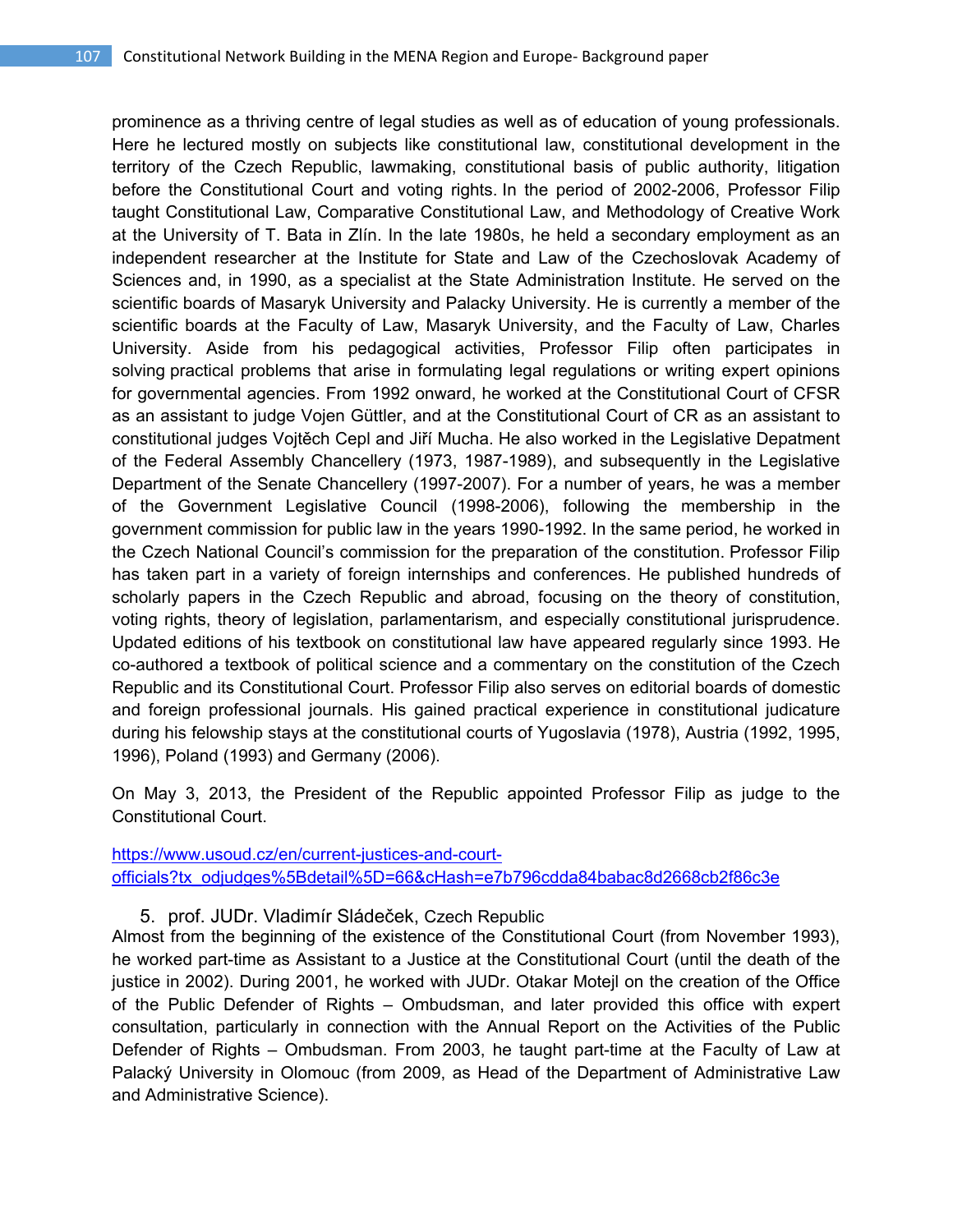He was appointed Justice at the Constitutional Court by the President of the Republic on 4 June 2013.

https://www.usoud.cz/en/current-justices-and-courtofficials?tx\_odjudges%5Bdetail%5D=79&cHash=6c46a4013ea3747f72578b31cad9ed0f

#### 6. JUDr. Ludvík David, Czech Republic

From 1982, he worked as a corporate lawyer. In the middle of 1985, he became a barrister, which he remained until 1993. In June of the same year, he was appointed a judge, and worked as a judge and Presiding Judge at the Municipal Court in Brno until 2000, and then at the Regional Court in Brno until 2002. In the same year, he was assigned to the Supreme Court in Brno where, after a one-year research fellowship, he became a judge in 2003 and Presiding Judge at the Civil Law and Commercial Division. He was also a member of the Records and Grand Panel of the same court. He lectures externally at the faculties of law at Masaryk University in Brno and Palacký University in Olomouc and abroad (the USA). He is the author and co-author of a number of book publications (commentaries on legal codes, overviews of the jurisdiction) and almost a hundred papers in specialist periodicals on topics in material and procedural civil law, labour law, restitution and legal philosophy. As a member of the Union of Czech Lawyers, he received the Antonín Randa Bronze Medal. He has never been a member of any political party. He was appointed Justice at the Constitutional Court by President Miloš Zeman on 7 August 2013.

https://www.usoud.cz/en/current-justices-and-courtofficials?tx\_odjudges%5Bdetail%5D=81&cHash=fb45a3f7f9fa0ff8b925c2637a41c17b

#### 7. JUDr. Kateřina Šimáčková, Czech Republic

Since 2010, she has been substitute member of the European Commission for Democracy through Law (the "Venice Committee") for the Czech Republic and member of the examination committee for juridical examinations.

Since 1990, in addition to her work as a barrister and judge, she has also lectured at the Department of Constitutional Law at the Faculty of Law at Masaryk University in Brno, where she also defended her dissertation on the topic Taxation and the Legal State. Her teaching and publication activity focuses, first and foremost, on the issue of basic rights and freedoms. She teaches courses in constitutional law, human rights and the judiciary, political science, governmental studies, media law and ecclesiastical law, and also runs a clinic in media law and medical law, a course in human rights as applied in practice, a school of human rights and a human rights moot court.

She has published a number of specialised journal and anthology papers and is co-author of several law textbooks and other books (e.g. Communist Law in Czechoslovakia, In dubio pro libertate, and Commentaries on the Charter of Fundamental Rights and Basic Freedoms).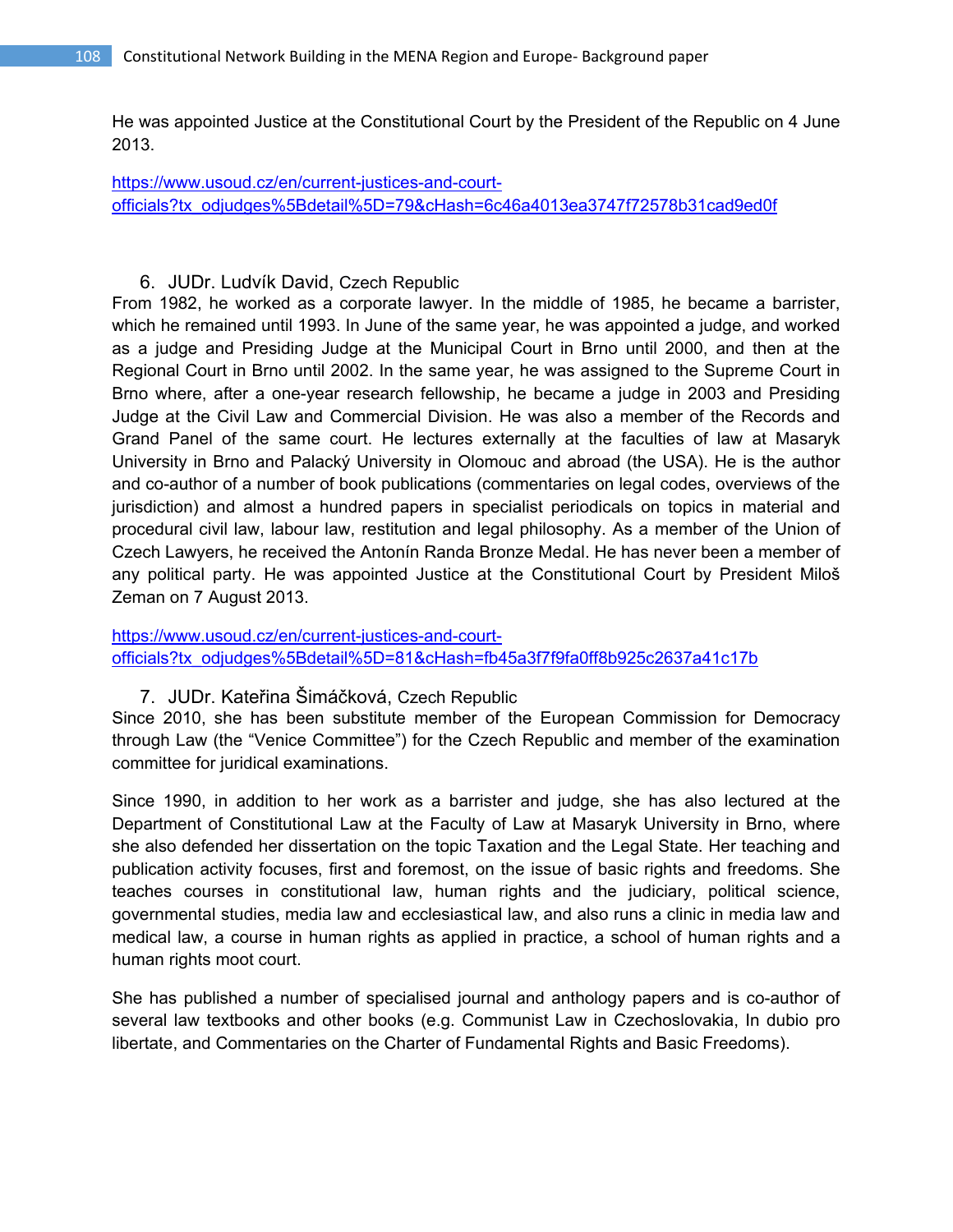She is a member of the Scientific Board of the Faculty of Law at Charles University in Prague, Ad hoc Judge at the European Court of Human Rights, chair of the Brno group of the Church Law Society and a member of the Society for European and Comparative Law.

She was appointed Justice to the Constitutional Court by President Miloš Zeman on 7 August 2013.

https://www.usoud.cz/en/current-justices-and-courtofficials?tx\_odjudges%5Bdetail%5D=82&cHash=ba77dd340505ab1fb26ed87b9e84e67b

8. JUDr. Radovan Suchánek, Czech Republic

JUDr. Radovan Suchánek, Ph.D. graduated in 1996 from the Faculty of Law at Charles University in Prague, where he has performed teaching work since 1998 (as a lecturer since the year 2000). He took his doctorate studies at the same faculty, focusing on constitutional law, criminal law, criminology and criminal science. In addition to his teaching activities, he also contributed for many years to the preparation of legal regulations and the drawing up of expert reports for state bodies and local government bodies In the years 2010 to 2013, he was advisor to the Deputy-chair of the Senate. From 1999 to 2004 and again from 2006 to 2013, he was also active as a specialist associate of the group of parliamentary deputies from the Czech Social Democratic Party in the area of the law and legislation. During the period of his expert work for Members of Parliament, he contributed to the drafting of many draft amendments for the repealing of laws or individual provisions of laws submitted to the Constitutional Court by groups of deputies or senators.

He has written several dozen specialist articles published in legal periodicals in the Czech Republic and abroad, co-written university textbooks and co-edited anthologies in the fields of constitutional law and governmental studies. In this field he has devoted attention primarily to issues of parliamentarianism, formation of the law, constitutional judiciary, the protection of basic rights and freedoms, direct democracy, state security and selected issues in Czechoslovak constitutional development (e.g. presidential decrees). He has been a member of the Union of Czech Lawyers since 2000. He was a member of the Green Party from 1992 to 1998 and a member of the Czech Social Democratic Party in the years 1998 to 2013.

He was appointed Justice at the Constitutional Court by President Miloš Zeman on 11 November 2013. He took up this position by swearing his oath on 26 November 2013.

https://www.usoud.cz/en/current-justices-and-courtofficials?tx\_odjudges%5Bdetail%5D=85&cHash=88f5e3e93c261a25e6aa8eaedb753c63

9. JUDr. Ing. Jiří Zemánek, Czech Republic

His extensive work in the international academic field has included lecturing at universities in, for example, Hamburg, Berlin, Regensburg, Warsaw, Madrid and the USA. He has made regular appearances at conferences of the European Constitutional Law Network, Societas Iuris Publici Europaei, the T.M.C. Asser Institute in The Hague and other conferences throughout Europe. He has published numerous essays and acted as joint editor of collective works for the publishers Nomos, Duncker & Humblot, Berliner Wissenschaftsverlag and Eleven International Publishing. He is a founder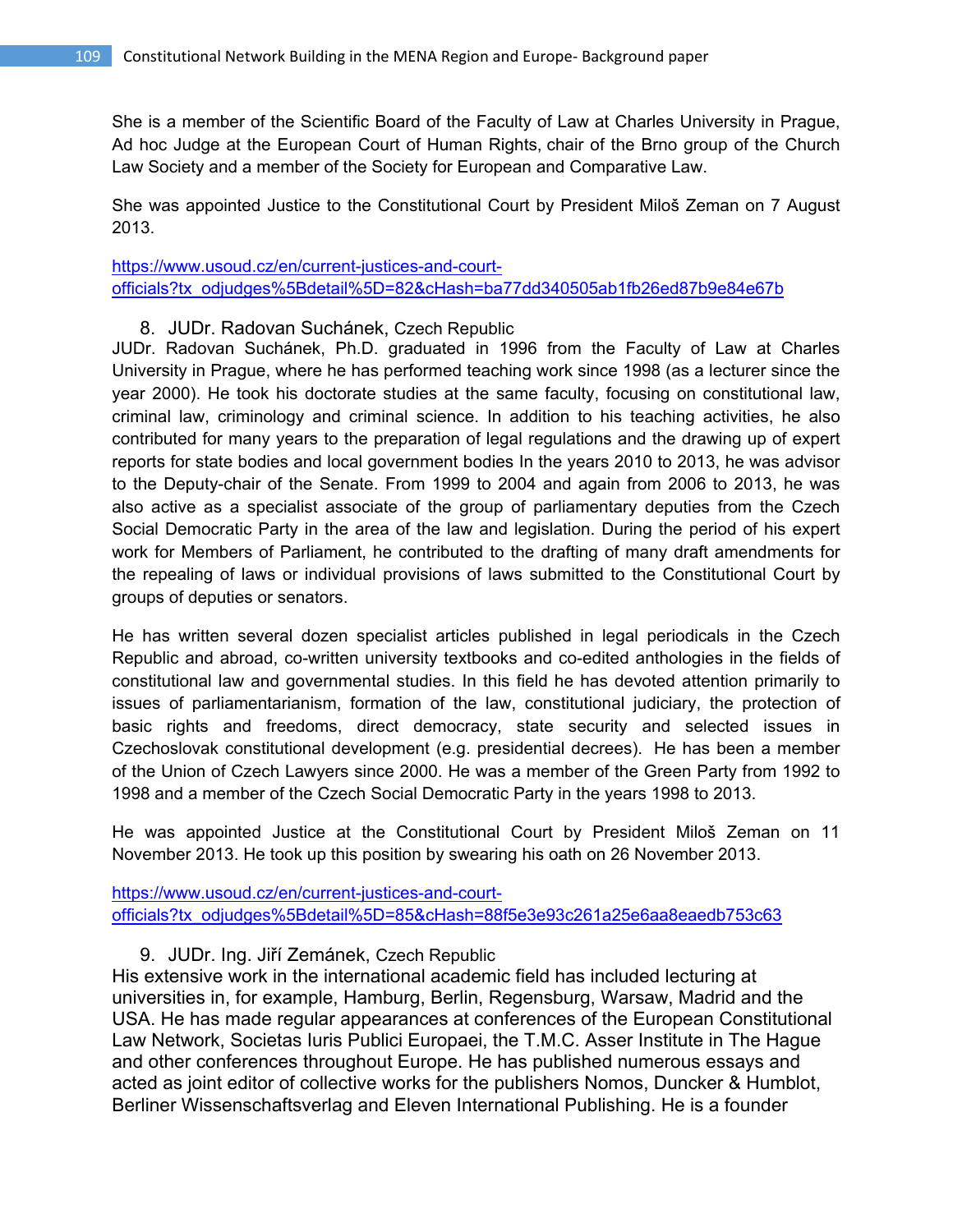member of the committee of advisors to the European Constitutional Law Review, and a member of the editorial boards of the journals Jurisprudence and Mezinárodní Vztahy (International Relations) in the Czech Republic. His publication and teaching work has focused primarily on the topic of European constitutional law – issues of democratic legitimacy and responsibility in the EU, European judicial dialogue, comparative study of the interaction between European and national law, and methods of harmonising the law of the member states of the EU.

He was appointed Justice at the Constitutional Court by the President of the Republic on 20 January 2014.

# https://www.usoud.cz/en/current-justices-and-courtofficials?tx\_odjudges%5Bdetail%5D=87&cHash=6c3479faa0053adac766d2805cce062 d

# 10.doc. JUDr. Vojtěch Šimíček, Czech Republic

In 1992, he graduated from the Masaryk University in Brno, School of Law, where he obtained his Ph. D. later in 1995 and became an associate professor there in 2001. He studied in Regensburg, Bochum and Vienna. In addition, he spent five months as an intern in German Bundestag. He loved it everywhere, however, he never really thought about working abroad. In 1996 – 2003, he worked as a law clerk of a Constitutional Court justice. In 2003, he was appointed a judge of the Supreme Administrative Court. Apart from being a Presiding Judge at the financial administration collegium, he also served as a president of the seven-member chamber for the electoral matters, matters of local and regional referendum and matters concerning political parties and political movements, and a president of the six-member disciplinary chamber for judges. Since 1992, he also teaches constitutional law and courses related to it at the Masaryk University in Brno, School of Law. He is an author or a co-author of tens of specialized texts and publications published in the Czech Republic and abroad, he edited several collections of papers, and he is a member of certain editorial boards. He is happily married to a beautiful, tolerant, funny and witty wife, and a father to three mostly wellbehaved and kind children. Except of customary upbringing of his kids, he spends his free time passionately indulged in (mainly) collective sports. This joy is in no way spoiled by the fact that he is regrettably not good at any of them.

The President of the Czech Republic appointed him a Justice of the Constitutional Court on 12 June 2014.

https://www.usoud.cz/en/current-justices-and-courtofficials?tx\_odjudges%5Bdetail%5D=89&cHash=b352373cb106126a5327a8ea46591600

# 11.JUDr. Tomáš Lichovník, Czech Republic

 In 1991-1992, he served as a judicial candidate at the Brno Regional Court, preparing for his future profession of a judge. In 1992, he was appointed a judge of Žďár nad Sázavou District Court, where he spent twenty years in total. He was a president of this court between 1994 and 2011. His last place of work was the Brno Regional Court, where he served as a vice-president and led its Jihlava branch. Since the beginning, he specializes mainly in civil law including family matters.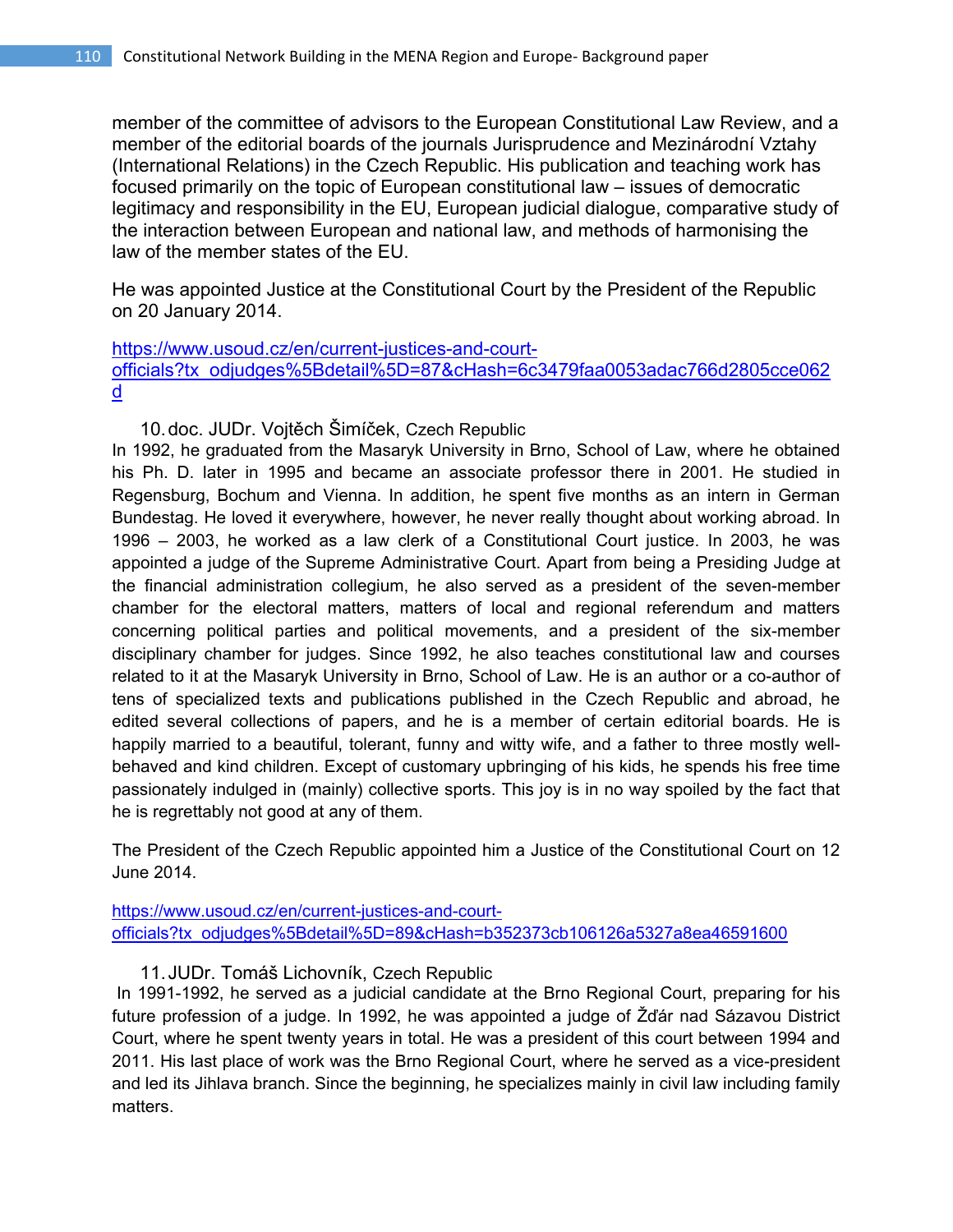In 2005 – 2008, he was a vice-president of the Judicial Union of the Czech Republic and since autumn of 2008 until his appointment as a Constitutional Court Justice, he served as its president. He had lectured students of secondary and higher specialized schools for many years. He also acts as a lecturer for the Judicial Academy and employees of the bodies of social and legal protection of children or children's homes. In his publication activity for various legal journals and daily press, he addresses system issues of judiciary and practical impact of law on individuals and the society. He is also a co-author of the commentary to civil procedure code.

The President of the Czech Republic appointed him a Justice of the Constitutional Court on 19 June 2014.

# https://www.usoud.cz/en/current-justices-and-courtofficials?tx\_odjudges%5Bdetail%5D=91&cHash=750de6ac2313e861ca94a0cc2d62f01a

# 12.JUDr. David Uhlíř, Czech Republic

Since 1998 David Uhlíř has been lecturing externally at the Department of Civil law of the Charles University Law Faculty. On regular basis he provides training to trainee attorneys and attorneys-at-law, mainly focusing on the re-enactment of the civil law. Furthermore, he is a member of the civil law examination panel of the Czech Bar Association. He is also a member of l'Union International des Avocats and gives speeches on their annual meetings. David Uhlíř writes in scholarly journals and newspapers on issues revolving around the re-enactment of civil law. He is a co-author of the commentary to the Civil Code published by the Wolters Kluwer. He also critically contributed to the preparation of the new Civil Code, among others he was a member of the Ministry of Justice Commission for the Application of the New Civil Legislation.

In 2009 he was elected a member of Board of the Czech Bar Association and in 2013 a vicepresident of the Bar. Apart from his other charitable activities he has been for many years the chair of the Sue Ryder Association, founder of the Domov Sue Ryder in Prague – Michle. David Uhlíř is married and has four children.

On 10 December 2014 David Uhlíř was appointed a constitutional court judge by the President of the Czech Republic.

https://www.usoud.cz/en/current-justices-and-courtofficials?tx\_odjudges%5Bdetail%5D=93&cHash=687dd063fab16c62ac3789312e603b8d

#### 13.JUDr. Jaromír Jirsa, Czech Republic

In May 1999, he became a civil law judge and the vice-president of Prague 1 District Court. Since August 2007, judge Jirsa served as the vice-president of Prague Municipal Court where he worked on insolvency and securities cases, as well as appellate cases.

Judge Jirsa has been focusing on civil procedural law for a long time. For that reason, he's been a permanent member of expert committees with the Ministry of Justice for civil procedure; in 2010, he was appointed a president of one of these committees. In the area of substantive law, he specialized himself in classic civil cases, e. g. ownership, rental and labor law cases. He also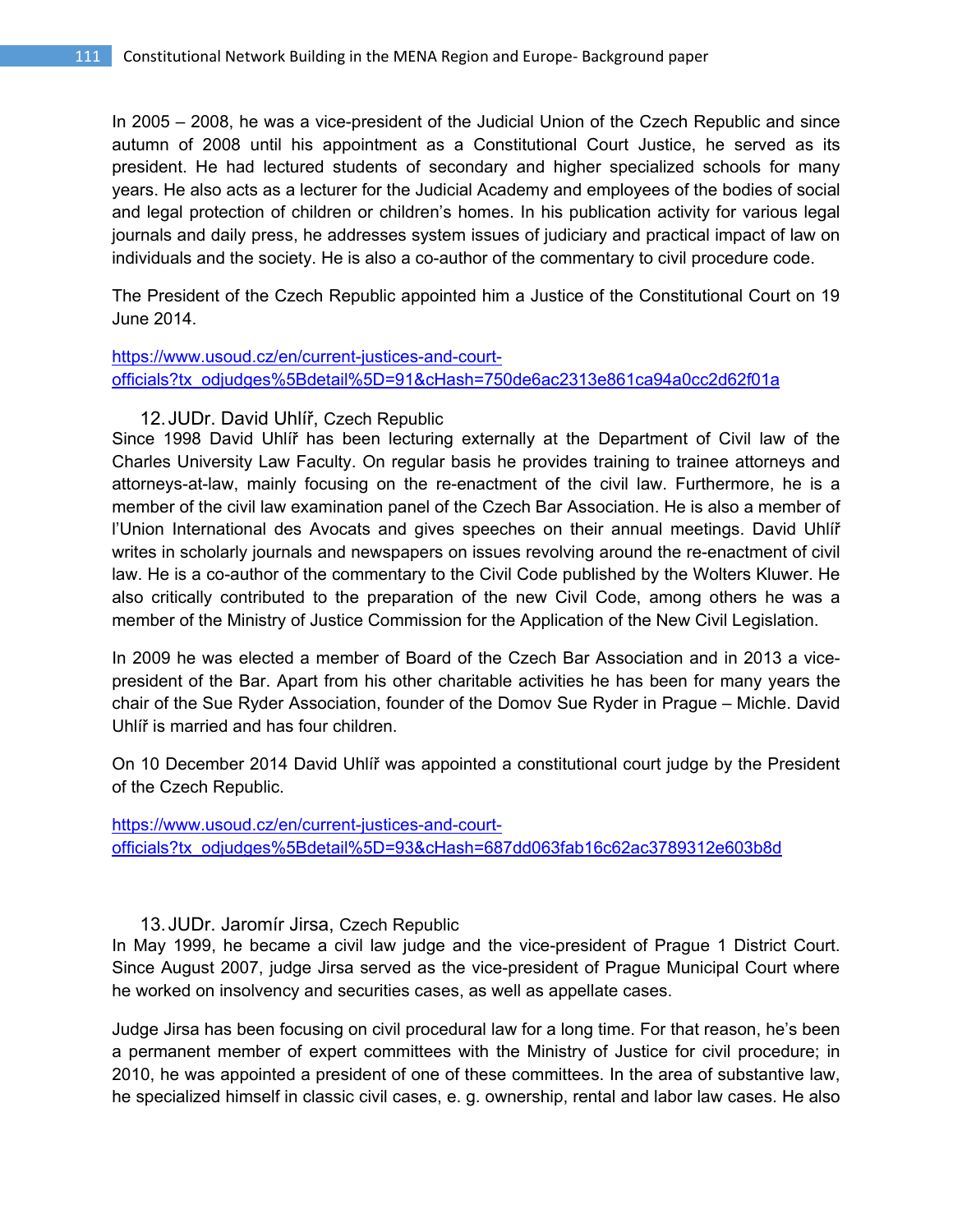decided in family cases or on the custody of minors. While working for Prague 1 District Court, which is characterized by one of the hardest civil cases in the country, he aimed his attention to recovery of damages caused by the state (for unlawful decision or incorrect procedure) and health injuries. In addition, he has experience with intellectual property disputes, unfair competition disputes and protection of good reputation of corporations.

In 2002-2008, judge Jirsa served as the president of Union of Judges. He participated in many projects, e. g. adoption of the code of ethics for judges, adoption of principles of career structure for judges, so-called "mini-teams", educational projects for judges or support of mediation in non-criminal cases finalized by adoption of the Mediation Act. He is the Honorary President of Union of Judges which is the only professional organization of judges in the Czech Republic.

Judge Jirsa has been lecturing and publishing specialized texts. He has lectured for Judicial Academy, Czech Bar Association, Chamber of Law Enforcement Officials, Union of Judges etc. In 2010, he was awarded the bronze medal of Antonin Randa by the Union of Czech Lawyers for his lecturing and publication activities in the area of civil procedural law. In 2007 – 2012, he was a member of accreditation working group for the areas of law and security with the Charles University, School of Law.

On 7 October 2015, the President of the Czech Republic appointed him as a Justice of the Constitutional Court.

# https://www.usoud.cz/en/current-justices-and-courtofficials?tx\_odjudges%5Bdetail%5D=95&cHash=bc322ac419ace796ce3bfd0a44b5bc77

14.prof. JUDr. Josef Fiala, Czech Republic

After finishing his law school studies, he joined the department of civil law as a full-time assistant (1976-1996). In 1978, he obtained the "JUDr." degree (thesis entitled "Position of civil law in the system of law"). He became senior assistant in the same year. In 1984, he obtained the academic degree "Candidate of Sciences" in the field of civil law. In 1996, he was awarded the degree of assistant professor after defending his thesis entitled "Ownership of apartments in the Czech Republic" where he took into account previous outcomes of scientific approaches to the nature of apartment ownership. He was awarded the full professorship in 2006. In 1995- 2001, he served as a vice-dean of the law school, and in 2004-2015, he led the department of civil law. He took part in various forms of pedagogical work in all study programs at the Masaryk University, School of Law. In addition, he was a member of several research projects (e. g. in 2004-2011, he was the deputy coordinator in the project entitled "European context of the evolution of Czech law after 2004"). He used the outcomes of this research in his publications. Apart from his academic activities, he used to be a commercial lawyer, an attorney, member of Government's Legislative Board and its committees, member of appellate boards of the President of the Office for the Protection of Competition, and an arbitrator of the Arbitration Court attached to the Czech Chamber of Commerce and the Agricultural Chamber of the Czech Republic. He frequently lectures professionals, e. g. Czech Bar Association etc. In 1991, he worked at the Constitutional Court of the Czech and Slovak Federal Republic as a law clerk of judge Pavel Mates. Since 1993, he has been a law clerk of three judges of the Constitutional Court of the Czech Republic - Ivana Janů, Eva Zarembová and Miloš Holeček.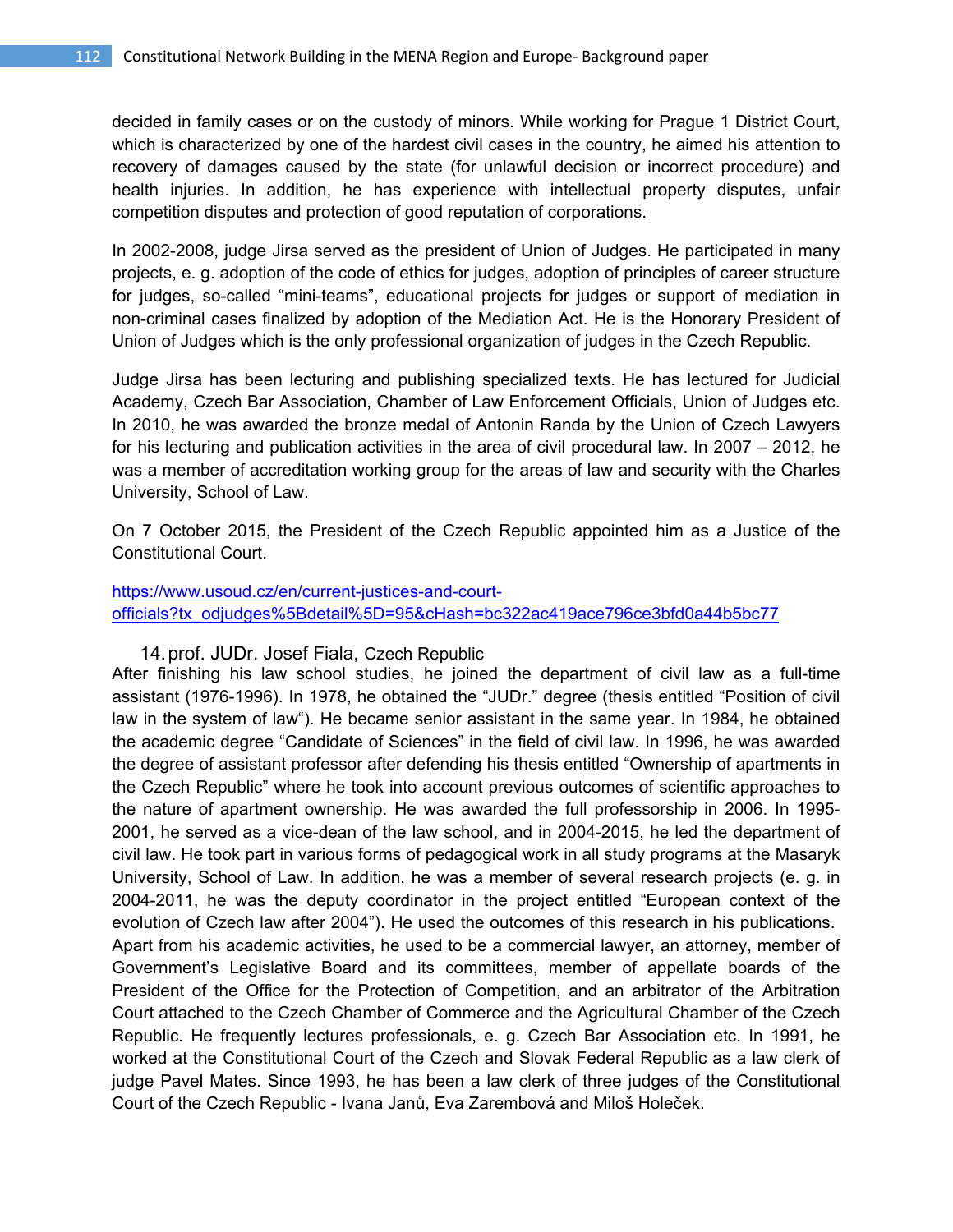On 17 December 2015, the President of the Czech Republic appointed him as a Justice of the Constitutional Court.

# https://www.usoud.cz/en/current-justices-and-courtofficials?tx\_odjudges%5Bdetail%5D=97&cHash=e74e90127235fc7b1f54568f99874cef

15.Prof. JUDr. Pavel Šámal, Czech Republic

He began his career as a judge at the District Court in Most where he worked as a presiding judge of a panel from 1979. In 1982, he left for the Regional Court in Ústí nad Labem, and in 1991, for the Supreme Court of the Czech Republic (transformed into the High Court in Prague in 1993). He was a judge and presiding judge of a panel of the Criminal Division of the Supreme Court in Brno from 1993. He was appointed president of the Supreme Court on January 22, 2015. While serving as a judge of the Supreme Court, he held internships at the legislative department of the Ministry of Justice between 1999 and 2004, and was involved in the drafting of fundamental laws in the area of criminal justice. He has been sitting on the Examination Board for the examination of judicial candidates (since 1992) and for bar examination of trainee lawyers in criminal law (since 1996). Furthermore, he has been a member of the working committee of the Legislative Council of the Czech Government for criminal law (since 1998) a member of editorial boards of legal journals, such as Právní rozhledy, Bulletin advokacie, Soudní rozhledy, Trestněprávní revue and Collection of Decisions and Opinions – Selected Judgments of the European Court of Human Rights, considered to be of importance for the Czech judicial practice by the Supreme Court. He became member of the International Association of Penal Law (Association Internationale de Droit Pénal) in 2002. Before the Czech Republic joined the European Union, he was a member of the coordination group of the Ministry of Justice set up for the purpose of institutional integration of the Czech Republic into the European Union. He further serves on the Science Council of the Faculty of Law of the Masaryk University in Brno, Science Council of the Faculty of Law of the Charles University in Prague and is a long-standing member of the commission for the re-codification of substantive and procedural criminal law of the Ministry of Justice.

He was appointed as a Constitutional Court Justice by the Czech president on February 20, 2020.

https://www.usoud.cz/en/current-justices-and-courtofficials?tx\_odjudges%5Bdetail%5D=99&cHash=754ddc259649757888a45f5113b7a939

# **Constitutional Court of the Republic of Turkey**

1. Prof. Dr. Zühtü ARSLAN, Turkey

Mr. Zühtü Arslan graduated from the Faculty of Political Sciences, Ankara University, in 1987. He received his master's degree on "Human Rights and Civil Freedoms" and PhD degree on constitutional law at the Law Faculty of Leicester University (UK). He obtained the title of associate professor in 2002 and professor of constitutional law in 2007.

Prof. Arslan was appointed as the Judge of the Constitutional Court by the President of the Republic of Turkey on 17 April 2012 from among three candidates proposed by the Council of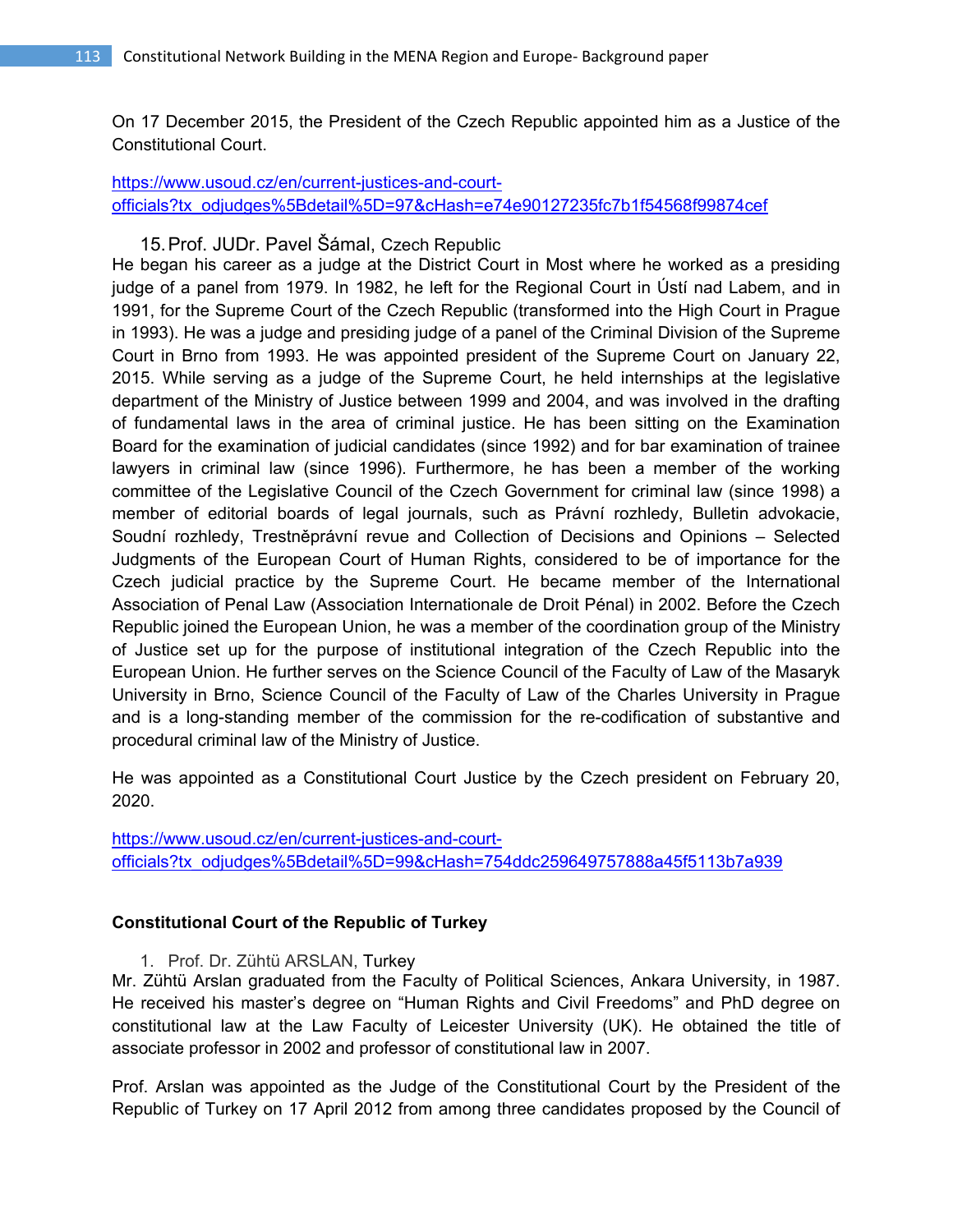Higher Education.He was elected as the President of the Constitutional Court by the Plenary of the Court on 10 February 2015, and re-elected on 25 January 2019.

Prof. Arslan published following three books in Turkish: Anayasa Teorisi (Constitutional Theory, 2005 ), Avrupa İnsan Hakları Sözleşmesinde Din Özgürlüğü (Freedom of Religion under the European Convention on Human Rights, 2005), and Türk Parlamento Tarihi 1957-1960 (History of Turkish Parliament between 1957–1960) (3 Volumes, 2013). He also edited a book titled ABD Yüksek Mahkemesi Kararlarında İfade Özgürlüğü (Freedom of Expression in the Judgments of the US Supreme Court, 2003).

He is the co-author of the book Constitutional Law in Turkey, (Wolters Kluwer, 2016). He has also published numerous articles in national and international law reviews on constitutional law, human rights, relations of freedom-security and the law of political parties. https://www.anayasa.gov.tr/en/president/resume/

# 2. Hasan Tahsin GÖKCAN, Turkey

Graduate in Law, Faculty of Law, Ankara University, 1987. Master's Degree in Public Law, Gazi University, 1991.Judge in Fındıklı, Tuzluca and Bozüyük respectively. Reporting Judge at the Court of Cassation, 1998. Judge at the Court of Cassation, 2011.

Judge at the Constitutional Court since 2014. Vice President of the Constitutional Court since 15 April 2019.

https://www.anayasa.gov.tr/en/judges/deputy-presidents/hasan-tahsin-gokcan/

# 3. Kadir ÖZKAYA, Turkey

Graduate in Public Administration, Faculty of Economics and Administrative Sciences, Gazi University, 1985. Public Servant at General Directorate of Land Registry and Cadastre. Controller at Cooperative Associations of Agriculture and Credits.

Candidate Judge, 1991. Reporting Judge at the Council of State, 1993.

Master's Degree in Public Administration, the Institution of Public Administration for Turkey and the Middle East, 2002. Rapporteur Judge at the Constitutional Court, 2005 – 2011. Member of the Council of State, 2011 – 2014. Justice of the Constitutional Court, 2014. Vice President of the Constitutional Court since 3 April 2020.

https://www.anayasa.gov.tr/en/judges/deputy-presidents/kadir-ozkaya/

# 4. Prof. Dr. Engin YILDIRIM, Turkey

B.A Diploma of the Faculty of Economics, 1987.

M.A. Diploma of the Warwick University (England), Warwick Business School, 1989.

Ph. D Diploma of the Manchester University (England), Faculty of Economics and Social Studies, 1994. Faculty Member, Faculty of Economics and Administrative Sciences, Sakarya University, 1994 – 2010. Dean, Faculty of Economics and Administrative Sciences, Sakarya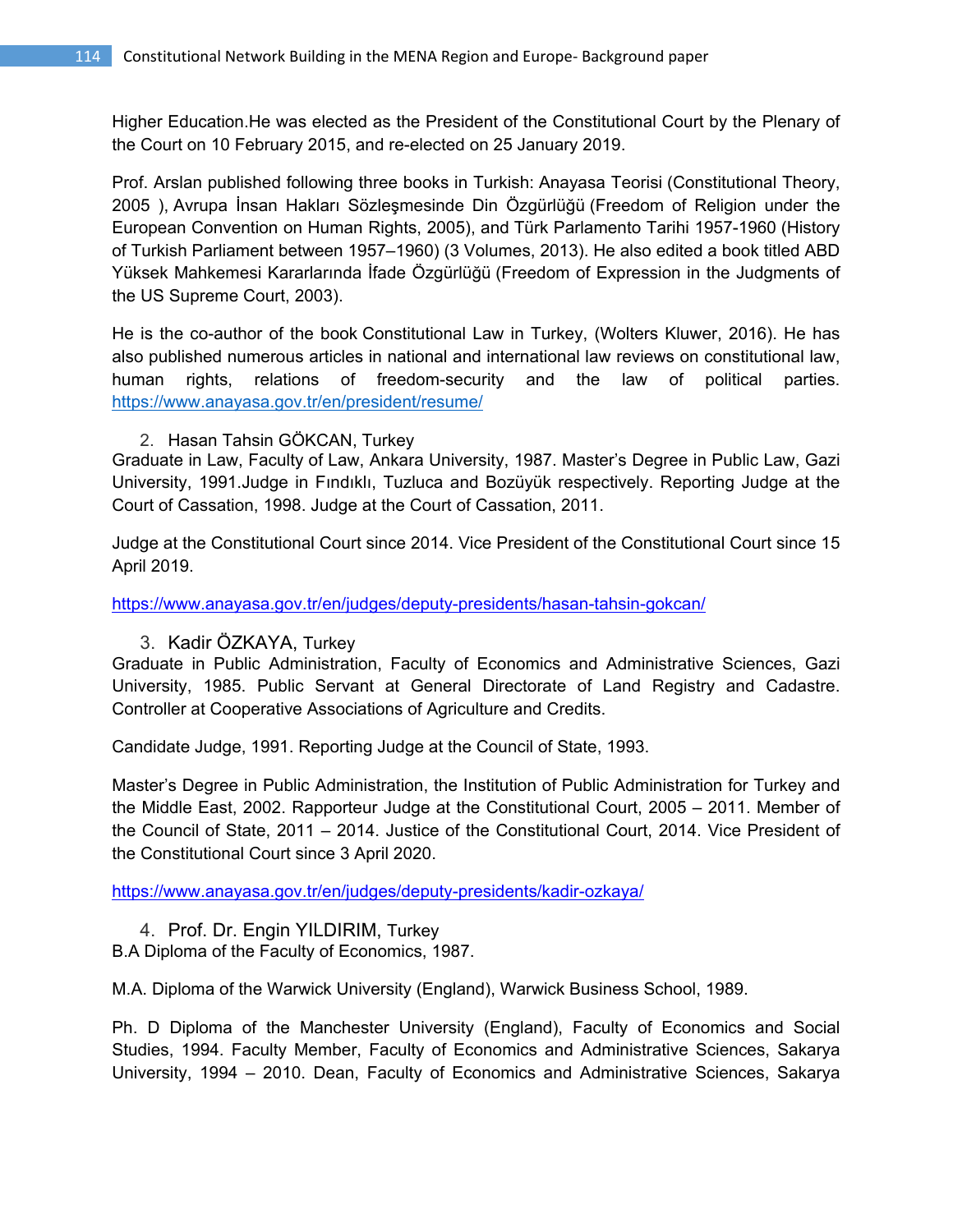University, 2003 – 2010. Justice of the Constitutional Court, 9 April 2010 – at present. Vice President of the Constitutional Court, 19 October 2015 – 25 October 2019.

https://www.anayasa.gov.tr/en/judges/judges/prof-dr-engin-yildirim/

# 5. Hicabi DURSUN, Turkey

B.A. in Public Administration, Faculty of Political Sciences, Istanbul University, 1988. Candidate to be audit assistant in 1991. Auditor, Chief Auditor and Expert Auditor at the Court of Accounts, 1993-2008. Member of the Court of Accounts on 25 June 2009. President of the Court of Jurisdictional Disputes, 11 June 2018 – 16 July 2020. Justice of the Constitutional Court, 6 October 2010 – at present.

https://www.anayasa.gov.tr/en/judges/judges/hicabi-dursun/

6. Celal Mümtaz AKINCI, Turkey

Studied at the College of Public Relations and Journalism, Academy of Economics and Commercial Sciences, Ankara, 1975 – 1976. B.A. in Law, Faculty of Law, Ankara University, 1982. Practising Lawyer in Afyonkarahisar, 1984. Head of the Bar Association in Afyonkarahisar, 2001 – 2010. Justice of the Constitutional Court, 13 October 2010 – at present. President of the Court of Jurisdictional Disputes, 17 December 2020 – at present.

https://www.anayasa.gov.tr/en/judges/judges/celal-mumtaz-akinci/

# 7. Muammer TOPAL, Turkey

Graduate in finance, Faculty of Political Sciences, Ankara University, 1988. Reporting Judge at the Council of State, 1992. Member of the Ankara District Administrative Court.

Master's degree, the Institute on Public Administration for Turkey and Middle East Lecturer at Turkish Academy of Justice. Member of the Council of State, 2011 – 2012. Justice of the Constitutional Court, 29 January 2012 – at present. Vice-President of the Court of Jurisdictional Disputes, 17 December 2020 – at present.

https://www.anayasa.gov.tr/en/judges/judges/muammer-topal/

# 8. Muhammed Emin KUZ, Turkey

Graduate of Faculty of Law, Ankara University, 1981. Master's degree in the same Faculty, 1982. Candidate Judge in Ankara, 1982. Military service as officer (legal advisor) in the Ministry of Defence. Assistant Expert, Expert, Head of Department, Principal Consultant and Deputy Undersecretary in the Prime Ministry, 1986. Member of Higher Education Council as of 18/10/2005. Deputy Secretary General of the Presidency, 7 September 2007. Justice of the Constitutional Court, 8 March 2013 – at present.

https://www.anayasa.gov.tr/en/judges/judges/muhammed-emin-kuz/

# 9. Rıdvan GÜLEÇ, Turkey

Graduate in International Relations, Faculty of Economics, Istanbul University, 1988. Public Officer at the Ministry of Transportation, 1989-1991. Assistant Auditor at the Court of Accounts,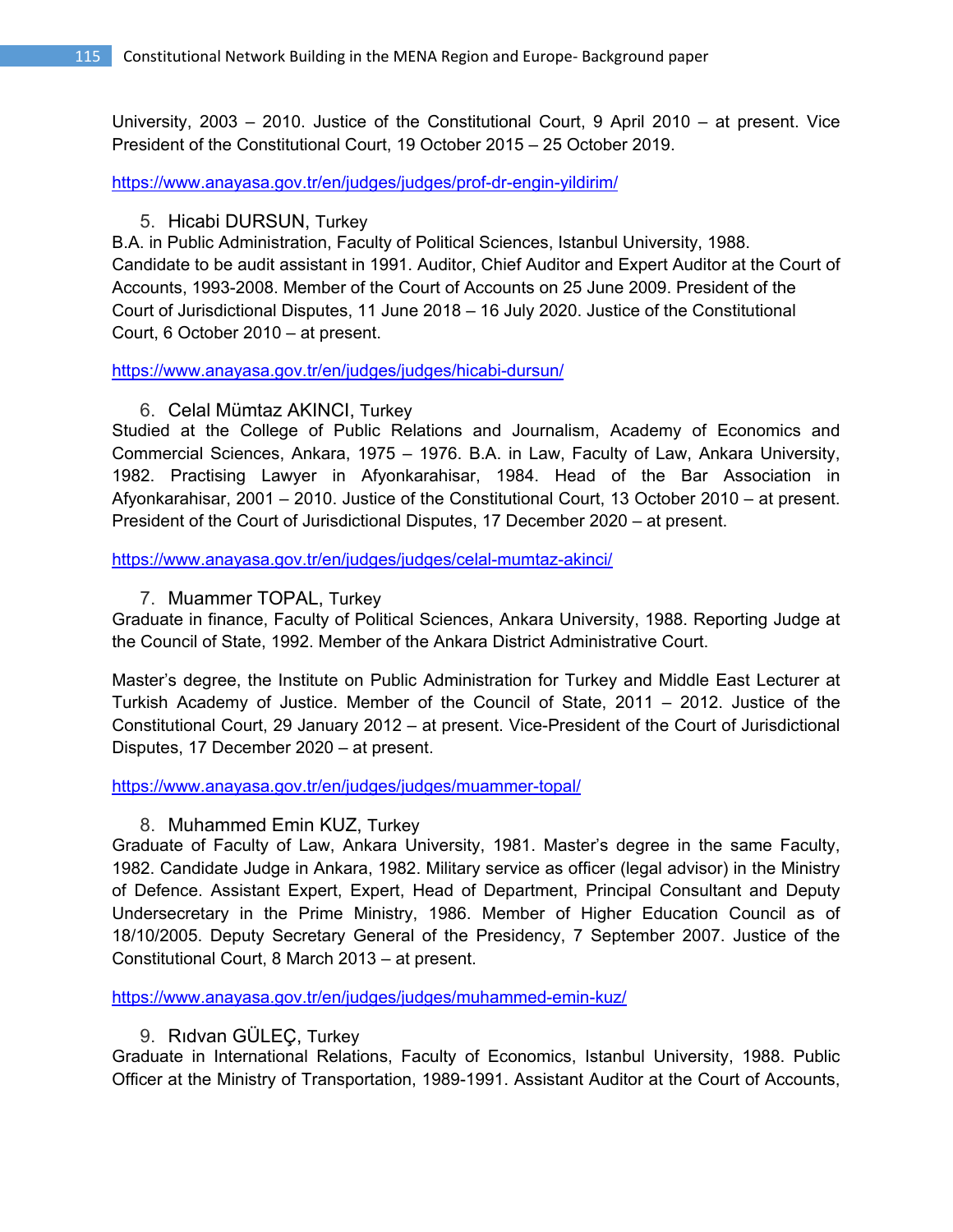1991. Auditor, Chief Auditor and Expert Auditor respectively. Member of the Court of Accounts, 2009 – 2015. Justice of the Constitutional Court, 2015 – at present.

https://www.anayasa.gov.tr/en/judges/judges/ridvan-gulec/

10.Assoc. Prof. Dr. Recai AKYEL, Turkey

B.A degree in Public Administration, Faculty of Political Science, Ankara University, 1987.

M.A degree in Public Administration, Gazi University. Ph.D degree in Business Administration, Çukurova University. District Governor Candidate of Eskişehir, Ministry of Internal Affairs, 1989. District Governor of Adana (Pozantı), Afyonkarahisar, Giresun, Bingöl, Düzce, Adana (İmamoğlu), Mardin and Kahramanmaraş respectively. Governor of Tokat, 2007 – 2009. President of the Court of Accounts, 2009. President of the Arbitration Board for Civil Servants in Turkey, 2012. Vice President of European Organisation of Supreme Audit Institutions (EUROSAI); Member of Governing Board and Audit Committee of Asian Organization of Supreme Audit Institutions (ASOSAI); President of Economic Co-operation Organization Supreme Audit Institutions (ECOSAI), 2009 – 2016. Member of the Court of Accounts. Justice of the Constitutional Court, 25 August 2016 – at present.

https://www.anayasa.gov.tr/en/judges/judges/assoc-prof-dr-recai-akyel/

11.Prof. Dr. Yusuf Şevki HAKYEMEZ, Turkey

B.A degree in Public Administration, Faculty of Political Science, Ankara University, 1994.

M.A degree in Public Law, Marmara University. Ph.D degree in Public Law, Marmara University. Research Assistant in Department of Public Administration, Faculty of Economics and Administrative Sciences, Karadeniz Technical University, 1995. Dean of Faculty of Economics and Administrative Sciences, Karadeniz Technical University, 2010 – 2012. Vice Rector of Karadeniz Technical University, 2012 – 2016. Dean of Faculty of Law, Karadeniz Technical University, 2015 – 2016.Associate Member of the Turkish Academy of Sciences, 2012. Member of Human Rights Institution of Turkey, 2012 – 2015.

Member of Right to Information Assessment Board, 2012 – 2016. Justice of the Constitutional Court, 25 August 2016 – at present.

https://www.anayasa.gov.tr/en/judges/judges/prof-dr-yusuf-sevki-hakyemez/

# 12.Yıldız SEFERİNOĞLU, Turkey

B.A. degree, Faculty of Law, Istanbul University, 1991. Attorney at Law, 1993. Member of Parliament from Istanbul in the 26th term, 2015. Head of Turkey-Turkish Republic of Northern Cyprus Inter-Parliamentary Friendship Group and Member of Committee of Justice of the TGNA. Deputy Minister of Justice, 2018 – 2019. Justice of the Constitutional Court, 25 January 2019 – at present.

https://www.anayasa.gov.tr/en/judges/judges/yildiz-seferinoglu/

13.Selahaddin MENTEŞ, Turkey

B.A. degree, Faculty of Law, Ankara University, 1994. Candidate Judge in Elazığ, 1995.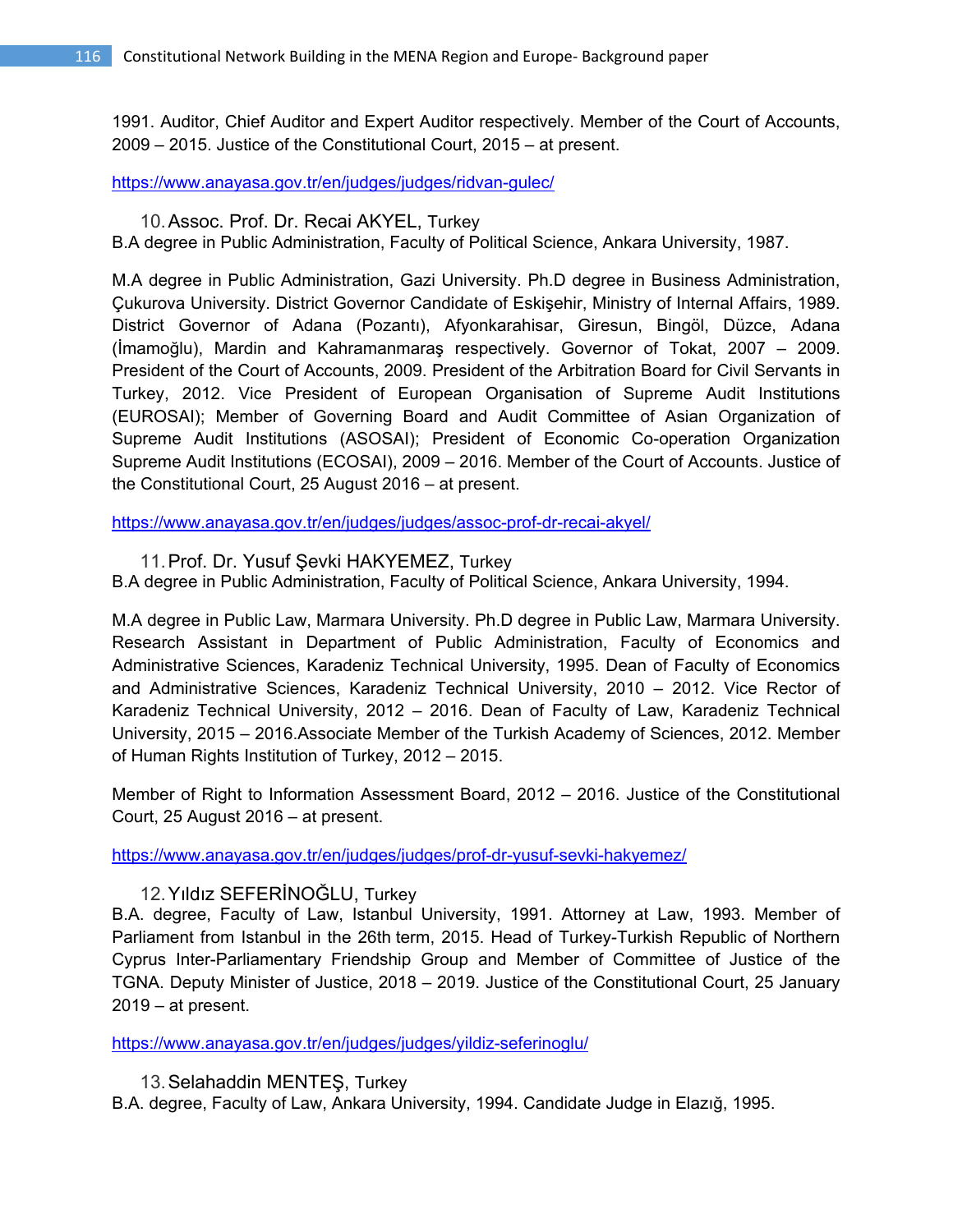Judge in Denizli (Buldan), 1998; Judge in Eskişehir-Han, Adıyaman-Gölbaşı (at cadastral courts, magistrate's court in civil matters, criminal courts of first instance) respectively.

Judge at the Assize Court (the competent court specified in Article 250 of the Turkish Criminal Procedure Code) in Diyarbakır, 2006. Chairman of the Justice Commission for Judicial Courts and President of the 1st Assize Court in Diyarbakır, 2010 – 2012. Presiding judge of the 4th Assize Court in Adana, 2012. Deputy Undersecretary; Chairman of the Commission on Examination of the State of Emergency Procedures, 2017. Undersecretary, Ministry of Justice, 2017 – 2018. Deputy Minister of Justice, 2018 – 2019. Justice of the Constitutional Court, 6 July  $2019 - at present$ .

https://www.anayasa.gov.tr/en/judges/judges/selahaddin-mentes/

# 14.Basri BAĞCI, Turkey

B.A. degree, Faculty of Law, Ankara University, 1988. M.A. degree, International Law on Human Rights, University of Exeter, United-Kingdom. Candidate Judge in Ankara, 1989.

Public Prosecutorrespectively in Sivas (Gürün), in Siirt (Pervari), Konya (Hüyük). Inspector at the Inspection Board, Ministry of Justice, 1999; and Chief Inspector, Ministry of Justice, 2005. Deputy Director at the Directorate General for Criminal Affairs; Deputy Director at the Directorate General for Prisons and Detention Houses; and Deputy Undersecretary, Ministry of Justice. Judge at the Court of Cassation, 2017.Justice of the Constitutional Court, 2 April 2020

https://www.anayasa.gov.tr/en/judges/judges/basri-bagci/

# 15.İrfan FİDAN, Turkey

B.A. degree, Faculty of Law, Ankara University, 1996. Public prosecutor at various provinces, 1999-2012. Acting chief public prosecutor, Istanbul, 2015-2016. Chief public prosecutor, Istanbul, 2016-2020. Member of the Court of Cassation, 2020. Justice of the Constitutional Court, 23 January 2021 – at present.

https://www.anayasa.gov.tr/en/judges/judges/irfan-fidan/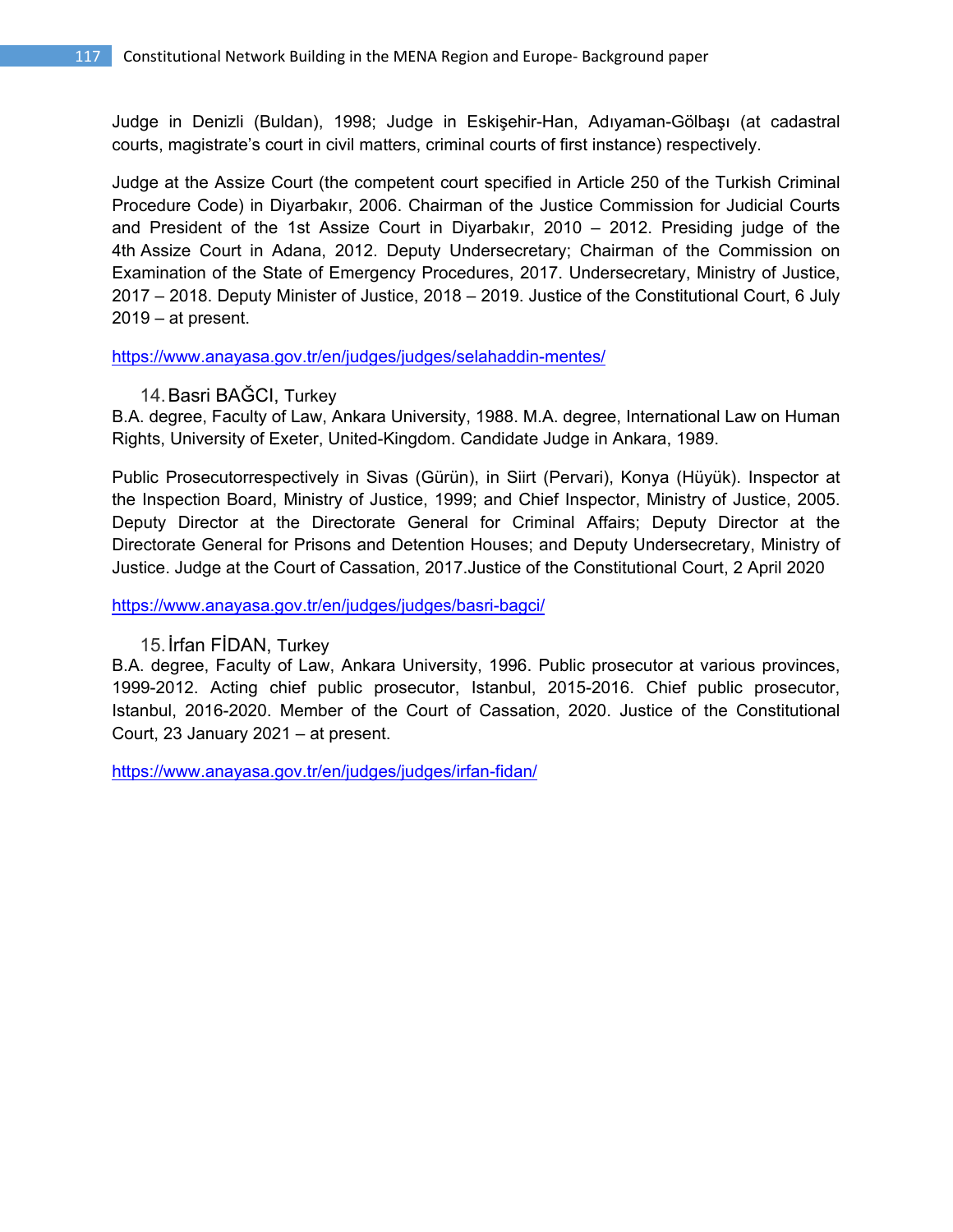# **5.2** – **European Constitutional Experts**

# 1. Andrea Dolcetti, Italy

Junior Research Fellow in Constitutional Law, Trinity College, University of Oxford/ Corresponding Fellow, Tarello Institute for Legal Philosophy, University of Genoa.

https://www.masterruleoflaw.com/teaching-faculty

# 2. Gianni Buquicchio, Italy

He was awarded a PhD in law summa cum laude at Bari University in 1968 where he lectured in international public law until 1971. He joined the Council of Europe in 1971. During his professional career (1971-2009), he was responsible for a number of intergovernmental committees dealing with administrative law, international law, free movement of persons, data protection, etc. He contributed to the harmonisation of European law by preparing a large number of international treaties and recommendations. He was also responsible for the Conferences of European Ministers of Justice and for the Legal Advisor and Treaty Office of the Council of Europe.

He contributed to the successful establishment (1990) and the development of the European Commission for Democracy through Law (Venice Commission) by ensuring the conception and follow-up of projects concerning constitutional reforms and the setting up of democratic institutions within Europe and beyond.

At the end of 2009, he retired from the Council of Europe and was elected President of the Venice Commission. He was re-elected President in 2011, 2013, 2015, 2017 and 2019. Email:gianni.buquicchio@coe.int

https://www.venice.coe.int/WebForms/pages/?p=cv\_1376

# 3. Justin O. Frosini, Italy

Justin O. Frosini is Director of the Center for Constitutional Studies and Democratic Development and an Adjunct Professor of Constitutional Law at Johns Hopkins University's School of Advanced International Studies (SAIS). He is also Associate Professor of Comparative Public Law at Bocconi University. Prof. Frosini is the co-coordinator of a research group of the International Association of Constitutional Law devoted to Constitutionalism in Illiberal Democracies and he is a member of the Advisory Board of the Max Planck Encyclopedia of Constitutional Law published by Oxford University Press. Frosini has been a visiting professor at the Inter-American University of Puerto Rico and at the University of Victoria, BC, Canada where, in 2010, he was awarded the European Union Centre of Excellence Visiting Scholar Grant. Prof. Frosini is the author of a ground-breaking book on the legal value of constitutional preambles for which he received an Excellency in Research Prize from Bocconi University in 2013. He has published copiously in English and Italian in the field of comparative constitutional law with particular attention to federalism, regionalism and devolution, Brexit and the European Union, constitutional justice and forms of government. His most recent publications include *The Brexit car crash: using E.H. Carr to explain Britain's choice to leave the European Union in 2016*, in *Journal of European Public Policy*, Vol. 27 (5) 2020, 761-778 (co-authored with Mark Gilbert); *Dalla Sovranità del Parlamento alla Sovranità del*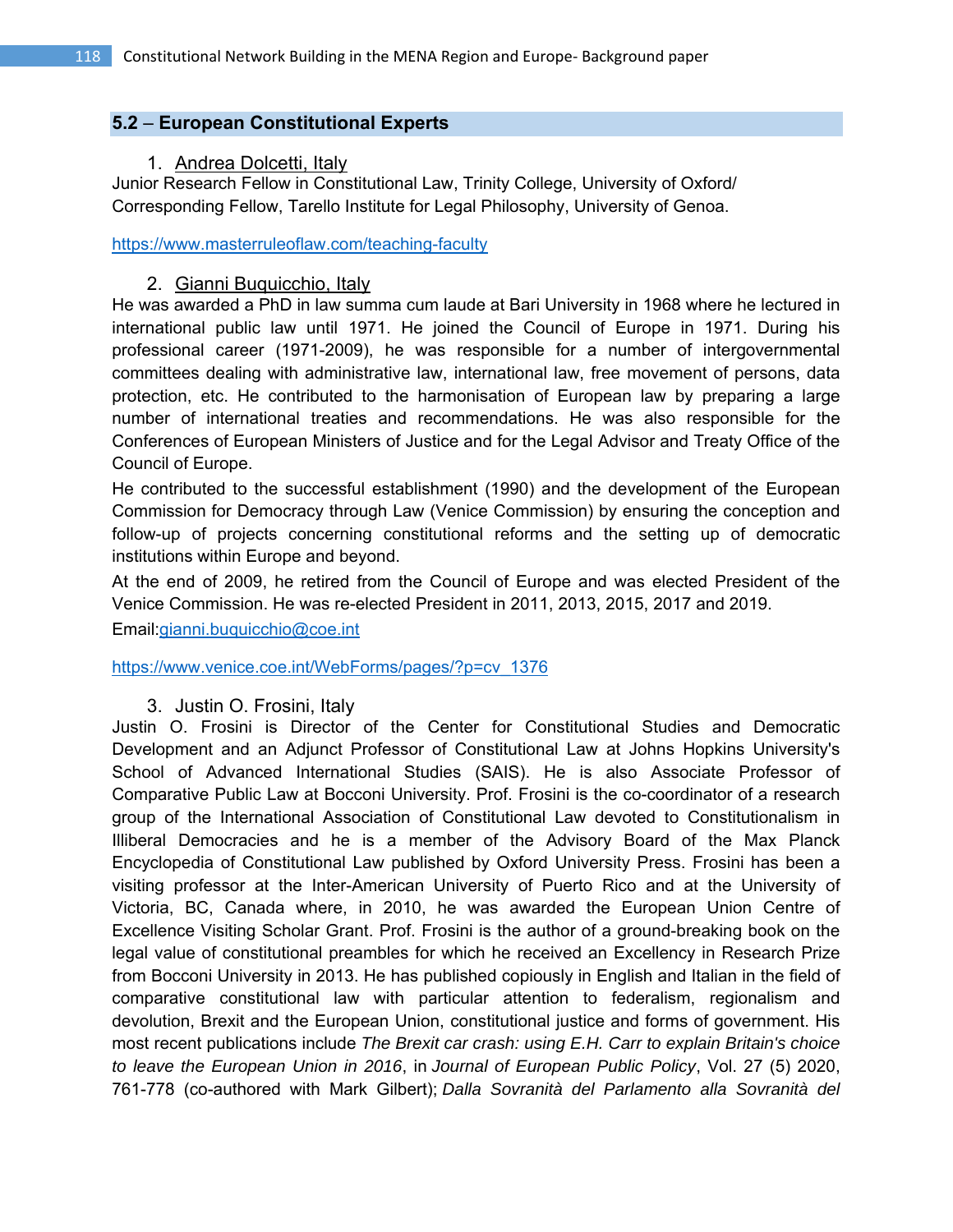*Popolo, La rivoluzione costituzionale provocate da Brexit*, Wolters Klewer - Cedam, Padova, 2020; *Comparative Constitutional History Volume One: Principles, Developments, Challenges*, Brill, Leiden, 2020 (co-edited with Jason Mazzone and Francesco Biagi); *The Making of Constitutional Preambles*, in H. Lerner, D. Landau (eds), Comparative Constitution-Making, Edward Elgar Publishing, 2019, 341-361 and *Splendid Isolation or Open to the World? The Use of Foreign Law by the UK Supreme Court*, in G.F. Ferrari (ed.) *The Use of Foreign Law by Constitutional and Supreme Courts*, Brill, Leiden, 29-68.

Frosini is a regular media commentator and he writes a trimonthly report on constitutional matters in the United Kingdom for Quaderni costituzionali one of Italy's leading constitutional law journals. He received his PhD in constitutional law from the University of Bologna.

Email: jfrosini@jhu.edu

### 4. Sara Pennicino, Italy

Sara is a Senior Affiliated Research Fellow at the Center for Constitutional Studies and Democratic Development, Adjunct Professor of International Human Rights at the Johns Hopkins School of Advanced International Studies (SAIS) Europe and Associate Professor of Comparative Public Law at the University of Padua. Pennicino completed her PhD in Comparative Public Law (2008) at the University of Siena and was then awarded a one-year postdoctoral fellowship at the University of Bologna's School of Law. In the meantime, she became a member of the Center for Constitutional Studies and Democratic Development (CCSDD) where to date she holds the position of Senior Affiliated Scholar. She is the author of a book on the use of the concept of legal reasonableness in the case law of the US Supreme Court and of numerous articles published in Italian and international law reviews regarding constitutional adjudication in common law systems and elections. Her research areas include electoral management in transitional and post conflict countries, systems of electoral justice, constitutional ban on political parties and constitutional eternity clauses. Sara works with the Center of Excellence for Stability Police Units (COESPU) training Italian and third country members of security forces with specific regard to human rights and policing, security and elections-related violence and humanitarian law.

Email: spennicino@jhu.edu

# 5. Francesco Biagi, Italy

Francesco is an Affiliated Research Fellow at the Center for Constitutional Studies and Democratic Development, as well as a Senior Assistant Professor of Comparative Public Law at the Department of Legal Studies of the University of Bologna. From October 2015 to January 2017 he was a Senior Research Fellow at the Max Planck Foundation for International Peace and the Rule of Law (Heidelberg), where he now works as a legal consultant. Biagi obtained a Ph.D. in Constitutional Law from the University of Ferrara after graduating in Law from the University of Bologna.He is the Coordinator of the Sub-Group on *Africa* of the International Association of Constitutional Law (IACL) Research Group on *Constitutionalism in Illiberal Democracies*. He has written extensively on transition processes, constitution-building, forms of government, constitutional justice, fundamental rights, federalism, electoral justice, hybrid and illiberal regimes. His latest books include *European Constitutional Courts and Transitions to*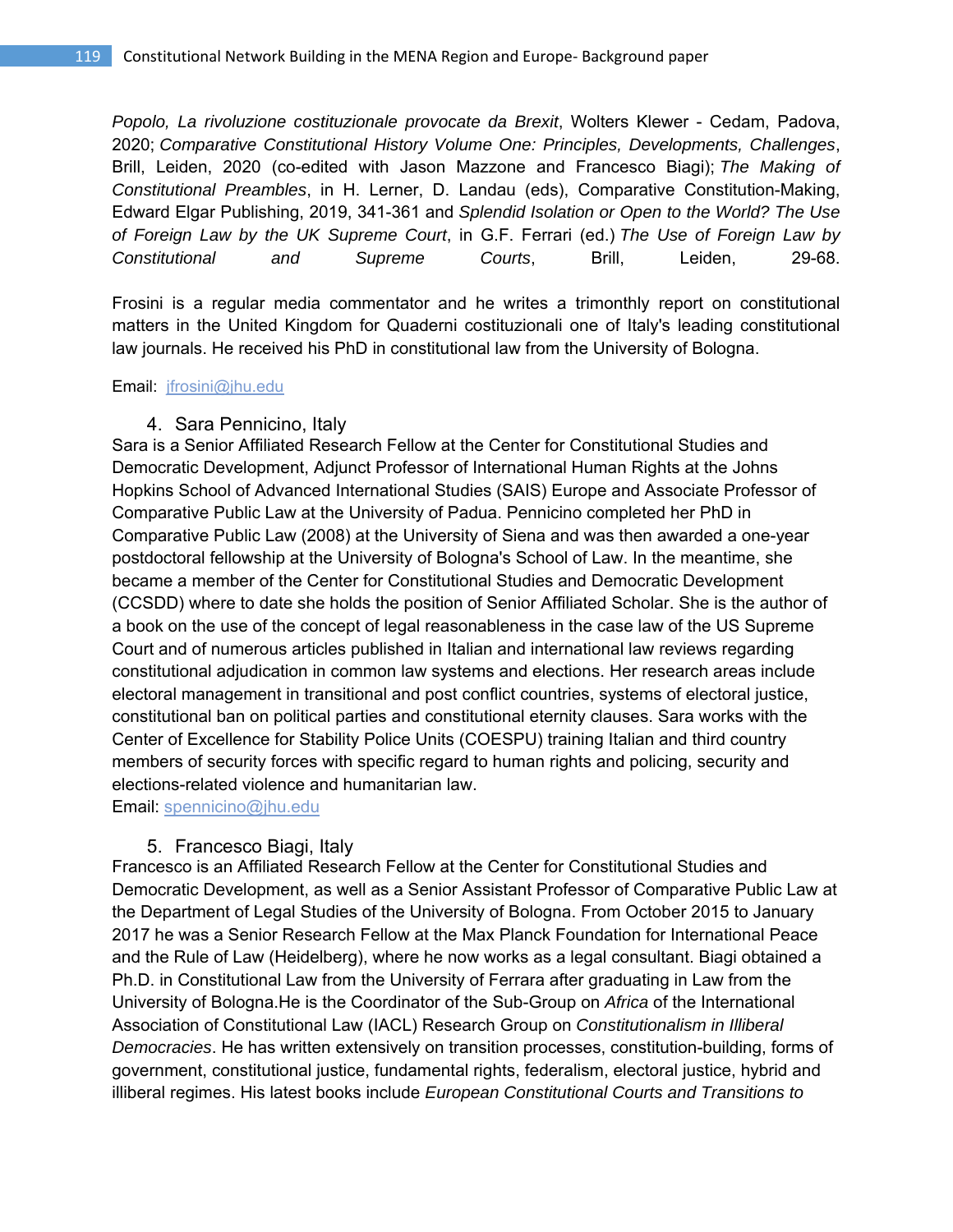*Democracy* (Cambridge University Press 2020), *Comparative Constitutional History. Volume 1: Principles, Developments, Challenges* (edited with J.O. Frosini and J. Mazzone, Brill 2020), and *Political and Constitutional Transitions in North Africa: Actors and Factors* (edited with J.O. Frosini, Routledge 2015). In 2017 he obtained the National Scientific Qualification to become Associate Professor of Comparative Law.

Email: fbiagi@jhu.edu

# 6. Carna Pištan, Italy

Carna is an Affiliated Research Fellow at the Center for Constitutional Studies and Democratic Development and a Marie SkÅ, odowska-Curie Global Fellow at the Harriman Institute, Columbia University (US) and the Institute for Comparative Federalism, Eurac Research (Italy). Previously, she was an Adjunct Professor at the University of Udine, and a Postdoctoral Research Fellow in Comparative Public Law at the University of Udine (2016-2019), and University of Bologna (2010-2016). Pistan obtained a Ph.D. in Constitutional Law from the University of Bologna after graduating in Political Science from the University of Trieste. She is the Coordinator of the Sub-Group on Eastern Europe and Eurasia of the International Association of Constitutional Law (IACL) Research Group on Constitutionalism in Illiberal Democracies. From 2013 to 2019 she was the Main Researcher for the CCSDD project on "The Role of Constitutional Courts in the Challenges to Democratization and the Protection of Human Rights in Central Asia", funded by the Center for the Study of Democratic Institutions, LA. She is the author of several book chapters and articles focusing on democratic transitions, constitutional justice, hybrid regimes, illiberal constitutionalism, nationalism, collective memory and national identity, with particular reference to Central and Eastern Europe and former Soviet Union sphere, and the author of the monograph "Between democracy and authoritarianism: experiences of constitutional justice in Central and Eastern Europe and post-Soviet Union countries" (BUP, 2015, in Italian). She is currently working on the project: "Illusions of eternity: the Constitution as a *lieu de m*©moire and the problem of collective remembrance in the Western Balkans" that has received funding from the European Union's Horizon 2020 research and innovation programme under the Marie SkÅ, odowska-Curie grant agreement No 898966.

Email: cp2910@columbia.edu

# 7. Marko Milenkovic, Italy

Marko is an Affiliated Research Fellow at the Center for Constitutional Studies and Democratic Developmentand a Research Fellow at the Institute of Social Sciences Belgrade (Centre for Legal Research). Marko has a PhD from the University of Belgrade and LL.M. from the University of Cambridge. He has been associated fellow at SAIS from 2016 - 2019, visiting postdoctoral fellow at the University of Bologna  $A \in \mathcal{C}$  International Research Center for European Law (CIRDE) in 2015/2016 and 2016/2017 as well as visiting researcher at Europa Kolleg in Hamburg in 2015. Marko has been teaching in CCSDD summer school EU and has been an academic coordinator of the programme since 2016. He is steering committee member of the Academic Research Network on EU Agencies and Institutional Innovation (TARN). Marko has a wide experience in implementation of projects aimed and legal transformation and advancement of the rule of law. He has published in areas of European Integration, Public Law Reforms and Institutional Change, Environmental Law, Health Law and State Aid.

Email: markomilenkovic@cantab.net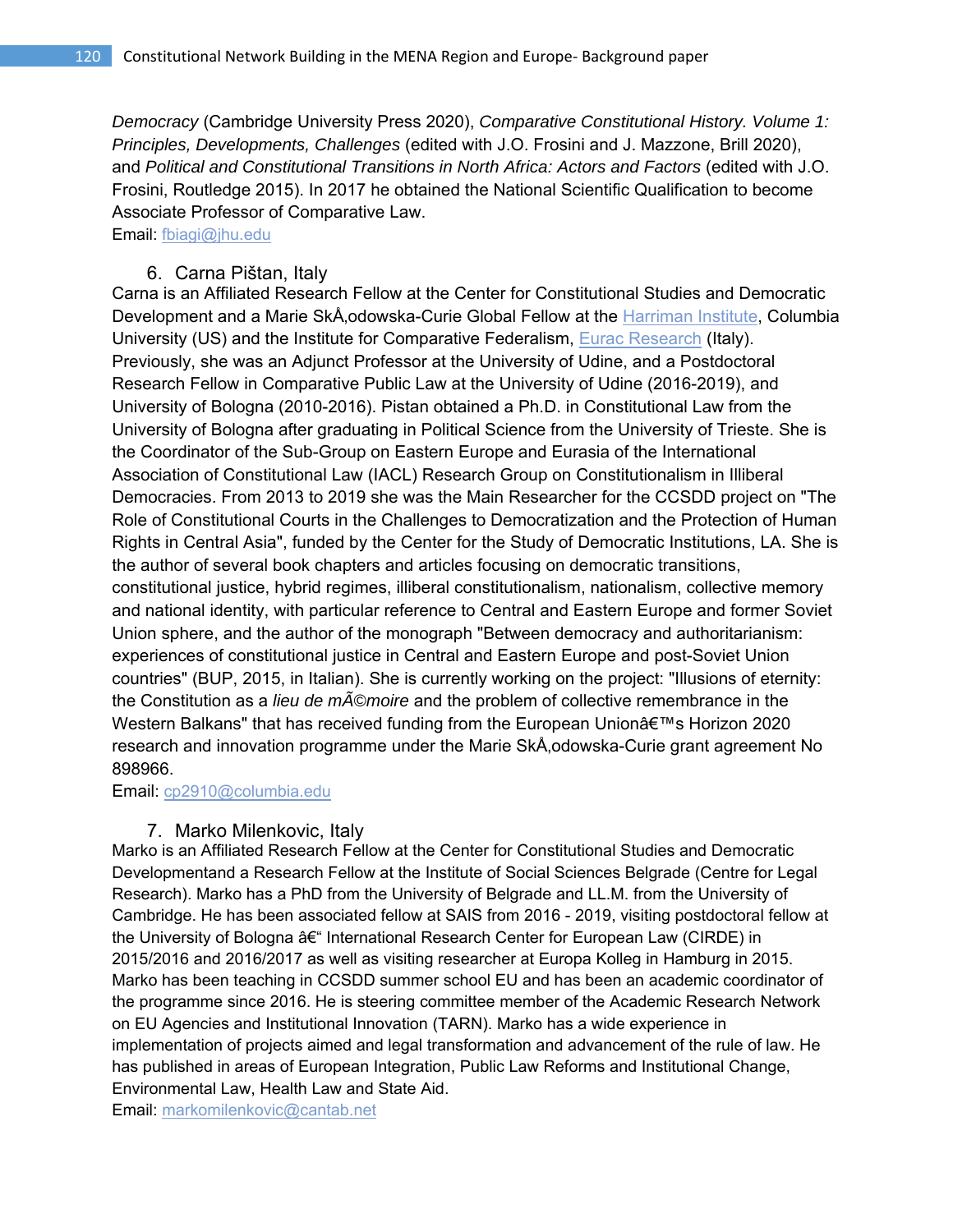# 8. Svetlana Chetaikina, Italy

Svetlana is an Affiliated Scholar at the Center for Constitutional Studies and Democratic Development, as well as a PhD candidate at the University of Padova. Her current research is related to international electoral standards. Svetlana holds an LL.M. degree in Comparative Constitutional Law from Central European University. She has considerable practical experience in the fields of constitutional and electoral law. She has participated in about a dozen of international election observation missions as a legal and election analyst in Central and Eastern Europe, South Caucasus, Western Balkans, and Central Asia. She has authored articles on suffrage rights and international standards for democratic elections. Svetlana has taught courses and workshops on election observation and assistance. Email: svetlana.chetaikina@phd.unipd.it

# 9. Giuseppe de Vergottini, Italy

Giuseppe is a member of the Johns Hopkins University Advisory Board and is the co-funder of the CCSDD. He is Emeritus Professor of Constitutional Law at the Faculty of Law of the University of Bologna. Prof. de Vergottini is a world renowned constitutional scholar and is an expert in the fields of: comparative constitutional law, national security and emergencies, Government - Parliament relations, constitutional reform and federalism

# 10. Taysier Roberto Mahajnah, Italy

Taysier is an Affiliated Researcher at the Center for Constitutional Studies and Democratic Development. He holds a degree from the University of Bologna (Laurea Magistrale in Law, 2021). His thesis "Corti Costituzionali e Decadimento Democratico: Ungheria e Turchia a Confronto" (Constitutional Courts and Democratic Decay: Hungary and Turkey in Comparison) focuses on the new ways through which illiberal regimes are deteriorating the democratic predicates. He has been collaborating with the CCSDD since 2018 as Research Assistant and published an article on the CCSDD blog entitled: "The Rojava Experiment: Ideological Manifesto or New Legal Order?" aimed to explore the democratic experiment developing in Syrian Kurdistan since 2014. He is currently a student of the Legal Theory LL.M. at the European Academy of Legal Theory at the Goethe University, Frankfurt.

https://www.ccsdd.org/who.cfm

# 11. Viktoria Lapa, Italy

Viktoria is an Affiliated Scholar at the Center for Constitutional Studies and Democratic Development, as well as an Associate Fellow at SAIS Europe, a Lecturer at Bocconi University, Milan and a Guest Lecturer at the University of Bologna. Previously she was Visiting Research Fellow, Lauterpacht Center for International Law, University of Cambridge (2018); Researcher, Max Planck Institute for Comparative Public and International Law (2017-2018); Junior Lawyer at Dentons, Ukraine (2014-2015); and Public Prosecutor in Ukraine (2011-2012). She received her PhD in Law from Bocconi University and was awarded an LL.M. from the University of Barcelona and Maastricht University. Viktoriia has published in areas of international trade law and constitutional law of Ukraine. Her recent publication includes a co-authored with Justin O.Frosini chapter on the historical and legal significance of the constitutional preamble of Ukraine in Comparative Constitutional History published by Brill in 2020.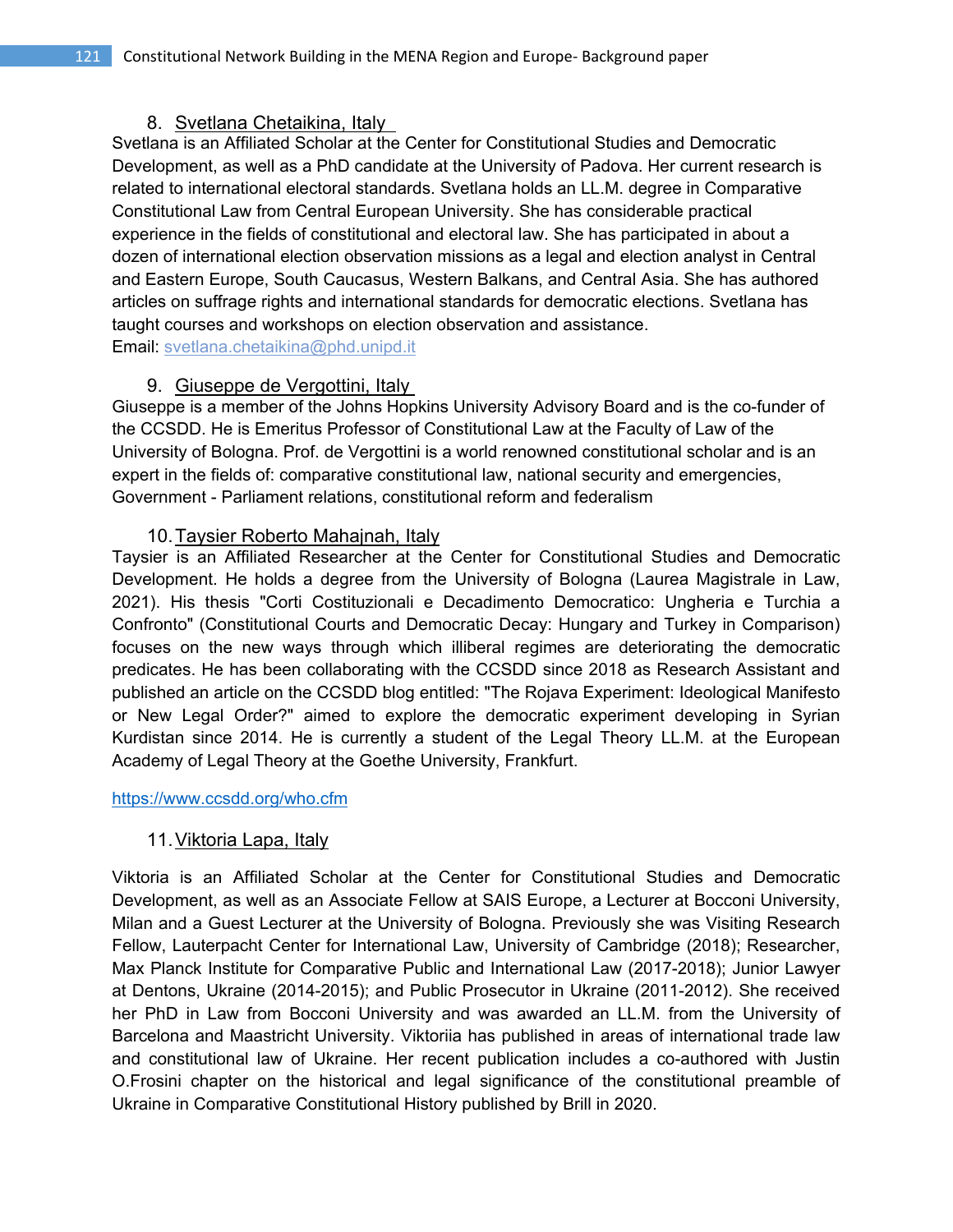### https://www.ccsdd.org/who.cfm

### 12. Alexandra Malangone

Alexandra is an Affilliated Practitioner at the Center for Constitutional Studies and Democratic Development, as well as Slovak lawyer, specialised in immigration and asylum law, and a former member of the Council of Europe GRETA committee (2008-2016). Since 2012, she worked as a Senior Lawyer at Human Rights League, a prominent Slovak NGO, leading its work in addressing nexus between human trafficking and migration. She holds Masters degree in International and European Law from the Utrecht University in the Netherlands (2002), and Masters degree in International Cooperation and Development from the University of Pavia (2005) where she was a recipient of two Academic Excellence Scholarships. Alexandra is a 2016 US State Department International Visitor Leadership Program in Trafficking in Persons Alumni. NGO Human Rights League, where she had worked is a holder of Human Rights Defender Award (2013) awarded by the US Embassy in Bratislava, Orange Foundation 2016 Award, People in Need 2016 Award. Apart from joining the CCSDD as an Associate Practitioner, she regularly consults for the OSCE, OSCE/ODIHR, UNODC, UNHCR, Council of Europe, ECPAT, EU Fundamental Human Rights Agency, and the Municipality of Venice Numero Verde Anti-tratta.

### https://www.ccsdd.org/who.cfm

# 13. Giuseppina Scala, Italy

Giuseppina is an Affiliated Research Fellow at the Center for Constitutional Studies and Democratic Development, as well as a Postdoctoral Research Fellow in Comparative Public Law at the Department of Political Science, Law and International Studies (SPGI) of the University of Padova. She holds a Ph.D in Canon and Ecclesiastical Law from Macerata University after graduating in International Politics and Diplomacy from the University of Padova. Giuseppina became an affiliated research fellow of the CCSDD in 2019 where she is responsible for the Spin-off project "Legal Reforms in Nordic Constitutionalism: the Challenges of a State-religion" within the main research field "Constitutionalism in Illiberal Democracies". She is the author of several articles focusing on comparative public law and ecclesiastical law with particular reference to the countries of Northern Europe and she is now involved in a project dedicated to the guarantee of fundamental freedoms from the perspective of the legal institution of subjective public right.

#### https://www.ccsdd.org/who.cfm

# 14. Jakup Jaraczewski, Poland

Senior Researcher in Constitutional Law and Head of Research DRI

# https://verfassungsblog.de/author/jakub-jaraczewski/

# 15. Rainer Grote, UK

Senior Research Fellow, Max Planck Institute for Pubic Comparative Law and Public International Law. Main Fields of Research: Constitutional Law, Comparative Public Law, Human Rights.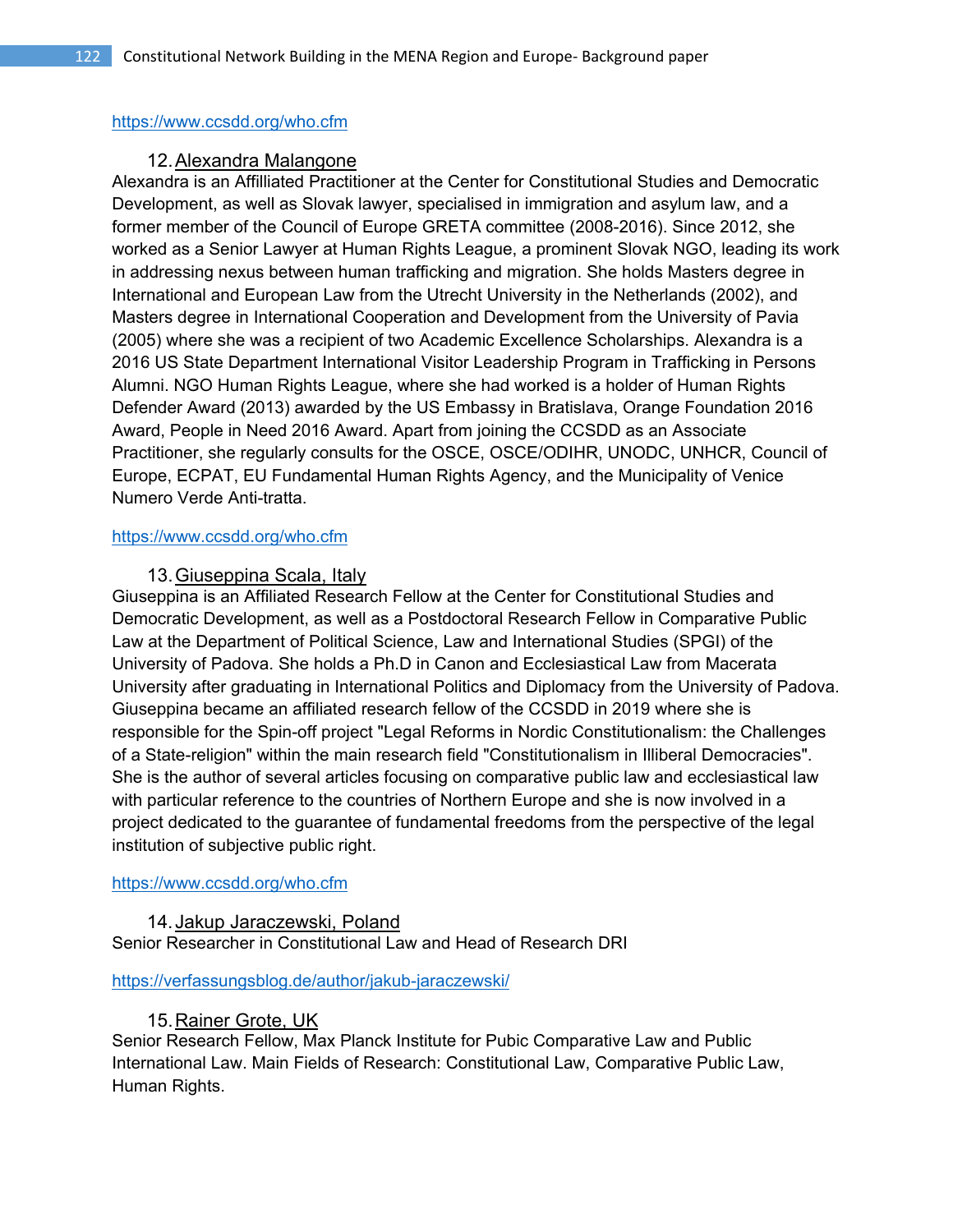# rgrote@mpil.de

### https://www.mpil.de/en/pub/institute/personnel/academic-staff/rgrote.cfm#about

# 16. Andrew Harding, UK

Professor Andrew Harding is a leading scholar in the fields of Asian legal studies and comparative constitutional law. He commenced his academic career at NUS before moving to SOAS, University of London, where he became Head of the School of Law. He joined NUS from the University of Victoria, BC Canada, where he was Professor of Asia-Pacific Legal Relations and Director of the Centre for Asia-Pacific Initiatives. At NUS he held the positions of Director of the Centre for Asian Legal Studies, Director of the Asian Law Institute, and Chief Editor of the Asian Journal of Comparative Law.

Professor Harding has worked extensively on constitutional law in Malaysia and Thailand, and has made extensive contributions to scholarship in comparative law, and law and development, having published 20 books as author or editor. He is co-founding-editor of Hart Publishing's book series 'Constitutional Systems of the World', a major resource for contextual analysis of constitutional systems, and has authored the books on Malaysia and Thailand in that series (2011, 2012). His most recent book is *Constitutionalism and Legal Change in Myanmar* (2017).

Email: <u>lawajh@nus.edu.sg</u>

# 17. Robert Poll, Germany

Author working on constitutional matters.Works for the Rule of Law Program Middle East/ North Africa of the Konard Adenauer Foundation in Beirut, Lebanon.

# Robert.poll@kas.de

https://verfassungsblog.de/author/robert-poll/

# 18. Anja Schoeller-Schletter, Germany

Expert in International and Comparative Law. Focusing on Law and Development in the Middle East following a decade of research and cooperation in Central Asia and Latin America. Since her dissertation on the Constitutional Reform and Institutional Changes in post 1989 Latin America, she has published on legal reform (constitutional law and investment law) in Egypt and Spain and published a large number of articles on law-and-development themes, including on the recent constitutional developments in Egypt.

She is now heading the Rule of Law Program North Africa & Middle East, of the Konrad-Adenauer-Stiftung.

https://law.tulane.edu/faculty/full-time/jorg-fedtke

19. Schnutz Rudolf Dürr, Germany Head of Constitutional Justice Division, Venice Commission.

Secretaire general de la Conférence mondiale sur la justice constitutionnelle.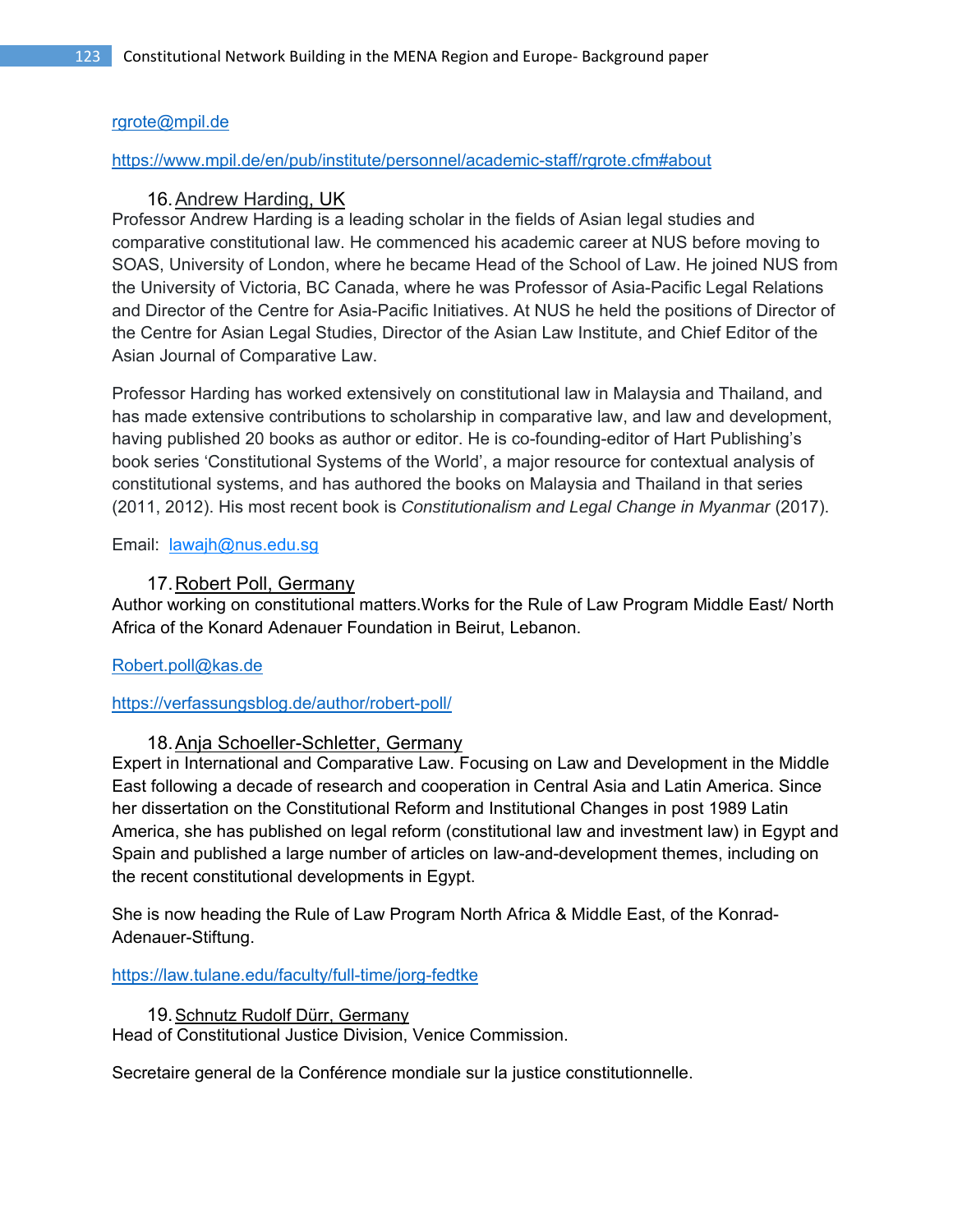Email: Schnutz.durr@coe.int

20. Prof. Dr. Martin Borowski, Germany Chair of Public Law, Constitutional Theory and Legal Philosophy. University of Heidelberg Institute for Constitutional Law, Constitutional Theory and Legal Philosophy Friedrich-Ebert-Anlage 6-10 69117 Heidelberg Tel .: +49 (0) 6221/54 74 62 Fax: +49 (0) 6221/54 74 63 E-mail: borowski@jurs.uni-heidelberg.de

21. Professor Dr. Bernd Grzeszick, Germany Chair for Public Law, International Public Law, General State Doctrine and Legal Philosophy. Institute for Constitutional Law, Constitutional Theory and Legal Philosophy Tel .: ++ 49 (0) 6221 / 54-7432 E-Mail: Grzeszick@uni-heidelberg.de

Room 125, 1st floor, side building

22. Prof. Dr. Anja Seibert-Fohr, Germany Dr. Anjja has been the German judge at the European Court of Human Rights since January 1, 2020

Friedrich-Ebert-Platz 2 69117 Heidelberg Tel +49 (0) 6221 / 54-7469 Fax: +49 (0) 6221 / 54-1617469 E-Mail: sekretariat.seibert-fohr@jurs.uni-heidelberg.de

23. Prof. Mattias Kumm, Germany

Since 01 2012 Managing Head of the Center for Global Constitutionalism. Since 08 2010 Research Professor "Global Public Law" at the WZB Berlin Social Science Center and "Rule of Law in the Age of Globalization" at Humboldt University Berlin.

Tel: +49 30 25491 256

Email: mattias.kumm@wzb.eu

24. Prof. Dr. Wolfgang Merkel, Germany

Director of the research unit "Democracy and Democratization" at the WZB - Berlin Social Science Center. Professor of Comparative Political Science and Democracy Research, Humboldt-Universität zu Berlin, Faculty of Arts III, Department of Social Sciences.

Tel: +49 30 25491 330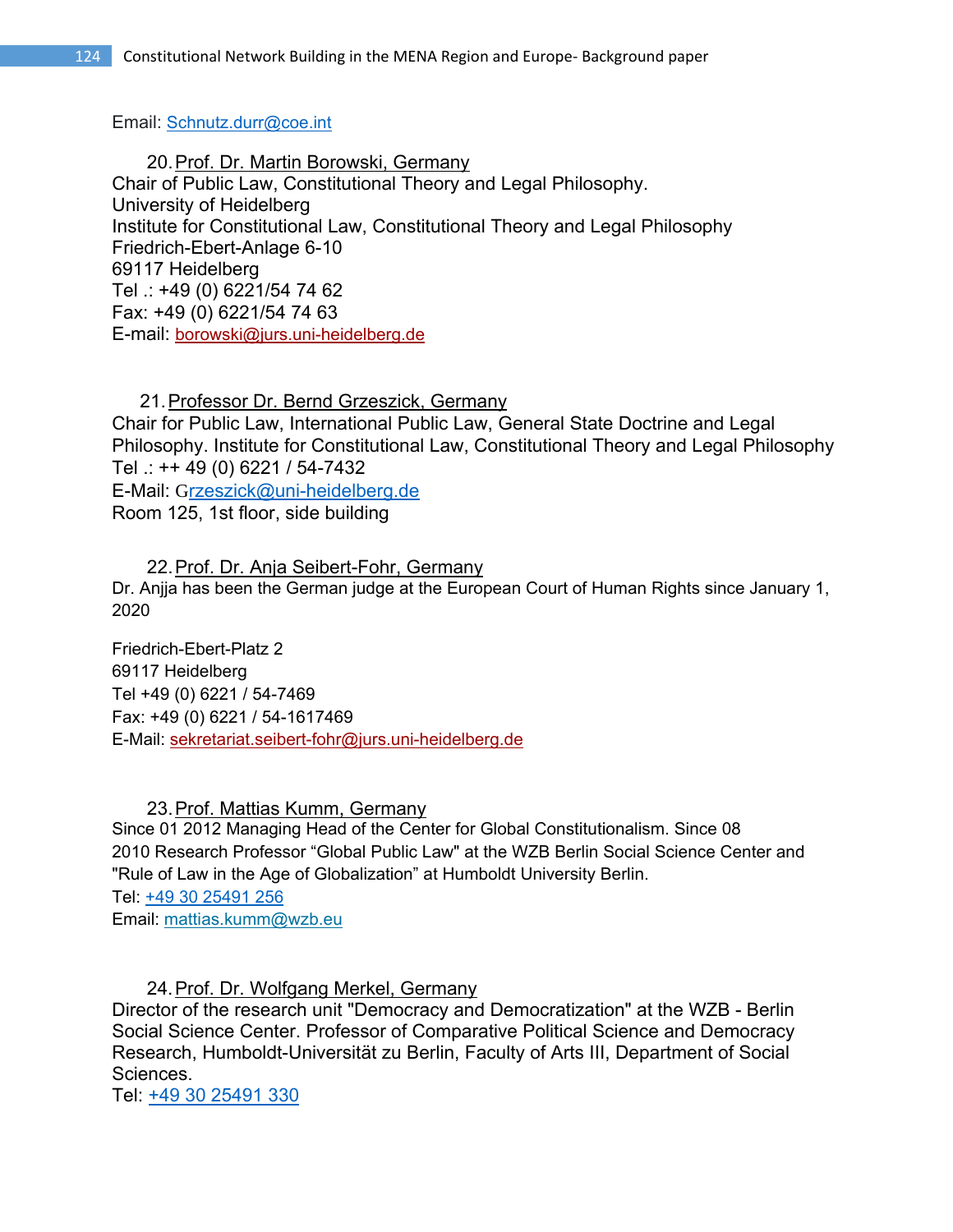# Fax : +49 30 25491 345

Email: wolfgang.merkel@wzb.eu

# 25. Dr Kathrin Maria Scherr, Germany

Managing Director at Max Planck Foundation – MENA and Sub-Saharan Africa. Public International Law, Comparative Constitutional Law, Transitional Justice, Rule of Law and State-Building in Post-Conflict States, International Human Rights Law.

Phone: +49 6221 91404 34

Email: scherr@mpfpr.de

# 26. Prof Dr h.c. Rüdiger Wolfrum, Germany

Since 9/2021 Honorary Director at the Max Planck Foundation. He is specialized in Constitutional Law, International Law, International Humanitarian Law, Human Rights, International Law of the Sea, Legal Pluralism.

**Phone:** +49 6221 91404 37

Email wolfrum@mpfpr.de

# 27. Anna Jonsson Cornell, Sweden

Anna Jonsson Cornell is professor of comparative constitutional law and Vice Dean of the Faculty of Law at Uppsala Univeristy. She is also the Secretary General of the International Association of Constitutional Law. She is the funder of the Human Rights Clinic at the Law Faculty. Between 2010 and 2015 she was Research Director of Uppsala Forum for Democracy, Peace and Justice.

Phone: +4618-471 7661

Email: anna.jonsson\_cornell@jur.uu.se

# 28. Thibaut Noel, France

Noel is an Associate Programme Officer with the Constitution-Building Processes team (IDEA) in the Hague. Noel's research and work focuses on comparative constitutional design and process, with a special emphasis on constitution-building processes in fragile and post-conflict settings.

https://www.idea.int/about-us/people/thibautnoel#:~:text=Noel%20joined%20International%20IDEA%20on,fragile%20and%20post%2Dconfli ct%20settings

# 29. Philippe Xavier, France

Expert et professor of Public law. He is specialized in constitutional law and transitional justice. Parmi ses Thèmes de recherche Droit constitutionnel (étrangers et comparé) ; Justice transitionnelle ; Droit international humanitaire ; Droit international penal. Ses Projets de recherche sont concentres sur: droits constitutionnels étrangers ; justice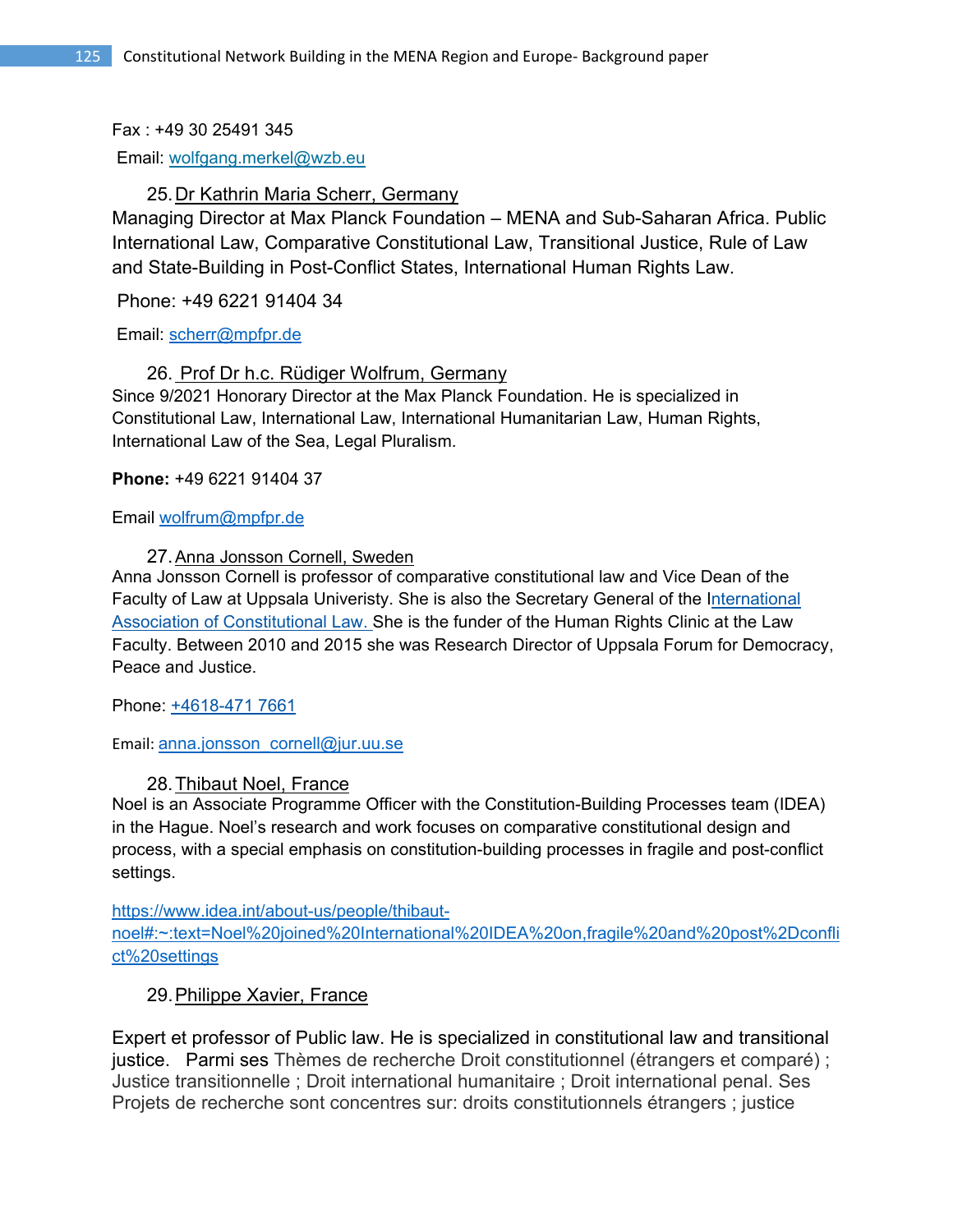constitutionnelle comparé ; processus constituants dans les Etats en sortie de crise - Justice transitionnelle et justice internationale pénale : commissions Vérité et réconciliation ; Juridictions pénales spéciales nationales et internationales ; crimes internationaux liés aux situations de conflit et de crise - Droit international humanitaire - Droits coutumiers et ordres juridiques pluraux.

Tel : +33 1 44 78 33 53

Email : Xavier.Philippe@univ-paris1.fr

# 30. Dominique Rousseau, France

Directeur d'UMR ISJPS : Institut des sciences juridique et philosophique de la Sorbonne (UMR 8103)

Tel: +33 1 87 02 50 67

Email : Dominique.Rousseau@univ-paris1.fr

# 31. Professor Bertrand MATHIEU, France

M. Bertrand MATHIEU Professor, Faculty of Law, *Sorbonne*-*University Paris* I, Senior Member of *the* Council of State, Vice-President of IACL.

https://iacl-aidc.org/index.php/en/the-iacl/organs-of-the-iacl

# 32. Jan VELAERS, Belgium

Docteur en droit (Université d'Anvers) et licencié en philosophie et lettres (K.U. Leuven). Il est professeur à l'Université d'Anvers où il enseigne e.a. les cours "Sources et principes du droit" et « Droit Constitutionnel ».

Il a publié sur différents aspects des institutions belges et des droits de l'homme et notamment des livres sur les limites à la liberté d'expression (1989), la cour constitutionnelle (1985/1989), la "Leopold III et la question royale, 1940-1944" (1994), le Conseil d'Etat et la Constitution (2000), l'emploi des langues (2002), « Albert I, Roi, en temps de guerre et de crise 1909- 1934 » (2009) « La Constitution belge », 3 vol. (2019).

Il est assesseur au Conseil d'Etat, section législation et membre de l'Académie Royale flamande de Belgique. Il a été doyen de la Faculté de Droit de l'Université d'Anvers (UFSIA) de 1997 à 2003.

https://www.venice.coe.int/WebForms/pages/?p=cv\_1102

# 33. Jean-Claude SCHOLSEM, Belgium

Il est un professeur à l'Université de Liège en droit constitutionnel, droit constitutionnel comparé et droit des finances publiques (depuis 1981). Membre du Conseil supérieur de la Justice (depuis 2000). Membre de la Commission européenne pour la démocratie par le droit (depuis 1990). https://www.venice.coe.int/WebForms/pages/?p=cv\_56

# 34. Prof. mr. Janneke Gerards, Netherlands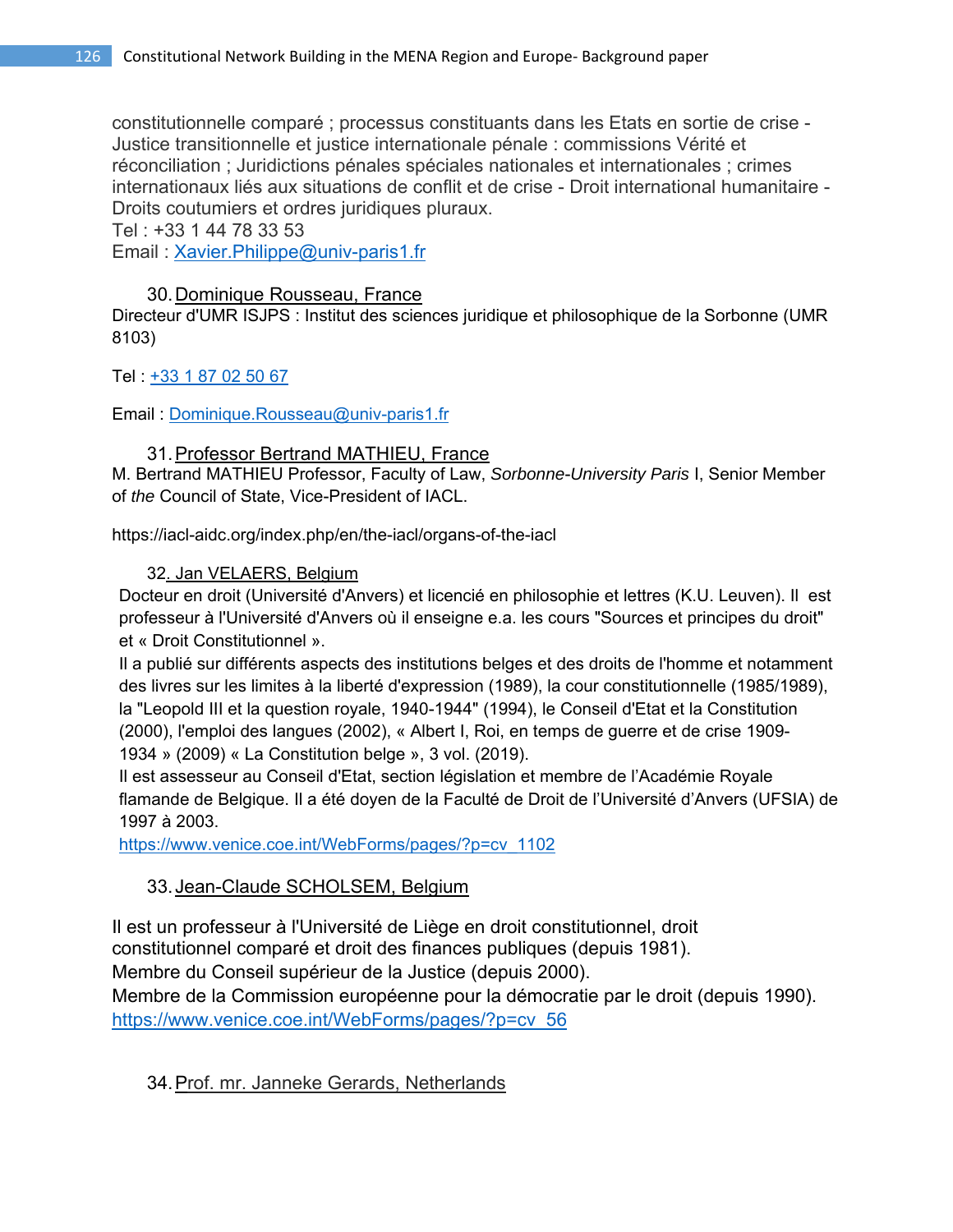Constitutional Law, Fundamental Rights, European Convention on Human Rights, Charter of Fundamental Rights of the European Union, Judicial Review, Law and technology.

### Email: j.h.gerards@uu.nl

# 35. Mr. Niels Graaf MA, Netherlands

European Constitutional Law, French Constitutional Law, Intellectual History, Legal History, Legal Theory, Comparative Law.

Email: n.graaf@uu.nl

### 36. Erind Merkuri, Albania

Lecturer and researcher in the Constitutional Law. Experienced Attorney At Law with a demonstrated history of working and representing cases before the administrative courts and the Constitutional Court. Skilled in Legal Writing, Constitutional Law, Legal Research, and Microsoft Office. Strong legal professional graduated from University of Tirana, Faculty of Law.

#### erind.merkuri@fdut.edu.al

https://gov-al.academia.edu/ErindMerkuri/CurriculumVitae

### 37. Elsa Toska, Albania

Senior expert in constitutional justice, working for more than 14 years in the decision making process of the Constitutional Court.

elsadobjani@gmail.com

#### https://lawfaculty.academia.edu/ElsaToska

# 38. Adrienne Stone, Australia Redmond Barry Distinguished Professor, Director, Centre for Comparative Constitutional Studies, Faculty of Law, University of Melbourne, Australia. Tel: +61 3 83447135 Email: a.stone@unimelb.edu.au - Room 0829

# 39. Dr. Julio Baquero Cruz, Spain

*Baquero Cruz was Research Fellow at CEPC until March 2009, when he took up a position in the Legal Service of the European Commission. Baquero Cruz continues to be involved in RECON's WP 2 in cooperation with* CSIC (*Consejo Superior de Investigaciones Cientificas*) *in Madrid. He was Marie Curie Fellow at the Robert Schuman Centre (EUI) in 2005-2006, and has been visiting professor at the Instituto Ortega y Gasset in Madrid and at the Academy of European Law in Florence. He holds a PhD from the European University Institute, Florence, an LL.M. from the College of Europe, Bruges, and a Spanish Law degree. From 2000 to 2004 he was a référendaire at the European Court of Justice, He has lectured and published extensively on EU law, including economic and constitutional issues.*

http://www.reconproject.eu/projectweb/portalproject/2-CEPC.html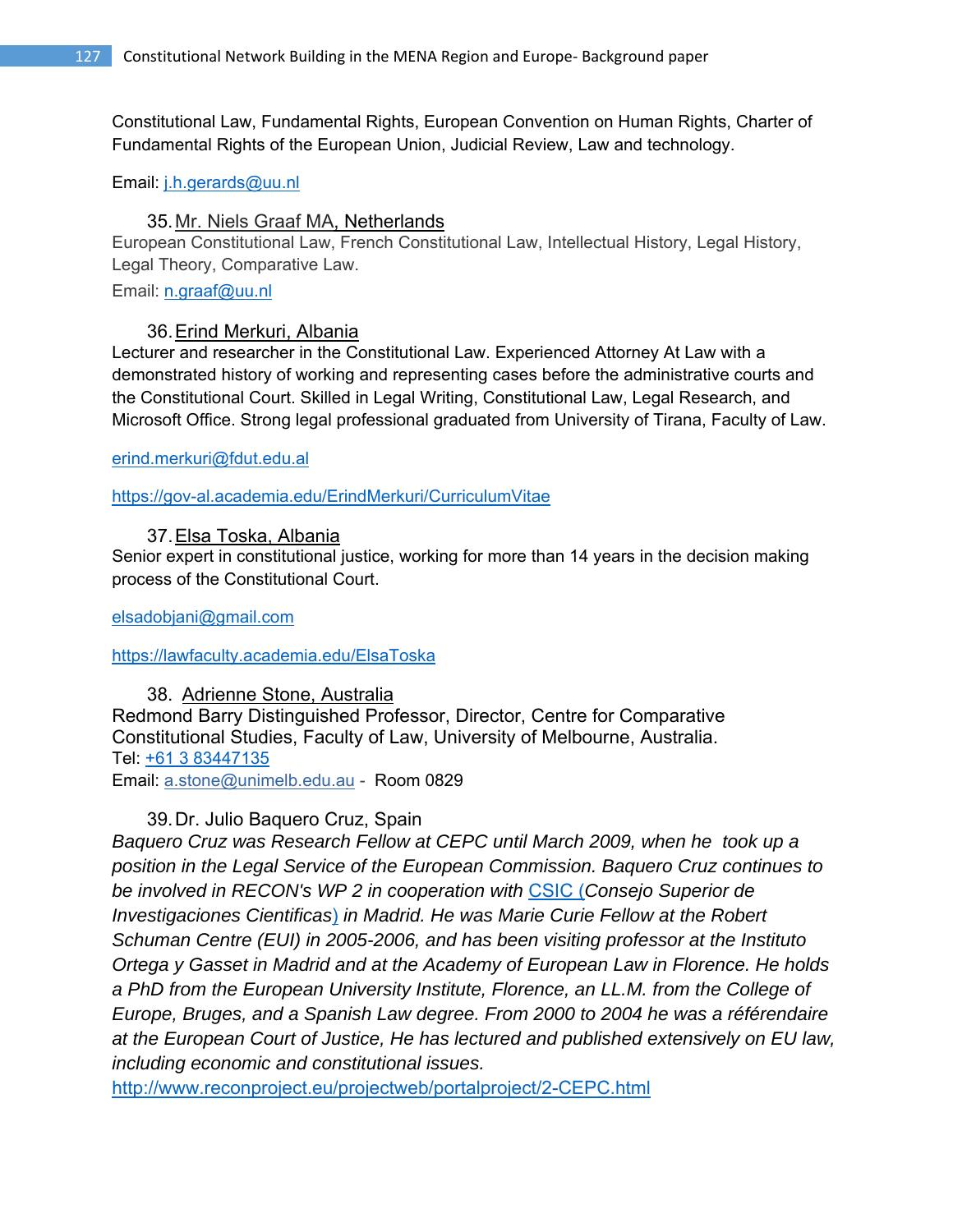# 40. Antonio Barroso Villaescusa, Spain

*Barroso holds a Diploma on Political and Constitutional Studies from CEPC, an MA in European Political and Administrative Studies from the College of Europe, and a BA in Political Science and Sociology from the University of Granada. He has completed internships at the European Commission (DG TREN) and at the Centre for Sociological Research (Spain). His main research interests are EU regulatory reform and EU treaty-reform.* 

http://www.reconproject.eu/projectweb/portalproject/2-CEPC.html

# 41. Svetlozar Andreev, Spain

Svetlozar Andreev *is Research Fellow at CEPC and junior lecturer (returning scholar and AFP Fellow) at the Department of Political Science, Sofia University, Bulgaria. Previously he was a postdoctoral fellow at the Centre for the Study of Democracy, University of Westminster, London, UK. In 2002 he held an OSI research grant at the Mirovni Institut in Ljubljana, Slovenia. His research interests include post-communist democratization, comparative regional integration and enlargement, European citizenship and legitimacy problems, and the future of EU borders, and he was part of RECON's WP 8.*

http://www.reconproject.eu/projectweb/portalproject/2-CEPC.html

42. ANTÓNIO SILVA HENRIQUES GASPAR, Portugal Judge Councillor, Supreme Court of Justice, Former President of the Supreme Court and of the High Judicial Council https://www.venice.coe.int/WebForms/pages/?p=cv\_4375

# 43. Philip Dimitrov, Bulgaria

Philip Dimitrov is member of the Constitutional Court of Bulgaria since 2015 and member of the Venice Commission for Democracy through Law since 2016. Since December, 2019 Mr. Dimitrov is also a Vice-President of the Venice Commission. Before that he was Ambassador of the EU to Georgia (2010-2014) and earlier - Ambassador of Bulgaria to the UN (1997-1998) and to the US (1998-2002), Deputy Speaker of the Bulgarian Parliament (2005-2008) Member of the European Parliament (2007) and of the Bulgarian Parliament (1993-1997). He was the first freely elected Prime Minister of Bulgaria (1991-1992).

https://www.venice.coe.int/WebForms/pages/?p=cv\_4142

# 44. Mr Toma Galli, Croatia

Director, Directorate of International Law, Ministry of Foreign and European Affairs

Mr Toma Galli was graduated from the Faculty of Law, University of Zagreb, with a major in international public law. He entered the Ministry of Foreign Affairs, Department for International Legal Affairs, in 1998 and in 2000 was appointed Depositary of the Collection of Treaties. From 2002 to 2007 he served in the Croatian Mission to the UN in Geneva mainly dealing with disarmament and international humanitarian law issues. In 2007 he was appointed Head of the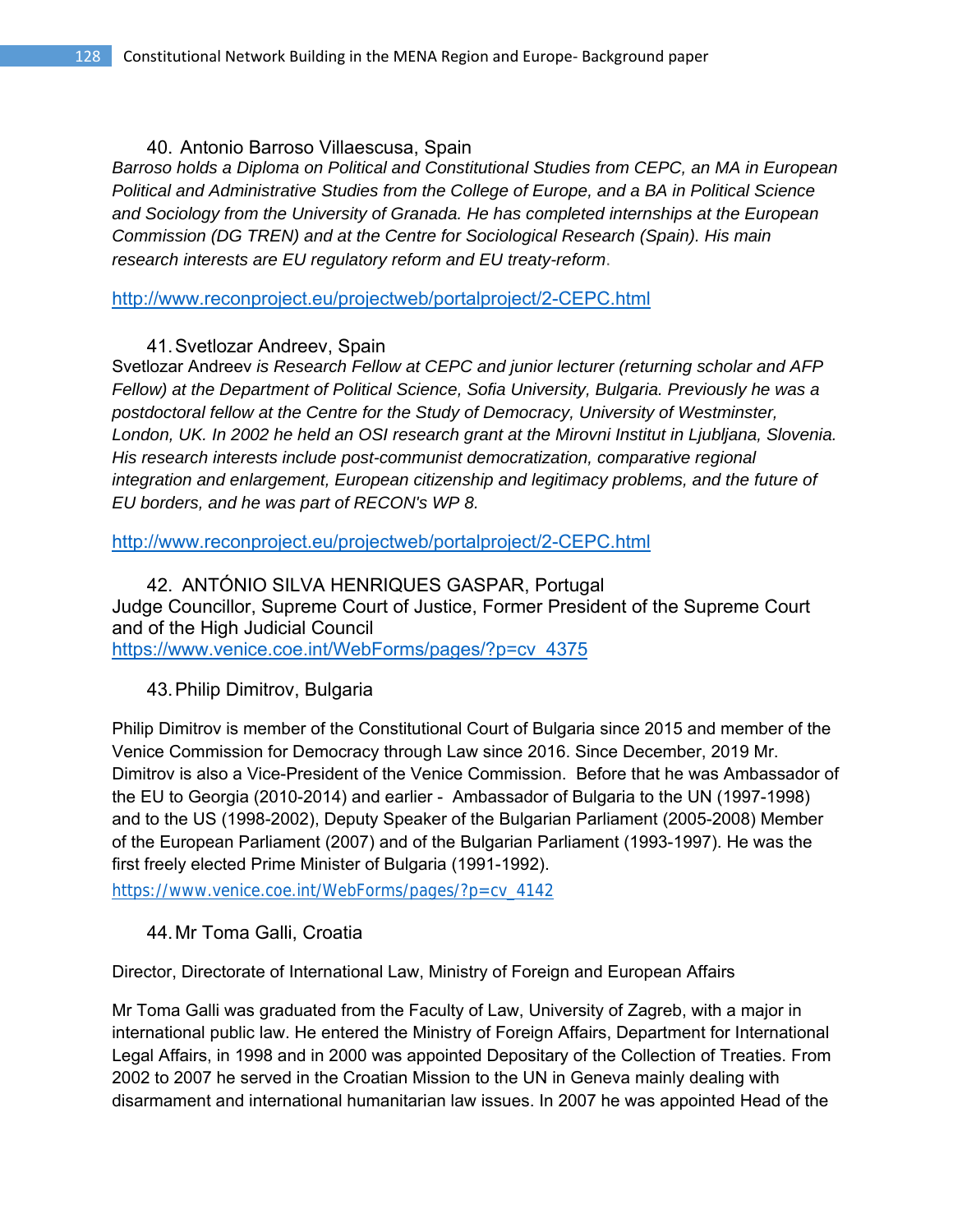Department for General and Special Issues of International Law in the Ministry of Foreign Affairs and European Integration and from 2008 to 2013 he served in the Croatian Mission to the UN in New York. During Croatia's membership in the UN Security Council (2008/2009) he served as a member of the Croatian Security Council team in charge of the following portfolios: Afghanistan, Cote d'Ivoire, Guinea Bissau, Liberia, Sierra Leone, Western Sahara, the 1540 Committee (nonproliferation of weapons of mass distraction to non-state actors) and the 1718 Committee (North Korea). From 2010 to 2013 he was legal adviser to the Croatian Mission to the UN in New York and in 2013, when Croatia took over the Presidency of the Peacebuilding Commission, he acted as first adviser to the PBC Chair. After his return to the Ministry of Foreign and European Affairs in 2013 he was appointed Director of the International Law Directorate. He has published a number of articles on disarmament and international humanitarian law and translated into Croatian several books on international humanitarian law and related issues. He is fluent in English and has a good knowledge of French. During his parallel studies at the Faculty of Philosophy he developed a profound interest in philosophy and published a number of articles on different philosophical questions, including on broader issues of philosophy of law.

https://www.venice.coe.int/WebForms/pages/?p=cv\_3590

45. Mr Ernest PETRIČ, Slovenia

Former Judge and President, Constitutional Court, Former Ambassador, Professor (New University), Senior Adviser to the President of the Republic https://www.venice.coe.int/WebForms/pages/?p=cv\_4627

# 46. Nathan J. Brown, US

Non-resident senior fellow Carnegie Endowment Middle East program. PhD, MA, Princeton University. BA, University of Chicago. Brown, a professor of political science and international affairs at George Washington University, is a distinguished scholar and author of six wellreceived books on Arab politics.

#### nbrown@gwu.edu

https://carnegieendowment.org/experts/238

# 47. Frances Z. Brown, US

Frances Z. Brown is a senior fellow and co-director of Carnegie's Democracy, Conflict, and Governance Program, who previously worked at the White House, USAID, and in nongovernmental organizations. She writes on conflict, governance, and U.S. foreign policy. frances.brown@ceip.org

https://carnegieendowment.org/experts/1406

# 48. Rachel Kleinfeld,US

Rachel Kleinfeld is a senior fellow in the Democracy, Conflict, and Governance Program, where she focuses on issues of rule of law, security, and governance in post-conflict countries, fragile states, and states in transition.

rkleinfeld@ceip.org

49. THOMAS DONNELLY, US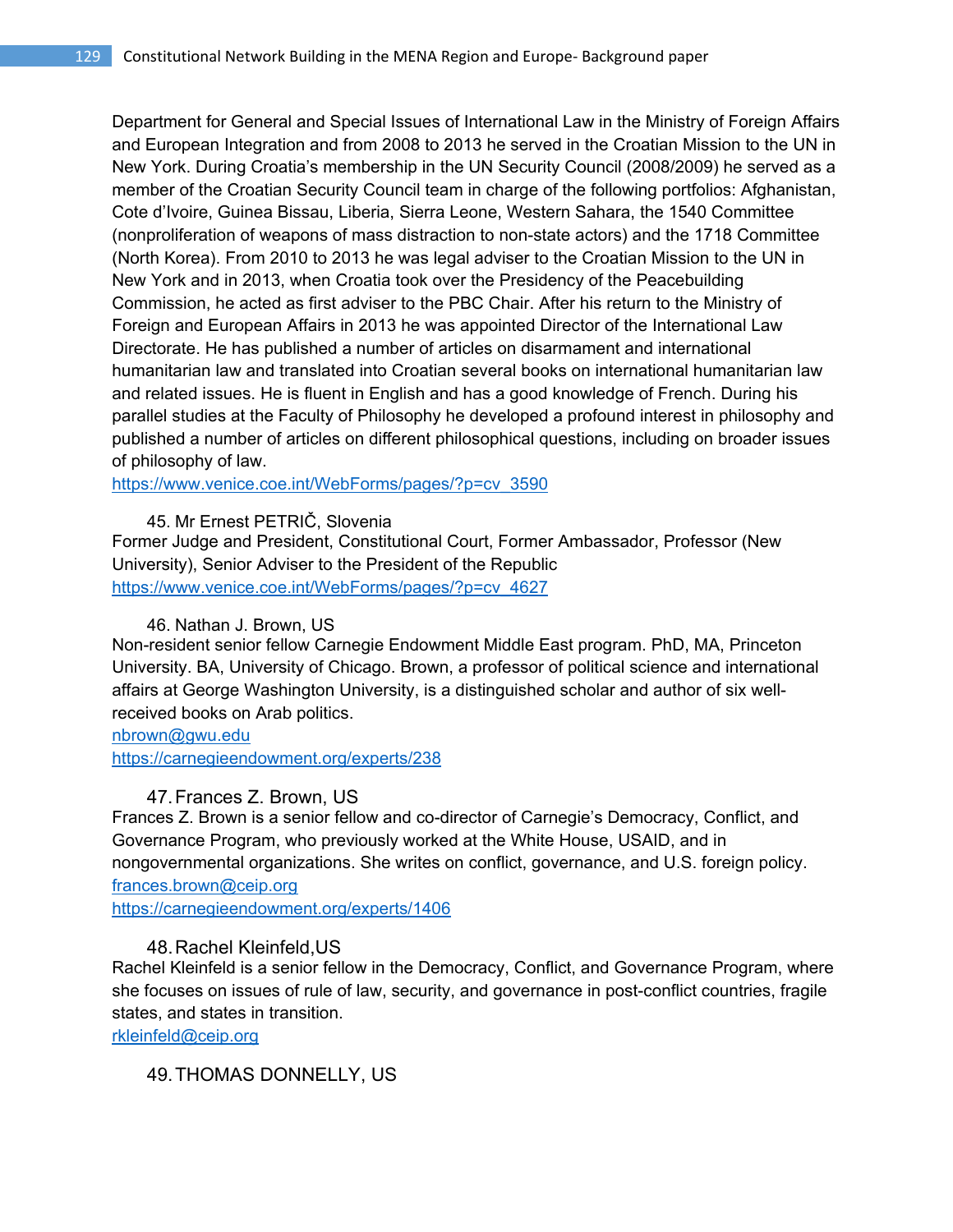Thomas Donnelly is senior fellow for constitutional studies at the National Constitution Center. Donnelly's specialties include constitutional theory, American political development, and American constitutional history (particularly, the Reconstruction era). Prior to joining the National Constitution Center in 2016, Thomas Donnelly served as counsel at the Constitutional Accountability Center, as a Climenko Fellow and Lecturer on Law at Harvard Law School, and as a law clerk for the Hon. Thomas Ambro on the U.S. Court of Appeals for the Third Circuit. He is the recipient of the Judge William E. Miller Prize for best paper on the Bill of Rights. His academic writings have appeared in The Yale Law Journal, the Wisconsin Law Review, and Constitutional Commentary.

https://constitutioncenter.org/media/files/TDonnelly\_FINAL\_Feb.\_2019\_\_1.pdf

# 50. LANA ULRICH, US

Lana is the Senior Director of Content, Constitutional Fellow, and Senior Counsel at the National Constitution Center, where she manages the Center's constitutional content and programming initiatives. As the Center's senior counsel, she assists with any legal matters relating to the National Constitution Center's operations, including contracts and intellectual property matters. She also directs the Center's new Continuing Legal Education program.

https://constitutioncenter.org/media/files/LUlrich\_FINAL\_July\_2019.pdf

# **5.3** – **European Constitutional Professors of Constitutional Law**

1. Marko Bevanda, Bosnia and Herzegovina Assistant Professor, Faculty of Law, University of Mostar. https://www.venice.coe.int/WebForms/pages/?p=cv\_3487

2. Chara Kafka, Cyprus

Scientific Collaborator at the European University Cyprus and Legal Advisor to the Deputy Minister of Labour and Social Affairs at Ministry of Labour and Social Affairs, Greece. chkafka@yahoo.com

https://euc.ac.cy/en/faculty-profiles/chara-kafka/

3. Konstantinos Tsimaras, Cyprus

Dean, Associate Professor, Public Law at the European University Cyprus. Professeur de Droit Public à l'Université Européenne de Chypre et Doyen de l'Ecole de Droit. K.Tsimaras@euc.ac.cy https://euc.ac.cy/en/faculty-profiles/konstantinos-tsimaras/

# 4. Evripidis Stylianidis,Cyprus

Assistant Professor, Constitutional Law with Emphasis on Minority's Rights Protection E.Stylianidis@euc.ac.cy https://euc.ac.cy/en/faculty-profiles/evripides-stylianides/

5. Vojtěch Šimíček. Czech Republic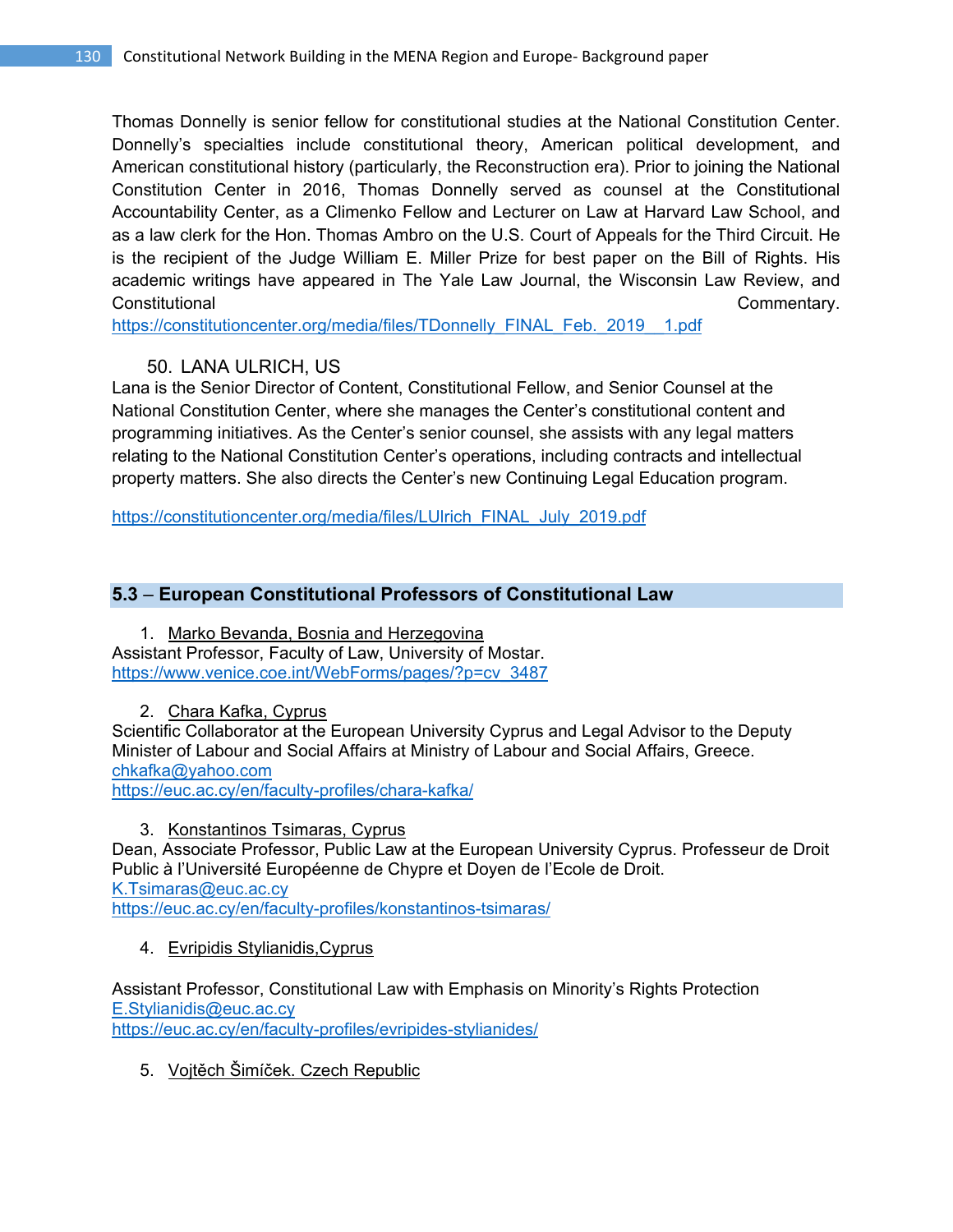Associate professor, Department of Constitutional Law and Political Science Masaryk University. Doctoral Committee: Constitutional Law and Theory of State Vojtech.

Simicek@law.muni.cz https://www.muni.cz/en/people/36-vojtech-simicek

6. David Kosar, Czech Republic

Head of the Judicial Studies Institute and Associate Professor of Constitutional Law at the Faculty of Law, Masaryk University, Brno

David.Kosar@law.muni.cz

https://www.muni.cz/en/people/4775-david-kosar

7. Ladislav Vyhnánek, Czech Republic Assistant professor, Department of Constitutional Law and Political Science at Masaryk University.

Ladislav.Vyhnanek@law.muni.cz https://www.muni.cz/en/people/108040-ladislav-vyhnanek

8. Jan Filip. Czech Republic Professor, Department of Constitutional Law and Political Science at Masaryk University.

Jan.Filip@law.muni.cz

https://www.muni.cz/en/people/1367-jan-filip

9. Zdeněk Koudelka, Czech Republic

Associate professor, Department of Constitutional Law and Political Science at Masaryk University.

Zdenek.Koudelka@law.muni.cz https://www.muni.cz/en/people/756-zdenek-koudelka

10. Pavel Molek, Czech Republic Associate professor, Department of Constitutional Law and Political Science Masaryk University.

Pavel.Molek@law.muni.cz https://www.muni.cz/en/people/14484-pavel-molek

11. Jan Svatoň, Czech Republic Associate professor, Department of Constitutional Law and Political Science at Masaryk University.

Jan.Svaton@law.muni.cz https://www.muni.cz/en/people/450402-jan-svaton

12. Robert Zbíral, Czech Republic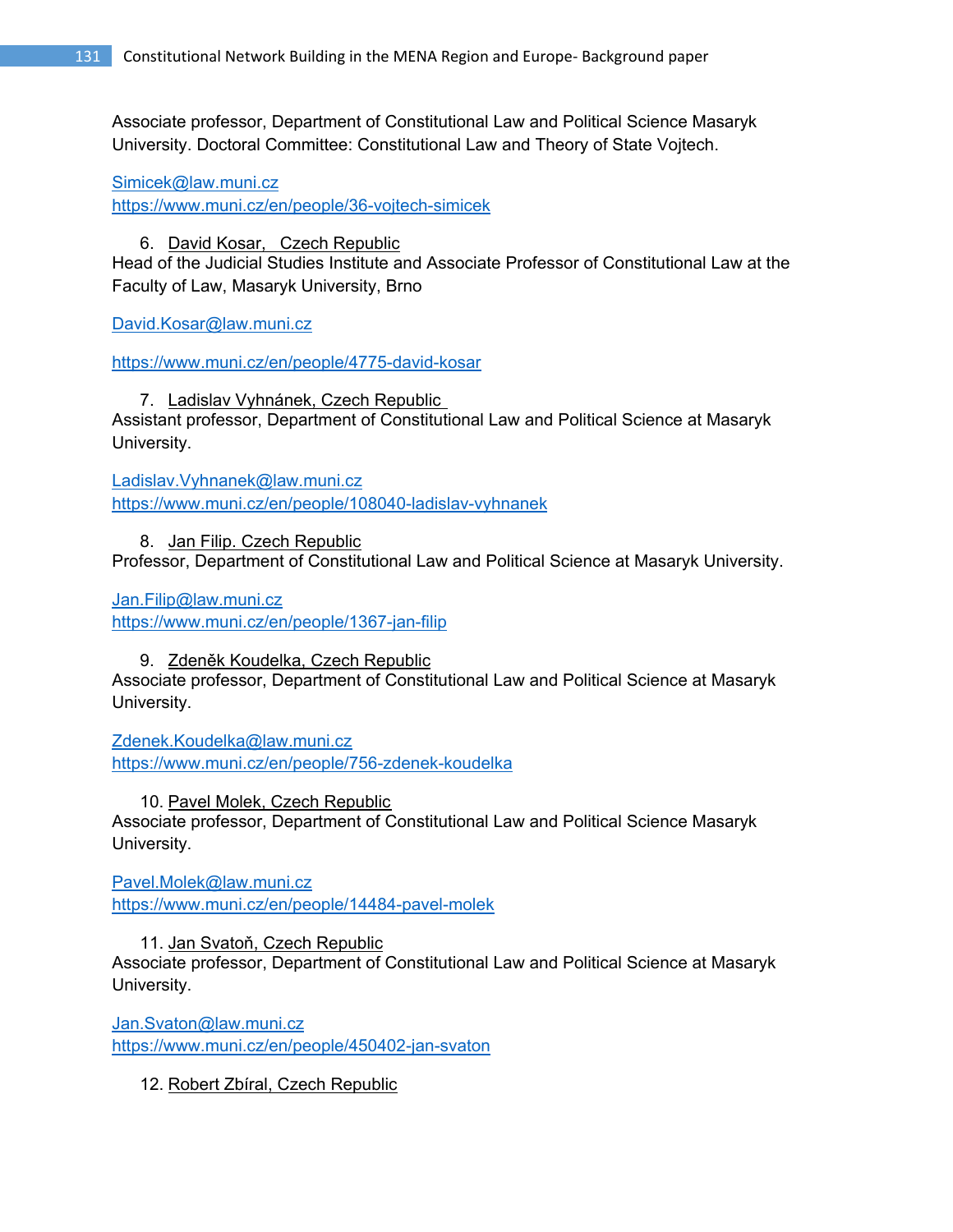Associate professor, Department of Constitutional Law and Political Science Masaryk University.

Robert.Zbiral@law.muni.cz

13. Jaroslav Benák, Czech Republic Assistant professor, Department of Constitutional Law and Political Science Masaryk University.

Jaroslav.Benak@law.muni.cz https://www.muni.cz/en/people/170356-jaroslav-benak

14. Pavel Kandalec, Czech Republic Assistant professor, Department of Constitutional Law and Political Science Masaryk University

Pavel.Kandalec@law.muni.cz

https://www.muni.cz/en/people/65413-pavel-kandalec

15. Kateřina Šimáčková, Czech Republic Assistant professor, Department of Constitutional Law and Political Science Masaryk University

Katerina.Simackova@law.muni.cz https://www.muni.cz/en/people/29538-katerina-simackova

16. Zuzana Vikarská, Czech Republic Assistant professor, Department of Constitutional Law and Political Science Masaryk University

# Zuzana.Vikarska@law.muni.cz

https://www.muni.cz/en/people/257785-zuzana-vikarska

17. Julien Jeanneney, France

Professor of Law at the University of Strasbourg. His research focuses on constitutional law, constitutional theory, administrative law, and international law.

jeanneney@unistra.fr

http://www.julienjeanneney.fr/english.html

18. Véronique Champeil-Desplats, France

En: Professor at the University Paris Ouest-Nanterre. Her research is focused on fundamental and human rights, legal theory and constitutional law. Director of the CREDOF (Centre de Recherche et d'étude sur les droits fondamentaux, at the University Paris X ouest-Nanterre) since 2006, she wrote her PhD in 197 under the supervision of Michel Troper.

veronique.champeil-desplats@parisnanterre.fr https://www.parisnanterre.fr/mme-veronique-champeil-desplats

19. Dominique Rousseau, France

Professeur de droit constitutionnel à Paris 1 Panthéon-Sorbonne, ancien membre du Conseil Supérieur de la Magistrature de 2002 à 2006.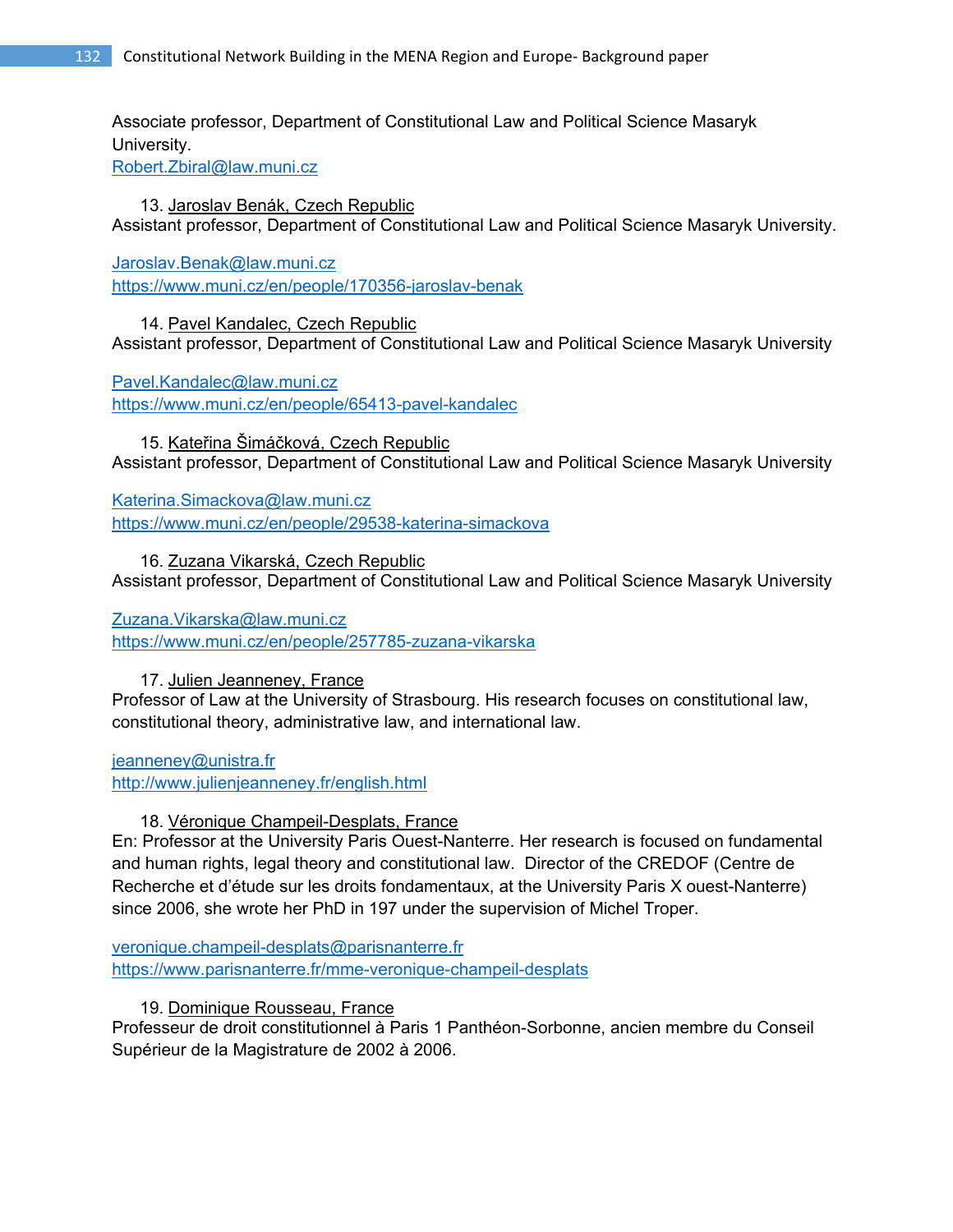# Dominique.Rousseau@univ-paris1.fr https://www.pantheonsorbonne.fr/page-perso/drousseau

# 20. Mathieu Touzeil-Divina, France

Professeur de droit public à l'Université Toulouse 1 Capitole (Institut Maurice Hauriou). Le Pr. Touzeil-Divina encadre actuellement plusieurs doctorant.e.s (en droits constitutionnel et parlementaire, en histoire du droit administratif, en droit des services publics, en droit de la santé et des fonctions publiques ainsi qu'en droit public comparé) et il a par ailleurs fondé en 2004 une association juridique (le Collectif L'Unité du Droit (CLUD)), des éditions (2012) ainsi qu'un réseau international (le Laboratoire Méditerranéen de Droit Public dit LM-DP) au sein duquel il a créé et dirige la Revue Méditerranéenne de Droit Public.

mathieu.touzeil-divina@ut-capitole.fr https://www.ut-capitole.fr/m-mathieu-touzeil-divina--535910.kjsp

# 21. Rémi Barrué-Belou, France

remi.barrue-belou@univ-reunion.fr

# https://crj.univ-

reunion.fr/fileadmin/Fichiers/CRJ/L\_equipe/Titulaires/BARRUE\_BELOU\_R/CV\_Re%cc%81mi Barrue%cc%81\_Belou.pdf

22. Mathieu Maisonneuve, France

Professor in Public Law at Aix-Marseille University. Taught Public Law at Université Saint-Joseph in Beirut for 2 years.

maisonneuve.mathieu@gmail.com

# 23. Vahit Polat, France

Titulaire d'un doctorat de sciences juridiques et lauréat d'un prix d'excellence, Maître Vahit Polat a d'abord enseigné le droit européen et constitutionnel. Fort de son expérience, il crée son cabinet d'avocat et de conseil d'abord à Saint Étienne, puis à Lyon. Il accompagne depuis de nombreuses années des entreprises et des particuliers, tant au niveau du conseil que du contentieux.

vpolat@polat-avocats.com https://polat-avocats.com/

24. Anne Levade, France Professeur, Droit public. Présidente, Association française de droit constitutionnel.

Anne.Levade@univ-paris1.fr https://www.pantheonsorbonne.fr/page-perso/alevade

25. Jean-Philippe Derosier, France

Jean-Philippe Derosier est professeur de droit à l'Université Lille 3. Il est également l'auteur du blog La Constitution décodée.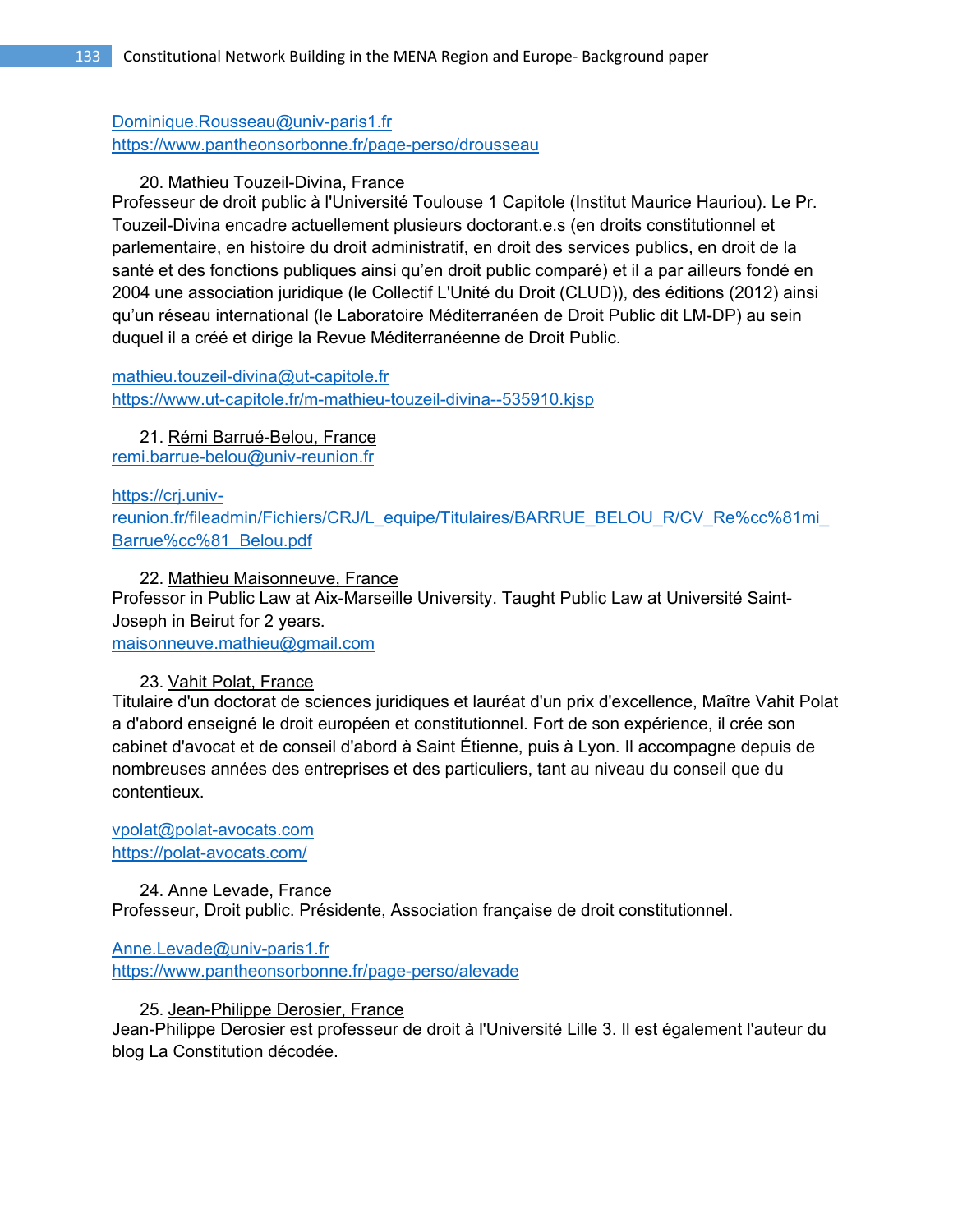jean-philippe.derosier@univ-lille.fr https://pro.univ-lille.fr/jean-philippe-derosier/

### 26. Xavier Magnon, France

Xavier Magnon est professeur de droit public à l'université d'Aix-Marseille, directeur de l'institut Louis Favoreu (UMR 7318 CNRS), Groupe d'Études et de Recherches sur la Justice Constitutionnelle.

Xavier Magnon is a professor Public Law at the University of Aix-Marseille. He is also the Director of the Louis Favoreu Institute.

avier.Magnon@ut-capitole.fr https://ltd.univ-amu.fr/lequipe/

# 27. Armel Le Divellec, France

Professor Public Law at University of Paris II (Panthéon-Assas) since 2009. His works and teaching focus on constitutional law, French and comparative. He is an author of various books and articles on constitutional law.

armel.le-divellec@u-paris2.fr https://www.a-ledivellec.net/

28. Mathilde Heitzmann-Patin, France Professeur, Droit Public https://univ-droit.fr/universitaires/27421-mathilde-heitzmann-patin

# 29. Robert Alexy,Germany

Professor emeritus at the Christian Albrecht's University, Kiel, Germany. He has written extensively on legal argumentation, constitutional rights, and legal philosophy in general. Among his books are A Theory of Legal Argumentation. The Theory of Rational Discourse as Theory of Legal Justification (1978; Clarendon 1989), A Theory of Constitutional Rights (1985; Oxford 2002), and The Argument from Injustice: A Reply to Legal Positivism (Oxford 2002).

alexy@law.uni-kiel.de https://www.alexy.jura.uni-kiel.de/de

30. Martin Borowski, Germany Prof. Borowski is the Chair of Public Law, Constitutional Theory and Philosophy of Law at the University of Heidelberg.

borowski@jurs.uni-heidelberg.de https://www.jura.uni-heidelberg.de/borowski/

# 31. Anja Seibert-Fohr, Germany

As of 1 January 2020, Professor Dr. Anja Seibert-Fohr serves as a judge at the European Court of Human Rights. Since 2016 she has been the Director of the Institute for Constitutional Law, Constitutional Theory and Philosophy of Law at the University of Heidelberg and holds the chair of Hengstberger for Public Law, International Law and Human Rights. She is a former member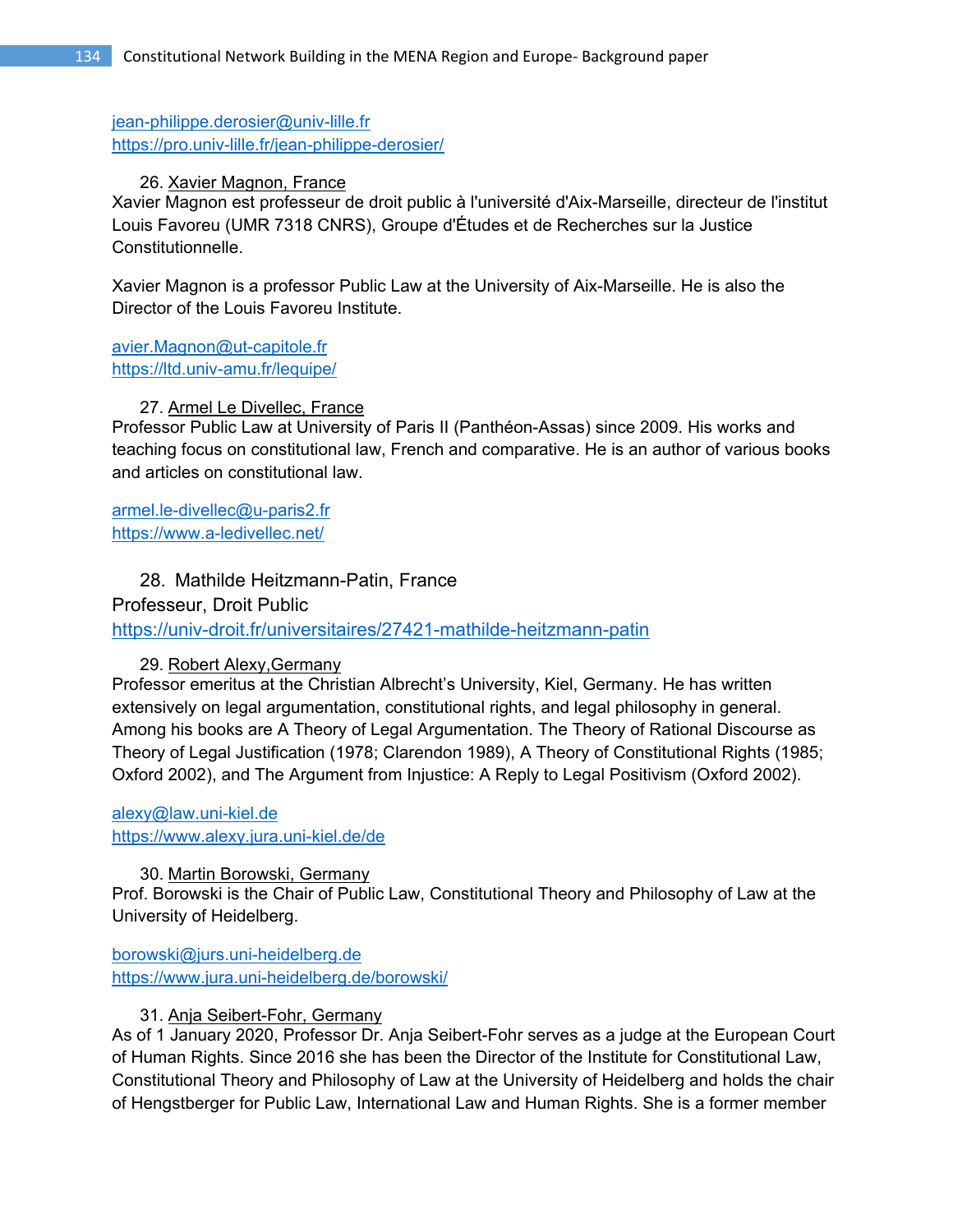and Vice-Chair of the UN Human Rights Committee. Dr. Seibert-Fohr directed the Minerva Research Group on Judicial Independence at the Max-Planck-Institute for Comparative Public Law and International Law. Her current research focuses on International Human Rights Law, International Dispute Settlement, Rule of Law Development, Constitutional Law and Comparative Law.

# sekretariat.seibert-fohr@jurs.uni-heidelberg.de https://www.jura.uni-heidelberg.de/seibert-fohr/Person\_en.html

# 32. Jorg Fedtke, Germany

Professor in Comparative Law. Main interests are public law (both constitutional and administrative). Tort law, and comparative methodology.

### jfedtke@tulane.edu

https://law.tulane.edu/faculty/full-time/jorg-fedtke

# 33. Gertrude Lübbe-Wolff, Germany

Professor Dr. Gertrude Lübbe-Wolff, specialized in public law, philosophy of law, and constitutional history. Two of her research interests are: National and European Constitutional Law and Comparative Constitutional Studies.

gertrude.luebbe-wolff@uni-bielefeld.de

http://maplebanon.org/mphr2017/index.php/staff/anja-schoeller-schletter-lld/

# 34. Matthias Ruffert, Germany

Born 1966; 1987-1992 Legal Studies in Passau, Trier (both Germany) and London (King's College); 1992/1993 Stagiaire at the European Commission (DG XI – Environment); 1994-1996 Legal Traineeship; 1996 Dr. iur. in Trier, Assistant of Prof. Dr. Meinhard Schröder, 2000 Dr. iur. habil. in Trier; 2002-2016 Professor of Public Law, European Law and Public International Law at the Friedrich-Schiller-University Jena, Germany; Visiting Professor at the Université de Paris XI, Sceaux (2006), the Université Toulouse 1 Capitole (2016) and the Universidad Autónoma de Madrid (2017); 2011-2014 Jean Monnet Professor, 2013-2016 Academic Co-ordinator of a Jean Monnet Centre of Excellence; 2006-2016 Judge at the Administrative Court of Appeal of Thuringia; 2010-2015 Member of the Thuringian Constitutional Court; 2008-2016 Member of the Review Board "Jurisprudence" of the Deutsche Forschungsgemeinschaft/German National Science Foundation (from 2010 onwards as spokesperson); since April 2016 Professor of Public Law and European Law at the Law Faculty of the Humboldt University Berlin; Spokesperson of the Research Training Group "Dynamic Integration (DynamInt at Humboldt University Berlin (funded by the German Research Foundation – Deutsche Forschungsgemeinschaft, DFG).Location: Unter den Linden 11, Room 104a. Phone: +30 2093 91452

matthias.ruffert@rewi.hu-berlin.de https://www.rewi.hu-berlin.de/en/lf/oe/whi/team-1

# 35. Dieter Grimm, Germany

Professor of Law, Humboldt University Berlin; former Justice Federal Constitutional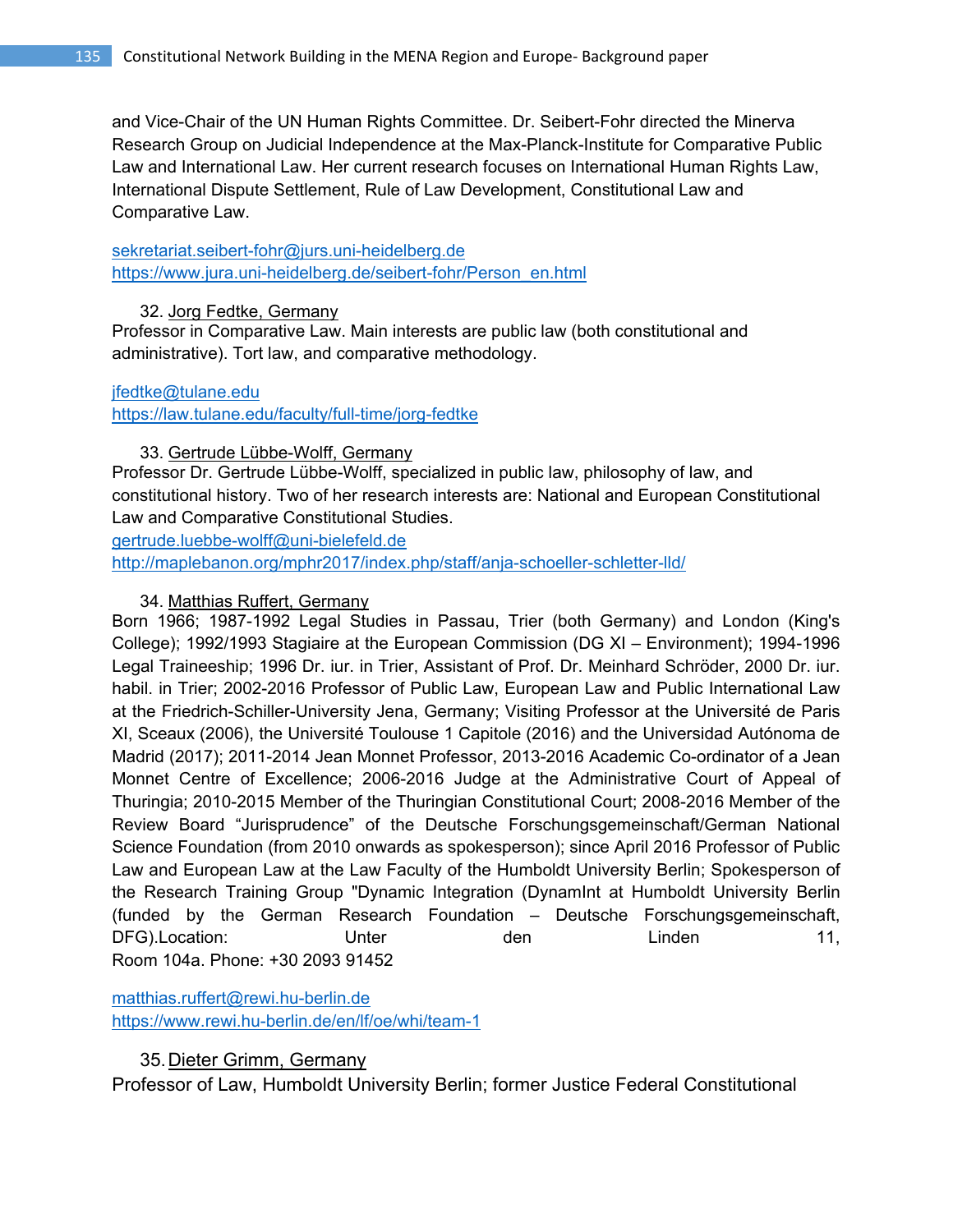Court of German grimm@wiko-berlin.de Office hours www.rewi.hu-berlin.de/de/lf/em/grm

# 36. Ferdinand Wollenschläger, Germany

Prof. Dr. iur. The author holds a chair for Public Law, European Law and Public Economic Law at the University of Augsburg (Germany) ferdinand.wollenschlaeger@jura.uni-augsburg.de https://www.uni-augsburg.de/de/fakultaet/jura/lehrende/wollenschlaeger/lehrstuhlteam/ferdinand-wollenschlaeger/

37. Nicos Alivizatos, Greece Professor of Constitutional Law, Athens Law School T: +30 210 36 37 353 https://www.venice.coe.int/WebForms/pages/?p=cv\_3538

# 38. Vassiliki Christou, Greece

Assistant Professor for Constitutional Law at the University of Athens, Law Faculty. She has worked as a tutor for American Constitutional Law at Heidelberg Center for American Studies (2005), and as an academic assistant at the University of Mannheim (2005-2006).

vchristou@law.uoa.gr https://en.law.uoa.gr/teaching\_staff\_per\_department/vassiliki\_christou/

39. Gabor Halmai, Hungary Professor of Comparative Constitutional Law at the European University Institute in Florence.

Gabor.Halmai@eui.eu https://me.eui.eu/gabor-halmai/

# 40. Mauro Barberis, Italy

Professor at the University of Trieste, Italy. His research is focused on general jurisprudence, history of legal, political and constitutional thought.

# barberis@units.it

https://www.units.it/persone/index.php/from/abook/persona/3886

# 41. Andrea Giannaccari, Italy

Associate Professor of Comparative Law in several universities including, among the others, LUISS Guido Carli - Rome, Ghent University, Università di Siena and Erasmus University Rotterdam. He also collaborates with the Research Department of the Italian Constitutional Court.

andrea.giannaccari@law-economics.net https://economiaefinanza.luiss.it/docenti/cv/300406

# 42. Francesco Biagi, Italy

Senior Assistant Professor of Comparative Public Law at the Department of Legal Studies of the University of Bologna, as well as a Researcher at the Center for Constitutional Studies and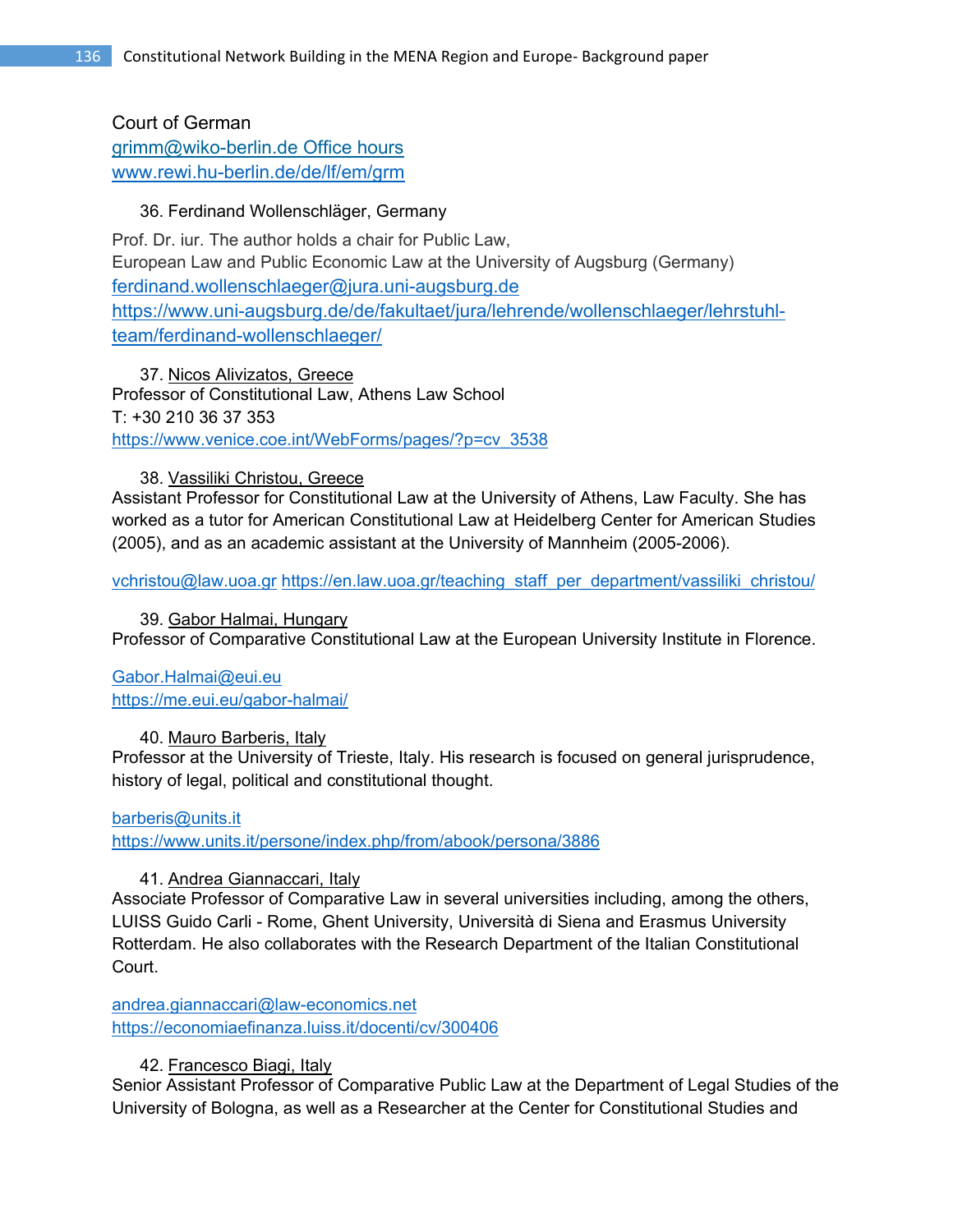Democratic Development (a partnership between the Johns Hopkins University SAIS Europe and the University of Bologna). From October 2015 to January 2017 he was a Senior Research Fellow at the Max Planck Foundation for International Peace and the Rule of Law (Heidelberg), where he now works as a legal consultant.

#### francesco.biagi82@gmail.com

https://law.illinois.edu/faculty-research/faculty-profiles/francesco-biagi/

#### 43. Valentina Rita Scotti, Italy

Ph.D. in Comparative Public Law and is Post-doctoral Researcher at the Koç University Law School. She publishes in Italian and international reviews and edited volumes on constitutionalism and human rights in the Mediterranean area, cross-fertilization of legal models and parliamentary cooperation.

#### vrscotti1@gmail.com

https://anayasatakip.ku.edu.tr/member/valentina-rita-scotti/

#### 44. Maria Elisa D'Amico, Italy

University Professor, Constitutional law at University of Milan. Deputy Rector for Legality, Transparency, Rights and Equality.

Marilisa.DAmico@unimi.it

https://www.unimi.it/en/ugov/person/marilisa-damico

45. Chiara Amalfitano, Italy Head of the Department of Italian and Supranational Public Law – University of Milan chiara.amalfitano@unimi.it https://www.unimi.it/en/ugov/person/chiara-amalfitano

# 46. Lupo Nicola, Italy Professor Constitutional Law at Libera Università Internazionale degli Studi Sociali Guido Carli (Luiss) nilupo@gmail.com https://unifind.luiss.it/individual?uri=http%3A%2F%2Firises.luiss.it%2Fresource%2Fpers on%2F165&\_ga=2.38080995.1776087544.1640168568-960321592.1640168568

# 47. Lucio Pegoraro, Italy

Full Professor Italian and Comparative Constitutional Law at the University of Bologna lucio.pegoraro@unibo.it https://www.unibo.it/sitoweb/lucio.pegoraro/en

48. Raffaele Bifulco, Italy

Professor Constitutional Law at at Libera Università Internazionale degli Studi Sociali Guido Carli (Luiss) rbifulco@luiss.it http://docenti.luiss.it/bifulco/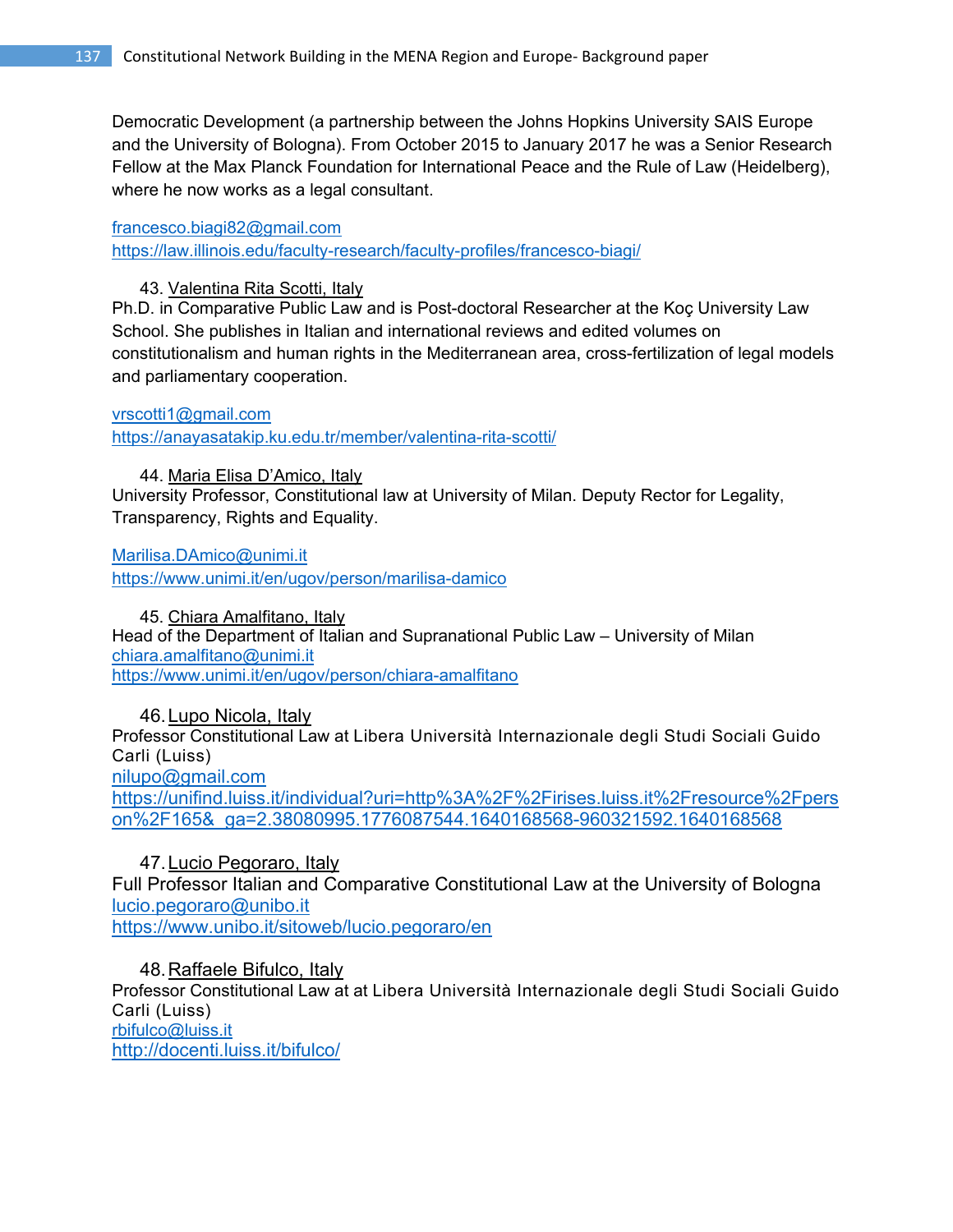### 49. Giovanni Piccirilli, Italy

Assistant Professor in Constitutional Law at the Law Department of LUISS Guido Carli University of Rome. In the same institution he is also Deputy director of the Center for Parliamentary Studies and Coordinator of the Executive Programme in Legislative drafting in the LUISS SChool of Law. gio.piccirilli@gmail.com

http://docenti.luiss.it/piccirilli/

### 50. Marco Cuniberti, Italy

He is currently Associate Professor of Constitutional Law at the Law Faculty of the State University (Università degli Studi) of Milan, where he also teaches Information and Communication Public Law (both for the students of Law and the students of Faculty of Arts). Since 2013, he is Director of the "W. Tobagi" School of Journalism, created by the same University, where he also teaches Constitutional and Public Law and Information and Communication Law. He has published several research papers concerning Citizenship and Constitutional Rigths, Immigration Law, Regulatory Power of Government, Independent Authorities, Information and Communication Law.

marco.cuniberti@unimi.it

https://www.unimi.it/en/ugov/person/marco-cuniberti

### 51. Ronan McCrea, UK

Professor in University College London. Her research focuses on comparative constitutional law, European Union Law and public law.

#### ronan.mccrea@ucl.ac.uk

https://www.ucl.ac.uk/laws/people/professor-ronan-mccrea

# 52. Bertrand Mathieu, Monaco

Professor, Faculty of Law, Sorbonne-University Paris I, Senior Member of the Council of State, Vice-President of IACL.

info@bertrandmathieu.ca

https://www.venice.coe.int/WebForms/pages/?p=cv\_4256

# 53. Nik de Boer, Netherlands

Nik de Boer is Assistant Professor in Constitutional Law at the Amsterdam Law School. His research focuses on constitutional law, EU law and political theory. In 2018 he received his PhD degree cum laude from the University of Amsterdam. His doctoral thesis 'Judging European Democracy' was awarded the Dissertation Prize of the Dutch Association of Constitutional Law and offers a systematic analysis of how we should assess the democratic legitimacy of the national constitutional courts' review of European law.

# N.J.deBoer@uva.nl

https://www.uva.nl/profiel/b/o/n.j.deboer/n.j.deboer.html

# 54. Gohar Karapetian, Netherlands

Gohar Karapetian is Assistant Professor in the Faculty of Law at the University of Groningen. She holds a Research LL.M. (cum laude) in constitutional law and EU law from Groningen. In January 2020, Karapetian defended cum laude her doctoral dissertation "Morganatic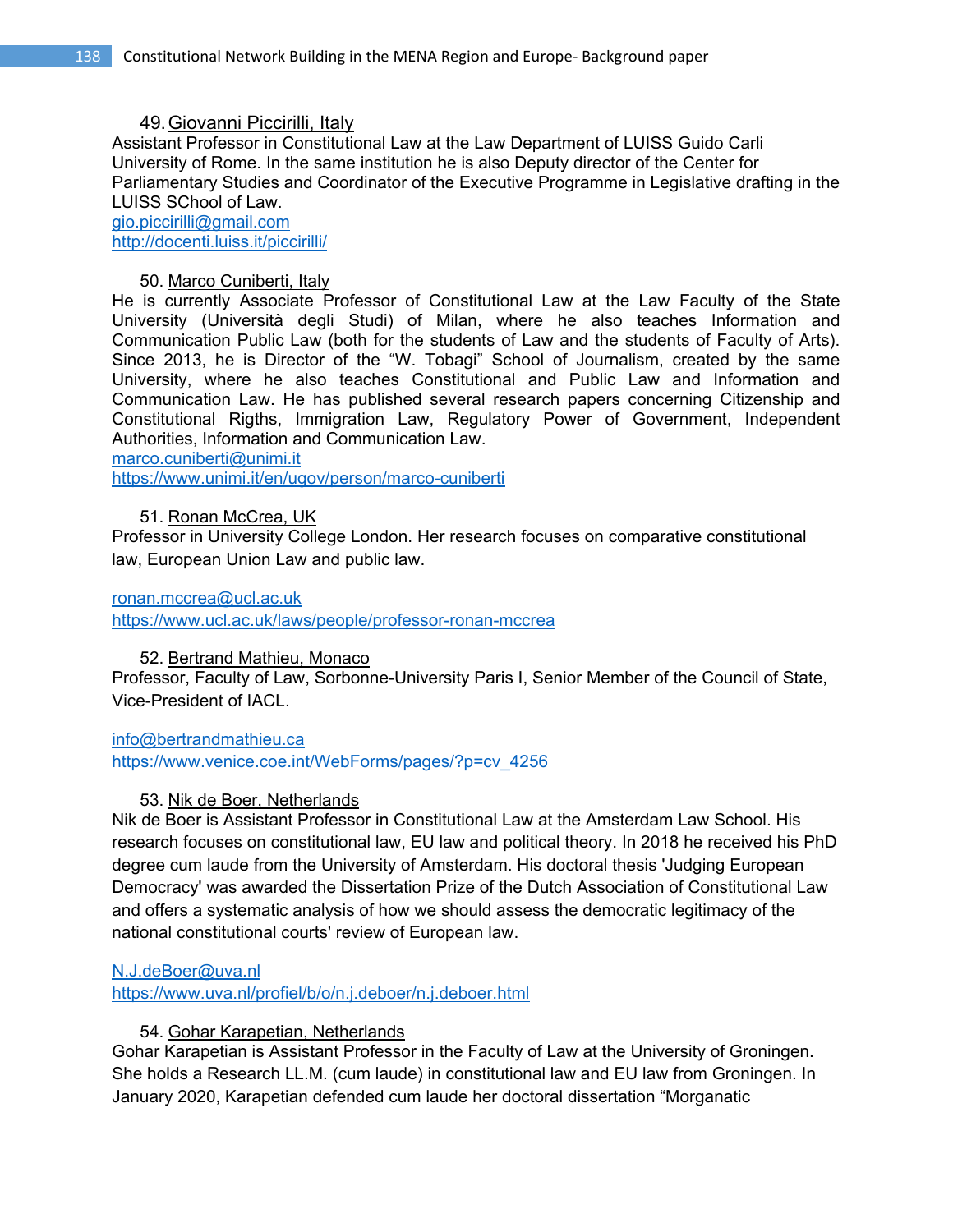Citizenship" at the University of Groningen. To this end, she conducted research at Université Paris 2 Panthéon-Assas. Her research interests are in the fields of constitutional law and citizenship.

g.karapetian@rug.nl https://www.rug.nl/staff/g.karapetian/

55. Ingrid Leijten, Netherlands Associate professor of constitutional law at Leiden University, the Netherlands.a.e.m.leijten@law.leidenuniv.nl https://www.universiteitleiden.nl/en/staffmembers/ingrid-leijten#tab-1

#### 56. Aalt Willem Heringa, Netherlands

Head of the Public Law Department. Author and editor of numerous books and articles on Dutch Constitutional law, the European Convention on Human Rights, the European Social Charter, comparative constitutional law, US constitutional law, Human Rights and legal education. Author of blogs on the Montesquieu Institute website.

aw.heringa@maastrichtuniversity.nl https://www.maastrichtuniversity.nl/aw.heringa

57. Reijer Passchier, Netherlands

Assistant Professor in Constitutional and Administrative Law at Leiden University and an Assistant Professor in Constitutional Law and Legal Theory at the Open University. Reijer's current research focuses on questions surrounding digitisation and constitutional democracy.

r.passchier@law.leidenuniv.nl https://www.universiteitleiden.nl/en/staffmembers/reijer-passchier#tab-1

58. Douwe Jan Elzinga, Netherlands Professor of Constitutional Law at University of Groningen. d.j.elzinga@rug.nl rug.nl/staff/d.j.elzinga/

59. Nicole Hoogstra, Netherlands Lecturer Constitutional and Administrative law University of Groningen

n.g.hoogstra@rug.nl https://www.rug.nl/staff/n.g.hoogstra/

60. Joep Koornstra, Netherlands Lecturer and researcher at Department of Constitutional law, Administrative Law and Public Administration at the University of Groningen.

j.koornstra@rug.nl

https://www.rug.nl/staff/j.koornstra/

61. Hannah Meijer, Netherlands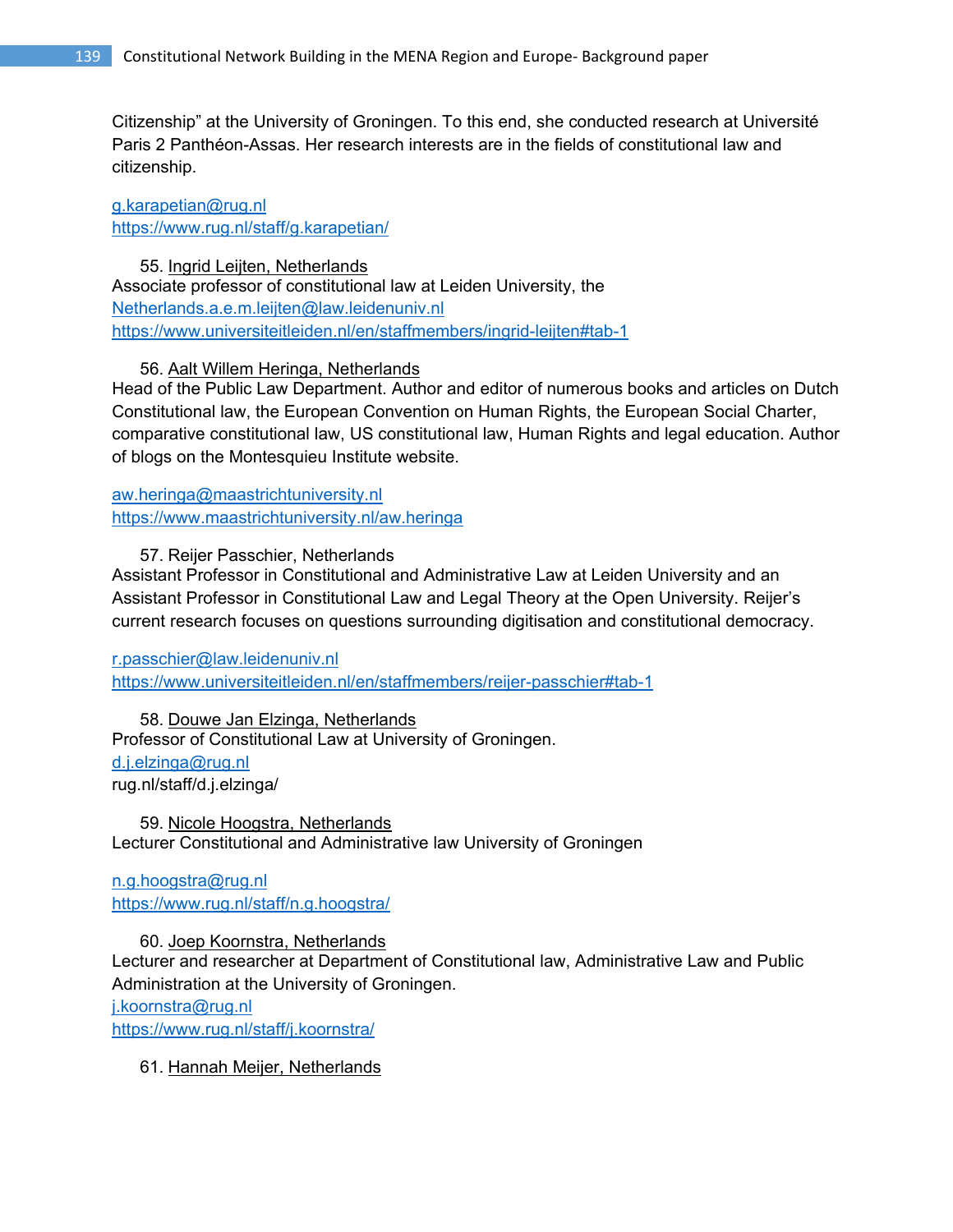Lecturer Constitutional Law j.h.meijer@rug.nl https://www.rug.nl/staff/j.h.meijer/

62. Solke Munneke, Netherlands Professor of constitutional law s.a.j.munneke@rug.nl https://www.rug.nl/staff/s.a.j.munneke/

# 63. Tom Barkhuysen, Netherlands

Tom Barkhuysen is Professor of Constitutional and Administrative Law at Leiden University and a practising Member (advocaat) of the Amsterdam Bar as a partner at Stibbe. He is a Member of the Board of Netherlands Law Journal (as from 2010) and the Editorial Board of the Ars Aequi Libri Publishers Series on Constitutional and Administrative Law. He is also a Member of the Editorial Board of the Kluwer online Guide to Administrative Law and the Kluwer Case Law Series on Administrative Law (Administratiefrechtelijke Beslissingen). He is also a member of the Editorial Advisory Board of the Review of European Administrative Law. He participates in a number of (international) research networks and is a Visiting Fellow of the British Institute of International and Comparative Law. He is a member of the board of the Dutch Comparative Law Association and the Law and Public Administration working group of EGPA. His research, teaching and counseling concern many aspects of Constitutional, Administrative, European (EU and ECHR) and International Law. He has a special interest for the relationship/interaction between these fields of law as well as for human rights issues. As a lawyer he also litigates in these fields of law before national and European courts.

#### t.barkhuysen@law.leidenuniv.nl

https://www.universiteitleiden.nl/en/staffmembers/tom-barkhuysen#tab-1

# 64. Ymre Schuurmans, Netherlands

Ymre Schuurmans is Scientific Director of the Institute of Public law and full professor of Constitutional and Administrative Law at Leiden University, in particular the Law of Administrative Procedure.

y.e.schuurmans@law.leidenuniv.nl

https://www.universiteitleiden.nl/en/staffmembers/ymre-schuurmans#tab-1

65. Wim Voermans, Netherlands

Wim Voermans is Professor of Constitutional and Administrative law at Leiden University. His current research and teaching focuses on the theory and practice of constitutional law (worldwide), on comparative constitutional law and European law. Voerman's research takes a special interest in the working and (social, economic and political) effects of constitutional law based on his thesis of constitutional law working as literature. He studies constitutional legitimacy issues, overall observance and performance of constitutional systems.

w.j.m.voermans@law.leidenuniv.nl

https://www.universiteitleiden.nl/en/staffmembers/wim-voermans#tab-2

66. Wim Verheij, Netherlands

Extraordinairy Kircheiner Professor of Constitutional and Administrative Law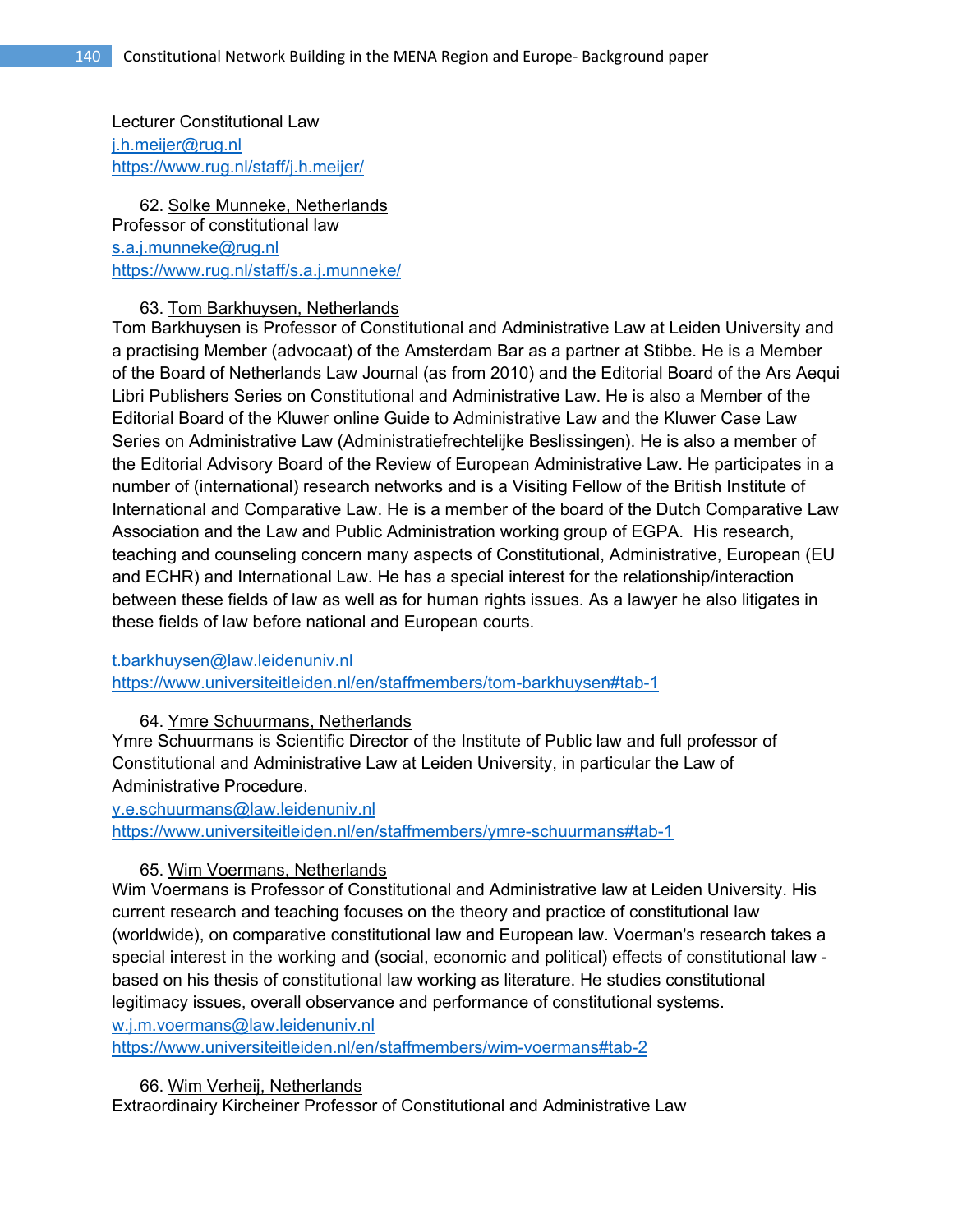#### l.f.m.verheij@law.leidenuniv.nl

https://www.universiteitleiden.nl/en/staffmembers/luc-verheij#tab-1

# 67. Luis Poiares Pessoa Maduro, Portugal

Former Professor Constitutional Law of the EU at the European University Institute. Maduro has published articles on issues of EU law, constitutional law, human rights law and international economic law. He belongs to the editorial or advisory board of several law journals. From 2013 to 2015, Professor Maduro was Minister Deputy to the Prime Minister and Minister for Regional Development in Portugal. From 2003-2009 he served as Advocate General at the European Court of Justice. He has been Member of the European Council of Foreign Relations, Member of the European Council of the World Economic Forum, and Member of the European Commission High Level Group on Media Pluralism and Media Freedom. He was Chairman of the Governance and Review Committee of FIFA from June 2016 - May 2017.

miguel.maduro@eui.eu

https://www.eui.eu/people?id=luis-poiares-pessoa-maduro

#### 68. Rui Medeiros, Portugal

Full Professor at Católica | Lisbon School of Law, where he was Dean from 2002 to 2005 and where he earned his Master (1999), PhD (1999) and Agregation (2016). He has researched and published works in the fields of Constitutional Law, Fundamental Rights, Administrative Law, Public Torts. Partner at the law firm Sérvulo & Associados. First Head of the Católica Research Centre for the Future of Law.

### rmedeiros@fd.lisboa.ucp.pt

https://fd.lisboa.ucp.pt/person/rui-medeiros?parent-page=1461

#### 69. Gonçalo Saraiva Matias, Portugal

Gonçalo Saraiva Matias is the Dean of the Católica Global School of Law, Professor at the Faculty of Law of the Catholic University of Portugal, where he also obtained his bachelor's, master's and doctorate degrees, and Visiting Professor at the Washington University in St. Louis. He is Director of Research and member of the Executive Committee and of the Board of Directors of the Foundation. He conducted research at the Georgetown University Law School as a Fulbright Visiting Scholar. Most of his work falls within Regulatory, Administrative, Constitutional and International Law. From 2008 to 2014, he was Advisor to the Portuguese President in Legal and Constitutional Affairs, and he has been Consultant to the President since 2014. He was the Director of the Migration Observatory, Secretary of State for the Administrative Modernisation of the XX Constitutional Government.

gmatias@fd.lisboa.ucp.pt

https://fd.lisboa.ucp.pt/person/goncalo-saraiva-matias?parent-page=1461

#### 70. Maria d'Oliveira Martins, Portugal

Assistant Professor at the Faculty of Law of the Universidade Católica Portuguesa, where she graduated, obtained the degree of Master and Doctor. She currently teaches and develops research in the disciplines of Public Finance and Constitutional Law. Maria currently holds executive positions as a member of the Board of the Lisbon School of the Faculty of Law of the Universidade Católica Portuguesa. She is a researcher at the Catholic Research Center for the Future of Law. She is also a consultant. Maria is the author of "Lições de Finanças Públicas e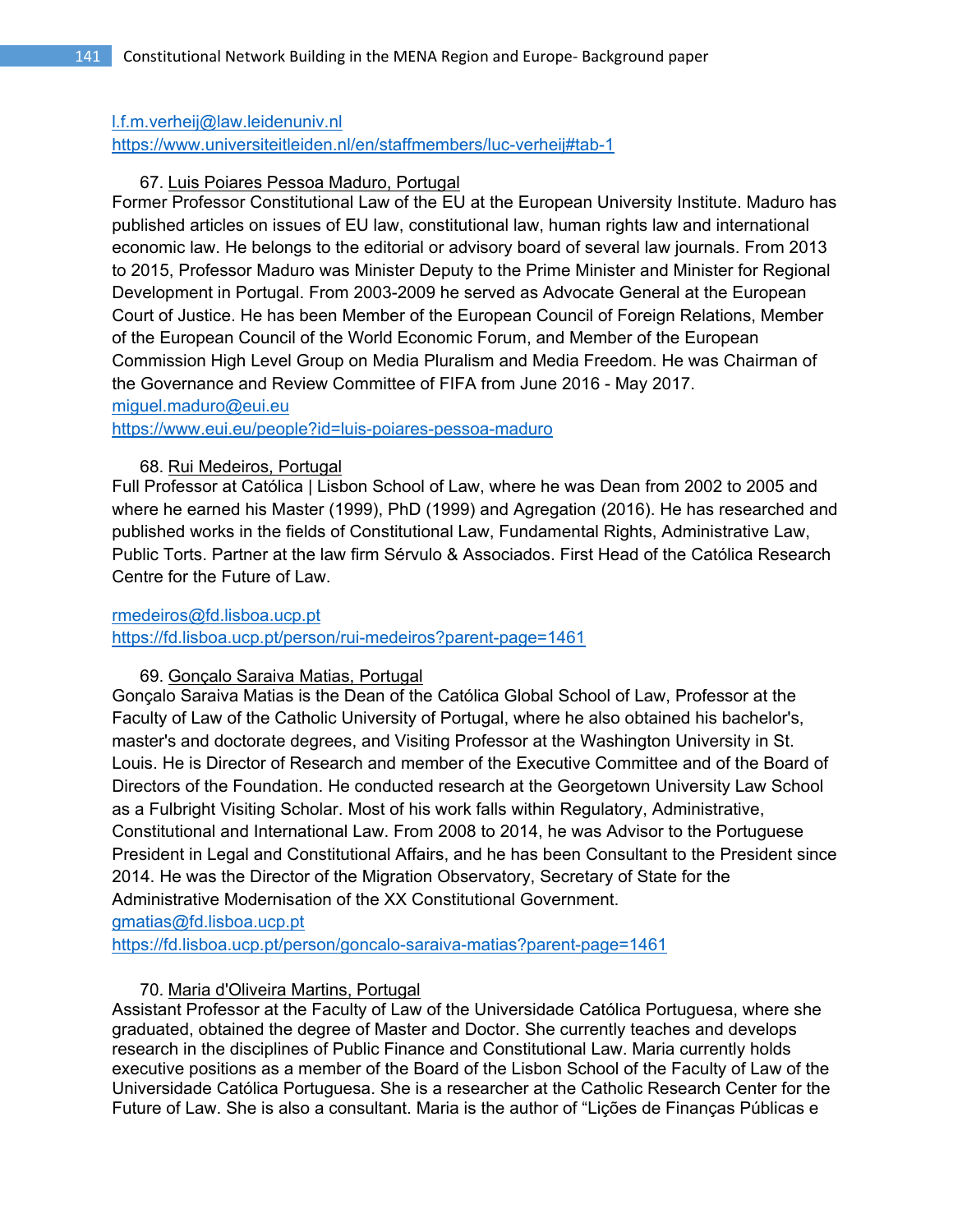Direito Financeiro" (Almedina, 2011, 2012, 2013 e 2019), of "A Despesa Pública Justa - Uma análise jurídico-constitucional do tema da Justiça na despesa pública" (Almedina, 2016), of "Contributo para a Compreensão das Garantias Institucionais" (Almedina, 2007) and co-author of "A Lei de Enquadramento Orçamental – Anotada e Comentada" (Almedina, 2007 e 2009). mariaoliveiramartins@fd.lisboa.ucp.pt

https://fd.lisboa.ucp.pt/person/maria-doliveira-martins?parent-page=1461

# 71. Tiago Duarte, Portugal

Invited Professor at Católica University Law School. Graduated in Law by the University of Lisbon Law School (1995). PhD in Law from Nova University Law School (2005) with a thesis on the constitutional issues related to the Budget Law "A Lei por detrás do Orçamento – A questão constitucional da Lei do Orçamento". At Nova University Law School Tiago Duarte was Professor of Portuguese Constitutional Law, Administrative Law and International Investment Arbitration. His main research and publication fields are Constitutional Law, Administrative Law and International Investment Arbitration. Tiago Duarte is a former Visiting Fellow of the University of Cambridge (Lauterpacht Research Centre for International Law and Wolfson College). He is Partner of PLMJ Law Firm where he Co-heads the Constitutional and Administrative Law Department of the firm. Experienced as counsel, arbitrator and legal expert in domestic and international arbitrations (ICC, ICSID, OHADA, UNCITRAL). Member of the National Ethics Council for the Lifes Sciences and chairman of the Investment Arbitration council of the Portuguese Arbitration Association.

https://fd.lisboa.ucp.pt/person/tiago-duarte

# 72. André Salgado de Matos, Portugal

André Salgado de Matos is a Law Graduate (1996) and Master of Public Law (2001) from the Faculty of Law of the University of Lisbon, where he taught courses on several Public Law subjects, focusing mainly in Administrative Law, from 1996 to 2010. Since 2012 he is an invited lecturer at Católica|Lisbon School of Law. Focuses of interest are Constitutional Law, Administrative Law, Town Planning and Building Law, Environmental Law, Tax Law and Better Regulation. His publications include the Master dissertation A Fiscalização Administrativa da Constitucionalidade [Administrative Review of Legal Statutes] and the standard textbook Direito Administrativo Geral [General Administrative Law], co-authored with Marcelo Rebelo de Sousa, as well as three other books and more than twenty articles. André Salgado de Matos is an attorney affiliated with the Portuguese Bar Association and a legal advisor to several public and private entities, having worked, in the latter capacity, with the Presidency of the Portuguese Republic and the Ministry of Defence, among others. He has also taken part in the drafting of several statutes and regulations and in several better legislation committees.

asamatos@ucp.pt

https://fd.lisboa.ucp.pt/person/andre-salgado-de-matos?parent-page=1461

# 73. Jurij Toplak, Slovenia

Jurij Toplak is a constitutional scholar, election law, and disability law expert. He is a professor of law at the University of Maribor and a visiting professor at the Fordham University School of Law in New York. The Guardian, Wall Street Journal and The Boston Globe published his legal comments.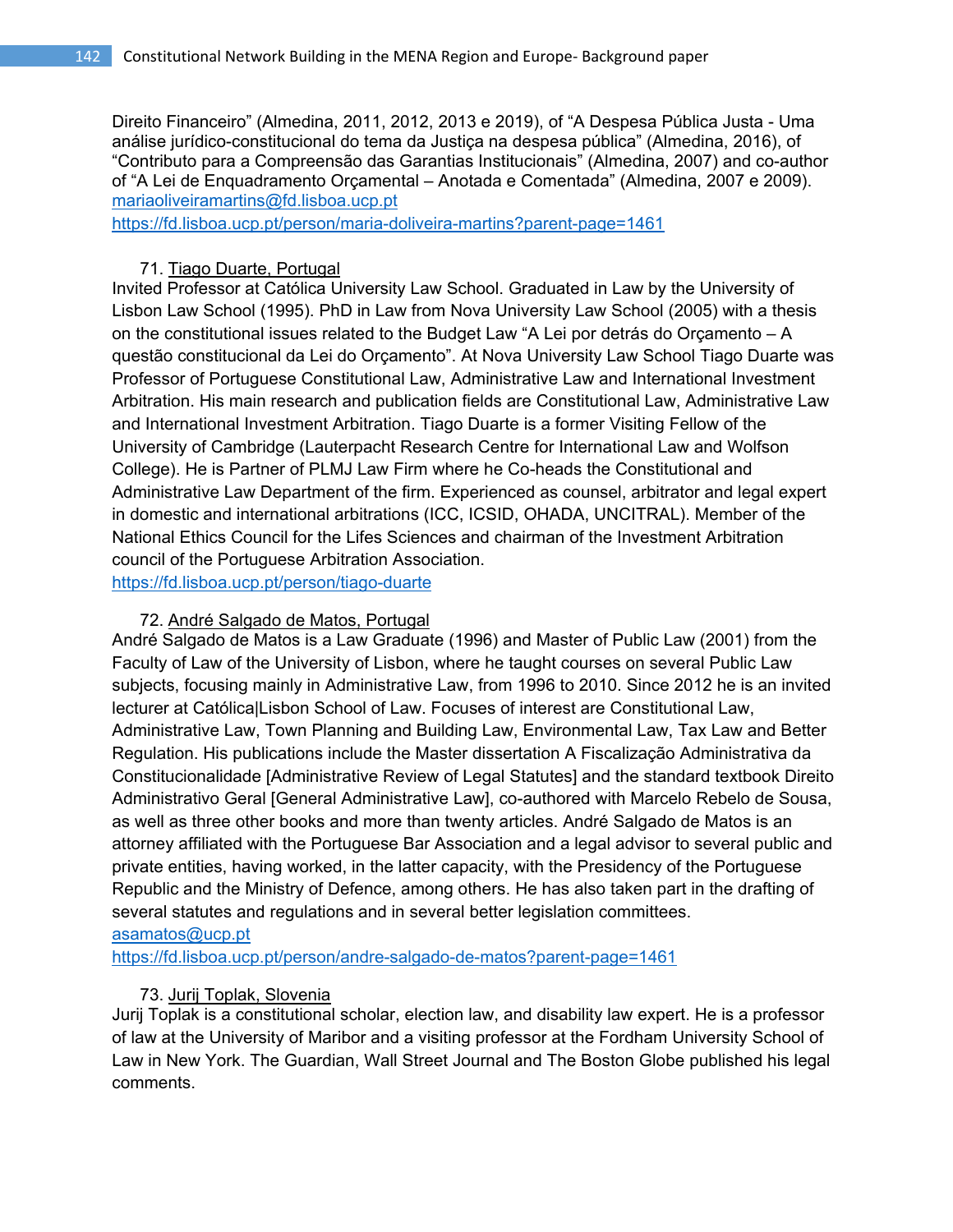### jurij.toplak@um.si

https://www.pf.um.si/en/about/employees/teachers-and-researchers/full-professors/jurij-toplak/

# 74. Samo Bardutzky, Slovenia

Between 2013 and 2017, Samo worked as a Postdoctoral Research Associate at the University of Kent Law School within the framework of a European Research Council funded project on the Role and Future of National Constitutions in European and Global Governance. In 2014, he spent a month as Visiting Researcher at the Walter Hallstein Institute for European Constitutional Law, Humboldt University, Berlin. He was also Teaching Fellow (EU Law) at SOAS, University of London School of Law in 2015/2016. Samo served as Senior Legal Advisor to the Slovenian Ministry of Justice between 2009 and 2012. Since February 2017, he is Assistant Professor of Constitutional Law at the University of Ljubljana Faculty of Law. samo.bardutzky@pf.uni-lj.si

https://www.pf.uni-lj.si/en/faculty/teachers-and-researchers/samo-bardutzky-phd-assistantprofessor/

75. Antonios Kouroutakis, Spain

Assistant Professor at IE (European Institute) University in Madrid, Spain and he teaches Constitutional Law and the Regulation of New Technologies and Startups. antonios.kouroutakis@ie.edu

https://www.ie.edu/law-school/faculty-research/faculty/antonios-kouroutakis/

76. Josep Maria Castella Andreu, Spain Professor of Constitutional Law, University of Barcelona castella@ub.edu https://www.venice.coe.int/WebForms/pages/?p=cv\_3567v

77. Rafael Rubio Nunez, Spain Professor of Constitutional Law, Complutense University of Madrid https://rafarubio.es/ https://www.venice.coe.int/WebForms/pages/?p=cv\_4295

78. Paloma Biglino Campos, Spain Full Professor of Constitutional Law, Valladolid University biglino@der.uva.es https://www.venice.coe.int/WebForms/pages/?p=cv\_2327

79. Jacobo Rios Rodriguez, Spain

Maître de Conférences en droit public à la faculté de droit de l'Université de Perpignan Via Domitia, où il est également coordinateur des programmes internationaux. "Maître de Conférences" in International Public Law at the Faculty of Law of University of Perpignan Via Domitia (Associate Professor/Senior Lecturer, french civil servant), where he is also Coordinator of International Programs.

j.rios@univ-perp.fr

https://univ-droit.fr/universitaires/11266-rios-rodrigues-jacobo

80. Ruth Rubio Marin (Spain)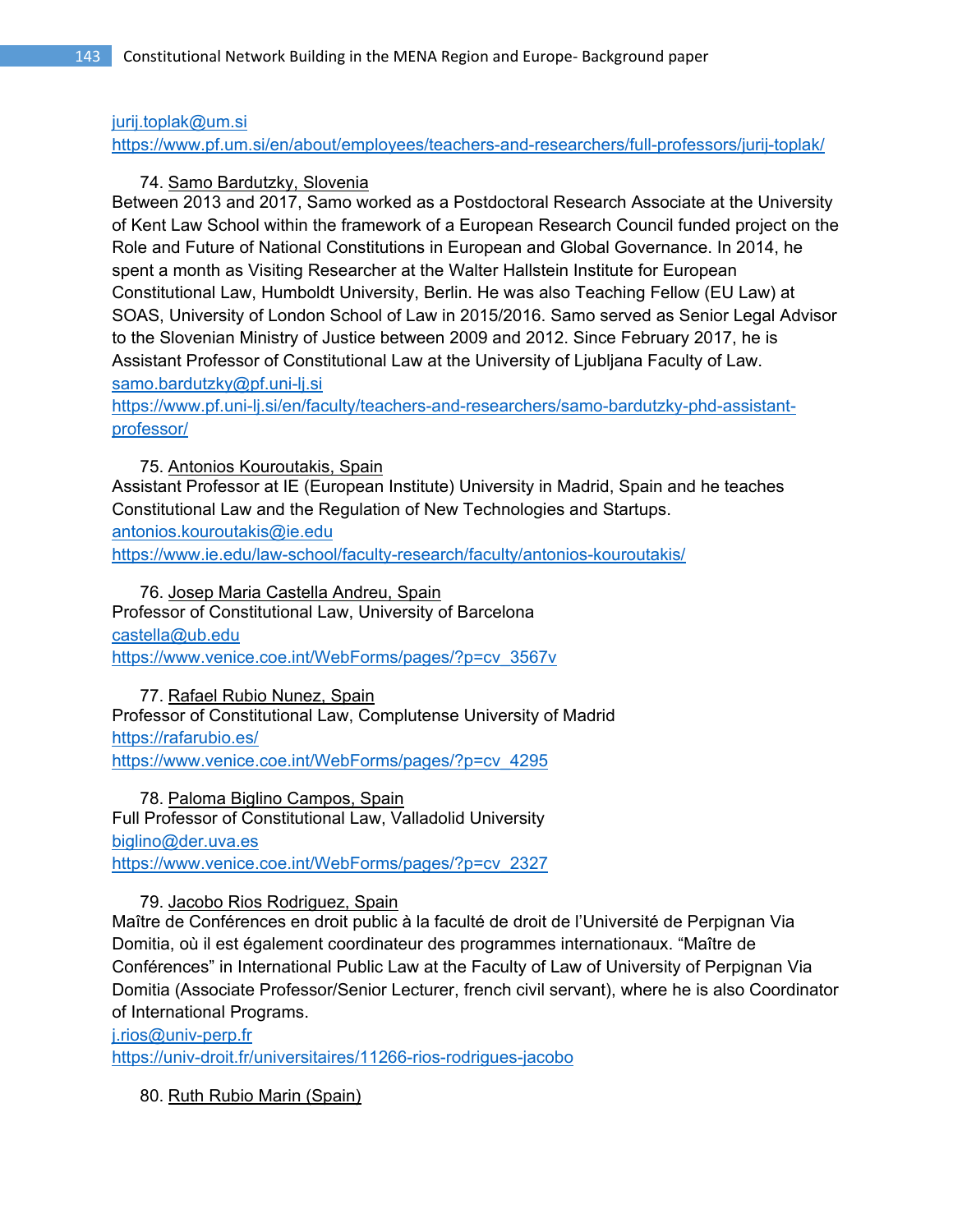Ruth Rubio Marín is Part-Time Professor at the School of Transnational Governance (STG) at the European University Institute, where she leads the work of Gender Governance. She is Professor of Constitutional Law at the University of Sevilla, as well as member of the Faculty of The Hauser Global Law School Program at New York University. Previously, Professor Rubio Marín held a Chair in Comparative Public Law at the European University Institute. She has taught at several other prestigious academic institutions, including Columbia Law School and Princeton University, where she was selected as a Fellow for the Program in Law and Public Affairs. Her research represents an attempt to understand how public law creates categories of inclusion and exclusion around different axes including gender, citizenship, nationality and ethnicity. Methodologically, she combines law and political theory. As a consultant and activist, Professor Rubio Marín has worked for several national and international institutions and agencies, including the UN and the EU, as well as NGOs such as the International Center for Transitional Justice. She has given talks and keynote speeches in over 25 countries, and is an occasional contributor to public opinion formation through editorials in national and international press.

ruth.rubio@eui.eu

https://www.eui.eu/people?id=ruth‐rubio‐marin

81. María Yolanda Gómez Sánchez, Spain Chair of Constitutional Law, Universidad Nacional de Educación a Distancia Director of the Center for Political and Constitutional Studies (CEPC) ygomez@der.uned.es http://portal.uned.es/portal/page?\_pageid=93,704830&\_dad=portal&\_schema=PORTAL

82. Pedro Tenorio Sánchez, Spain Director of the Department of Constitutional Law at the Universidad Nacional de Educación a Distancia

directorconstitucional@der.uned.es http://portal.uned.es/portal/page?\_pageid=93,68605283&\_dad=portal&\_schema=PORTAL

83. Yavuz Atar, Turkey Professor of Constitutional Law, Ibn Haldun University yavuz.atar@ihu.edu.tr https://www.venice.coe.int/WebForms/pages/?p=cv\_4297

#### 84. Didem Yilmaz, Turkey

Graduated from Galatasaray University Faculty of Law in 2000, she obtained the LLM and PhD degrees from the Institute of Social Sciences of the same university in the field of public law. Currently she is working at Bahçeşehir University, Faculty of Law as the assistant professor at the Constitutional Law Department.

didem.yilmaz@law.bahcesehir.edu.tr https://cdn.bau.edu.tr/staff/318\_en.pdf

85. Serkan Köybaşı, Turkey

Assistant Professor at the Department of Constitutional Law at Bahçeşehir University. serkan.koybasi@law.bau.edu.tr https://serkankoybasi.com/about/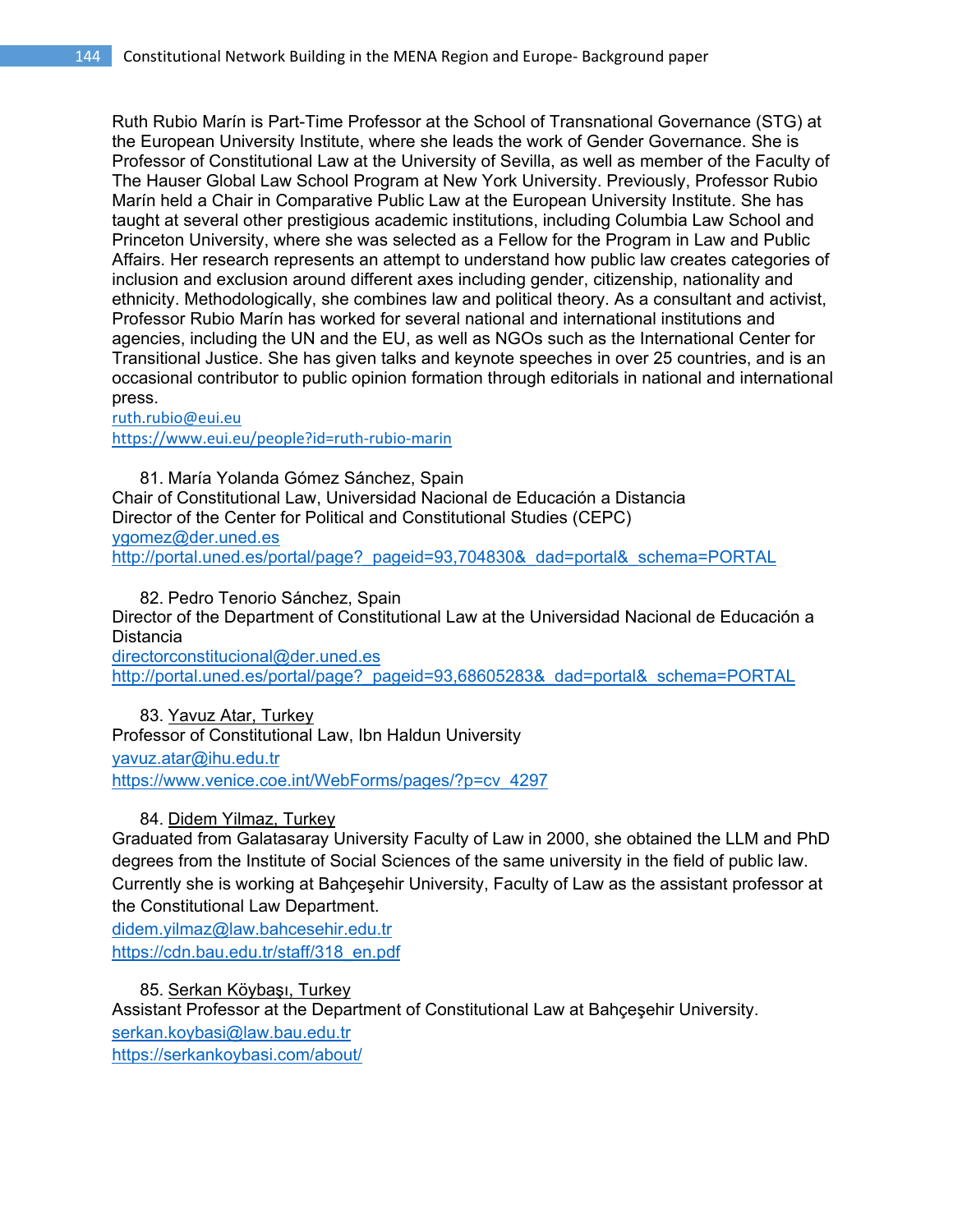#### 86. Stephen Tierney, UK

Professor of Constitutional Theory of the Edinburgh Centre for Constitutional Law. He is also Deputy Head of the Law School.

#### s.tierney@ed.ac.uk

https://www.law.ed.ac.uk/people/professor-stephen-tierney

## 87. Andrew Harding, UK

A leading Asian law scholar working on Malaysia, Thailand and Myanmar, as well as comparative law and law and development. He is a former Director of the Centre for Asian Legal Studies and the Asian Law Institute at the National University of Singapore, where he is now based. He recently edited Constitutionalism and Legal Change in Myanmar (Hart Publishing, January 2017). He is currently co-editing, with Professor Albert Chen, a book on constitutional courts in Asia for Cambridge University Press.

### lawajh@nus.edu.sg

https://law.nus.edu.sg/cals/people/andrew-james-harding/

# 88. Paul Craig, UK

Paul Craig is Emeritus Professor of English Law, St John's College, Oxford. He spent his academic career at Oxford, where his research interests were Constitutional law, Administrative law, EU law, and Comparative Administrative law. He has written widely on all of these subjects. He is a Visiting Professor at NYU Abu Dhabi teaching Constitutional and Administrative Law. ppc7142@nyu.edu

https://nyuad.nyu.edu/en/academics/divisions/arts-and-humanities/faculty/paul-craig.html

# 89. Franc Grad, Slovenia

Full Professor Comparative and European Constitutional Law at the University of Ljubljana. Contact:+386 1 42 03 158, room 304

E-mail: franc.grad@pf.uni-lj.si

https://www.pf.uni-lj.si/en/faculty/teachers-and-researchers/franc-grad-phd-professor-emeritus/

## 90. Delia Ferri, Slovenia

Professor of Law at the Department of Law, Maynooth University. She holds a J.D. in Law awarded 110/110 magna cum laude from the University of Verona School of Law (Italy), a LL.M. in International and European Business Law awarded First Class Honours with Distinction from Trinity College Dublin, a Doctorate in European and Italian Constitutional Law from the University of Verona (Italy), and a Postgraduate Diploma in Higher Education (PGDHE) from Maynooth University delia.ferri@mu.ie

www.maynoothuniversity.ie/people/delia-ferri

## 91. Anthony T. (Tom) Caso, US

Anthony T. Caso earned his J.D. from University of the Pacific, McGeorge School of Law and M.B.A. from Golden Gate University. Professor Caso joined the Chapman faculty in 2008 as a Visiting Associate Clinical Professor and Director of the Constitutional Jurisprudence Clinic.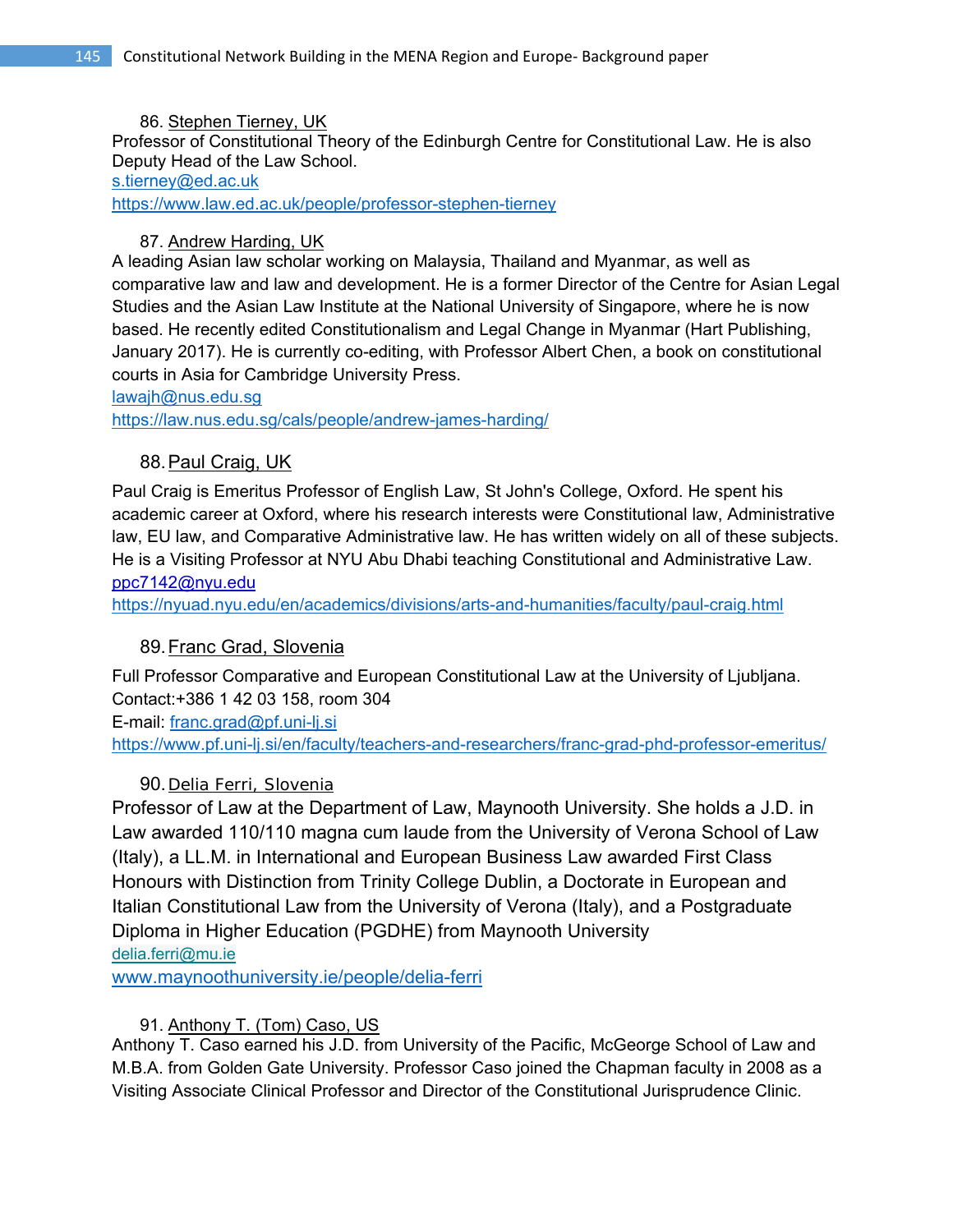Prior to joining the faculty Professor Caso held a variety of positions at Pacific Legal Foundation, including service as its Senior Vice President and Chief Counsel. Professor Caso's litigation experience includes successful cases at every level of the state and federal court system, including the California Supreme Court and the United States Supreme Court. Professor Caso has taught as an Adjunct Professor of State Constitutional Law at McGeorge School of Law and an adjunct professor at the University of San Francisco, College of Professional Studies. In addition to directing the Constitutional Jurisprudence Clinic, Professor Caso teaches Administrative Law.

caso@chapman.edu

https://www.chapman.edu/our-faculty/anthony-t-caso

#### 92. Bruce Ackerman, US

Sterling Professor of Law and Political Science

Bruce Ackerman is Sterling Professor of Law and Political Science at Yale Law school, and the author of eighteen books that have had a broad influence in political philosophy, constitutional law, and public policy. His major works include Social Justice in the Liberal State and his multivolume constitutional history, We the People. His award-winning early work, *Social Justice in the Liberal State*, continues to provoke contemporary controversy.

Email: bruce.ackerman@yale.edu

law.yale.edu/bruce-ackerman

#### 93. Akhil Reed Amar, US

Akhil Reed Amar is Sterling Professor of Law and Political Science at Yale University, where he teaches constitutional law in both Yale College and Yale Law School. His work has won awards from both the American Bar Association and the Federalist Society, and he has been cited by Supreme Court justices across the spectrum in more than 40 cases. Email: akhil.amar@yale.edu

https:// law.yale.edu/akhil-reed-amar

#### 94. Jack M. Balkin, US

Jack M. Balkin is Knight Professor of Constitutional Law and the First Amendment at Yale Law School. He is the founder and director of Yale's Information Society Project, an interdisciplinary center that studies law and new information technologies. He also directs the Abrams Institute for Freedom of Expression, and the Knight Law and Media Program at Yale.

Professor Balkin is a member of the American Academy of Arts and Sciences and the American Law Institute. He is the author of over a hundred and forty articles in different fields, including constitutional theory, Internet law, freedom of speech, reproductive rights, jurisprudence, and the theory of ideology. He founded and edits the group blog **Balkinization**, and has written widely on legal issues for such publications as *The New York Times*, the *Washington Post*, the *New England Journal of Medicine*, the *American Prospect*, the *Atlantic*, *Washington Monthly*, the *New Republic*, and *Slate*.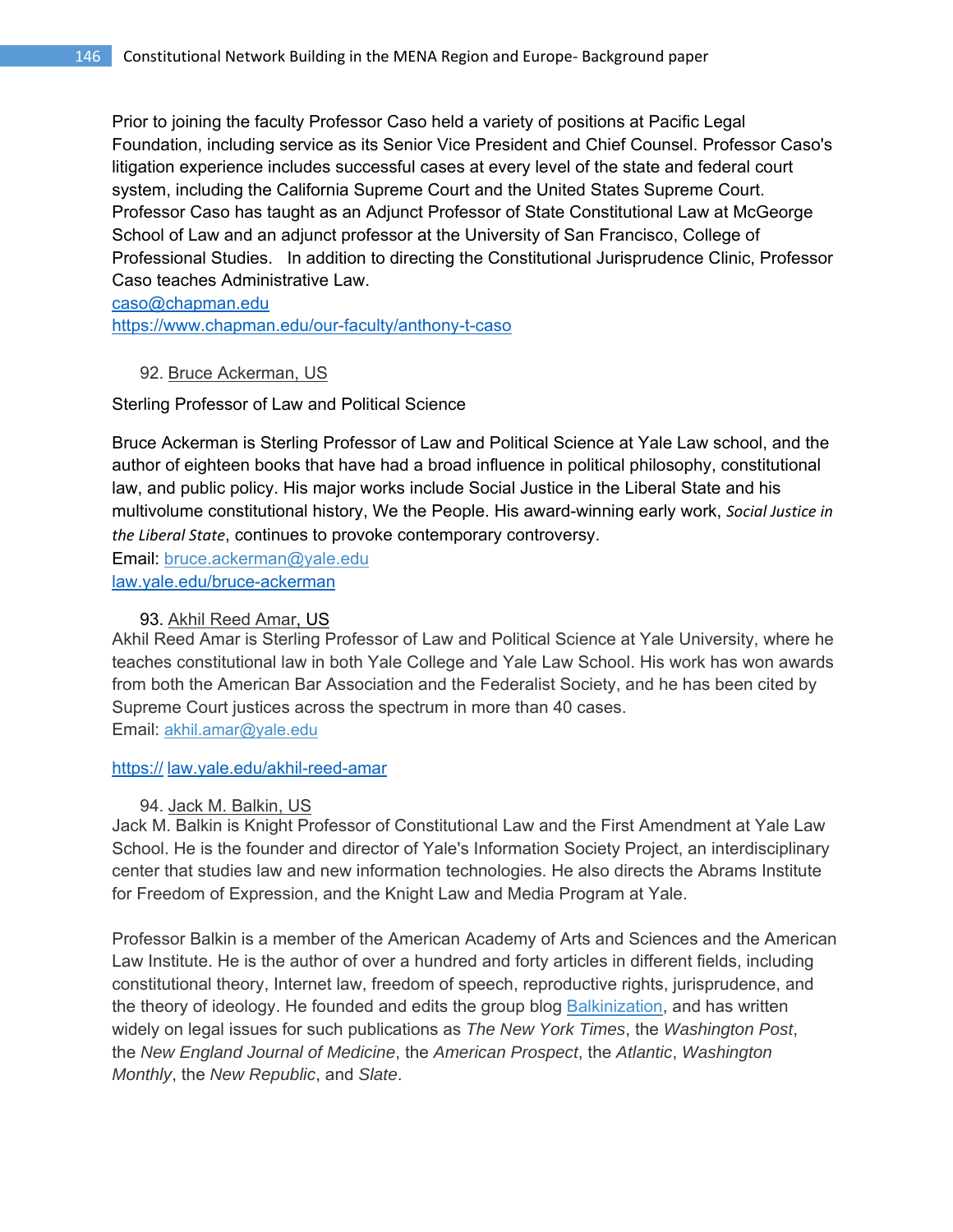### 95. Kevin YL Tan, Singapore

Kevin YL Tan specializes in Constitutional and Administrative Law, International Law and International Human Rights. He graduated with an LLB (Hons) from the Faculty of Law at the National University of Singapore and holds an LLM and JSD from the Yale Law School. He currently holds Adjunct Professorships at the Faculty of Law, National University of Singapore (NUS) as well as at the S Rajaratnam School of International Studies, Nanyang Technological University (NTU) where he teaches constitutional law, international law and international human rights.

lawtylk@nus.edu.sg https://law.nus.edu.sg/people/kevin-y-l-tan/

#### **5.4- A selection of Universities of Laws in Europe**

### **Albania, University of Tirana**

Faculty of Law – Department of Public Law Str. Margarita Tutulani Tirana, Albania info@fdut.edu.al +355 4 2222537 https://unitir.edu.al/eng/fakulteti-i-drejtesise/

### **Austria, Central European University**

Department of Legal Studies Mailing address: Department of Legal Studies, Central European University, 1100, Quellenstrasse 51, Vienna, Austria E-mail: legalst@ceu.edu Phone: (+36-1) 327 3142 Phone: (+36-1) 327 3205 https://legal.ceu.edu/

### **Croatia, University of Zagreb**

Faculty of Law – Department of Constitutional Law Trg Republike Hrvatske 14 10000 Zagreb https://www.pravo.unizg.hr/en/about

### **Cyprus, European University Cyprus**

School of Law 6 Diogenis Str., 2404 Engomi P.O. Box: 22006, 1516 Nicosia-Cyprus Konstantinos Tsimaras Head Public Law : K.Tsimaras@euc.ac.cy https://euc.ac.cy/en/academics/schools-departments/school-of-law/

### **Czech Republic, Masaryk University**

Faculty of Law – Department of Constitutional Law and Political Science David.Kosar@law.muni.cz phone: 549 49 4954 (Head of Department )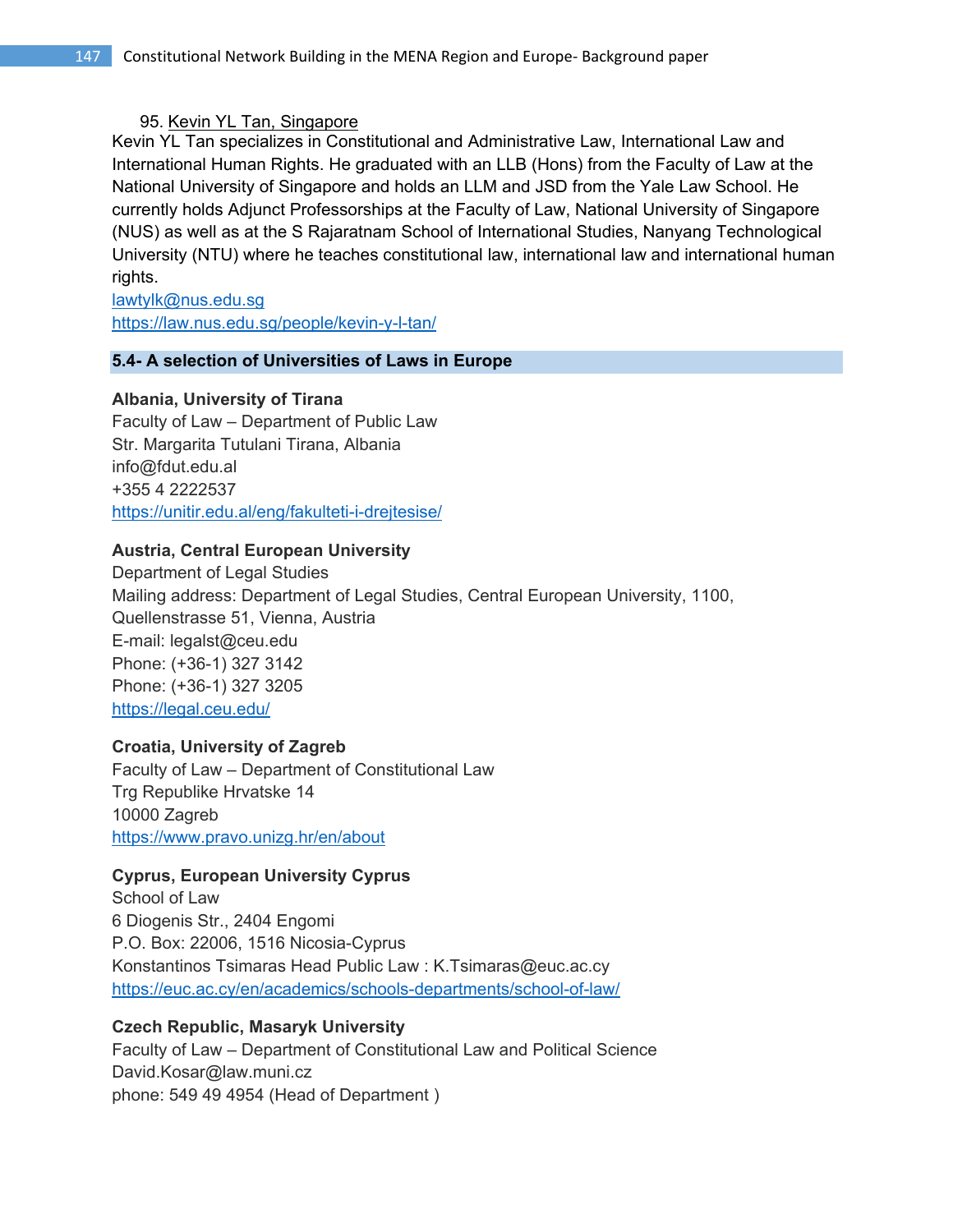Address: Budova PrF MU, Veverří 70, 611 80 Brno https://www.muni.cz

#### **Czech Republic, Charles University**

Faculty of Law – Department of Constitutional Law nám. Curieových 901/7 116 40 Praha 1-Staré Město +420 221 005 361 antos@prf.cuni.cz (head of department) https://www.prf.cuni.cz

#### **Czech Republic, University of West Bohemia**

Faculty of Law Sady Pětatřicátníků 14, 301 00 Plzeň Tel: +420 377 637 001 Tel: +420 377 637 686 Email: vavrejn@fpr.zcu.cz fpr.zcu.cz

#### **Czech Republic, Anglo-American University**

John H. Carey II School of Law Letenská 5, 118 00, Prague 1 Martin Kavěna, Lecturer Constitutional Law Email: martin.kavena@aauni.edu https://www.aauni.edu/programs/schools/law/

#### **France, Université Jean Moulin – Lyon 3**

Faculté de Droit Équipe de droit international, européen et comparé – EDIEC 15 quai Claude Bernard 69007 Lyon Tél. : ++ 00 / 33 4 78 78 72 51 Email : ediec@univ-lyon3.fr http://ediec.univ-lyon3.fr

#### **France, Université de Rouen**

Faculté de Droit – Centre Universitaire rouennais d'études juridiques UFR de Droit, Sciences économiques et Gestion 3 avenue Pasteur CS 46186 76186 Rouen cedex 1 curej@univ-rouen.fr http://curej.univ-rouen.fr

### **France, Université Toulouse 1 Capitole**

Sciences de la société – Maurice Hauriou Institute Université Toulouse 1 Capitole, 2 rue du Doyen-Gabriel-Marty 31042 TOULOUSE Cedex 9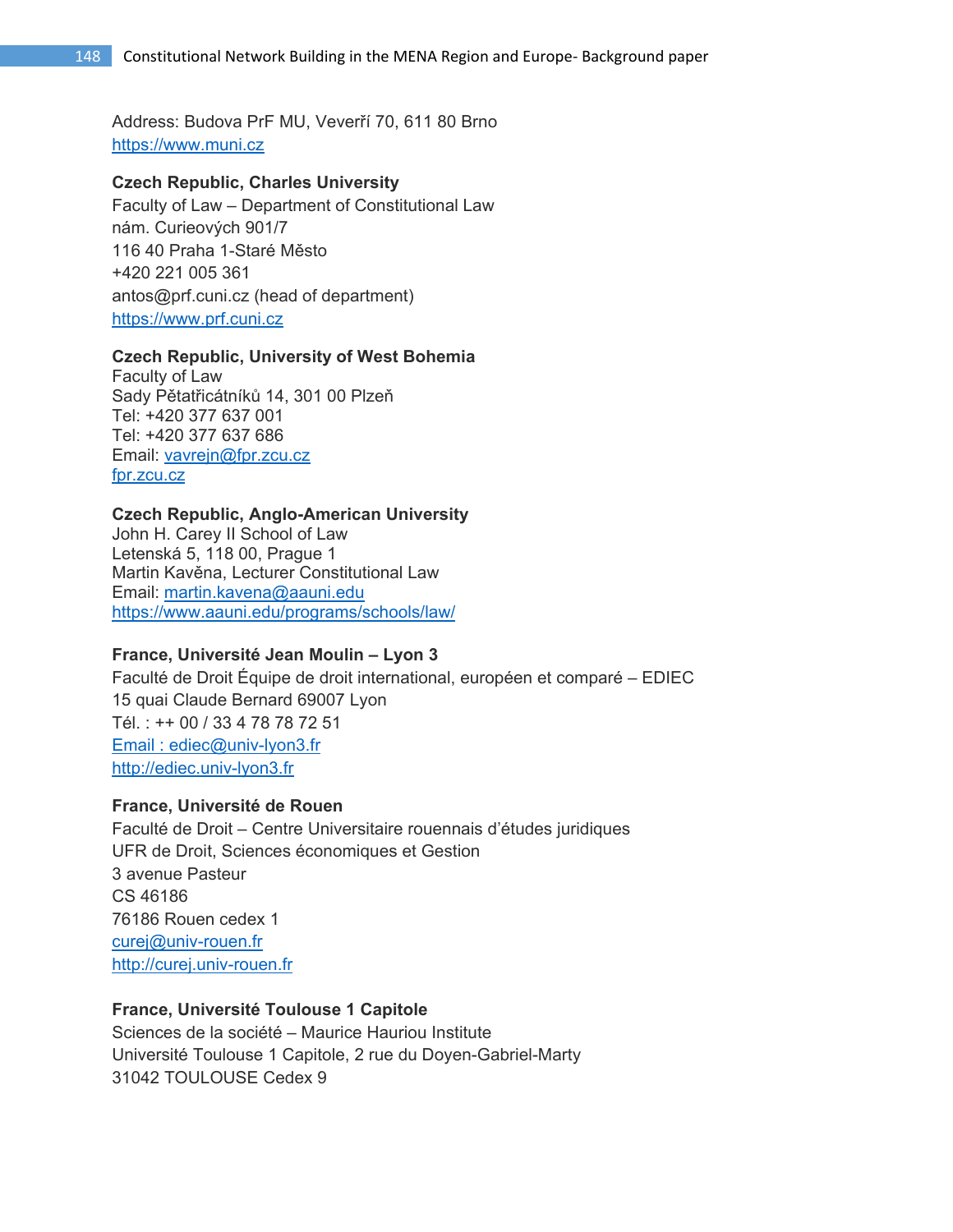imh@ut-capitole.fr http://imh.ut-capitole.fr/

#### **France, Aix-Marseille Université**

Faculté de Droit et de Science politique 3 avenue Robert Schuman 13628 AIX EN PROVENCE CEDEX 1 https://facdedroit.univ-amu.fr/

#### **France, Université d'Angers**

Faculté de droit, d'économie et de gestion 13 Allée Mitterrand 49000 Angers Tél. 02 41 96 21 35/80 https://www.univ-angers.fr

#### **France, Université de Montpellier**

Faculté de Droit et de Science politique de Montpellier 39 Rue de l'Université 34060 Montpellier, France https://droit.edu.umontpellier.fr/

### **France, Université Paris 1 – Panthéon Sorbonne**

École de Droit de la Sorbonne Département Droit public EDS Bureaux 208 à 209 01 44 07 79 42 https://droit.pantheonsorbonne.fr/

### **France, Université Panthéon-Assas Paris II**

Centre d'Études Constitutionnelles et Politiques (CECP) 158 rue Saint-Jacques 75005 Paris +33 (0)1 44 41 47 20 https://www.institutcujas.fr

### **France, Université de Paris**

Faculté de Droit d'Economie et de Gestion 10 avenue Pierre Larousse 92240 Malakoff Tél : 01 76 53 44 00 https://droit.u-paris.fr/

# **France, Université Perpignan Via Domita**

UFR Sciences Juridiques et Economiques 52 Avenue Paul Alduy 66860 PERPIGNAN CEDEX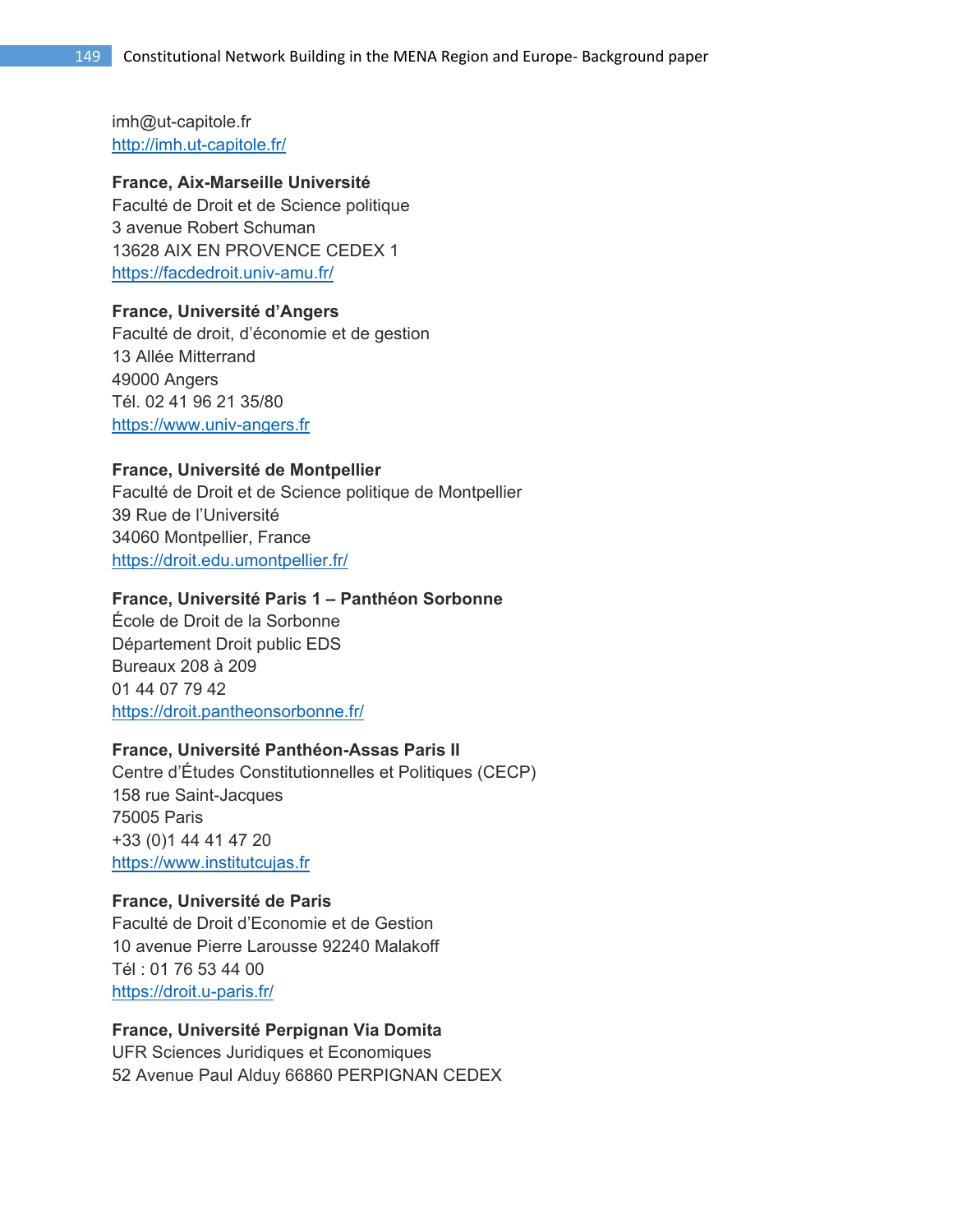Tél.0468662171 https://www.univ-perp.fr

### **France, Université de Poitiers**

Faculté Droit et Sciences Sociales Bâtiment A1, 2 rue Jean Carbonnier TSA 81100, 86073 Poitiers Cedex 9, France (33) (0)5 49 45 31 35 (33) (0)5 49 45 40 37 https://droit.univ-poitiers.fr

### **France, Université de Strasbourg**

Faculté de Droit, de Sciences Politiques et de Gestion 1 place d'Athènes – BP 66 – 67045 Strasbourg Cedex +33 (0) 3 68 85 81 00 https://droit.unistra.fr/

### **Germany, University of Heidelberg**

Faculty of Law – Public Law Institute for Constitutional Law, Constitutional Theory and the Philosophy of Law Friedrich-Ebert-Anlage 6-10 69117 Heidelberg Tel.: +49 (0) 6221/ 54-74 62 Fax: +49 (0) 6221/ 54-74 63 E-Mail: borowski@jurs.uni-heidelberg.de Tel. +49(0)6221/54-7432 Email: sekretariat.seibert-fohr@jurs.uni-heidelberg.de https://www.uni-heidelberg.de/en/study/all-subjects/public-law https://www.jura.uni-heidelberg.de

#### **Germany, Humboldt University**

Faculty of Law, Walter Hallstein-Institute for European Constitutional Law (WHI) Location: Gouverneurshaus, Unter den Linden 11, Room 104b Tel: 030 2093 91450 E-Mail: sekretariat.ruffert@rewi.hu-berlin.de https://www.rewi.hu-berlin.de/en/lf/oe/whi/about-the-institute

### **Germany, Universität Augsburg**

Zentrale Postanschrift: Universität sstraße 2 86159 Augsburg Tel. +49 821 598-0 https://www.uni-augsburg.de/en/fakultaet/jura/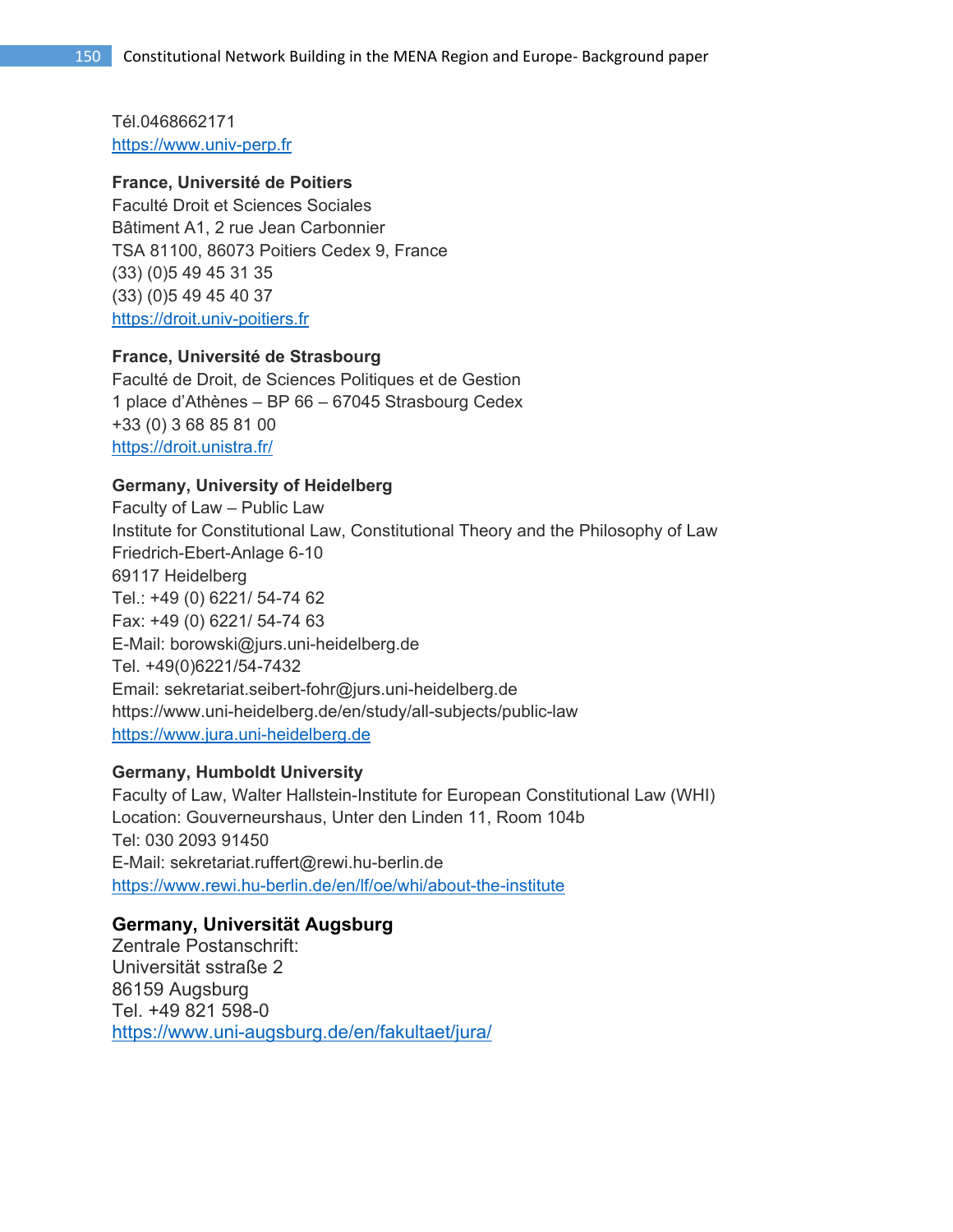# **Germany, Bucerius Law school**  Jungiusstraße 6, 20355 Hamburg PROF. DR. DR. H.C. MULT. KATHARINA BOELE-WOELKI - DEAN katharina.boele-woelki(at)law-school.de

/www.law-school.de

# **Germany, Ludwig-Maximilians-Universität München - University of Munich**

Juristische Fakultät Geschwister-Scholl-Platz 1 80539 Munich- Germany www.en.jura.uni-muenchen.de

### **Germany, Universität Bonn - University of Bonn**

Rechts- und Staatswissenschaftliche Fakultät Fachbereich Rechtswissenschaft Adenauerallee 24-42 53113 Bonn- Germany www.uni-bonn.de/en/university/

### **Germany, Albert-Ludwigs-Universität Freiburg - University of Freiburg**

Rechtswissenschaftliche Fakultät Auslandsbüro Erbprinzenstr. 17a 79085 Freiburg- Germany www.jura.uni-freiburg.de

## **Germany, Universität zu Köln - University of Cologne**

Rechtswissenschaftliche Fakultät Albertus-Magnus-Platz 50923 Cologne- Germany www.jura.uni-koeln.de

### **Germany, Westfälische Wilhelms-Universität Münster - University of Münster**

Rechtswissenschaftliche Fakultät Universitätsstraße 14-16 48143 Münster- Germany www.jura.uni-muenster.de

### **Germany, Universität Frankfurt Am Main- University of Frankfurt**

University Frankfurt Faculty of Law Dean's Office dekanatfb1@rz.uni-frankfurt.de www.goethe-university-frankfurt.de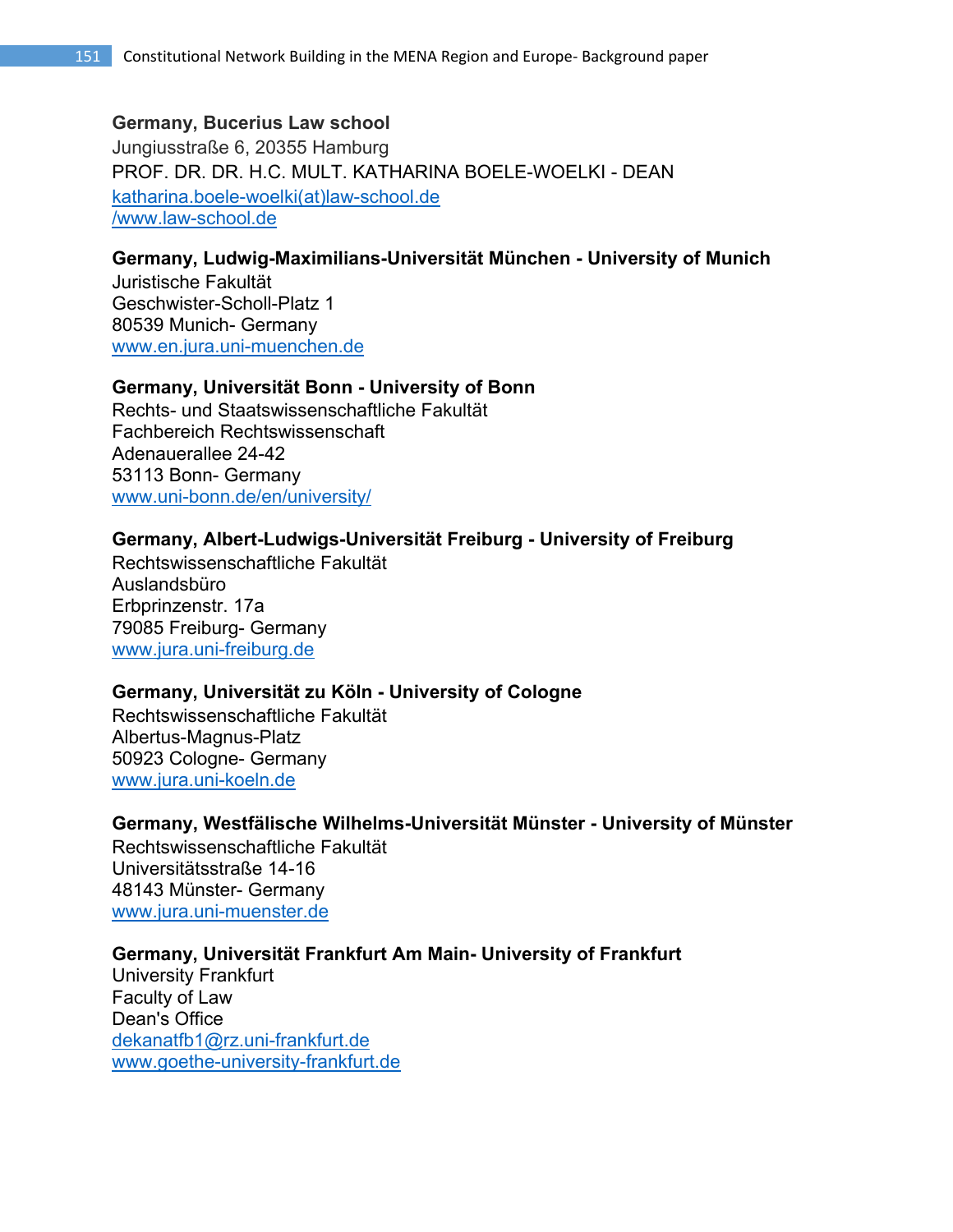#### **Greece, National and Kapodistrian University of Athens**

School of Law, Department of Public Law 47 Akadimias Str., 106 72, Athens Greece Phone: +30 210 368 8650 https://en.law.uoa.gr/

#### **Italy, State University of Milan**

Department of Italian and Supranational Public Law Via Festa del Perdono 7, 20122 Milano Chiara.Amalfitano@unimi.it (Head of Department) http://eng.dirittopubblico.unimi.it/ecm/home/department

#### **Italy, European University Institute**

Department of Law Badia Fiesolana Via dei Roccettini 9, 50014 San Domenico di Fiesole (FI) https://www.eui.eu/en/academic-units/department-of-law

#### **Italy, University of Bologna**

Department of Political and Social Sciences Dipartimento di Scienze Politiche e Sociali, Strada Maggiore 45, Bologna Lucio Pegoraro, Full Professor Italian and Comparative Constitutional Law Email: lucio.pegoraro@unibo.it https://www.unibo.it/en/teaching/course-unit-catalogue/course-unit/2020/392890

## **Italy, Libera Università Internazionale degli Studi Sociali Guido Carli (Luiss)**  Department of Jurisprudence

Lupo Nicola, Italy, Professor Constitutional Law nilupo@gmail.com https://www.luiss.edu/cattedreonline/corso/246/B/3GSLMBASE/2019

#### **Netherlands, University of Groningen (Rijksuniversiteit)**

Faculty of Law – Constitutional, admin. law & public administration Oude Kijk in 't Jatstraat 26 9712 EK Groningen The Netherlands dorien.e.bakker@rug.nl +31 50 36 35674 https://www.rug.nl/staff/departments/11203?lang=en

#### **Netherlands, Maastricht University**

Faculty of Law – Department of Public Law Minderbroedersberg 4-6 6211 LK Maastricht The Netherlands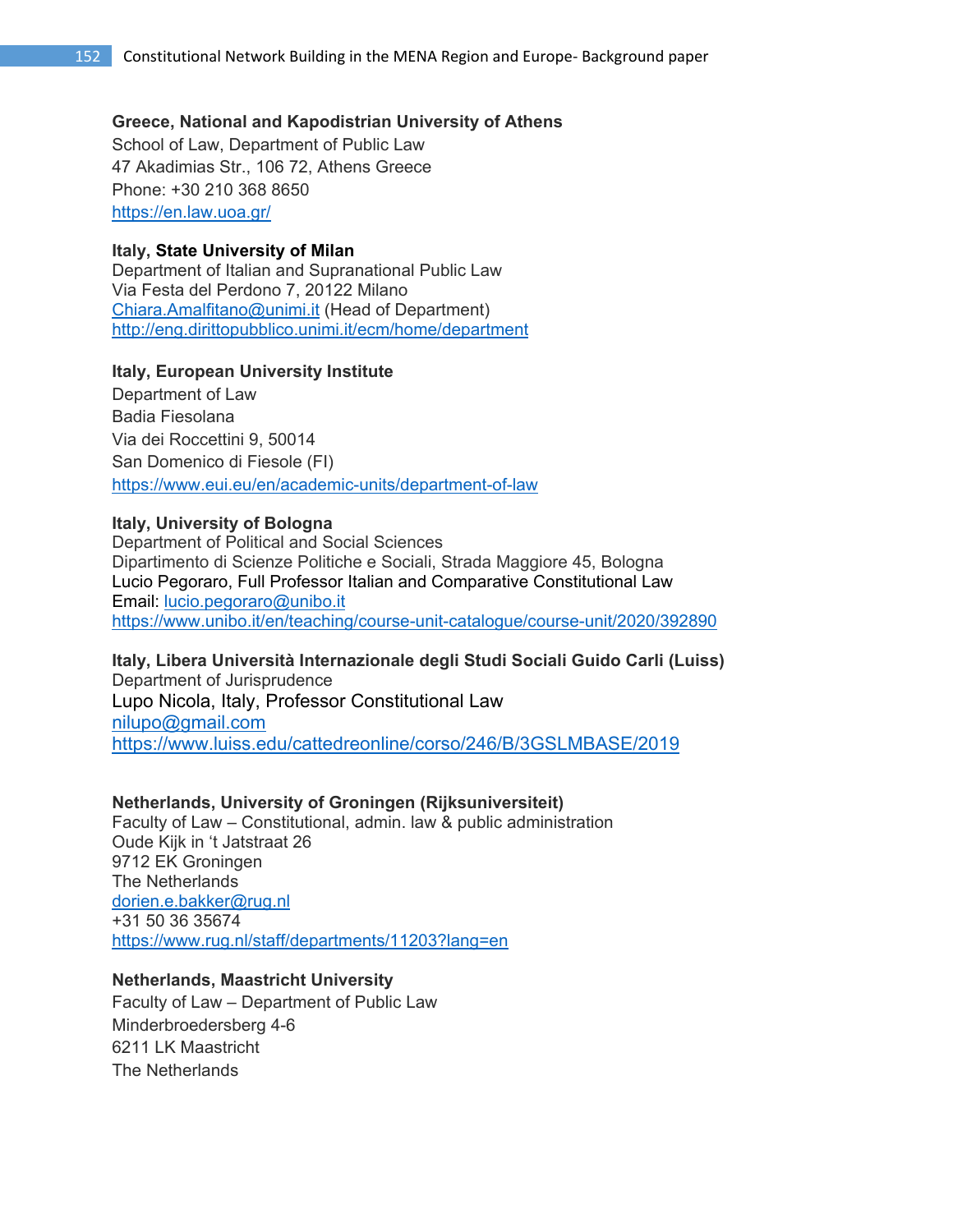+31 43 388 2222 https://www.maastrichtuniversity.nl

#### **Netherlands, Leiden University**

Faculty of Law – Institute of Public Law – Constitutional and Administrative Law Steenschuur 25 2311 ES Leiden Nederland staatsenbestuursrecht@law.leidenuniv.nl https://www.universiteitleiden.nl

#### **Netherlands, Utrecht University School of Law**

Institute of Jurisprudence, Constitutional and Administrative Law Newtonlaan 201 3584 BH Utrecht Email: secretariaatIERSBR@uu.nl Phone: 0031 30-253 8074 (reception) https://www.uu.nl

#### **Portugal, University of Lisbon Law School**

Center for Research in Public Law (CIDP) Alameda da Universidade, 1649-014 Lisboa Mestre Tiago de Freitas and Dr. Mariana Hemprich Tel: 217 984 600 (ext.10352) E-Mail: cidp-icjp@fd.ulisboa.pt https://www.icjp.pt/cidp/apresentacao?language=en

#### **Portugal, Universidade Católica Portuguesa**

Porto Faculty of Law Rua Diogo de Botelho, 1327 | 4169-005 Porto Catarina Santos Botelho, Professor Constitutional Law Email: cbotelho@porto.ucp.pt https://www.porto.ucp.pt/en/faculty-law

#### **Portugal, Universidade Nova de Lisboa Law School**

Faculty of Law Campus de Campolide. 1099-032 Lisboa Luis Terrinha, Assistant Professor Constitutional Law Email: luis.terrinha@novalaw.unl.pt https://novalaw.unl.pt/en/

#### **Portugal, University of Coimbra**

Faculty of Law Pátio da Universidade, 3004-545 Coimbra Suzana Maria Calvo Loureiro Tavares da Silva, Professor Constitutional Law Email: stavares@fd.uc.pt https://www.uc.pt/en/fduc

#### **Portugal, University of Minho**

School of Law, Department of the Public Legal Sciences Campus de Gualtar, 4710-057 Braga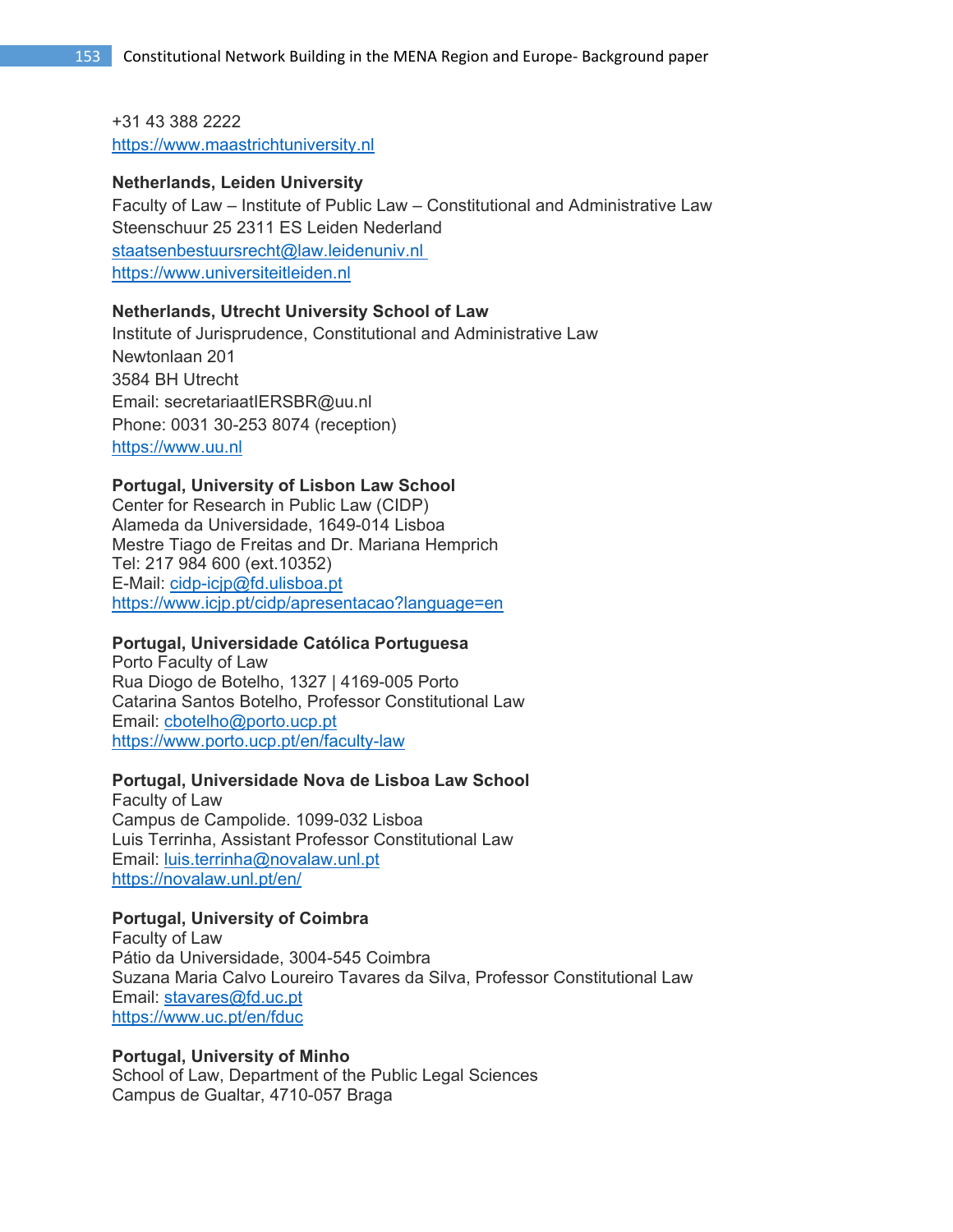Email: sec@direito.uminho.pt

https://www.direito.uminho.pt/en/School/Departments/Pages/Departamento-de-Ciencias-Juridicas-Publicas.aspx

**Singapore, National University of Singapore** Faculty of Law – Center for Asian Legal Studies Comparative Public Law (CPL) Cluster Eu Tong Sen Building 469G Bukit Timah Road Singapore 259776 cals@nus.edu.sg https://law.nus.edu.sg/cals/

### **Slovenia, University of Maribor**

Faculty of Law, Department of Constitutional, Administrative and Financial Law Mladinska ulica 9 | 2000 Maribor | Slovenia jurij.toplak@um.si Telephone: +386 (0)2 250 42 36 https://www.pf.um.si

### **Slovenia, University of Ljubljana**

Faculty of Law, Department of Constitutional Law Kongresni trg 12 1000 Ljubljana samo.bardutzky@pf.uni-lj.si (Head of Department) +386 1 42 03 173, room 309 https://www.pf.uni-lj.si/en/faculty/departments/department-of-constitutional-law/

### **Spain, IE University Faculty of Law**

Calle de María de Molina, 15, 28006 Madrid, Spain +34 915 68 96 00 antonios.kouroutakis@ie.edu https://www.ie.edu/law-school/programs/

### **Spain, University of Valencia**

Departament de Dret Constitucional i Ciència Política i de l'Administració Avinguda dels Tarongers, s/n 46022 València Robert Viciano, Director Tel: 96 382 81 20 Email: roberto.viciano@uv.es https://www.uv.es/master-dret-constitucional/ca/presentacio/ubicacio-contacte/dadescontacte.html

### **Spain, Universidad Internacional Menéndez Pelayo**

Center for Political and Constitutional Studies (CEPC) Palacio de Godoy, Plaza de la Marina Española, 9, 28071 Madrid María Yolanda Gómez Sánchez, Director of the CEPC Email: master@cepc.es http://www.uimp.es/postgrado/estudios/fichaestudio.php?plan=P01T&any=2019-20&lan=en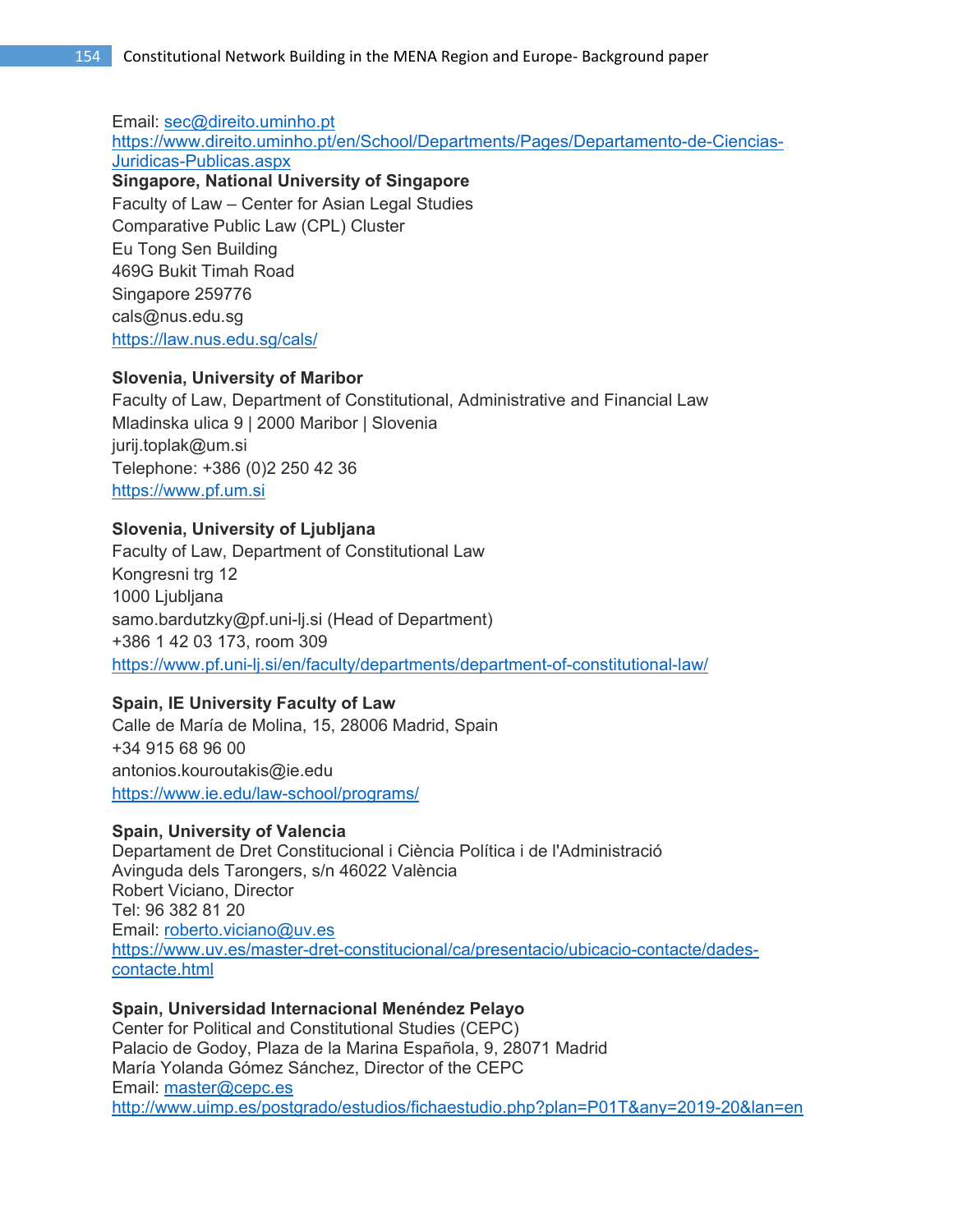#### **Spain, University of Murcia**

Foundations of the Juridical and Constitutional Order Department Facultad de Derecho. Esc. A. 2 planta, Campus de La Merced, 30001 Murcia Francisco Manuel Garcia Costa, Professor Constitutional Law Email: fmgarcia@um.es or mimf@um.es Phone: 868 88 3031 https://www.um.es/web/fundamentos/contenido/departamento

## **Spain, University of Sevilla**

Department of Constitutional Law Campus Ramón y Cajal, C/ Enramadilla, 18-20, Sevilla Ana Maria Carmona Contreras, Director Department of Constitutional Law Phone: 95 45513.21 Email: anacarmona@us.es https://www.us.es/centros/departamentos/derecho-constitucional

## **Spain, University of Granada**

Department of Constitutional Law Plaza de la Universidad s/n, 18001 Granada Phone: 958 24 34 55 Email: constitucional@ugr.es https://constitucional.ugr.es/

### **Spain, Complutense University of Madrid**

Department of Constitutional Law Ciudad Universitaria, 28040, Madrid Francisco Javier García Roca, Director Department of Constitutional Law Phone: 91 394 5632 or 91 394 5634 Email: groca@der.ucm.es or dp147@ucm.es https://www.ucm.es/directorio?eid=326

## **Spain, University of Castilla-La Mancha**

Department of Legal Science and Public Law Special program in Spanish: Derecho Constitucional Toledo (https://blog.uclm.es/derechoconstitucionaltoledo/) Plaza de la Universidad, Nº 1 02071 Albacete Prof. Dr. Javier Vecina Cifuentes, Director Department of Legal Science and Public Law Email: Javier.Vecina@uclm.es https://www.uclm.es/departamentos/cjuridica-derechop

### **Spain, National Distance Education University**

Department of Constitutional Law Obispo Trejo, 6, 28040-Madrid Phone: 91 398 6131 E-mail: directorconstitucional@der.uned.es http://portal.uned.es/portal/page?\_pageid=93,672107&\_dad=portal&\_schema=PORTAL **Turkey, Bahçeşehir University**  Faculty of Law – Department of Constitutional Law

Dr. Didem YILMAZ (Head of Constitutional Law Department)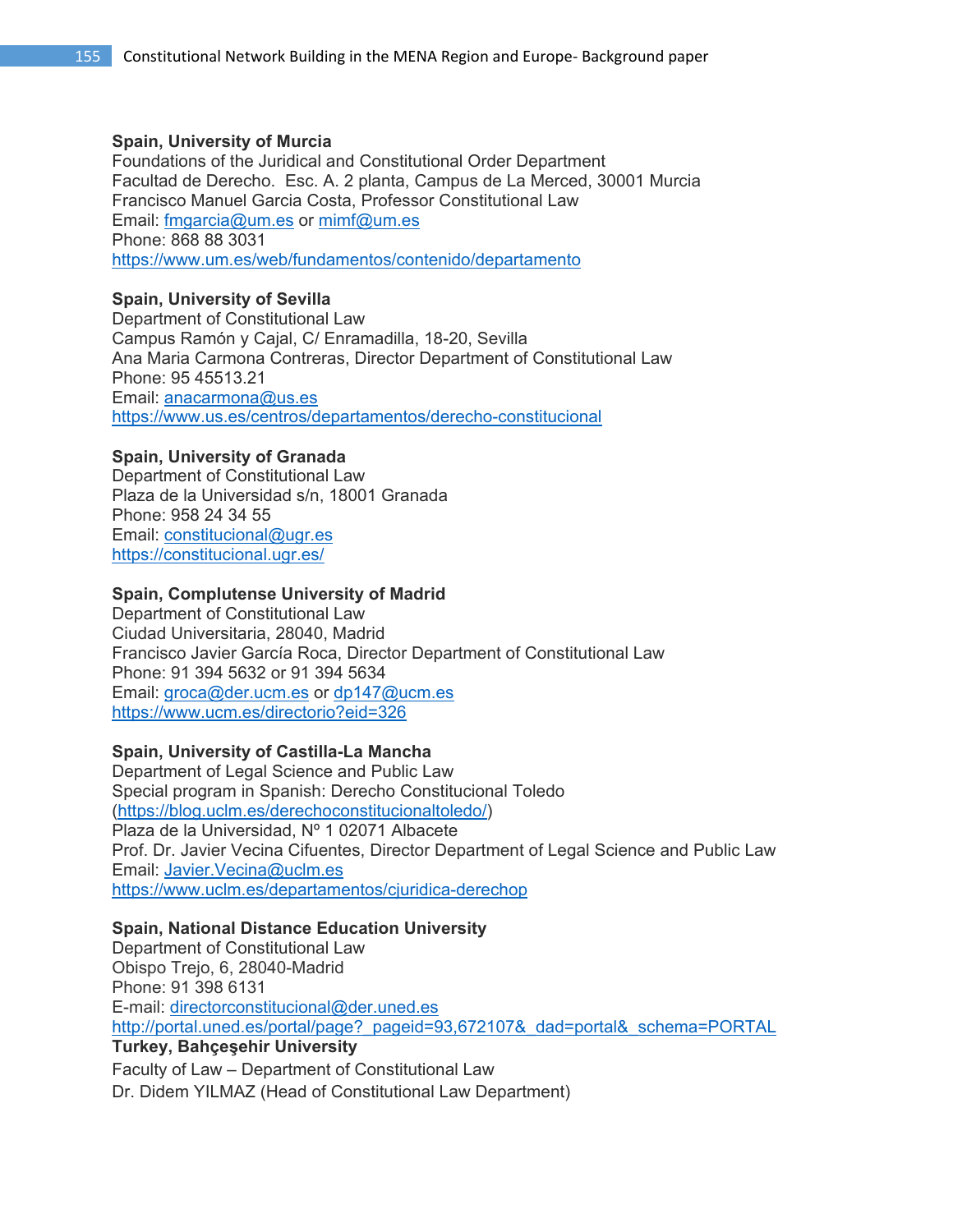didem.yilmaz@law.bau.edu.tr Yıldız, Çırağan Cd., 34349 Beşiktaş/İstanbul, Turkey https://bau.edu.tr/icerik/16640-hukuk-fakultesi-hakkinda

### **US, Chapman University**

Fowler School of Law Constitutional Jurisprudence Clinic Anthony T. (Tom) Caso, Director Phone: (714) 628-2666 Email: caso@chapman.edu

## **5.5- European Constitutional Think Tanks and Institutions**

1. Association des Cours Constitutionnelles Francophones (ACCF) L'association des Cours constitutionnelles ayant en partage l'usage du français (ACCPUF) a été créée en 1997 à l'initiative du Conseil constitutionnel français, afin de renforcer les liens entre les membres de l'espace francophone. Appelée depuis mai 2019, Association des cours constitutionnelles francophones (ACCF), elle rassemble aujourd'hui 50 Cours constitutionnelles et institutions équivalentes d'Afrique, d'Europe, d'Amérique et d'Asie.

### https://accf-francophonie.org/

2. Carnegie Endowment for International Peace

In an increasingly crowded, chaotic, and contested world and marketplace of ideas, the Carnegie Endowment offers decision makers global, independent, and strategic insight and innovative ideas that advance international peace.

### https://carnegieendowment.org/

3. Center for Constitutional Rights (CCR)

The Center for Constitutional Rights is dedicated to advancing and protecting the rights guaranteed by the United States Constitution and the Universal Declaration of Human Rights. CCR is committed to the creative use of law as a positive force for social change. We do that by combining cutting-edge litigation, advocacy and strategic communications in work on a broad range of civil and human rights issues.

### https://ccrjustice.org/

4. Center for Constitutional Democracy

The CCD is a pioneer in the development of the emerging discipline of constitutional design, which provides an in-depth understanding of how law contributes to democratic institutions, democratic practices, and democratic cultural evolution. We train students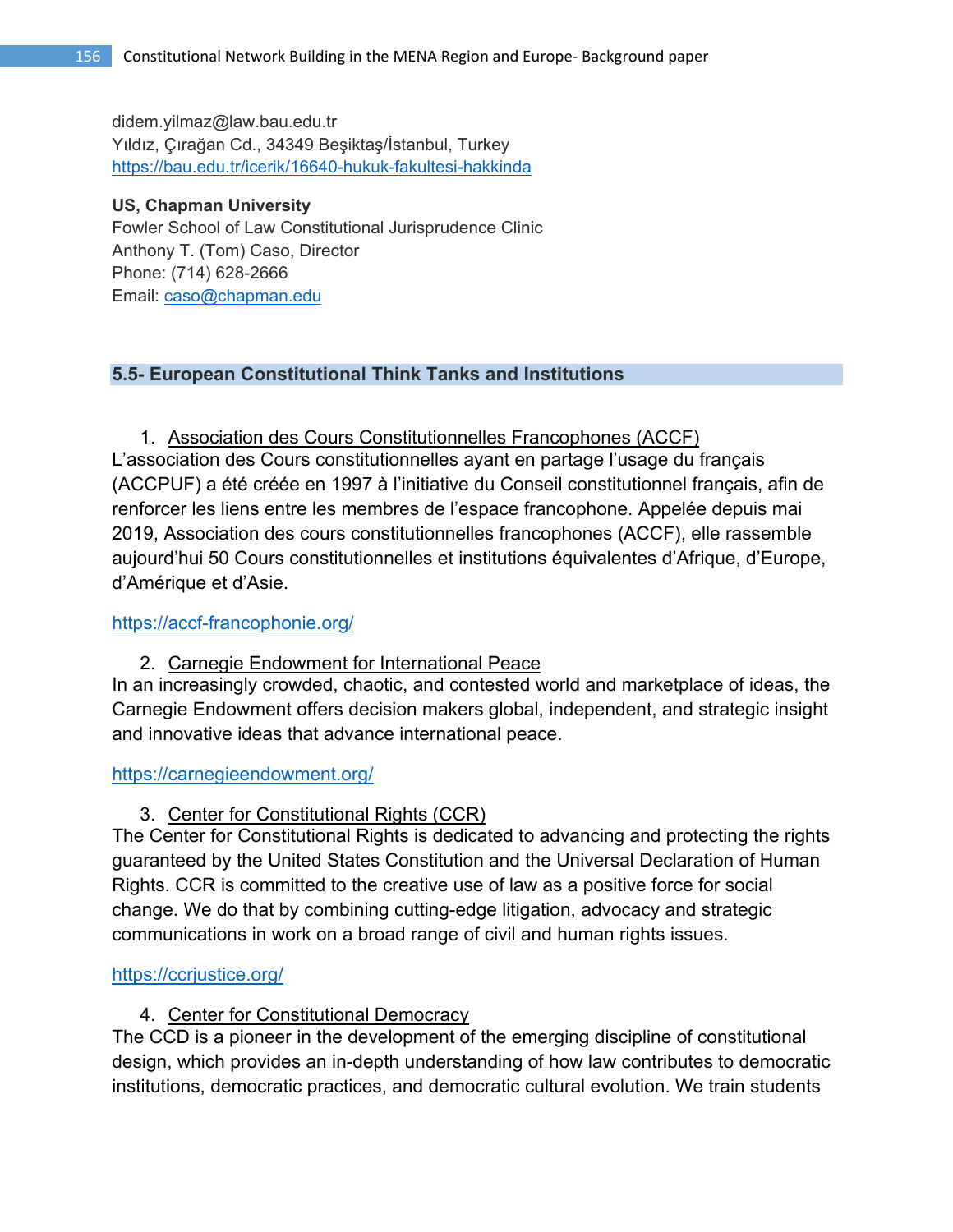in this evolving area of expertise, preparing them to support reform and to promote peace and justice in a global environment.

## http://ccd.indiana.edu/

5. Center for Constitutional Studies and Democratic Development The CCSDD is a research partnership between the School of Law of the University of Bologna and the Johns Hopkins University Paul H. Nitze School of Advanced International Studies in Bologna, Italy (SAIS Europe). The CCSDD conducts research and training in the field of comparative constitutional law, focusing on countries undergoing a process of democratic transition. Through conferences, workshops, publications, summer schools, study trips, and speaker series, the CCSDD addresses issues of civil society development and legal reform. The Center's current research focuses on EU enlargement, contemporary political and constitutional transformations in North Africa, the role of constitutional courts in Central Asia, as well as electoral management bodies. Each year, the CCSDD conducts a number of programs including the "European Union and Legal Reform" Summer School in Montenegro, the Sarajevo Study Trip, and the CCSDD Lecture Series.

## http://www.ccsdd.org/

6. Center for Constitutional Transitions

Constitutional Transitions produces evidence-based policy options for decisionmakers that equip them to design better and more effective constitution building processes. Our work is field-driven, and designed for use in the field. Our projects focus on issues which are of critical importance to the success of constitutional transitions, and in respect of which there has been a lack of adequate, up-to-date research — a lacuna that has impeded the effectiveness of technical assistance. Constitutional Transitions also produces agenda-setting research, by examining issues that have been under-examined and which are of great contemporary significance. We bring together theory and practice, making both stronger in the process. http://www.constitutionaltransitions.org/

7. International IDEA (Institute for Democracy and Electoral Assistance) The International Institute for Democracy and Electoral Assistance (International IDEA) is an intergovernmental organization that supports sustainable democracy worldwide. The organization is governed by its Statutes, the latest of which entered into force November 2008. Membership in International IDEA is open to governments which demonstrate, by example in their own state, their commitment to the rule of law, human rights, the basic principles of democratic pluralism and strengthening democracy.

## http://www.idea.int/

8. Constitution Net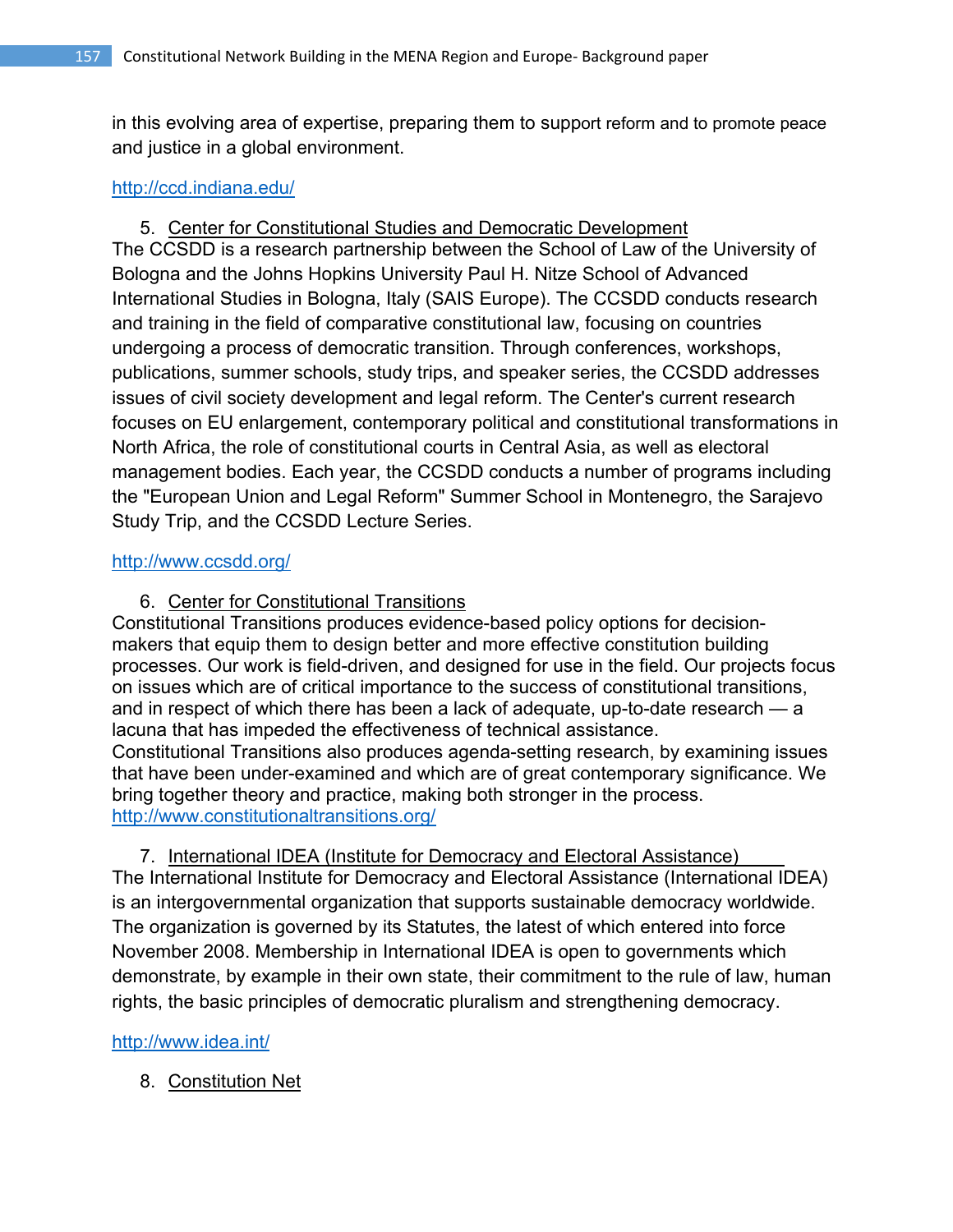ConstitutionNet is a project created to support legislators, constitutional lawyers and other constitutional practitioners in finding useful and relevant information, sharing knowledge and building a community of best practice.

### http://www.constitutionnet.org/

## 9. Constitutional Accountability Center

Constitutional Accountability Center (CAC) is a think tank, law firm, and action center dedicated to fulfilling the progressive promise of our Constitution's text and history. We work in our courts, through our government, and with legal scholars to preserve the rights and freedoms of all in America and to protect our judiciary from politics and special interests.

### http://www.theusconstitution.org/

# 10. Constitutional Law Institute Ljubljana http://www.ustava.si

## 11. Council of Europe: Venice Commission

The European Commission for Democracy through Law - better known as the Venice Commission as it meets in Venice - is the Council of Europe's advisory body on constitutional matters. The role of the Venice Commission is to *provide legal advice* to its member states and, in particular, to help states wishing to bring their legal and institutional structures into line with European standards and international experience in the fields of democracy, human rights and the rule of law. It also helps to ensure *the dissemination and consolidation of a common constitutional heritage*, playing a unique role in conflict management, and provides "emergency constitutional aid" to states in transition.

The Commission has 62 member states: the *47 Council of Europe member states<sup>1</sup>* and *15 other countries* (Algeria, Brazil, Canada, Chile, Costa Rica, Israel, Kazakhstan, the Republic of Korea, Kosovo, Kyrgyzstan, Morocco, Mexico, Peru, Tunisia and the USA). Argentina, Japan, Saint Siege and Uruguay are observers, Belarus has a status of an associate member state. The South African Republic and the Palestinian National Authority have a special cooperation status. The Commission also cooperates closely with the European Union, OSCE/ODIHR and the Organisation of American States (OAS). Its individual members are university professors of public and international law, supreme and constitutional court judges, members of national parliaments and a number of civil servants. They are *designated for four years* by the member states, but *act in their individual capacity*. Mr Gianni BUQUICCHIO, Italy, has been President of the Commission since December 2009. The Commission works in three areas: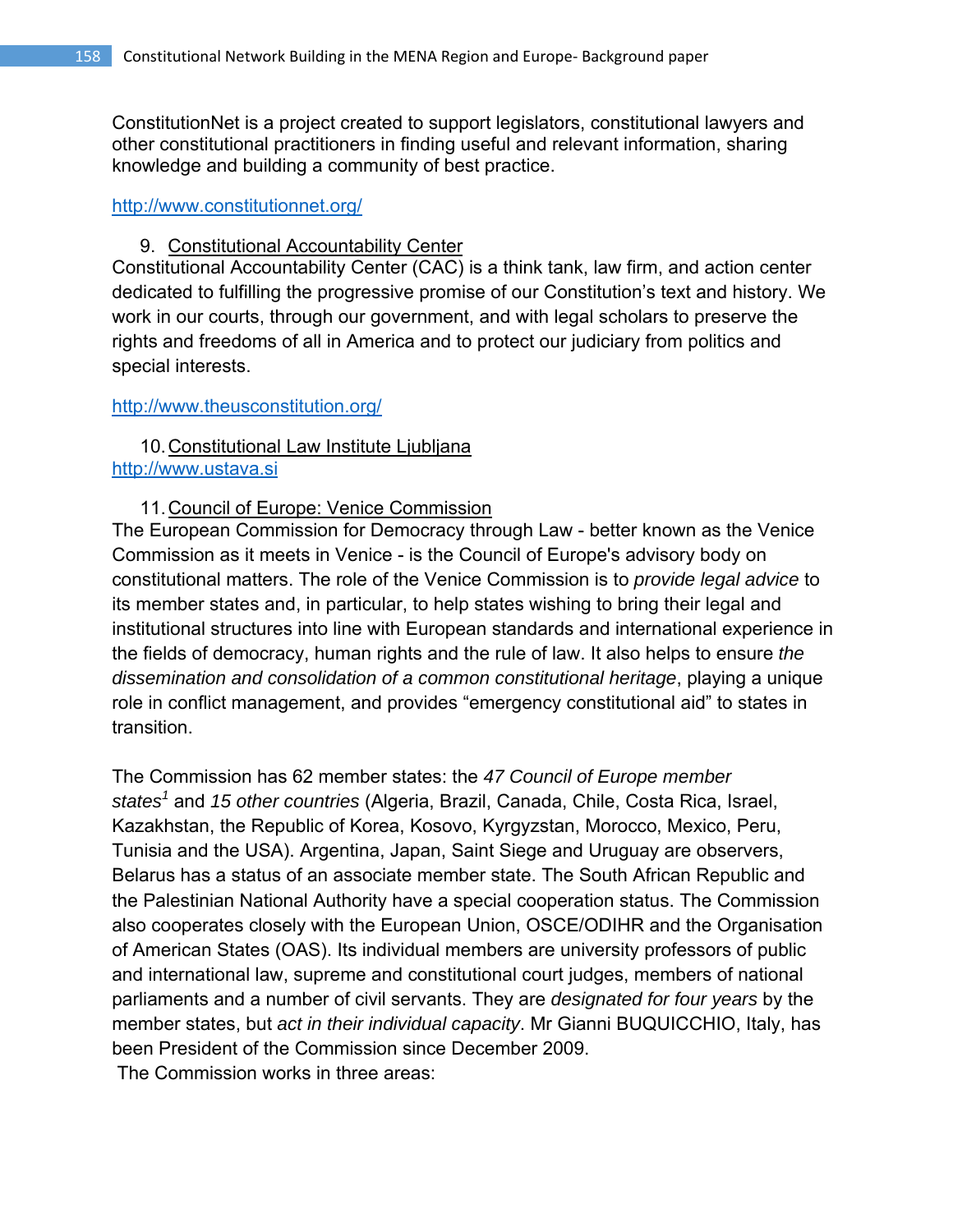- democratic institutions and fundamental rights
- constitutional justice and ordinary justice
- elections, referendums and political parties.

The Commission shares the standards and best practices adopted within the countries of the Council of Europe beyond its borders notably in neighboring countries.

Its permanent secretariat is located *in Strasbourg*, France, at the headquarters of the Council of Europe. Its plenary sessions are held *in Venice*, Italy, at the Scuola Grande di San Giovanni Evangelista, *four times a year* (March, June, October and December).

# http://www.venice.coe.int/

12. CUNCR (Center for United Nations Constitutional Research) The Center for United Nations Constitutional Research (CUNCR) is an independent think-tank focused on the United Nations Charter and on promoting the constitutionalization of the UN and of international law, with the aim of legitimizing global governance and affirming the global rights of "we the peoples". The Center for United Nations Constitutional Research, headquartered in Brussels, Belgium, is a not-for-profit, independent organization, with no governmental, religious or partisan, affiliation.

The CUNCR mission and vision, as registered with the Ministry of Justice of Belgium, as a not-for-profit organization, with international standing, AISBL, and as it appears in the statutes of the organization, is reprinted below in English and French.

# https://cuncr.org/

# 13. Democracy Reporting International (DRI)

Democracy Reporting International (DRI) was founded in 2006 by an international group of experts on democratic governance and elections. Recognizing a gap in a field that was dominated by big intergovernmental organisations and commercial consultancies, they decided to form a non-governmental, independent organisation that could analyse democratic developments and advise on constitutional and electoral frameworks quickly and flexibly. Over the years, DRI has broadened its work from research and analysis to direct engagement with partners on the ground to improve democratic structures and safeguards across the countries where we work. It has evolved from a part-time hobby for a handful of people to an organisation with almost 100 staff, spread across eight countries and three continents.

## https://democracy-reporting.org/en/office/global

# 14. European Center for Constitutional and Human Rights

To counter injustice with legal interventions – this is the aim and daily work of the European Center for Constitutional and Human Rights. ECCHR is an independent, nonprofit legal and educational organization dedicated to enforcing civil and human rights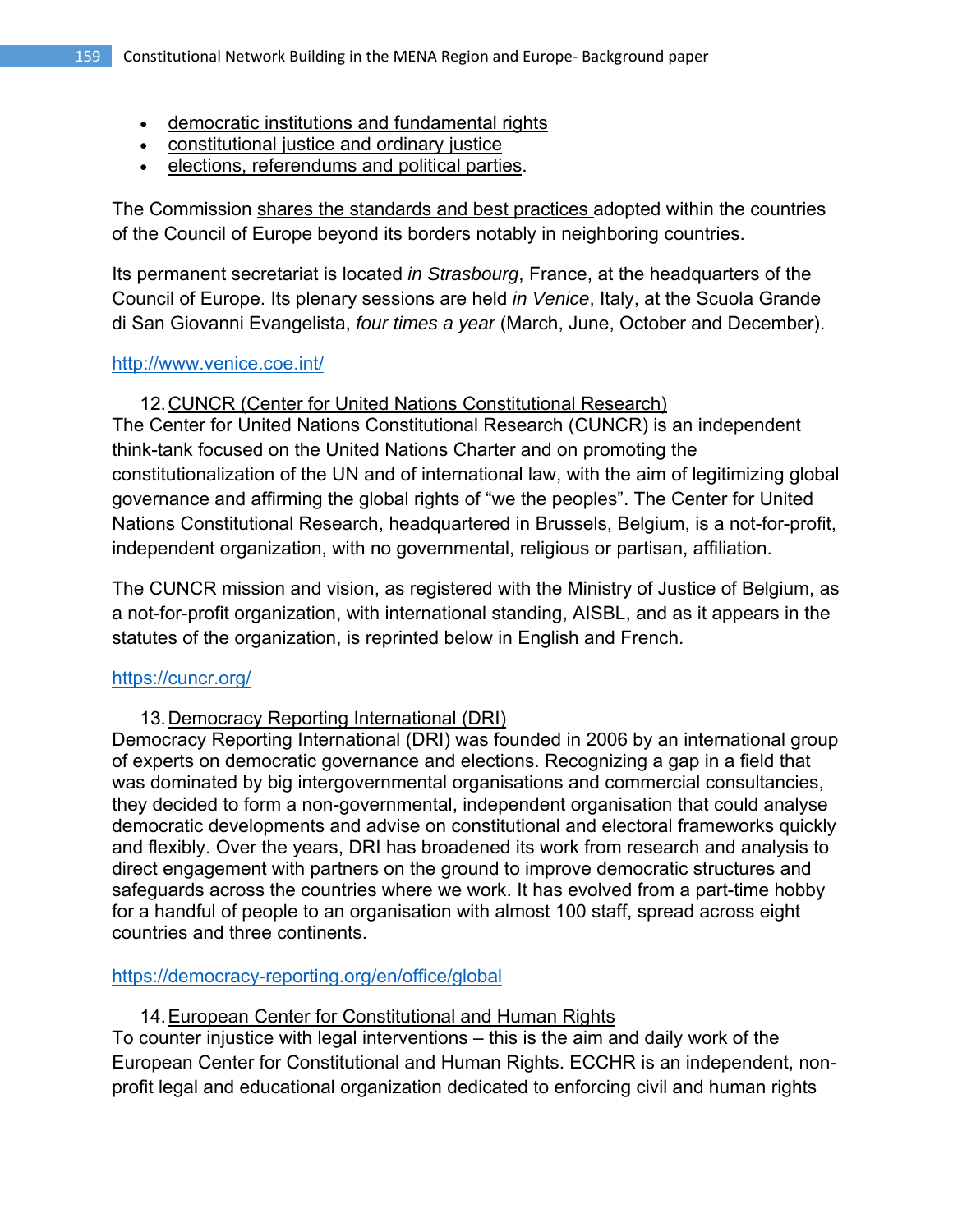worldwide. It was founded in 2007 by Wolfgang Kaleck and other international human rights lawyers to protect and enforce the rights guaranteed by the Universal Declaration of Human Rights, as well as other human rights declarations and national constitutions, through legal means. Together with those affected and partners worldwide, ECCHR uses legal means to end impunity for those responsible for torture, war crimes, sexual and gender-based violence, corporate exploitation and fortressed borders.

### http://www.ecchr.eu/

## 15. European Institute of the Mediterranean (IEMED)

The European Institute of the Mediterranean (IEMed), founded in 1989, is a *think and do tank* specialised in Euro-Mediterranean relations. It provides policy-oriented and evidence-based research underpinned by a genuine Euromed multidimensional and inclusive approach. The aim of the IEMed, in accordance with the principles of the Euro-Mediterranean Partnership (EMP), the European Neighbourhood Policy (ENP) and the Union for the Mediterranean (UfM), is to stimulate reflection and action that contribute to mutual understanding, exchange and cooperation between the different Mediterranean countries, societies and cultures, and to promote the progressive construction of a space of peace and stability, shared prosperity and dialogue between cultures and civilisations in the Mediterranean. The IEMed is a consortium comprising the Catalan Government, the Spanish Ministry of Foreign Affairs and Cooperation, the European Union and Barcelona City Council. It also incorporates civil society through its Board of Trustees and its Advisory Council.

### https://www.iemed.org/vision-mission/

## 16. IACL (International Association of Constitutional law)/AIDC (l'Association Internationale de Droit Constitutionnel)

In the last thirty years, new constitutional systems have been developed in all parts of the world. At the same time, more established constitutional systems are facing unprecedented challenges, many of which are associated with the new global order. Despite the great differences between countries and systems, it is apparent that constitutional scholars and jurists throughout the world are grappling with many comparable problems. These include, for example, the manner of enforcement of fundamental rights (particularly the 'second generation' of social and economic rights), and the challenges posed by 9/11 and its aftermath to our understanding of the role and value of human rights. The growing number of judicial decisions at the supra-national and international levels also raises new questions for domestic constitutional systems, which are only just beginning to be tackled.

The degree of difference between constitutional systems depends of course on the history, culture and legal tradition of the countries concerned. The overriding objective of the IACL is to provide a forum in which constitutionalists from all parts of the world can begin to understand each other's systems, explain and reflect on their own, and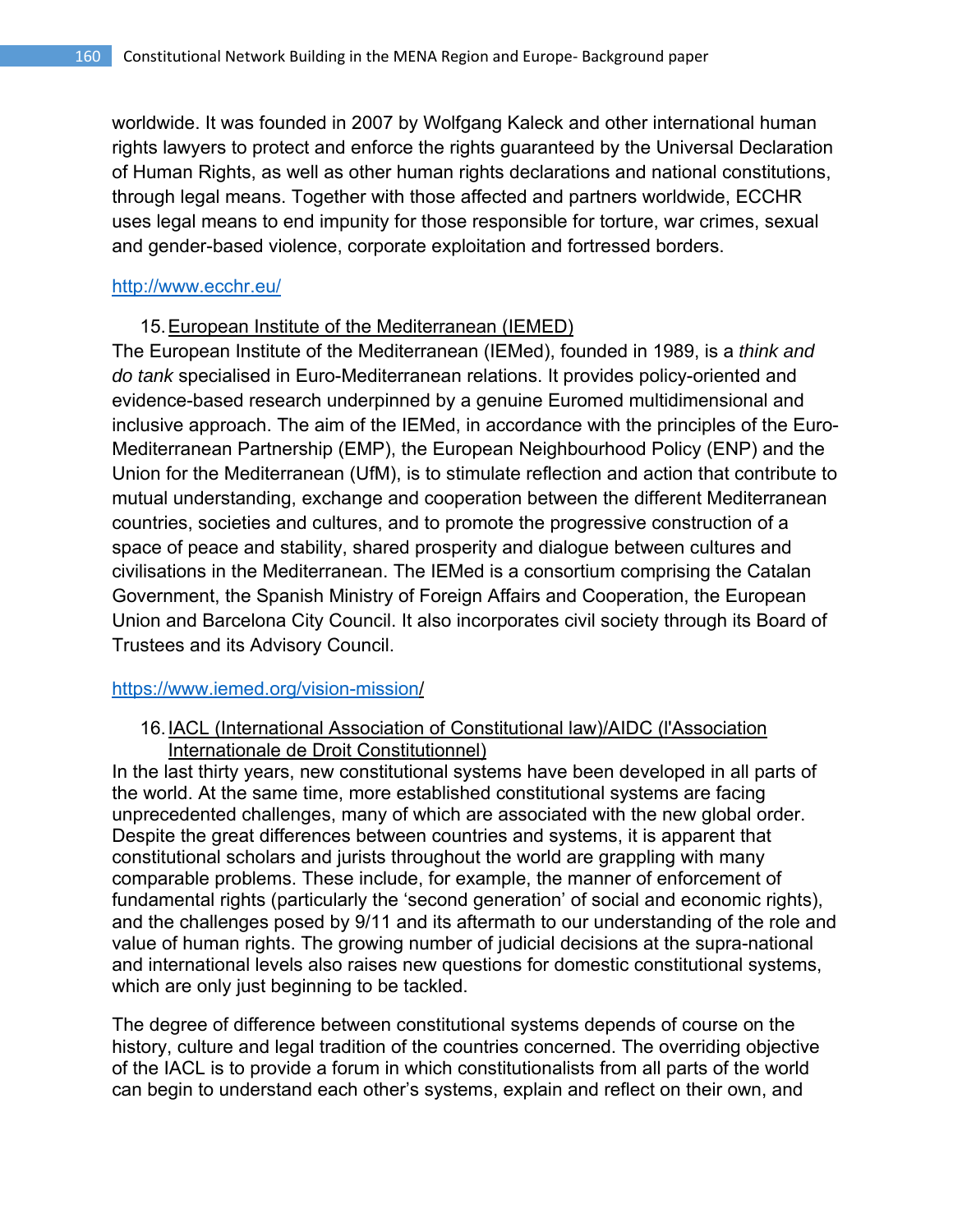engage in fruitful comparison, for a variety of purposes. To this end, the Association endeavours to ensure that its processes and activities are suited to its diverse membership, whilst at the same time retaining the scientific and scholarly approach on which the credibility of its work depends.

The overriding objective of the International Associtaion of Constitutional Law (IACL) is to provide a forum in which constitutionalists from all parts of the world can begin to understand each other's systems, explain and reflect on their own, and engage in fruitful comparison, for a variety of purposes.

https://iacl-aidc.org/index.php/en/

## 17. International Constitutional Law (ICL)

This project provides English translations of and other textual material related to constitutional documents. It cross-references those documents for quick comparison of constitutional provisions. These are the rules we try to rely on:

- All translations and ICL-Editions of publicly available translations are in American English to simplify comparative research. However, British English is used for documents officially published in that language.
- Paragraphs are numbered, inofficial titles put in square brackets to be included into the table of contents.
- News and background information is fact oriented. A set of ICL-keys is provided for most ICL-editions; we also include internal references to other provisions of the constitution.

As a separate document, you will find a primer on International Constitutional Law And Comparing Constitutions with more details about the project's purposes and some references to related literature.

## https://www.servat.unibe.ch/icl/info.html

## 18. Konard Adenauer Stiftung

The Konrad-Adenauer-Stiftung (KAS) is a political foundation. In Germany, 16 regional offices offer a wide variety of civic education conferences and events. Our offices abroad are in charge of over 200 projects in more than 120 countries. The foundation's headquarters are situated in Sankt Augustin near Bonn, and also in Berlin. There, an additional conference center, named "The Academy", was opened in 1998. We are proud to bear the name of Konrad Adenauer. The first chancellor of the Federal Republic of Germany's name and principles are our guidelines, duty, and obligation. Established in 1955 as "Society for Christian-Democratic Civic Education", the Foundation took on the name of the first Federal Chancellor in 1964. At home as well as abroad, our civic education programs aim at promoting freedom and liberty, peace, and justice. We focus on consolidating democracy, the unification of Europe and the strengthening of transatlantic relations, as well as on development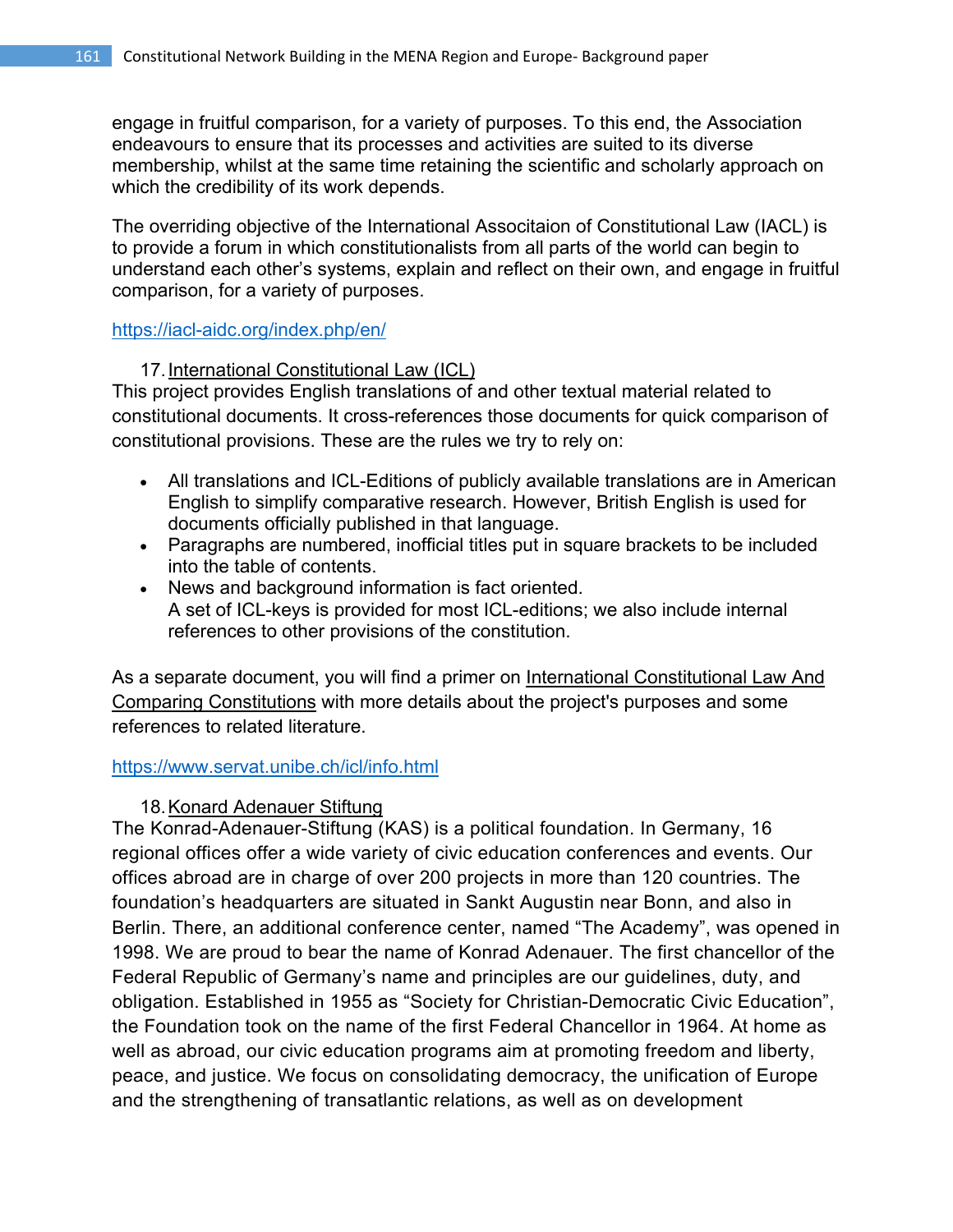cooperation. As a **think-tank** and consulting agency, our soundly researched scientific fundamental concepts and current analyses are meant to offer a basis for possible political action. The Berlin Academy is the national forum of dialogue between the spheres of politics, economy, science, and society.

## http://www.kas.de/

## 19. Max Planck Foundation

The Max Planck Foundation for International Peace and the Rule of Law provides assistance to the reconstruction or restructuring of the internal organisation to States which have experienced radical change in relation to their constitutional law. Beneficiaries and stakeholders of the Foundation's expertise include States which are trying to re-establish public order following civil wars, States undergoing a change of direction (e.g. Sudan or Somalia), new States which come into existence after having seceded from other States (such as South Sudan) and States which are trying to realign their legal systems in the aftermath of the Arab Spring.

The assistance provided comprises two fundamental objectives. Firstly, advice and assistance to official institutions for the development of new constitutions, the revision of existing constitutions as well as advice related to the passing of new legislation and legislative reform. The second necessary component constitutes the training of parliamentarians, civil society, other persons involved in the legislative process, and legal education for lawyers and judges.

These two objectives, consultation and training, often overlap. Training generally focuses on constitutional law, international law (especially the protection of human rights as well as international humanitarian law), the relationship between national and international law, proceedings in national courts, principles of fair legal processes and professional legal skills.

## http://www.mpfpr.de/

## 20. Laboratoire Méditerranéen de Droit Public

L'association repose sur l'échange, le partage, la recherche et l'information mutuelle de ses membres et sympathisants ainsi que sur la diffusion des connaissances relatives au(x) droit(s) public(s) méditerranéen(s). Pour ce faire, le Laboratoire Méditerranéen de Droit Public matérialisera son activité principalement par l'organisation de conférences, colloques, séminaires et autres workshops. Le résultat de cette activité donnera lieu à des publications électroniques et / ou aux formats imprimés « papier ».

## http://lm-dp.org/

21. Montesquieu Institute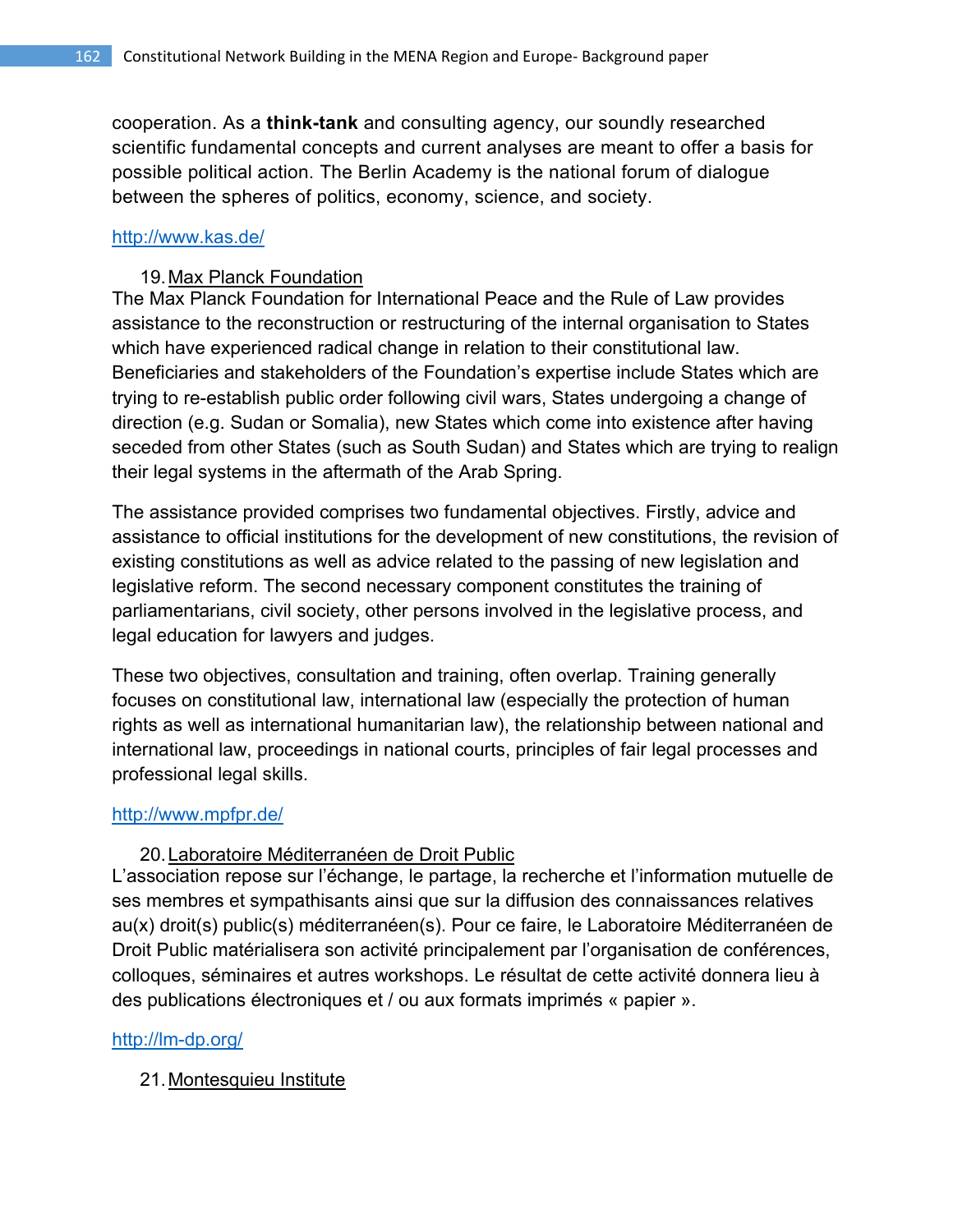The Montesquieu Institute Maastricht focuses on parliamentary systems of government in Europe and in the European Union, on aspects of separation of power, democracy and the rule of law and human rights. The Institute's aim is to contribute to the academic and public debate on democracy and governance in the European Union and its member-states by deepening the understanding of the constitutional structures and political practice of national systems of parliamentary government and rule of law and democracy. It takes a thoroughly comparative approach to parliamentary studies in a European context and analyses national systems in a vertical multi-layered perspective.

With its focus, the constitutional law research is well suited to the faculty and university themes related to globalisation, Europeanisation and comparative law, as laid down in the two research pillars about Global Justice and Institutional Transformation.

## https://www.maastrichtuniversity.nl/mi

22. Montaigne Centre for Rule of Law and Administration of Justice Utrecht University's Montaigne Centre for Rule of Law and Administration of Justice combines multidimensional expertise in the field of rule of law and administration of justice.

# https://www.uu.nl/en/research/montaigne-centre-for-rule-of-law-and-administration-ofjustice

# 23. Institut Louis Favoreu – Groupe d'études et de Recherches comparées sur la Justice Constitutionnelle

L'institut Louis Favoreu – Groupe d'études et de Recherches comparées sur la Justice Constitutionnelle regroupe des chercheurs et enseignants-chercheurs dont les champs de recherche sont tournés vers l'étude de la justice constitutionnelle comparée, les droits fondamentaux dans leur dimension nationale, comparée et transnationale, les systèmes normatifs et l'approfondissement et la reconstruction de l'État de droit.

## https://dice.univ-amu.fr/fr/dice/ilf

# 24. Open Democracy

Open Democracy is an independent global media organization. hrough reporting and analysis of social and political issues, we seek to educate citizens to challenge power and encourage democratic debate across the world. https://www.opendemocracy.net/en/about/

# 25. Re:Constitution (Exchange and Analysis on Democracy and the Rule of Law in Europe)

The fundamental role of the rule of law in protecting rights and democracy in Europe has increasingly been called into question in recent years, resulting in shifting political dynamics in national and European contexts. The re:constitution program deals with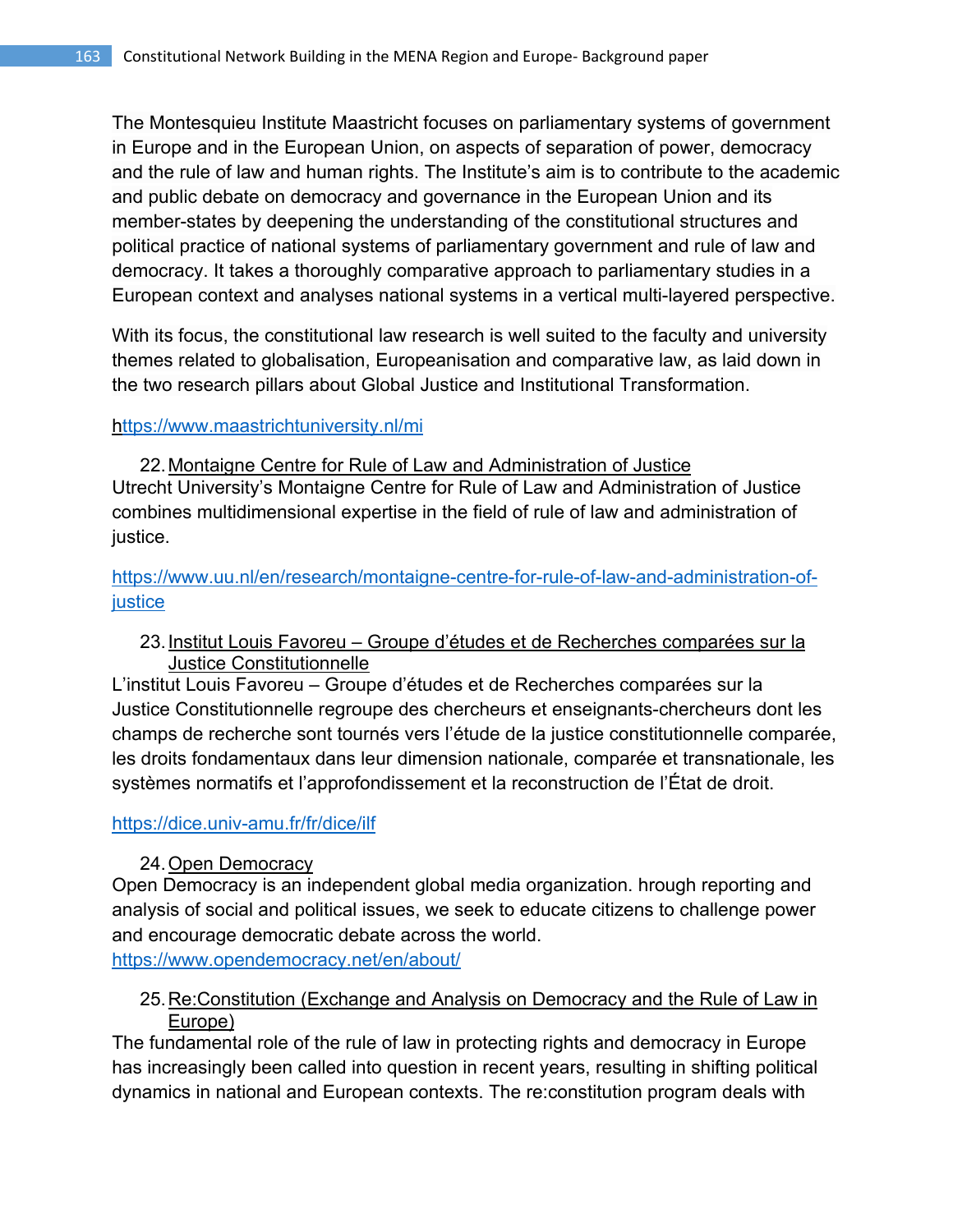these shifts and intends to inspire comprehensive discussion between legal scholars and practitioners about and around questions of democracy, the rule of law, protection of fundamental rights in Europe – across borders and the entire political spectrum. https://www.reconstitution.eu/en/home.html

# 26. Themistocles and Dimitris Tsatsos Foundation - Centre for European Constitutional Law

The Themistocles and Dimitris Tsatsos Foundation – Centre for European Constitutional Law (CECL) is a renowned European research institute. It is a non-profit organization founded by the late Professor Dr. Dr. h.c. mult. Dimitris Th. Tsatsos in 1995, located in Athens. The Foundation aims to promote the development of democratic institutions, fundamental rights and the welfare state; to deepen European integration; and to strengthen international cooperation under the principle of respect to the cultural identity of each state. The specific objectives of the Foundation are to provide institutional know-how and capacity-building to public bodies in Greece, developing countries and member-states of the European Union, to undertake theoretical and applied research in the fields of Greek, European and comparative public law and public policies; and to promote public awareness on developments in the European area. To this date, the Foundation participating in numerous European and National Projects has undertaken research, consulting and institution-building projects in more than 20 countries worldwide, and maintains an active network of collaborating institutions and highly qualified experts.

# https://www.cecl.gr/en/

# 27. United Nations Development Program

UNDP works in about 170 countries and territories, helping to eradicate poverty, reduce inequalities and exclusion, and build resilience so countries can sustain progress. As the UN's development agency, UNDP plays a critical role in helping countries achieve the Sustainable Development Goals.

http://www.undp.org/

28. Walter Hallstein-Institute for European Constitutional Law (WHI) The Walter Hallstein-Institute for European Constitutional Law (WHI) is an academic institution of the Faculty of Law of the Humboldt University Berlin. It was founded in October 1997 by Prof. Dr. Michael Kloepfer and Prof. Dr. Dr. h.c. Ingolf Pernice who was head of the institute until spring 2016. When appointed successor to Prof. Pernice's chair, Prof. Dr. Matthias Ruffert was also entrusted to lead the institute.

The Institute is based on the staff and premises of the Chair for Public Law and European Law of the Law Faculty. It is third-party-funded and supported by a friends' association. Initial financing had been provided by the European Commission. An extensive description of the institute by Prof. Pernice can be found here (in German)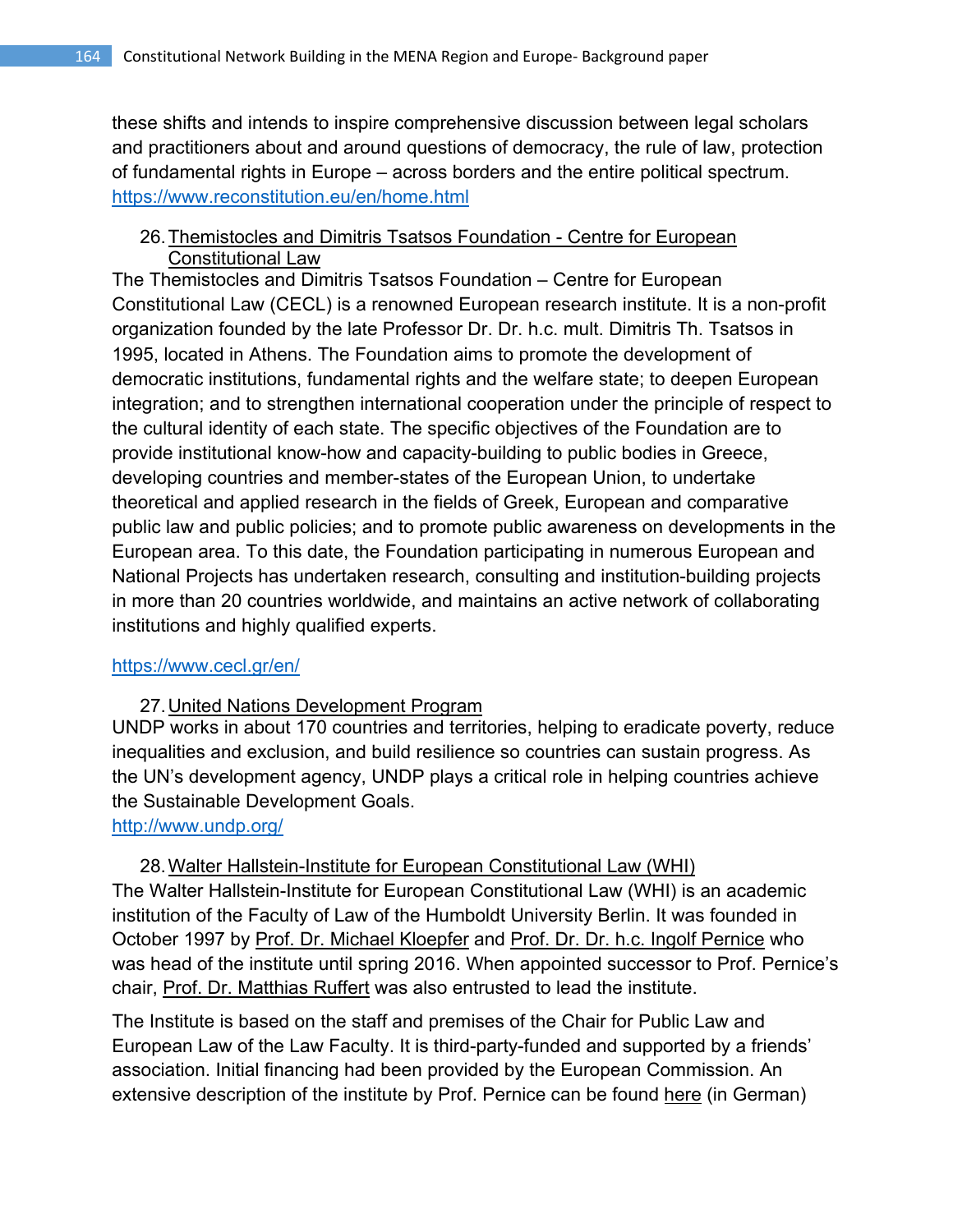## https://www.rewi.hu-berlin.de/en/lf/oe/whi/about-the-institute

# 29. Center for Global Constitutionalism

The Center for Global Constitutionalism as a platform for problem-focused basic research is focused on addressing three kinds of resulting questions:

1. How are existing institutions, procedures and standards to be interpreted, progressively developed or reformed, in order to ensure that the rule of democratically legitimate and human rights respecting law, can successfully be developed beyond the state, even in the face of deep political disagreement across states?

2. If there are common standards, according to which all states must comply with norms relating to the rule of law, democracy and human rights, exactly how are these standards to be understood? Through what kind of mechanisms should the global spread and enforcement of these standards be supported?

3. The Center for Global Constitutionalism also examines different theoretical and historical questions, that concern the relationship between the rule of law, democracy and human rights itself. This includes questions concerning the history and theory of citizenship, European integration, the regulation of markets and the theory of human rights.

www.wzb.eu/en/research/trans-sectoral-research/center-for-global-constitutionalism

# 30. The National Constitution Center

The National Constitution Center in Philadelphia brings together people of all ages and perspectives, across America and around the world, to learn about, debate, and celebrate the greatest vision of human freedom in history, the U.S. Constitution. A private, nonprofit organization, the Center serves as America's leading platform for constitutional education and debate, fulfilling its congressional charter "to disseminate information about the U.S. Constitution on a nonpartisan basis."

## https://constitutioncenter.org/about

31. Australian Association of Constitutional Law, Australia

The Australian Association of Constitutional Law was formed in 1998 as a forum for scholars and practitioners of constitutional law throughout Australia. The Council of the Association, elected every two years, has principal responsibility for organising Association activities. The Aims of the AACL:

- develop and promote the discipline of constitutional law in Australia
- support teaching, research and the practice of the law which relates to the discipline
- provide a forum for the exchange of knowledge and information between practitioners, teachers and other interested persons regarding the discipline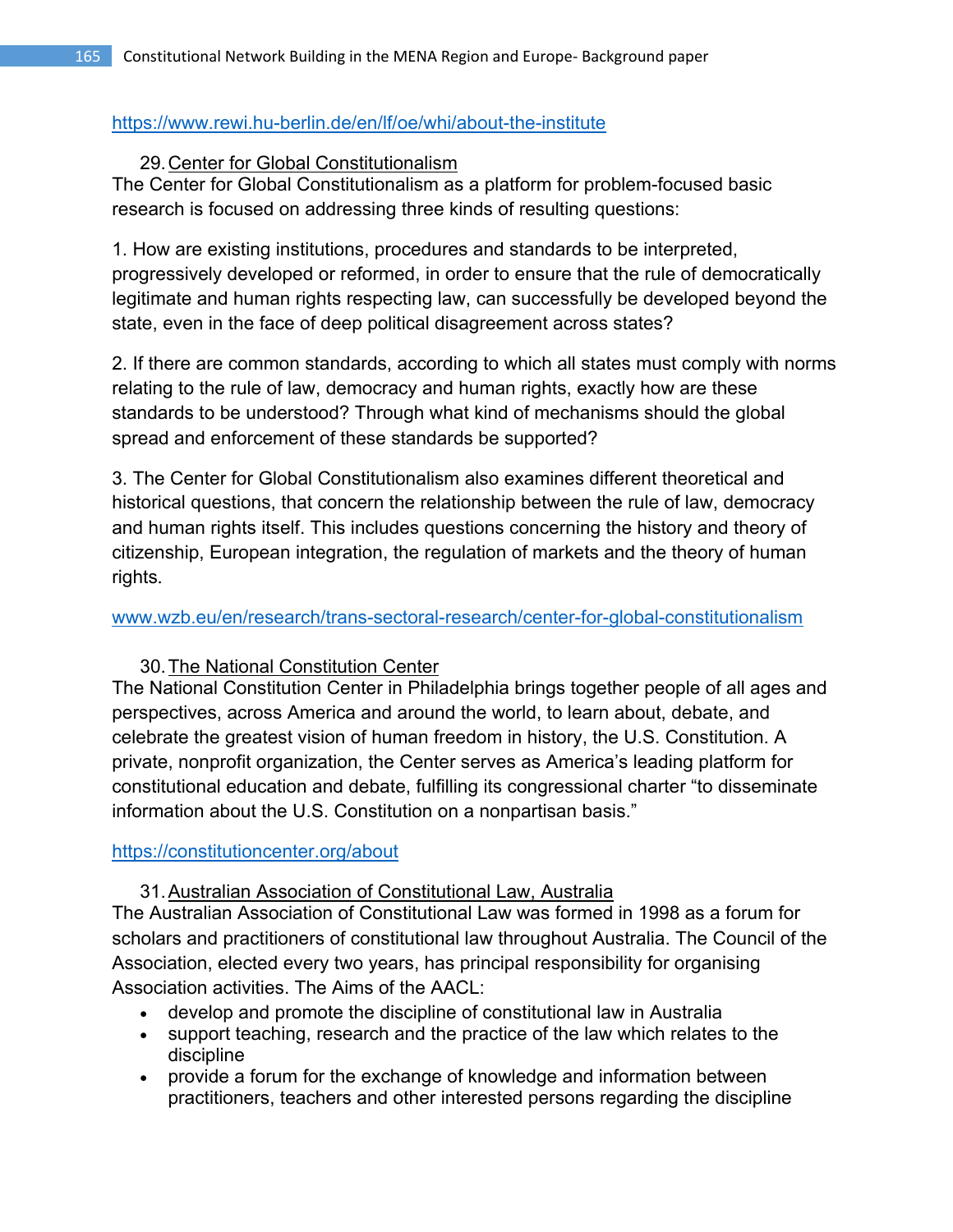- increase public awareness and understanding of the discipline
- liaise with other bodies in the promotion of any of the above objects

Phone: 0425 853 936 Email: secretariat@aacl.asn.au

www.aacl.asn.au/contact

# 32. Center for Comparative Constitutional Studies, Australia

The Centre for Comparative Constitutional Studies (CCCS) is one of the Law School's specialist research centers and was established in the Faculty of Law in 1987. The CCCS undertakes and promotes research on the constitutional law and government of Australia and of other countries and provides a focal point for scholars and practitioners interested in these areas. The Centre seeks to focus greater attention on Australian constitutional law and government and of other countries whose systems are most relevant to Australia. This is reflected in the Centre's current objectives which it pursues through its many activities.

The Centre is the current Secretariat for the Australian Association of Constitutional Law (AACL) which was formed in 1998 and is an incorporated, non-profit body funded by membership subscriptions. The Association aims to promote the discipline of constitutional law through interaction, communication, exchange and debate. Key activities include annual national conferences and an annual general meeting, State and Territory seminars, events and information sessions, participation in the International Association of Constitutional Law (IACL), receipt of a quarterly email newsletter and the development and maintenance of a constitutional law web-site. The objectives of the Centre for Comparative Constitutional Studies are:

- To examine and evaluate the Australian constitutional system and to contribute actively to the debate on the Australian system of government.
- To examine and advise on the constitutional and legal framework for relations between levels of government, in theory and practical operation.
- To introduce comparative constitutional concepts and knowledge about comparative constitutional practices into the Australian constitutional debate.
- To develop and promote a sound understanding of the constitutional systems of countries in the neighbouring region, both in underlying and practical operation.
- To contribute to the debate on constitutional issues elsewhere in the world in the light of the experience of Australia and the Asia-Pacific region.
- To provide a public and specialist resource on constitutional and comparative constitutional issues.

Tel +61 3 8344 4799

 Email law-cccs@unimelb.edu.au https://law.unimelb.edu.au/

33. Center for Constitutional Studies and Democratic Development, Italy The CCSDD is a research partnership between the School of Law of the University of Bologna and the Johns Hopkins University Paul H. Nitze School of Advanced International Studies in Bologna, Italy (SAIS Europe).

The CCSDD conducts research and training in the field of comparative constitutional law, focusing on countries undergoing a process of democratic transition. Through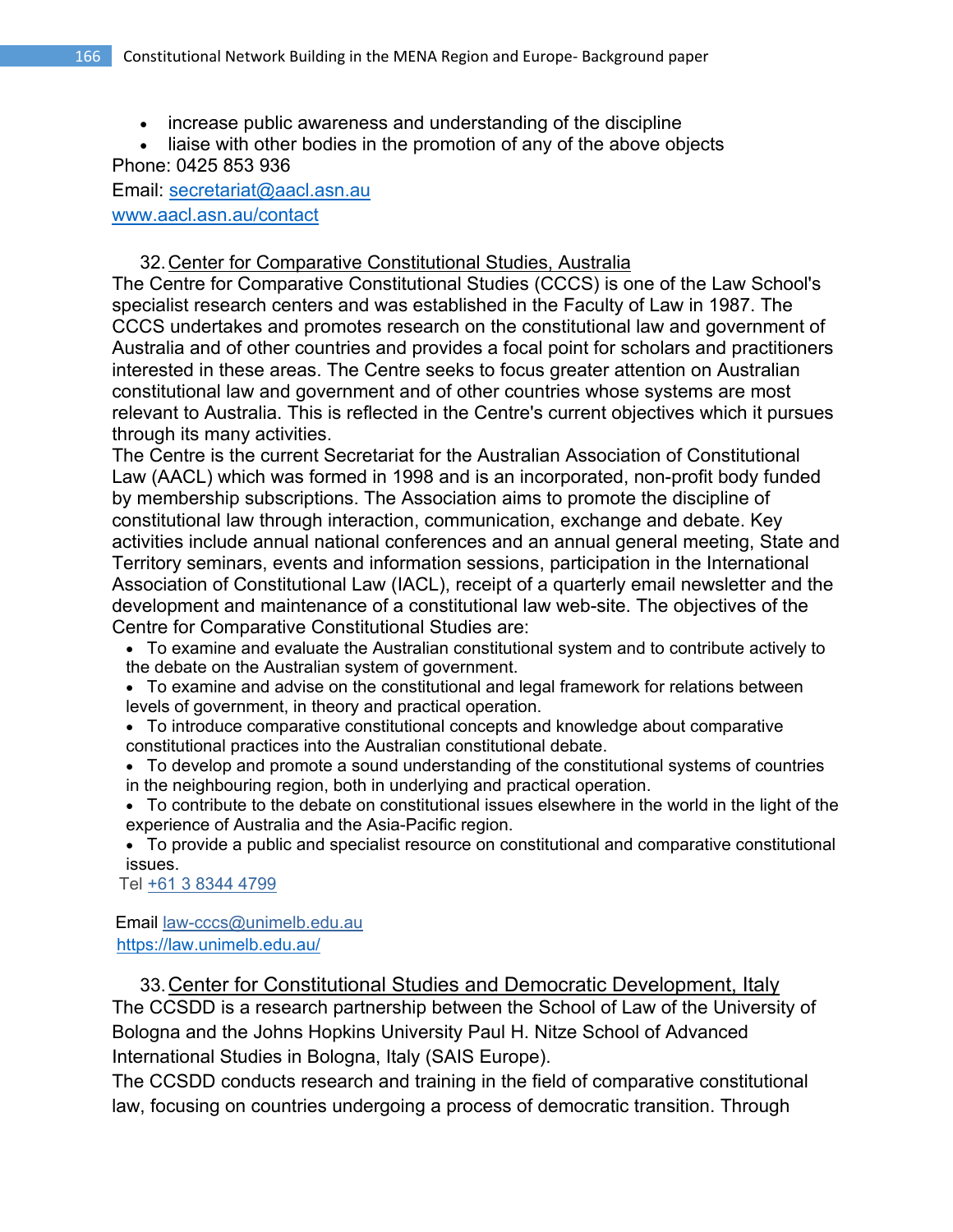conferences, workshops, publications, summer schools, study trips, and speaker series, the CCSDD addresses issues of civil society development and legal reform. The Center's current research focuses on EU enlargement, contemporary political and constitutional transformations in North Africa, the role of constitutional courts in Central Asia, as well as electoral management bodies. Each year, the CCSDD conducts a number of programs including the "European Union and Legal Reform" Summer School in Montenegro, the Sarajevo Study Trip, and the CCSDD Lecture Series.

### www.ccsdd.org

34. Center for Political and Constitutional Studies, Spain

The Centre for Political and Constitutional Studies in Madrid is an organization attached to the Spanish Ministry of Presidency. The mission of the Centre is to foster analysis of national and international political, constitutional and administrative systems. It pays particular attention to questions related to Spanish law and to Latin-American institutions and their relations with Europe. The current inter-disciplinary research programmes are concerned with territorial structure and federalism; democratization, the rule of law and constitutional reform; immigration; gender issues; and the EU – with a particular focus on EU constitutionalism. CEPC owns the most important publishing house specialised in Constitutional Law and Political Science in Spanish and it has a 80,000 volumes Library which is open to the general public.

## http://www.cepc.gob.es/

### 35. Centre for Asian Legal Studies and the Asian Law Institute at the National University of Singapore

The Centre for Asian Legal Studies (CALS) was established in 2012 as part of NUS Law's strategic positioning as Asia's Global Law School. It is the first of its kind to be established in Asia. Today, CALS plays a pivotal role in developing legal scholarship within the region, offering emerging and established scholars opportunities to spend time at NUS Law to research, teach, and participate in conferences. Our four research clusters serve as intellectual nodes for the Centre's research agenda. 1) Comparative Public Law, 2) Law and Religion; 3) Comparative commercial law; 4) Comparative Civil Law Traditions.

https://law.nus.edu.sg/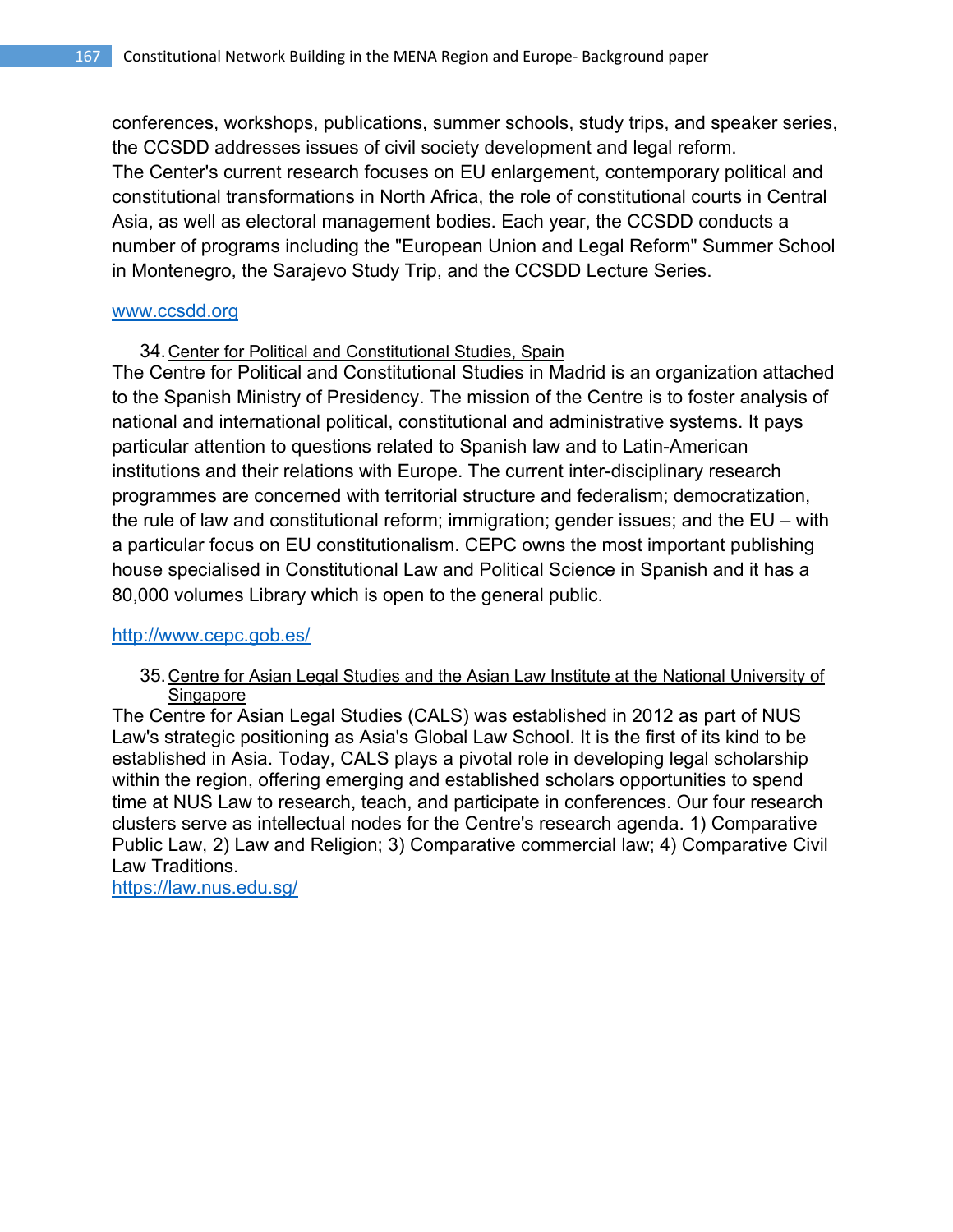# **5.6- European Constitutional Press**

# 1. European Constitutional Law Review (Cambridge)

The European Constitutional Law Review (EuConst), a peer-reviewed English-language journal, is a platform for advancing the study of European constitutional law, its history and its evolution. Published in four issues per year, it contains articles on doctrine, theory and practice, plus case notes and book reviews. EuConst is addressed at academics, professionals, politicians and all those involved or interested in the European constitutional process.

https://www.cambridge.org/core/journals/european-constitutional-law-review

2. International Journal of Constitutional Law (ICON)

Published in association with the New York University School of Law, ICON is dedicated to advancing the study of international and comparative constitutional law in the broadest sense of the terms.

https://academic.oup.com/icon

3. I-CONnect Blog (Blog of the International Journal of Constitutional Law) A place for real-time updates on important new constitutional cases, amendments, constitution-making efforts and other new developments. Forum for thoughtful analysis of major issues in the field of comparative constitutional law. This will include discussions of the best scholarship in the field, including book reviews, debates and responses to articles that will appear in I-CON. Identify new voices in the field, from all over the world.

# http://www.iconnectblog.com/

# 4. European Law Blog

Category: EU Constitutional Law. The blog aims at highlighting and commenting on current developments in EU case law and legislation, but will also discuss new relevant legal literature. The posts provide concise, up to date commentary on legal developments within the EU. It aims at delivering high quality legal analysis, but in a style that is typical to legal blogs: short, informal, and at times opinionated and spicy.

https://europeanlawblog.eu/category/eu-constitutional-law/

# 5. La Constitution décodée

Un site qui entend offrir un regard pédagogique, analytique et critique sur des sujets de droit constitutionnel ou qui relèvent de la vie politique et parlementaire en France.

https://constitutiondecodee.fr/a-propos

6. VerfassungsBlog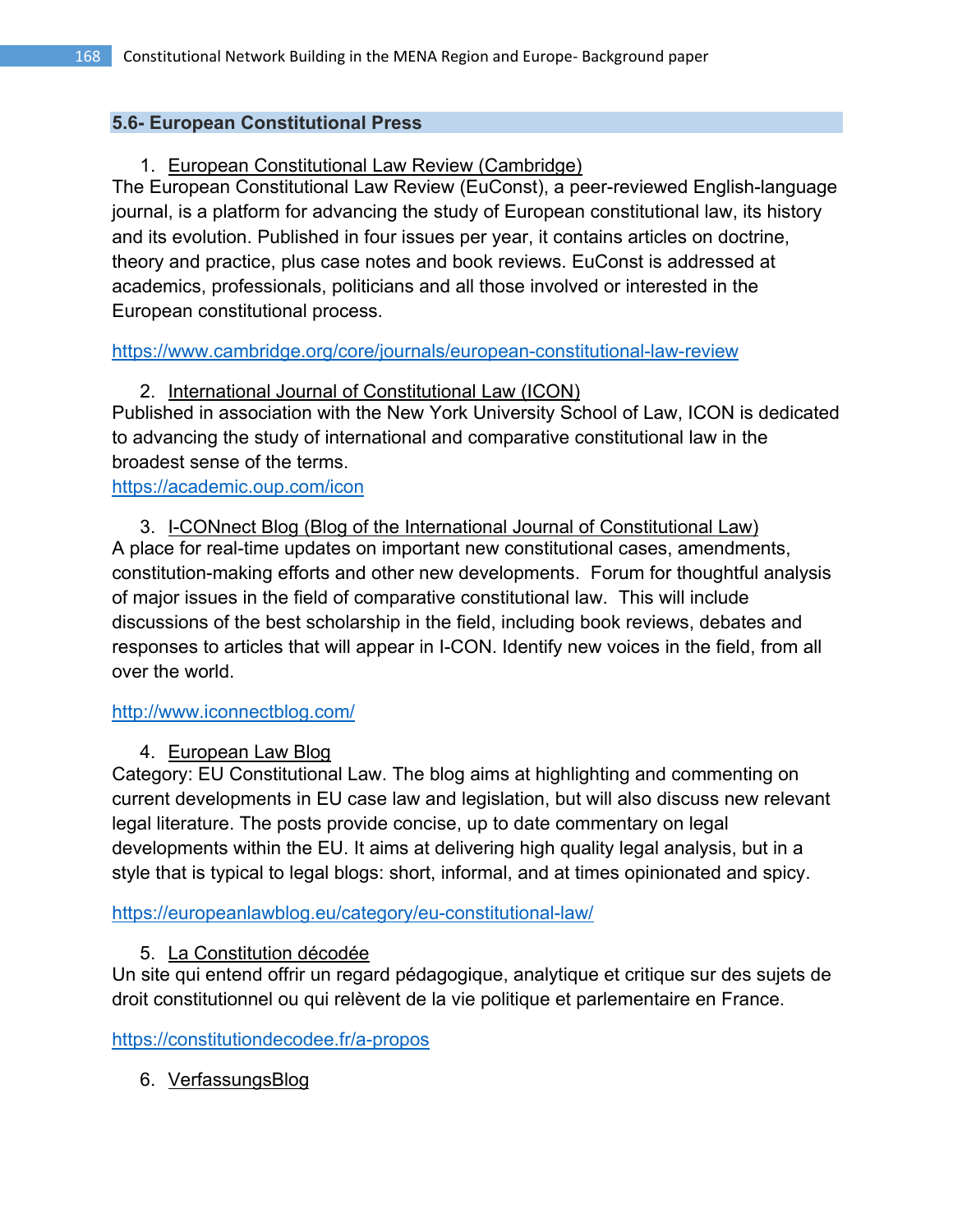Academic and Journalistic open access forum of debate on topical events and developments in constitutional law and politics in Germany, the emerging European constitutional space and beyond. It sees itself as an interface between the academic expert discourse on the one hand and political public sphere on the other. Also, space for legal and political controversy and debate.

# http://www.verfassungsblog.de/

# 7. Constitution Daily Blog

Smart conversation from the National Constitution Center to increase awareness and understanding of the US Constitution.

## https://constitutioncenter.org/blog

# 8. Constitutional Law Prof Blog

Law Professor Blogs, LLC is the nation's only network of legal blogs edited primarily by law professors. Law Professor Blogs, LLC's legal blogs are edited by over 100 law professors, deans, and lawyers. Editors include leading scholars and educators who are committed to providing the web source of legal news, information, commentary, and analysis for law professors, practitioners, government and nonprofit lawyers, and students in their respective fields. Most of the network's blogs are owned by Law Professor Blogs, LLC. Several blogs are affiliates of the network.

# https://lawprofessors.typepad.com/conlaw/resources.html http://www.lawprofessorblogs.com /

# 9. Indian Constitutional Law and Philosophy

Through an analysis of some of our important constitutional cases, past and present, I seek to engage with the set of diverse political and philosophical values that underlies the text of the Constitution, and has informed its interpretation over the years. These values may be articulate or inarticulate premises of judicial decisions; they may harmonise both horizontally (across constitutional provisions) and vertically (at different levels of abstraction within the same provision), or they may be in irreconcilable conflict. The idea is to arrive at a tentative understanding of the kinds of values that judges invoke in important constitutional cases, and the manner in which they do so – and then to critically question them at both levels. The primary – but by no means exclusive – focus of this blog is upon Part III, or the Bill of Rights.

https://indconlawphil.wordpress.com/

10. Constitutional Law Reporter Articles on US developments related to constitutional law.

https://constitutionallawreporter.com/